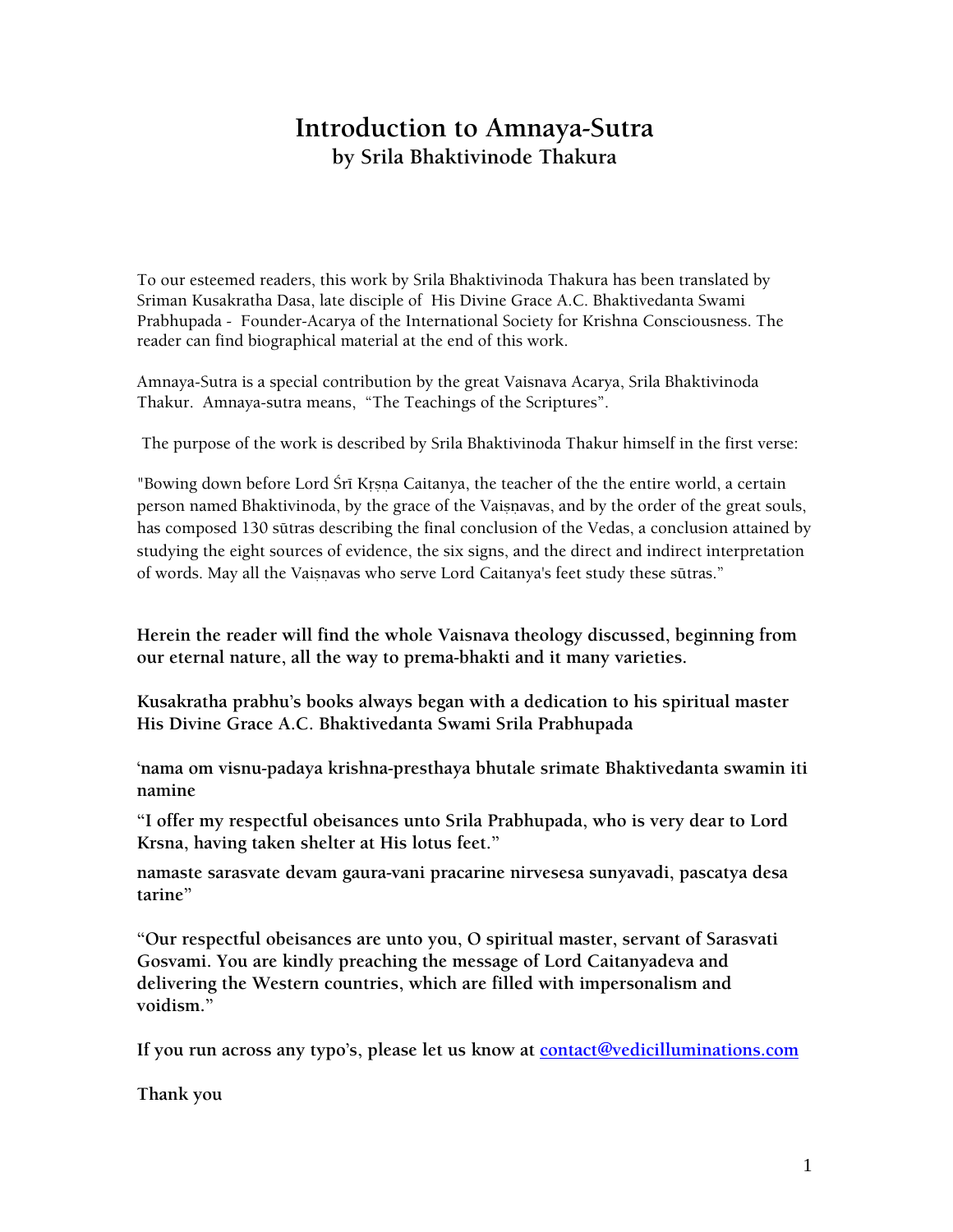# **Srila Bhaktivinoda Thakura's Sri Amnaya-sutra**

Part One Śaktimattva-prakarana The Master of All Potencies

#### **Sütra 1**

*athäta ämnäya-sütraà pravakñyämaù atha-now*; ataùthen; *ämnäya-sütram-*the Amnayasutra; *pravaksyāmahwe-will speak.* 

**Now we will speak the Amnäya-sütra.** 

#### Commentary by Śrīla Bhaktivinoda Thākura

*natvä çré-kåñëa-caitanyaà jagad-äcärya-vigraham kena bhaktivinodena vaiñëavänäà prasädataù* 

*pramäëair añöabhiù ñaòbhir liìgair vedärtha-nirëayam abhidhä-våttim äçritya çabdänäà ca viçeñataù* 

*triàçottara-çataà sütraà racitaà mahad-äjïayä paöhantu vaiñëaväù sarve caitanya-päda-sevinaù* 

"Bowing down before Lord Śrī Krsna Caitanya, the teacher of the the entire world, a certain person named Bhaktivinoda, by the grace of the Vaisnavas and by the order **of the great souls, has composed 130 sütras describing the final conclusion of the Vedas, a conclusion attained by studying the eight sources of evidence, the six**  signs, and the direct and indirect interpretation of words. May all the Vaisnavas **who serve Lord Caitanya's feet study these sütras."** 

#### **Sütra 2**

*tattvam ekam evädvitéyam* 

*tattvamthe-*Absolute Truth; *ekamone evain* deed; *advitéyam* without a second.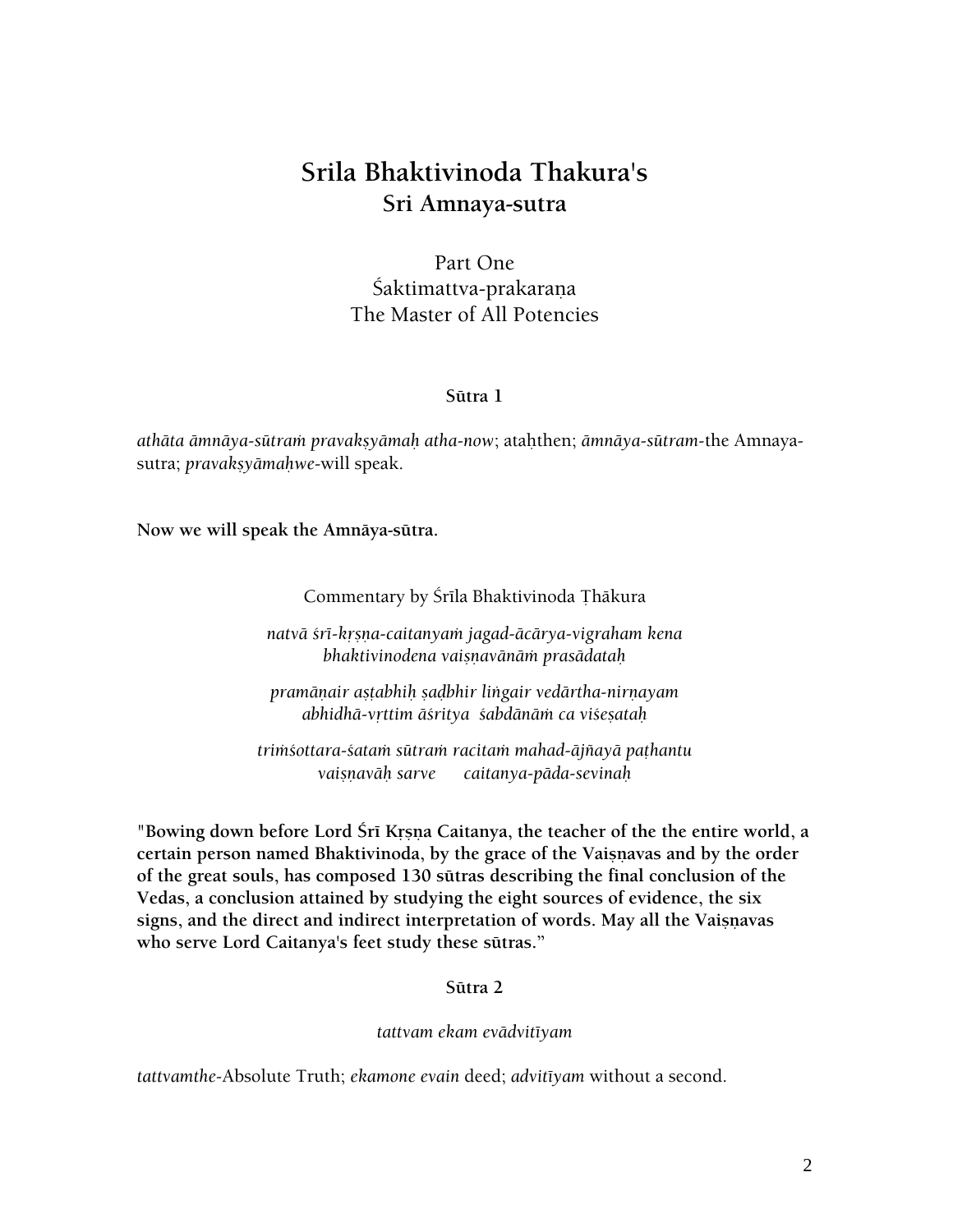## **The Absolute Truth is one without a second.**

Commentary by Śrīla Bhaktivinoda Thākura

In the Chāndogya Upanisad it is said:

*sad eva saumyedam agra äséd ekam evädvitéyam* 

"O gentle one, in the beginning only the Absolute Truth, who is one without a second, existed."

In the Brhad-āranyaka Upanisad it is said:

*pürëam adaù pürëam idaà pürëät pürëam udacyate*  pūrņasya pūrņam ādaya pūrņam evavasisyate

"The Personality Godhead is perfect and complete, and because He is completely perfect, all emanations from Him, such as this phenomenal world, are perfectly equipped as complete wholes. Whatever is produced of the complete whole is also complete in itself. Because He is the complete whole, even though so many complete units emanate from Him, He remains the complete balance."

In Śrīmad-Bhāgavatam (2.9.33) it is said:

*aham eväsam evägre nänyad yat sad asat param*  paścād aham yad etac ca yo 'vaśisyeta so 'smy aham

"Brahmä, it is I, the Personality of Godhead, who was existing before the creation, when there was nothing but Myself. Nor was there the material nature, the cause of this creation. That which you see now is also I, the Personality of Godhead, and after annihilation what remains will also be I, the Personality of Godhead."

In Śrī Caitanya-caritāmŗta (Madhya 20.152), Śrī Caitanya Mahāprabhu says:

*kåñëera svarüpa-vicära çuna sanätana advaya-jïäna tattvä vraje vrajendra-nandana* 

"O Sanātana, please hear about the eternal form of Lord Krsna. He is the absolute Truth, devoid of duality but present in Vrndävana as the son of Nanda Mahārāja."

## **Sütra 3**

#### *nityam acintya-çaktikam*

*nityam*-eternal; *acintya*-inconceivable; *çaktikam*-potencies.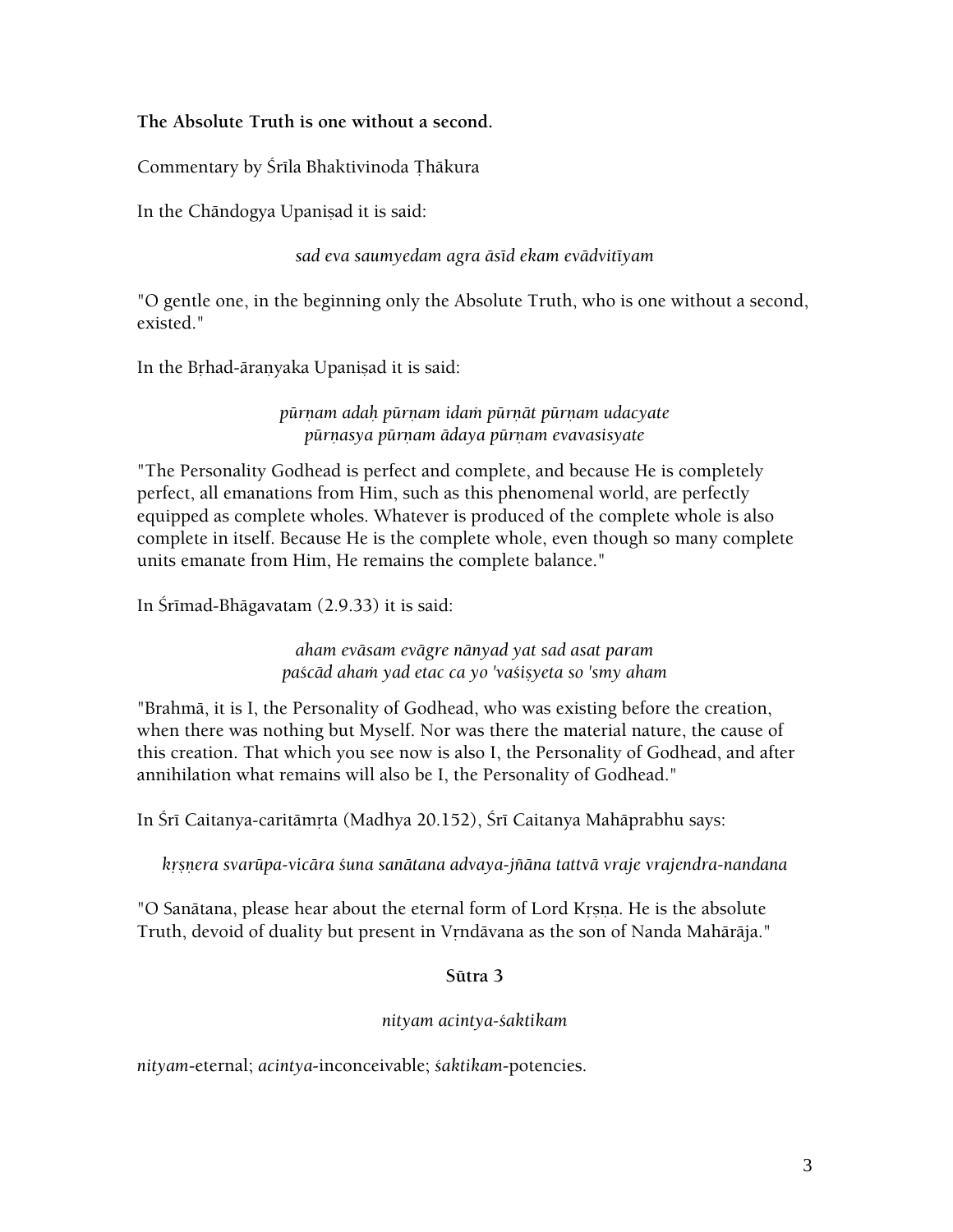**He has inconceivable potencies eternally.** 

Commentary by Śrīla Bhaktivinoda Thākura

In the Śvetāśvatara Upanisad it is said:

vicitra-śaktih puruşah purāņo cānyeşām śaktayas *tädåçasyuù eko vaçé sarva-bhütäntarätmä sarvän devän eka evänuviñöaù*

"The Supreme Lord is the oldest, the original person. His powers are inconceivable. Everything is His potency. He is the Supreme Controller, the Supersoul in everyone's heart. He alone has entered the hearts of all the demigods."

In the Hayasirsa-pa/ñearātra it is said:

*paramätmä hari-devas tac-chaktiù çrér ihoditä çré-devé prakåtiù proktä keçavaù puruñaù småtaù* 

"Lord Hari is the Supreme Personality of Godhead and the goddess of fortune is His transcendental potency. He is the Supreme God and she the Supreme Goddess."

Śrīla Jīva Gosvāmī explains:

sarveşām bhāvānām pāvakasyosņatā-vad acintya-jāna-gocarāh śaktayah santy eva. *brahmaëas tä sva-bhäva-bhütäù svarüpäd abhinna-çaktayaù.* 

"The Supreme Personality of Godhead has many inconceivable potencies, all manifested from His transcendental form. As heat is not different from fire, so the Lord's potencies are not different from the Lord Himself."

## **Sütra 4**

## *nityaà sa-viçeñam*

*nityam-eternal; sa-with; viśesam-variety.* 

## **He has a variety of transcendental qualities eternally.**

## Commentary by Śrīla Bhaktivinoda Thākura

In the Śvetāśvatara Upanisad  $(6.6)$  it is said: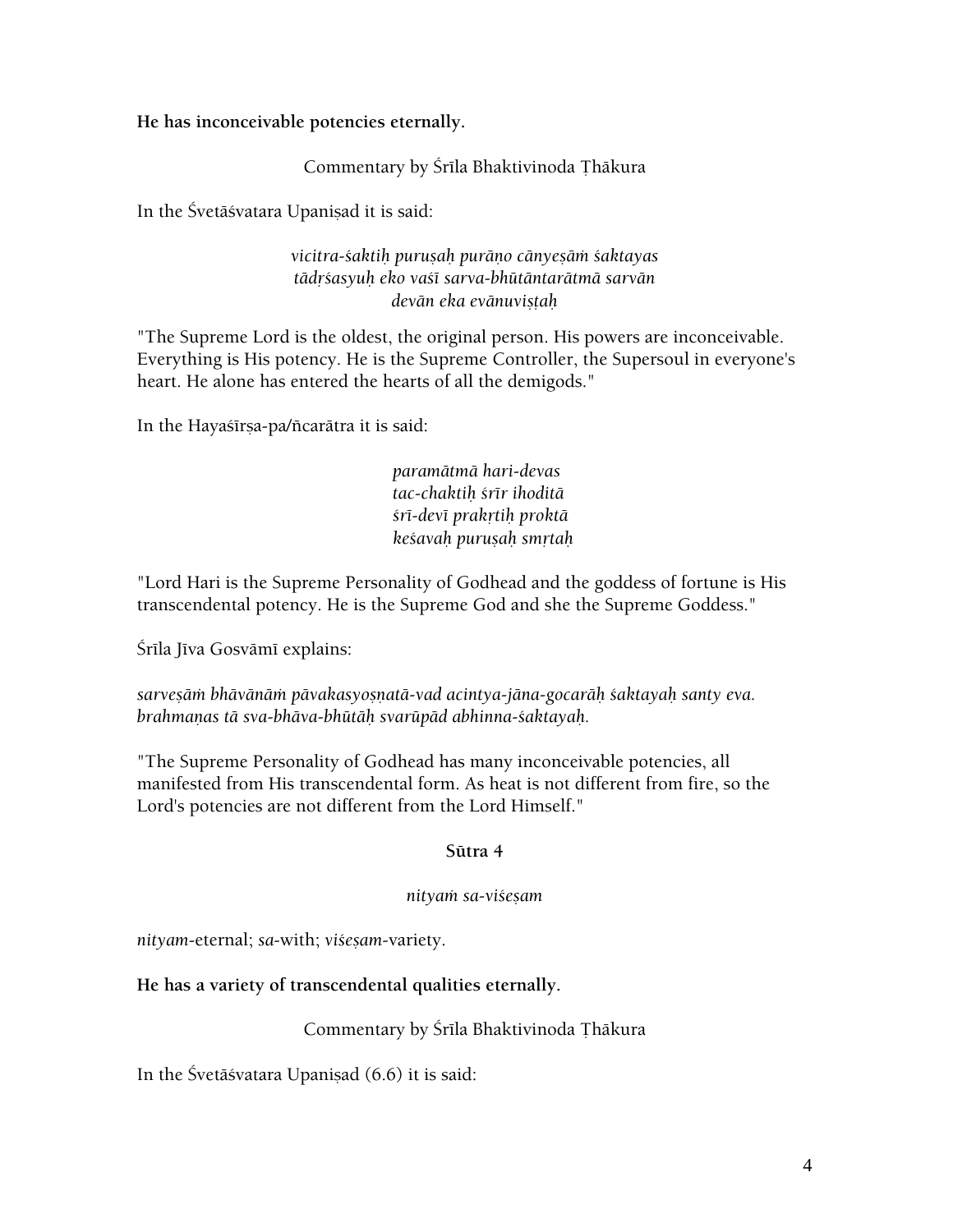*sa vrkña-käläkåtibhiù paro 'nyo yasmät prapaïcaù parivartate yam dharmävahaà päpa-nudaà bhageçaà jïätvätma-stham amåtaà viçva-dhäma* 

"The Supreme Personality of Godhead is not touched by the material nature and He is free from the entanglement of the complex tree of material time. He is the origin of the material creation, and it is due to Him only that everything changes. He is the protector of religion and the annihilator of all sinful activities. He is the master of all opulences and everything rests within Him. He is the Supersoul present in everyone's heart. They who understand and worship Him become free from the cycle of birth and death in the material world and return to the eternal spiritual world."

> *jïäna-çakti-balaiçvaryavérya-tejäàsy açeñataù bhagavac-chabda-vacyäni vinä heyair guëädibhiù*

"The word Bhagavän means that the Supreme Personality of Godhead has all knowledge, strength, wealth, fame, beauty, and renunciation, and no faults." Śrīla Rūpa Gosvāmī (Bhakti-rasāmṛta-sindhu 2.1.37) explains:

> *sadä svarüpa-sampräptaù sarvajïo nitya-nütanaù sac-cid-änanda-ändräìgaù sarva-siddhi-niñevitaù*

"These qualities are: 1. The Lord is always situated in His original position, 2. He is omniscient, 3. He is always fresh and youthful, 4. He is the concentrated form of eternity, knowledge, and bliss, 5. and 6. He is the possessor of all mystic perfection."

#### **Sütra 5**

#### *nityaà nirviçeñaà ca*

*nityam-eternal; nirvisesam-without qualities; ca-and.* 

#### **He also has no qualities eternally.**

#### Commentary by Śrīla Bhaktivinoda Thākura

In the Katha Upanisad  $(1.3.15)$  it is said: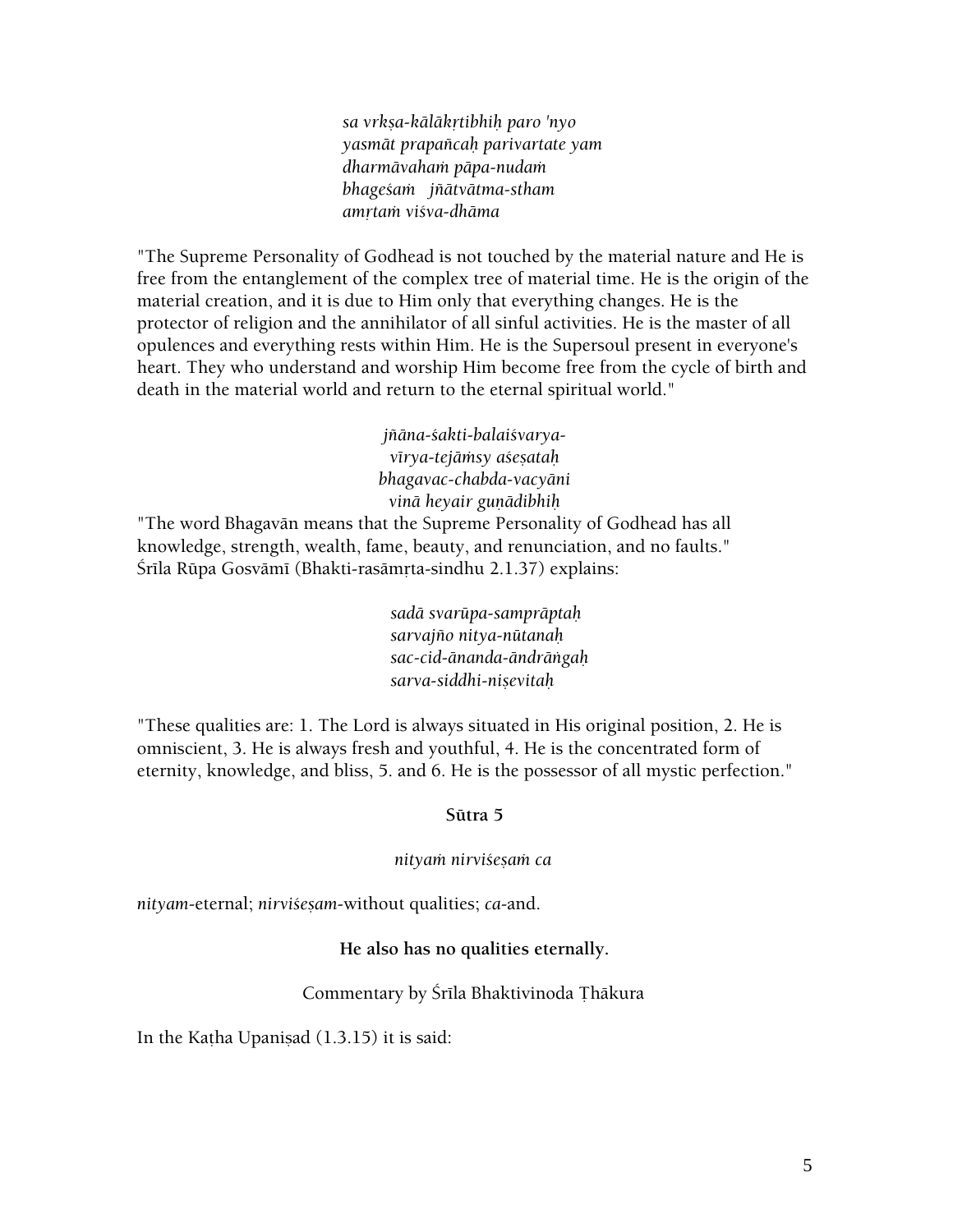*açabdam asparçam arüpam avyayaà tathärasaà nityam agandhavac ca yat anädy anantaà mahataù paraà dhruvaà nicäyya tan måtyu-mukhät pramucyate* 

"By understanding the Supreme, who has no sound, no touch, no form, no death, no taste, no scent, no beginning, and no end, and who is eternal and greater than the greatest, one is rescued from the jaws of death."

In the Hari-vamsa it is said:

*brahma tejomayaà divyaà mahad yad dåñöavän asi ahaà sa bhärata çreñöhaà abhejas tat sanätanam* 

"O Bharata, what you see is effulgent Supreme Brahman. I am that eternal Brahman."

Śrī Caitanya Mahāprabhu (Śrī Caitanya-caritāmṛta, Madhya 6.141) explains:

*nirviçeña tare kahe yei çruti-gaëa prakåta niñedhi kare aprakåta-sthäpana* 

"Wherever there is an impersonal description in the Vedas, the Vedas mean to establish that everything belonging to the Supreme Personality of Godhead is transcendental and free of mundane characteristics."

#### **Sütra 6**

#### *viruddha-dharma-sämaïjasyaà tad-acintya-çaktitvät*

*viruddha*-contradictory; *dharma*-natures; *sämajasyam*-propriety; *tat*-of Him; *acintya*inconceivable; *çaktitvät*-because of potencies.

**Because He has inconceivable potencies it is proper that He has these mutually contradictory natures.** 

Commentary by Śrīla Bhaktivinoda Thākura

In the Śvetāśvatara Upaniṣad (3.19) it is said:

*apāni-pādo javano rahītā paśyaty acaksuh sa rnoty akarëaù sa vetti vedyaà na ca tasyästi vettä tam*   $\bar{a}$ hur āgryam puruṣam mahantam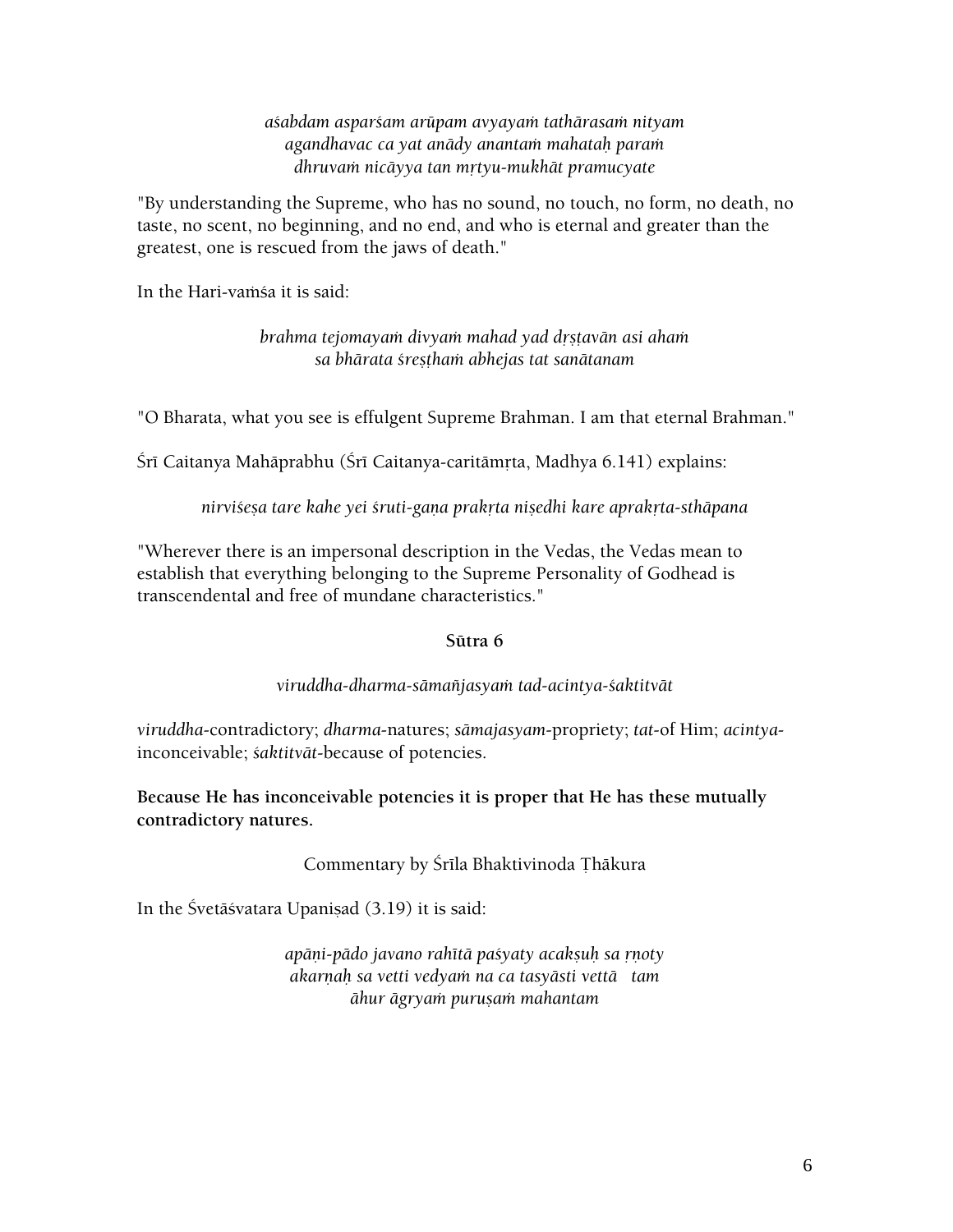"Learned transcendentalists explain that God is the greatest, the original person. He has no material hands, but He can take anything. He has no material legs, But He can travel faster than anyone. He has no material eyes, but He sees everything. He has no material ears, but He hears everything. He knows everything, but no one knows Him."

In the Kūrma Purāna it is said:

*aiçvarya-yogäd bhagavän viruddhärtho 'bhidhéyate tathäpi doñäù paramä naiväharyäù kadäcana* 

"Because He has inconceivable powers, the Supreme Personality of Godhead has many mutually contradictory qualities. There is never any fault in this."

Śrīla Jayatīrtha Muni explains:

na kevalam sāmānyato vicitra-*śaktir īśvarah kintu sarva-visaye sarvadā vidyamānavicitra-çaktiù.* 

"It is not merely that, in general, the Supreme Lord has wonderful powers, it is that always and in every circumstance His power and glory is wonderful."

Śrīla Jīva Gosvāmī explains:

dharma eva dharmitvam nirbheda eva nānā-bhedavattvam arūpitva eva rūpitvam vyapakatva eva madhyamattvam iti paraspara-viruddhānanta-guṇa-nidhiḥ.

"The Supreme Personality of Godhead, who possesses all transcendental qualities, is not different from His many qualities and glories. He has a form, and yet He has no form. He is all-pervading, and yet He stands in one place. He is a great treasure-house of limitless and mutually contradictory transcendental qualities."

**Sütra 7** 

*sa-viçeñatvam eva balavad itaränupalabdhe* 

*sa*-with; *viçeña*-qualities; *tvam*-the state of being; *eva*-indeed; *balavat*-powerful; *itara*-of the other; *anupalabdhe*-unperceived.

**Because the Lord's feature without qualities cannot be perceived, His feature with qualities is more important.** 

Commentary by Śrīla Bhaktivinoda Thākura

In the Rgveda-samhita it is said: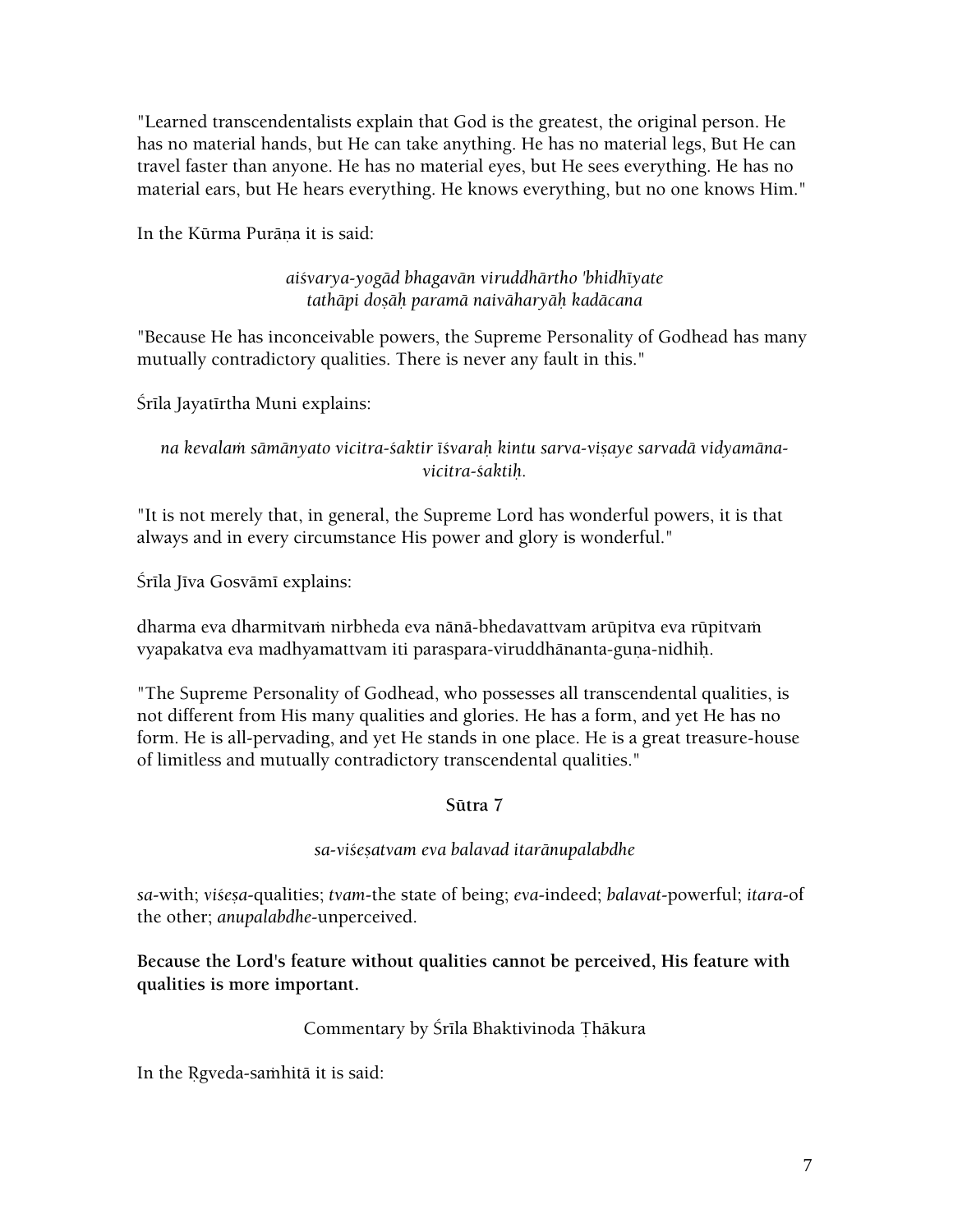*tad viñëoù paramaà padaà sada paçyanti sürayaù divéva cakñur ätataà tad vipräso vipanyavo*  jāgrvāmsah samindhate visnor yat paramam padam

"Just as the sun's rays in the sky are extended to the mundane vision, so in the same way the wise and learned devotees always see the supreme abode of Lord Visnu. Because those highly praiseworthy and spiritually awake brāhmanas are able to see the spiritual world, they are also able to reveal that supreme abode of Lord Visnu."

In the Varāha Purāna it is said:

## *sarve nityäù çäçvatäç ca deväd yasya parätmanaù heyopadeya-rahitäù naiva prakåtijäù kvacit*

"All the varied expansions of the Personality of Godhead are transcendental and eternal, and all of them repeatedly descend to all the different universes of the material creation. Their bodies, composed of eternity, bliss, and knowledge, are everlasting. There is no chance of their decaying, for they are not creations of the material world. Their forms are concentrated spiritual existence, always complete with all spiritual qualities and devoid of material contamination."

> *paramänanda-sandoha-jïäna-mätra ca sarvataù dehadehi-bhidä cätra neçvare vidyate kvacit*

"All the forms of the Supreme Personality of Godhead are full of knowledge and bliss. The Supreme Personality of Godhead and His forms are never different."

Śrīla Jīva Gosvāmī explains:

## *akhaëòa-tattva-rüpo bhagavän sämanyäkärasya sphürti-lakñaëatvena sva-prabhäkärasya brahmaëo 'py äçraya iti yuktam eva.*

"The Supreme Personality of Godhead is never different from any of His forms. He is the shelter of the effulgent impersonal Brahman, which is the light emanating from His transcendental form."

## **Sütra 8**

## *svarüpa-tad-rüpa-vaibhava-jéva-prädhäna-rüpena tac caturdhä*

*svarüpa*-own form; *tad-rüpa-vaibhava*-expansions; j*éva*-individual spirit souls; *prädhäna*-matter; *rüpena*-in the form; *tat*-that; *caturdhä*-in four ways.

**He has four manifestations: 1. His original form, 2. the forms of His direct expansions, 3. the individual spirit souls, and 4. the world of matter.**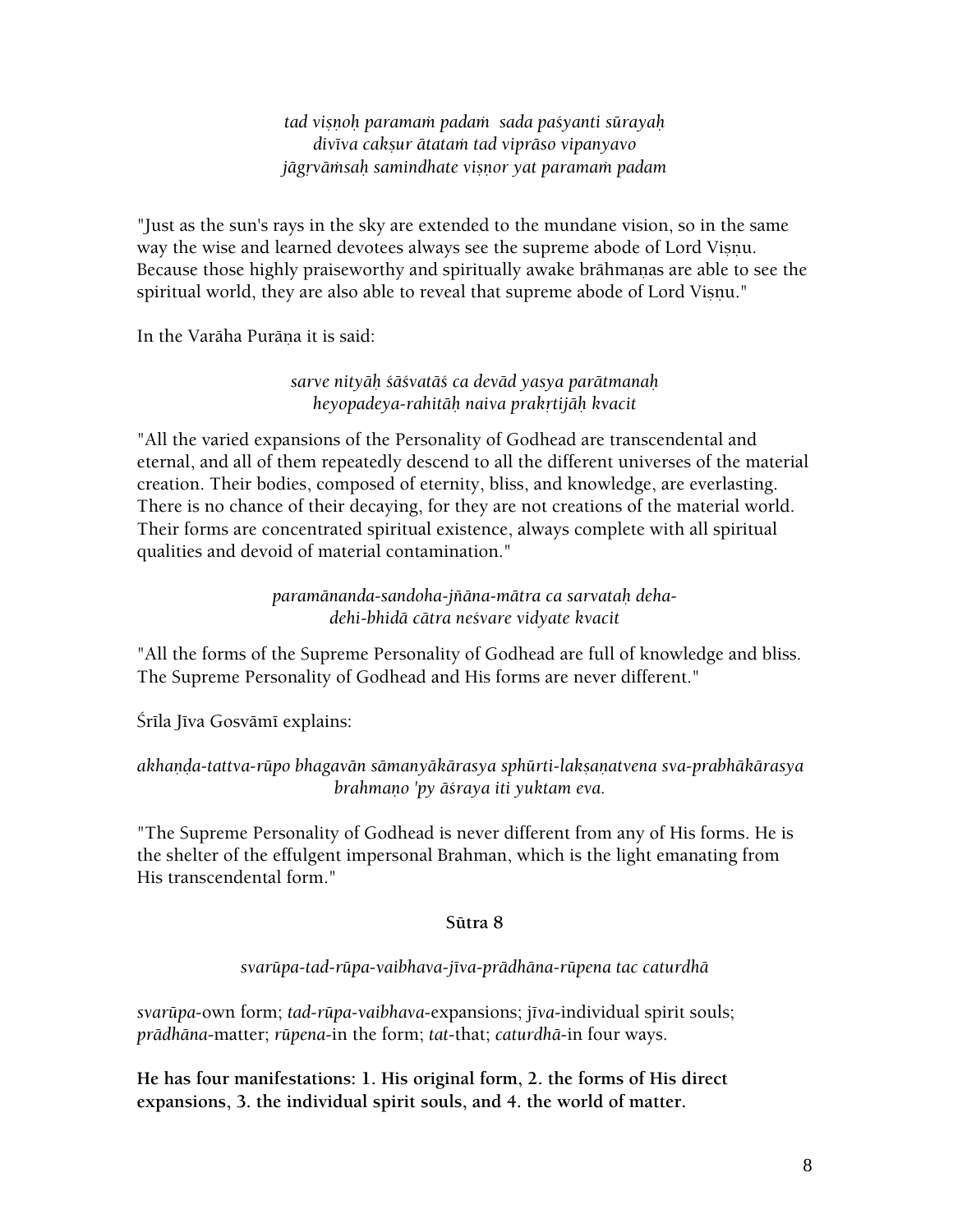Commentary by Srīla Bhaktivinoda Thākura

In the Śvetāśvatara Upanisad  $(6.16)$  it is said:

sa vi*šva-krd višva-vid ātma-yonih kāla-karo gunī sarva*vidyah prādhāna-ksetra-patir guneśah samsāra-moksa*sthiti-bandha-hetuù* 

"The Supreme Lord, the creator of the cosmic manifestation, knows every nook and corner of His creation. Although He is the cause of creation, there is no cause for His appearance. He is fully aware of everything. He is the Supersoul, the master of all transcendental qualities, and He is the master of this cosmic manifestation in regard to bondage to the conditional state of material existence and liberation from that bondage."

In Śrīmad-Bhāgavatam it is said:

*bhakti-yogena manasi samyak pranihite 'male apaśyat puruşam pūrnam mäyäà ca tad-apäçrayam* 

"Thus he fixed his mind, perfectly engaging it by linking it in devotional service (bhakti-yoga) without any tinge of materialism, and thus he saw the Absolute Personality of Godhead along with His external energy, which was under full control."

> *yayä sammohito jéva ätmänaà tri-guëätmakam paro 'pi manute 'narthaà tat-kåtaà cäbhipadyate*

"Due to this external energy, the living entity, although transcendental to the three modes of material nature, thinks of himself as a material product and thus undergoes the reactions of material miseries."

Śrīla Jīva Gosvāmī explains:

ekam evam paramam tattvam svābhāvikācintya-śaktyā sarvadaiva svarūpa-tad-rūpavaibhava-jīva-pradhāna-rūpeņa caturdhāvatisthate.

"Although the Supreme Persoanlity of Godhead is one, by His inconceivable potencies He always has four manifestations: 1. His original form, 2. the forms of His direct expansions, 3. the individual spirit souls, and 4. the world of matter."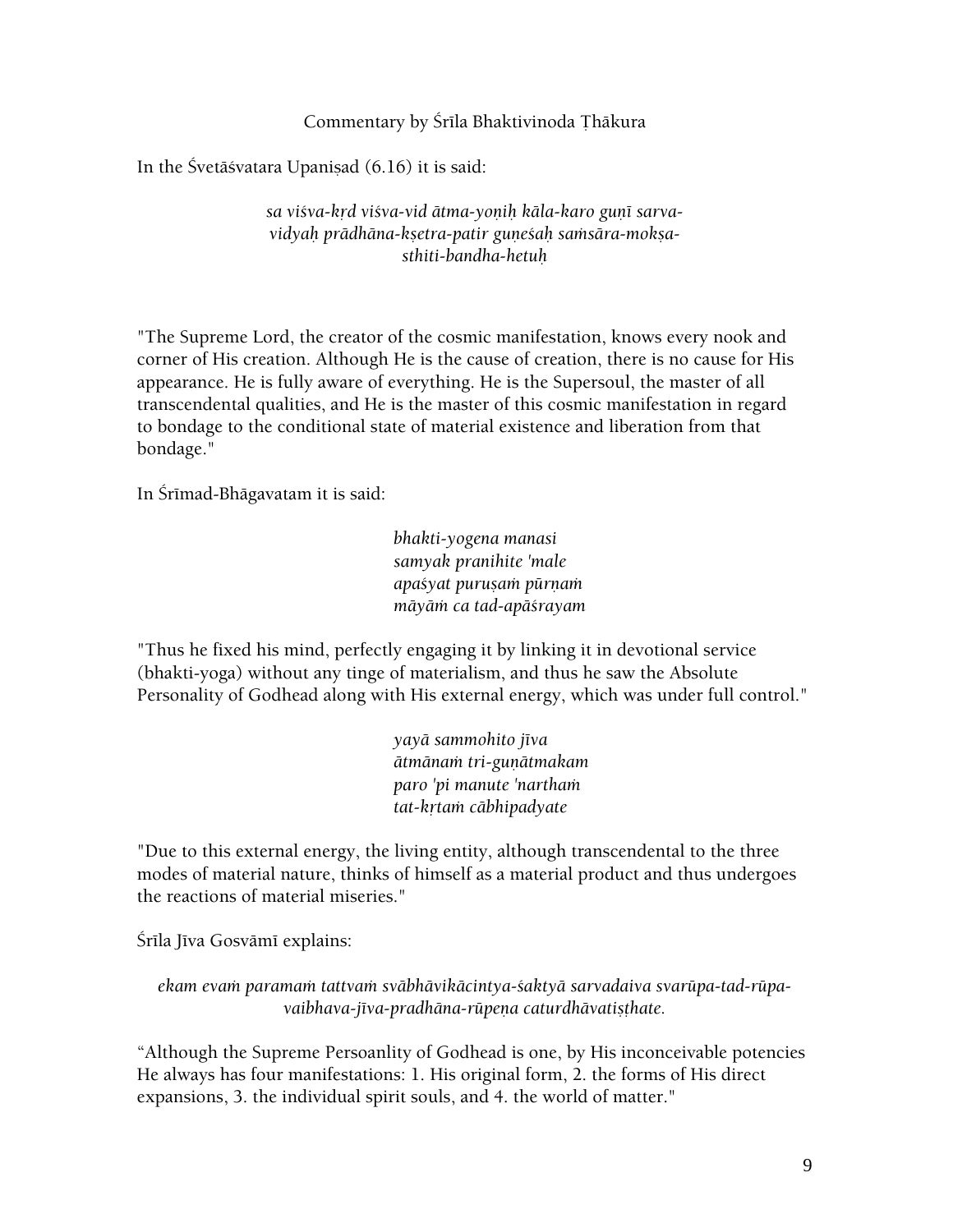#### **Sütra 9**

#### *acintya-bhedäbhedätmakam*

*acintya*-inconceivable; *bheda*-different; *abheda*-not different; *ätmakam*-Self.

#### **Everything is inconceivably different and not different from Him.**

Commentary by Śrīla Bhaktivinoda Thākura

In the Katha Upanisad  $(2.2.12)$  it is said:

*eko vaçé sarva-bhütäntarätmä ekaà rüpaà bahudhä yaù karoti tam ätma-sthaà ye 'nupaçyanti dhéräs teñäà sukhaà çäçvataà netareñäm* 

"Wise men who in their hearts see the one Supreme Personality of Godhead, who becomes many and enters everyone's heart, attain eternal bliss. Others cannot."

In Śrīmad-Bhāgavatam it is said:

*yathä mahänti bhütäni*   $bh\bar{u}$ teşūccavaceșv anu *praviñöäny apraviñöäni yathä teñu na teñv aham* 

"O Brahmä, please know that the universal elements enter into the cosmos and at the same time they do not enter into the cosmos. Similarly, I Myself also exist within everything created, and at the same time I am outside of everything."

In the Padma Purāna it is said:

*acintyayaiva çaktyaiva eko 'vayava-varjitaù ätmänaà bahudhä kåtvä kréòate yoga-sampadä* 

"With the help of His inconceivable mystic potency, the Supreme Personality of Godhead, who has no material body, becomes many and enjoys pastimes."

Śrīla Jīva Gosvāmī explains: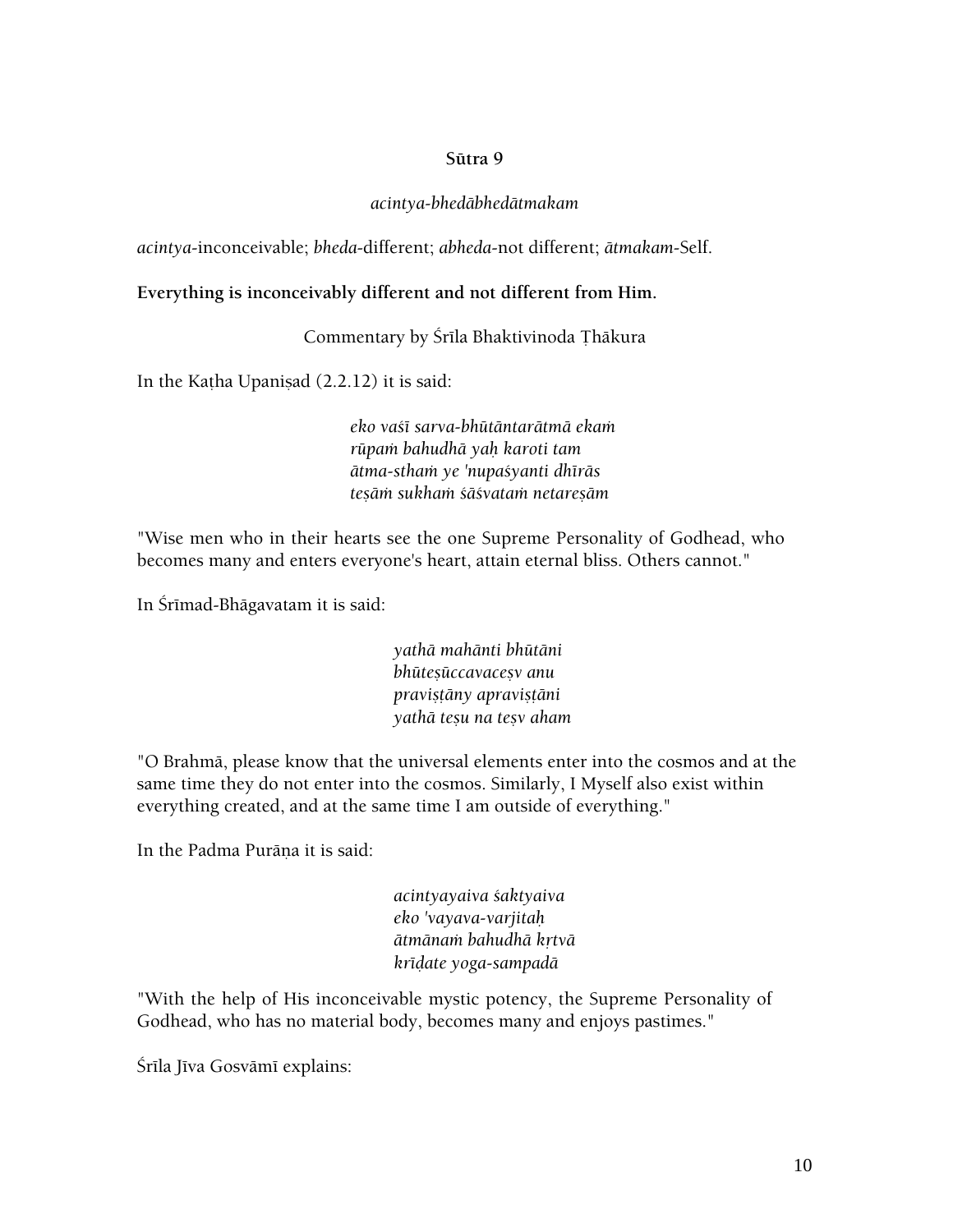#### *sva-mate tv acintya-bhedäbhedäv eva.*

"Everything is inconceivably different and not different from the Supreme Lord."

## **Chapter Two**

## Śakti-prakaraņa

## **The Potencies of the Supreme Personality of Godhead**

#### **Sütra 10**

#### *hlädiné-sandhiné-samvid iti para-çakteù prabhäva-trayam*

*hlädiné*-hladini; *sandhiné*-sandhini; *samvit*-samvit; *iti*-thus; *para*-transcendental; *çakteù*of the potency; *prabhäva*-powers; *trayam*-three.

**The Lord's three transcendental potencies are: 1. Hlädiné (bliss), 2. Sandhiné (eternity), and 3. Samvit (knowledge).** 

Commentary by Śrīla Bhaktivinoda Thākura

In the Śvetāśvatara Upaniṣad (6.8) it is said:

*na tasya käryaà karaëaà ca vidyate na tat-samaç cäbhyadhikaç ca dåçyate paräsya çaktir vividhaiva çruyate sväbhäviké jïäna-bala-kriyä ca* 

"He does not possess bodily form like that of an ordinary living entity. There is no difference between His body and His soul. He is absolute. All His senses are transcendental. Any one of His senses can perform the action of any other sense. Therefore, no one is greater than Him or equal to Him. His potencies are multifarious, and thus His deeds are automatically performed as a natural sequence."

In the Vișnu Purāņa (1.12.69) it is said:

*hlädiné sandhiné samvit tvayy eka sarva- saàsthitau hläda-täpa-karé miçrä tvayi no guëa-varjite* 

"O Lord, You are the support of everything. The three attributes hlādinī, sandhinī, and samvit exist in You as one spiritual energy. But the material modes, which cause happiness, misery, and mixtures of the two, do not exist in You, for You have no material qualities."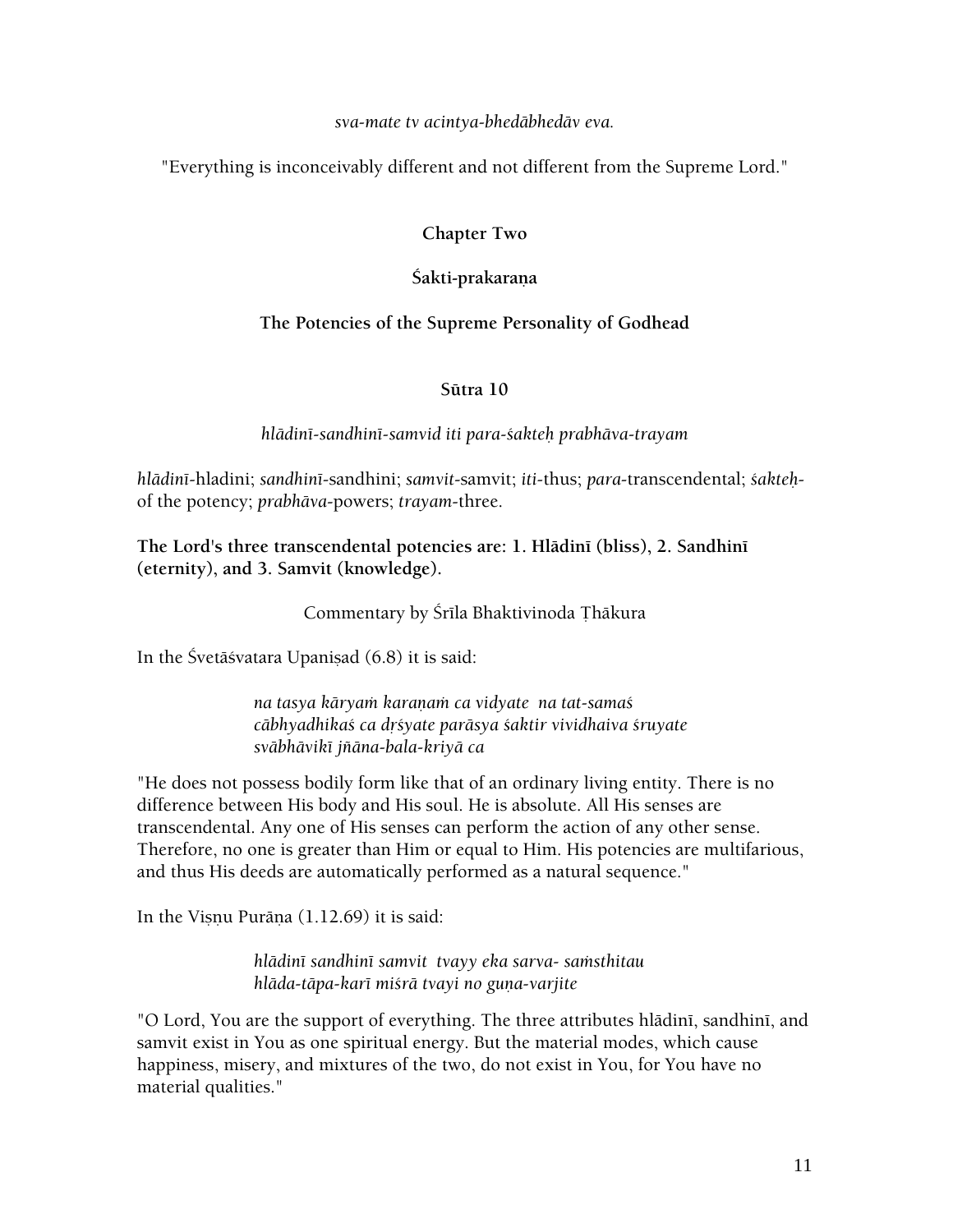In Śrī Caitanya-caritāmŗta (Madhya 6.158-159) it is said:

*sac-cid-änanda-maya éçvara-svarüpa tina aàçe cic-chakti haya tina rüpa* 

"The Supreme Personality of Godhead in His original form is full of eternity, knowledge, and bliss. The spiritual potency in these three portions (sat, cit, and änanda) assumes three different forms.

*änandäàçe hlädiné sad-aàçe sandhiné cid-aàçe samvit yäre kåñëa-jïäna mäni* 

"The three portions of the spiritual potency are called hlādinī (the bliss portion), sandhini (the eternity portion), and samvit (the knowledge portion). We accept knowledge of these as full knowledge of the Supreme Personality of Godhead."

#### **Sütra 11**

#### *saiva svato 'ntaraìgä-bahiraìgä-taöasthä*

*sä*-that; *eva*-indeed; *svataù*-personally; *antaraìgä*-internal; *bahiraìgä*-external; *taöasthä*marginal.

**Those potencies become: 1. Antaraìgä (internal potency), Bahiraìgä (external**  potency), and Tatasthā (marginal potency).

## Commentary by Śrīla Bhaktivinoda Thākura

In the Śvetāśvatara Upanisad (1.3) it is said:

*te dhyäna-yogänugatä apaçyan devätma-çaktià sva-guëair nigüòham* 

"Rapt in meditation, the sages then saw the mysterious potency and transcendental qualities of the Supreme Personality of Godhead, the first cause, who alone dominates the secondary causes, from time to the individual living entity."

In the Śvetāśvatara Upaniṣad (4.5) it is said:

*ajäm ekäà lohita-kåñëa-çukläm* 

"An unborn man enjoys an unborn red, white, and black woman who bears many children like herself. Another unborn man first enjoys and then forsakes her."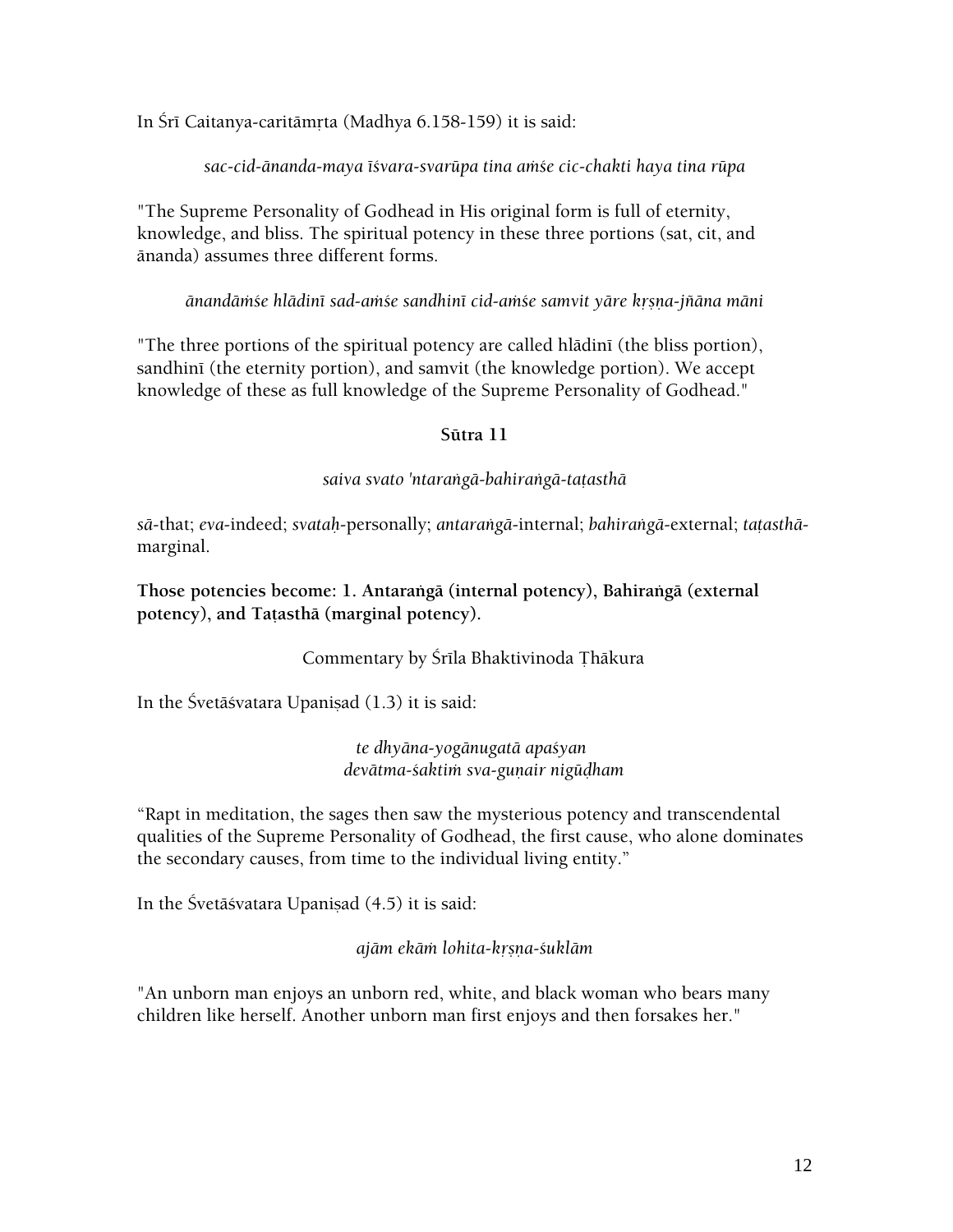(Note: The unborn woman is the material nature. The colors red, white, and black are the modes of passion, goodness, and ignorance. The many children are the ingredients of the material universes. The first unborn man is the conditioned soul. the second unborn man is the soul who, after trying to enjoy matter, finally renounces the world and attains liberation.)

In the Śvetāśvatara Upaniṣad (4.7) it is said:

samāne vrkse puruso nimagno *anéçayä çocati muhyamänaù* 

"Although the two birds are on the same tree, the eating bird is fully engrossed with anxiety and moroseness as the enjoyer of the fruits of the tree. But if in some way or other he turns his face to his friend who is the Lord and knows His glories, at once the suffering bird becomes free from all anxieties."

(Note: The eating bird is the individual spirit soul, his friend, the other bird, is the Supersoul, and the tree is the material body.)

In the Visnu Purāna it is said:

*viñëu-çaktiù parä proktä kñetrajïäkhyä tathäparä avidyä karma-samjïänyä tåtéyä çaktir iñyate* 

"The potency of Lord Visnu is summarized in three categories, namely the spiritual potency, the living entities, and ignorance. The spiritual potency is full of knowledge, the living entities, although belonging to the spiritual potency, are subject to bewilderment, and the third energy, which is full of ignorance, is always visible in fruitive activities."

Śrīla Jīva Gosvāmī explains:

*çaktiç ca sa tridhä antaraìgä taöasthä bahiraìgä ca.* 

"The Supreme Personality of Godhead has three potencies: 1. Antarangā (internal potency), Bahirangā (external potency), and Taṭasthā (marginal potency).

Śrīla Krsnadāsa Kavirāja Gosvāmī explains:

*cic-chakti jéva-çakti ara mäyä-çakti* 

"The Lord has three potencies: 1. the spiritual potency, 2. the living entities, and 3. the world of matter."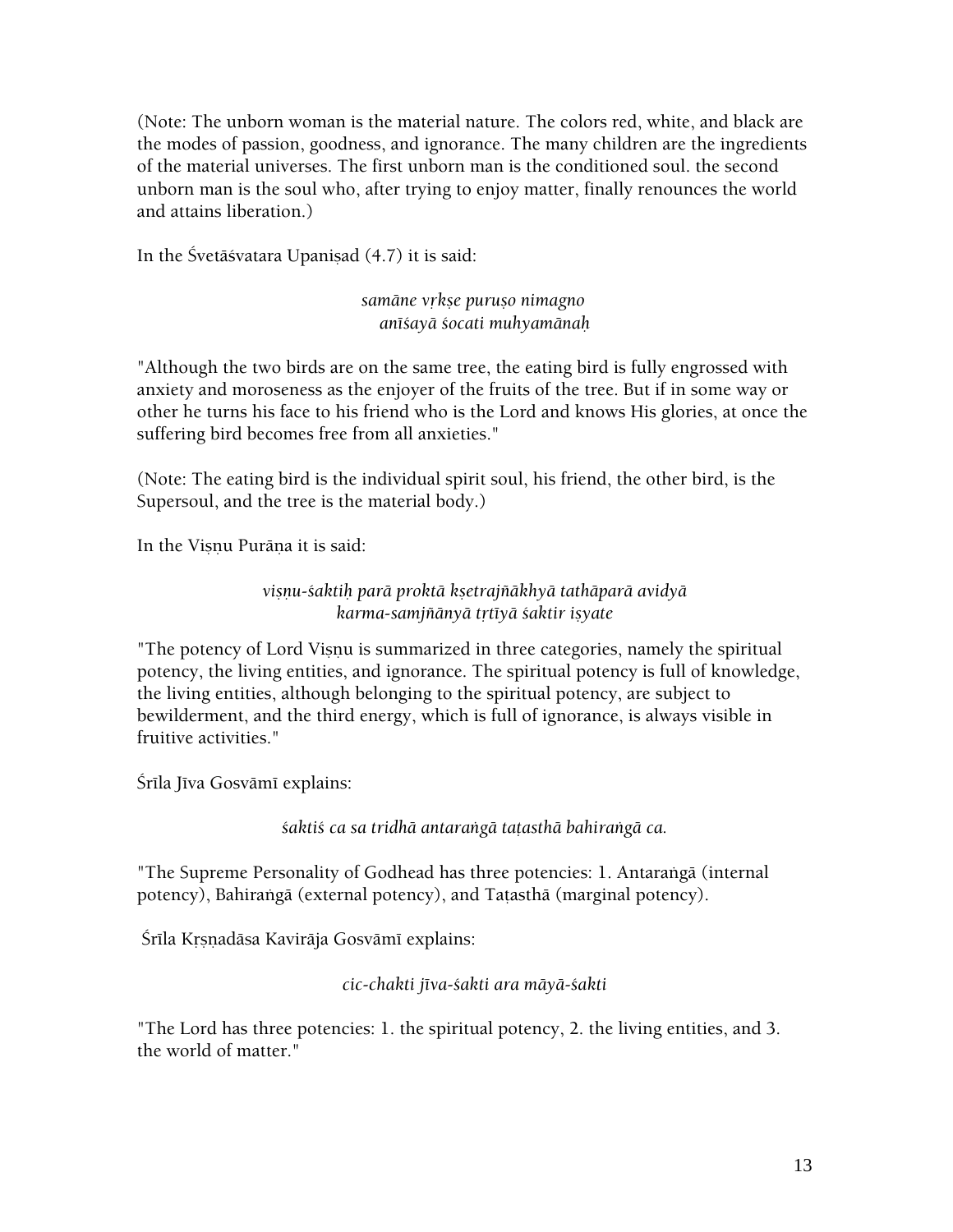#### **Sütra 12**

*tad-ékñaëäc chaktir eva kriyävaté tat*-of Him; *ékñaëät*-by the glance; *çaktiù*-potency; *eva*indeed; *kriyävaté*-active.

#### **The Lord's glance pushes His potency into action.**

Commentary by Śrīla Bhaktivinoda Thākura

In the Prasna Upanisad  $(6.3)$  it is said:

#### *sa ékñäà cakre*

"He glanced over the material creation."

In the Aitareya Upanisad  $(1.1.1-2)$  it is said:

*sa aikñata lokän nu såja iti. sa imän lokän asåjäta.*

"He glanced over the material creation. Thus He created the entire material world."

In the Vāmana Purāna it is said:

*tatra tatra sthito viñëus tat-tac-chaktiù prabodhayan eka eva mahä-çaktiù kurute sarvam aïjasä* 

"Wherever Lord Visnu goes, His potencies follow. The master of great potencies, He does everything very easily."

In the Bhagavad-gītā (9.10), Lord Krsņa explains:

*mayädhyakñena prakåtiù süyate sa-caräcaram hetunänena kaunteya jagad viparivartate* 

"This material nature, which is one of My energies, is working under My direction, O son of Kuntī, producing all moving and nonmoving beings. Under its rule this manifestation is created and annihilated again and again."

Śrī Caitanya Mahāprabhu explains:

*çakti prädhäna kåñëa icchaya sarvaà karta*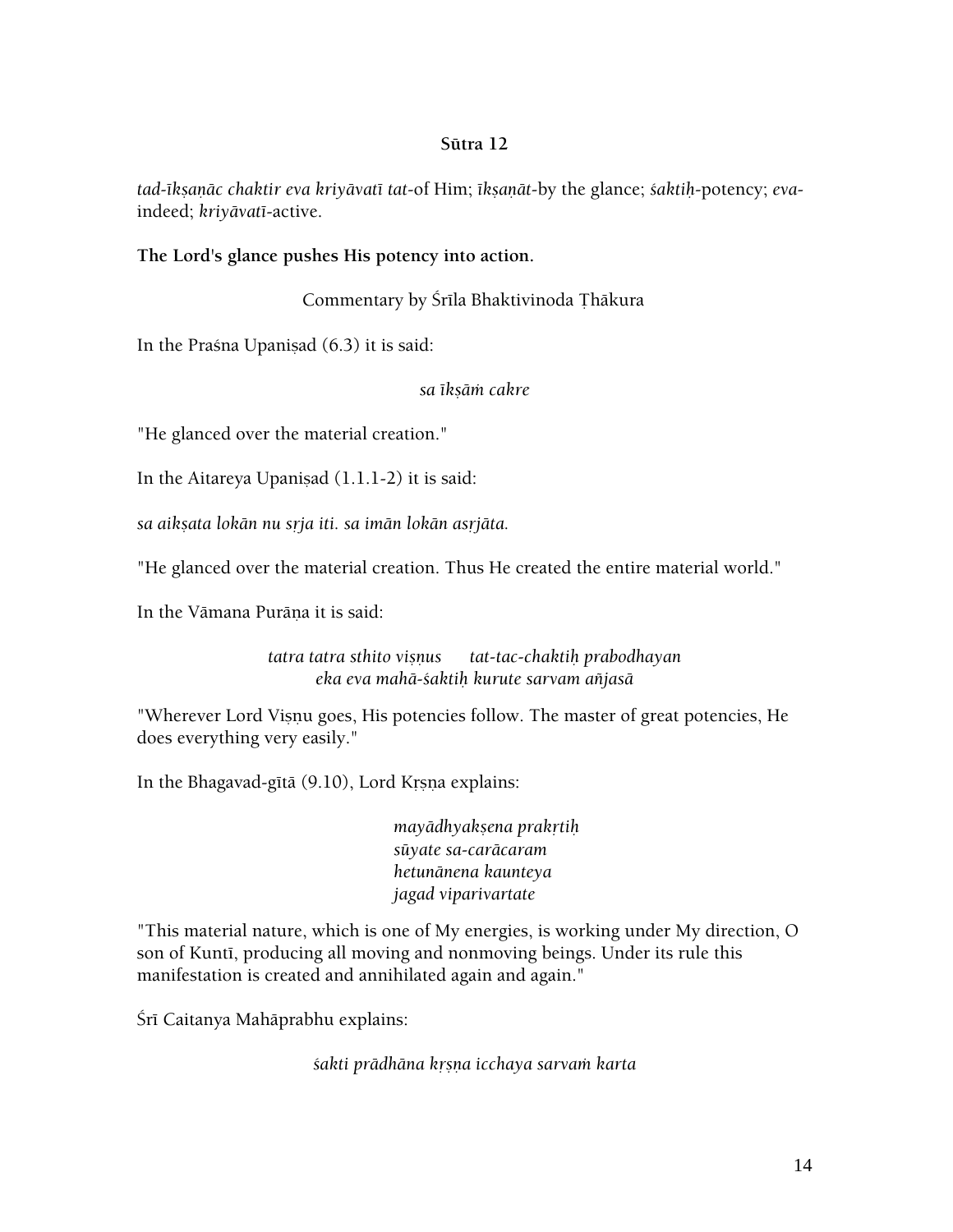"Lord Krsna wishes, and His potency does everything."

Śrī Caitanya Mahāprabhu again explains (Śrī Caitanya-caritāmrta, Madhya 20.259):

*māyā-dvare srje tenho brahmandera gana jada-rūpa prakrti nāhe brahmānda-karana* 

"By the agency of the material energy, this same Lord Sankarsana creates all the universes. The dull material energy, known in modern language as nature, is not the cause of the material universe."

# **Chapter Three**

# Svarūpa-prakaraņa

# **The Real Form of the Supreme Personality of Godhead**

## **Sütra 13**

*svarüpaà tri-vidham svarüpam*-own form; *tri*-three; *vidham*-kinds. The Supreme

Personality of Godhead has three features. Commentary by Śrīla Bhaktivinoda Thākura

In the Śvetāśvatara Upanisad it is said:

*udgétam etat paramaà tu brahma tasmiàs trayaà su-pratiñöhitäkñaraà ca taträntaraà brahma-vido viditvä lénä brahmaëi tat-para yoëi-muktäù* 

"The Vedas declare that the Absolute Truth exists in three features. He is the Brahman, the Supersoul in everyone's heart, and the Supreme Person. They who know Him as the impersonal Brahman merge into Brahman. They who are devoted to His original feature as the Supreme Person escape having to enter a mother's womb."

In Śrīmad-Bhāgavatam it is said:

*vadanti tat tattva-vidas tattvaà yaj jïänam advayam brahmeti paramätmeti bhagavän iti çabdyate*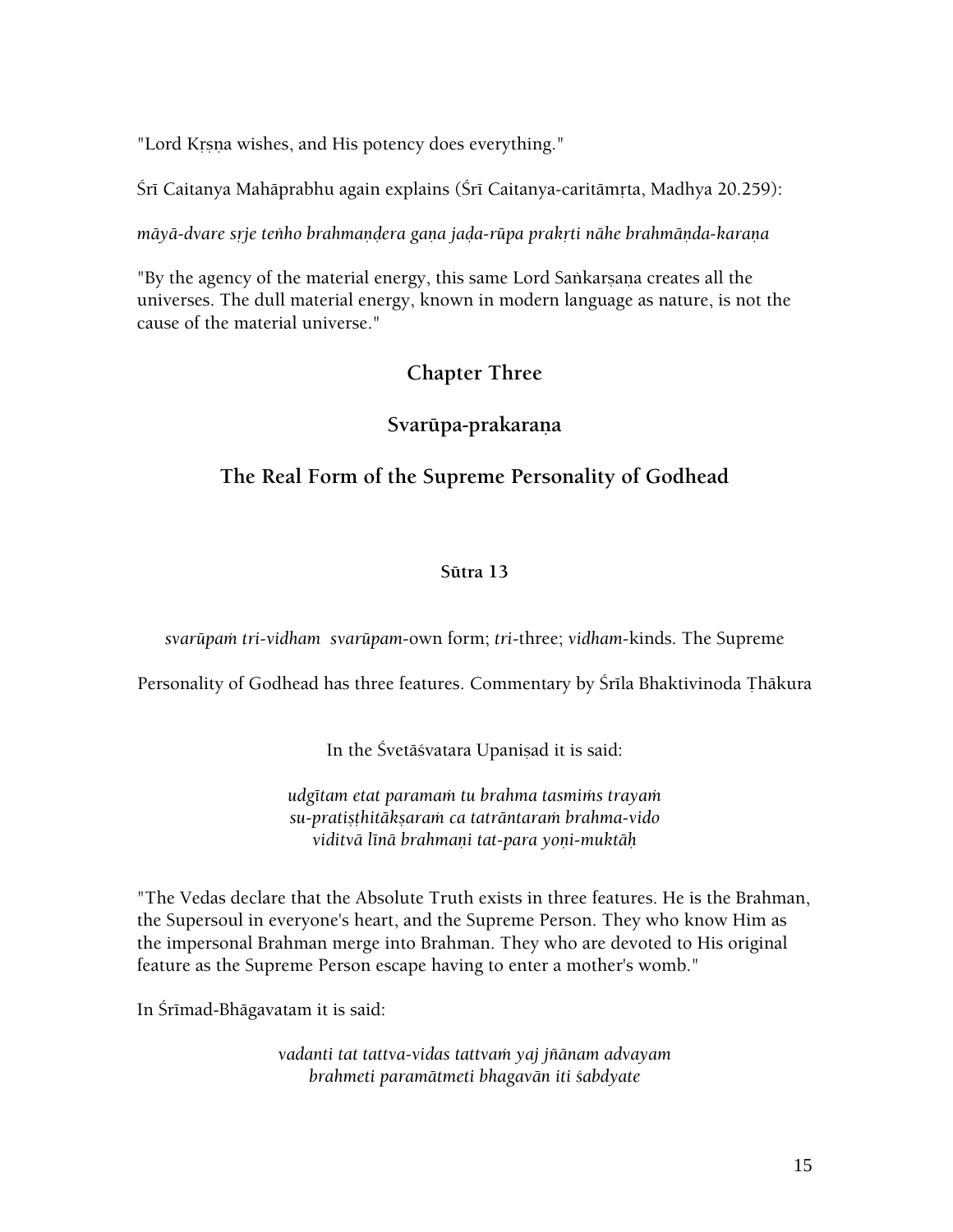"Learned transcendentalists who know the Absolute Truth call this non-dual substance Brahman, Paramätmä, or Bhagavän."

Śrī Caitanya Mahāprabhu explains (Śrī Caitanya-caritāmṛta, Madhya 20.157): *jïäna yoga bhakti tina sädhanera vaçe brahma ätmä bhagavän tri-vidhä prakäçe* 

"There are three kinds of spiritual processes for understanding the Absolute Truth: the processes of speculative knowledge, mystic yoga, and bhakti-yoga. According to these three processes, the Absolute Truth is manifested and Brahman, Paramätmä, and Bhagavän."

## Sütra 14

## *jïäne cit-mätraà brahma*

jïäne-in jnana-yoga; cit-spirit; mätram-only; brahma-Brahman.

## **By following jïäna-yoga the undifferentiated spirit, the Brahman, is realized.**

# Commentary by Śrīla Bhaktivinoda Thākura

In the Kena Upanisad  $(1.4)$  it is said:

# *yad vacanäbhyuditaà yan manasä na manute yac cakñuñä na paçyanti yac chrotreëa na śrnoti yat prānena na praniti tad eva brahma tam viddhi.*

"Know that the Brahman cannot be described by the voice, conceived of by the mind, seen by the eyes, heard about by the ears, or breathed with the breath."

In the Māņdūkya Upaniṣad it is said:

sarvam hy etad brahmāyam ātmā brahma so 'yam ātmā catuspat.

"Everything is Brahman. The Supersoul, present in each of the four quarters, is Brahman."

In the Bhagavad-gītā (14.27), Lord Krsna explains:

*brahmano hi pratisthāham amrtasyāvyayasya ca çäçvatasya ca dharmasya sukham aikäntikasya ca* 

"I am the basis of the impersonal Brahman, which is immortal, imperishable, and eternal, and is the constitutional position of ultimate happiness."

Śrī Caitanya Mahāprabhu explains: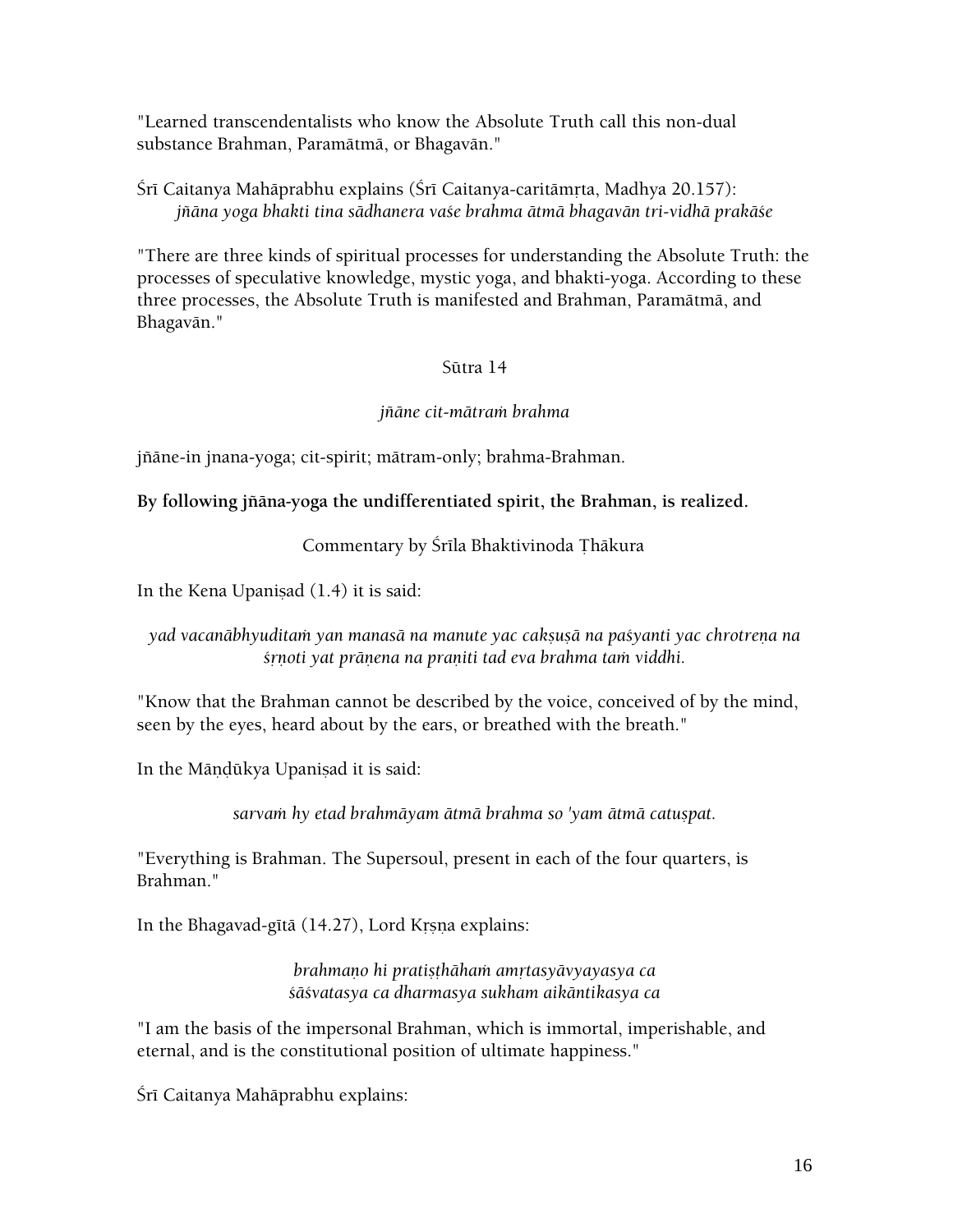*brahma anga-kānti tānra nirvišesa prakāše sūrya yena carma-cakṣe jyotirmaya bhase* 

"The manifestation of the impersonal Brahman effulgence, which is without variety, is the rays of Krsna's bodily effulgence. It is exactly like the sun. When the sun is seen by our ordinary eyes, it simply appears to consist of effulgence."

#### **Sütra 15**

#### *yoge viçvamaya-parätmä*

yoge-in yoga; viçvamaya-everywhere in the universe; parätmä-the Supersoul.

**By following the path of yoga the Supersoul, who is present everywhere in the material universe, is realized.** 

Commentary by Śrīla Bhaktivinoda Thākura

In the Aitareya Upaniṣad it is said:

*ätmä vä idam eka evägra äsét. nänyat kiïcana miñat.* 

"In the beginning only the Supersoul existed. There was nothing but Him."

In the Śvetāśvatara Upanisad it is said:

*aìguñöha-mätraù puruño 'ntarätmä sadä janänäà hådaye sanniviñöhaù hådä manv-éço manasäbhiklpto yatra tad vidur amåtäs te bhavanti* 

"The conditioned soul is small like a thumb, splendid like the the sun, and filled with false-ego and material desire. Different from him is the Supersoul, whose form is also very small, but who is filled with intelligence and spiritual knowledge."

In the Sätvata Tantra it is said:

 $visnos$  tu trīni rūpāni *puruñäkhyäny atho viduù prathamaà mahataù srañöå*  dvitīya*m* tv anda-samsthitam *tåtéyaà sarva-bhüta-sthaà tä vijïätvä pramucyate*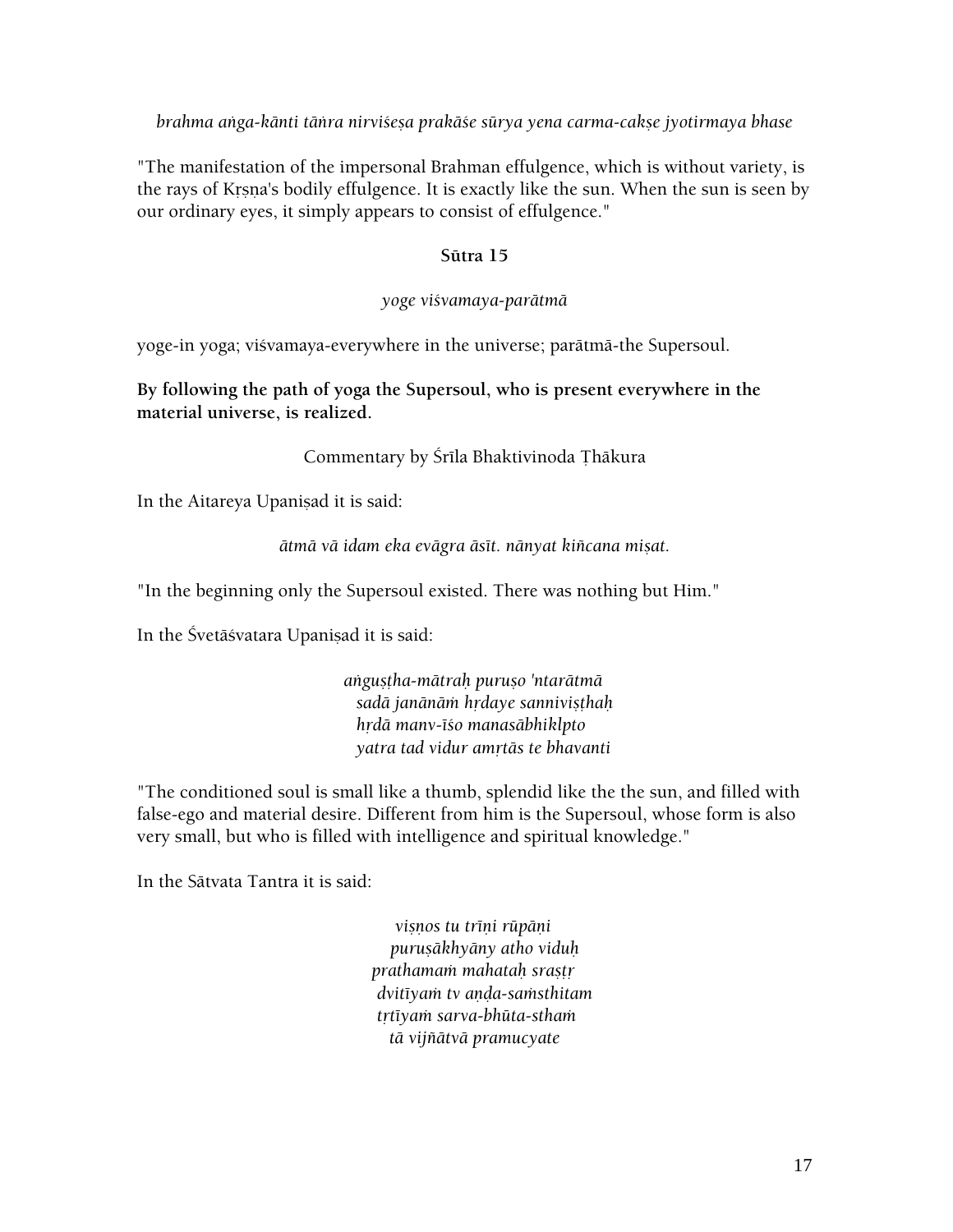"Visnu has three forms, called purusas. The first, Mahā-Visnu, is the creator of the total material energy (mahat), the second is Garbhodaśāyī, who is situated within each universe, and the third is Ksīrodaśāyī, who lives in the heart of every living being. He who knows these three becomes liberated from the clutches of mäyä."

Śrī Caitanya Mahāprabhu explains:

*paramātmā yenho tinho krsnera eka amsa ātmara ātmā hana krsna sarva avatamsa* 

"The Paramätmä, the Supersoul feature, is the partial plenary portion of the Supreme Personality of Godhead, who is the original source of all living entities. It is also Krsna who is the original source of Paramätmä."

## **Sütra 16**

*tad-avatära hy asaìkhyäù tat*-of Him;

*avatäraù*-incarnations; *hy*-indeed; *asaìkhyäù*-countless.

## **From Him come countless incarnations.**

## Commentary by Śrīla Bhaktivinoda Thākura

In the Catur-veda-çikhä, the Lord says:

## vāsudevah sankarsanah pradyumno 'niruddho 'ham matysah kūrmo varāho nrsimho *vämano rämo rämo buddha-kalkir aham*

"I am Vāsudeva, Saṅkarṣaṇa, Pradyumna, Aniruddha, Matysa, Kūrma, Varāha, Nrsimha, Vāmana, Rāma, Paraśurāma, Buddha, and Kalki."

In Śrīmad-Bhāgavatam  $(1.3.26)$  it is said:

*avatärä hy asaìkhyeyä hareù sattva-nidher dvijäù yathä vidäàsinaù külyäù sarasaù syuù sahasraçaù* 

"O brāhmanas, the incarnations of the Lord are innumerable, like rivulets flowing from inexhaustible sources of water."

Śrī Caitanya Mahāprabhu (Śrī Caitanya-caritāmṛta, Madhya 20.245-246) explains: *puruñävatära eka lélävatära ära guëävatära ara manvantarävatära yugävatära ara çaktyäveçavatära*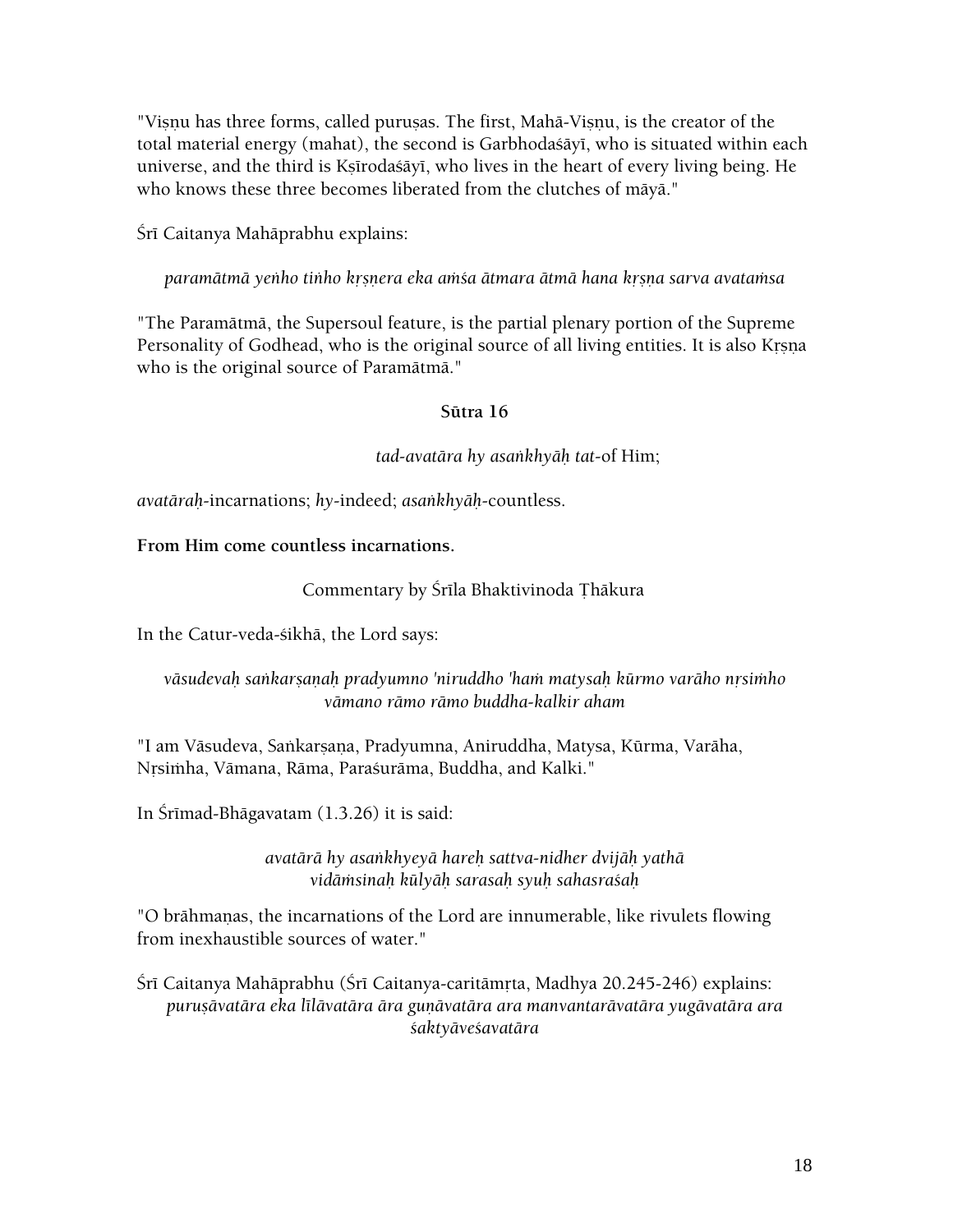"There are six types of incarnations (avatāras) of Krsna. One is the incarnations of Visnu (puruṣa-avatāras), and another is the incarnations meant for the performance of pastimes (līlā-avatāras). There are incarnations that control the material qualities (guna-avatāras), incarnations of the Manus (manvantara-avatāras), incarnations in different millenniums (yuga-avatäras), and incarnations of empowered living entities (çaktyäveça-avatäras)."

## **Sütra 17**

## *sarve cic-chaktimanto maheçvaräù*

sarve-all; cit-spiritual; sakti-potencies; mantah-possessing; mahesvarāh-the Supreme Personality of Godhead.

**All these incarnations are the Supreme Personality of Godhead Himself. They are the masters of the spiritual potencies.** 

## Commentary by Śrīla Bhaktivinoda Thākura

In the Catur-veda-çikhä it is said:

## naivete jäyante naitesām ajñāna-bandho na muktih. sarva esa hy ete pūrnā ajarā āmrtāh *paramäù paramänandäù.*

"The incarnations of the Lord do not take birth. They are never bound by ignorance. They never require to become liberated. They are all perfect and complete. They are free from old-age and death. They are full of transcendental bliss. They are all the Supreme Personality of Godhead Himself."

In the Varāha Purāna it is said:

svāmśaś cātho vibhinnāmśa iti dvedhāmśa isyate.

"There are two kinds of *amsas*. The *svāmsas* are incarnations of the Lord and the *vibhinnäàças* are the individual spirit souls."

In the Sammohana Tantra it is said:

*dharmärtha-käma-mokñäëäà éçvaro jagad-éçvaraù santi tasya mahä-bhägä avatäräù sahasraçaù* 

"The Supreme Personality of Godhead is the master of all the universes. He is the master of religion, economic development, sense gratification, and liberation. In many thousands of very glorious incarnations, He comes to this world."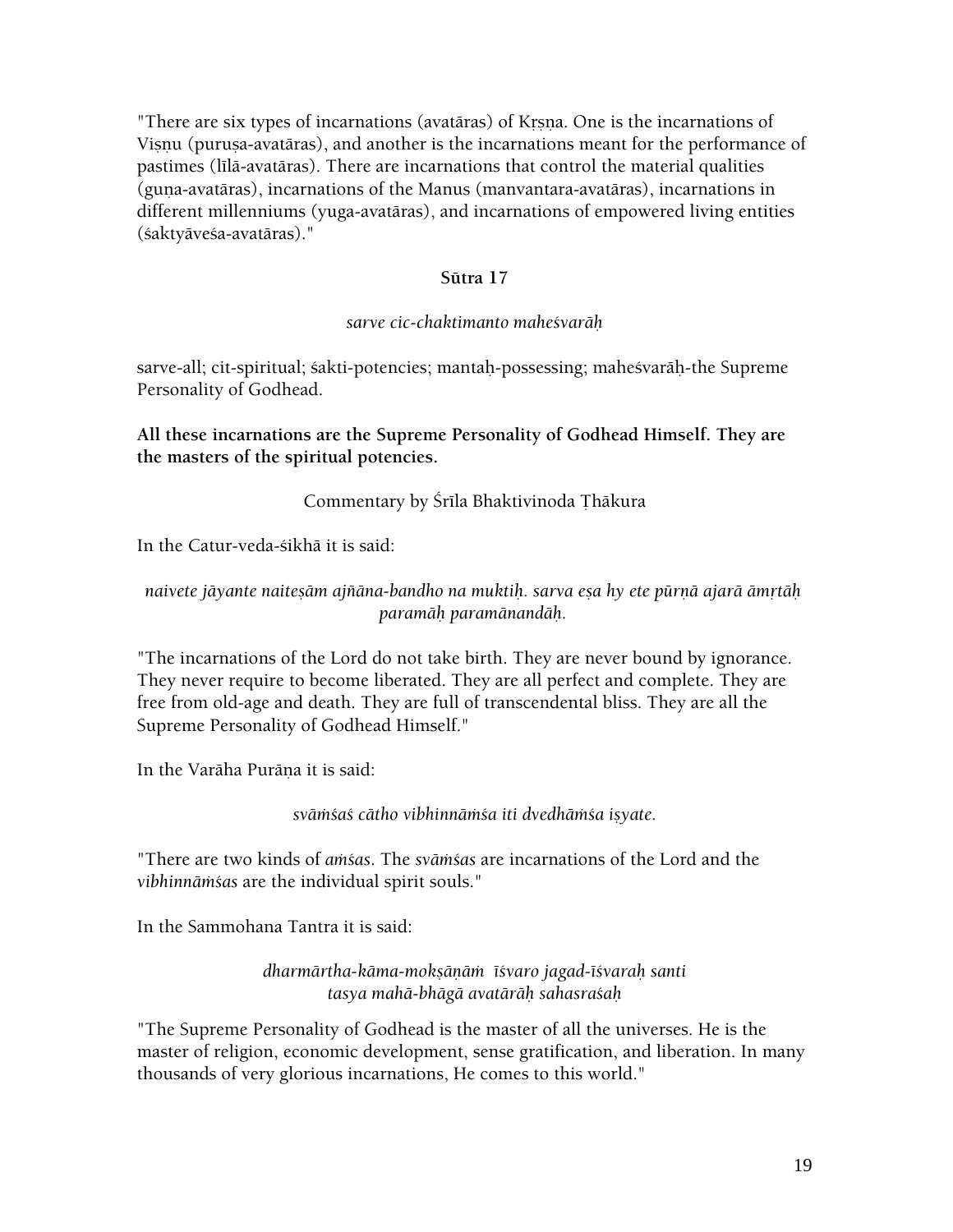Śrī Caitanya Mahāprabhu (Śrī Caitanya-caritāmṛta, Madhya 20.145) explains:

*mäyätéta paravyoma sabära avasthäna viçve avatari dhari avatära näma* 

"All the expansions of Lord Krsna are actually residents of the spiritual world. However, when They descend into the material world, they are called incarnations (avatäras)."

## **Sütra 18**

*bhaktau pūrņa-purușo bhagavān bhaktauin-*

devotional service; *pūrna-purusah-the perfect Supreme Personality of Godhead*; *bhagavän*-the master of all opulences.

**By following the path of devotional service the perfect Supreme Personality of Godhead, the master of all opulences, is realized.** 

Commentary by Śrīla Bhaktivinoda Thākura

In the Śvetāśvatara Upanisad (3.8) it is said:

vedāham etam puruṣaṁ mahantaṁ āditya-varṇaṁ tamasah parastāt tam eva viditvāti mrtyum eti nänyaù panthä vidyate 'yanäya

"I know that Supreme Personality of Godhead who is transcendental to all material conceptions of darkness. Only he who knows Him can transcend the bonds of birth and death. There is no way for liberation other than this knowledge of the Supreme Person."

In the Garga-samhitā it is said:

*pürëaù puraëaù puruñottamottamaù parät paro yaù puruñaù pareçvaraù svayaà sad-änandamayaà kåpäkaraà guëäkaraà taà çaraëaà vrajämy aham* 

"I take shelter of the perfect Supreme Personality of Godhead, who is older than the oldest, greater than the greatest, the supreme person, the supreme master, full of transcendental bliss, a jewel mine of mercy, and a jewel mine of transcendental virtues."

Śrī Nimbārka Svāmī explains: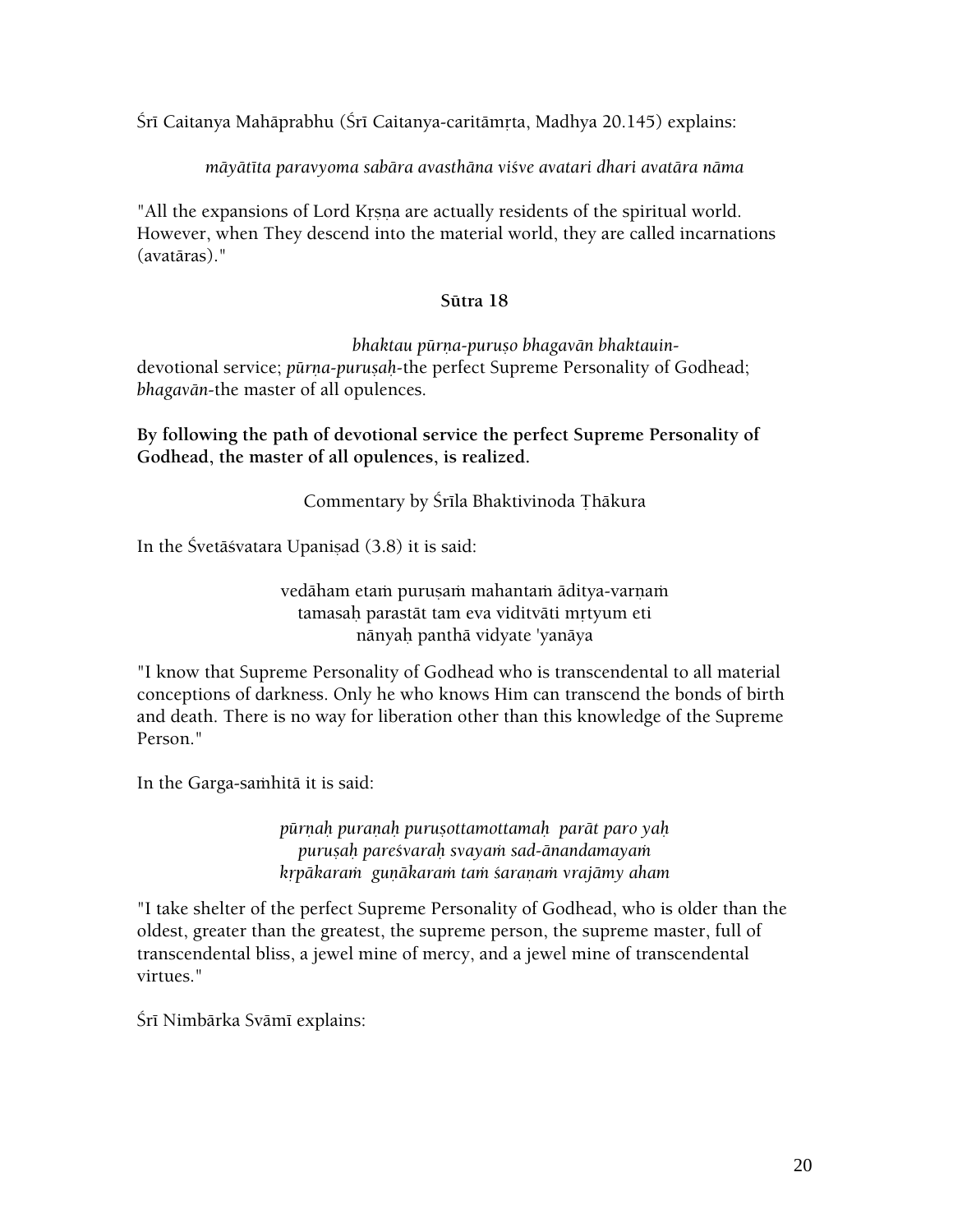*svä-bhävato 'pasta-samasta-doñaà açeña-kalyäëaguëaika-räçim vyühäìginaà brahma-paraà vareëyaà dhyäyema kåñëaà kamalekñaëaà harim* 

"I meditate on Lord Krsna, the lotus-eyed Supreme Personality of Godhead, who is completely faultless, who is a treasury of all auspicious virtues, who is the Supreme, who is the greatest, and who expands in many forms."

#### **Sütra 19**

#### *audarya-mädhuryaiçvarya-bhedena tat-svarüpam api tri-vidham*

*audarya*-generosity; *mädhurya*-sweetness; *aiçvarya*-opulence; *bhedena*-with difference; *tat*-His; *svarüpam*-nature; *apialso*; *tri*-three; *vidham-*kinds.

**He has three features: Audarya (generosity), Mädhurya (sweetness), and Aiçvarya (opulence).** 

Commentary by Śrīla Bhaktivinoda Thākura

In the Śvetāśvatara Upaniṣad (6.7 and 3.12) it is said:

*tam éçvaräëäà paramaà maheçvaraà taà devatänäà paramaà ca daivatam patià paténäà paramaà parastät vidäma devaà bhuvaneçam éòyam* 

"We meditate on the Supreme Personality of Godhead. He is the controller of all other controllers, and He is the greatest of all the diverse planetary leaders. Everyone is under His control. All entities are delegated with particular power only by the Supreme Lord. They are not Supreme themselves. He is also worshipable by all demigods and is the supreme director of all directors. Therefore, He is transcendental to all kinds of material leaders and controllers and is worshipable by all. There is no one greater than Him, and He is the supreme cause of all causes."

> mahān prabhur vai puruṣaḥ sattvasyaiṣaḥ pravartakaḥ su-nirmalam imam prāptim iśāno jyotir avyayah

"The Supreme Personality of Godhead is the source of the Brahman effulgence, and He is imperishable. He is the Supreme Controller. He controls the mode of goodness, and He awards various kinds of intelligence to the living entities. He is the controller of spiritual purity and liberation."

In the Gopāla-tāpanī Upaniṣad it is said:

*sat-puëòaréka-nayanaà meghämbhraà vaidyutämbaram dvi-bhujaà mauna-mudräòhyaà vana-mälinam éçvaram*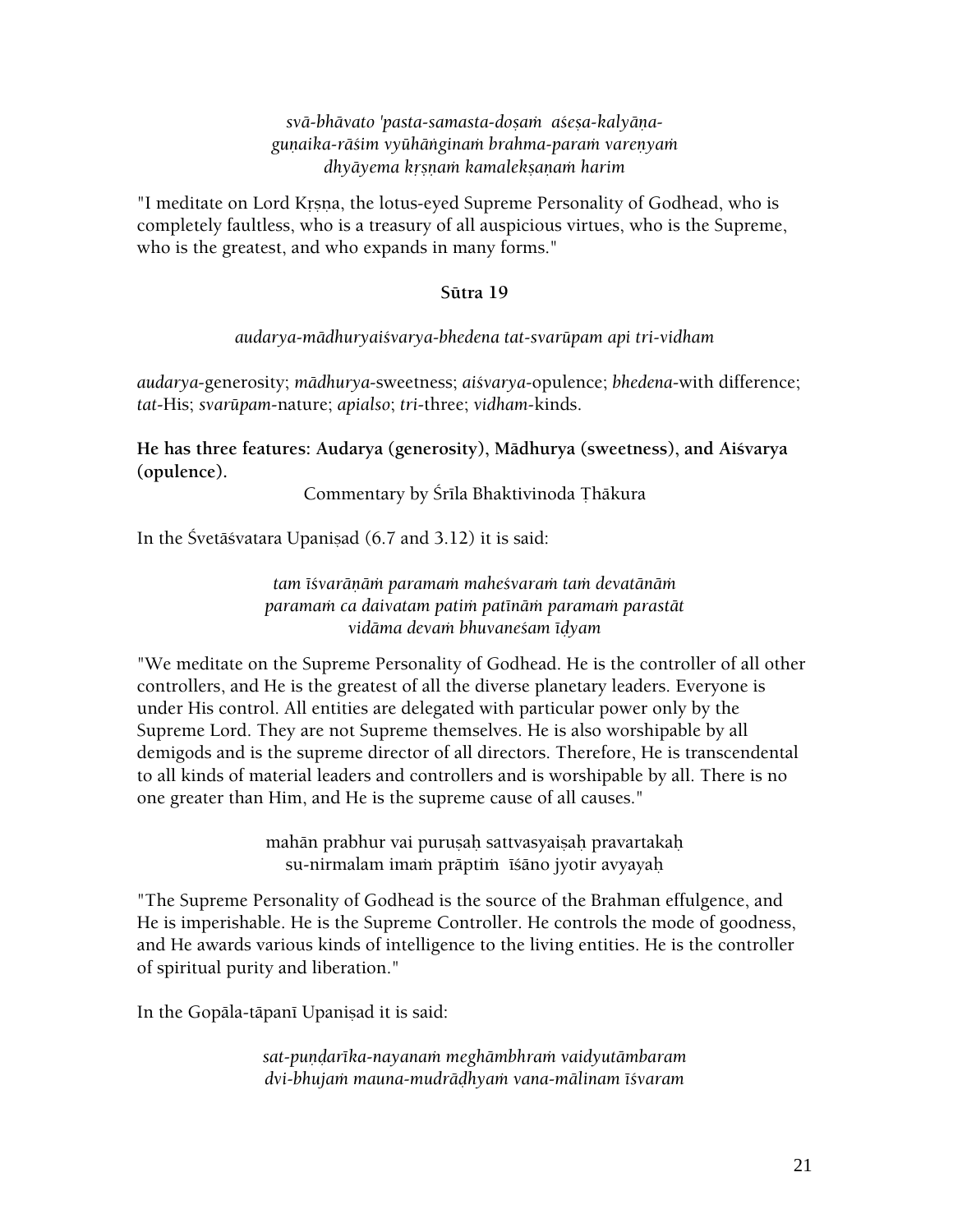"I offer my respectful obeisances to the Supreme Personality of Godhead, whose eyes are lotus flowers, who is splendid like a dark monsoon cloud, whose garments are lightning, who has two arms, who is filled with transcendental knowledge, and who is decorated with a garland of forest flowers."

In tha Manu-saṁhitā it is said:

*praçäsitaraà sarv/eñäà aniyäàsam aëor api rukmäbhaà svapna-dhé-gamyaà vidyät taà puruñaà param* 

"Please know that the Supreme Personality of Godhead is the master and controller of everyone. He is smaller than the smallest. He is splendid like gold. He sometimes appears in a dream."

In Śrīmad-Bhāgavatam  $(2.2.17)$  it is said:

*na yatra kälaà nimiñaà paraù prabhuù* 

"In that transcendental state of labdhopaçänti, there is no supremacy of devastating time."

In the Nārada-pañcarātra it is said:

## *maëir yathä vibhägena néla-pétädibhir yutaù rüpa-bhedam aväpnoti dhyäna-bhedät tathäcyutaù*

"When the jewel known as vaidürya touches other materials, it appears to be separated into different colors. Consequently the forms also appear different. Similarly, according to the meditational ecstasy of the devotee, the Lord, who is known as Acyuta (infallible), appears in different forms, although He is essentially one."

In Śrī Caitanya-caritāmrta (2.22) it is said:

*sei näräyaëa kåñëera svarüpa abheda* 

"Lord Nārāyaṇa and Lord Krsṇa are not different."

sei govinda sākṣāc caitanya gosai jīva nistārite aiche dayālu ara nai

"That Govinda personally appears as Caitanya Gosāñi. No other Lord is as merciful in delivering the fallen souls."

In the Caitanya-candrodaya, Lord Advaita Prabhu says: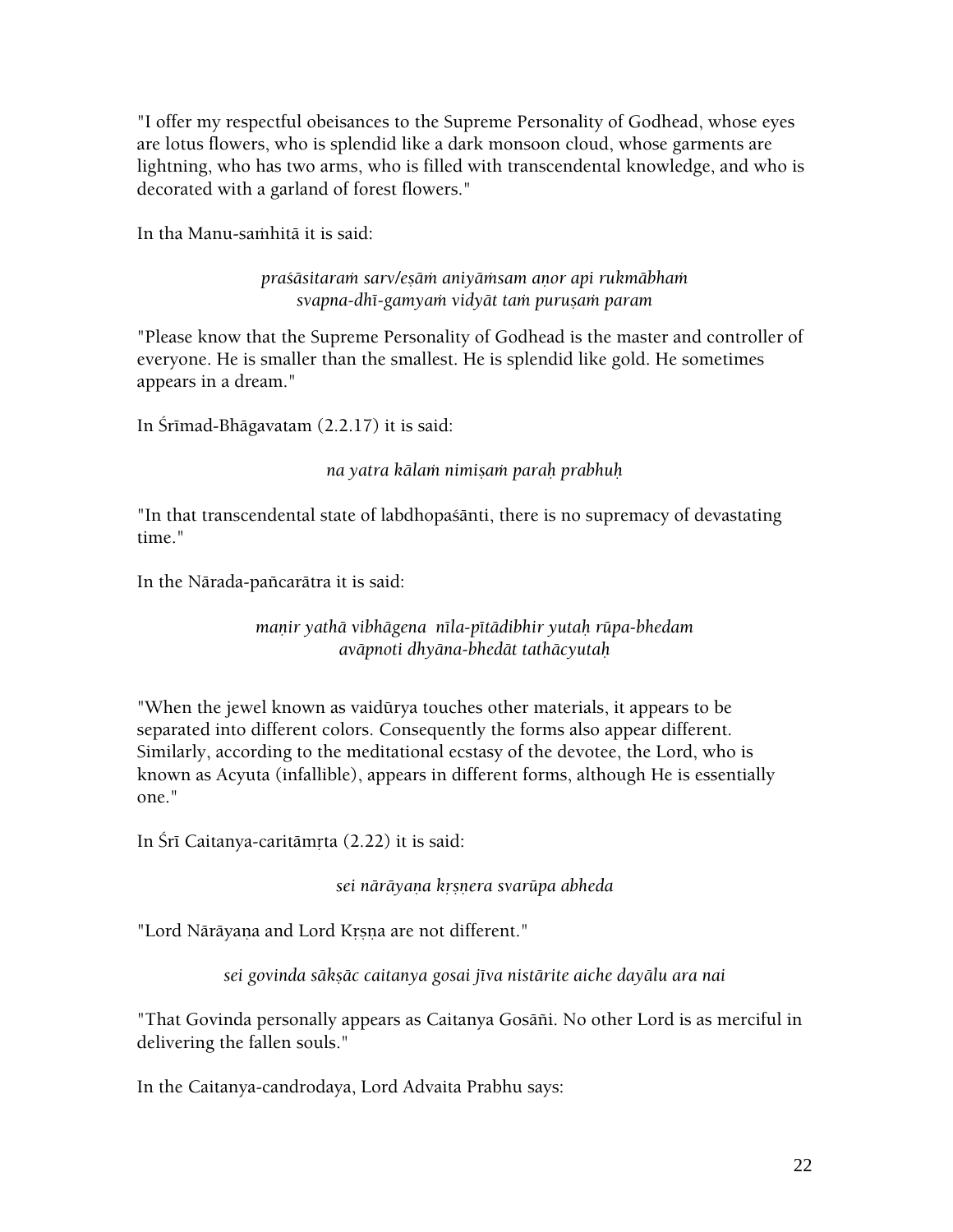## *nava-kuvalaya-dhäma çyämalo väma-jaìghä hita-taditara-jaìghaù ko 'pi divya-kiçoraù tam iva sa sa iva tvaà gocaro naiva bhedaù kathayatha rüpyam aho me jägrataù svapna eñaù*

"O Lord Caitanya, You are not different from Lord Krsna, the divine youth who is dark like a splendid blue lotus. Please reveal to Me this form of Lord Krsna."

## **Sütra 20**

## *svena dhämnätma-çaktyä ca so 'py avatarati*

*svena*-own; *dhämnä*-with abode; *ätma-*own; *çaktyä*-with potency; *ca*-and; *saù*-He; *apiin*-deed; *avatarati*-descends.

**To this world He descends with His own potency and His transcendental abode.** 

# Commentary by Śrīla Bhaktivinoda Thākura

In the Caitanya Upanisad it is said:

## *gauraù sarvätmä mahä-puruño mahätmä mahä-yogé tri-guëätéta-sattva-rüpo bhaktià loke käçayati.*

"Lord Gaura, the all-pervading Supersoul, the Supreme Personality of Godhead, appears as a great saint and mystic above the three modes of nature, and is the emblem of transcendental activity. He disseminates the cult of devotion in the world."

In the Kena Upanisad  $(3.2)$  it is said:

# *tad vaiñäà vijajïo tebhyo prähurbabhüva*

"Understanding them, the Supreme Personality of Godhead appeared before them."

In the Kälikä Puräna, in the Devi-stuti prayers, it is said:

## *tasya brahmädayo devä munayaç ca tapo-dhanäù na*  vivrnnanti rūpāņi varņanīyah katham sa me

"Brahmä, the demigods, and the sages whose wealth is austerity cannot properly describe the transcendental forms of the Supreme Personality of Godhead. How can I describe Them?"

In Govinda däsa's Prärthanä it is said: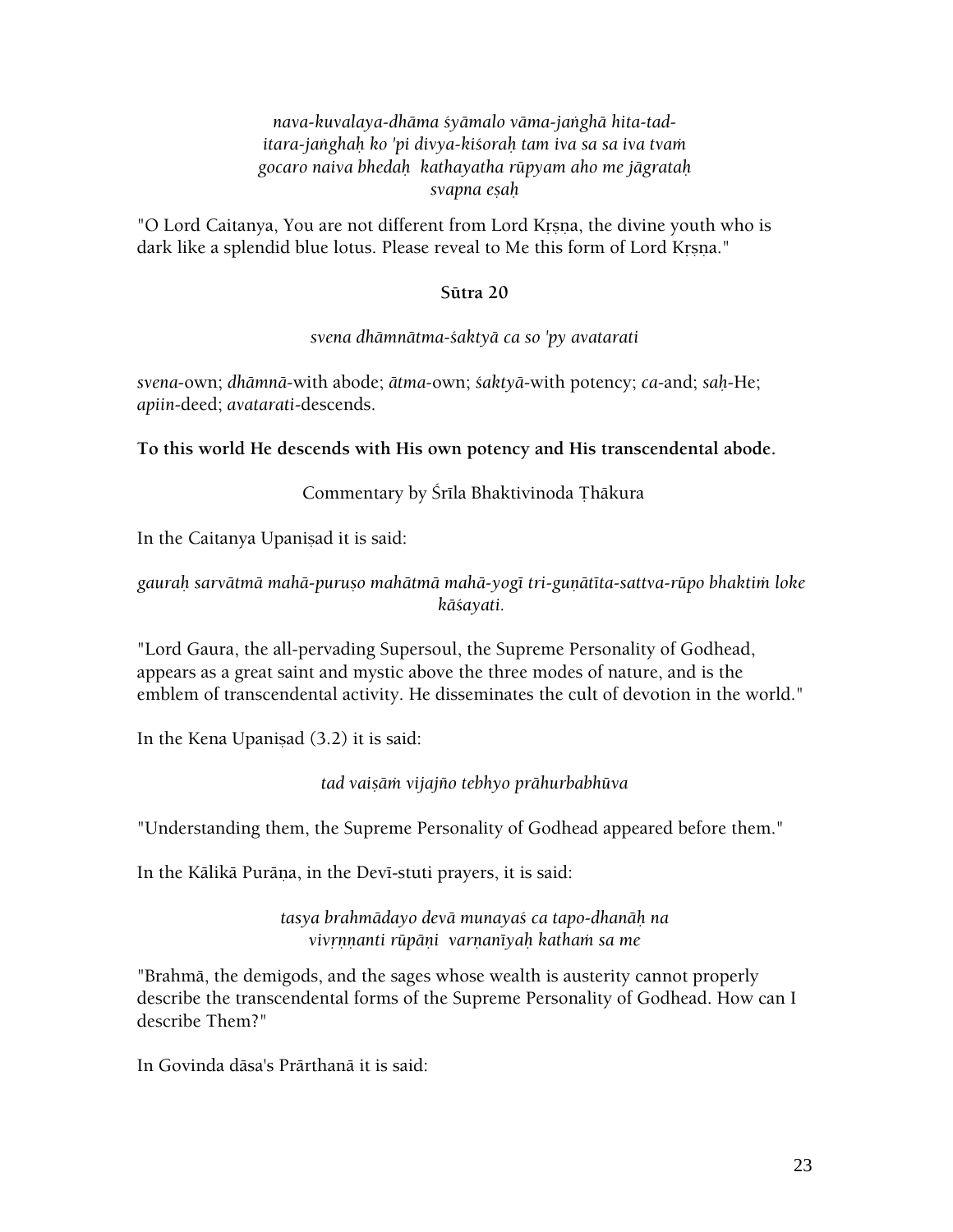*hari hari baòa duùkha rahala marame gaura kértana rase jaga-jana matala vaïcita mo hena adhame* 

"Alas! Alas! I am very unhappy at heart. Everyone in the world is now intoxicated with the nectar of Lord Gaura's kīrtana. Only I, the lowest of the low, have been cheated of tasting it.

> *vrajendra-nandana jei çacé-suta bhela sei balaräma haila nitäi déna héna jata chila hari-näme uddhärila tära säkñé jagäi madhäi*

"The prince of Vraja has become Śacī's son. Balarāma has become Nityānanda. The holy name has delivered all the fallen. Jagai and Mädhai are the witnesses to prove that fact.

## *hena prabhu çré-caraëe rati nä janmila kene na bhajiläma hena avatāra daruna bisaya bise satata majiyā renu mukhe dinu jvalanta aìgära*

"I do not love the Lord's feet. I do not worship Him as He appears in this incarnation. Again and again I drink the most terrible poison. My mouth is now burned to ashes."

> *emana dayälu dätä ära na paiba kothä päiyä heläya häräinu govinda-däsiyä kaya anale puòinu naya saha jei ätma-ghäti hainu*

"He is the most merciful. Still, Govinda däsa burns in this fire of illusions."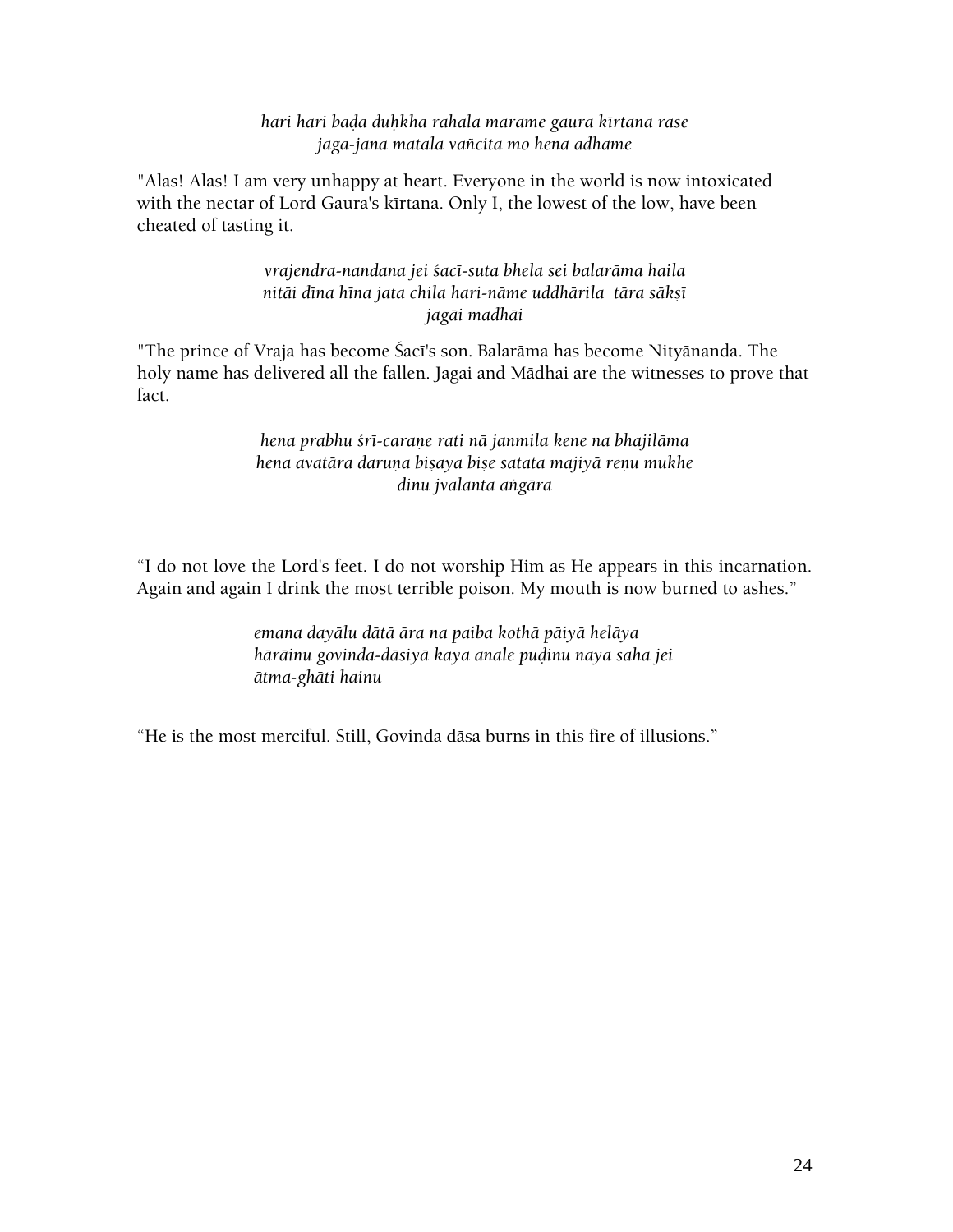# Ch**apter Four**

#### Dhāma-prakaraņa

#### The Abode of the Supreme Personality of Godhead

#### Sütra 21

#### *tat-tat-svarüpa-vaibhavaà dhäma-nicayam*

*tat-tat*-various; *svarüpa*-of forms; *vaibhavam*-glory; *dhäma*-of abodes; *nicayam*multitude.

**The glories of the Lord's many forms are manifested in many different abodes.** 

Commentary by Śrīla Bhaktivinoda Thākura

In the Mundaka Upanisad it is said:

## *satyena labhyas tapasä hy eña ätmä samyak jïänena brahmacaryeëa nityam antaù çarére jyotirmayo hi çubhro yaà paçyanti yatayaù kñéëa-doñäù*

 "The Supreme Personality of Godhead is attained by truthfulness, austerity, knowledge, and celibacy. Glorious and effulgent, He always stays ### [in] the heart. They who are faultless gaze on Him."

In the Brahmända Puräna it is said:

*siddhalokas tu tamasaù päre yatra vasanti hi siddhä brahma-mukhe magnä daityäç ca hariëä hatäù* 

 "Beyond the darkness of matter is the world of the siddhas. The siddhas enter the mouth of Brahman and the demons killed by the Lord also enter."

Śrīla Krsnadāsa Kavirāja Gosvāmī (Śrī Caitanya-caritāmrta Adi 4.64) explains:

sandhi nīra sāra amsa suddha-sattvā nāma bhagavānera satta haya tahate bisrāma

"The essential portion of the sandhini potency is suddha-sattva. Lord Krsna's existence rests upon it."\*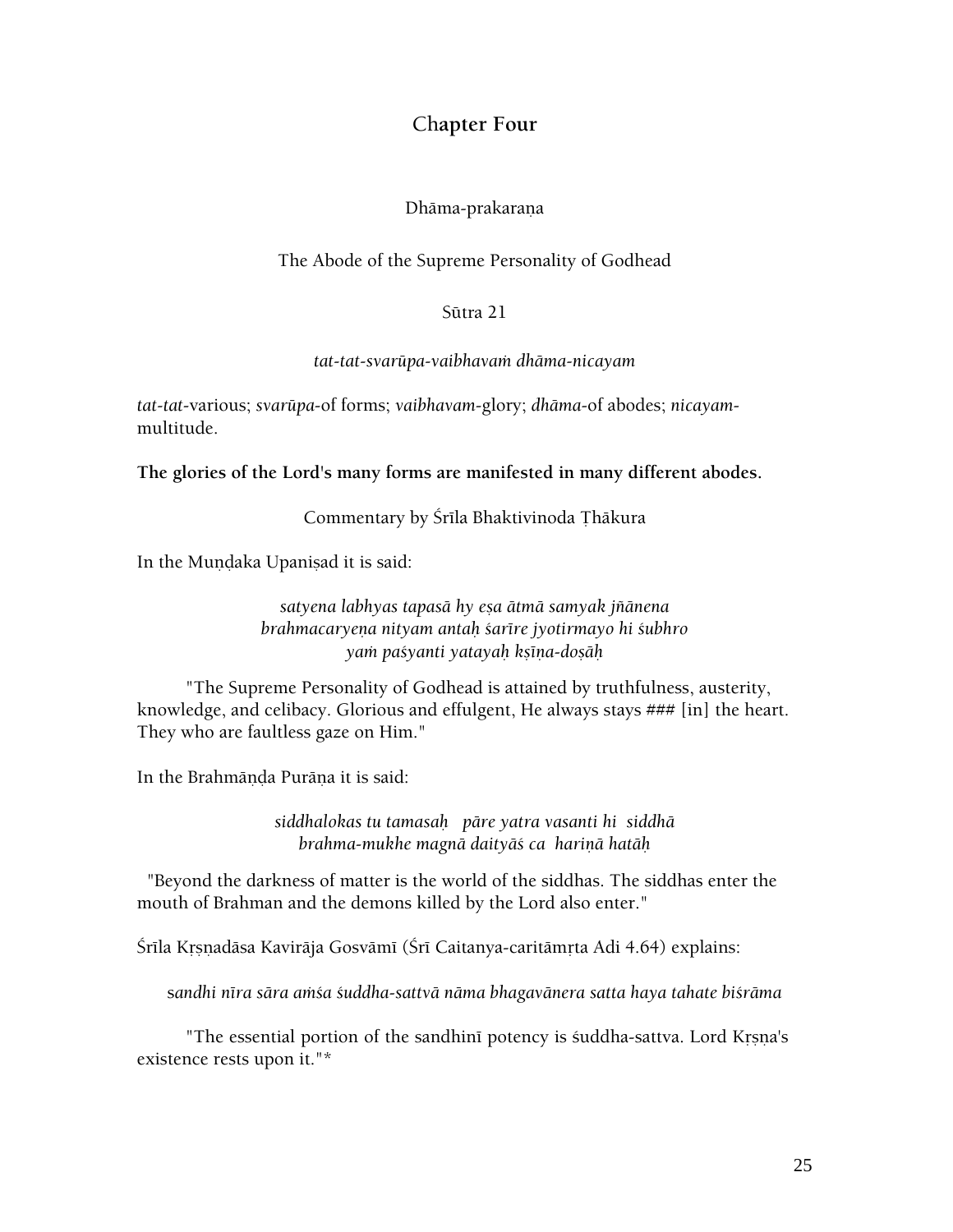#### **Sütra 22**

#### *jyotir brahmanah*

#### *jyotih-effulgence; brahmanah-of Brahman.*

**The abode of Brahman is light.** 

Commentary by Śrīla Bhaktivinoda Thākura In

the Praśna Upaniṣad (1.15) it is said:

*tesām evaisa brahmaloka yesām tapo brahmacaryam yesu satyam pratisthitam.* 

"They who are austere, celibate, and truthful reside in the world of Brahman." In

Śrīmad-Bhāgavatam it is said:

*åñayo väta rasanä çramaëä ürdhva-manthinaù brahmäkhyaà dhäma te yanti çäntäù sannyäsino 'maläù* 

"With a great effort the peaceful sages and pure-hearted ascetics attain the world of Brahman."

In Śrī Caitanya-caritāmrta (Adi 5.32, 5.37, and 5.38) it is said:

vaikunthe bahire eka jyotirmaya mandala *kåñëera aìgera prabhä parama ujjvala* 

"Outside the Vaikuntha planets is the atmosphere of the glowing effulgence, which consists of the supremely bright rays of the body of Lord Krsna."\*

*nirviçeña jyotir bimba bahire prakäça* 

"Outside the Vaikuntha planets appears the impersonal reflection of light."\*

*säyujyera adhikäré täìhä päya laya* 

"Those fit for säyujya liberation merge into that effulgence."\*

## **Sütra 23**

*viçvaà paramätmanaù*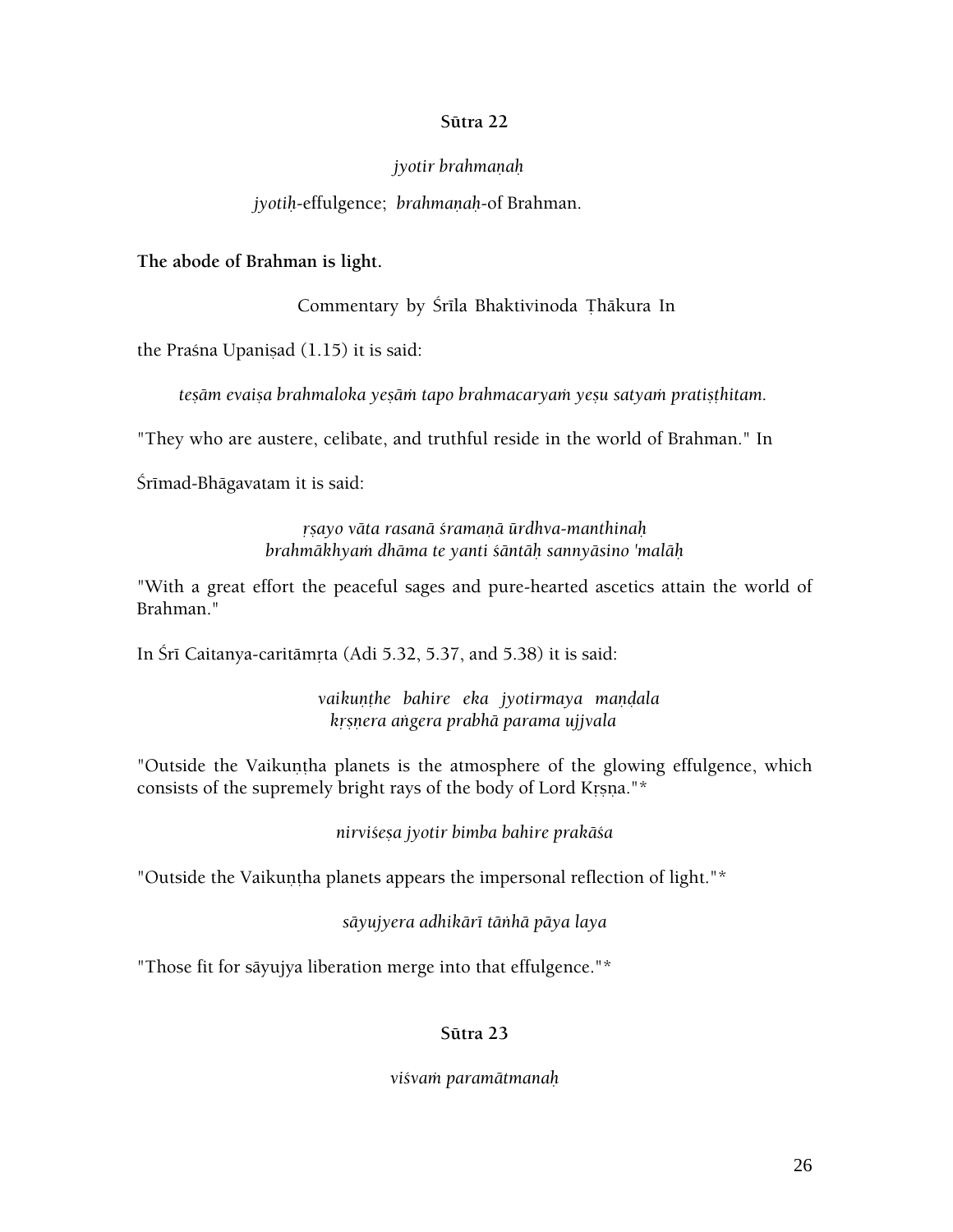*viçvam*-the universe; *paramätmanaù*-of the Supersoul.

## **The abode of the Supersoul is the material world.**

## Commentary by Śrīla Bhaktivinoda Thākura

In the Katha Upanisad  $(2.3.2,3)$  it is said:

## yad idam kim ca jagat sarvam prāņa ejati nihsrtam mahad bhayam vajram udyatam yatra tad vidur amrtās te *bhavanti*

"He is the life that moves in this universe. He is a terrifying raised thunderbolt. They who know Him become immortal."

bhayād asyāgnis tapati bhayāt tapati sūryah bhayād indraś ca vāyuś ca mrtyur dhāvati *aïcamaù.* 

"Out of fear of Him fire burns. Out of fear of Him the sun shines. Out of fear of Him Indra, Väyu, and Yama run to perform their duties."

In the Padma Purāna it is said:

*tri-päd-vibhüter dhämatvät tri-päda-bhütaà hi tat-padam vibhütir mäyiké sarva- proktä padätmikä matä* 

"Because it consists of three-fourths of the Lord's energy, the spiritual world is called tripäda-bhüta. Being a manifestation of one fourth of the Lord's energy, the material world is called eka-päda."\*

Śrīla Krsnadāsa Kavirāja Gosvāmī (Śrī Caitanya-caritāmrta Adi 5.85 and 86) explains:

## antarātmā rūpe tinho jagat-ādhāra prakrti sahita tānra ubhaya sambandha tathāpi prakrti *saha nähi sparça gandha*

"Although the Lord is the shelter of everything and although all the universes rest in Him, He, as the Supersoul, is also the support of everything. Although He is thus connected with the material energy in two ways, He does not have the slightest contact with it."\*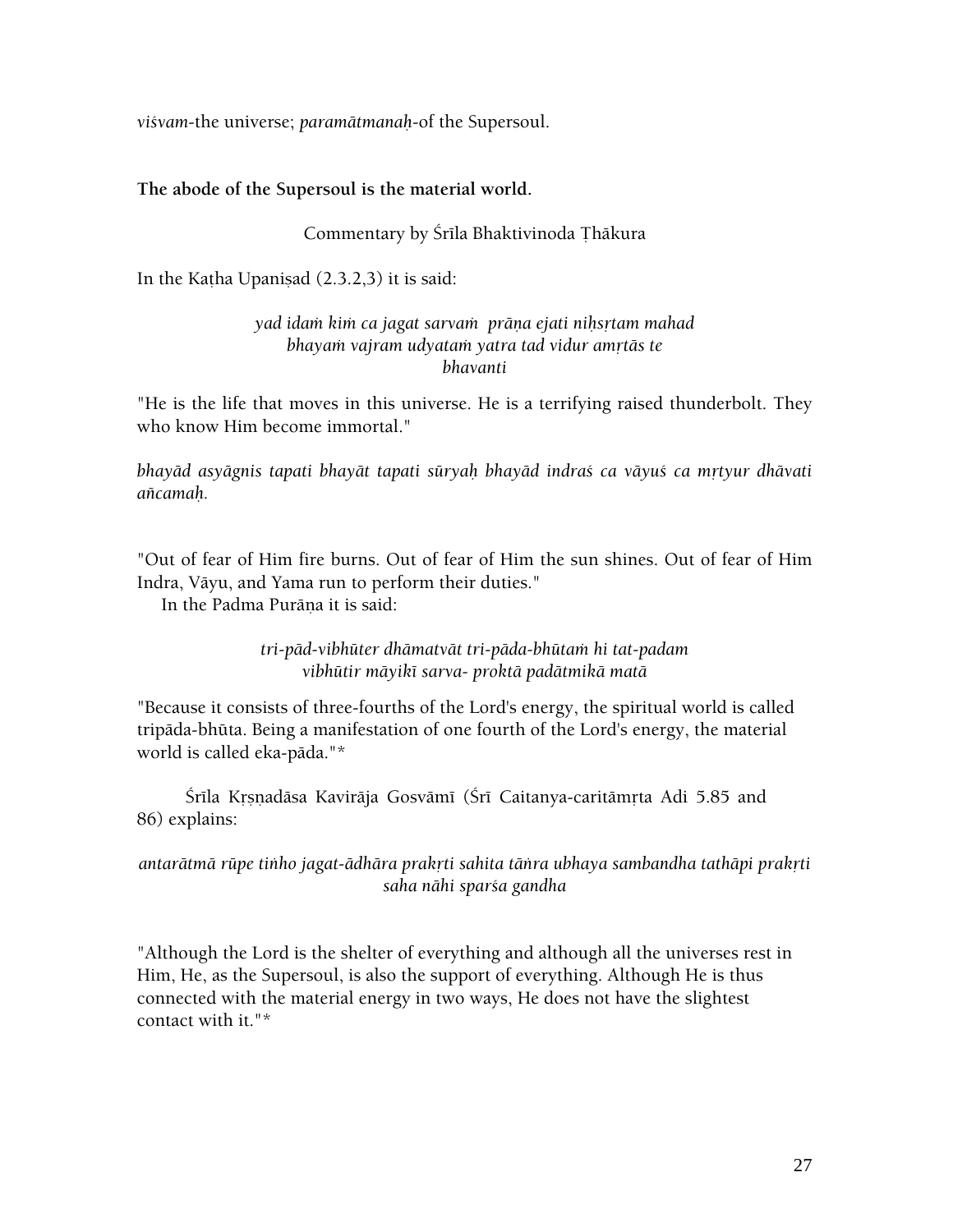#### **Sütra 24**

#### *paravyoma bhagavataù*

*paravyoma*-the spiritual sky; *bhagavataù*-of the Supreme Personality of Godhead.

## **The spiritual sky is the abode of the Supreme Personality of Godhead (bhagavän).**

## Commentary by Śrīla Bhaktivinoda Thākura

In the Taittiriya Upanisad  $(2.1.2)$  it is said:

*oà brahma-vid äpnoti param. satyaà jïänam anantaà brahma yo veda nihitaà guhataà parame vyoman so 'çnute sarvän kämän saha brahmaëä vipaçcitä.* 

"Om. One who understands the Supreme Personality of Godhead attains the spiritual world. On who understands that the Supreme Personality of Godhead is eternal, allknowing, limitless, and all-pervading, attains all his desires. In the spiritual world he enjoys with the all-knowing Supreme Person."

In the Bhagavad-gita  $(15.6)$ , Lord Krsna explains:

*na tad bhäsayate süryo na çaçäìko na pävakaù yad gatvä na nivartante tad dhäma paramaà mama* 

"That supreme abode of Mine is not illuminated by the sun or moon, nor by fire or electricity. Those who reach it never return to this material world."\*

In the Padma Purāna it is said:

*tasyäù pare paravyoma tri-pad-bhütaà sanätanam amåtaà çäçvataà nityaà anantaà paramaà padam* 

"Beyond the River Virajä is a spiritual nature, which is indestructible, eternal, inexhaustible, and unlimited. It is the supreme abode consisting of three fourths of the Lord's opulences. It is known as paravyoma, the spiritual sky."\*

Śrīla Krsņadāsa Kavirāja Gosvāmī (Śrī Caitanya-caritāmŗta Adi 5.14,16,17) explains:

*prakåtira para paravyoma näma dhäma*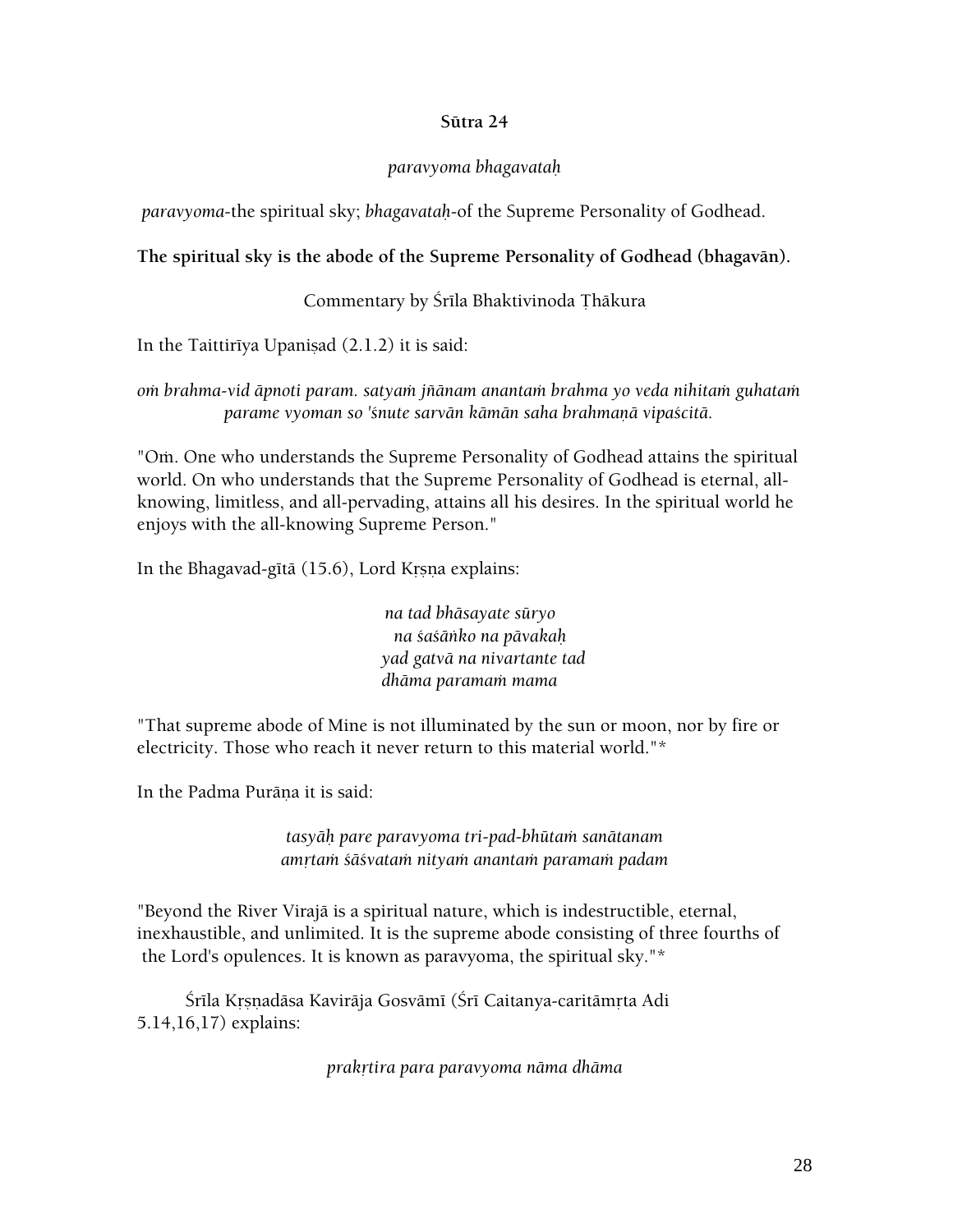"Beyond the material nature lies the realm known as paravyoma, the spiritual sky."\*

*tähära upari-bhäge kåñëaloka khyäti* 

 "In the highest region of that spiritual sky is the spiritual planet called Krsnaloka."\*

*sarvopari çré-gokula vrajaloka näma goloka-stha çvetadvépe våndävana dhäma* 

"Śrī Gokula, the highest of all, is also called Vraja, Goloka, Śvetavīpa, and Vrndāvana."\*

# **Chapter Five**

# *Bahiraìgämäyä-vaibhava-prakaraëa*

# **The External Potency of the Supreme Personality of Godhead**

# **Sütra 25**

# *svarüpa-vaibhava-prati-cchavi-rüpa mäyä*

*svarüpa*-of the form; *vaibhava*-potency; *prati-cchavi*-reflection; *rüpa*-form; *mäyä*illusion.

**The material energy is the reflected potency of the Lord.** 

Commentary by Śrīla Bhaktivinoda Thākura

In the Śvetāśvatara Upanisad (6.14) it is said:

*na tatra süryo bhäti na candra-tärakaà nemä vidyuto bhänti kuto 'yam agniù tam eva bhäntam anubhäti sarvaà tasya bhäsä sarvam idaà vibhäti* 

"In the sva-dhäma (the abode) of the Lord there is no need of sun, moon, or stars for illumination. Nor is there need of electricity, so what to speak of ignited lamps. On the other hand, it is because these planets are self-illuminating that all-effulgence has become possible, and whatever there is that is dazzling is due to the reflection of that sva-dhäma."\*

In Śrīmad-Bhāgavatam it is said: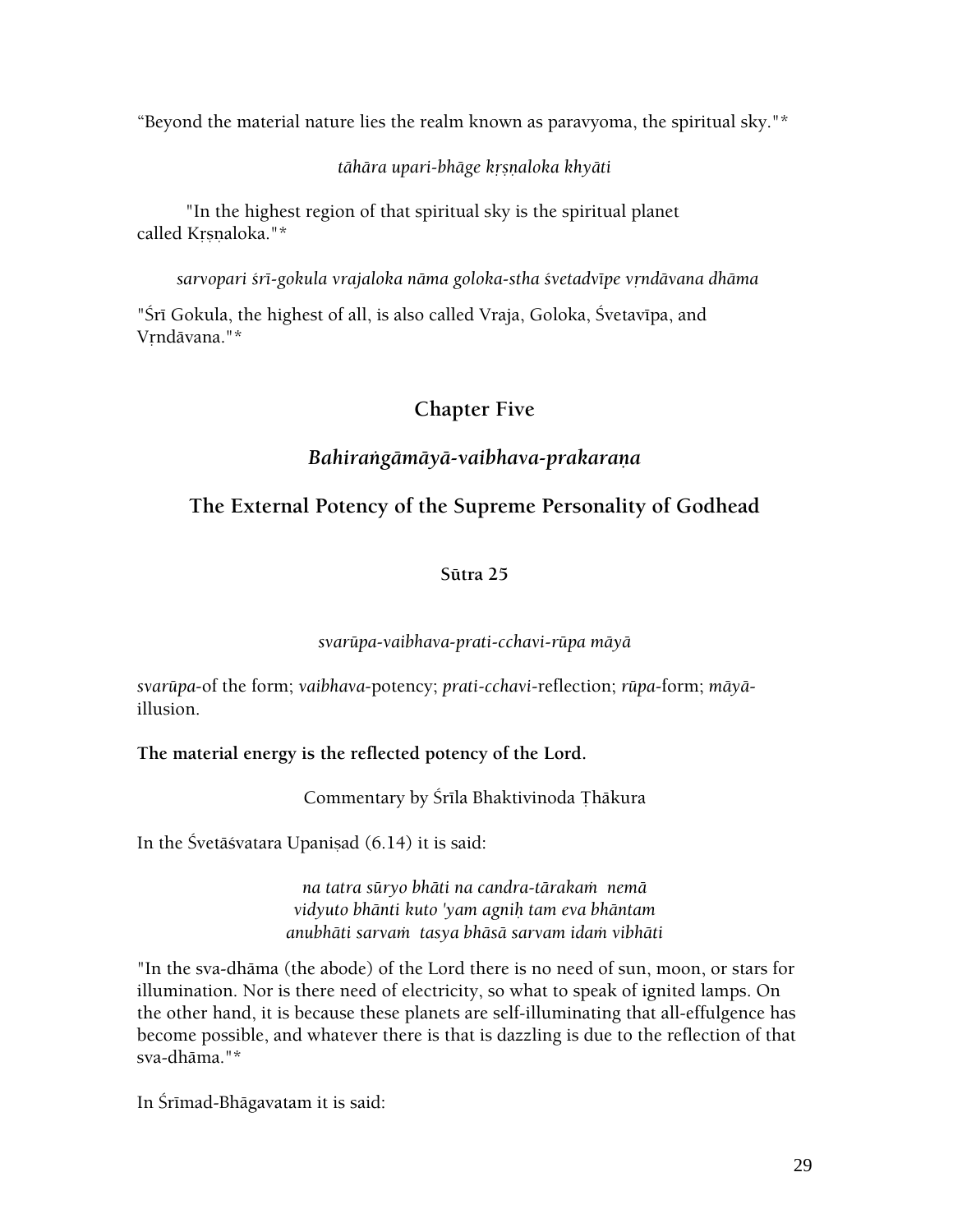*idaà hi viçvaà bhagavän ivetaro yato jagat-sthäna-nirodha-sambhavaù tad dhi svayaà veda bhavaàs tathäpi te pradeça- mätraà bhavataù pradarçitam* 

"The Supreme Personality of Godhead is Himself this cosmos, and still He is aloof from it. From Him only has this cosmic manifestation emanated, in Him it rests, and unto Him it enters after annihilation. Your good self knows all about this. I have given only a synopsis."\*

Šrīla Jīva Gosvāmī explains:

bahirāngayā māyayākhyayā prati-cchavi-gata-varna-sāvalya-sthānīya-bahirangavaibhava-jadātma-prādhāna-rūpeņa. ābhāso jyotir-bimbasya svīya-prakāśad vyavahita*pradeçe kathaïcid ucchalitaù prati-cchavi-viçeñaù.* 

"The Lord's external material potency is like His reflection. It is like the reflected light of the sun."

#### **Sütra 26**

*prädhänädi-pada-väcyä prädhäna*-

pradhana; *ädi*-beginning with; *pada-väcyä*-by the words.

**The material energy is called by the name pradhäna and other names also.** 

Commentary by Śrīla Bhaktivinoda Thākura

In the Brhad-āranyaka Upanisad  $(4.4.10)$  it is said:

*andhaà tamaù praviçanti ye 'vidyäm upäsate.* 

"They who engage in the culture of nescient activities shall enter into the darkest region of ignorance."\* In the Śvetāśvatara Upaniṣad (1.10) it is said: kṣaraṁ prädhänam "The material world is a world of repeated death." In the Mahā-samhitā it is said:

*çré bhür durgeti yäbhinnä jéva-mäyä mahätmanaù ätmamäyä tad-icchä syäd guëa-mäyä jaòätmikä*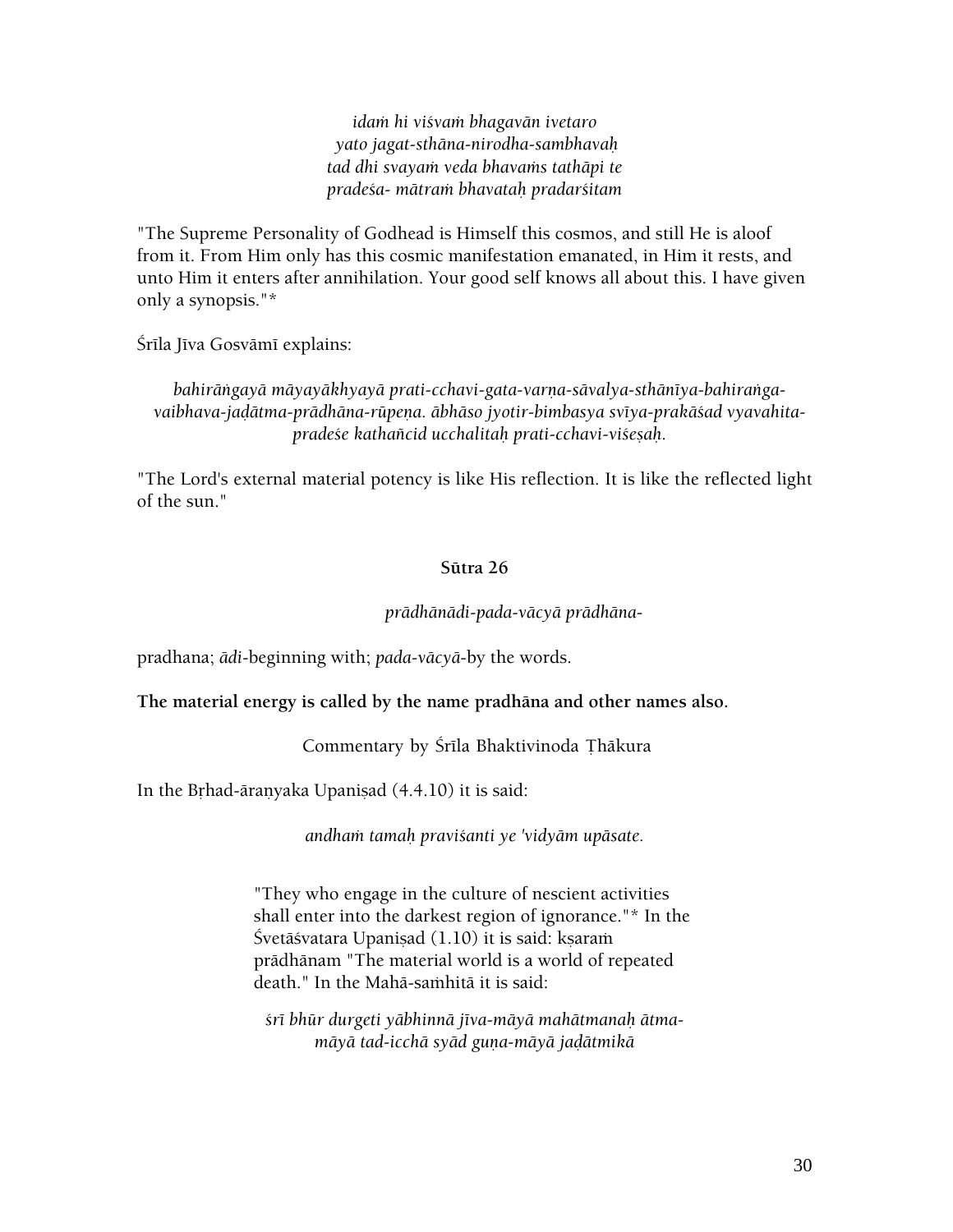"The Supreme Lord's material energy is known as Śrī, Bhū, Durgā, Jīva-māyā, Atmāmāyā, Guņa-māyā, and Jadātmikā."

Śrīla Nimbārka Svāmī explains:

*mäyä prädhänädi-pada-praväcyä çuklädi-bhedä same 'pi tatra.* 

"The Supreme Lord's material energy, which consists of the three modes, beginning with the mode of goodness, is called by the name pradhäna and many other names also."

Śrīla Jīva Gosvāmī explains:

*tasyäpy äbhäsäkhyatvam api dhvanitam.* 

"The Lord's material energy is called by the name Abhäsa."

# **Sütra 27**

# *guëätmikä sthüla-liìgäbhyäà cid-ävaraëé ca*

*guëa*-the modes of nature; *ätmikä*-consisting of; *sthüla*-liìgäbhyäm-with gross and subtle bodies; *cit-the soul; <i>āvaranī-covering*; *ca-also.* 

**The material nature, which consists of the modes of material nature, covers the spirit souls with gross and subtle bodies.** 

Commentary by Śrīla Bhaktivinoda Thākura

In the Śvetāśvatara Upaniṣad  $(1.4)$  it is said:

*añöakaiù ñaòbhir viçva-rüpaika-päçaà tri-märga-bhedaà dvi-nimittaika-mohaà* 

"They saw the potency of the Supreme Personality of Godhead as a great wheel with a single rim divided first into three and then into sixteen, with 50 spokes, 20 counterspokes, six groups of eight, one rope, three paths, and an illusion with two causes."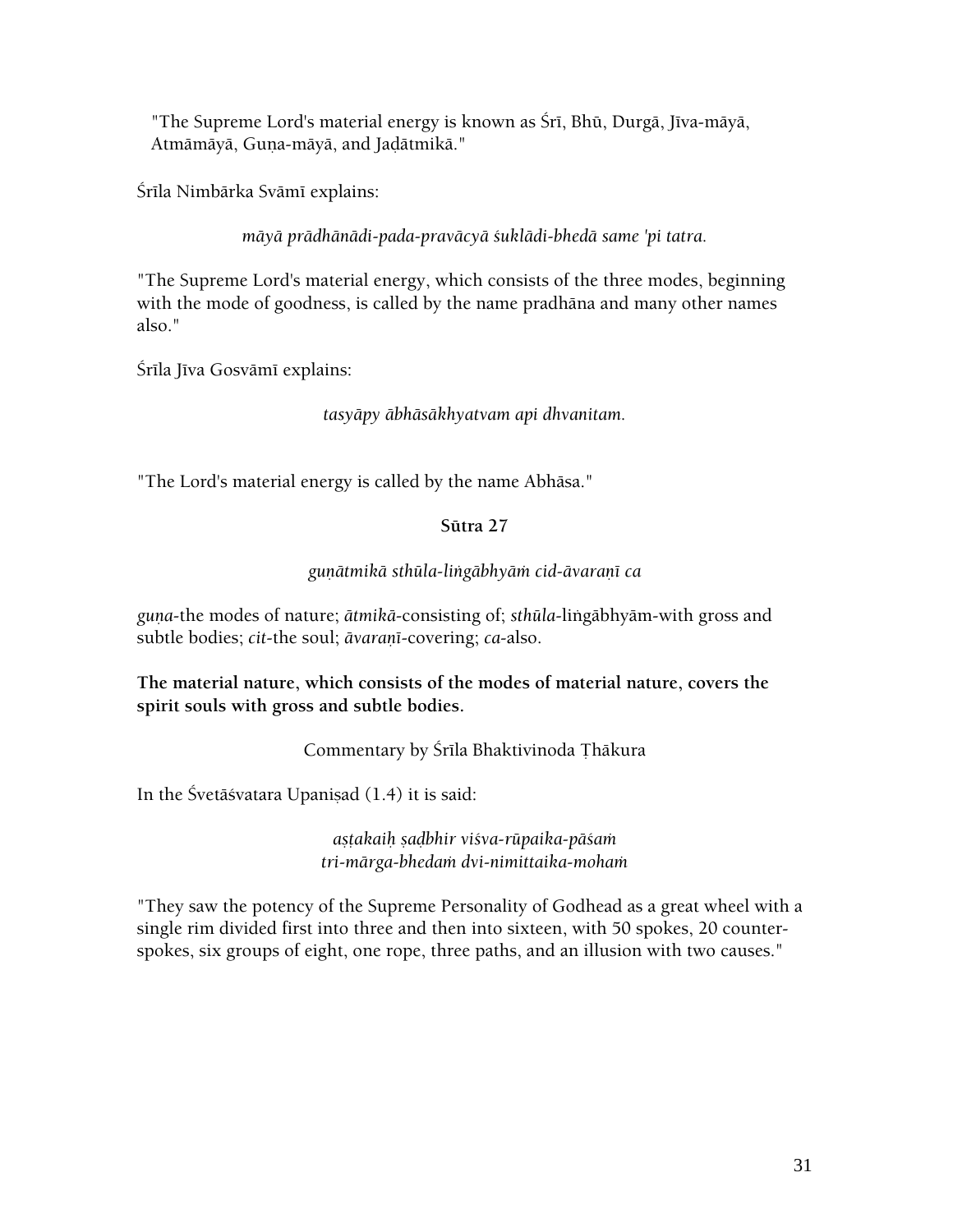(Note: Śrī Ranga Rāmānuja explains that the three divisions of the rim are the material modes of goodness, passion, and ignorance, the sixteen divisions are the five gross elements (earth, water, fire, air, and ether), the five working senses (voice, arms, legs, belly, and genital), the five knowledge-acquiring senses (eyes, ears, tongue, nose, and touch), and the mind. The fifty spokes and 20 counter-spokes are the varieties of material suffering. The six groups of eight are: 1.earth, water, fire, air, ether, mind, intelligence, and false ego, 2. the outer layer of ### (skin)sin, the inner layer of skin, flesh, blood, bones, marrow, fat, and semen, 3. mercy, forbearance, non-enviousness, diligence, being a source of auspiciousness for others, generosity, and freedom from material desire, 4. the eight mystic powers, 5. piety, knowledge, renunciation, opulence, sinfulness, ignorance, sense-happiness, and poverty, and 6. Brahmä, the prajāpatis, devas, gandharvas, yaksas, rāksasas, pitās, and piśācas. The single rope is material desire, the three paths are karma (fruitive action), jïäna (the search for knowledge), and bhakti (devotional service), and the two causes of illusion are sensepleasure and material-piety.

In the Mārkandeya Purāņa it is said:

#### *tan nätra vismayaù karyo yoga-nidrä jagat-pateù mahä-mäyäà hareç caitat tayä sammohyate jagat*

"It is not surprising that the Supreme Lord's mystic sleep is an illusory potency that bewilders all the world."

In the Bhagavad-gītā (7.14), Lord Krsņa explains:

*daivé hy eña guëamayé mama mäyä duratyayä* 

"This divine energy of Mine, consisting of the three modes of material nature, is difficult to overcome."\*

Śrīla Jīva Gosvāmī explains:

*yadyapéyaà bahiraìgä tathäpy asyäà taöastha-çakti-mayam api jévam ävarituà*  sāmarthyam astīti. iyam api jīva-jñānam āvrņoti.

"The Lord's external potency has the power to cover the marginal potency, which consists of the individual spirit souls. Thus the marginal potency covers the souls' true knowledge."

#### **Sütra 28**

#### *tasmin deça-käla-karmädi-jaòa-vyäpära-viçeñäù*

*tasmin*-in that; *deça*-place; *käla*-time; *karma*-action; *ädi*-beginning with; j*aòa-vyäpäraviçeñäù*-various material things.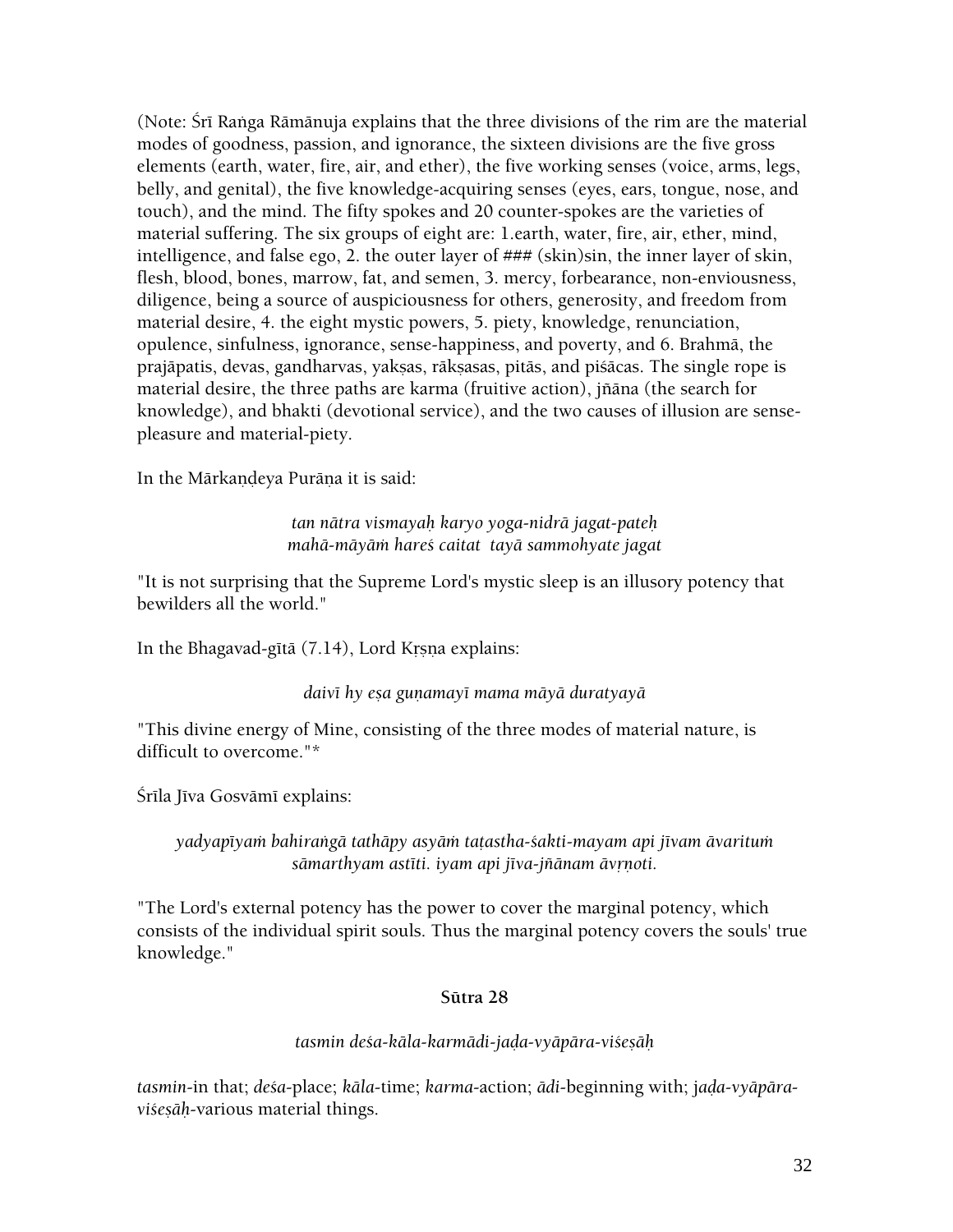**In that external potency are situated time, space, karma, and other aspects of matter.** 

Commentary by Śrīla Bhaktivinoda Thākura

In the Śvetāśvatara Upanisad (4.9) it is said:

*chandäàsi yajïä åtavo vratäni bhütaà bhävyaà yac ca vedä vadanti yasmän mayi såjate viçvam etat tasmiàç cänyo mäyayä sanniruddham* 

 "The Vedas describe a bewildering variety of hymns, prayers, sacrifices, rituals, vows, austerities, history, and predictions of the future. Simply by studying the Vedas it is very difficult for the conditioned soul, illusioned by mäyä and trapped in the material world, to understand the Supreme Personality of Godhead, the controller of the illusory potency and the creator of the material universes."\*

In Śrīmad-Bhāgavatam  $(3.5.25)$  it is said:

*sä vä etasya sandrañöuù çaktiù sad-asad-ätmikä mäyä näma mahä-bhäga yayedaà nirmame vibhuù* 

"The Lord is the seer, and the external energy, which is seen, works as both cause and effect in the cosmic manifestation. O greatly fortunate Vidura, this external energy is known as mäyä or illusion, and through her agency only is the entire material manifestation made possible."\*

Śrīla Baladeva Vidyābhūṣana explains:

prakrtih sattvādi-guna-sāmyāvasthā tamo-māyādi-*śabda-vācyā kālam tu nimitta-bhūto* jada-dravya-vi*śesah karma tu jadam adrstādi vyapadeśyam anādi-vināśī ca.* 

"The Lord's material energy, which consists of the material modes beginning with the mode of goodness, and which is neither created nor destroyed, is called by the names tamaù, mäyä, and many other names also. In that material energy are situated time, the lifeless material elements, karma, destiny, and many other features of matter."

## **Sütra 29**

## bahiranga-vaicitram tu antaranga-vaicitra-vikrtih

*bahiraìga*-of the external energy; *vaicitram*-the wonderful variety; *tu*-indeed; antaranga-of the internal potency; *vaicitra-wonderful variety; vikrtih-transformation*.

**The wonderful variety present in the Lord's external energy is a perverted reflection of the wonderful variety present in the Lord's internal energy.**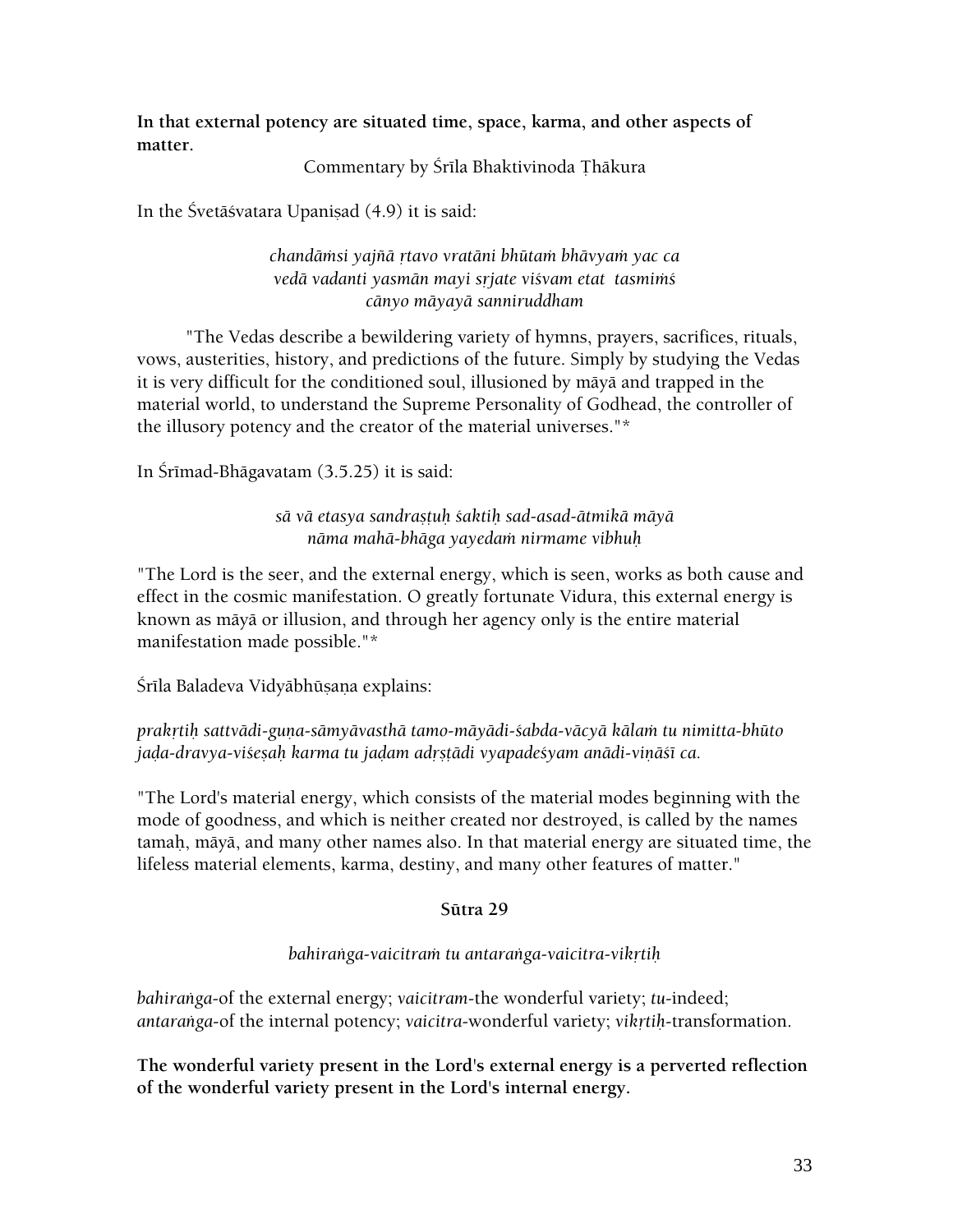#### Commentary by Śrīla Bhaktivinoda Thākura

In the Mundaka Upanisad it is said:

*asmin dyauù påthivé cäntarékñam otaà manaù saha präëaiç ca sarvaiù tam evaikaà jänathaù ätmänam anyäväco vimuïcatha ämåtasyaiñaù prabhuù. etasyaivänandasyänyäni bhütäni mätram upajévanti.* 

"Please know that heaven, earth, outer space, mind, life, and everything else are all the potencies of the Supreme Personality of Godhead. Please avoid speaking of them in any other way. They are all the Lord's potencies. Everything depends on the blissful Supreme Lord."

In Śrīmad-Bhāgavatam (3.5.37) it is said:

*bhütänäà nabha-ädénäà yad-yad-bhävyävarävaram teñäà paränusaàsärgäd yathä saìkhyaà guëän viduù* 

"O gentle one, of all the physical elements, beginning from the sky down to the earth, all the inferior and superior qualities are due only to the final touch of the glance of the Supreme Personality of Godhead."\*

Śrī Caitanya Mahāprabhu explains:

*yaiccha süryera sthäne bhäsaye äbhäsa sürya vinä svataù tära na haya prakäça* 

"The Supreme Lord is like the sun. As nothing can be seen without the sun, so nothing is manifested with the Lord."

In the following song Vidyāpati Thākura describes the transcendental realm of Vrndävana:

*bahiranga-prakrta vaicitra ihara vikrti* 

nava vrndāvana navīna taru-gaņa nava nava vikasita phula *navéna vasanta navéna malayänila matala nava ali-kula* 

> *biharai naula kiçora kälindé pulina kuïja nava çobhana nava nava prema vibhora*

*navéna rasäla mukula madhu matéya nava kokila kuïja gäya nava-yuvati-gaëa cita umatäyai nava rase kanane dhäya* 

*nava yuva räjä navéna nägaré milaye nava nava bhäti néti néti aichana nava nava khelana vidyäpati mati mati*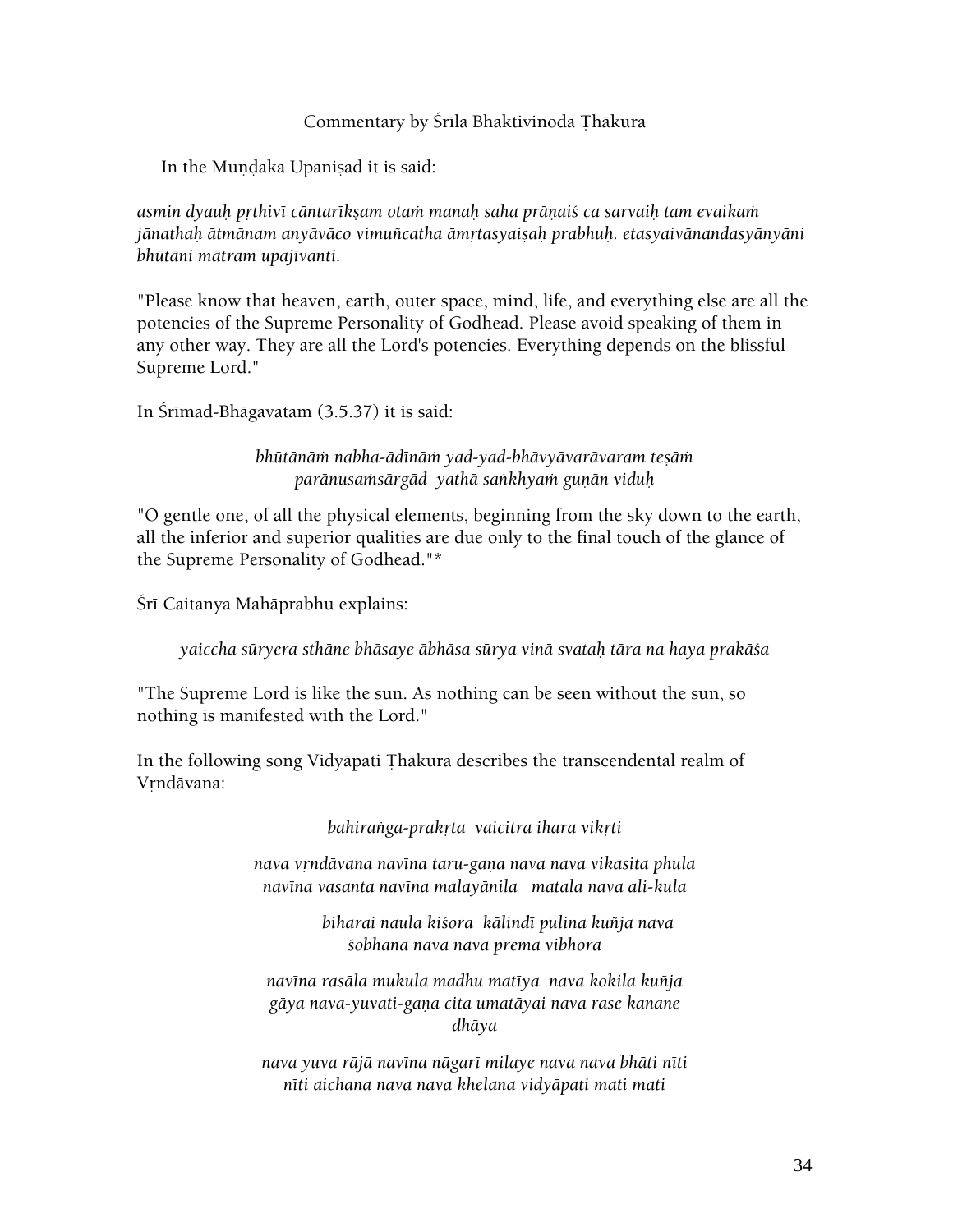"The material world is only a perverted reflection of the spiritual world of Vrndävana. Vrndāvana is eternally new and fresh. The trees there are eternally new and fresh, the blossoming flowers are eternally new and fresh, the springtime is eternally new and fresh, the Malaya breezes are eternally new and fresh, the buzzing bees are eternally new and fresh, and Lord Krsna is eternally youthful and playful. The Yamunā, the riverbanks, and the forest groves are eternally new and eternally beautiful. The pure love is eternally new and fresh. The mango trees, the new buds, and the honey are all eternally new and fresh. The eternally young cuckoos sing in the forest groves. The eternally-young gopis enjoy eternally-new nectar pastimes in the forests there. Krsna is the eternally youthful king. Rädhä is His eternally youthful heroine. Their lover's meeting is eternally new and fresh. Their pastimes are eternally new and fresh. Vidyäpati däsa thinks of Them again and again."

# **Chapter Six**

# Jīva-tattva-prakaraņa The Nature of the Individual Spirit Souls

#### **Sütra 30**

#### *parätma-sürya-kiraëa-paramäëavo jéväù*

*parātma-of the Supreme Personality of Godhead; <i>sūrya-of the sun; kirana-rays of light;* paramāņavah-atoms; *jīvāh-the individual spirit souls*.

#### **The individual spirit souls are rays of light coming from the sun of the Supreme Personality of Godhead.**

#### Commentary by Śrīla Bhaktivinoda Thākura

In the Brhad-āranyaka Upanisad it is said:

#### *yathägneù kñudrä visphuliìgä vyuccaranti evam eväsmäd ätmanaù sarväni bhütäni vyuccaranti.*

"As sparks fly from a fire, so the individual spirit souls are manifest from the Supreme."

In the Śvetāśvatara Upanisad (5.9) it is said: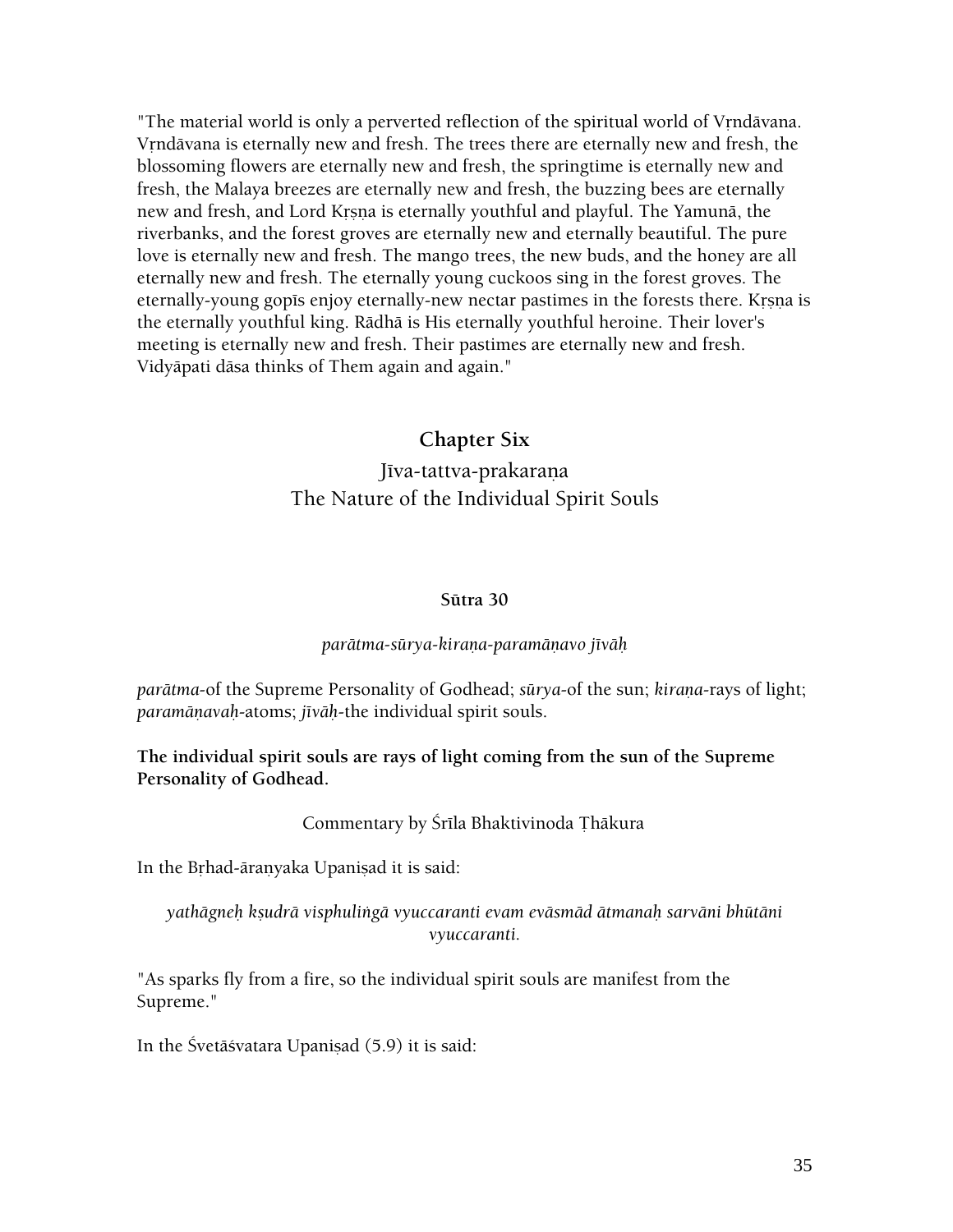## *bälägra-çata-bhägasya çatadhä kalpitasya ca bhägo jévaù sa vijïeyaù sa cänantyäya kalpate*

"If we divide the tip of a hair into one hundred parts and then take one part and divide this into another one hundred parts, that ten-thousandth part is the dimension of the living entity. Knowing this fact, a soul becomes eligible for liberation."\* In the Bhagavad-gītā (7.4-5), Lord Krsna explains:

> bhūmir āpo 'nalo vāyuh kham mano buddhir vea ca ahankāra itīyam me bhinnā prakrtir astadhā

apareyam itas tv anyamprakrtim viddhi me param jīva-bhūtam mahā-baho yayedam dharyate jagat

"Earth, water, fire, air, ether, mind, intelligence, and false ego, all together these eight constitute My separated material energies. Besides these, O mighty-armed Arjuna, there is another, superior energy of Mine, which comprises the living entities who are exploiting the resources of this material, inferior nature."\*

Śrī Caitanya Mahāprabhu (Śrī Caitanya-caritāmṛta, Madhya 20.108-109) explains:

jīvera svarūpa haya krsnera nitya dasa krsnera tatastha *śakti bhedabheda-prakā*śa *suryaàçu kiraëa yena agni jvala caya* 

"It is the living entity's constitutional position to be an eternal servant of Krsna because he is the marginal energy of Krsna and a manifestation simultaneously one and different from the Lord, like a molecular particle of sunshine or fire."\*

## **Sütra 31**

## *ubhaya-vaibhava-yogyäs taöastha-dharmät*

*ubhaya*-both; *vaibhava*-potencies; *yogyäù*-suitable; *taöa*-in the margin; *stha*-staying; *dharmät*-because of the nature.

**Because the individual spirit souls are situated between them, the souls can stay in either of the Lord's two energies.** 

## Commentary by Śrīla Bhaktivinoda Thākura

In the Brhad-äranyaka Upanisad it is said:

asya vā etasya puruṣasya dve eva sthāne bhavata idaṁ ca para-loka-sthānaṁ ca sandhaṁ trtīya*m* svam.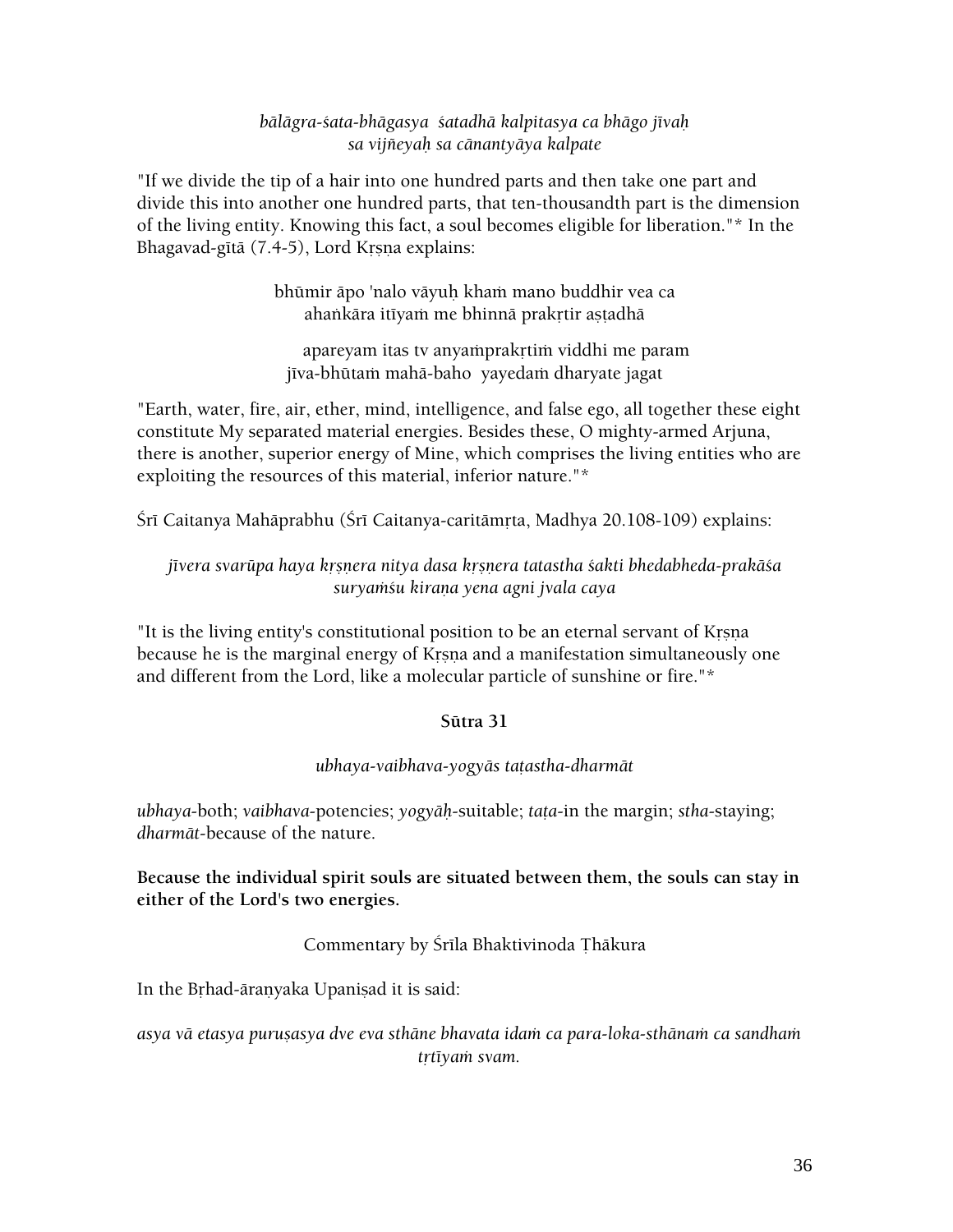"The Supreme Personality of Godhead has two abodes: the spiritual world and the material world. The individual spirit souls are situated between those worlds."

In Śrīmad-Bhāgavatam it is said:

### tasmād bhavadbhih kartavyam karmanām triguņātmanām bīja-nirharaņam yogah pravāhaparamo dhiyah

"Therefore, ###(comma added) please destroy the seeds of material actions, which are based on the three modes of nature, and fix your thoughts on the Supreme Personality of Godhead."

Śrī Nimbārka Svāmī explains:

### anādi-māyā-parimukta-rūpam tv enam vidur vai bhagavat-prasādat. baddham ca muktam *ca kila baddha-muktaà prabheda-bahulyaà tathäpi bodhyam.*

"By the mercy of the Lord the devotees understand the nature of the beginningless material world and the nature of liberation from it."

## **Sütra 32**

## svarūpatah śuddha-cin-mayah

*svarüpataù*-by nature; *çuddha*-pure; *cit*-spirit; *mayäù*-consisting of.

**By nature they are pure spirit.** 

# Commentary by Śrīla Bhaktivinoda Thākura

In the Brhad-āranyaka Upanisad (4.3.11) it is said:

### *svapnena çaréram api prahatyäsuptaù suptän abhicakäçéti çukram ädäya punar eti sthänaà hiraëmayaà puruña eka haàsaù.*

"The Supreme Personality of Godhead, who is graceful like a swan, wakens the souls sleeping in material bodies and takes them back to His effulgent spiritual abode."

In Śrīmad-Bhāgavatam it is said:

*ätmä nityo 'vyayaù çuddha ekaù kñetrajïa äçrayaù avikriyaù sva-dåg-ghetur vyäpako saìganävåtaù*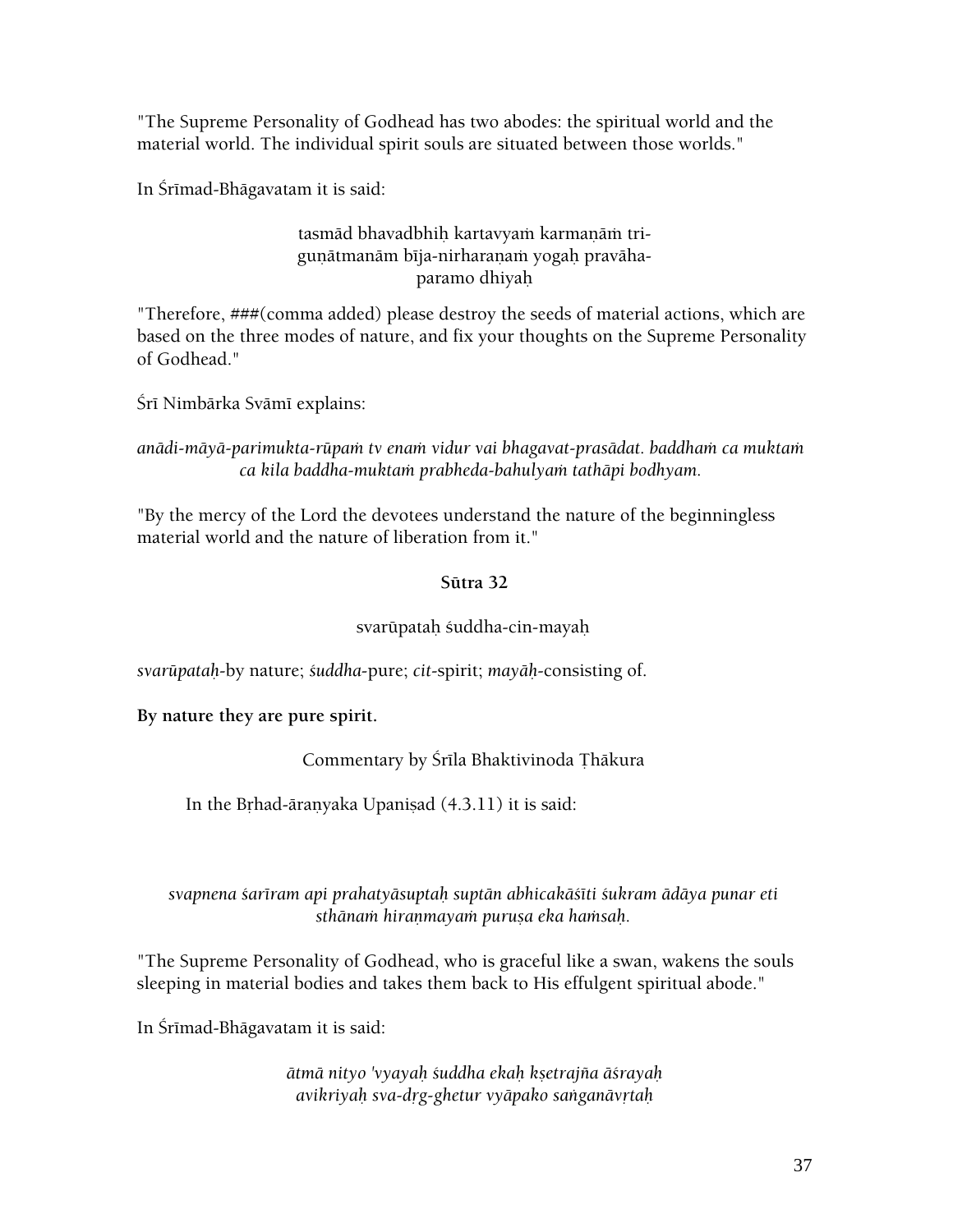" 'Atmä' refers to the Supreme Lord or the living entities. Both of them are spiritual, free from birth and death, free from deterioration, and free from material contamination. They are individual, they are knowers of the external body, and they are the foundation or shelter of everything. They are free from material change, they are self-illuminated, they are the cause of all causes, and they are all-pervading. They have nothing to do with the material body, and therefore they are always uncovered."\* Śrī Śa\ṅkarācāraya explains: *atha sthitam caitat nyāyato nityam svarūpam caitanya-jyotiṣṭamātmanaḥ*. "Thus by logic it is proved that the soul is eternal, conscious, and effulgent."

#### **Sütra 33**

#### *asmad-arthäù*

*asmat*-us; *arthäù*-the meaning.

We are the individual spirit souls, each of us endowed with a distinct identity.

Commentary By Śrīla Bhaktivinoda Thākura In the Śvetāśvatara Upanisad (5.8) it is said:

> angustha-mātro ravi-tulya-rūpah sankalpāhankāra*samanvito yaù buddher guëenätma-guëena caiva*   $\bar{a}$ rāgra-mātro 'py aparo 'pi drstah

 "The conditioned soul is small like a thumb, splendid like the sun, and filled with false-ego and material desire. Different from him is the Supersoul, whose form is also very small, but who is filled with intelligence and spiritual knowledge."

In Padma Purāna, Uttara-khanda it is said:

*aham-artho 'vyayaù kñetré bhinna-rüpaù sanätanaù adahyo*  'cchedyo 'kledyo '*śo§ya eva ca evam-ādi-gunair yuktam çeña-bhütaù parasya vai* 

"I am the knower of the field of activities that is the material body. I am different from the body. I am eternal. I cannot be burned, cut, moistened, or dried. I have many other spiritual qualities like these."

Śrī Caitanya Mahāprabhu (in Śrī Caitanya-caritāmṛta, Madhya 22.9-10) explains: vibhinnāmśa jīva tanra śaktite ganana sei vibhinnāmśa jīva dui ta prakāra eka nitya *mukta eka nitya saàsära*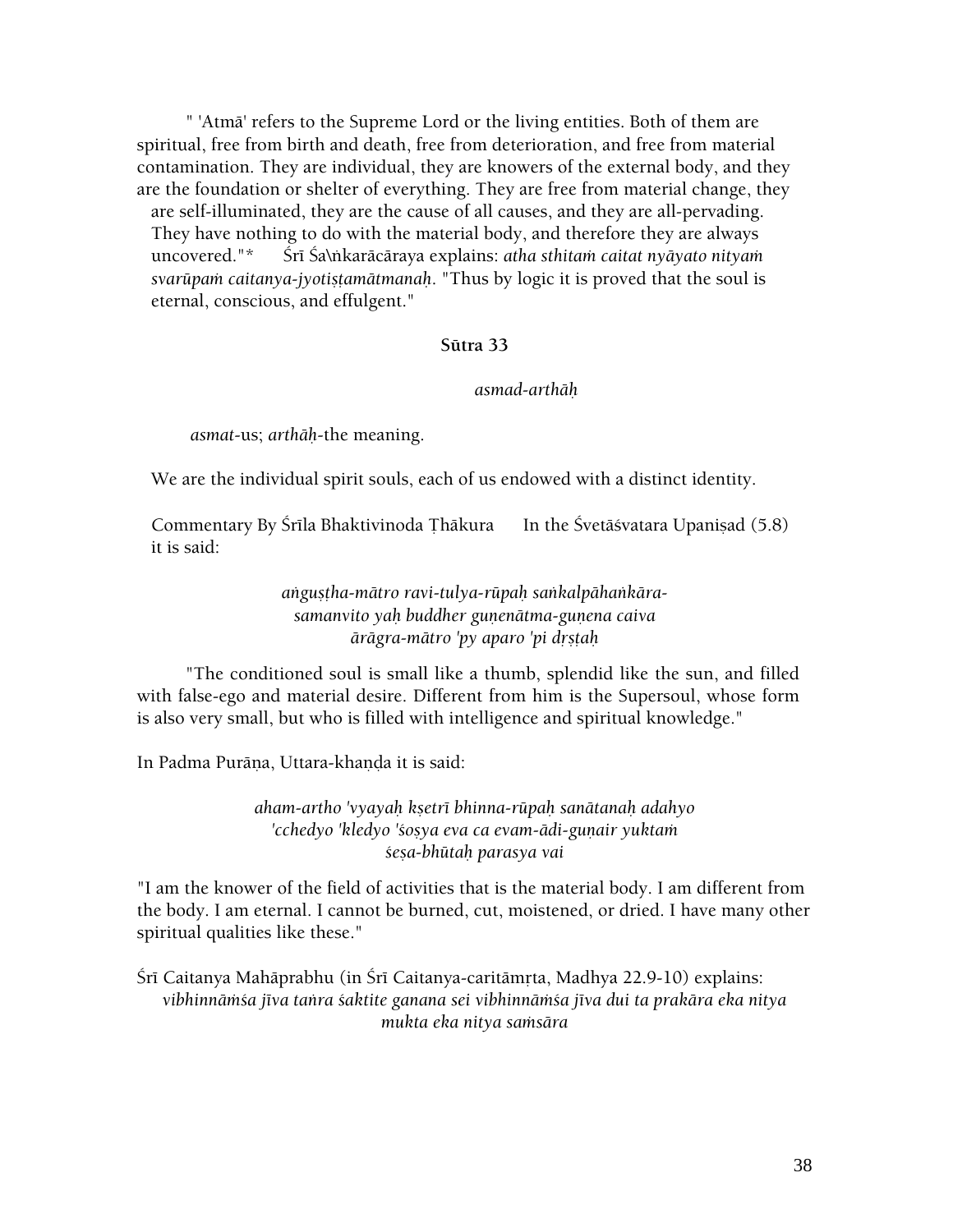"The separated expansions are living entities. Although they are expansions of Krsna, they are counted among His different potencies. The living entities (jīvas) are divided into two categories. Some are eternally liberated, and others are eternally conditioned."\*

#### **Sütra 34**

#### *jñāna-jñātrtva-gunakaś ca*

*jñāna*-knowledge; *jñātṛtva*-the state of being the knower; *guṇakaḥ*-the quality; *ca*-also.

#### **The souls also have the quality of being knowers of knowledge.**

Commentary by Śrīla Bhaktivinoda Thākura

In the Mundaka Upanisad  $(3.1.9)$  it is said:

eșo 'nur ātmā cetasā veditavyo yasmin prāņah pañcadhā sanniveśa prāņaiś cittam sarvam otam prajānām yasmin *viçuddhe vibhäty eña ätmä* 

"The soul is atomic in size and can be perceived by perfect intelligence. The atomic soul is floating in the five kinds of air (prāna, apāna, vyāna, samāna, and udāna), is situated within the heart, and spreads its influence all over the body of the embodied living entities."\*

In Śrīmad-Bhāgavatam  $(11.10.8)$  it is said:

vilaksanah sthūla-sūksmād dehād ātmeksitā sva-drk yathāgni-dāruno dāhyād dāhako 'nyah prakāśakah

"Just as fire, which burns and illuminates, is different from firewood, which is to be burned to give illumination, similarly the seer within the body, the self-enlightened spirit soul, is different from the material body, which is to be illuminated by consciousness. Thus the spirit soul and the body possess different characteristics and are different entities."\*\*\* In his commentary on Vedānta-sūtra, Śrīla Baladeva Vidyābhūsana explains:

jña eva ātmā jñāna-svarūpate sati jñātr-svarūpah.

"By its nature the soul possesses knowledge."

Sütra 35

*pareça-vaimukhyät teñäm avidyäbhiniveçaù*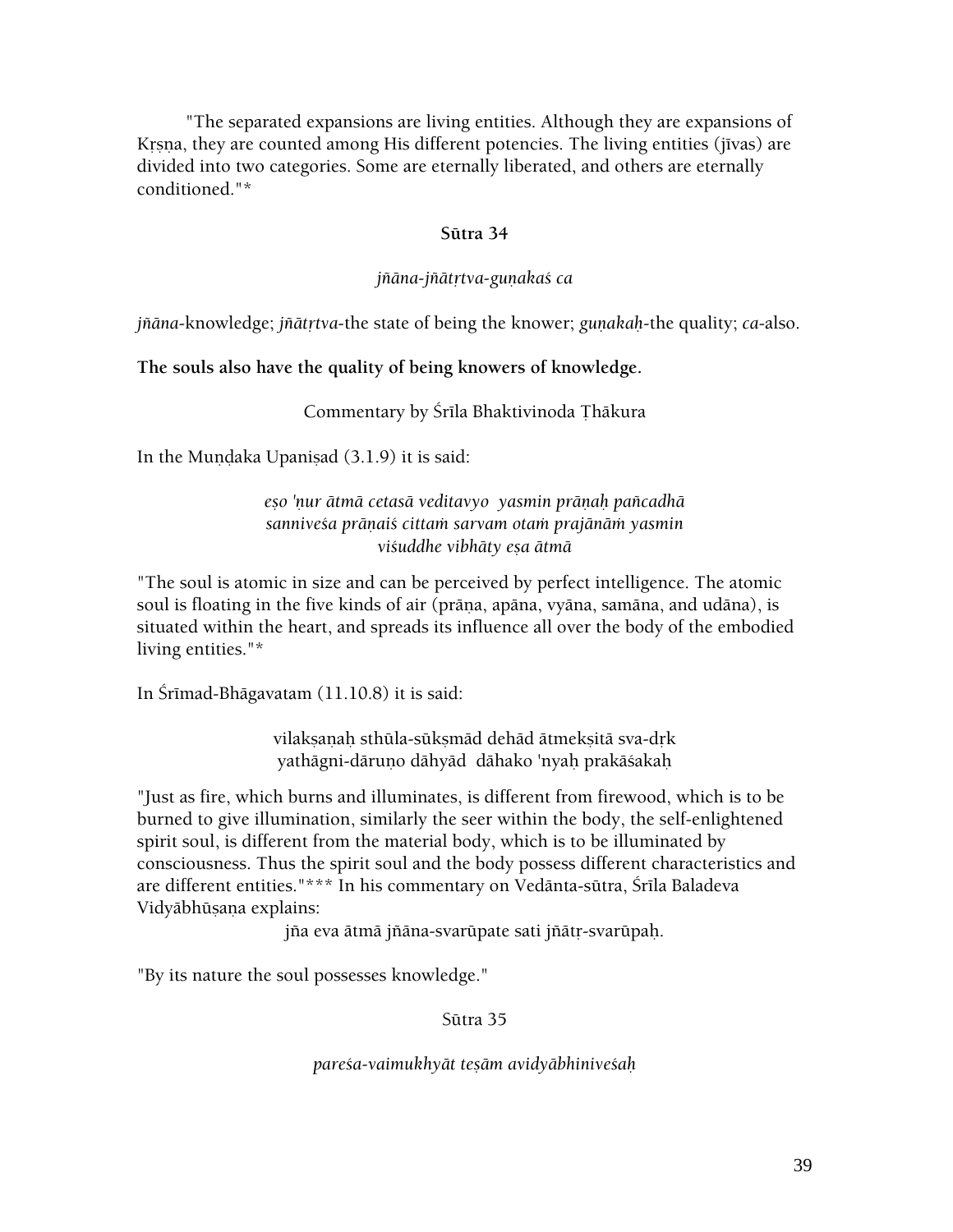*pareça*-to the Supreme Personality of Godhead; *vaimukhyät*-because of aversion; *teñäm*of them; *avidyä*-ignorance; *abhiniveçaù*-entrance.

### **Because they rebelled against the Supreme Lord they have entered into ignorance.**

### Commentary by Śrīla Bhaktivinoda Thākura

In the Mundaka Upanisad  $(3.1.1-2)$  it is said:

*dvā suparņā sayujā sakhāyā samānam vrkṣam praiñasvajäte tayor anyaù pippalaà svädv atty anaçnann anyo 'bhicakäçéti* 

"The individual spirit soul and the Supersoul, Supreme Personality of Godhead, are like two friendly birds sitting on the same tree. One of the birds (the individual atomic soul) is eating the fruit of the tree (the sense gratification afforded by the material body), and the other bird (the Supersoul) is not trying to eat these fruits, but is simply watching His friend.\*

> samāne vrkṣe puruṣo nimagno 'nīśāya śocati muhyamānaḥ justam yadā pa*šyati anyam īšam ` asya mahimānam iti véta-çokaù*

Although the two birds are on the same tree, the eating bird is fully engrossed with anxiety and moroseness as the enjoyer of the fruits of the tree. But if in some way or other he turns his face to his friend who is the Lord, and knows His glories, at once the suffering bird becomes free of all anxieties."\*

In Śrīmad-Bhāgavatam  $(11.2.37)$  it is said:

*bhayaà dvitéyäbhiniveçataù syäd*   $\overline{\text{isad}}$  apetasya viparyaya-smrtih

"When the living entity is attracted by the material energy, which is separate from Krsna, he is overpowered by fear. Because he is separated from the Supreme Personality of Godhead by the material energy, his conception of life is reversed. In other words, instead of being the eternal servant of Krsna, he becomes Krsna's competitor. This is called'viparyayo 'smrtih'."\*

Śrī Nayanānanda dāsa sings:

*kali-ghora timire garäsala jagajana dharaëa karama bahu-düra asädhane cintämaëi vidhi miläula äni gorä baòa dayära öhäkura*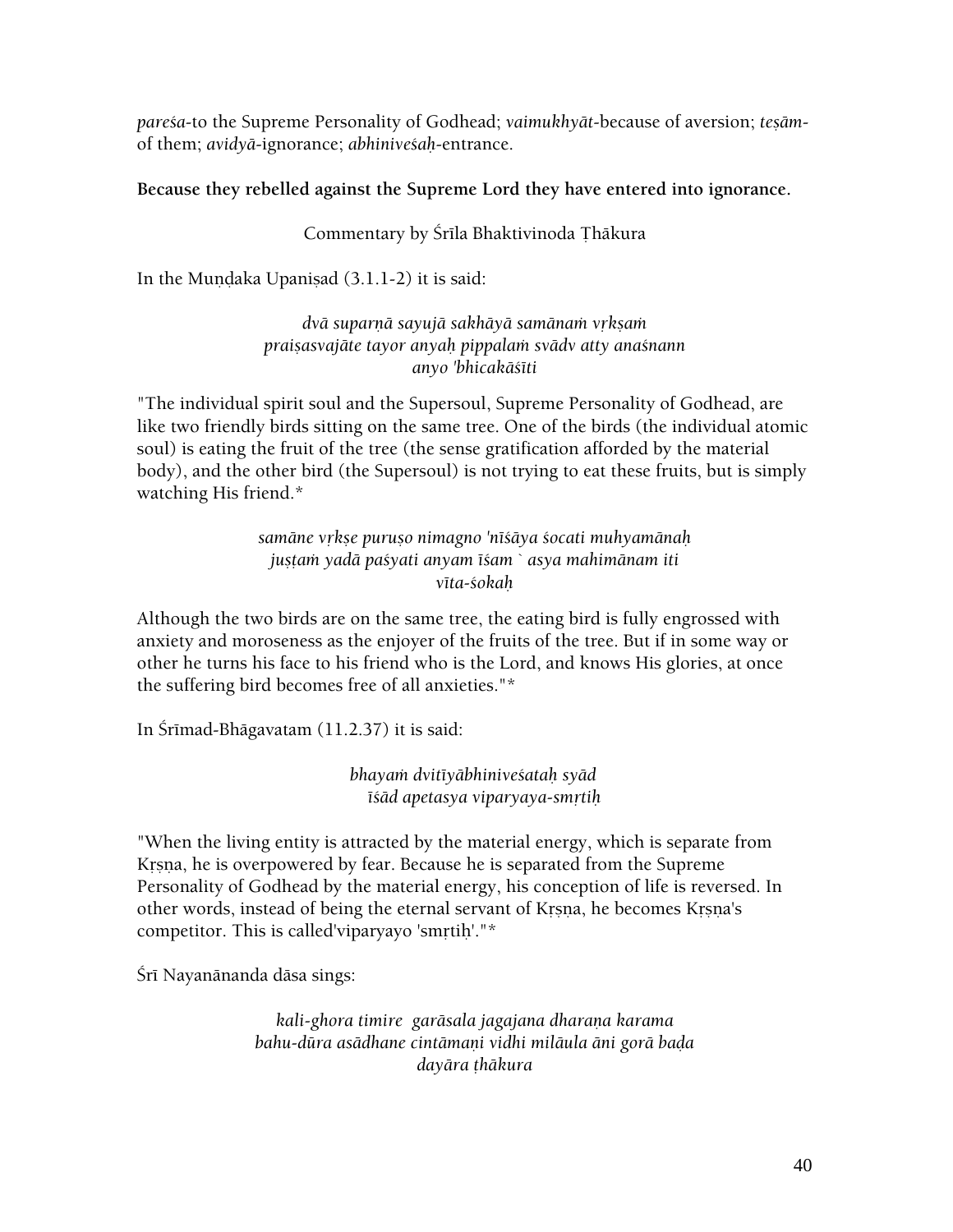"Plunged by their materialistic deeds into the terrible darkness of Kali-yuga, the people cannot find the cintāmaņi jewel of Lord Gaura's mercy.

### *bhāi re bhāi gorā guna kahane nā yāya kata śata-ānana kata catur-änana baraëiyä ura nähi päya*

"O my brother! O my brother! No one has told you the glories of Lord Gaura. How great is Lord Brahmā? How great is Lord Śeṣa? They are not as great as Lord Gaura.

> *cäri veda ñaò-daraçana paòiyä se jadi gauräìga nähi bhaje kibä tära adhyayana locana vihéna jena darpaëe kibä tära käje*

"What use are the four Vedas and the six systems of philosophy if one does not worship Lord Gaurānga? Why study them? What use is a mirror to a blind man?

### *veda vidyä dui kichui nä jänata sei jadi gauräìga jäne sära nayanänanda bhaëe sei se sakala jäne sarva-siddhi kara-tale tära*

"If one knows the two kinds of Vedic knowledge, he still does not know anything. But if one knows Lord Gauräìga, he knows the most precious knowledge. Nayanänanda says: Such a person knows everything. All perfections stay in the palm of his hand."

### **Sütra 36**

### *sva-svarüpa-bhramaù*

*sva*-own; *svarüpa*-identity; *bhramaù*-mistake.

### **They are bewildered about their own identity.**

Commentary by Śrīla Bhaktivinoda Thākura

In the Brhad-āranyaka Upanisad  $(4.4.3-4)$  it is said:

tad yathā trņa-jalāyukā trņasyāntam gatvanyam ākramyātmānam upasamharaty evāyam *ätmedaà çaréraà nihatya vidyäà gamayitvänyam äkramyätmänam upasaàharati.* 

"As, coming to the end of one leaf a snail transfers itself to another, so the soul leaves one body and enters another.

*ayam ätmedaà çaréraà nihatyävidyä gamayitvänyan navataraà kalyäëataraà rüpaà kurute pitryaà vä gandharvaà vä devaà prajäpatyaà vä brähmaà vänyeñäà vä bhütänäm.*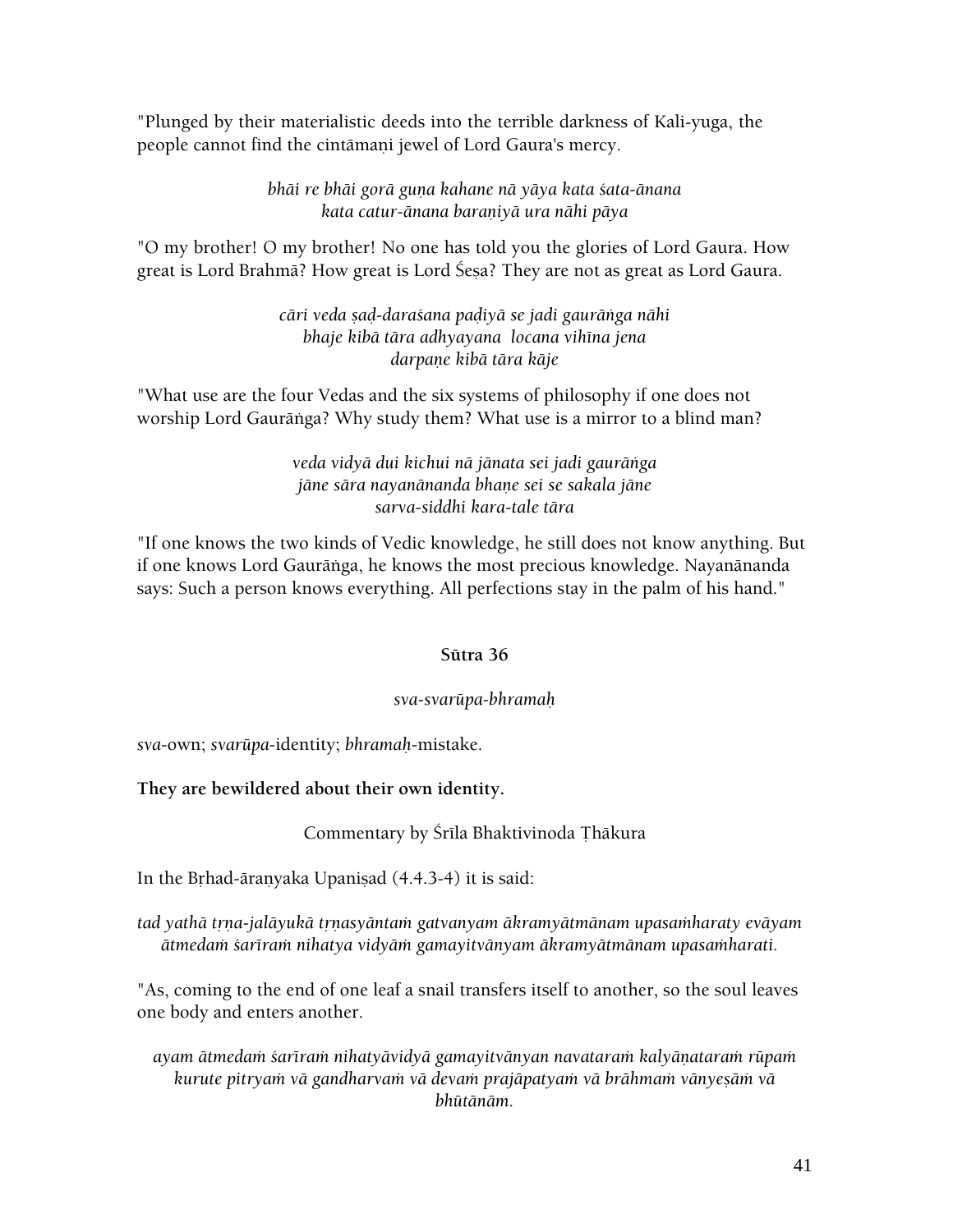"As a goldsmith takes one gold object and fashions it into another, so the soul leaves one body and attains another, a better body, the body of a pitä, gandharva, deva, prajäpati, Brahmä, or other exalted being."

In Śrīmad-Bhāgavatam  $(3.30.4 \text{ and } 6)$  it is said:

*jantur vai bhava etasmin yaà yaà yonim anuvrajet tasyäà tasyäà sa labhate nirvåtià na virajyate* 

"The living entity, in whatever species of life he appears, finds a particular type of satisfaction in that species, and he is never averse to being situated in such a condition."\*

> *ätma-jäya-sutägäraà*   $pa$ śu-draviņa-vastu*șu nirüòha-müla-hådaya ätmänaà bahu manyate*

"Such satisfaction with one's standard of living is due to deep-rooted attraction for body, wife, home, children, animals, wealth, and friends. In such association the conditioned soul thinks himself quite perfect."\* In Śrī Caitanya-caritāmrta (Madhya 20.122) it is said:

### *mäyä-mugdha jévera nähi kåñëa-småti-jïäna*

"The conditioned soul cannot revive his Krsna consciousness by his own effort."\*

### **Sütra 37**

*viñama-käma-karma-bandhaù viñama*-painful; *käma*-of

material desires; *karma*-actions; *bandhaù*-bondage.

**They suffer in bondage created by material activities.**

Commentary by Śrīla Bhaktivinoda Thākura

In the Brhad-āranyaka Upanisad (4.4.5) it is said:

*sa vä ayam ätmä. . . yathäkäré yathäcäré tathä bhavati. sädhu-käré sädhu bhavati päpakäré*  pāpi bhavati punya-punyena karmaņā bhavati pāpah pāpena.

"As the spirit-soul acts, so he becomes. If he acts piously, he becomes a saint. If he performs sins, he becomes a rogue. He is pious by saintly deeds and a sinner by sins."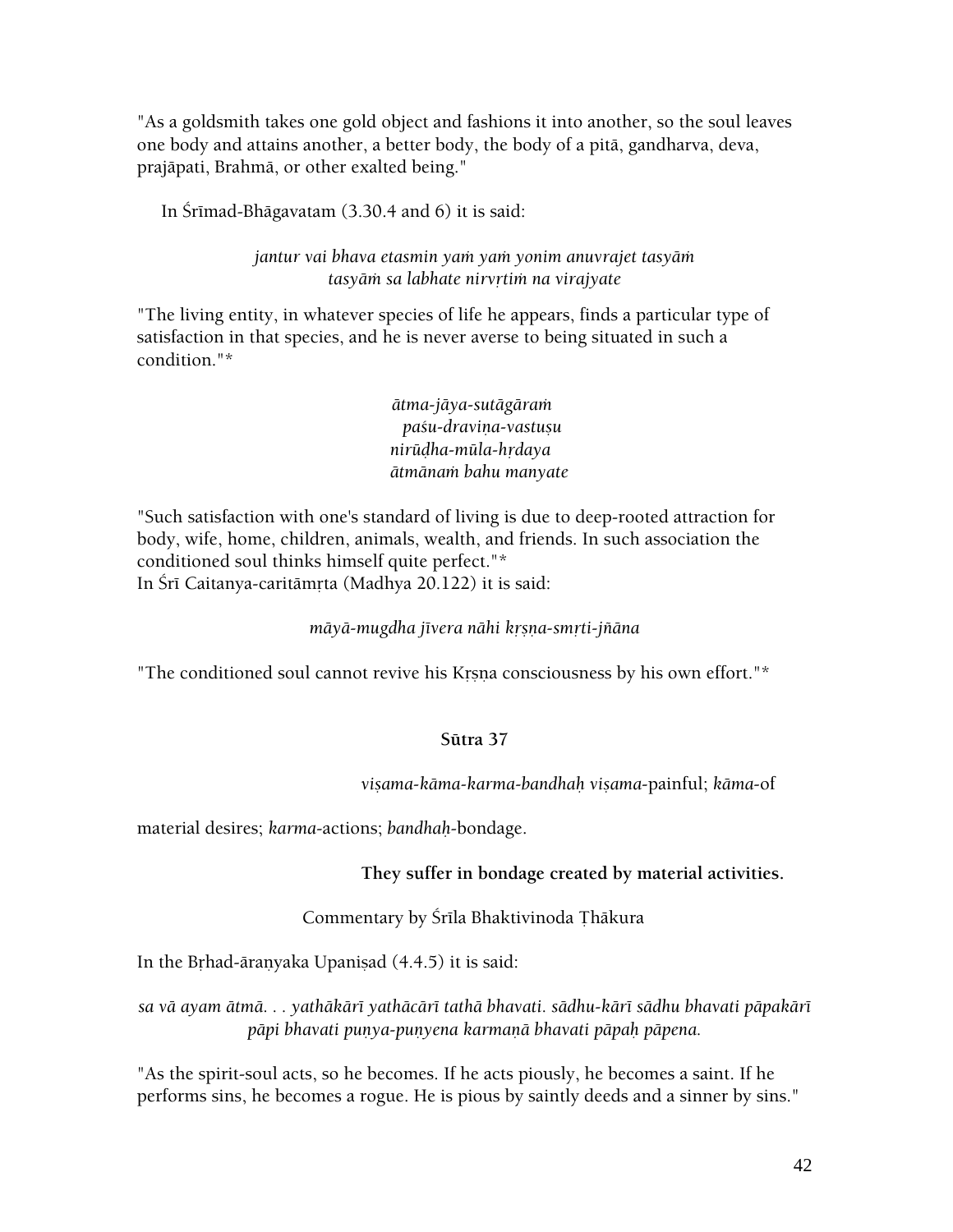In Srīmad-Bhāgavatam (3.30.7) it is said:

*sa dahyamänä sarväìgä eñäm udvahanädinä karoty avirataà müòho duritäni duräçayaù* 

"Although he is always burning with anxiety, such a fool always performs all kinds of mischievous activities, with a hope which is never to be fulfilled, in order to maintain his so-called family and society."\*

Śrī Caitanya Mahāprabhu (Caitanya-caritāmṛta, Madhya 22.14) explains:

*käma krodhera däsa hanä tära läthi khäya* 

"In this way the conditioned soul becomes the servant of lusty desires, and when these are not fulfilled, he becomes the servant of anger and continues to be kicked by the external energy, mäyä."\*

#### **Sütra 38**

sthūla-liṅgābhimāna-janita-saṁsāra-kleśaś ca

*sthüla*-the gross material body; *liìga*-the subtle material body; abhimänaidentification; janita-created; samsāra-in the world of birth and death; kleśah-torubles; ca-also.

**Because he falsely identifies with the gross and subtle material bodies, the soul suffers in the world of birth and death.** 

Commentary by Śrīla Bhaktivinoda Thākura

In the Katha Upanisad  $(1.2.5)$  it is said:

avidyäyäm antare vartamänaù svayam dhīrah panditam manyamānah dandrāmyamānah pariyānti mūdhā andhenaiva nīyamānā yathāndhāh

"Following the path of ignorance even though they think themselves very wise, blind fools become leaders of others. In this way the blind lead the blind."

In Śrīmad-Bhāgavatam (3.30.14) it is said:

*taträpy ajäta-nirvedo bhriyamänaù svayam-bhåtaiù*  jarayopātta-vairūpya-maranābhimukho grhe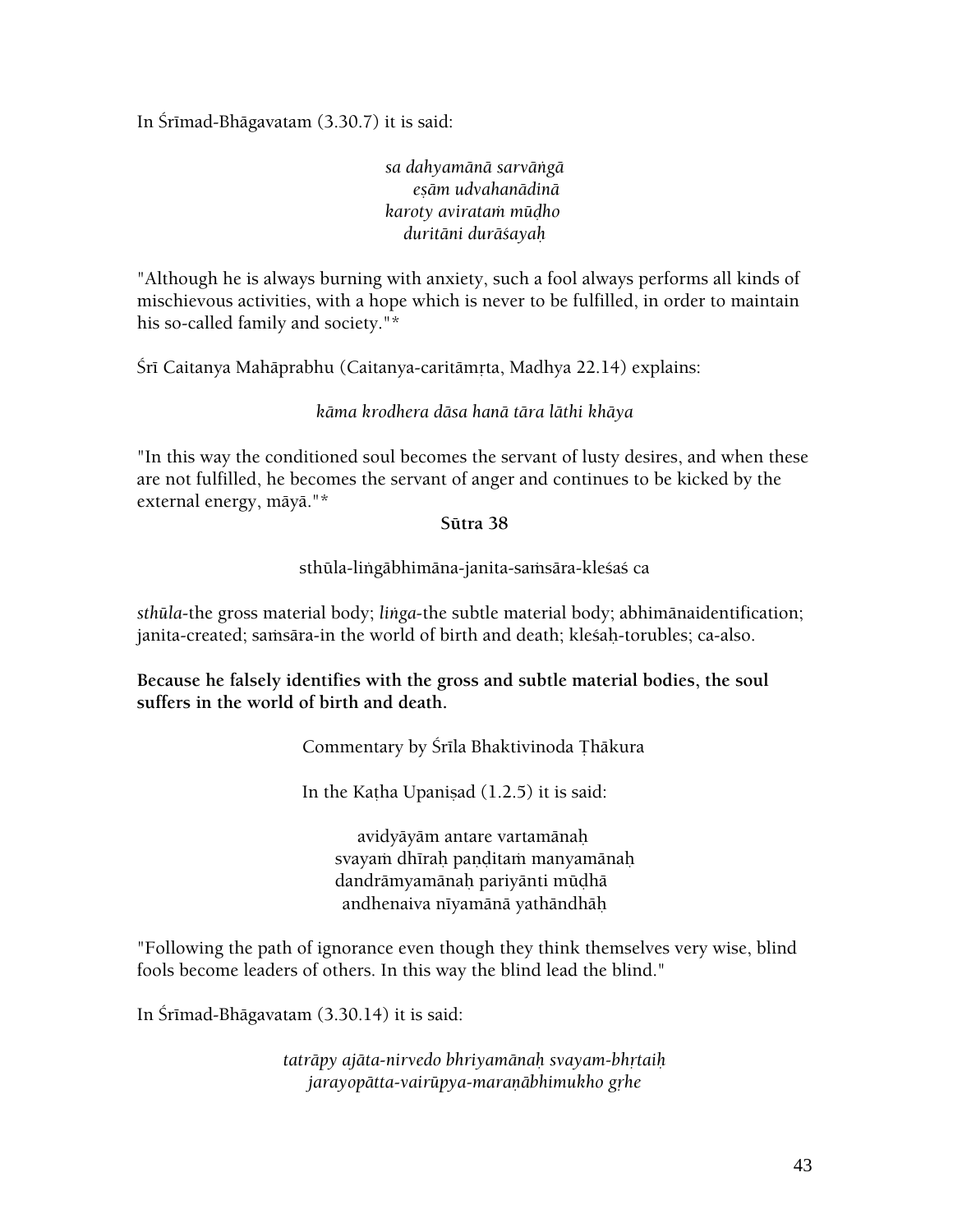"The foolish family man does not become averse to family life although he is maintained by those whom he once maintained. Deformed by the influence of old age, he prepares himself to meet ultimate death."\*

In Śrī Caitanya-caritāmrta (Madhya 20.118) it is said:

ata eva māyā tāre deya samsāra-duḥkha kabhu svarga uthāya kabhu narake ḍubāya *daëòya-jane räjä jena nadéte cubäya* 

"The illusory energy (mäyä) gives the living entity all kinds of misery in his material existence.\*

"In the material condition, the living entity is sometimes raised to higher planetary systems and material prosperity and sometimes drowned in a hellish situation. His state is exactly like that of a criminal whom a king punishes by submerging him in water and then raising him again from the water."\*

### **Sütra 39**

### *tat-sämmukhyät sarva-kleça-häni-våttiù svarüpa-präptiç ca*

*tat*-to Him; *sāmmukhyāt*-by facing; *sarva*-all; *kleśa*-troubles; *hāni*-destruction; *vrttih*activity; *svarüpa*-own form; *präptiù*-attainment; *ca*-and.

**By turning to the Lord and becoming favorable to Him, the soul attains his original form and thus becomes free of all his troubles.** 

Commentary by Śrīla Bhaktivinoda Thākura In the Śvetāśvatara Upanisad  $(1.11)$  it is said:

> *jïätvä devaà sarvaà päçapahäniù kñéëaiù kleçair janma-måtyu-prahäniù*

"By understanding the Supreme Personality of Godhead, a person becomes free of all material bondage, his sufferings perish, and he escapes the cycle of repeated birth and death."

In the Mundaka Upanisad (3.1.3) it is said:

*yadä paçyaù paçyate rukma-varëaà kartäram éçaà puruñaà brahmayonim tadä vidvän puëya-päpe vidhüya niraïjanaù paramaà samyam upaiti*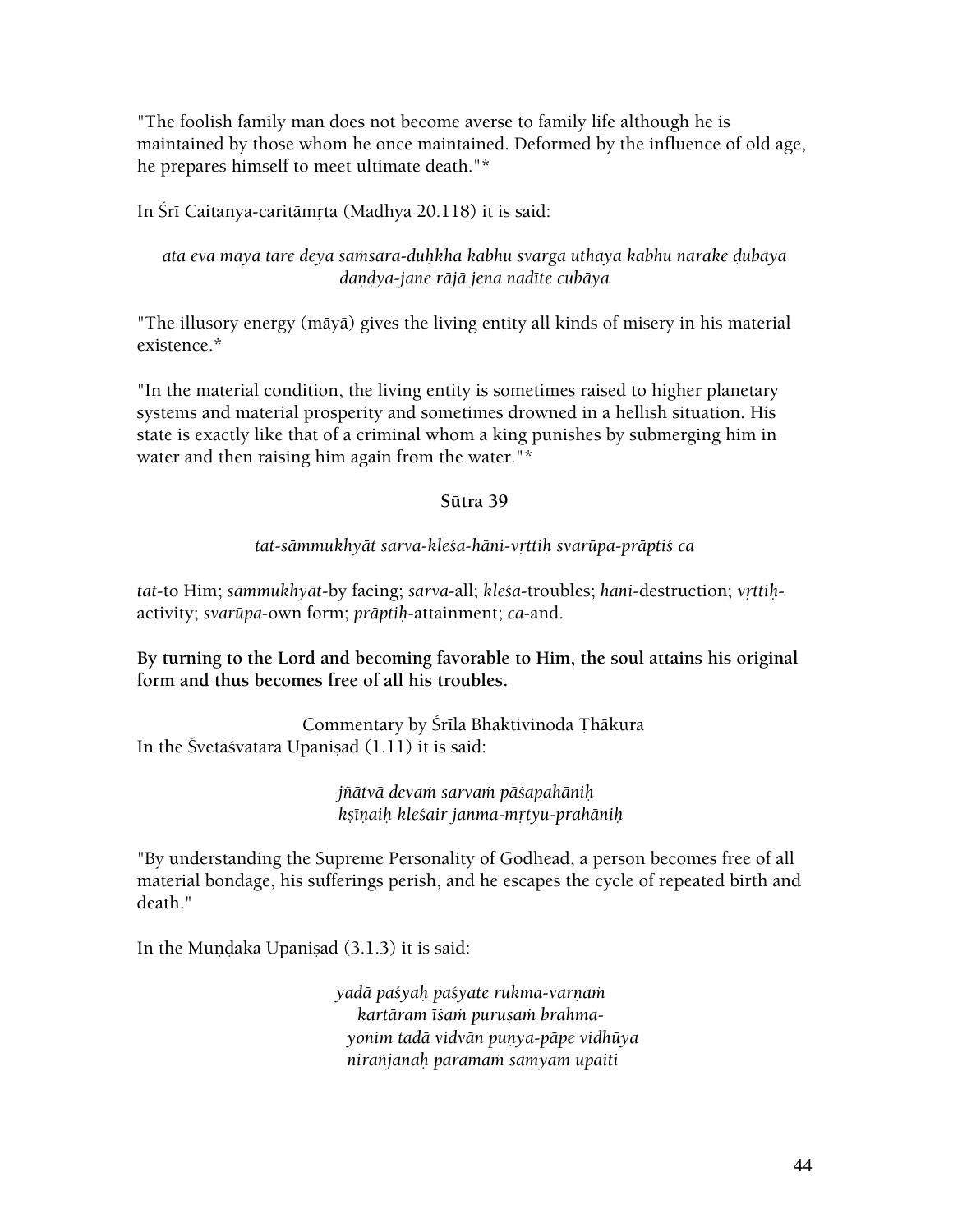"Then the individual spirit soul becomes enlightened. Then he sees the effulgent Supreme Personality of Godhead, the creator of all. Casting away the reactions of all pious and sinful deeds, and now pure and untouched by matter, the individual soul becomes liberated like the Lord Himself."

In the Visnu-dharma Purāņa it is said:

janmäntara-sahasreṣu tapo-jñāna-samādhibhiḥ narāṇāṁ *kñéëa-päpänäà kåñëa-bhaktiù prajäyate* 

"After thousands of births spent in austerities, study, and meditation, when all their sins are completely destroyed, the living entities can attain devotional service to Lord Krsna."

In Śrīmad-Bhāgavatam (3.9.6) it is said:

tāvad bhayam draviņa-deha-suhrn-nimittam śoka*spåhä paribhavo vipulaç ca lobhaù tävan mamety asad-avagraha ärti-mülaà yävan na te 'ìghrim abhayaà pravåëéta lokaù*

"O my Lord, the people of the world are embarrassed by all material anxieties. They are always afraid. They always try to protect wealth, body, and friends, they are filled with lamentation and unlawful desires and paraphernalia, and they avariciously base their undertakings on the perishable conceptions of 'my' and 'mine'. As long as they do not take shelter of Your safe lotus feet, they are full of such anxieties."\*

In Śrī Caitanya-caritāmŗta (Madhya 20.120) it is said:

sādhu *šāstra krpāya jadi krsnonmukha haya sei jīva nistare māyā tāhāre chādaya* 

"If the conditioned soul becomes Krsna conscious by the mercy of saintly persons who voluntarily preach scriptural injunctions and help him to become Krsna conscious, the conditioned soul is liberated from the clutches of mäyä, who gives him up."\*

### **Sütra 40**

### *antaräìgopalabdhis tat-sämmukhyam*

*antaram*-within; *ga*-gone; *upalabdhiù*-perception; *tat*-to Him; *sämmukhyam*favorableness.

**When he becomes favorable to the Lord, the soul can see the Lord face-to-face.** 

Commentary by Śrīla Bhaktivinoda Thākura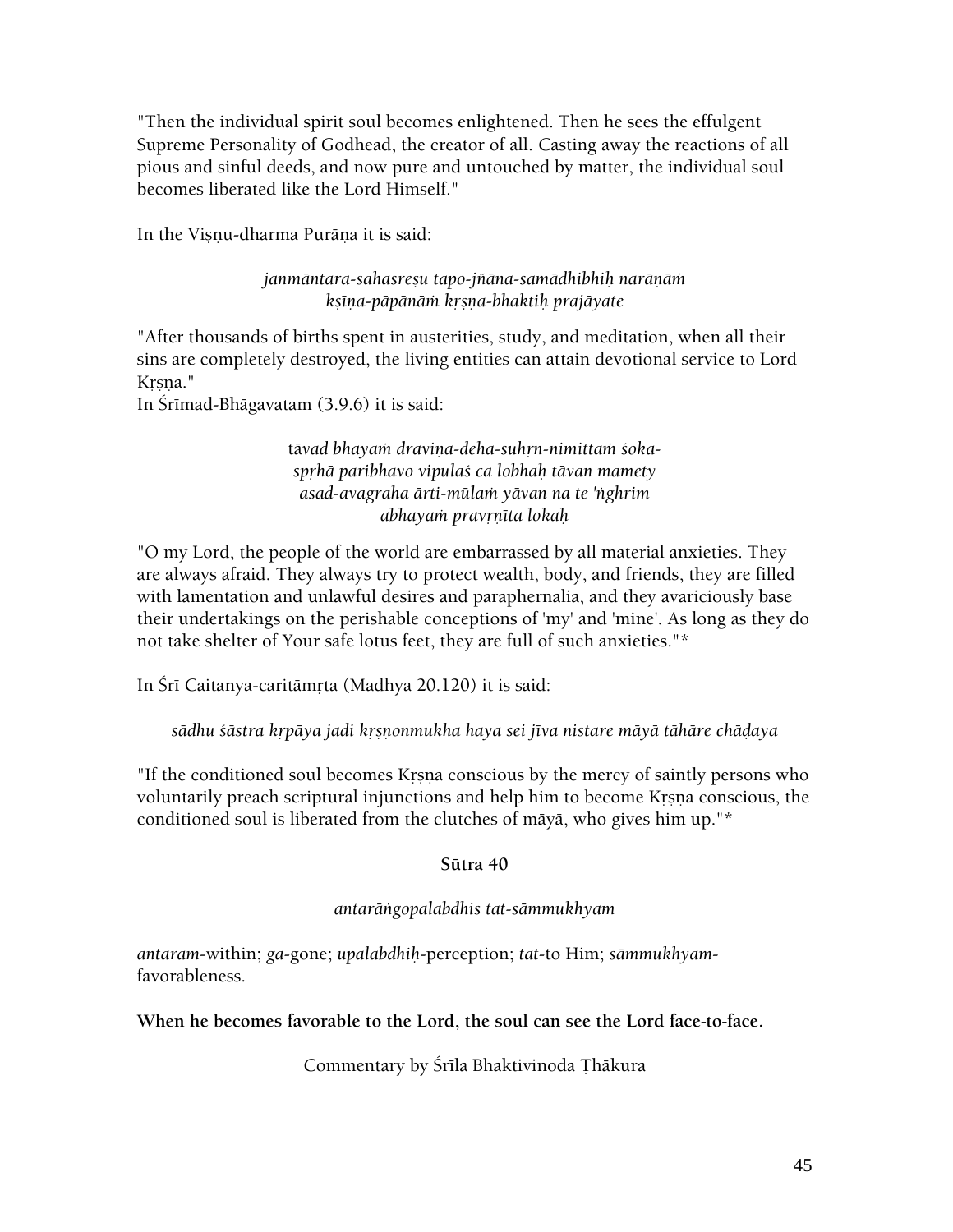In the Katha Upanisad  $(1.3.10-12)$  it is said:

*indriyebhyaù parä hy arthä abhyarthaç ca paraà manaù manasaç ca parä buddhir buddher ätmä mahän paraù* 

"Higher than the senses are the sense-objects. Higher than the sense-objects is the mind. Higher than the mind is the intelligence. Higher than the intelligence is the soul. Higher than the soul is the mahat-tattva.

> mahataḥ param avyaktaṁ avyaktāt puruṣaḥ paraḥ puruṣān na paraṁ kiñcit sā kaṣṭhā sā parā gatiḥ

"Higher than the mahat-tattva is the unmanifested. Higher than the unmanifested is the Supreme Personality of Godhead. Nothing is higher than the Supreme Personality of Godhead. He is the highest. He is the supreme destination.

> *eña sarveñu bhüteñ güòhätmä na prakäçate dåçyate tv agryayä buddhyä sükñma-darçibhiù*

"He is the Supersoul hiding in all living beings, but He does not reveal Himself to them. He is seen only by they who with great intelligence have the power to see spirit."

In Śrīmad-Bhāgavatam (3.32.36) it is said:

*ätma-tattvävabodhena vairägyena dåòhena ca iyate bhagavān ebhiḥ su-guṇo nirguṇaḥ sva-dṛk* 

"By understanding the science of self-realization and by developing a strong sense of detachment, one who is expert in understanding the different processes of selfrealization realizes the Supreme Personality of Godhead as He is represented in the material world as well as in transcendence."\*

In Śrīmad-Bhāgavatam (11.10.7-8) it is said:

*vilakñaëa-sthüla-sükñmäd dehäd ätmekñita-svadåk yathägnir däruëo dahyä dähakänyaù prakäçakaù* 

"Just as fire, which burns and illuminates, is different from firewood, which is to be burned to give illumination, similarly the seer within the body, the self-enlightened spirit soul, is different from the material body, which is to be illuminated by consciousness. Thus the spirit soul and the body possess different characteristics and are different entities."\*\*\*

Śrīla Jīva Gosvāmī explains: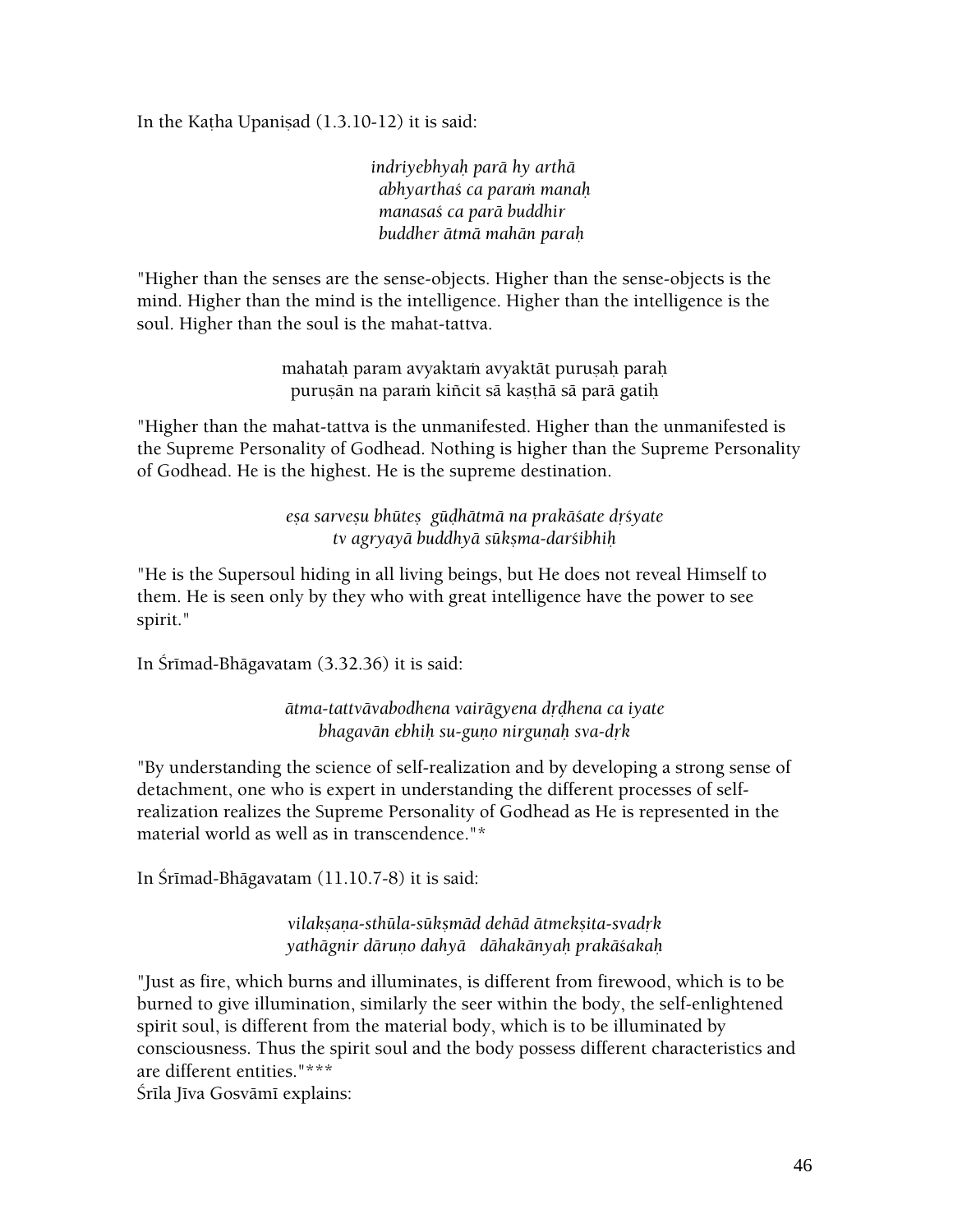*sämmukhyaà dvi-vidhaà nirviçeñam ayaà saviçeñam ayaà ca. tatra pürvaà jïänam uttaraà tu dvi-vidham ahaìgrahopasana-rüpaà bhakti-rüpaà ca.* 

"The state of being favorable and turning to the Lord is of two kinds: 1. approaching the Lord as the qualityless impersonal Brahman, and 2. approaching the Lord as the Supreme Person who has transcendental qualities. Thus there are two kinds of knowledge: 1. worshiping the impersonal Supreme as one's own self, and 2. worshiping the Supreme Person by serving Him with devotion."

In Śrī Caitanya-caritāmrta (Madhya 22.14) it is said:

*bhramite bhramite yadi sädhu vaidya päya täìra upadeça mantre piçäcé paläya kåñëa-bhakti päya tabe kåñëa nikaöa yäya* 

"Wandering and wandering throughout the universe, the conditioned soul may by chance get the association of a devotee physician, whose instructions and hymns make the witch of external energy flee. The conditioned soul thus gets into touch with the devotional service of Lord Krsna, and in this way he can approach nearer and nearer to the Lord."\*

## **Chapter Seven**

# Jīva-gati-prakaraņa

### **Movements of the Spirit Souls**

#### **Sütra 41**

*saàsära-daçäç catasraù saàsära*-of the world of birth and death; *daçäù*-the conditions; *catasraù*-four kinds.

**Four states of existence prevail in the world of birth and death.** 

Commentary by Śrīla Bhaktivinoda Thākura

In the Brhad-äranyaka Upanisad (4.4.9) it is said:

tasmin śuklam uta nīlam āhuḥ piṅgalaṁ haritaṁ lohitaṁ ca eṣa pathā brahmanā hānuvrtteh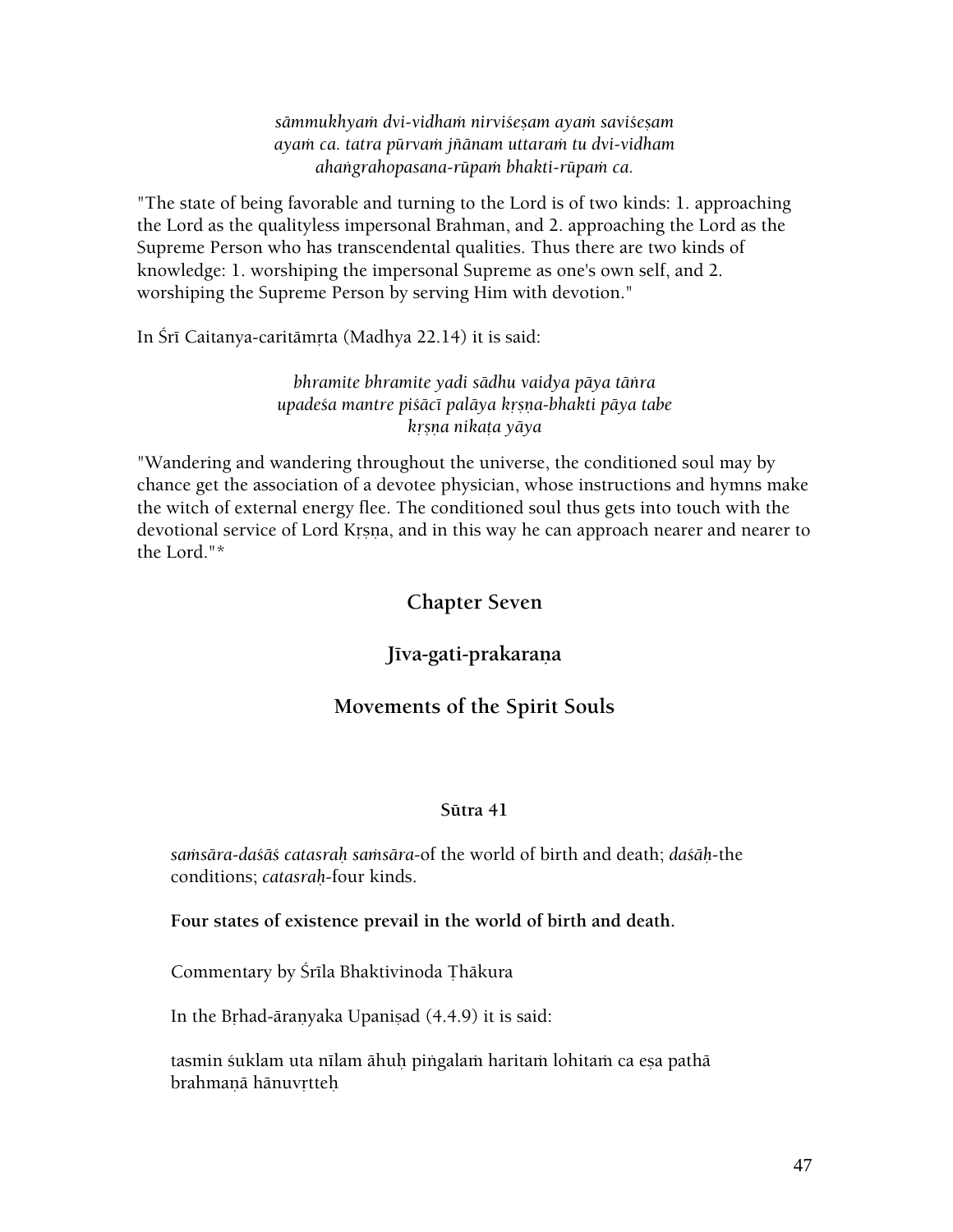The wise say that the path to the Supreme is white, blue, yellow, green, and red."

In Śrīmad-Bhāgavatam  $(11.12.23)$  it is said:

### *adanti caikaà phalam asya gådhrä gräme carä ekam*  aranya-vāsāh hamsā ya ekam bahu-rūpam ijyer māyā*mayaà veda na deva-vedam*

"Those lusty for material enjoyment and dedicated to family life enjoy one of the tree's fruits, and swanlike men in the renounced order of life enjoy the other fruit. One who with the help of the bona fide spiritual masters can understand this tree to be a manifestation of the potency of the one Supreme Truth appearing in many forms actually knows the meaning of the Vedic literature."\*\*\*

In Śrī Caitanya-caritāmrta (Madhya 20.136) it is said:

aiche *šāstra kahe karma jñāna yoga tyaji' `bhaktye' krsna vaša haya bhaktye tānre bhaji* "Revealed scriptures conclude that one should give up fruitive activity, speculative knowledge, and the mystic yoga system and instead take to devotional service, by which Krsna can be fully satisfied."\*

### **Sütra 42**

### *avidyayä karma-daçä*

*avidyayä*-by ignorance; *karma*-of fruitive work; *daçä*-the condition.

### **From ignorance comes the state of performing fruitive works.**

Commentary by Śrīla Bhaktivinoda Thākura

In the Katha Upanisad  $(1.1.8)$  it is said:

 $\bar{a}$ *šā pratīkṣe saṅgataṁ sunṛtaṁ ceñöä-pürte putra-paçuàç ca sarvän etad våkte puruñasyälpa-medhaso yasyänaçnann vasati brahmaëo gåhe* 

"A foolish person in whose home a brāhmana guest does not eat loses all hope. He loses good company, happiness, pious deeds, children, animals, and everything else."

In the Atri-smrti it is said:

*iñöä-pürtaà ca kartavyaà brähmaëenaiva yatnataù*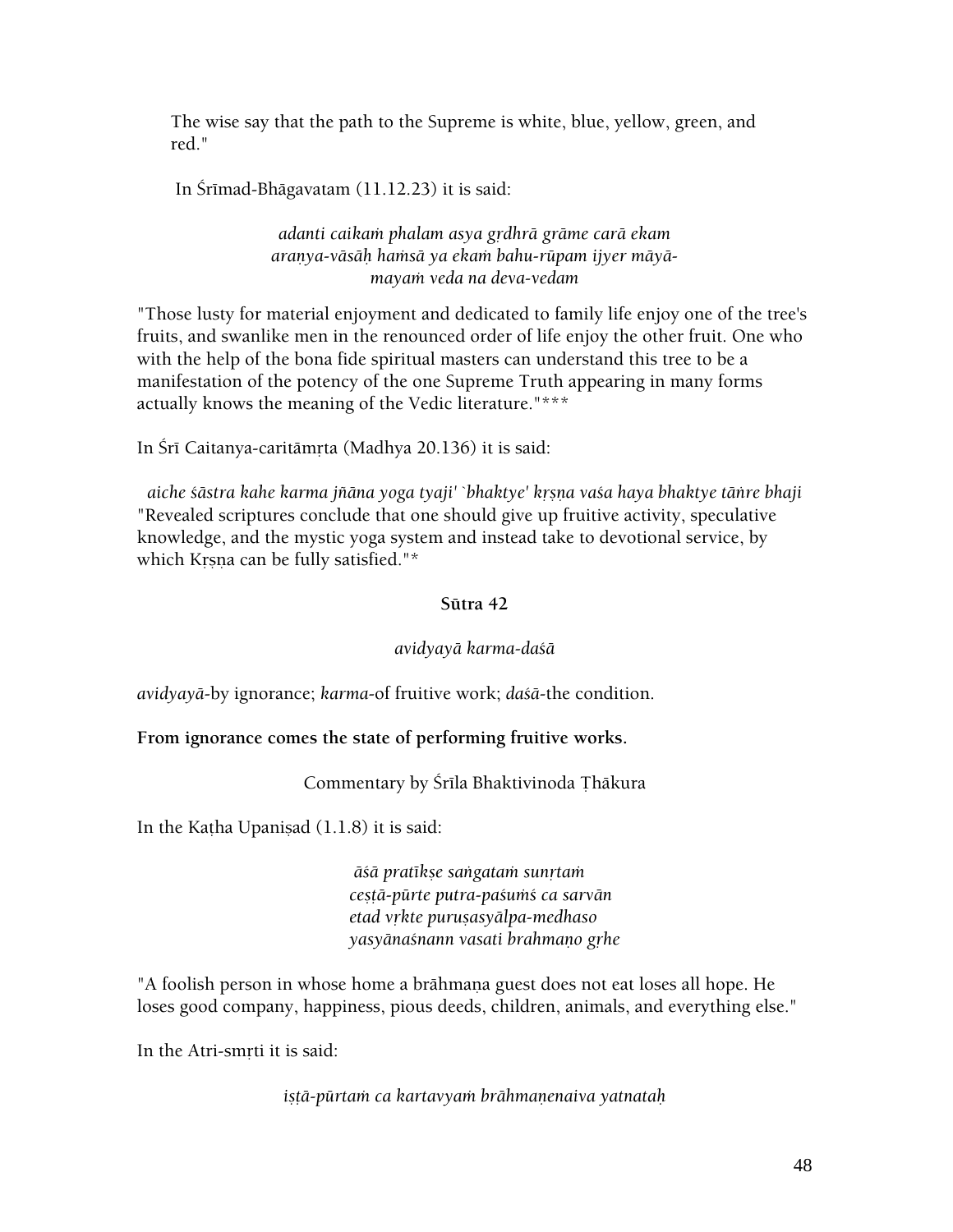istena labhyate svargam pürte mokso vidhäyate etādrśāyām vimśa- dharma-śāstra-vidhāyaḥ

"A brāhmaņa should carefully perform the pious deeds known as istā and pūrta. By performing istā he attains Svargaloka. By performing pūrta he attains liberation. This is explained in the twenty dharma-çästras."

In Vedänta-syamantaka it is said:

bījānkurādi vadanādi siddham karma tat khalu asubham subham ceti dvi-bhedam. vedena nişiddha-narakasyānişta-sādhanam brāhmaņa-hananādy-a*śubham. tena vihitam kamyādi* tu *subham. tatra svargādīsta-sādhanam jyotistomādi-kāmyam ākrte pratyavāya-janakam* sandhyopāsanāgni-hotrādi nityam. putra-janmādy anu bandhi-jātestyādi naimittikam *dürita-kñaya-karaà candräyaëädi präyaçcittam iti çubhaà bahu-vidham.* 

"Karmic reactions are of many kinds, beginning with those lying as seed and those just beginning to sprout. They are also divided into two kinds: auspicious and inauspicious. Those which are inauspicious, such as the murder of a brāhmaņa, are forbidden by the Vedas. Materialistic actions that are nevertheless auspicious are encouraged by the Vedas. Therefore they who desire to go to Svargaloka or attain other material benefits are encouraged to perform jyotistoma-yajñas and other Vedic rituals. However, if these are not performed then the daily duties of sandhyopäsana and agnihotra create many obstacles. Thus one should perform the special duties such as the rites at a child's birth and the performance of the candrāyana vow. Thus there are many kinds of auspicious deeds."

#### **Sütra 43**

#### *vidyayä nyäsa-daçä*

*vidyayä*-by knowledge; *nyäsa*-of renunciation; *daçä*-the state.

**From knowledge comes the state of renunciation.** 

### Commentary by Śrīla Bhaktivinoda Thākura

In the Upanisads it is said:

sa hovāca maitreyi yenāham nāmāmrtasyam kim aham tena kuryam.

"### (cap)He said: O Maitreyi, what shall I do to become immortal?"

In the Yājñavalkya-smṛti it is said: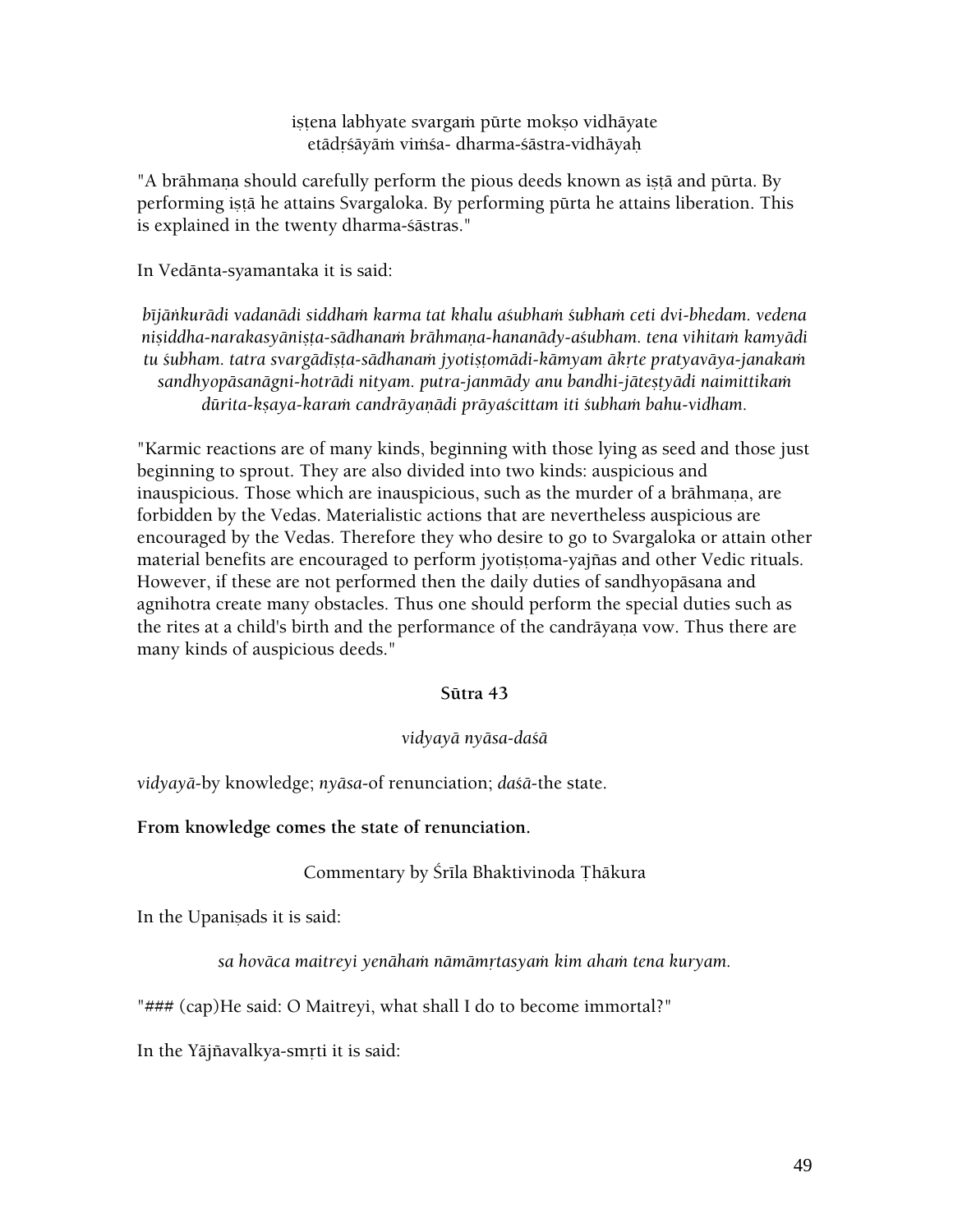*sarva-bhüta-hitaù çäntas tridaëòé sa-kamaëòaluù eka-vayaù pärivrajya-bhékñärthé grämam äçrayet.* 

"Carrying a tridandī and a kamandalu, wearing only a single cloth, and concerned for the welfare of all, a sannyāsī may sometimes enter a village in order to beg some alms."

Śrī Śaṅkarācāraya explains:

tasmād ete mantrā ātmāno yathātmya-prakāśanenātma-viṣayaṁ svābhāvika-karma*vijïänaà nivartayantaù çoka-mohädi saàsära-dharma-cic-chakti-sädhanam ätmaikatvädi-vijïänam utpädayanti.* 

"Therefore these mantras enable one to renounce materialistic deeds, which bring only grief, illusion, and a host of other disadvantages. These mantras also bring knowledge of the oneness of the Self."

#### **Sütra 44**

### *audäsényän nirdvandva-daçä*

*audäsényä*-by indifference; *nirdvandva*-freedom from duality; *daçä*-the condition.

### **From aloofness comes the state of freedom from duality.**

Commentary by Śrīla Bhaktivinoda Thākura

In the Kena Upanisad  $(2.2)$  it is said:

*nähaà manye suvedeti no na vedeti veda ca yo nas tad veda tad veda no na vedeti veda ca* 

"I do not think that I understand well. One who does not know, knows. Among us, one who knows, knows, and one who does not know, also knows."

In the Bhagavad-gītā (5.8-9), Lord Krsna explains:

naiva kiñcit karomīti yukto manyeta tattva-vit paśyan śrnyān sprśan jighrann aśnan gacchan svapan śvasan pralapan visrjan grhnan unmisan nimiṣann api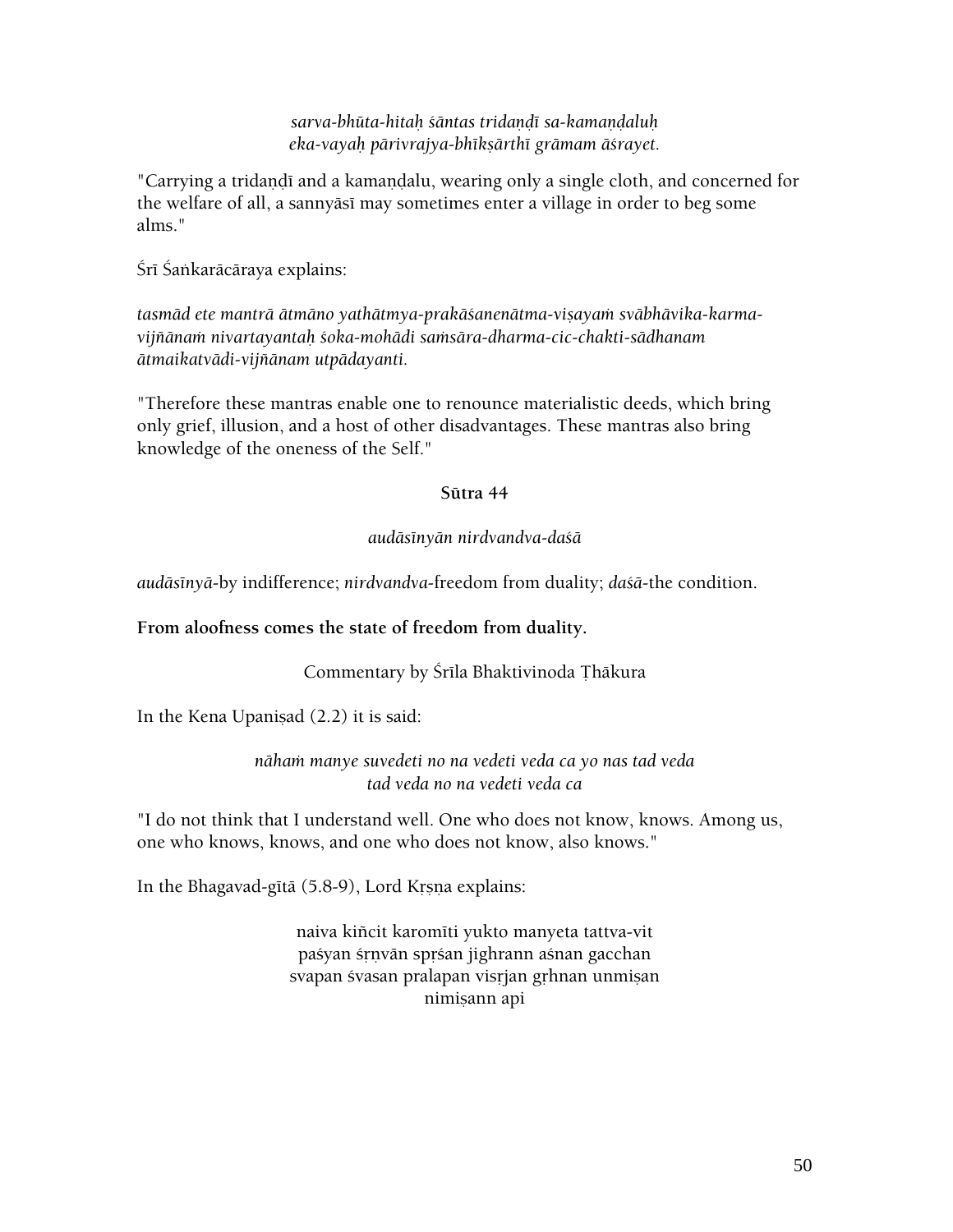"A person in the divine consciousness, although engaged in seeing, hearing, touching, smelling, eating, moving about, sleeping, and breathing, always knows within himself that he actually does nothing at all. Because while speaking, evacuating, receiving, or opening or closing his eyes, he always knows that only the material senses are engaged with their objects and that he is aloof from them."\*

In Śrīmad-Bhāgavatam (11.11.32) it is said:

 $\bar{a}$ jñāyayaiva gunān dosam *mayädiñöän api svakän dharmän santyajya yaù sarvän mäà bhajet sa ca sattamaù* 

"Such a saintly person must be considered the most learned of men. He perfectly understands that the ordinary religious duties prescribed by Me in various Vedic scriptures possess favorable qualities that purify the performer, and he knows that neglect of such duties constitutes a discrepancy in one's life. Having taken complete shelter at My lotus feet, however, a saintly person ultimately renounces such ordinary religious duties and worships Me alone. He is thus considered to be the best among all living entities."\*\*\*

In Śrī Caitanya-bhāgavata, in the description of Lord Nityānanda's renunciation, it is said:

*ahar-niçä bhaväveçe parama uddäma sarva nädéyäya bule jyotirmaya dhäma* 

"Day and night He was filled with ecstatic love. The whole land of Nadīyā became effulgent in His presence.

*kibä yogé nityänanda kiba tattva-jïäné jaya jemata icchä na balaye keni* 

"What kind of yogī was Nityānanda? How was He filled with spiritual knowledge? He did not desire anything of this world."

### **Sütra 45**

### *bhaktau sarvaträtma-bhäva-daçä*

*bhaktau*-in devotiuonal service; *sarvatra*-everywhere; *ätma*-for the Supreme Personality of Godhead; *bhäva*-love; *daçä-*the state.

**When devotional service is practiced, the state of love for the Supreme Personality of Godhead comes into being.** 

Commentary by Śrīla Bhaktivinoda Thākura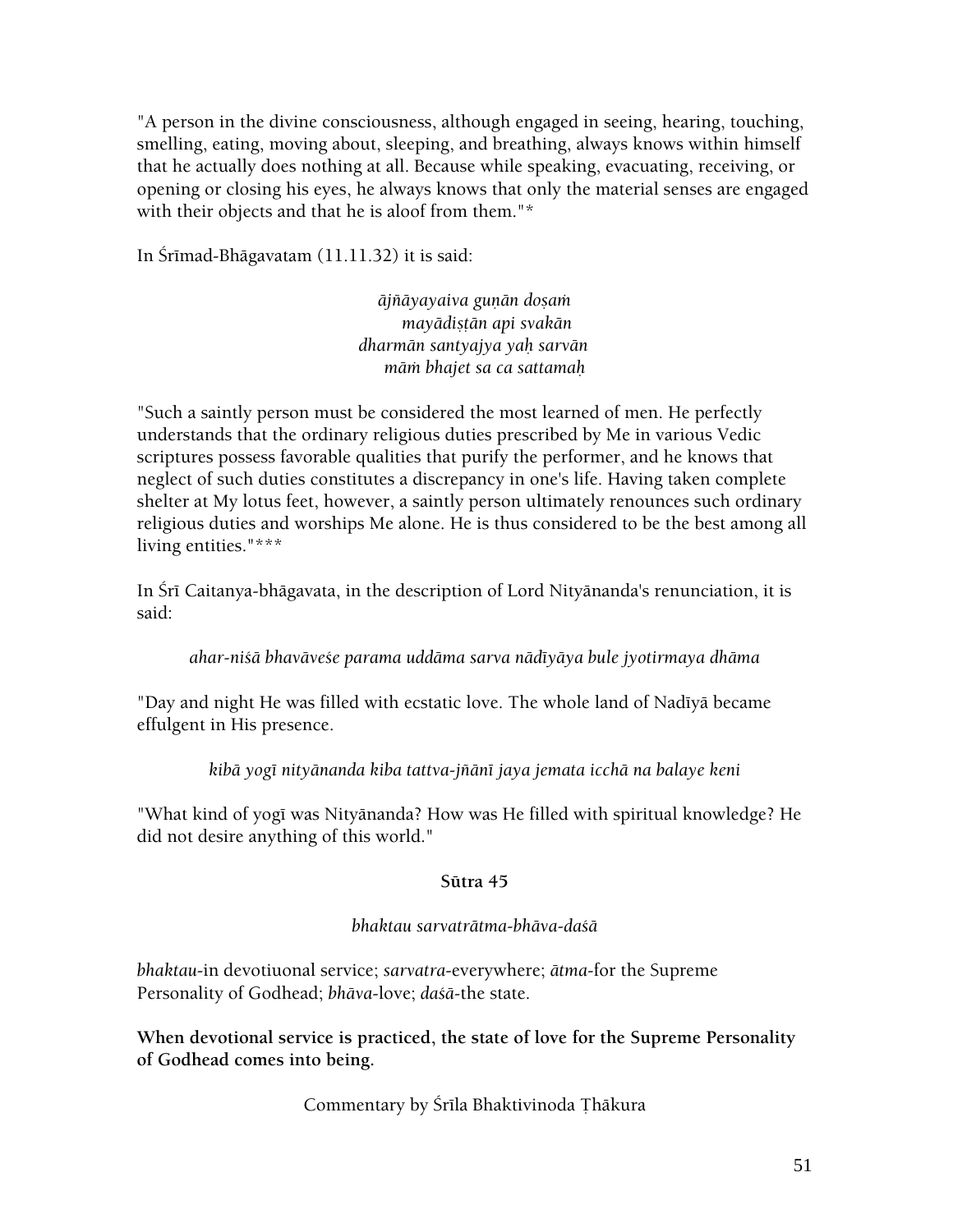In the Isa Upanisad  $(1-2)$  it is said:

*éçävasyam idaà sarvaà yat kiïca jagatyäà jagat tena tyaktena bhuïjétha mä gåhaù kasyasvid dhanam* 

*kurvann eveha karmäni jijéviñec chataà samäù evaà tvayi nänyatho 'to 'sti na karma lipyate nare* 

"Everything animate or inanimate that is within the universe is controlled and owned by the Lord. One should therefore accept only those things necessary for oneself, which are set aside as his quota, and one should not accept other things, knowing well to whom they belong."\*

In Śrīmad-Bhāgavatam  $(11.20.32)$  it is said:

*yat karmabhir yat tapasä jïäna-vairägyataç ca yat yogena*  dāna-dharmena śreyobhir itarair api sarvam yad bhakti*yogena mad-bhakto labhate 'ïjasä* 

"Everything that can be achieved by fruitive activities, penance, knowledge, detachment, mystic yoga, charity, religious duties, and all other means of perfecting life is easily achieved by My devotee through loving service unto Me."\*\*\*

Śrī Gauḍa-pūrṇā nanda explains:

*ayaà präpaïcaù khalu satya-bhüto mithyā na ca śrīpati-sangrahena çuddhatvam etasya nivedanena svarëaà yathä räjati dhätu-jätam* 

"Because it is created by the Supreme Lord, this material universe is real. It is not an illusion. When they are offered to the Supreme Lord, the things of this world become pure. They shine like gold.

> *vairägya-bhogäv iti bhakti-madhy sthitäv udäsénatayä khalu dvau mahä-prasäda-grahaëaà tu nityaà bhogaù kadäcit khalu bhaktir eva*

"Devotional service stands aloof from both sense gratification and renunciation. By the Lord's great mercy, devotional service is always filled with happiness."

#### **Sütra 46**

*viçvaukasäà tu präyaçaù karma-daçäpannaù*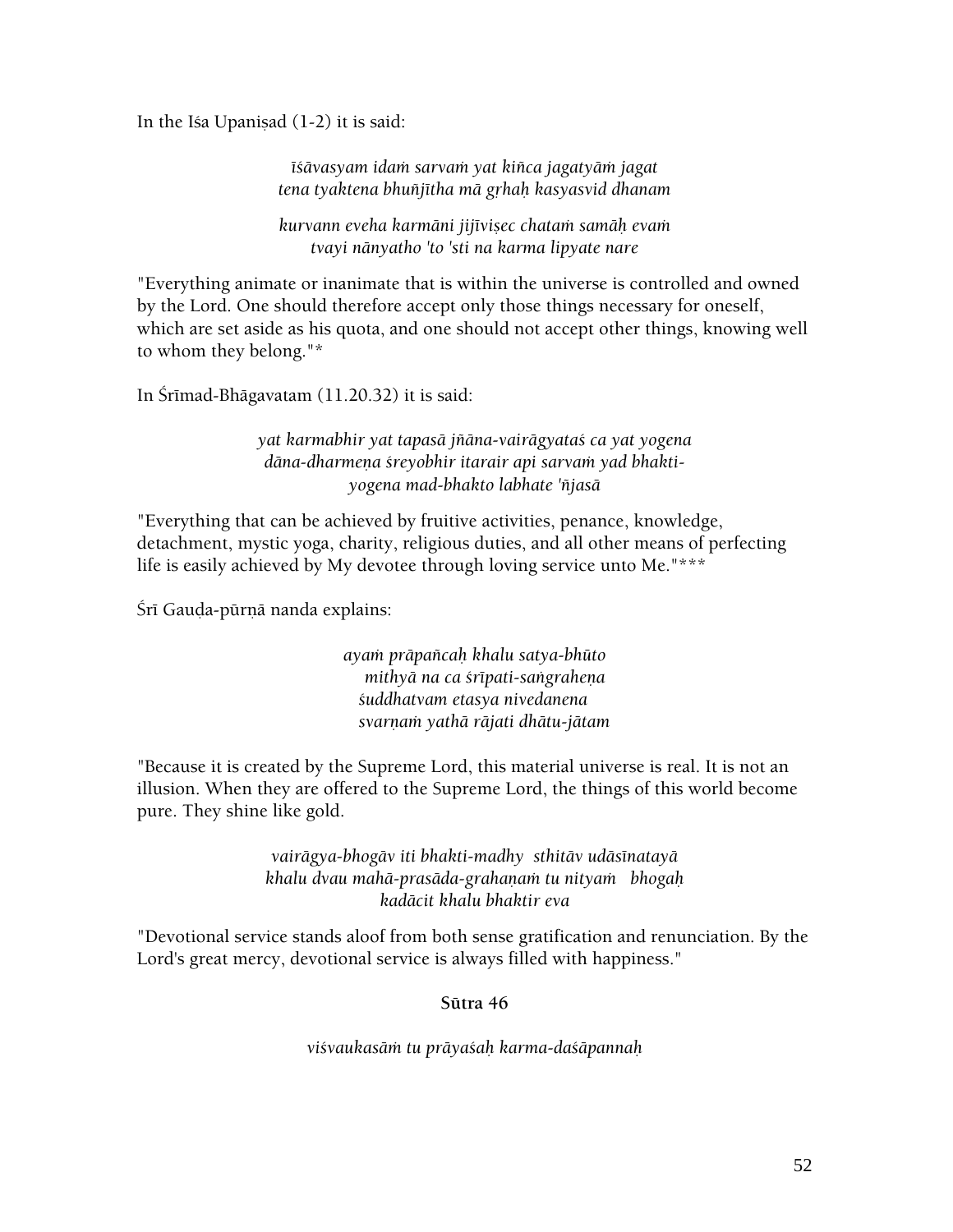*viçva*-in the material universe; *okasäm*-of they who make their home; *tu*-indeed; *präyaçaù*-for the most part; *karma*-of fruitive actions; *daçä*-the state; *äpannaù*-attained.

**The residents of the material world are mostly on the level of performing fruitive work.** 

Commentary by Śrīla Bhaktivinoda Ţhākura

In the Katha Upanisad  $(1.2.3)$  it is said:

s*a tvaà priyän priya-rüpaàç ca kämän abhidhyäyän*  nāciketo 'tyasrākṣīḥ naityaṁ śṛ\nkaṁ vittamayīm avāpto *yasyäà majjanti bahavo manuñyäù.* 

"O Naciketa, you have renounced the pleasures of this world. You do not walk on the path to wealth, a path so many follow."

In Śrīmad-Bhāgavatam  $(11.5.11)$  it is said:

 $loke vyavāyāmisa-madya-sevā$ *nityä hi jantor na hi tatra codanä vyavasthitis teñu viväha-yajïasurä-grahair äpta-nivåttir iñöä* 

"In this material world the conditioned soul is always inclined to sex, meat-eating, and intoxication. Therefore religious scriptures never actually encourage such activities. Although the scriptural injunctions provide for sex through sacred marriage, for meateating through sacrificial offerings, and for intoxication through acceptance of ritual cups of wine, such ceremonies are meant for the ultimate purpose of renunciation."\*\*\*

In Śrī Caitanya-caritāmŗta (Madhya 19.147) it is said:

dharmācāri-madhye bahuta'karma-niṣṭha' koṭi-karma-niṣṭha-madhye eka jñānī śreṣṭha

"Among the followers of Vedic knowledge, most are following the process of fruitive activity and distinguishing between good and bad work. Out of many such sincere fruitive actors, there may be one who is actually wise."\*

**Sütra 47** 

*teñäà kadäcit saàsära-gati-vivekaù* 

*tesām-of them; kadācit-sometimes; samsāra-of birth and death; gati-the way; vivekah*distinguishing.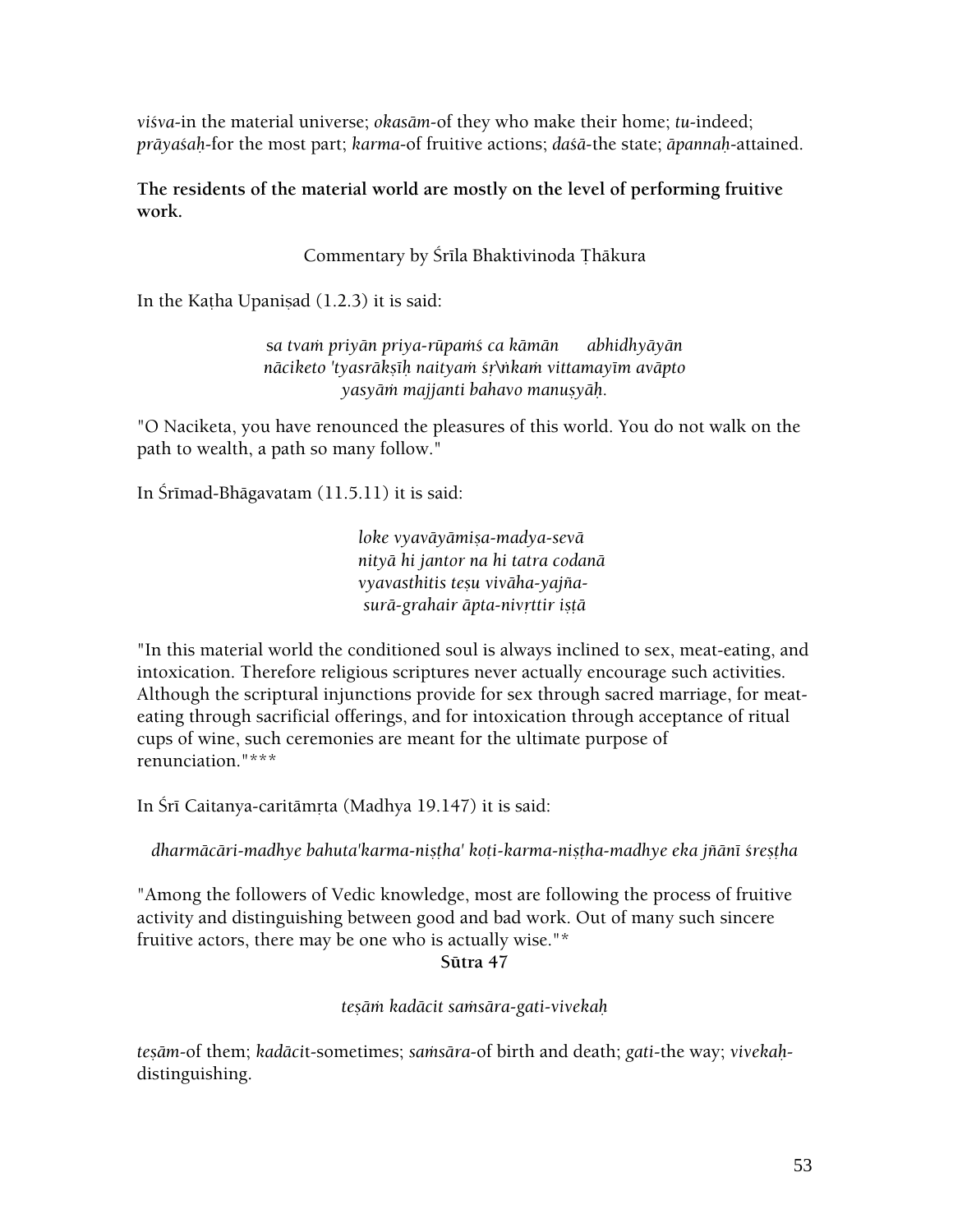**Sometimes the conditioned souls may wish to understand the truth about the path of birth and death.** 

### Commentary by Śrīla Bhaktivinoda Thākura

In the Śvetāśvatara Upanisad  $(1.1)$  it is said:

*kià käraëaà brahma kutäsma jätaù jéväma kena kva ca sampratiñöhitäù adhiñöhitaù kena sukhetareñu vartämahe brahma-vido vyavasyam* 

"The Brahmavādīs say: What is the first, the great cause? From where were we born? How do we remain alive? Where do we go at death? O knowers of Brahman, by whose will are we subject to pleasure and pain?"

In the Brahma-vaivarta Purāņa it is said:

*yävat päpais tu malinaà hådayaà tävad eva hi na çästre satya-buddhiù syät sambandhaù sad-gurau tathä* 

*aneka-janma-janita-puëya-räçi-phalaà mahat sat-saìgäc chästra-çravaëäd eva premädi jäyate* 

"As long as his heart is polluted with sins, a person cannot understand the truth of the Vedic literatures. After many births of pious deeds, one attains a bona fide spiritual master. Then, by hearing the Vedic scriptures in the association of the devotees, one attains love and devotion for the Supreme Lord."

Śrī Sanātana Gosvāmī asked the following question (Caitanya-caritāmṛta, Madhya 20.102):

*ke ämi kena ämäya järe täpa-traya iha nähi jäni kemane hita haya*  "Who am I? Why do the threefold miseries always give me trouble? If I do not know this, how can I be benefited?"\*

#### **Sütra 48**

### *mocanopäya-jijïäsä ca*

*mocana*-of liberation; *upäya*-the means; *jijïäsä*-tyhe desire to know; *ca*-also.

### **Then they also desire to know how they may become liberated.**

### Commentary by Śrīla Bhaktivinoda Thākura

In the Mundaka Upanisad  $(1.2.12)$  it is said: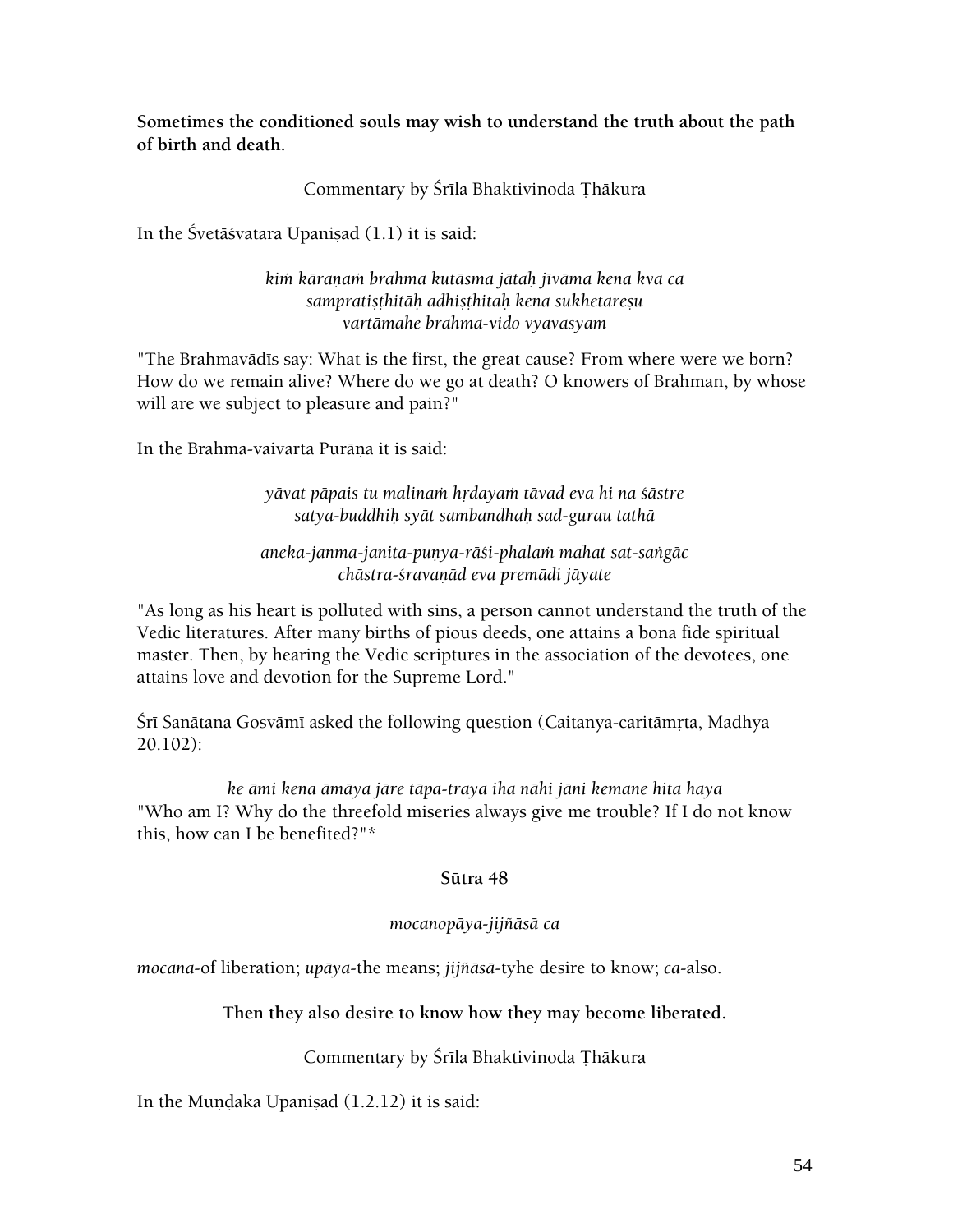*parékñya lokän karma-citän brähmaëo nirveda-mäyän nästy akåtaù kåtena tad-vijïänärthaà sa gurum eväbhigacchet samit-päëiù çrotréyaà brahma-niñöham* 

"Having analyzed the nature of fruitive activities in the material world, one should understand that they are all useless and then one should renounce them all.

"To learn the transcendental subject matter, one must approach a spiritual master. In doing so he should carry fuel to burn in sacrifice. The symptom of such a spiritual master is that he is expert in understanding the Vedic conclusion and therefore he constantly engages in the service of the Supreme Personality of Godhead."\*

In Śrīmad-Bhāgavatam (11.18.38) it is said:

*duùkhodarkeñu kämeñu jäta-nirveda ätmavän ajijïäsita-mad-dharmo guruà munim upavrajet* 

"One who is detached from sense gratification, knowing its result to be miserable, and who desires spiritual perfection, but who has not seriously analyzed the process for obtaining Me, should approach a bona fide and learned spiritual master."\*\*\*

Śrī Nimbārka Svāmī explains:

### *upäsya-rüpaà tad-upäsyakasya kåpälavo bhaktivatas tataù param virodhino rüpam athaitad-äptaye jïeyä ime 'rthä api païca sädhubhiù*

#### **Sütra 49**

#### *asat-saìga-tyägena tat-phalodayaù*

*asat*-of the impious; *saìg*a-association; *tyägena-*by renunciation; *tat*-of that; *phala*result; *udayaù*-arisal.

#### **By renouncing the association of the impious one attains that result.**

Commentary by Śrīla Bhaktivinoda Thākura

In the Taittiriya Upanisad it is said:

*yäny asmäkaà sucaritäëi täni tvayopäsyäni no itaräëi.* 

"One should associate with they who act properly and avoid all others."

In the Katha Upanisad  $(1.2.9)$  it is said: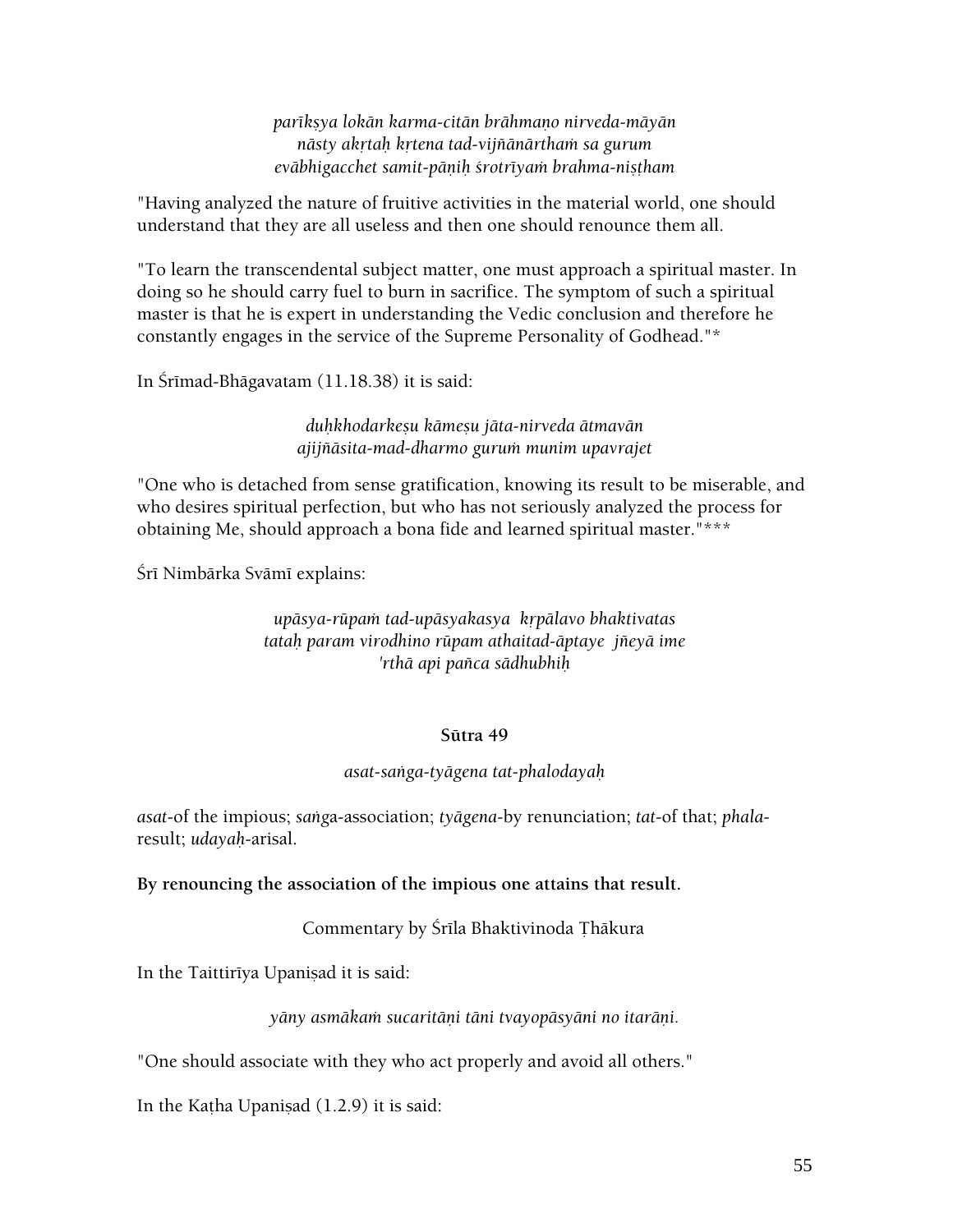### *naiña tarkeëa matir apaneyä proktänyenaiva su-jïänäya preñöha*

"O dear one, the Supreme cannot be understood by material logic or by the words of one who is not enlightened."

In Śrīmad-Bhāgavatam (3.31.34) it is said:

*teñv açänteñu müòheñu khaëòitätma-sva-sädhuñu*  sangam na kuryāc chocyeşu yoşit-krīdā-mrgeşu ca

"One should not associate with a coarse fool who is bereft of the knowledge of selfrealization and who is no more than a dancing dog in the hands of a woman."\*

In the Hari-bhakti-sudhodaya it is said:

*yasya yat-saìgatiù puàso manivat syāt sa tad-gunah säkula-dvaitato dhimän svayüthyän eva saàçrayet* 

"The association of devotees is like a precious jewel. Therefore a wise man avoids the non-devotees and takes shelter of the Lord's devotees." In Śrī Caitanya-caritāmrta (Madhya 22.87) it is said:

*asat-saìga tyäga ei vaiñëava äcära stré-saìgi eka asädhu kåñëäbhakta ära* 

"A Vaisnava should always avoid the association of ordinary people. Common people are very much materially attached, especially to women. Vaisnavas should also avoid the company of those who are not devotees of Lord Krsna."\*

### **Sütra 50**

### *sat-saìgäc chästräbhidehya-vijïäsä*

*sat*-of devotees; *saìgät*-by the association; *çästra*-of the scriptures; *abhidehya*-the menaing###meaning; *vijïäsä*-the desire to know.

**By associating with devotees one attains the desire to understand the scriptures.** 

Commentary by Śrīla Bhaktivinoda Thākura

In the Kena Upanisad it is said:

*upaniñadaà bho brühi.*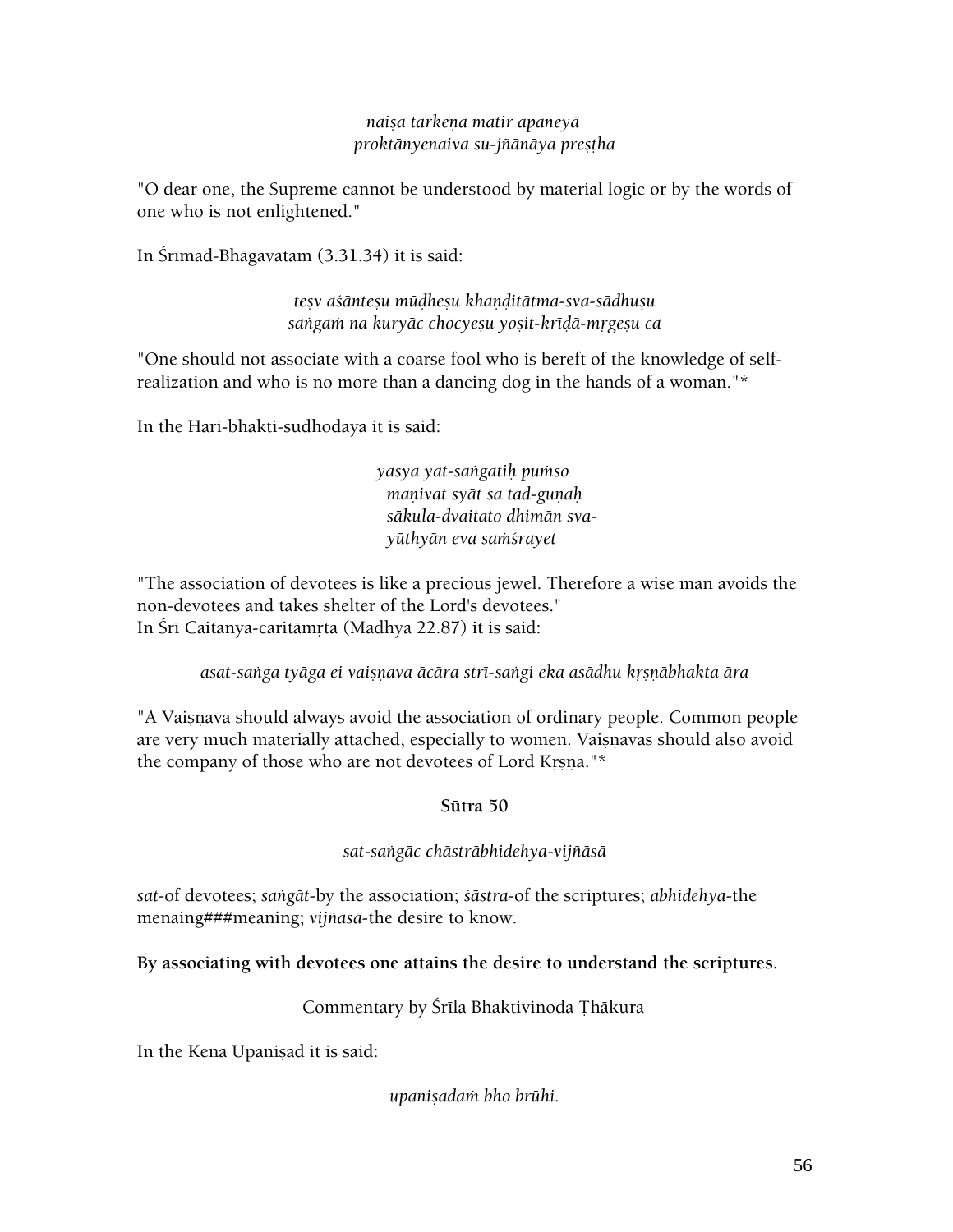"Please narrate the Upanisads to me."

In Śrīmad-Bhāgavatam  $(11.2.29-30)$  it is said:

*durlabho mänuño deho dehinäà kñaëa-bhaìguraù taträpi durlabhaà manye vaikuëöha-priya-darçanam* 

"For the conditioned souls the human body is most difficult to achieve, and it can be lost at any moment. But I think that even those who have achieved human life rarely gain the association of pure devotees, who are dear to the Lord of Vaikuntha.\*\*\*

> ata ätyantikam kṣemam prcchāmo bhavato 'nagha samsäre 'smin ksaṇārdho 'pi sat-saṅga-śevadhir nṛṇām

"Therefore, O completely sinless ones, I ask you to kindly tell me what the supreme good is. After all, even half a moment's association with pure devotees within this world of birth and death is a priceless treasure for any man."\*\*\*

In Śrī Caitanya-caritāmrta (Madhya 22.14) it is said:

*bhramite bhramite yadi sädhu vaidya päya täìra upadeça mantre piçäcé paläya* 

"Wandering and wandering throughout the universe, the conditioned soul may by chance get the association of a devotee physician, whose instructions and hymns make the witch of external energy flee."\*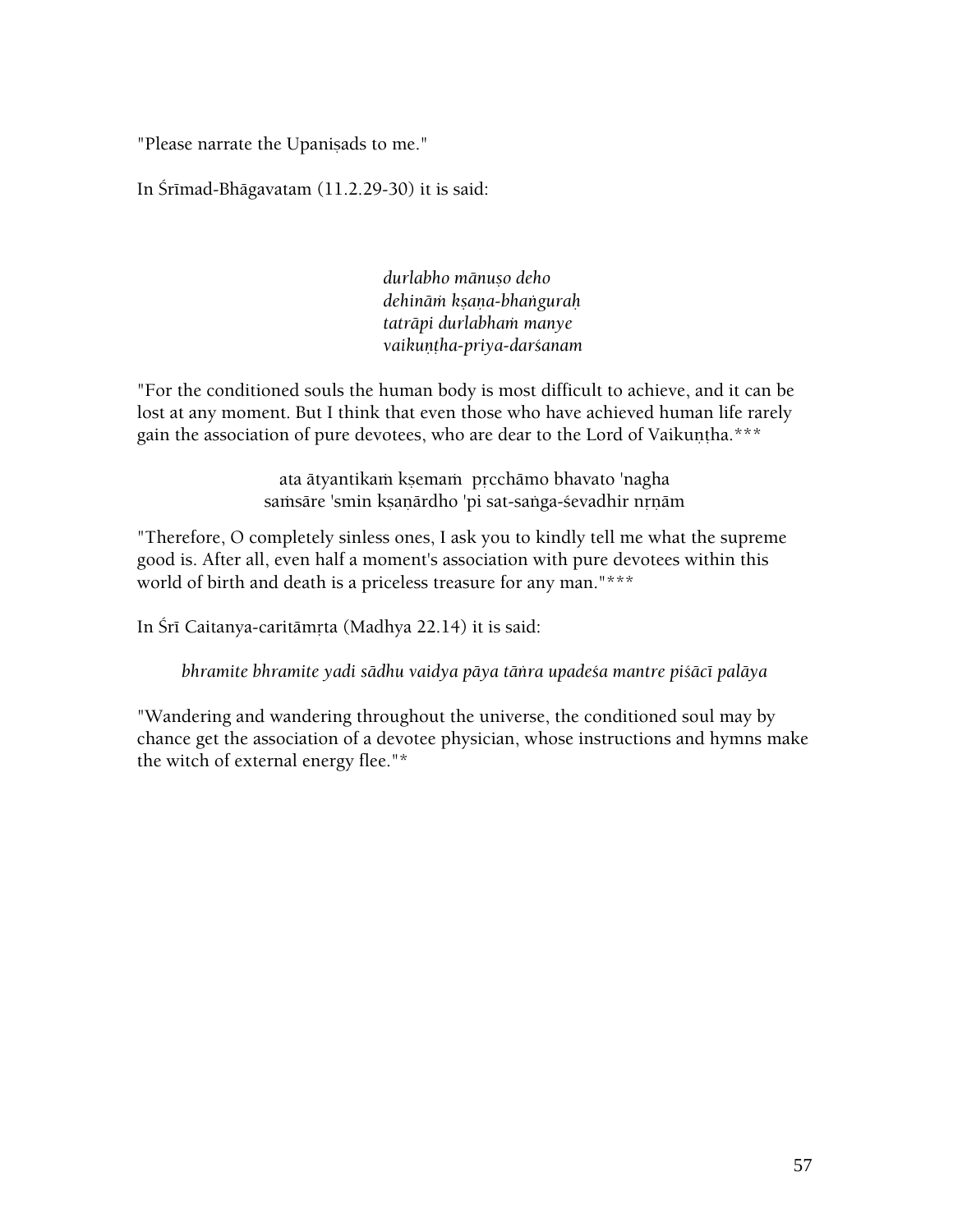# **Part Two**

# **Abhidheya-tattva-nirüpaëa**

# **Description of the Means of Spiritual Attainment**

# **Chapter One**

## Abhidheya-nirnaya-prakarana

# **Determination of What Is the Means of Spiritual Attainment**

### **Sütra 51**

*nitya-karma hy eväbhidheyam ity eke* 

*nitya*-regular; *karma*-duties; *hi*-indeed; *eva*-indeed; *abhidheyam*-the meaning; *iti*-thus; *eke*-some.

**Some say that the performance of regular duties is the means of spiritual attainment**.

Commentary by Śrīla Bhaktivinoda Ţhākura

In the Mundaka Upanisad  $(1.2.1)$  it is said:

tad etat satyam mantreșu karmāņi kavayo yāny apaśyams tāni tretāyām bahudhā santatāni tāny ācaraty ānīyatām satya-kāma eṣaḥ vaḥ panthāḥ sva-kṛtasya loke.

"That is the Supreme. The wise see Him in the Vedic mantras. Therefore one should perform the many rituals in the three Vedas. They are the path of spiritual attainment in this world."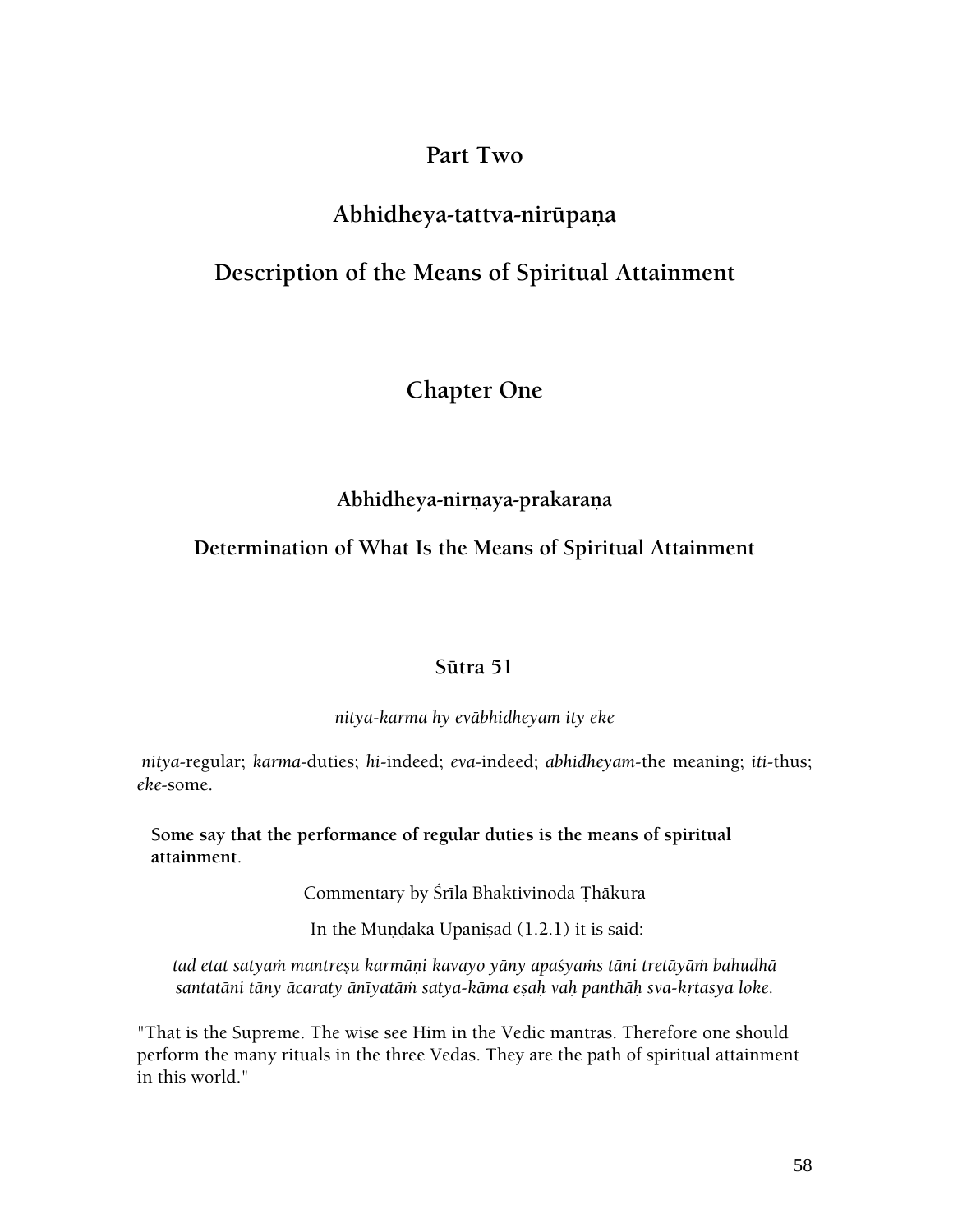In the Bhagavad-gita (3.8 and 19), Lord Krsna explains:

*niyatäà kuru karma tvaà karma-jyäyo hy akarmaëaù*   $s$ arīra-yātrāpi ca te na prasidhyed akarmaņah

"Perform your prescribed duty, for doing so is better than not working. One cannot even maintain one's physical body without work."\*

> *tasmäd asaktaù satataà käryaà karma samäcara asakto hy acaran karma param äpnoti puruñaù*

"Therefore, without being attached to the fruits of activities, one should act as a matter of duty, for by working without attachment one attains the Supreme."\*

In Śrī Caitanya-caritāmrta (Madhya 24.214) it is said:

dehārāmī karma-nistha yajñikādi jana sat-saṅge karma tyagi' karaye bhajana

"Those who are in the bodily conception mainly engage in fruitive activity. Those who perform yajïas and ritualistic ceremonies are also considered in the same category. However, when they are all in contact with the pure devotee, they give up their fruitive activity and fully engage in the service of the Lord."\*

#### **Sütra 52**

cin-mäträdvaita-jïänam abhidheyam ity apare

*cit*-spirit; *mätra*-only; *advaita*-non-dual; *jänam*-knowledge; *abhidheyam*-to be named; *iti*-thus; *apare*-others.

**Others say that the theory of monism is the means of spiritual attainment.** 

Commentary by Śrīla Bhaktivinoda Thākura

In the Chāndogya Upaniṣad it is said:

etad ātmam idam sarvam tat satyam sa ātmā tvam asi śvetaketo. "The

Supreme is everything. He is the truth. O Śvetaketu, you are He." In the Mundaka

Upanisad  $(3.2.7)$  it is said:

*karmäëi vijïänamayaà ca ätmä pare 'vyaye sarva eko bhavanti.*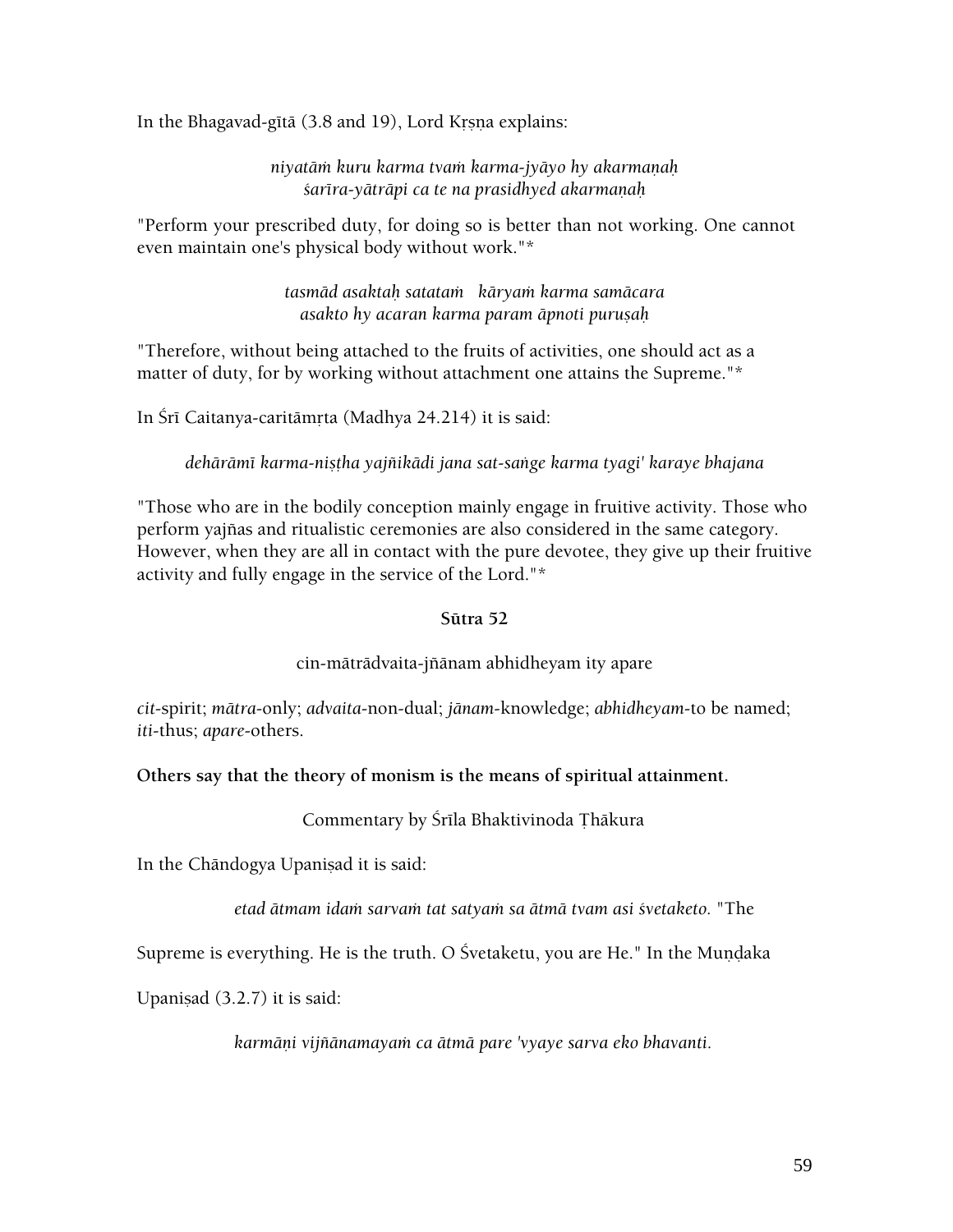"Then the conscious soul and all he has done become one with the unchanging Supreme."

In the Brhad-āranyaka Upanisad it is said:

### *ayam ätmä brahma*

"The Supreme is the impersonal Brahman."

In the Chāndogya Upaniṣad it is said:

*ekam evädvitéyam. ahaà brahmäsmi.* 

"Brahman is one without a second. I am that Brahman."

In the Aitareya Upanisad  $(5.3)$  it is said:

*prajïänaà brahma neha nänästi kiïcana.* 

"The conscious Brahman is one. It is not many."

In the Astavakra-samhita it is said:

*kåmayaù kva ca saàsäre kva prétir viratiù kva vä kva jévaù kva ca tad brahma sarvadä vimanasyeme* 

"What are the worms in this world of birth and death? What is love? What is hatred? What is the individual person? What is the Supreme? These are all illusions."

Śrī Vijñāna Bhikṣu explains:

*ätmaivästi paraà satyaà nänyaù saàsära-dåñöayaù çuktiko rajataà yadvad yathä märu-marécikä* 

"The Supreme is the only reality. Nothing else can be seen in this world. Everything else is like the silver imagined to glitter on a seashell, or like a mirage in the desert."

Śrī Śaṅkarācārya explains:

*rajju sarpavad ätmänaà jévo jïätvä bhayaà vahet nähaà jévaù parätmeti jïänaà cen nirbhayaà bhavet*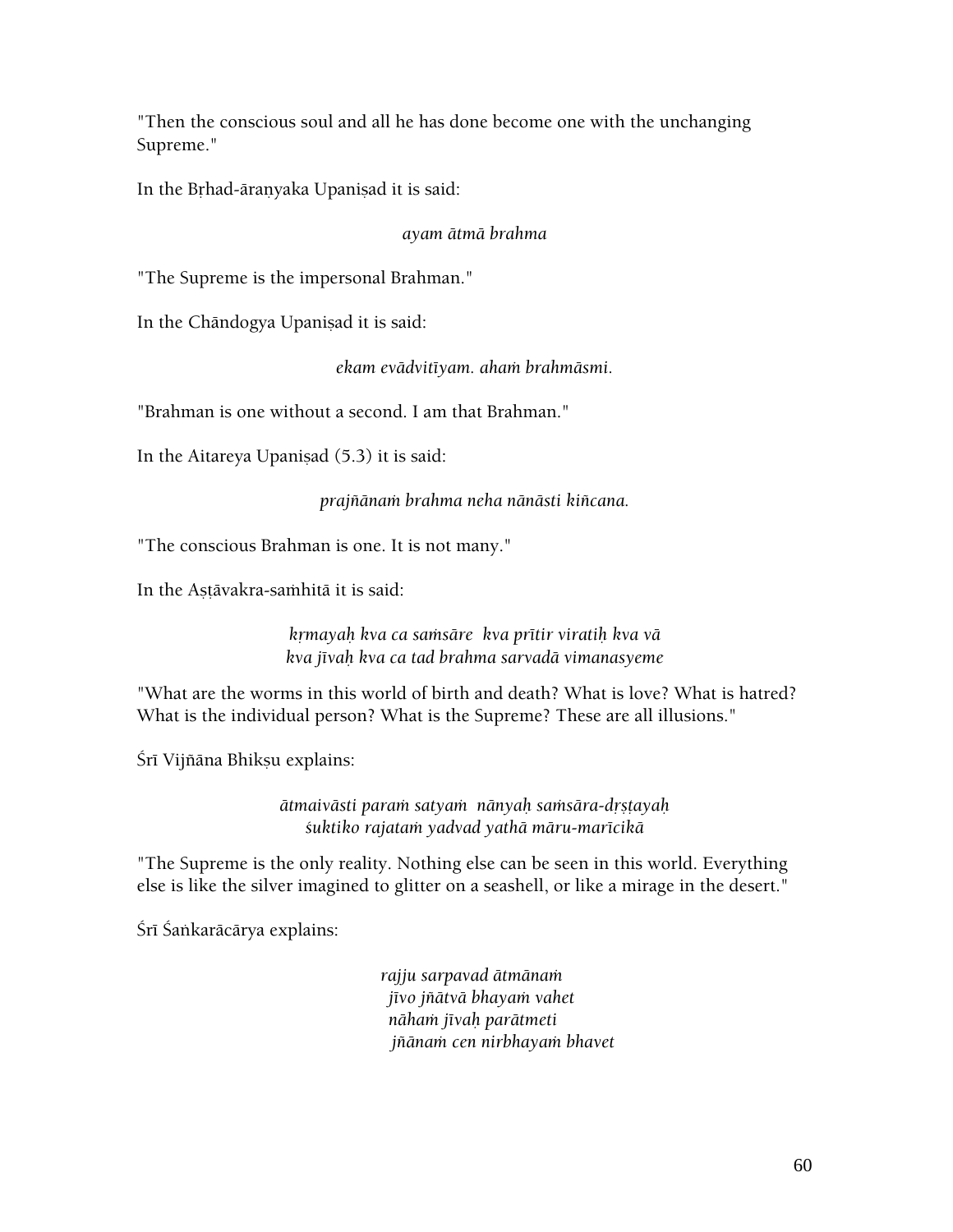"When a person mistakes a rope for a snake, he becomes afraid. In the same way the individual soul does not understand the truth of his own identity, and for this reason he becomes afraid. When the soul understands,'I am not an individual soul. I am the Supreme Soul', then he becomes free from all fears."

#### **Sütra 53**

### yatra dharmāya karma virāgāya dharma*š cid-rasāya virāgas tatra gauna-rūpena karmaiväbhidheyam*

*yatra*-where; *dharmäya*-for piety; *karma*-work; *virägäya*-for renunciation; *dharmaù*piety; *cid*-rasäya-for the nectar of spiritual bliss; *virägaù*-renunciation; *tatra*-there; *gauëa-rüpeëa*-indirect; *karma*-work; *eva*-indeed; *abhidheyam*-to be named.

**When fruitive work is performed to gain piety, piety is employed to foster renunciation, and renunciation is employed to gain the nectar of spiritual bliss, then fruitive work can be a secondary tool for attaining success in spiritual life.** 

### Commentary by Śrīla Bhaktivinoda Thākura

In the Isa Upanisad  $(15)$  it is said:

*hiranmayena patrena satyasyäpihitaà mukham tat tvam pusann apāvrņu satya-dharmäya dåñöaye* 

"O my Lord, sustainer of all that lives, Your real face is covered by Your dazzling effulgence. Please remove that covering and exhibit Yourself to Your pure devotee."\*

In Śrīmad-Bhāgavatam it is said:

*na yasya karma dharmäya na virägäya kalpate na tértha-päda-seväyai jévann api måto 'pi saù* 

"One who does not perform pious deeds, who is not inclined to renunciation, and who does not travel to holy places of pilgrimage, is already dead, even though he seems to live."

In Śrīmad-Bhāgavatam  $(1.5.34)$  it is said:

*evaà nåëäà kriya-yogaù sarve saàsåti-hetavaù ata evätma-näçaya kalpänte kalpitäù pare*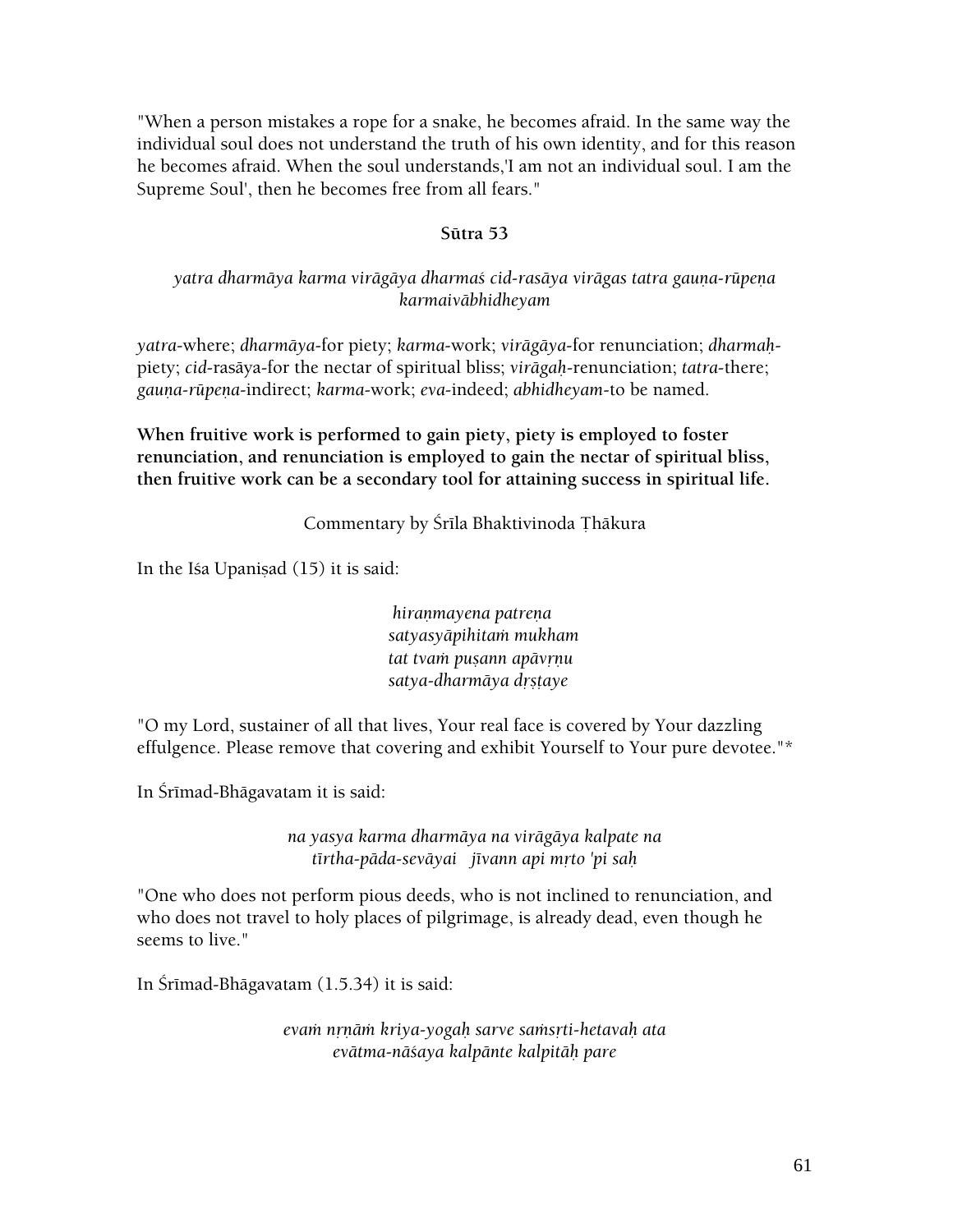"Thus when all a man's activities are dedicated to the service of the Lord, those very activities which caused his perpetual bondage become the destroyer of the tree of work."\*

Śrīla Rāmānujācārya explains:

upäya-buddhyä karmäni mä kurudhvam mahätmakäh karmanām eva kainkarye prāpte bhagavatah matih

"O great souls, please do not think that fruitive work is the primary way to attain spiritual advancement. Fruitive work is only a servant to the real way. That is the opinion of the Supreme Lord Himself."

### **Sütra 54**

yatra cid-rasāya jñānam tatra gauna-rūpeņa jānam abhidheyam

*yatra-where; cid-rasāya-for spiritual bliss; jānam-knowledge; <i>tatra-there; gauna*rüpena-as secondary; jänam-knowledge; abhidheyam-to be named.

**When it is employed in the proper way to attain the nectar of spiritual bliss, the path of knowledge can a be secondary tool to attain spiritual realization.** 

Commentary by Śrīla Bhaktivinoda Thākura

In the Brhad-āranyaka Upanisad it is said:

### *tam eva dhéro vijïäya prajïäà kurvéta brähmaëaù*

"A brāhmana should employ his intelligence to understand the Supreme."

In Śrīmad-Bhāgavatam (11.19.5), Lord Krsna explains:

*tasmäj jïänena sahitaà jïätvä svätmänam uddhava jïäna-vijïäna-sampanno bhaja mäà bhakti-bhävataù* 

"Therefore, My dear Uddhava, through knowledge you should understand your actual self. Then, advancing by clear realization of Vedic knowledge, you should worship me in the mood of loving devotion."\*\*\*

In Śrī Caitanya-caritāmrta (Madhya 24.109 and 113) it is said:

*bhakti vinä kevala jïäne mukti nähi haya bhakti-sädhana kare ye präpti brahma laya*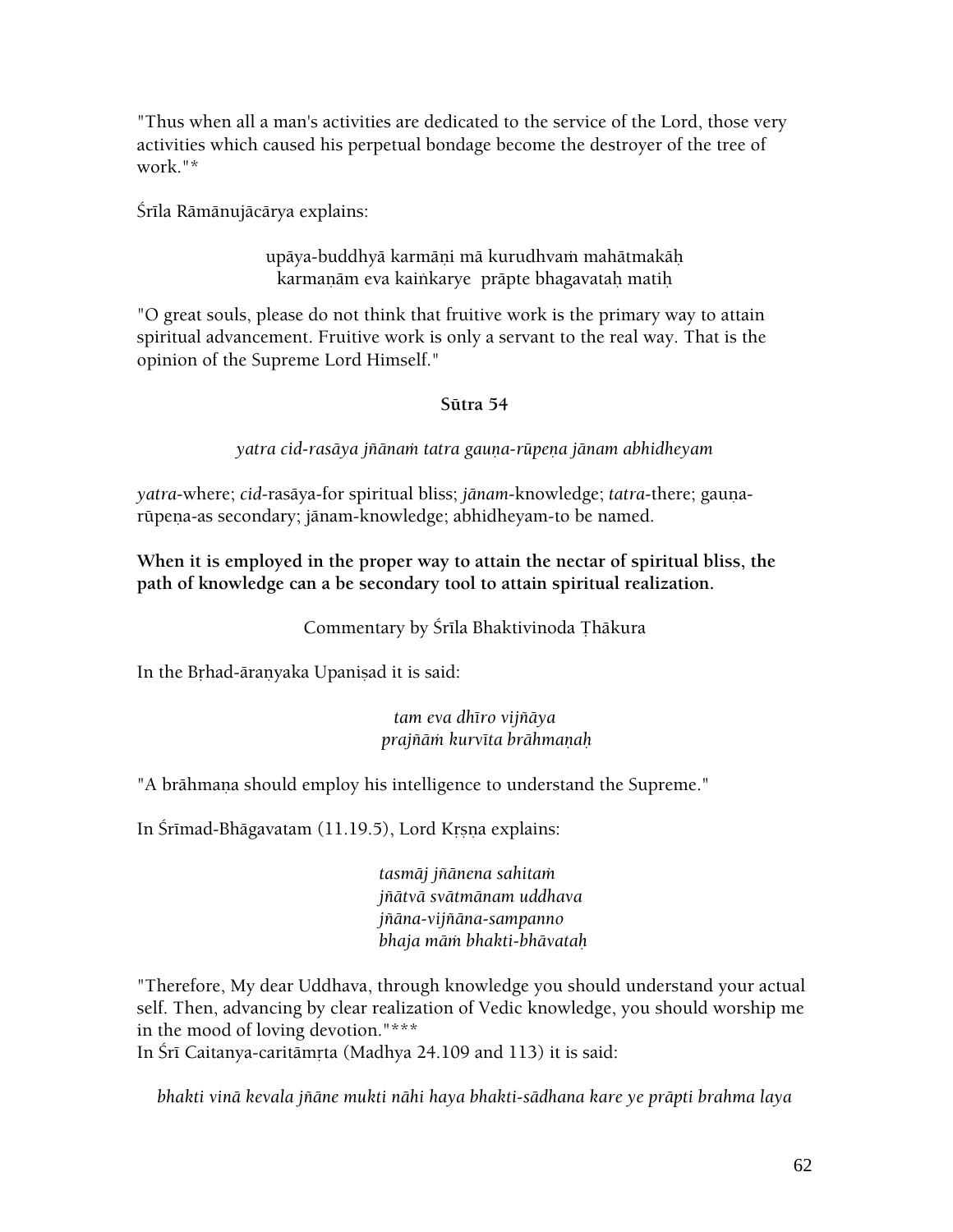"One cannot attain liberation simply through philosophical speculation devotion of devotional service. However, if one renders devotional service, he is automatically on the Brahman platform."\*

### janma haite *suka-sanakādi brahmamaya krsna-gunākrsta haye krsnera bhajaya*

"Although Śukadeva Gosvāmī and the four Kumāras were always absorbed in the thought of impersonal Brahman and were thus Brahmavādīs, they were nonetheless attracted by the transcendental pastimes and qualities of Krsna. Therefore they later became devotees of Krsna."\*

### **Sütra 55**

*cid-viçeña-sphürti-sädhanam abhidheyam iti bhägyavantaù* 

*cit*-spiritual; *viçeña-sphürti*-variety; *sädhanam*-the means; *abhidheyam*-to be named; *iti*thus *bhägyavantaù*-the fortunate.

**The fortunate souls say that the path of spiritual variety is the true means of spiritual attainment.** 

Commentary by Śrīla Bhaktivinoda Thākura

In the Prasna Upanisad  $(1.16)$  it is said:

### *teñäm asau virajo brahmaloko na yeñu jihmam anåtaà na mäyä ceti*

*.* "They attain the pure spiritual world, where there are no lies and no illusions." In the Māthara-*śruti it is said: bhaktir evainam darśayati bhakti-vaśah puruso bhaktir eva bhüyasi.* "Devotional service reveals the Supreme Personality of Godhead. The Supreme Personality of Godhead becomes conquered by devotional service." In Śrīmad-Bhāgavatam (3.25.34-35), the Supreme Lord explains

> *naikātmatām me sprhayanti kecit mat-pādaseväbhiratä mad-éhäù ye 'nyonyato bhägavatäù prasajya sabhäjayante mama pauruñäëi*

 "A pure devotee, who is attached to the activities of devotional service and who always engages in the service of My lotus feet, never desires to become one with Me. Such a devotee, who is unflinchingly engaged, always glorifies My pastimes and activities.\*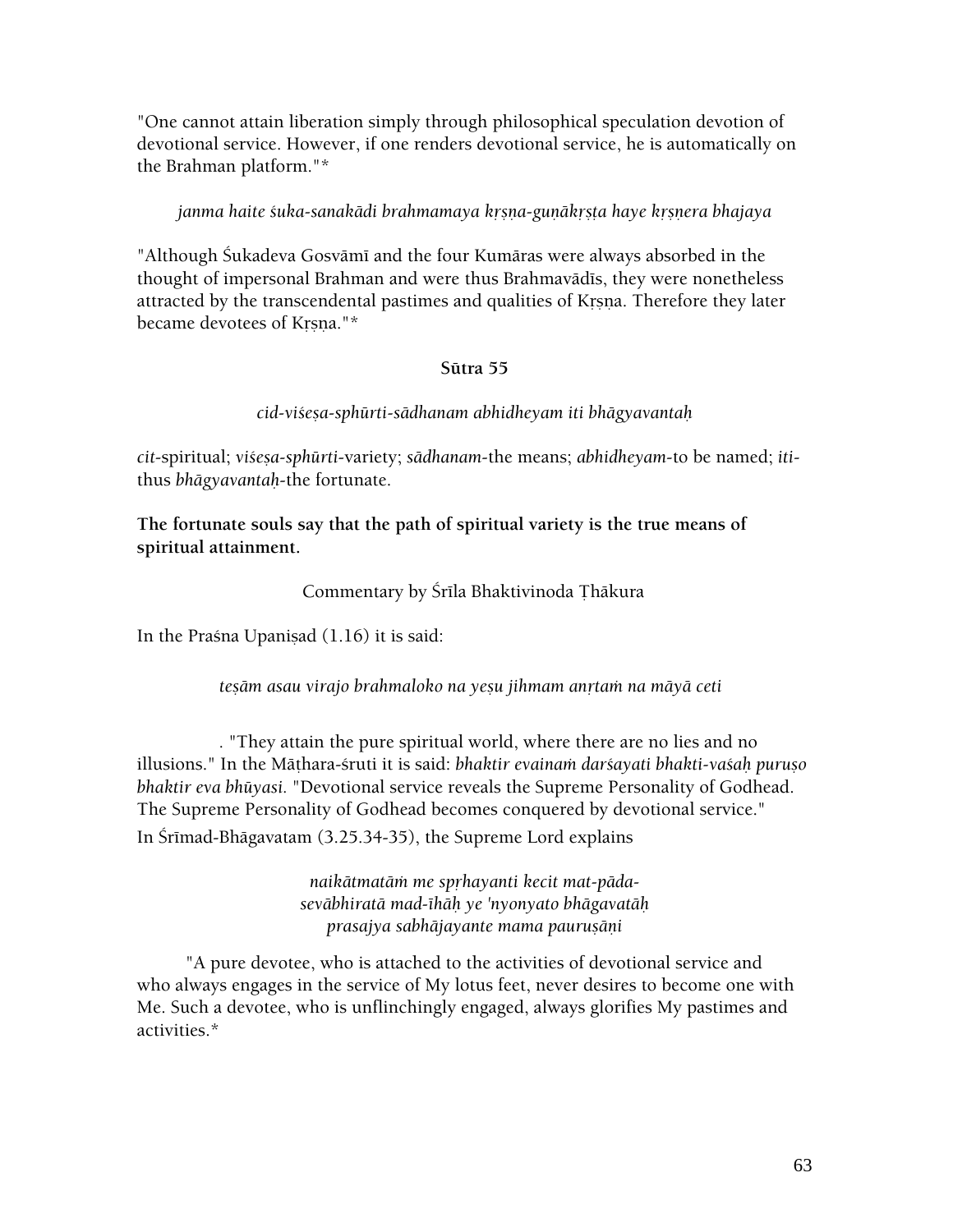*paçyanti te ruciräëy amba santaù prasanna-vakträruëa-locanäni rüpäëi divyäni vara-pradäni säkaà väcaà spåhaëéyaà vadanti* 

"O My mother, My devotees always see the smiling face of My form, with eyes like the rising morning sun. They like to see My various transcendental forms, which are all benevolent, and they also talk favorably with Me."\*

Śrīla Bhaṭṭanātha explains:

### *nitya-muktaika-bhojyaà yat tat païcopaniñanmayam aprakåtaà divya-rüpaà acakñur-viñayaà gatam*

 "The eternally liberated souls enjoy the company of the Supreme Personality of Godhead, who is described by the five Upanisads, whose form is splendid and transcendental, who is not touched by matter, and who cannot be seen by material eyes."

# **Chapter Two**

# Sādhana-prakaraņa

# **Activities For Spiritual Advancement**

### **Sütra 56**

### *bhägyavatäà sat-prasaìgäd ananya-bhaktau çraddhä*

*bhägyavatäm*-of the fortunate souls; *sat-prasaìgät*-because of association with devotees; *ananya*-bhaktau-in unalloyed devotional service; *çraddhä*-faith.

**By associating with devotees, the fortunate souls attain faith in unalloyed devotional service.** 

Commentary by Srīla Bhaktivinoda Thākura

In the Chāndogya Upaniṣad  $(7.1.1$  and  $7.19.1)$  it is said: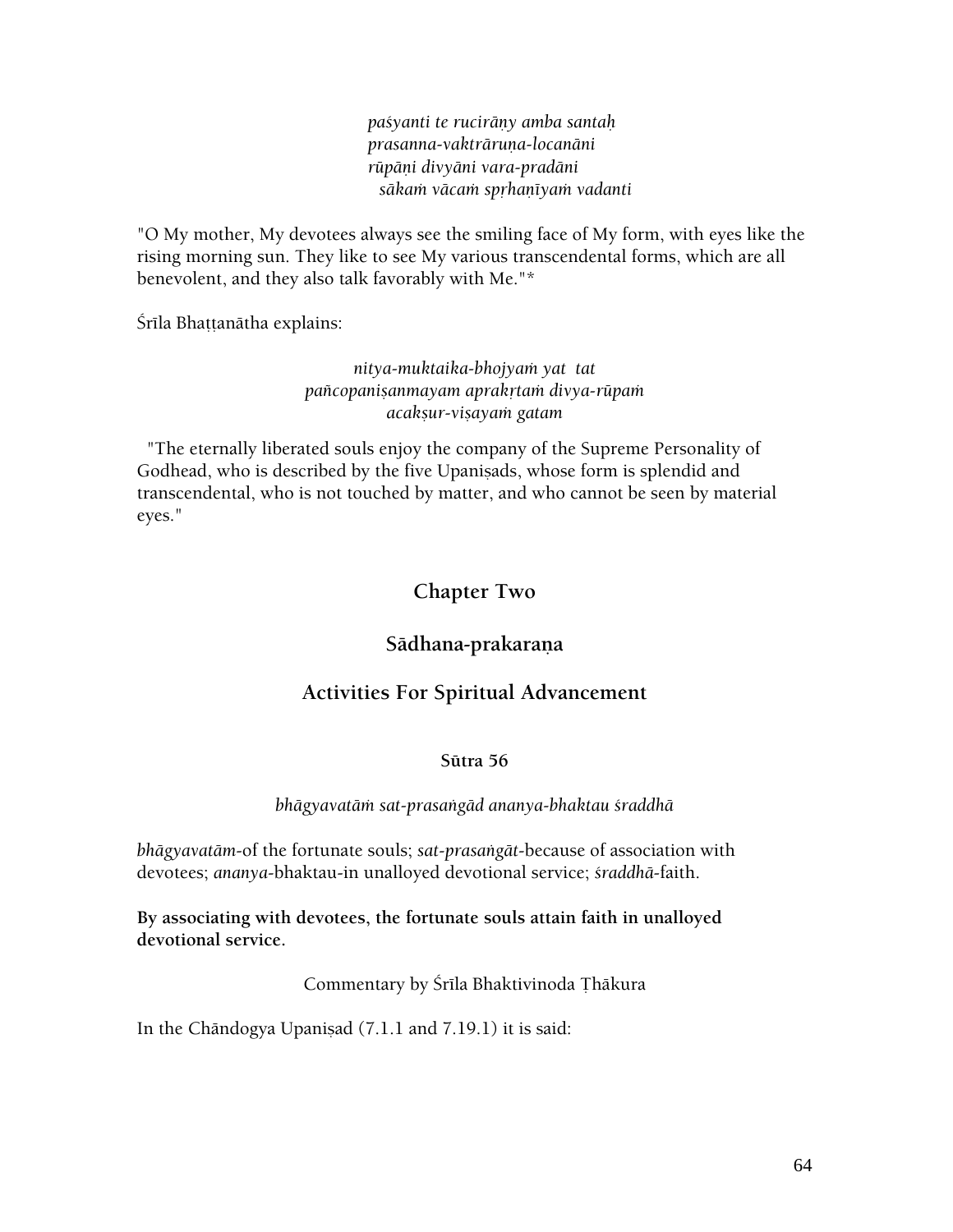*adhéhi bhagava iti hopasasäda sanat-kumäraà näradas taà hoväca yad vetthä tena mopasidatas tu ürdhvam vaksyāmīti. . . . yadā vai śraddadhāty atha manuto näçraddadhän manute çraddadhäd eva manute çraddhätv eva vijijïäsitavyeti çraddhäà bhagavo vijijïäsä iti.* 

"Närada approached Sanatkumära and said,'O master, please instruct me.' Sanatkumära replied,'First tell me what you know, and then I will teach what is beyond that. . . . When one has faith, then he can meditate. A person who has no faith cannot meditate. A person who has faith can meditate. One should be eager to understand the nature of faith.'"

In Śrīmad-Bhāgavatam  $(3.25.25)$  it is said:

satām prasangān mama vīrya-samvido bhavanti hrtkarna-rasāyana-kathāh taj-josanād āśv apavarga*vartmani çraddhä ratir bhaktir anukramiñyati* 

"In the association of pure devotees, discussion of the pastimes and activites of the Supreme Personality of Godhead is very pleasing and satisfying to the ear and the heart. By cultivating such knowledge one gradually becomes advanced on the path of liberation, and thereafter he is freed, and his attraction becomes fixed. Then real devotion and devotional service begin."\*

In Śrī Caitanya-caritāmrta (Madhya 22.49 and 64) it is said:

### sādhu-saṅge kṛṣṇa-bhaktye śraddhā yadi haya bhakti-phala prema haya saṁsāra yāya *kñaya*

"By associating with a devotee, one awakens his faith in devotional service to Krsna. Because of devotional service, one's dormant love for Krsna awakens, and thus one's material, conditional existence comes to an end."\*

### śraddhāvān jana haya bhakti-adhikārī

"A faithful devotee is a truly eligible candidate for the loving service of the Lord."\*

### **Sütra 57**

### *sä tv anyopäyavajaà bhakty-unmukhé citta-våtti-viçeñaù*

*sä*-that; *tu*-indeed; *anya*-other; *upäyavajam*-born from the methods; *bhakti*-for devotional service; *unmukhī-eager; citta-of the heart; vrtti-activity; viśesah-specific.*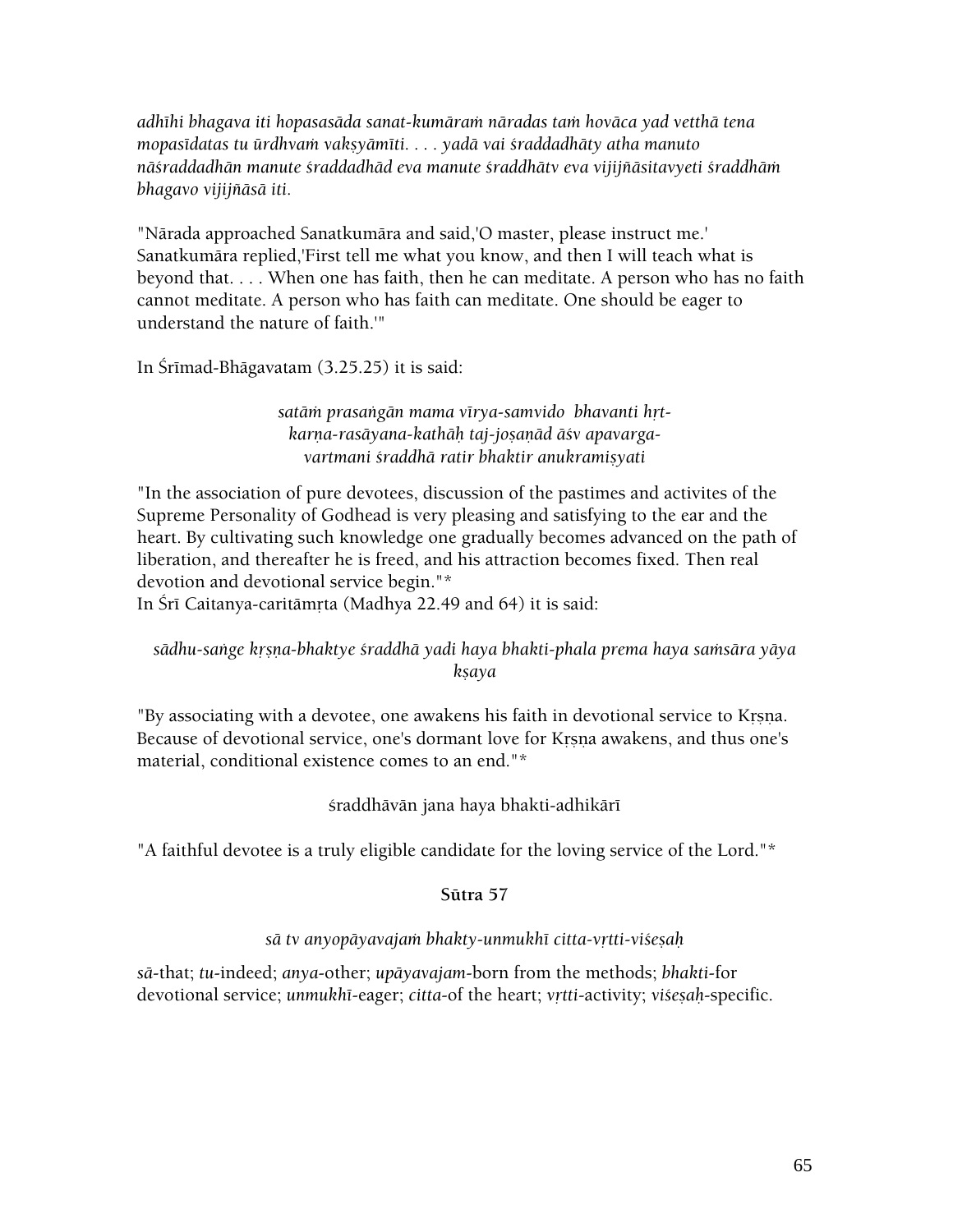Faith is a specific activity performed in the heart. It makes one desire to engage in devotional service. It is different from the other means of spiritual advancement.

Commentary by Śrīla Bhaktivinoda Thākura In the Katha Upanisad (1.2.23) it is said:

> *näyam ätmä pravacanena labhyo na medhayä na bahunä çrutena yam evaiña våëute tena labhyas tasyaiña ätmä vivåëute tanuà sväm*

"The Supreme Lord is not attained by expert explanations, by vast intelligence, nor even by much hearing. He is attained only by one who He Himself chooses. To such a person He manifests His own form."\*

In Srīmad-Bhāgavatam (11.11.32) it is said:

*äjïäyayaiva guëän doñaà mayädiñöän api svakän dharmän santyajya yaù sarvän mäà bhajet sa ca sattamaù* 

"Such a saintly person must be considered the most learned of men. He perfectly understands that the ordinary religious duties prescribed by Me in various Vedic scriptures possess favorable qualities that purify the performer, and he knows that neglect of such duties constitutes a discrepancy in one's life. Having taken complete shelter at My lotus feet, however, a saintly person ultimately renounces such ordinary religious duties and worships Me alone. He is thus considered to be the best among all living entities."\*\*\*

In Śrī Caitanya-caritāmŗta (Madhya 22.59, 60 and 62) it is said:

pūrva ājñā veda karma dharma yoga jñān saba sādhi avaśese ei ājñā balavān

"Although Krsna has previously explained the proficiency of executing Vedic rituals, performing fruitive activity as enjoined in the Vedas, practicing yoga, and cultivating jïäna, these last instructions are most powerful and stand above all the others.\*

*ei äjïä-bale bhaktye çraddhä yadi haya sarva karma tyäga kari çré-kåñëa bhajaya* 

"If the devotee has faith in the strength of this order, he worships Lord Krsna and gives up all other activities.\*

*çraddhä çabde viçväsa kahe su-dåòha niçcaya*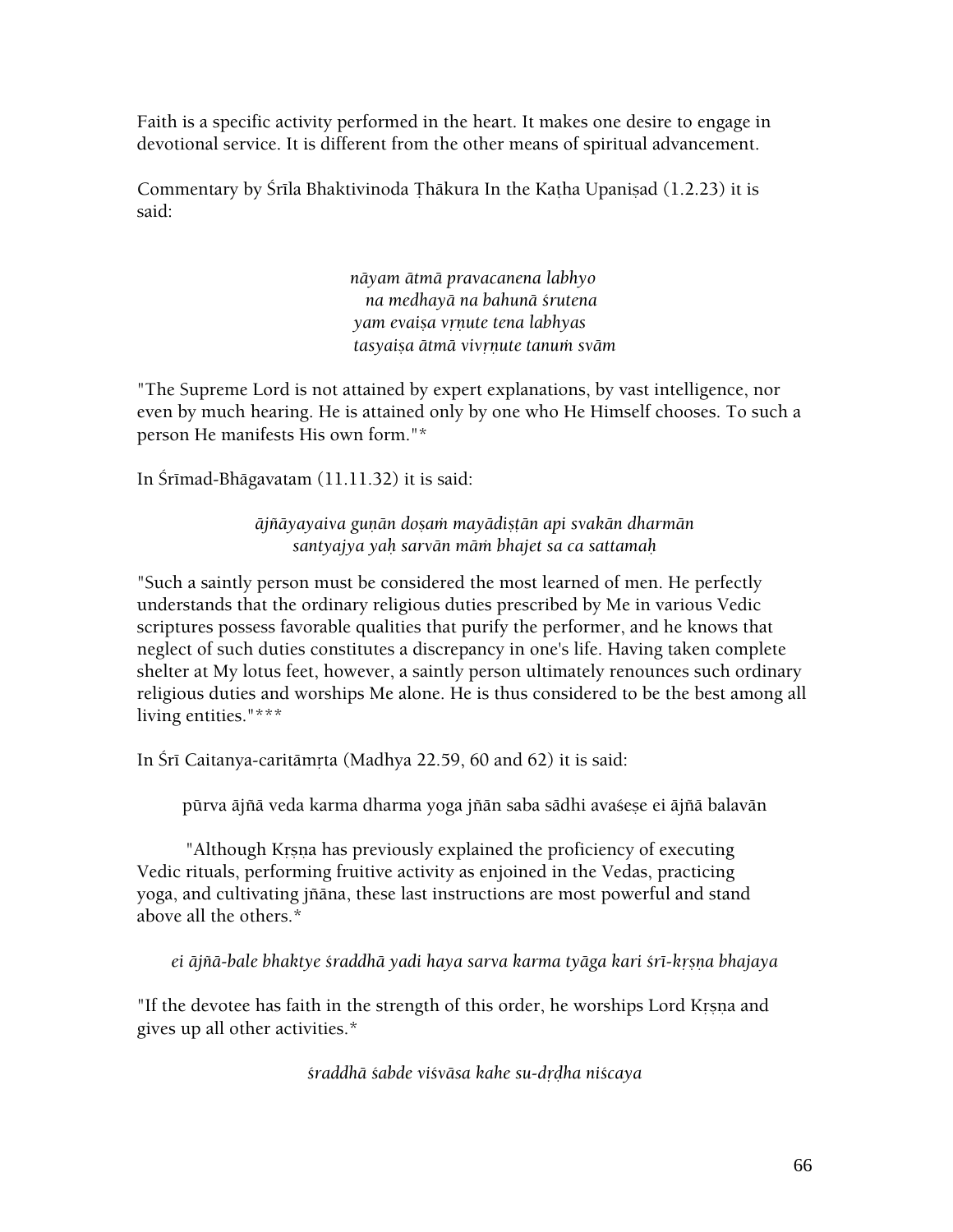"By rendering transcendental loving service to Krsna, one automatically performs all subsidiary activities."\*

### **Sütra 58**

### *sä ca çaraëäpatti-lakñaëä*

 $s\bar{a}$ -that; ca-and; *sarana*-surrender and taking shelter; *āpatti*-attainment; *lakṣanā*characteristic.

### **Faith is characterized by taking shelter of the Lord and surrendering unto Him**.

### Commentary by Śrīla Bhaktivinoda Thākura

In the Śvetāśvatara Upanisad (6.18) it is said:

*yo brahmäëaà vidadhäti pürvaà yo vai vedäàç ca prahiëoti tasmai taà hi vedam ätma-buddhi-prakäçaà mumukñur vai çaraëam ahaà prapadye* 

"Because I desire liberation, let me surrender unto the Supreme Personality of Godhead, who first enlightened Lord Brahmä in Vedic knowledge through Lord Brahmä's heart. The Lord is the original source of all enlightenment and spiritual advancement."\*

In the Bhagavad-gītā (18.66), Lord Krsna explains:

*sarva-dharmän parityajya mäm ekaà çaraëaà vraja ahaà tväà sarva-päpebhyo mokñayisyämi mä çucaù* 

"Abandon all varieties of religion and just surrender unto Me. I shall deliver you from all sinful reactions. Do not fear."\*

In the Vaisnava Tantra it is said:

*änukülyasya saìkalpaù prätikülyasya varjanam rakñiñyatéti viçväso goptåtve varaëaà tathä* 

*ätma-nikñepa-karpaëye ñaò-vidhä çaraëagatiù*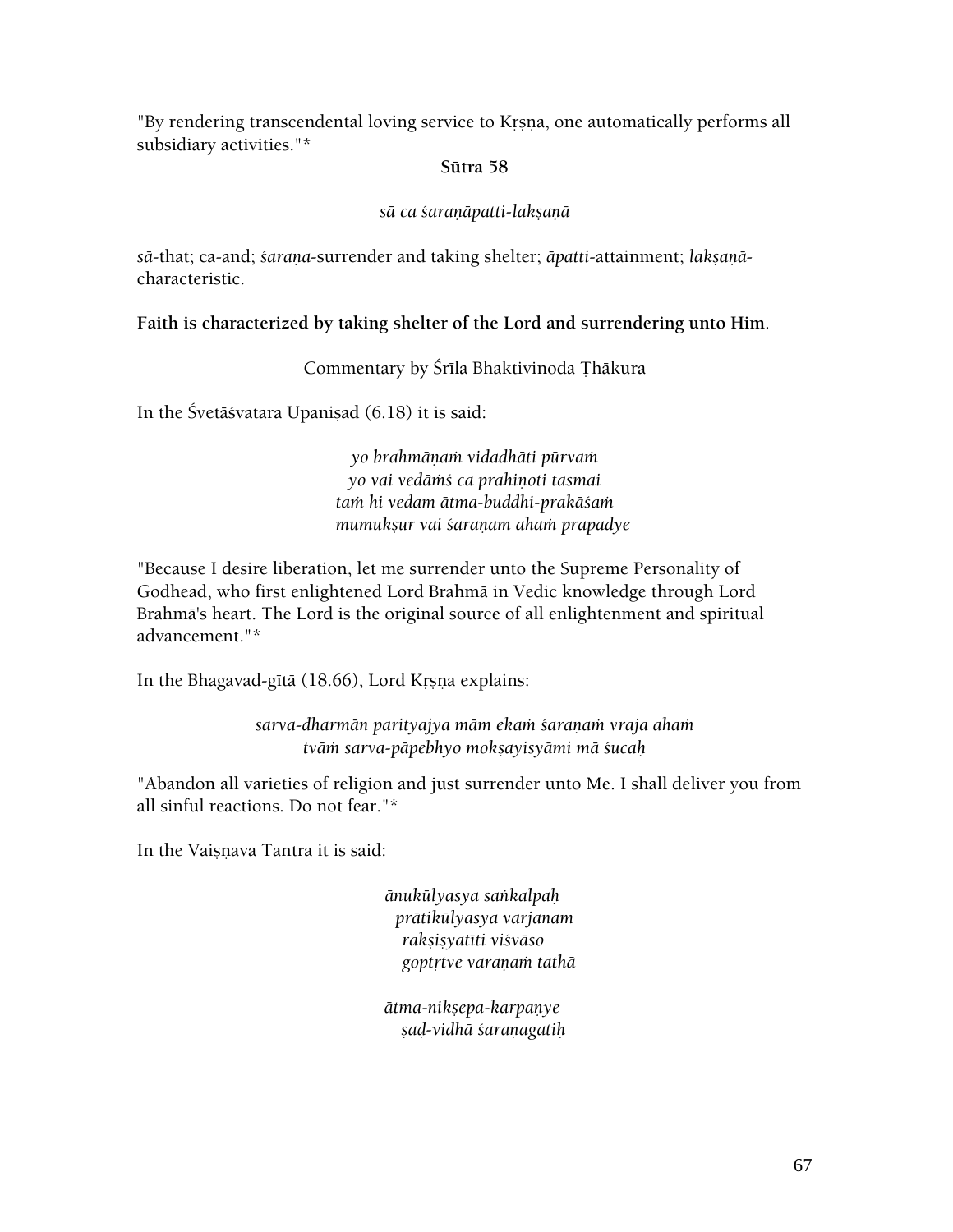"The six divisions of surrender are: 1. the acceptance of those things favorable to devotional service, 2. the rejection of unfavorable things, 3. the conviction that Krsna will give protection, 4. the acceptance of the Lord as one's guardian or master, 5. full self-surrender, and 6. humility."\*

In Śrī Caitanya-caritāmrta (Madhya 22.102) it is said:

*çaraëa laïä kare kåñëe ätmä samarpaëa kåñëa täre kare tat-käle ätma-sama* 

"When a devotee thus fully surrenders unto Krsna's lotus feet, Krsna accepts him as one of His confidential associates."\*

### **Sütra 59**

### *tayä deçika-pädäçrayaù*

*tayä*-by that; *deçika*-of the spiritual master; *pada*-of the feet; *äçrayaù*-shelter.

### **Faith leads one to take shelter at a bona fide spiritual master's feet.**

Commentary by Śrīla Bhaktivinoda Thākura

In the Śvetāśvatara Upanisad (6.22) it is said:

*vedänte paramaà guhyaà purä kalpe pracoditam näpraçäntäya dätavyaà näputräyäçiñyäya vä* 

"This ancient Śvetāśvatara Upaniṣad, which is the supreme secret of Vedic literature, should not be spoken to one who is not peaceful or in control of his senses, nor to one who is not a dutiful son or an obedient disciple."

In the Śvetāśvatara Upanisad  $(6.23)$  it is also said:

*yasya deve para bhaktir yathä deve tathä gurau tasyaite kathitä hy arthaù prakäçante mahätmanaù* 

"Only unto those great souls who have implicit faith in both the Lord and the spiritual master are all the imports of Vedic knowledge automatically revealed."\*

In Śrīmad-Bhāgavatam  $(11.20.17)$  it is said:

nr-deham ādyam su-labham su-durlabham plavam su*kalpaà guru-karëadharam mayänukulena nabhasvateritaà pumän bhavabdhià na taret sa ätma-ha*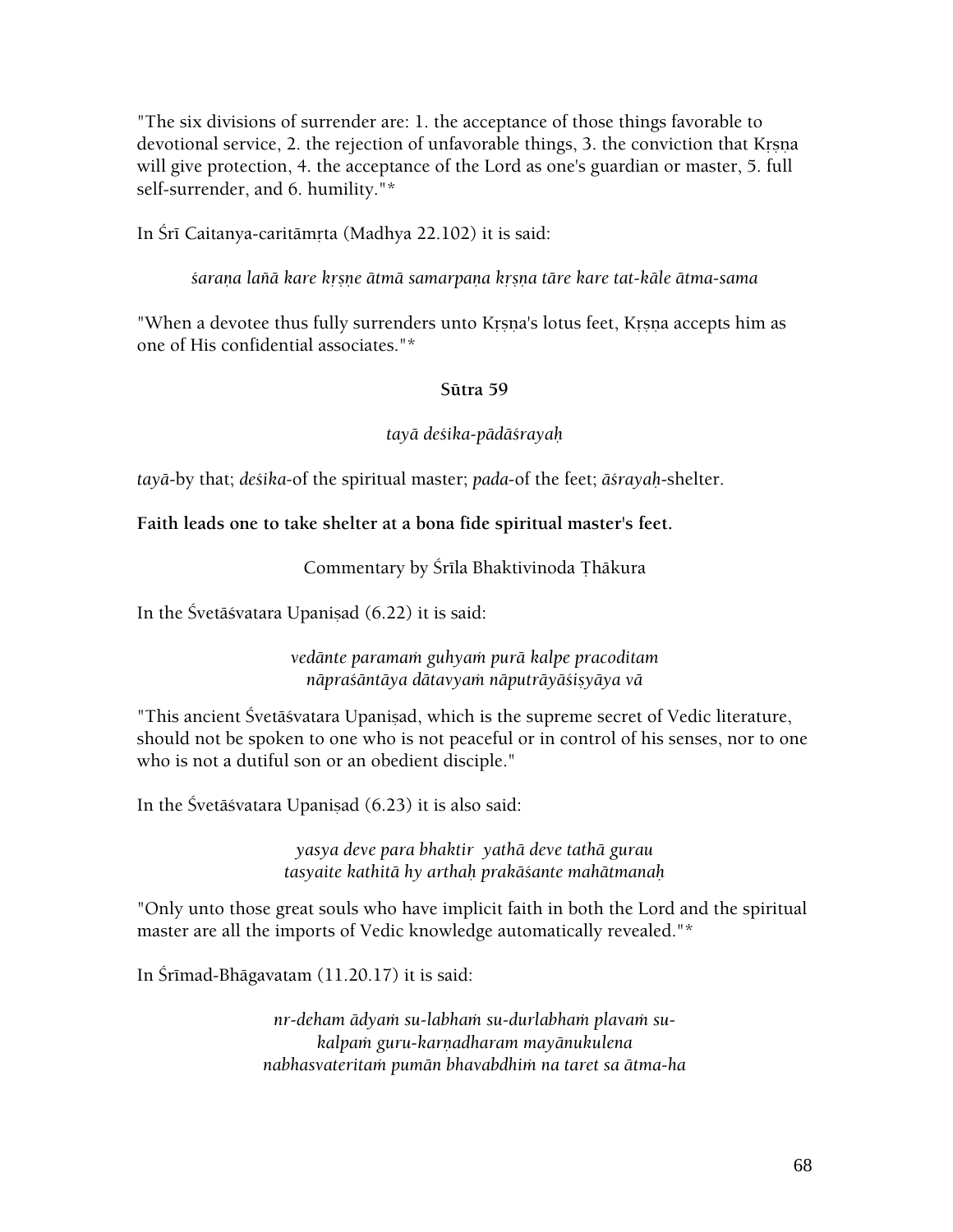"When one wants to cross a large ocean, he requires a strong boat. It is said that the human form of life is a good boat by which one can cross the ocean of nescience. In the human form of life one can obtain the guidance of a good navigator, the spiritual master. One also gets a favorable wind by the mercy of Krsna, and that wind is the instructions of Krsna. The human body is the boat, the instructions of Lord Krsna are the favorable winds, and the spiritual master is the navigator. The spiritual master knows well how to adjust the sails to catch the winds favorably and steer the boat to its destination. If, however, one does not take advantage of this opportunity, one wastes the human form of life. Wasting time and life in this way is the same as committing suicide."\*

In Śrī Caitanya-caritāmṛta (Madhya 23.9) it is said:

*kona bhägye kona jévera çraddhä yadi haya tabe sei jéva sädhu saìga karaya* 

"If, by a good fortune, a living entity develops faith in Krsna, he begins to associate with devotees."\*

In Śrī Caitanya-caritāmrta (Madhya 22.115) it is said:

*guru-pädäçraya-dékñä gurura sevana sad-dharmaçikñä sädhu märgänugamana* 

"On the path of devotional service one must observe the following items: 1. One must accept a bona fide spiritual master. 2. Accept initiation from him. 3. Serve him. 4. Receive instructions from the spiritual master and make inquiries in order to learn devotional service. 5. Follow in the footsteps of the previous äcäryas and follow the directions given by the spiritual master."\*

#### **Sütra 60**

*tataù sädhana-bhaktir navadhä tataù*-from that; *sädhana-bhaktiù*-devotional service in practice; *navadhä*-ninefold.

**Then one engages in the nine activities of sädhana-bhakti devotional service.** 

Commentary by Śrīla Bhaktivinoda Thākura In the Brhad-āranyaka Upanisad (4.5.6) it is said:

> *ätmä vä are drañöavyaù çrotavyo mantavyo nidhidhyäsitavyaù*.

"One should gaze on the Lord, hear about Him, chant His glories, and meditate on Him."

In Śrīmad-Bhāgavatam it is said: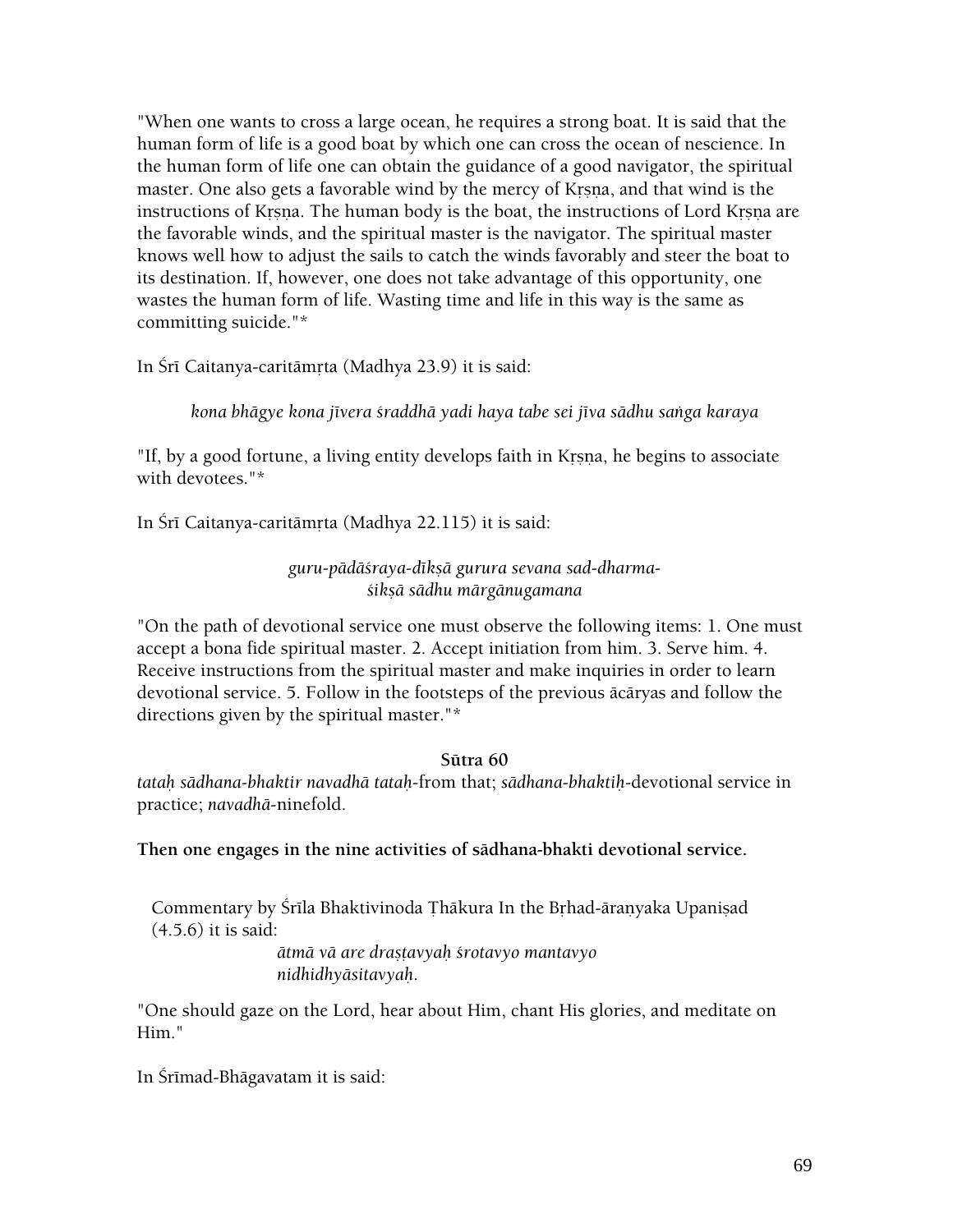*çravaëaà kértanaà cäsya smaraëaà mahatäà gateù sevejyävanatir däsyaà sakhyam ätma-nivedanam* 

"Hearing and chanting about the transcendental holy name, form, qualities, paraphernalia, and pastimes of Lord Visnu, remembering them, serving the lotus feet of the Lord, offering the Lord respectful worship with sixteen types of paraphernalia, offering prayers to the Lord, becoming His servant, considering the Lord one's best friend, and surrendering everything unto Him (in other words serving Him with the body, mind, and words), these nine processes are accepted as pure devotional service."\*

In Śrī Caitanya-caritāmrta (Madhya 22.121) it is said:

*çravaëa kértana smaraëa püjäna vandana paricaryä däsya sakhya ätma-nivedana* 

"After one is established in devotional service, the positive actions are: 1. hearing, 2. chanting, 3. remembering, 4. worshiping, 5. praying, 6. serving, 7. accepting servitorship, 8. becoming a friend, and 9. surrendering fully."\*

#### **Sütra 61**

#### *bhagavan-nāma-rūpa-guna-līlā-śravanam*

*bhagavat*-of the Supreme Personality of Godhead; *nāma*-name; *rūpa*-form; *guna*qualities; *līlā-and pastimes; śravaņam-hearing*.

#### **Then one hears about the Supreme Lord's names, forms, qualities, and pastimes.**

Commentary by Śrīla Bhaktivinoda Thākura

In the Brhad-āranyaka Upanisad it is said:

*sa hovaca yajïavalkyaù bhavaty etad vyäkhyäsyämi te vyäcäkñaëasya tu me nidhidhyäsasva.* 

"Yäjïavalkya Muni said,'I will tell you about the Supreme Lord. Please listen carefully."

In Srīmad-Bhāgavatam (2.2.37) it is said:

*pibanti ye bhagavata ätmanaù satäà kathämåtaà*  śravana-puteșu sambhrtam punānti te visaya*vidüñitäçayaà vrajanti tac-caraëa-saroruhäntikam*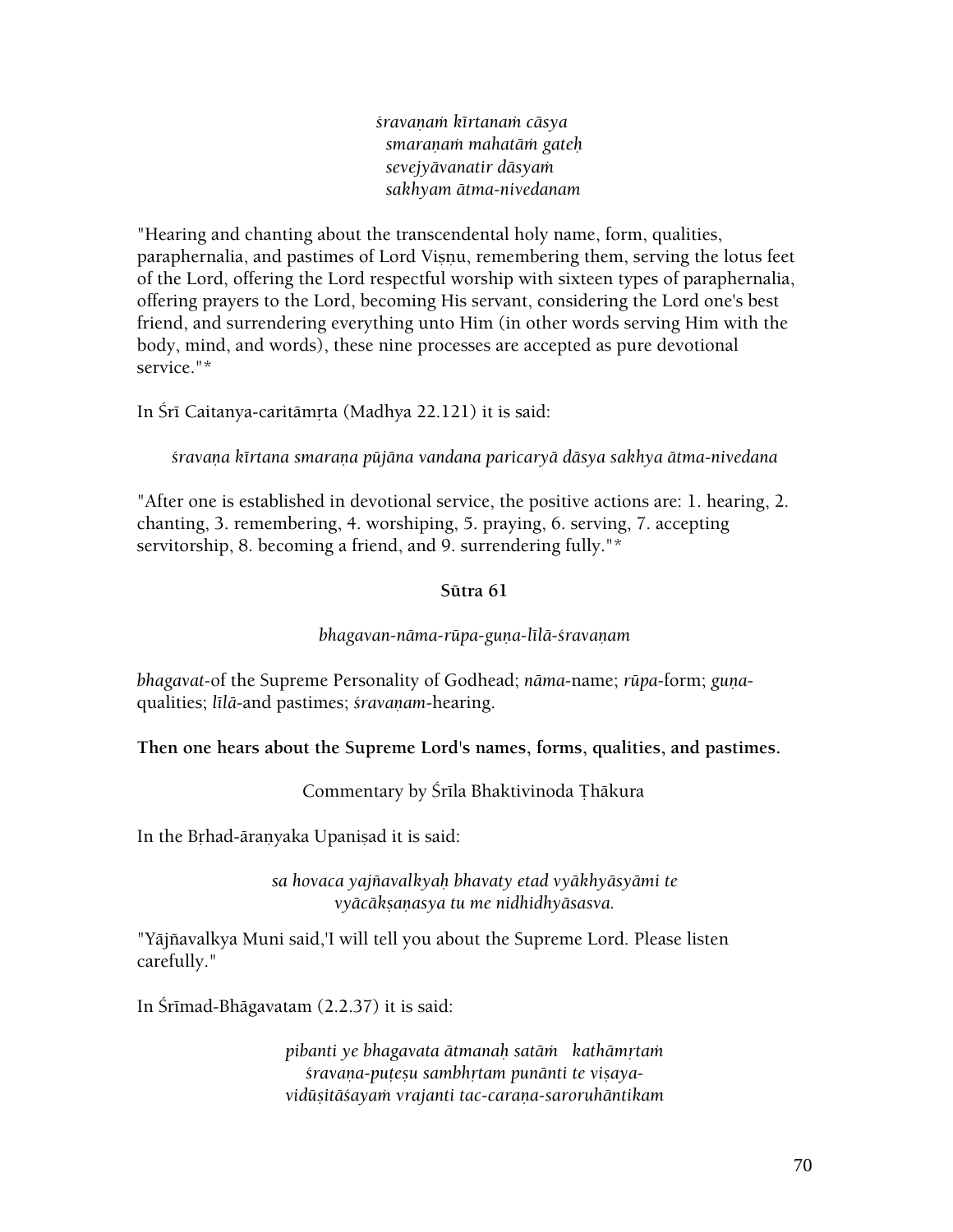"Those who drink through aural reception, fully filled with the nectarean message of Lord Krsna, the beloved of the devotees, purify the polluted aim of life known as material enjoyment and thus go back to Godhead, to the lotus feet of Him (the Personality of Godhead)."\* Śrīla Jīva Gosvāmī explains:

atha krama-prāpta-śravaņam. tac ca nāma-rūpa-guņa-līlāmaya-śabdānām śrotra-sparśaḥ. *prathamaà nämnaù çravaëam antaùkaraëa-çuddhy-artham äpekñam. çuddhe*  cāntahkarane rūpa-śravanena tad-ubhaya-yogyatā bhavati. samyag udite ca rūpe gunānām sphuranam sampadyate. näma-rūpa-gunesu samyak sphuritesy eva līlā-nāma sphuranam susthu bhavatīty abhipretya sādhana-kramo likhitam.

"Now will be described the sequence of events in hearing about the Lord. hearing about the Lord occurs when the ears touch sounds of the Lord's names, forms, qualities, and pastimes. First one hears the Lord's holy name, and by this hearing the heart becomes purified. When the heart is thus purified one hears descriptions of the Lord's form. In this way one becomes qualified to hear both the Lord's name and the descriptions of His form. When one hears about the Lord's form, one naturally also hears about the Lord's qualities. When one hears the Lord's name and the descriptions of the Lord's form and qualities, one also comes to hear about the Lord's pastimes. In this way I have written about the sequence of activities in hearing about the Lord."

#### **Sütra 62**

tat-tat-kirtanam tat-tat-them; kirtanam-glorifying .

**Then one chants the glories of all these.** 

Commentary by Śrīla Bhaktivinoda Thākura

In the Taittiriya Upanisad it is said:

#### *samagäyann aste.*

"He chants the glories of the Lord."

In the Chāndogya Upaniṣad it is said:

*väcaà brahmety upäste.*  "He worships the Lord by describing Him with words.

In Śrīmad-Bhāgavatam  $(2.1.11)$  it is said:

etan nirvidyamānānām icchatām akuto-bhayam yoginām nåpa nirëétaà *harer nämänukértanam*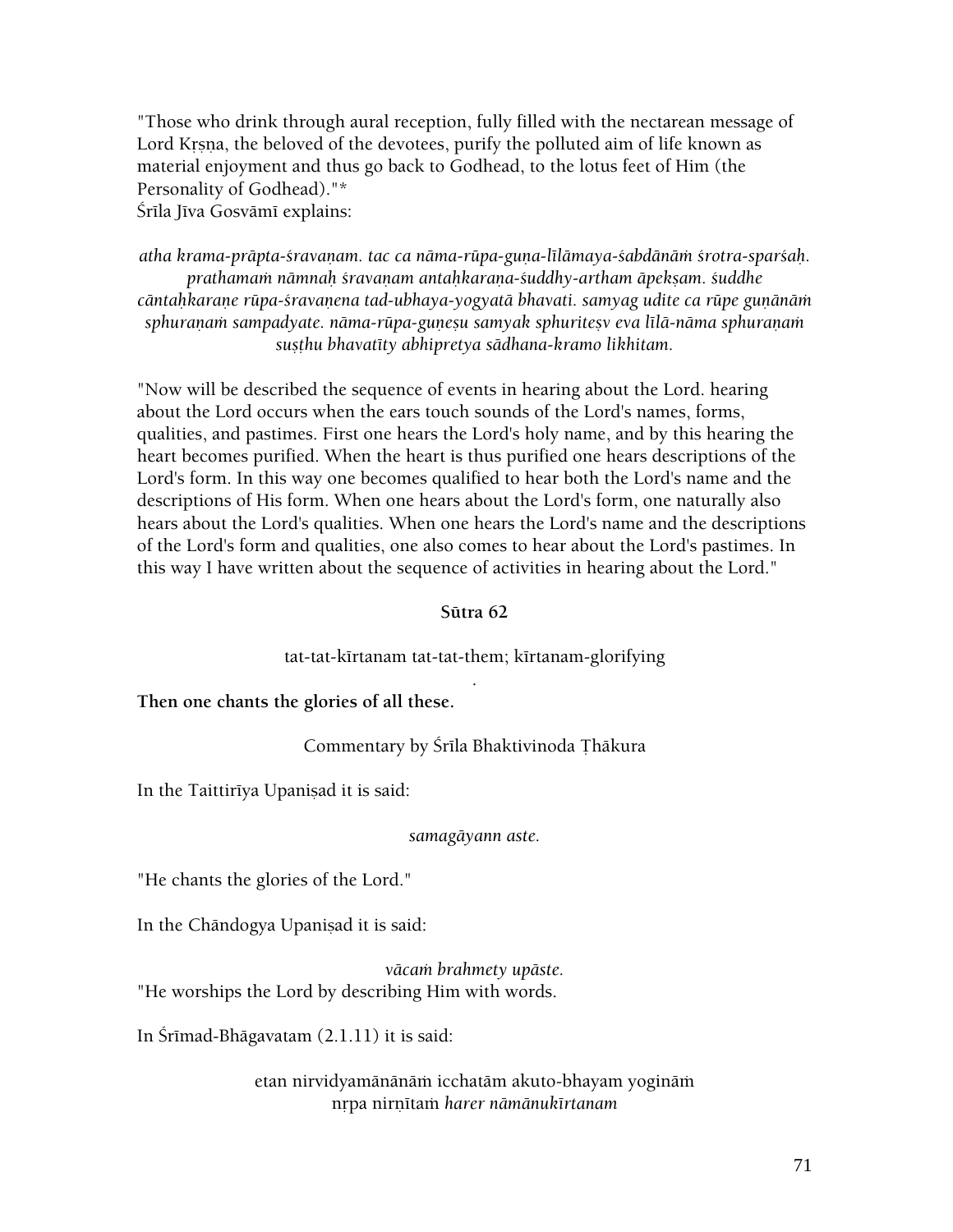"O king, constant chanting of the holy name of the Lord after the ways of the great authorities is the doubtless and fearless way of success for all, including those who are free from all material desires, those who are desirous of all material enjoyment, and those who are self-satisfied by dint of transcendental knowledge."\*

In Śrīmad-Bhāgavatam  $(1.5.22)$  it is also said:

*idaà hi puàsas tapasaù çrutasya vä sviñöasya süktasya ca buddhi-dattayoù avicyuto 'rthaù kavibhir nirüpito yad uttamaçloka-guëänuvarëanam* 

"Learned circles have positively concluded that the infallible purpose of the advancement of knowledge, namely austerities, study of the Vedas, sacrifice, chanting of hymns, and charity, culminates in the transcendental descriptions of the Lord, who is defined in choice poetry."\*

Śrīla Jīva Gosvāmī explains:

*yadi säkñäd eva mahat-kåtasya kértanasya çravaëa-bhägyaà na sampadyate tadaiva svayaà påthak kértanam iti. gäna-çakty-abhäve tat çåëoti. tad-anumodanam. bahubhir militvä kértanaà saìkértanam.* 

"When one is not engaged in hearing the Lord's glories from a great soul, one may personally engage in chanting the Lord glories. If one has no power to chant the Lord's glories, then one may simply hear. Chanting the Lord's glories becomes a source of great pleasure for the chanter. When many are assembled together to hear and chant the Lord's glories the chanting is called'sankirtana'."

### **Sütra 63**

### tat-tat-smaranam

*tat-tat-of these; smaranam-remembering.* 

**Then one remembers all these.** 

Commentary by Śrīla Bhaktivinoda Thākura

In the Chāndogya Upaniṣad it is said:

*smareëa vä vijänäti smaram upasveti smaraà brahmety upäste.* 

"By remembering the Lord one worships Him." In the Nārada Purāna, the Supreme Personality of Godhead explains: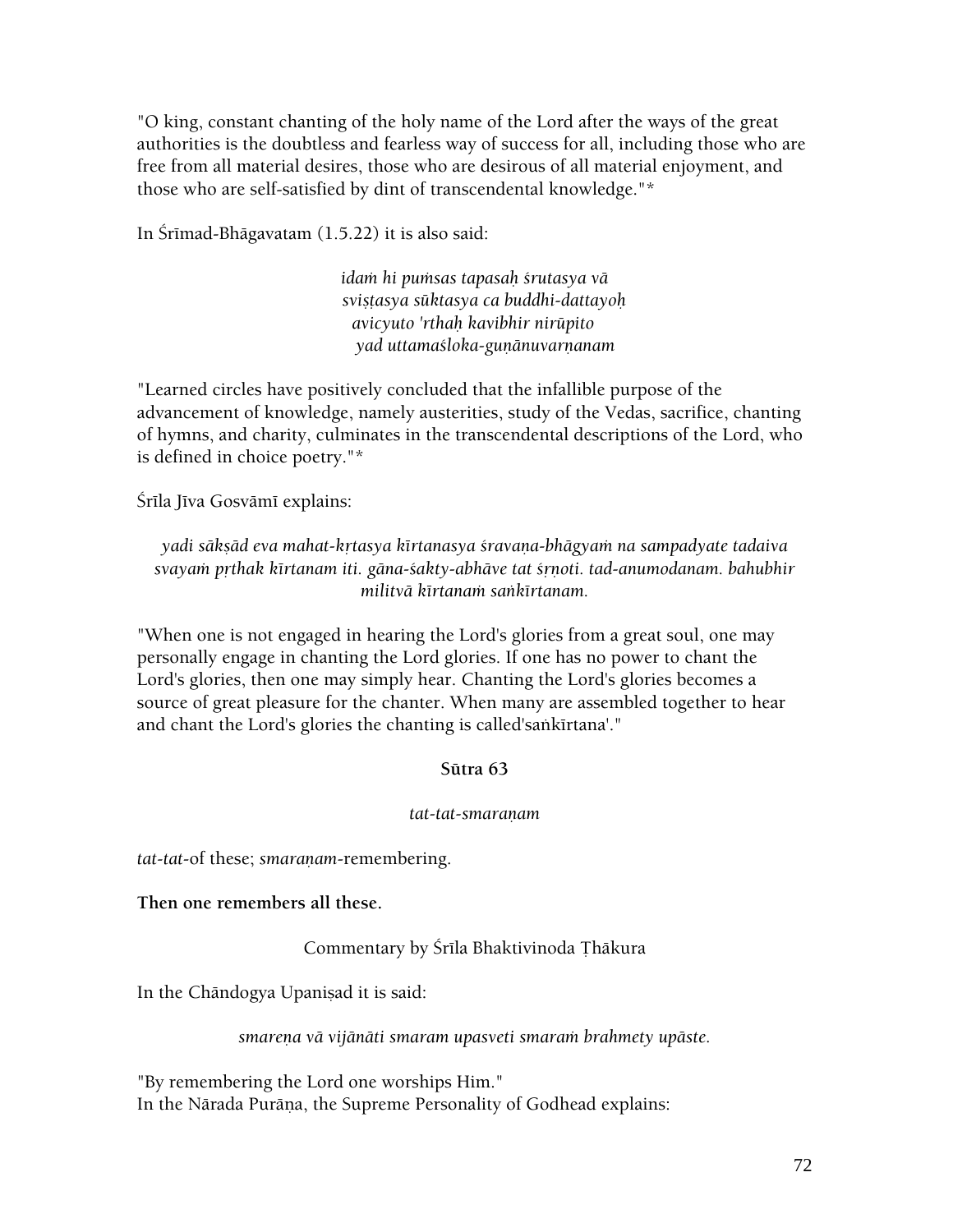*viñayän dhyäyataç cittaà viñayeñu visajjate mäm anusmarataç cittaà mayy eva praviléyate* 

"One who turns from material things and remembers Me in his heart, attains Me."

Śrīla Jīva Gosvāmī explains:

tad idam smaraņam pañca-vidham. yat kiñcid anusandhānam smaraņam. pūrvataś cittam *äkåñya sämyäkäreëa mano-dhäraëaà dhäraëä. viçeñato rüpädi-cintanaà dhyänam.*  amrta-dhārā-vadanavac chinnam tat dhruvānusmrtih. dhyeya-mātra-sphuranam samādhir *iti.* 

"Remembering the Lord progresses in five stages. First one tries to understand the Lord. That is called 'smarana'. Then the heart becomes attracted to the Lord. That is called 'dharanā'. Then one specifically meditates on the Lord's form, qualities, and pastimes. That is called 'dhyäna'. Then that meditation drowns one in a flood of nectar. That is called 'dhruvānusmṛti'. Then the Lord personally appears before the meditator. That is called 'samädhi'."

#### **Sütra 64**

*päda-sevanam päda*-to the feet; *sevanam*-service.

# **Then one serves the Lord's feet.**

Commentary by Śrīla Bhaktivinoda Thākura In the Katha Upanisad (2.2.3) it is said:

madhye vāmanam āsīnam viśvadevā upāsate

"The demigods serve the Supersoul sitting in the middle of the heart." In Srīmad-Bhägavatam (4.21.31) it is said:

> *yat-päda-seväbhirucis tapasvinäm açeña-janmopacitaà malaà dhiyä sadyaù kñiëoty anvaham edhitä sati yathä padäìguñöha-viniùsåtä sarit*

"By the inclination to serve the lotus feet of the Supreme Personality of Godhead, suffering humanity can immediately cleanse the dirt which has accumulated in their minds during innumerable births. Like the Ganges water, which emanates from the toes of the lotus feet of the Lord, such a process immediately cleanses the mind, and thus spiritual of Krsna consciousness gradually increases."\*

Śrīla Jīva Gosvāmī explains: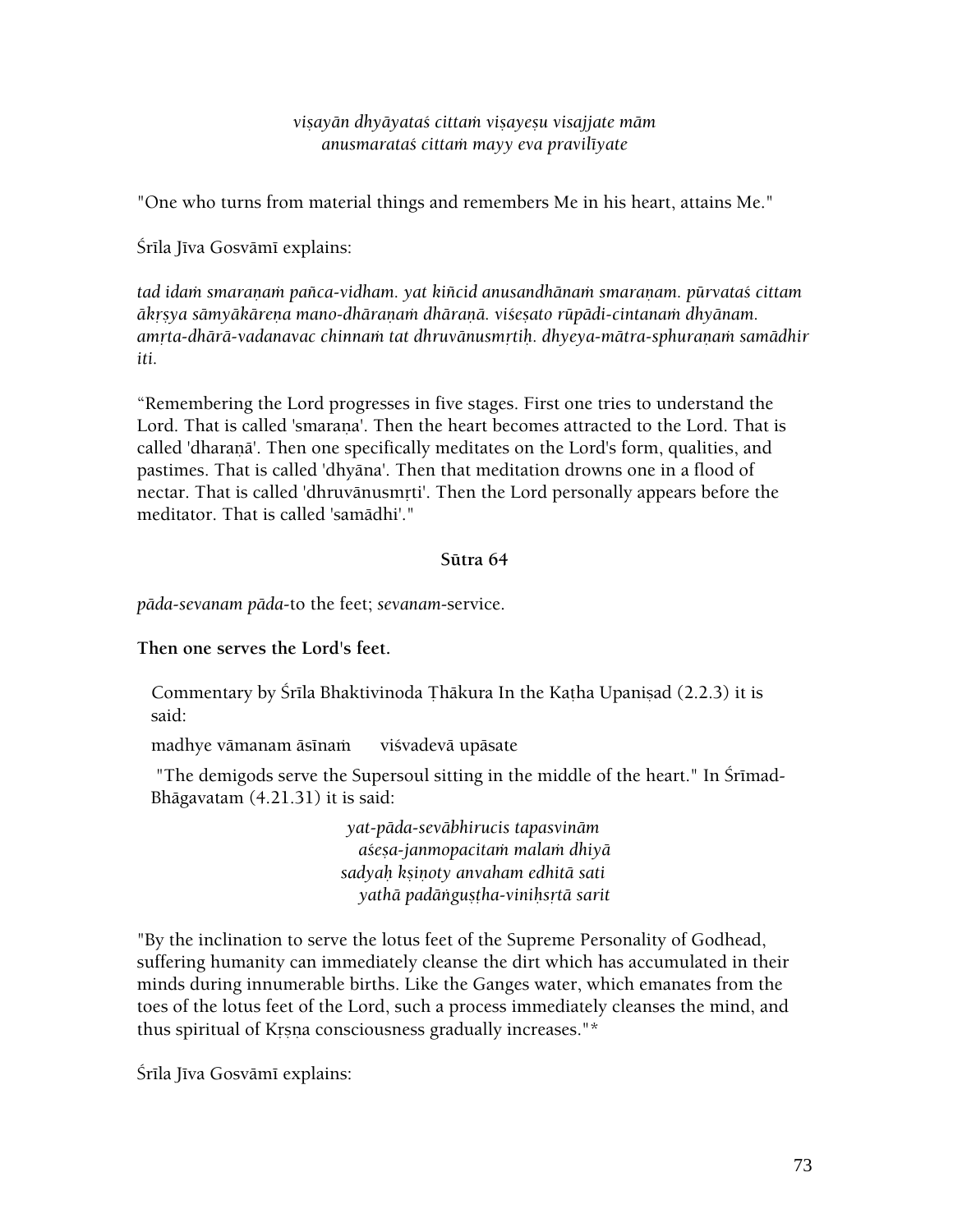*sevä ca käla-deçädy-ucitä paricaryädi-paryayä. sevya-pädatvenaiva präpasya tasya çré*purușottamasya sac-cid-ānanda-ghanatvam evābhipretam. atra pāda-sevāyām śrī-mūrtidarśana-sparśana-parikramānuvrajana-bhagavan-mandira-gangā-puruṣottama-dvārakā*mathurädi-tadéya-tértha-sthäna-gamanädayo 'py antar-bhävyäù.* 

"Service to the Lord is appropriate in all times and places. Service here means service to the feet of the Supreme Personality of Godhead. Included in service to the Lord are: seeing and touching the Deity of the Lord, circumambulating the Lord, visiting the temple of the Lord, and going on pilgrimage to holy places like the Ganges, Jagannätha Purī, Dvārakā, amd Mathurā."

#### **Sütra 65**

*arcanam* 

*arcanam*-worship.

**One may also worship the Lord.** 

Commentary by Śrīla Bhaktivinoda Thākura

In the Śvetāśvatara Upanisad  $(6.10)$  it is said:

*yo devanaà adhipo yasmil loka adhiçritaù ya éçe 'sya dvipadaç catuñ-padas tasmai deväya haviñä vidhema* 

"With offerings of clarified butter let us worship the Supreme Personality of Godhead, who is the master of the demigods, in whom the worlds rest, and who rules the twofooted and the four-footed."

In the Visnu-dharma Purāna it is said:

*devatäyäà ca mantre tathä mantra-prade gurau bhaktir añöa-vidhä yasya tasya kåñëaù prasédati* 

"Lord Krsna is pleased with the devotee who in eight ways devotedly worships His Deity from, His mantra, and the spiritual master who gave the mantra."

In the Bhagavad-gītā (9.26), Lord Krsņa explains:

*patraà puñpaà phalaà toyaà yo me bhaktyä prayacchati tad ahaà bhakty-upahåtaà açnämi prayatätmanaù* 

"If one offers Me with love and devotion a leaf, a flower, fruit, or water, I will accept it."\*

Śrīla Jīva Gosvāmī explains: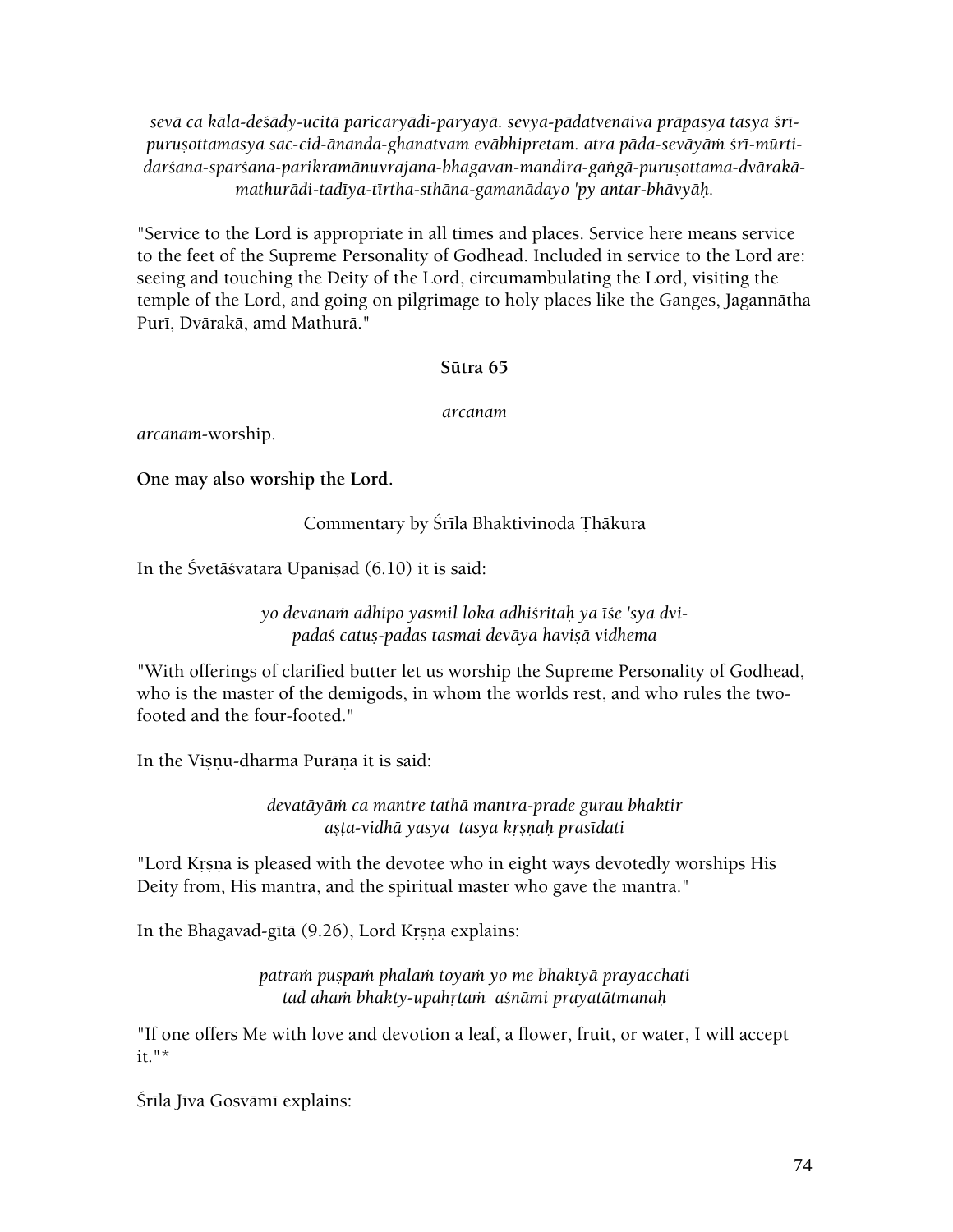*çré-näradädi-vartmänusäribhiù çré-bhagavatä saha sambandha-viçeñaà dékña-vidhänena çré-guru-caraëa-sampäditaà cikérñädbhiù kåtäyäà dékñäyäm arcanam avaçyaà kriyate eva. ye tu sampatti-santo grhasthās tesām tv arcana-mārga eva mukhyah. tad akrtvā hi* nişkiñcanavat kevala-smaraņādi-nişthātve citta-śāthya-pratipattih syāt. tathā gārhasthyadharmasya devatā yāgasya śākha-pallavādi-sevaka-sthānīyasya mūla-seka-rūpam tad*arcanam ity api tad-akäraëe mahän doñaù. kvacid atra mänasa-püjästi.* 

### cap"They who by spiritual initiation are followers of the path of Närada Muni and other great souls and who thus have a relationship with the Supreme Personality of Godhead, a relationship established by their taking shelter of the feet of their spiritual master, must engage in worship of the Supreme Lord. For they who are prosperous householders, the path of worship of the Deity of the Lord is most important. If they ignore this duty and act as if they had no money and were poverty-stricken, merely engaged in meditating on the Lord and serving Him in ways that do not involve the expenditure of money, these cheating activities will not help them. Therefore the householders have a solemn duty to worship the Deity. The example is given that by watering the roots of a tree the branches, twigs, and all else are nourished. The householders' worship of the Deity is like that. If they fail in that duty it is a great fault on their part. If somehow they are not able to worship the Deity directly, they should worship the Deity in meditation.

arcanam api dvi-vidham. kevalam karma-miśram ca pūrvam nirāpkeṣaṇaṁ śraddhāvatām uttaram vyavahāra-ceștātiśayavattā yādrcchika-bhakty-anușthāna-lakṣaṇa-vārtādi*lakñaëa-lakñita-çraddhänäm.* 

"Worship is of two kinds: 1. pure, and 2. mixed with fruitive activities. The former is performed by the who have great faith and who desire only to please the Lord. The latter is performed by they who are mostly engaged in material activities, who have only a little faith, and who engage in devotional service from time to time when they feel so inclined.

*ävähanaà cädareëa sammukhé-karaëaà sthäpanaà bhaktyä niñevanam. sannidhäpanaà*  tadīyatva-dar*šanam sannirodhanam kriyā samāpti-paryanta-sthāpanam. sakalī-karanam* tat-sarvānga-prakāśanam. atra śūdrādi-pūjitārcā pūjā-niṣedha-vacanam avaiṣnava*çüdrädi-param eva.* 

"In worship one respectfully requests the Lord to appear, one approaches the Lord, and one serves the Lord with devotion. One sees everything as the Lord's property, one offers various gifts to the Lord, and one offers all that one has to the Lord. In some places it is said that sūdras and other low-class persons are not eligible to worship the Lord. These words refer only to they who are not Vaisnavas."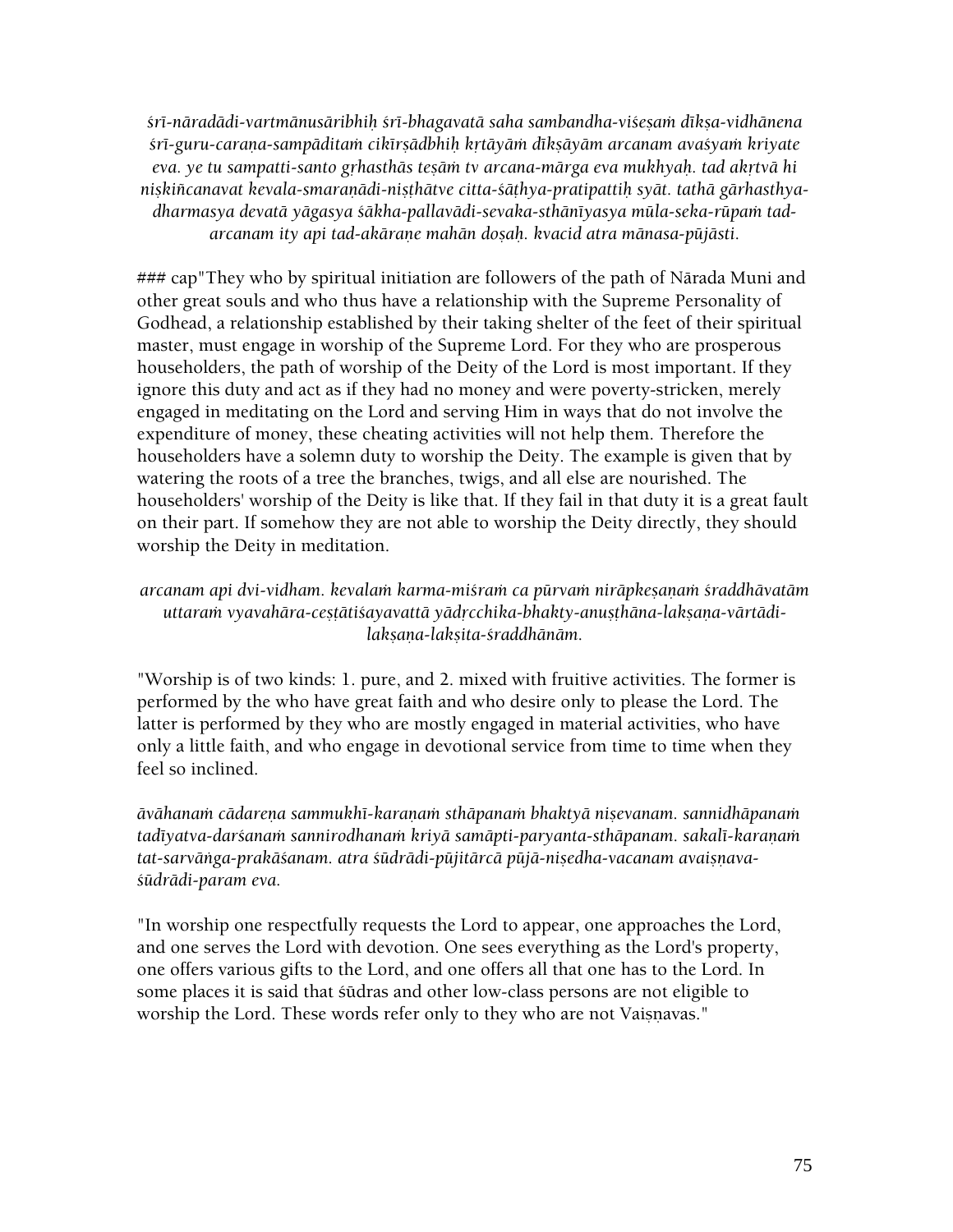#### **Sütra 66**

# bhūta-śuddhi-keśava-nyāsāvāhana-vaiṣnava-cihna-dhrti-nirmālya-dhārana-caranāmrta*päna-vrata-pälanädéni tad-aìgäni*

*bhūta-śuddhi-consecration of articles; keśava-nyāsa-offering nyasas to Lord Krsna; āvāhana-requesting the Lord to appear; vaisnava-of a Vaisnava; <i>cihna-the marks; dhrti*wearing; *nirmālya-the remnants of flowers offered to the Lord; <i>dhārana-taking; carana*of the feet; *amåta*-the nectar; *päna*-drinking; *vrata*-vows; *pälana*-protecting; *ädéni*beginning with; *tat*-of that; *aìgäni*-the parts.

**Consecration of articles of worship, offering nyäsas to Lord Keçava, requesting the**  Lord to appear, accepting the marks of a Vaisnava, wearing flower garlands offered **to the Lord, drinking the nectar that has washed the Lord's feet, and following vows are included among the activities of worshiping the Lord.** 

Commentary by Śrīla Bhaktivinoda Thākura

In the Isa Upanisad  $(18)$  it is said:

*yuyodhyäsmaj juhuraëam eno bhuyiñöhaà te näma-uktià vidhema* 

"O my lord, powerful as fire, omnipotent one, now I offer You all obeisances and fall on the ground at Your feet. O my Lord, please lead me on the right path to reach You, and since You know all that I have done in the past, please free me from the reactions to my past sins, so that there will be no hindrance to my progress."\* In the Bahv-reā-parisista it is said:

*sahasräro nemi neminä tapta-tanuù.* 

"One should worship the Lord, who is like a splendid wheel with a thousand spokes."

In the Chāndogya-parisista it is said:

sa hovāca yājñavalkyas tat pumān ātma-hitaye premņā harim bhajet.

"Yäjïavalkya said: For one's own benefit one should lovingly worship Lord Hari."

In the Väyu Puräna it is said:

*äyäcaka-pradätä syät kåñià våtty-artham äcaret puräëaà çåëuyän nityaà çälagrämaà ca püjäyet*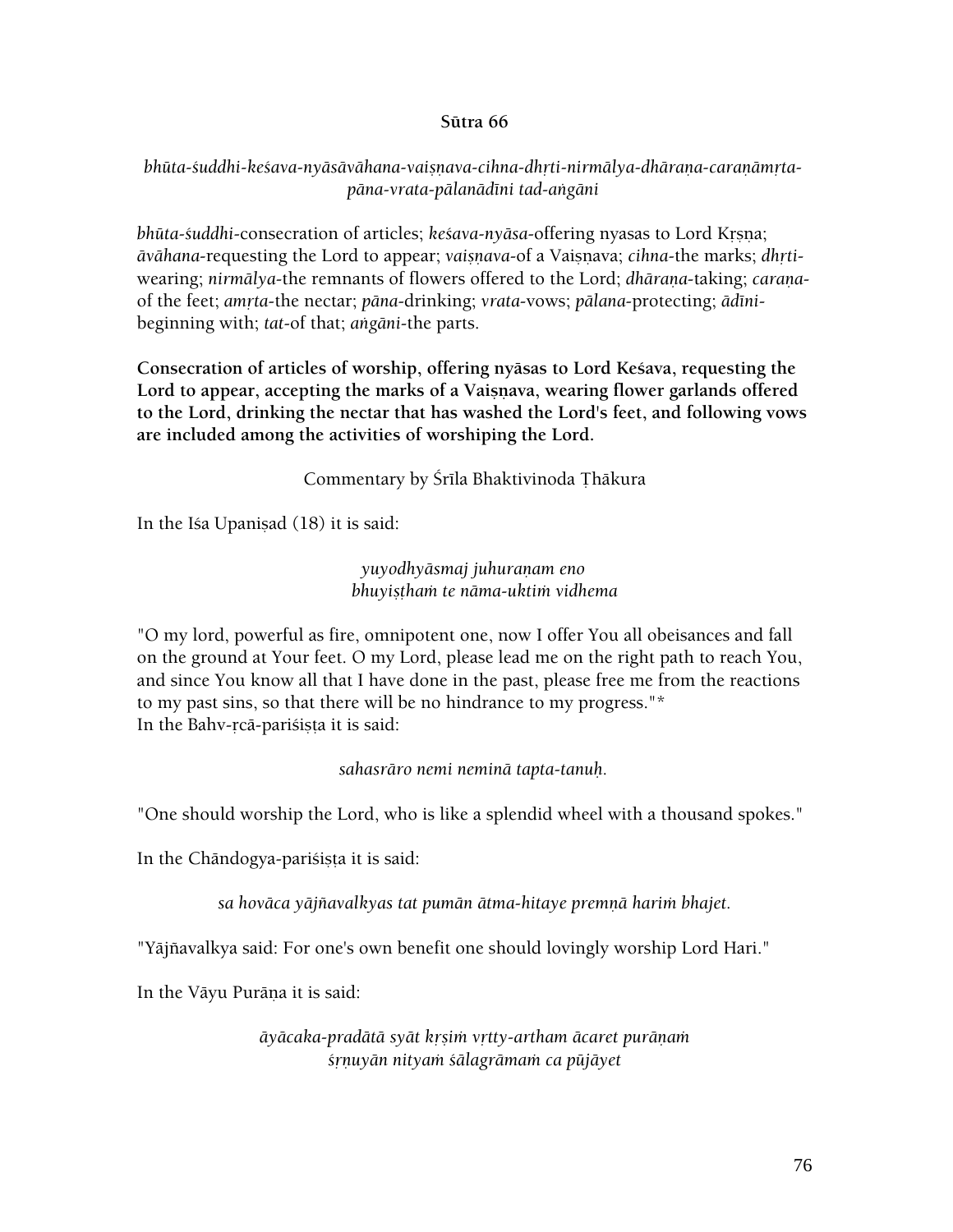"One should worship the Lord and perform activities that attract Him. One should regularly hear from the Purāṇas and one should regularly worship the Śālagrāma-śilā."

Śrīla Jīva Gosvāmī explains:

tatra bhūta-śuddhir nijābhilāsita-bhagavat-sevopāyika-tat-pārsada-deha-bhāvanā*paryantä. ahaìgropäsanäyäù çuddha-bhakter duñöatvät. keçava-vinyäsädénäà*  yatrādhamāṅgaṁ viṣayatvaṁ tatra tan-mūrtiṁ dhyātvā tat-tan-mantrāṁś ca japtvaiva *tat-tad-aìgaà sparça-mätraà kuryät. na tu tat-tan-mantra-devatä tatra tatra nyastä*  dhyāyed yāni cātra vaiṣṇava-vaiṣṇava-cihnāni nirmālya-dhāraṇa-caraṇāmṛta-pāṇādini aṅgāni tesāṁ ca prthak prthaṅ mahātma-vrndaṁ śāstra-sahasresv anusandheyam. tathā śrī-krsna-janmāstamī-kārttika-vrataikādaśī-vrata-māgha-snānādikam atraivāntar*bhävyam.* 

"Then one should consecrate the articles of worship. One may worship the Lord as one desires, and one may also meditate on becoming one of the Lord's liberated associates. However, one should not meditate on becoming the Lord Himself, for that kind of meditation is wrong and impure. One should offer kesava-nyāsa and other like offerings, one should bow down before the Lord, meditate on the Lord, chant mantras glorifying the Lord, and touch the Deity of the Lord. One should not offer mantras and nyāsas to the various demigods. One should accept the marks of a Vaisnava, wear flower garlands offered to the Lord, drink the nectar that has washed the Lord's feet, and perform other like activities. These are some of the activities of worship of the Lord. Some other activities of worship are one should study thousands of scriptures, one should observe the vows of Śrī Krsna-janmāṣṭamī, the month of Kārttika, and the days of ekādaśī, and one should bathe during the month of Māgha."

#### **Sütra 67**

#### *vandanam*

*vandanam*-offering obeisances.

#### **One may also offer obeisances to the Lord.**

#### Commentary by Śrīla Bhaktivinoda Thākura

In the Śvetāśvatara Upanisad  $(4.3-4)$  it is said:

#### *tvaà stré tvaà pumän asi tvaà kumära uta vä kumäré tvaà jérëo daëòena vaïcasi tvaà jato bhavasi viçvato-mukhaù*

"You are a woman. You are a man. You are a boy. You are a girl. As an old man You walk with a cane. You are born again, O all-pervading Lord.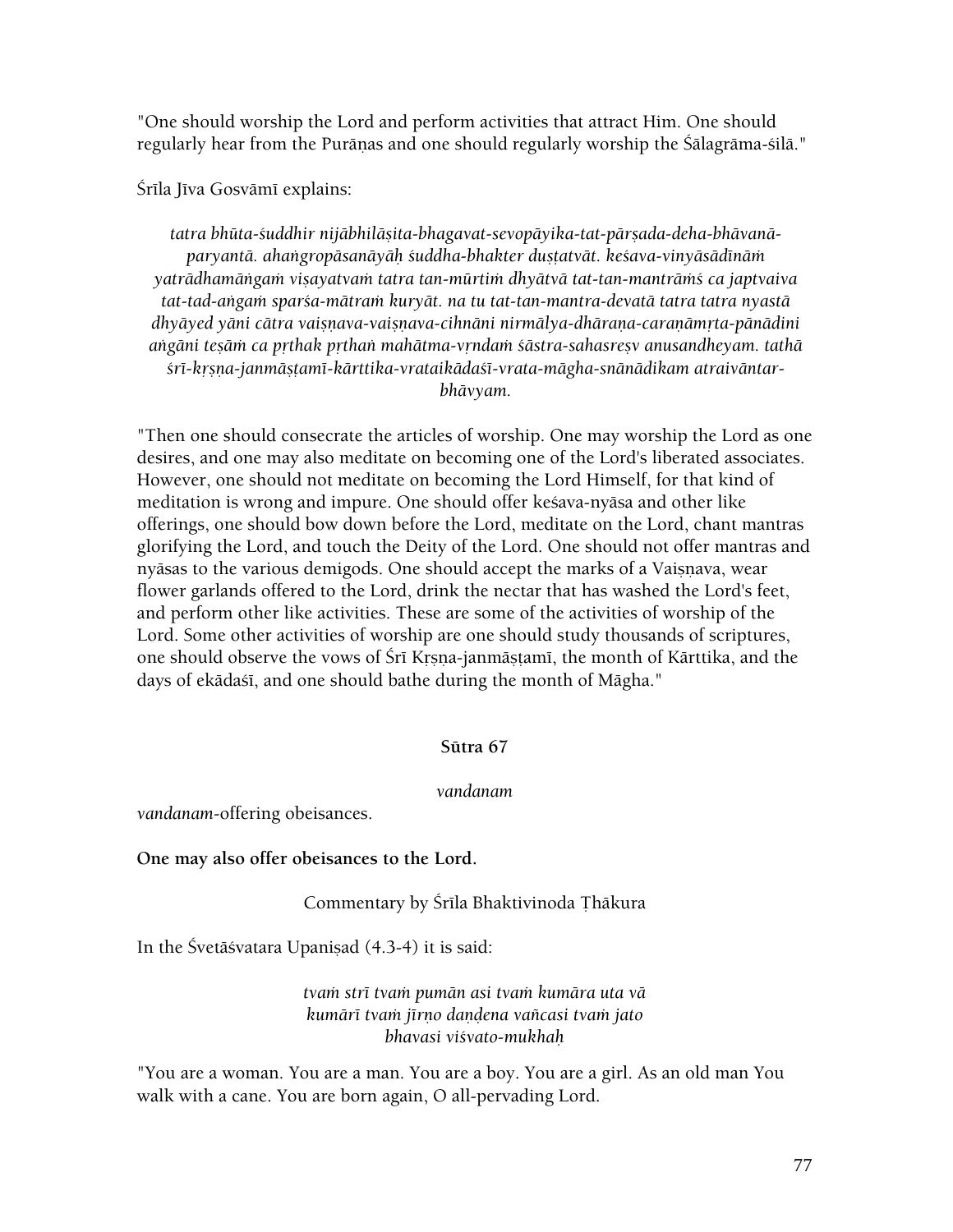*nīlaḥ patāṅgo harito lohitākṣas taòid-garbha åtavaù samudräù anädimat tvaà vibhutvena yato jätasi bhuvanäni viçvaù* 

"You are the black bee, the green parrot, the red-eyed cuckoo, the storm-cloud with lightning, the seasons, and the oceans. You are everywhere. You are beginningless. The worlds are born from You."

In the Nārāyaṇa-vyūha-stava it is said:

*aho bhägyam aho bhägyaà aho bhägyaà nåëäm idam yeñäà hari-padäbjägre çiro nyastaà yathä tathä* 

"How greatly fortunate are they! How fortunate are they! How fortunate are they who bow their heads before Lord Hari's lotus feet!"

Śrīla Jīva Gosvāmī explains:

tac ca yadyapi aştāngatvenāpi vartate tathāpi kīrtana-smaranavat svātantryenāpīty *apretya påthag vidhéyate. eka-hasta-kåtatva-vasträvåta-dehatva-bhagavad-agra-påñöha väma-bhägätyanta-nikaöa-garbha-mandira-gatatvädi-mayäparädhä namaskäre parihartavyäù.* 

"As with hearing and chanting the Lord's glories, one should not offer obeisances whimsically in whatever way one thinks. There is a specific way. One should bow down with the eight parts of his body. One should also avoid the offenses that begin with offering obeisances with only one hand, offering obeisances while one's body is completely covered with cloth, offering obeisances while directly facing the Lord, offering obeisances with the left side not facing the Deity, and offering obeisances from too close within the Deity room."

#### **Sütra 68**

*däsyam* 

*däsyam*-service.

**One may also serve the Lord.** 

Commentary by Śrīla Bhaktivinoda Thākura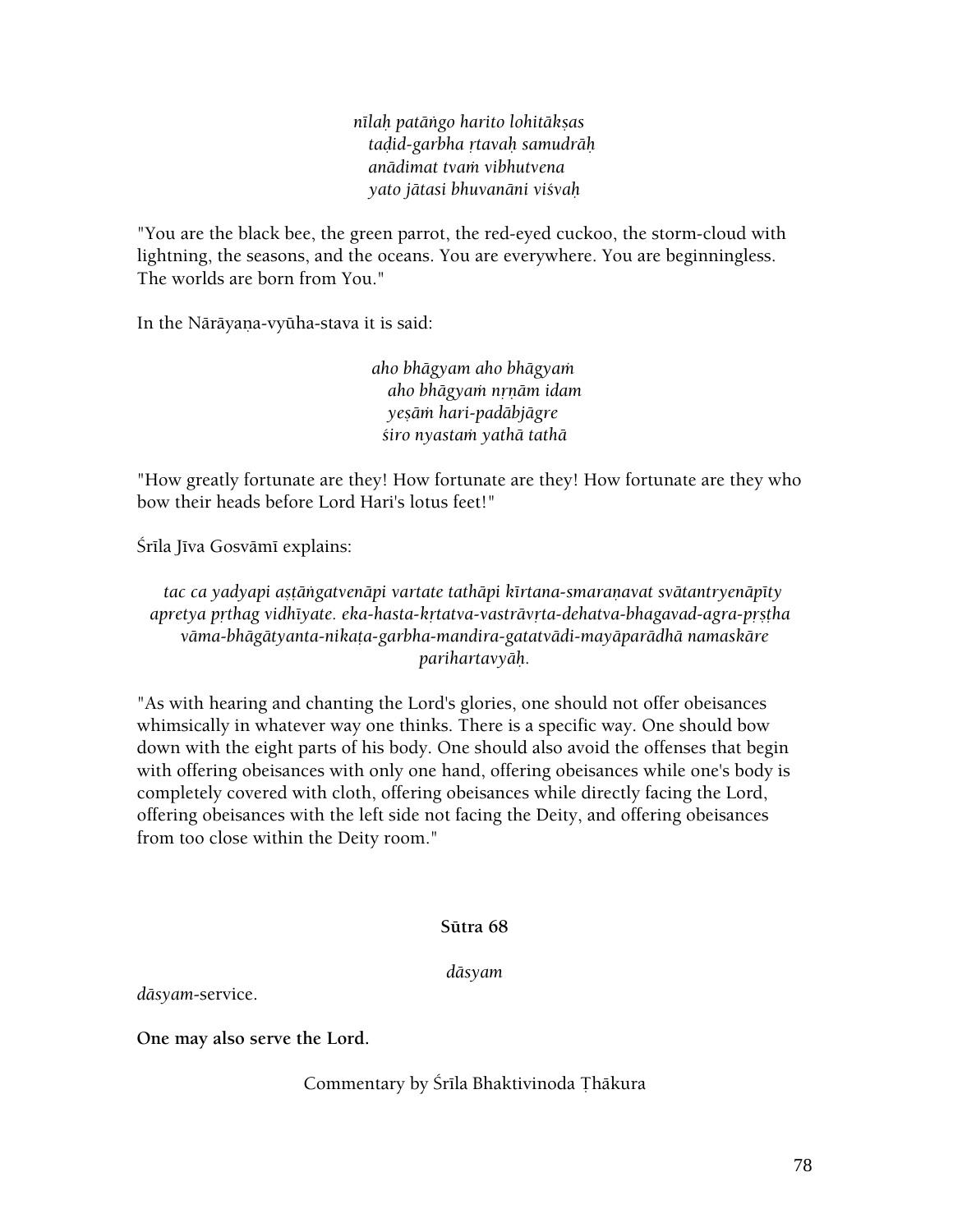In the Chāndogya Upaniṣad it is said:

*sa sadävalé bhavaty atotthätä bhavati uttiñöhan paricäritä bhavati paricarann upasattä bhavaty upasédan drañöä bhavati.* 

"One should rise and stand before the Lord. Standing before Him, one should serve the Lord. Sitting down one should gaze upon the Lord."

In Śrīmad-Bhāgavatam (7.9.17) it is said:

*yasmät priyapriya-viyoga-samyoga-janmaçokägninä sakala-yoniñu dahyamänaù duùkhauñadhaà tad api duùkham atad-dhiyähaà bhüman bhramämi vada me tava däsya-yogyam* 

 "O great one, O Supreme Lord, because of combination with pleasing and displeasing circumstances and because of separation from them, one is placed in a most regrettable position, within heavenly or hellish planets, as if burning in a fire of lamentation. Although there are many remedies by which to get out of miserable life, any such remedies in the material world are more miserable than the miseries themselves. Therefore I think that the only remedy is to engage in Your service. Kindly instruct me in such service."\*

Śrīla Jīva Gosvāmī explains:

tac ca *śrī-visnor dāsyamānatvam. astu tāvad bhajanaprayäsaù kevalaà tädåçatväbhimänenäpi siddhir bhavati.* 

"Now will be described the condition of being a servant of Lord Visnu. By worshiping, honoring, and serving the Lord, a person attains perfection."

#### **Sütra 69**

*sakhyam sakhyam*-friendship.

**One may become the Lord's friend.** 

Commentary by Śrīla Bhaktivinoda Thākura

In the Svetā svatara Upanisad (4.20) it is said:

na sandrśe tisthati rūpam asya na cakṣuṣā paśyati kaścanaivam hṛdā hṛdi stham manasā ya enam evam vidur amrtās te bhavanti

"They become immortal who know the Supreme Personality of Godhead, whose form is not within the perception of material senses, who is not seen by the material eye, whose form in the heart is seen only by the heart of love."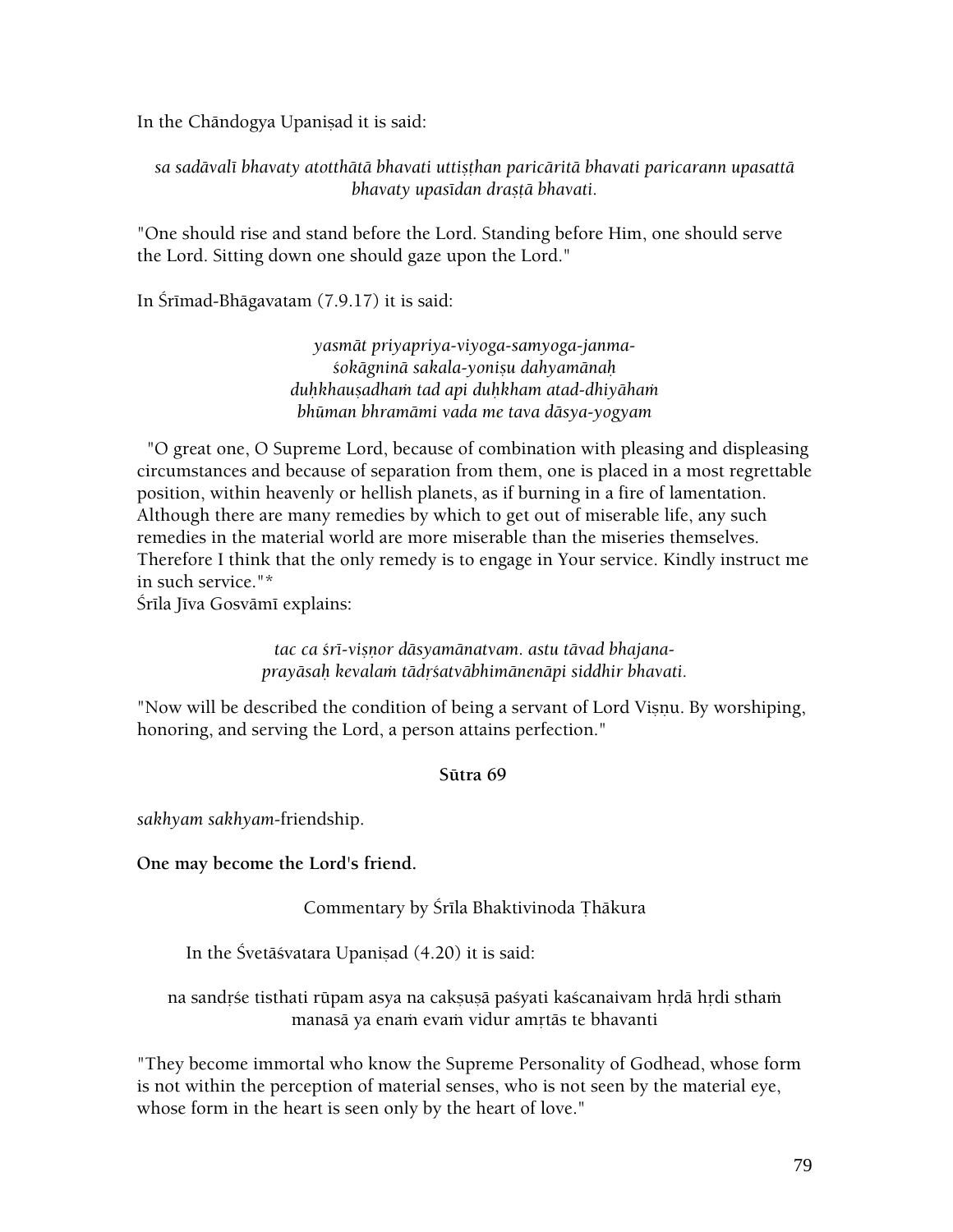In the Mundaka Upanisad  $(3.1.1)$  it is said:

*dvä suparëä sayujä sakhäyä* "The Supreme

Lord and the individual soul are like two friendly birds." In the

Rāmārcana-dīpikā it is said:

*paricaryä parä kecit präsädeñu ca çerate manuñyam iva tam drastum vyavahartum ca bandhuvat* 

"Some who serve the Lord in the temple see the Lord as if He were a human being. They act as if He were their friend or their kinsman."

Śrīla Jīva Gosvāmī explains:

tac ca hita-*śāsana-mayam bandhu-bhāva-lakṣanam*.

"When one loves the Lord as if He were one's friend or kinsman, that love is very auspicious."

#### **Sütra 70**

*ätma-nivedanam ätma*-self; *nivedanam*-surrender.

**One may also surrender everything to the Lord.** 

Commentary by Śrīla Bhaktivinoda Ţhākura

In the Brhad-āranyaka Upaniṣad (2.5.15) it is said:

sa vā ayam ātmā sarvesām bhūtānām adhipatih sarvesām bhūtānām rājā tad yathā ratha*näbhau ca ratha-nemi-caraù sarve samarpitä evam eväsminn ätmani sarväëi bhütäni sarva eta ätmanaù samarpitaù.* 

"The Supreme Personality of Godhead is the master of all living beings. He is like the hub and all others are like the spokes of the wheel. Everyone should offer themselves to Him and surrender to Him."

In Śrīmad-Bhāgavatam it is said:

*evaà sadä karma-kaläpam ätmanaù pare 'dhi-yajïe bhagavaty adhokñaje sarvätma-bhävaà vidadhän mahém imäà tan-niñöha-vipräbhihitaù çaçäsa ha*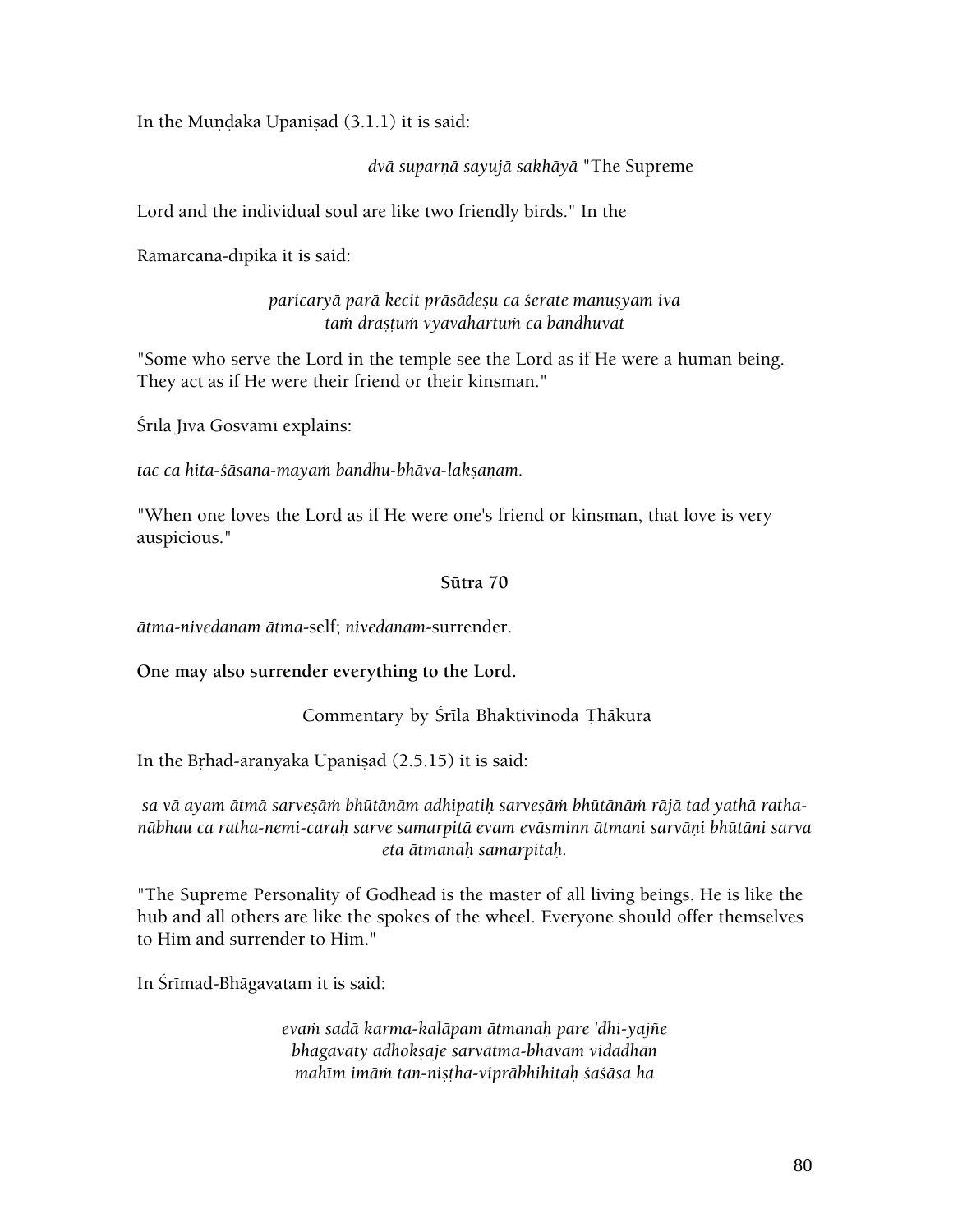"One who always faithfully offers himself and all that he does to the lotus-eyed Supreme Personality of Godhead, becomes the ruler of the world."

Śrīla Jīva Gosvāmī explains:

# tac ca dehādi-śuddhānta-paryantasya sarvato-bhāvena tasminn evārpaņam. tat-kāryam  $c$ ātmārtha-ceșțā-śūnyatvam.

"The pure-hearted soul should offer his body and everything else to the Supreme Personality of Godhead. If one does not do this, but instead acts selfishly for his own benefit, all that he does will become worthless."

Śrīla Yāmuna Muni (Śrī Stotra-ratna, 49) explains:

# vapur-ādișu yo 'pi ko 'pi vā guņato 'sāni yathā tathā *vidhaù tad ayaà bhavataù padäbjayor aham adyaiva mayä samarpitaù*

"O Lord, whatever I possess in terms of this body and its paraphernalia and whatever I have from the modes of nature today I offer at Your lotus feet."

# **Chapter Three**

# Sādhana-paripāka-parakaraņa **Obstacles to Spiritual Advancement**

# **Sütra 71**

# *sädhana-prärambhe daça-doñä varjanéyä*

*sädhana*-of devotional service in practice; *prärambhe*-in the performance; *daça*-ten; dosā-faults; varjanīyā-to be avoided.

**Ten kinds of offenses should be avoided by one engaged in devotional service (sädhana-bhakti).** 

Commentary by Śrīla Bhaktivinoda Thākura

In the Katha Upanisad  $(1.2.24)$  it is said: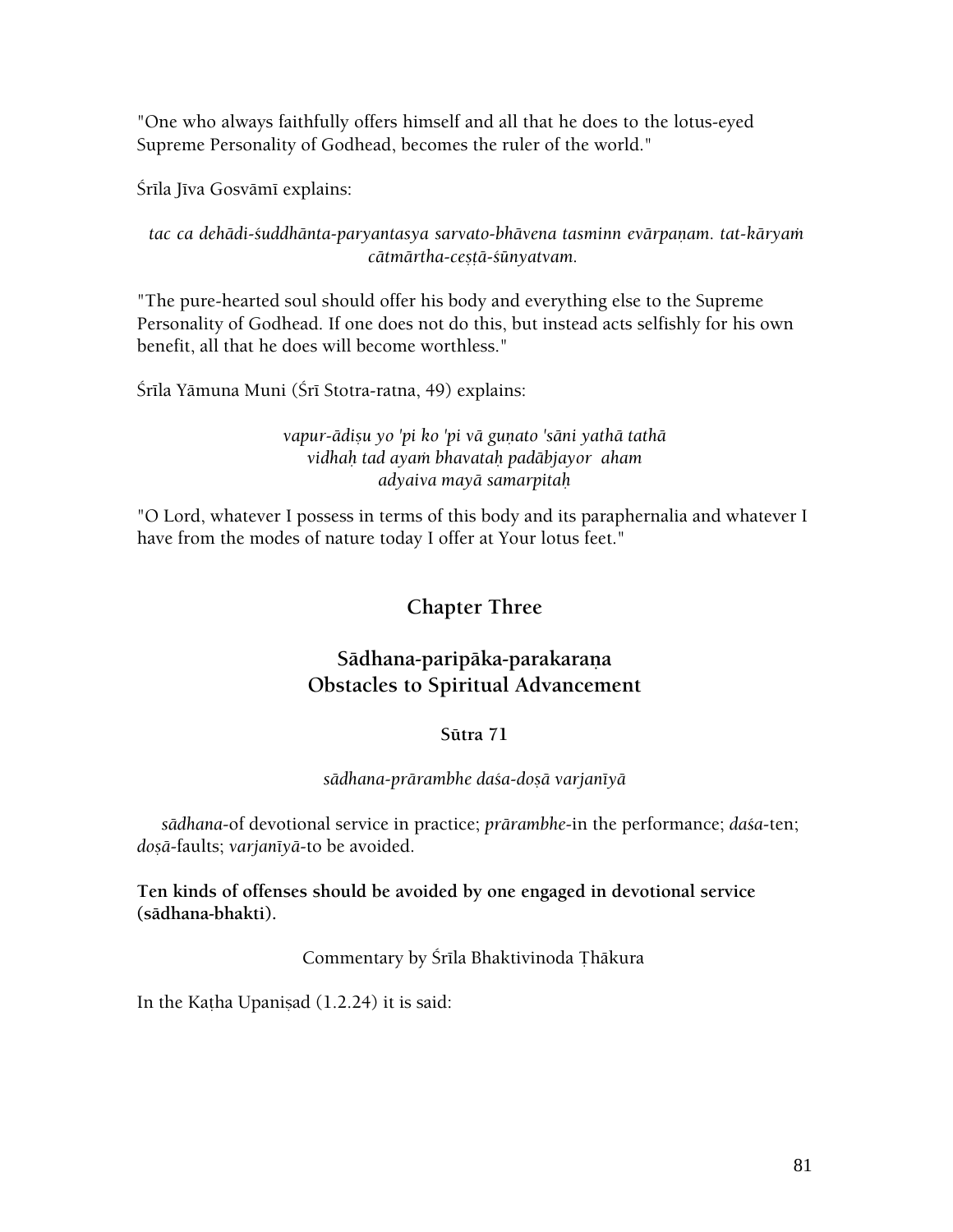*nävirato duçcaritän näçänto näsamähituù näçänta-mänaso väpi prajïänenainam äpnuyät* 

"Neither a person who does not avoid sinful deeds, nor a person who is###not nor peaceful, nor a person who is not serious and diligent, nor a person whose heart is agitated can, even with a great intellectual endeavor, attain the Supreme Lord."

In the Kātyāyana-samhitā it is said:

*varaà huta-vaha-jvälä païjaräntar-vyavasthitiù na çauri-cintä-vimukha-jana-samväsa-vaiñamam* 

"Even if one is forced to live within a cage of iron or in the midst of a blazing fire, he should accept this position rather than live with nondevotees who are through and through against the supremacy of the Lord."\*

In Śrīmad-Bhāgavatam (7.13.8) it is said:

*na çiñyän anubadhnéyäd granthän naiväbhyased bahün na vyäkhyäm upayuïjéta närambhän ärabhet kvacit* 

"A sannyāsī must not present allurements of material benefits to gather many disciples, nor should he unnecessarily read many books or give discourses as a means of livelihood. He must never attempt to increase material opulences unnecessarily."\*

In Bhakti-rasāmrta-sindhu it is said:

*alabdhe vä vinañöe vä bhakñäcchadana-sädhane aviklava-matir bhütvä harim eva dhiyä smaret* 

"If one cannot attain food or shelter, or if one had them but now they are destroyed, one should, with a peaceful mind, always remember Lord Hari."

In the Padma Purāna it is said:

*çoka-marñädibhir bhävair äkräntaà yasya mänasam kathaà tasya mukundasya sphurti-sambhävanä bhavet* 

"Within the heart of a person who is overpowered by lamentation or anger, there is no possibility of Krsna's being manifested."\*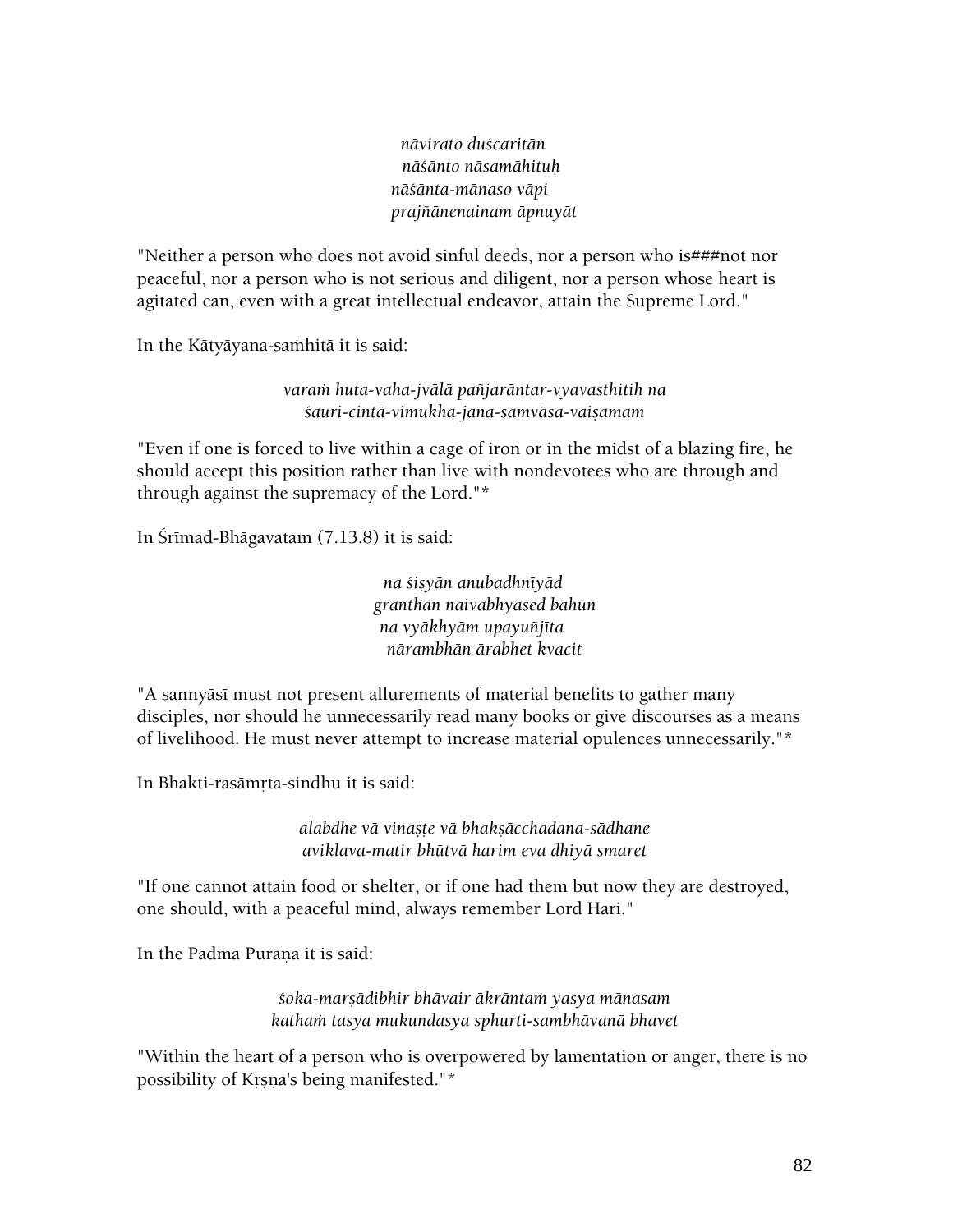#### *harir eva sadärädhyaù sarva-deveçvareçvaraù itare brahma-rudrädyä navajïeyä kadäcana*

"Krsna, or Hari, is the master of all demigods, and therefore He is always worshipable. But this does not mean that one should not offer respect to the demigods."\*

In the Mahäbhärata it is said:

# *piteva putraà karuëo no dve jayati yo janam viçuddhasya håñékeças türëaà tasya prasédati*

"A person who does not disturb or cause painful action in the mind of any living entity, who treats everyone just like a loving father does his children, whose heart is so pure, certainly becomes very soon favored by the Supreme Personality of Godhead."\*

In the Varāha Purāna it is said:

# samarcanāparādhā ye kīrtyante vasudhe mayā vaisnavena *sadä te nu varjanéyaù prayatnataù*

"O earth goddess, a Vaisnava should always carefully avoid these offenses in devotional service that I have described to you."

In the Padma Purāna it is said:

*nämno hi sarva-suhådo hy aparädhät pataty adhaù nindäà bhagavataù çåëväàs tat-parasya janasya vä* 

*tato no paiti yaù so 'pi yäty adhaù sukåta-cyutaù* 

"One who commits offenses to the holy name falls down. One who hears offenses to the Supreme Lord or His devotees loses all his pious deeds and also falls down."

Śrīla Rūpa Gosvāmī (in Śrī Bhakti-rasāmṛta-sindhu) explains:

*saìga-tyägo vidüreëa bhagavad-vimukhair janaiù çiñyädy-ananubandhitvaà mahärambhädyanudyamaù* 

"1. One should rigidly give up the company of nondevotees. 2. One should not instruct a person who is not desirous of accepting devotional service. 3. One should not be very enthusiastic about constructing costly temples or monasteries.\*

> *bahu-grantha-kaläbhyäsa-vyäkhyä-väda-vivarjanam vyavahāre 'py akarpanyam śokādy-avaśa-vārtitā*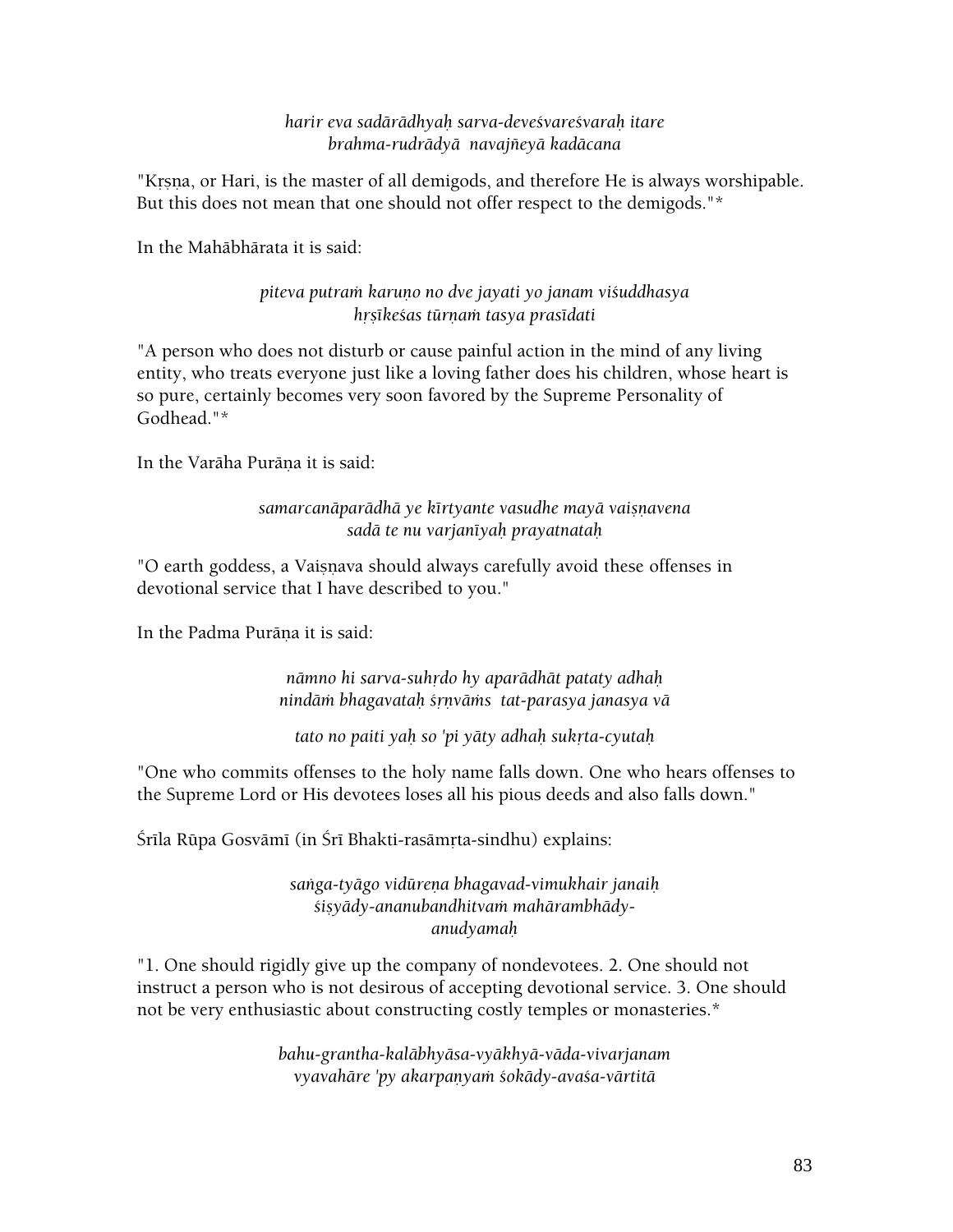"4. One should not try to read too many books, nor should one develop the idea of earning his livelihood by lecturing on or professionally reciting Śrīmad-Bhāgavatam or Bhagavad-gītā. 5. One should not be neglectful in ordinary dealings. 6. One should not be under the spell of lamentation in loss or jubilation in gain.\*

# *anya-devän avajïä ca bhütän udvega-dayitä sevanam aparädhänaà udbhava bhava-käritä*

"7. One should not disrespect the demigods. 8. One should not give unnecessary trouble to any living entity. 9. One should carefully avoid the various offenses in chanting the holy name of the Lord or in worshiping the Deity in the temple.\*

# *kåñëa-tad-bhakti-vidveña-vinindädy-asahiñëutä vyatirekatayäméñäà daçänäà syäd anuñöhitaù*

"10. One should be very intolerant toward the blasphemy of the Supreme Personality of Godhead, Krsna, or His devotees. Without following the above-mentioned ten principles, one cannot properly elevate himself to the platform of sädhana-bhakti, or devotional service in practice."\*

# **Sütra 72**

# *tat tu bhakty-anugata-dainya-dayä-yukta-vairägyair na tu nirbheda-jïänänugatasädhana-catuñöaya-yoga-karmabhiù*

*tat*-that; *tu*-but; *bhakti*-devotional service; *anugata*-following; *dainya*-humbleness; *dayä*-mercy; *yukta*-proper; *vairägyaiù*-with renunciation; *na-*not; *tu*-but; *nirbheda*-nondual; *jïäna*-knowl3edhe(###knowledge); *anugata*-following; *sädhana*-methods; *catustaya-four; yoga-by yoga; karmabhih-by fruitive work.* 

**By engaging in devotional service and by cultivating humbleness, mercy, and proper renunciation, one can avoid the previously described offenses. However they who follow the fourfold sädhana of the impersonalists or who follow the paths of yoga or karma, cannot become free of these offenses.** 

# Commentary by Śrīla Bhaktivinoda Thākura

In the Taittiriya Upanisad it is said:

# *brahma jyestham upāsate. vijñānam brahma ced veda tasmāc cen na pramādyati. sarīre päpmäno hitvä sarvän kämän samaçnute.*

"One should worship the Supreme Personality of Godhead. If one has no understanding of the Supreme Person, then one will be bewildered. With his body he will commit sins. He will be filled with material desires."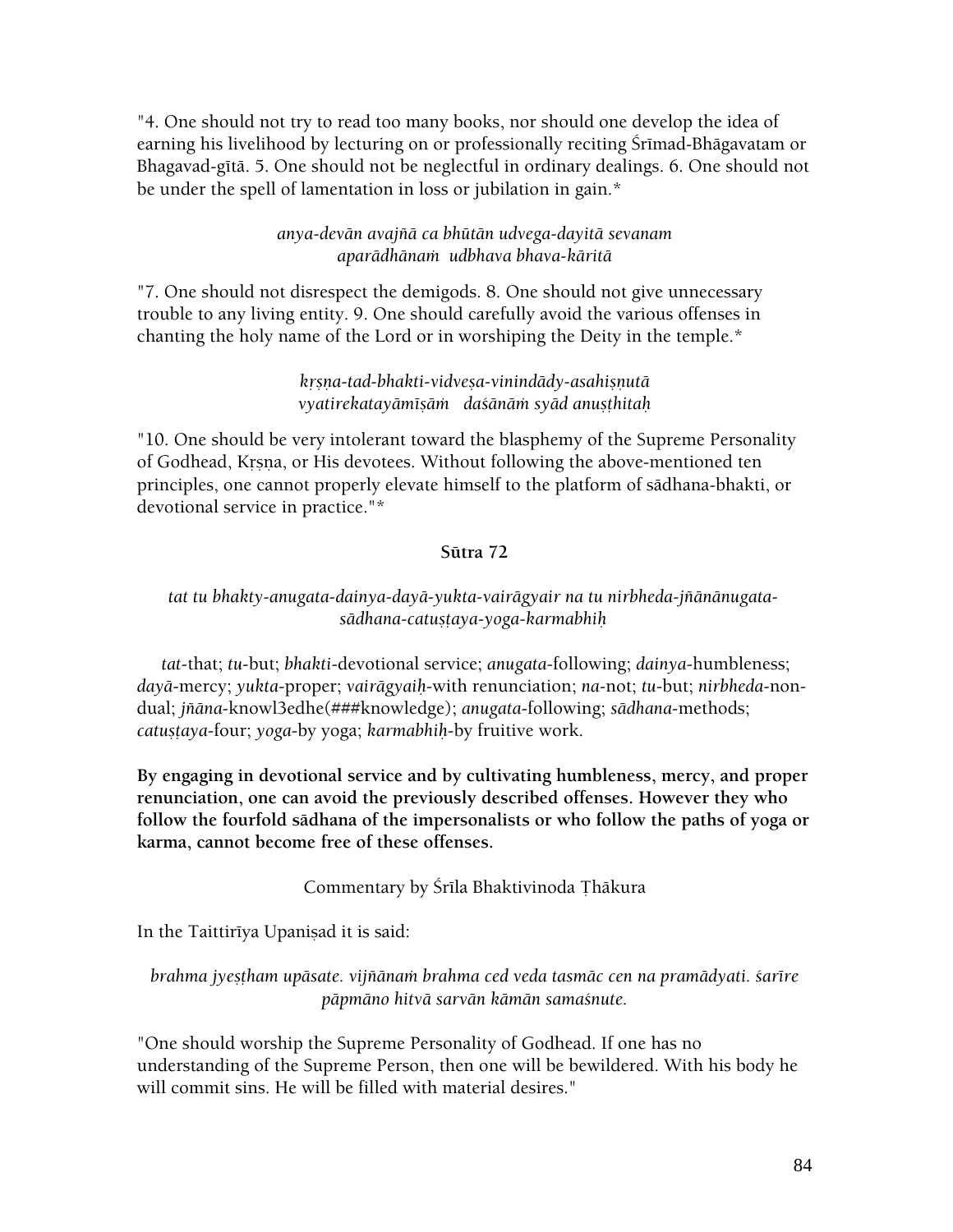In Srimad-Bhāgavatam is an example of a humble appeal:

*maivaà mamädhamasyäpi syäd eväcyuta-darçanam hriyamäëaù käla-nadyä kvacit tarati kaïcana* 

"I am very fallen. I shall never see the infallible Supreme Personality of Godhead faceto-face. I am very embarrassed. Oh, how shall I cross the river of material time?"

In the Skanda Purāņa is an example of mercy:

*ete na hy adbhutā vyādha tava himsādayo gunāh hari-bhaktau pravåttä ye na te syuù para-täpinaù* 

"O hunter, good qualities like non-violence, which you have developed, are not very astonishing, for those who are engaged in the Lord's devotional service are never inclined to give pain to others because of envy."\*

In Srimad-Bhāgavatam  $(1.2.7)$  is a description of proper renunciation:

*väsudeve bhagavati bhakti-yoge prayojitaù janayaty äçu vairägyaà jïänaà ca yad ahaitukam* 

"By rendering devotional service unto the Personality of Godhead, Śrī Krsna, one immediately acquires causeless knowledge and detachment from the world."\*

In Śrīmad-Bhāgavatam  $(11.14.20)$  is the following criticism of yoga and karma:

*na sädhayati maà yogo na saìkhyaà dharma uddhava na svadhyayas tapas tyago yathä bhaktir mamorjita* 

"One may make Krsna the goal of mystic yoga, Sankhya philosophy, etc., yet such activities do not please the Lord as much as direct loving service, which one practices by hearing and chanting about the Lord and executing His mission."\* In the Skanda Purāna it is said:

> *antaù-çuddhir bahiù-çuddhis tapaù-çänty-ädayas tathä amé guëäù prapadyante hari-seväbhikäminäm*

"Purification of consciousness, purification of bodily activities, austerities, peace of mind, etc., all become automatically manifest in the person who is engaged in devotional service."\*

Śrī Caitanya Mahāprabhu (Śikṣāṣṭaka 3) explains: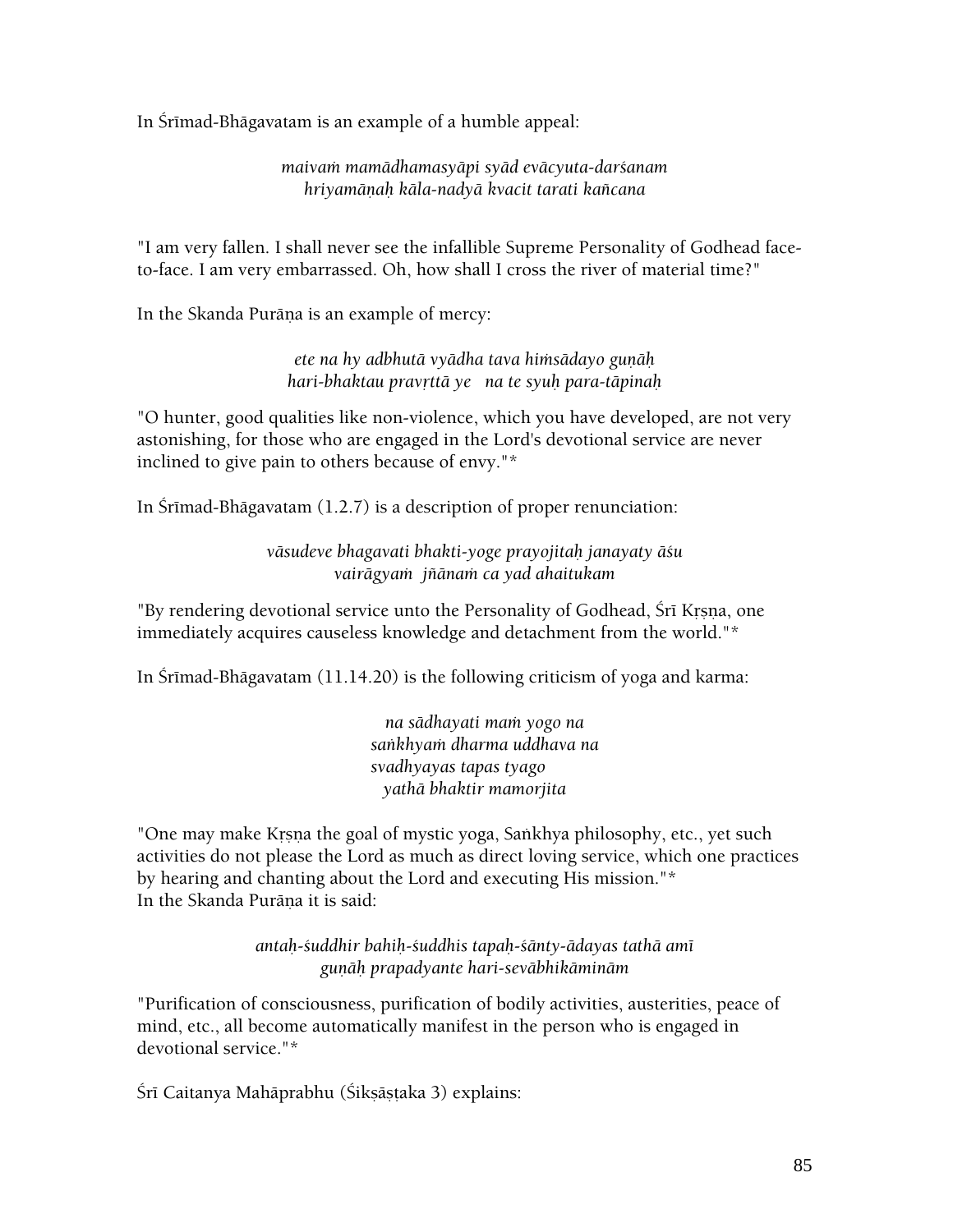*tåëäd api su-nécena taror iva sahiñëunä amäninä mänadena kértanéyaù sadä hariù* 

"One who thinks himself lower than the grass, who is more tolerant than a tree, and who does not expect personal honor but is always prepared to give all respects to others, can very easily always chant the holy name of the Lord."\*

#### **Sütra 73**

#### *sädhana-paripakve sarvänartha-nivåttiù*

*sädhana*-of devotional service in practice; *paripakve*-in the mature stage; *sarva*-all; *anartha-of unwanted things; nivrttih-cessation.* 

**When devotional service comes to the stage of maturity, all unwanted obstacles cease to exist.** 

Commentary by Śrīla Bhaktivinoda Thākura

In the Chāndogya Upanisad  $(7.26.2)$  it is said:

*ähära-çuddhau sattva-çuddhiù sattva-çuddhau dhruvänusmåtiù småti-läbhye sarva*granthinām vipramokṣas tasmai mṛdita-kaśayāya tamasaḥ param darśayati bhagavān *sanat-kumäraù.* 

"By performance of yajïa one's eatables become sanctified, and by eating sanctified foodstuffs one's very existence becomes purified. By the purification of existence finer tissues in the memory become sanctified, and when memory is sanctified one can think of the path of liberation. In this way Lord Sanatkumära revealed the spiritual truth, which is on the farther shore of the world of darkness." In Śrīmad-Bhāgavatam  $(1.2.16-19$  and  $21)$  it is said:

> *suçrüsoù çraddadhänasya väsudeva-kathä-ruciù syän mahat-sevayā viprāḥ puṇya-tīrtha-niṣevanāt*

"O twice-born sages, by serving those devotees who are completely freed from all vice, great service is done. By such service one gains affinity for hearing the messages of Väsudeva.\*

> *çåëvatäà sva-kathäù kåñëaù puëya-çravaëa-kértanaù hådy antaù-stho hy abhadräëi vidhunoti suhåt satäm*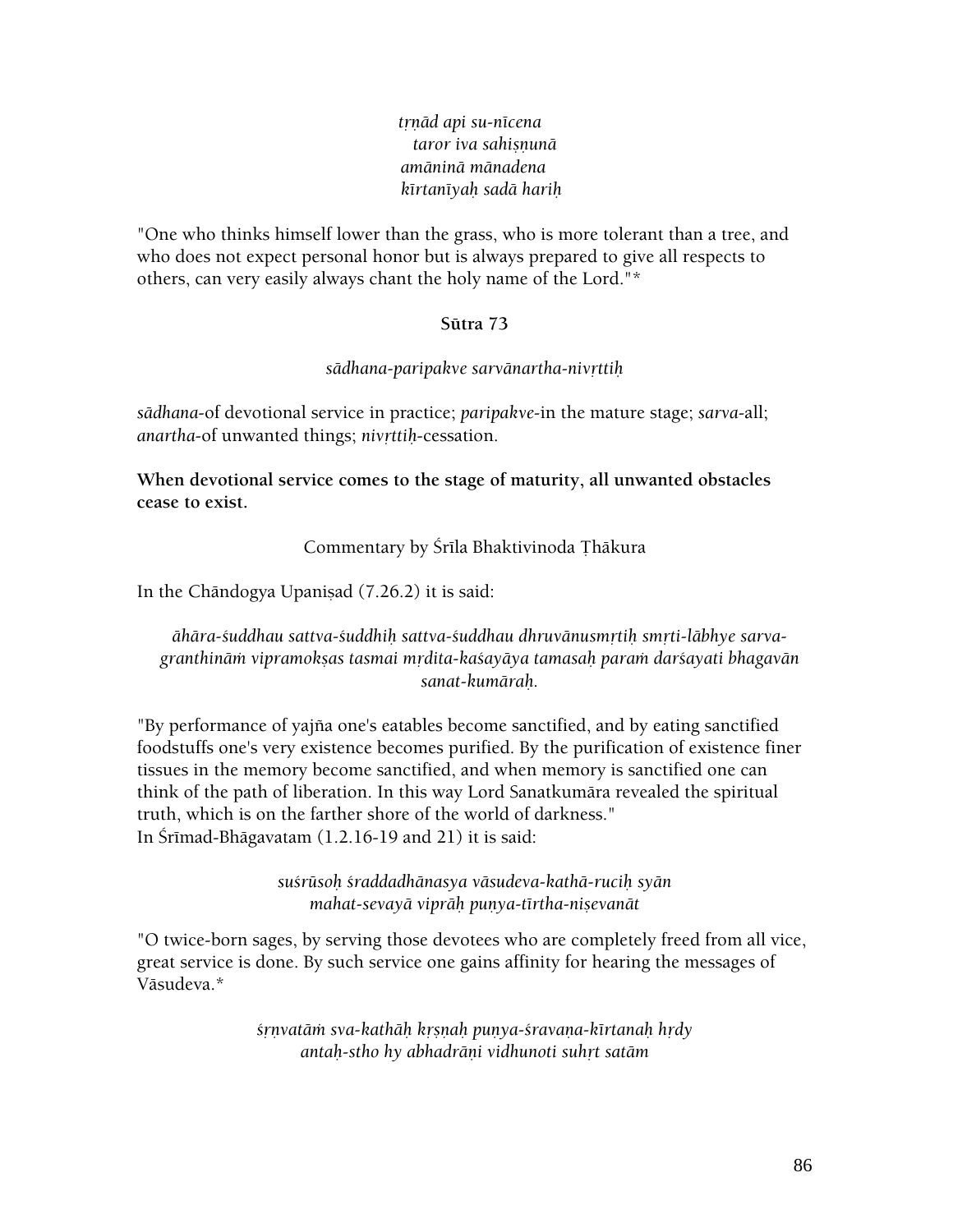"Śrī Krsna, the Supreme Personality of Godhead, who is the Paramātmā (Supersoul) in everyone's heart and the benefactor of the truthful devotee, cleanses desire for material enjoyment from the heart of the devotee who has developed the urge to hear His messages, which are virtuous when properly heard and chanted.\*

> *nañöa-präyeñv abhadreñu nityaà bhägavata-sevayä bhagavaty uttamaśloke bhaktir bhavati naişthikī*

"By regular attendance in classes on the Bhägavatam and by rendering of service to the pure devotee, all that is troublesome to the heart is almost completely destroyed, and loving service unto the Supreme Personality of Godhead, who is praised with transcendental songs, is established as an irrevocable fact.\*

> tadā rajas-tamo-bhavah kāma-lobhādayaś ca ye ceta etair anaviddham sthitam sattve prasidati

"As soon as irrevocable loving service is established in the heart the effects of nature's modes of passion and ignorance, such as lust, desire, and hankering, disappear from the heart. Then the devotee is established in goodness, and he becomes completely happy.\*

> *bhidyate hrdaya-granthis chidyante sarva-saàçayaù kñiyante casya karmäni dåñöa evätmanéçvare*

"Thus the knot in the heart is pierced, and all misgivings are cut to pieces. The chain of fruitive actions is terminated when one sees the Self as master."\*

In Śrī Caitanya-caritāmrta (Madhya 23.10) it is said:

sādhu sanga haite haya *śravana kīrtana sādhana bhaktye haya sarvanārtha nivartana* 

"When one is encouraged in devotional service by the association of devotees, one becomes free from all unwanted contamination by following the regulative principles and chanting and hearing."\*

# **Sütra 74**

svarūpānavā pty-asat-trsņāparādha-hrdaya-daurbalyānīty anarthas" ca catur-vidhah

*svarūpa-original form; anavāpti-non-attainemnt; <i>asat-for matter; trsnā-thirst; aparādha-offense; hrdaya-in the heart; daurbalyāni-weakness; <i>iti-thus; anarthah-the* unwanted; *ca*-also; *catuù*-four; *vidhaù*-kinds.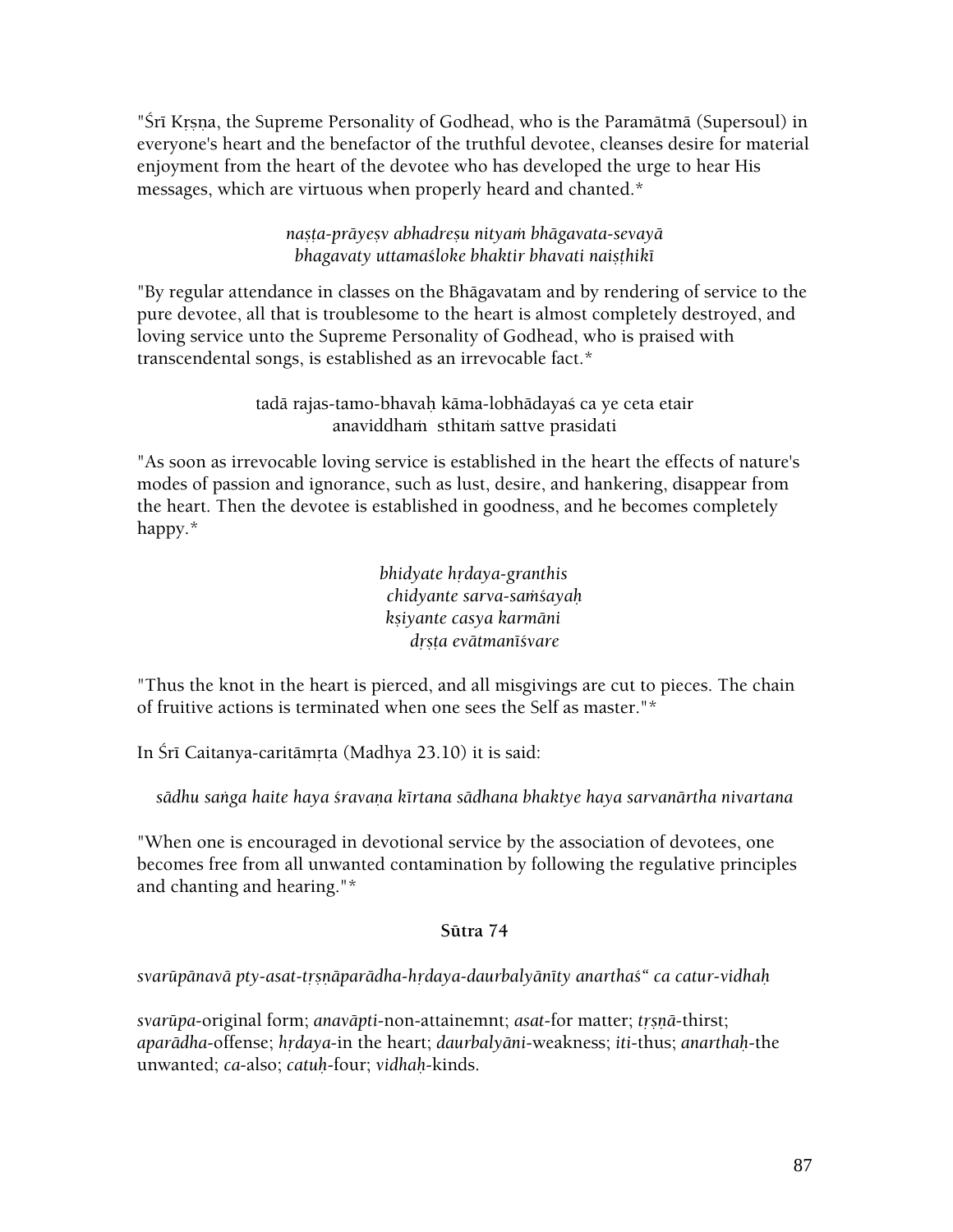**1. Misidentification of the self, 2. thirst for material things, 3. offenses, and 4. weakness of heart are four obstacles on the spiritual path.** 

Commentary by Śrīla Bhaktivinoda Thākura

Misidentification of the self is described in the Śvetāśvatara Upanisad  $(6.1)$  in these words:

> sva-bhävam eke kavayo vadanti kālam tathānye parimuhyamānah

"Some thinkers say the material universe is self-manifested. Other bewildered men say time created the universe."

Thirst for the temporary and unreal things of this world is described in the Brhadāranyaka Upaniṣad (4.4.22) in these words:

yesām no 'yam ātmāyam loka iti te sma putraisanāyā*ś ca vittaisanāyāś ca lokaisanāyāś ca vyutthäyätha bhékñä-caryaà caranti.* 

"The say,'The Supreme Lord is the whole world for us.' Renouncing the desire to enjoy children, wealth, or anything else in this world, they becomes sannyāsīs. They accept alms. They wander over the earth."

Offenses are described in the Isa Upanisad in these words:

*asuryä näma te lokä andhena tamasävåtäù täàs te pretyäbhigacchanti ye ke cätma-hano janäù* 

"The killer of the soul, whoever he may be, must enter into the planets known as the world of the faithless, full of darkness and ignorance."\*

Weakness of heart is described in the Katha Upanisad  $(2.1.2)$  in these words:

*parä ca kämän anuyänti bäläs te måtyor yänti vitatasya päçam* 

"Childish fools who desire material pleasures run into the noose set by death."

In Śrīmad-Bhāgavatam (7.7.44-45) it is said:

*kim u vyavahitäpatya-därägära-dhanädayaù räjya-koçagajämatya bhåtyäptä mamatäspadäù*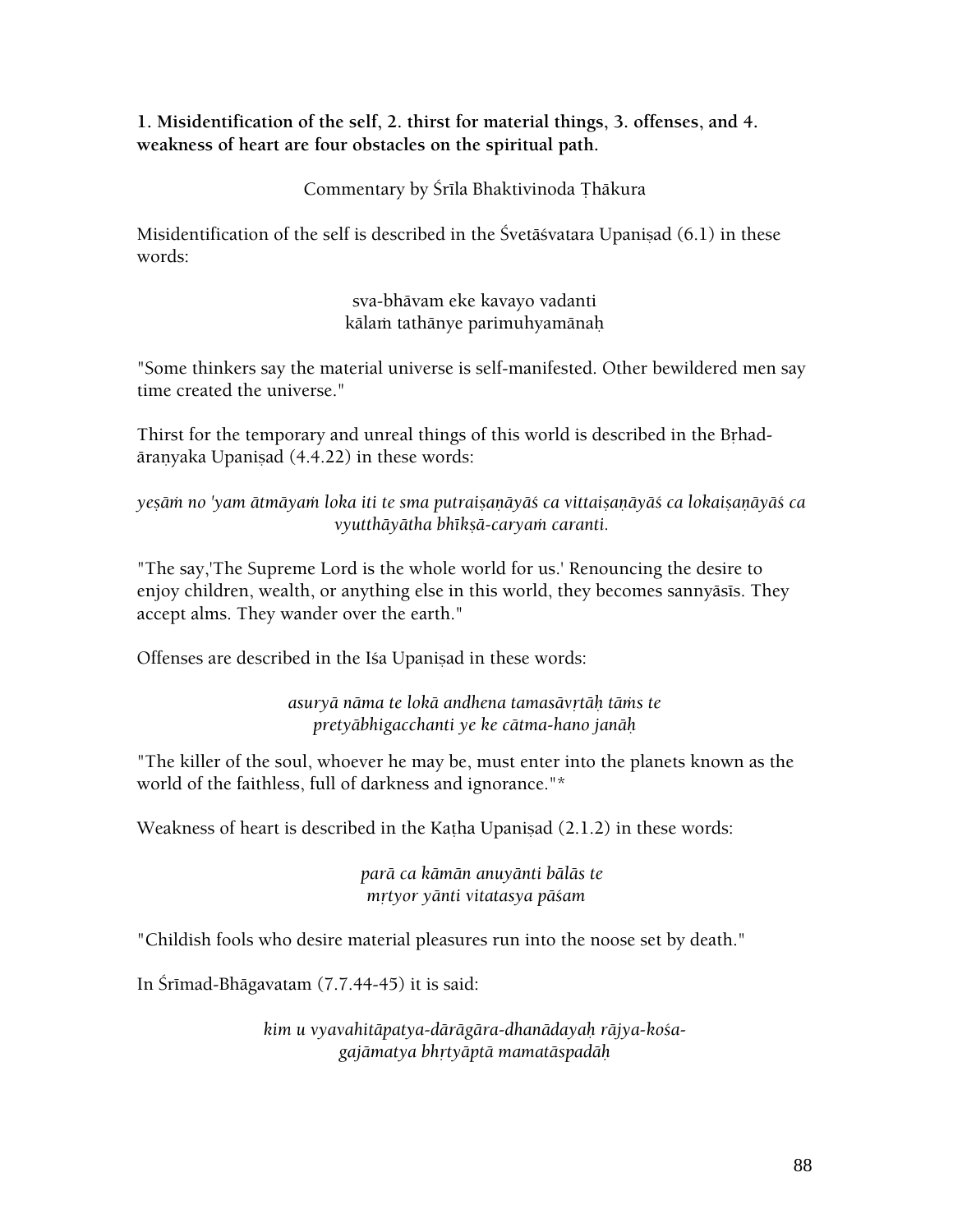"Since the body itself is ultimately meant to become stool or earth, what is the meaning of the paraphernalia related to the body, such as wives, residences, wealth, children, relatives, servants, friends, kingdoms, treasuries, animals, and ministers? They are also temporary. What more can be said about this?\*

# *kim etair ätmanas tucchaiù saha dehena naçvaraiù anarthair artha-saìkäçair nityänanda-mahodadhe*

"All this paraphernalia is very near and dear as long as the body exists, but as soon as the body is destroyed, all things related to the body are also finished. Therefore, actually one has nothing to do with them, but because of ignorance one accepts them as valuable. Compared to the ocean of eternal happiness, they are most insignificant. What is the use of such insignificant relationships for the eternal living being?"\* In Śrī Caitanya-caritāmrta (Madhya 22.29) it is said:

jñāne jīvan-mukta da*šā painu kari māne vastutah buddhi-šuddha nahe krsna bhakti vine* 

"There are many philosophical speculators (jñānīs) belonging to the Māyāvāda school who consider themselves liberated and call themselves Nārāyaṇa. However, their intelligence is not purified unless they engage in Krsna's devotional service."\*

In Śrī Caitanya-caritāmrta (Madhya 22.140) it is said:

# *käma tyaji' kåñëa bhaje çästra ajïä mäni'*

"If a person gives up all material desires and completely engages in the transcendental loving service of Krsna, as enjoined in revealed scriptures, he is never indebted to demigods, sages, or forefathers."\*

In Śrī Caitanya-caritāmrta it is also said:

# *sevä nämaparädhädi durete varjana*

"One should be careful not to commit offenses to devotional service and to the holy name of the Lord."

# **Sütra 75**

*sädhana-yogenäcärya-prasädena ca türëaà tad-apanayanam eva bhajana-naipuëyam* 

*sädhana-yogena*-by engagement in the activities of devotional service; *äcärya*-of the spiritual master; *prasādena-by the mercy; ca-and; tūrnam-quickly; tat-them; apanayanam-removal; eva-certainly; bhajana-in devotional service; naipunyam*expertise.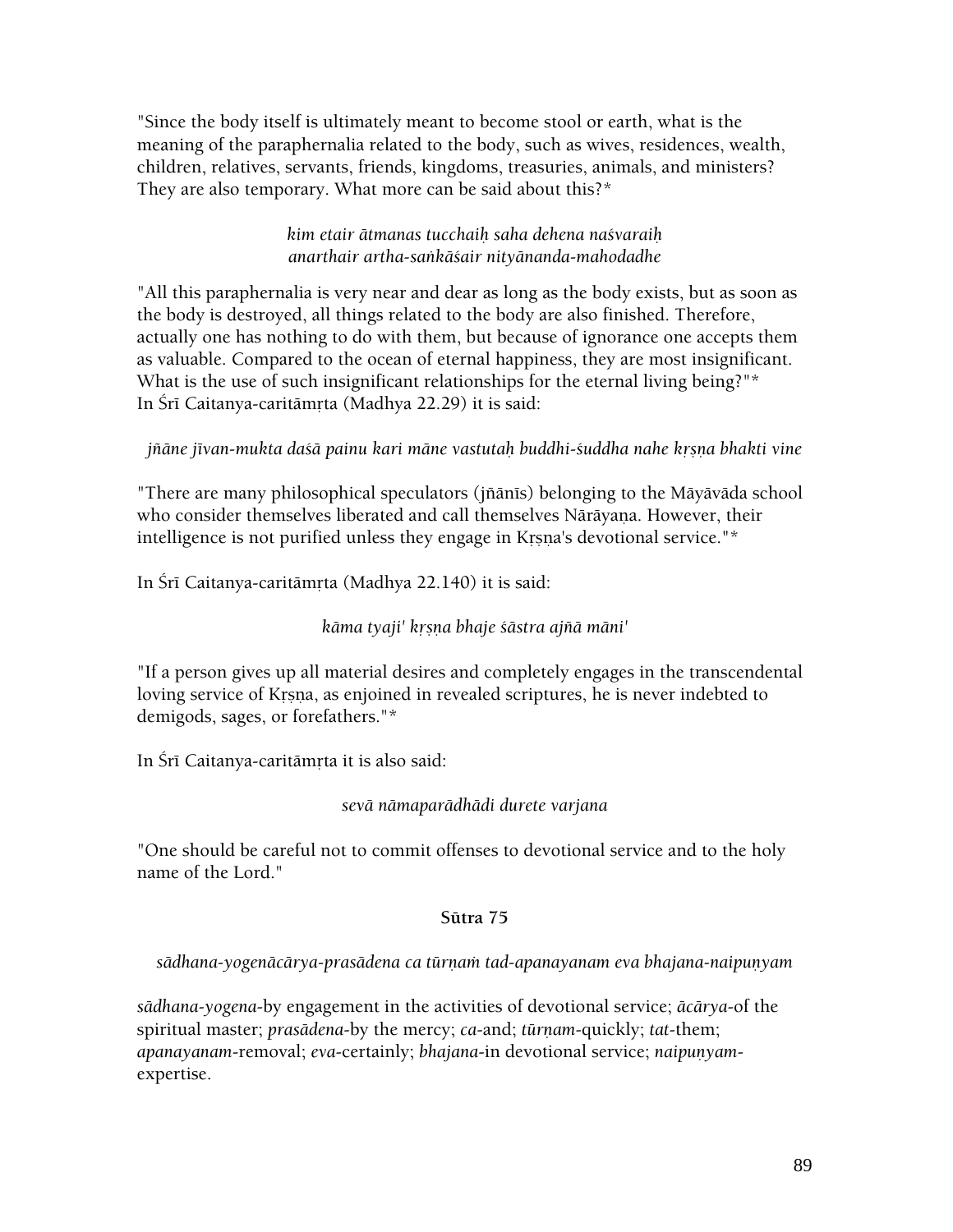**By engaging in the activities of devotional service and by the mercy of the spiritual master one becomes free of all these obstacles and one also becomes expert in devotional service.** 

Commentary by Śrīla Bhaktivinoda Thākura

In the Praśna Upaniṣad  $(3.2$  to  $6.8)$ ) it is said:

tasmai sa hovācāti-praśnān prcchasi brahmistho 'sīti tasmāt te 'ham bravīmi. . . te tam *arcayantas taà hi naù pitä yo 'smäkam avidyäyäù paraà päraà tärayaséti. namaù parama-åñibhyo namaù parama-åñibhyaù.* 

"Then he said to him,'You ask many questions, but because you are devoted to the Supreme Lord, I shall answer them.' . . . (After hearing the answers to all their questions, the students) worshiped the sage and said,'You are our father. You have taken us to the farther shore of this ocean of ignorance. We offer our obeisances to the great sages. We offer our obeisances to the great sages."

In Śrīmad-Bhāgavatam (7.7.30) it is said:

guru-suśrūṣayā bhaktyā sarva-lābhārpaņena ca saṅgena *sädhu-bhaktänäà éçvarärädhänena ca* 

"One must accept the bona fide spiritual master and render service unto him with great devotion and faith. Whatever one has in one's possession should be offered to the spiritual master, and in the association of saintly persons and devotees one should worship the Lord."\*

In Śrīmad-Bhāgavatam (11.14.25-26) Lord Krsna explains:

*yathägninä hema-mäläà jahäti ghnätaà punaù svaà*  bhajate svarūpam ātmā ca karmānuśayam vidhūya mad*bhakti-yogena bhajaty atho mam* 

"Just as gold, when smelted in fire, gives up its impurities and returns to its pure brilliant state, similarly, the spirit soul, absorbed in the fire of bhakti-yoga, is purified of all contamination caused by previous fruitive activities and returns to its original position of serving Me in the spiritual world.\*\*\*

> *yathä yathätmä parimåjyate 'sau mat-puëya-gäthä-çravaëäbhidhänaiù tathä tathä paçyati vastu sükñmaà cakñur yathaivaà jana-samprayuktam*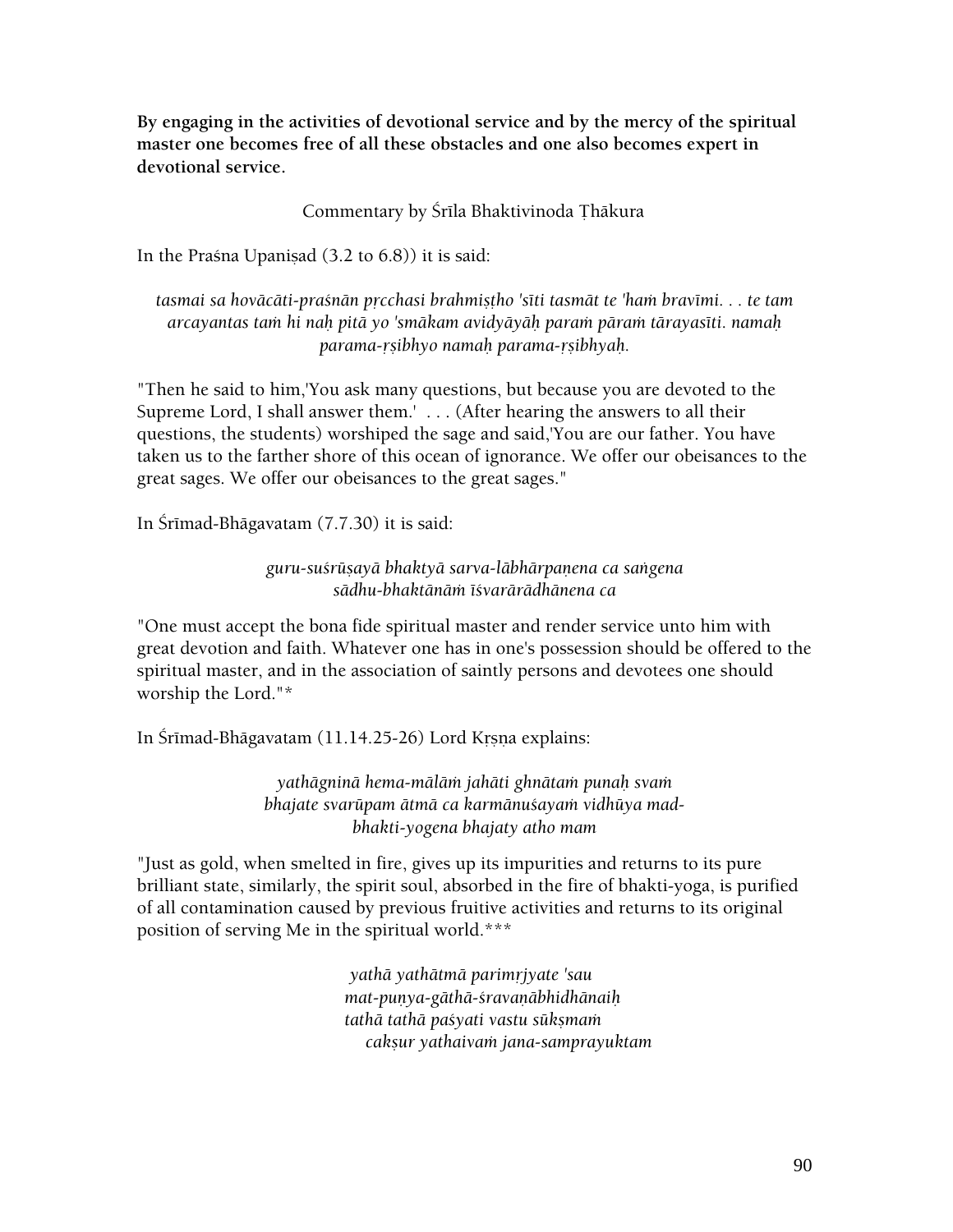"When a diseased eye is treated with medicinal ointment, it gradually recovers its power to see. Similarly, as a conscious living entity cleanses himself of material contamination by hearing and chanting the pious narrations of My glories, he regains his ability to see Me, the Absolute Truth, in My subtle spiritual form."\*\*\*

In Śrī Caitanya-caritāmrta (Madhya 22.45) it is said:

### *sädhu saìge tabe kåñëe rati upajaya*

"By good fortune, one becomes eligible to cross the ocean of nescience, and when one's term of material existence decreases, one may get an opportunity to associate with pure devotees. By such association one's attraction to Krsna is awakened."\*

In Śrī Caitanya-caritāmrta (Madhya 22.47) it is said:

#### *guru antaryämé rüpe çikhäya äpane*

"Krsna is situated in everyone's heart as Caittya-guru, the spiritual master within. When He is kind to some fortunate conditioned soul, He personally gives one lessons to progress in devotional service, instructing the person as the Supersoul within and the spiritual master without."\*

# **Chapter Four**

# Bhajana-krama-prakarana **The Stages of Devotional Service**

# **Sütra 76**

#### *tato bhajana-niñöhä*

*tatah-then; bhajana-in devotional service; nisthā-faith.* 

#### **Then one attains faith in devotional service.**

Commentary by Śrīla Bhaktivinoda Thākura

In the Chāndogya Upanisad  $(7.20.1)$  it is said:

yadā vai nistișthaty atha śraddadhāti nāniṣṭiṣṭhann eva śraddadhāti nisthā tv eva *vijijïäsitavyeti niñöhäà bhagavo vijijäsä iti.*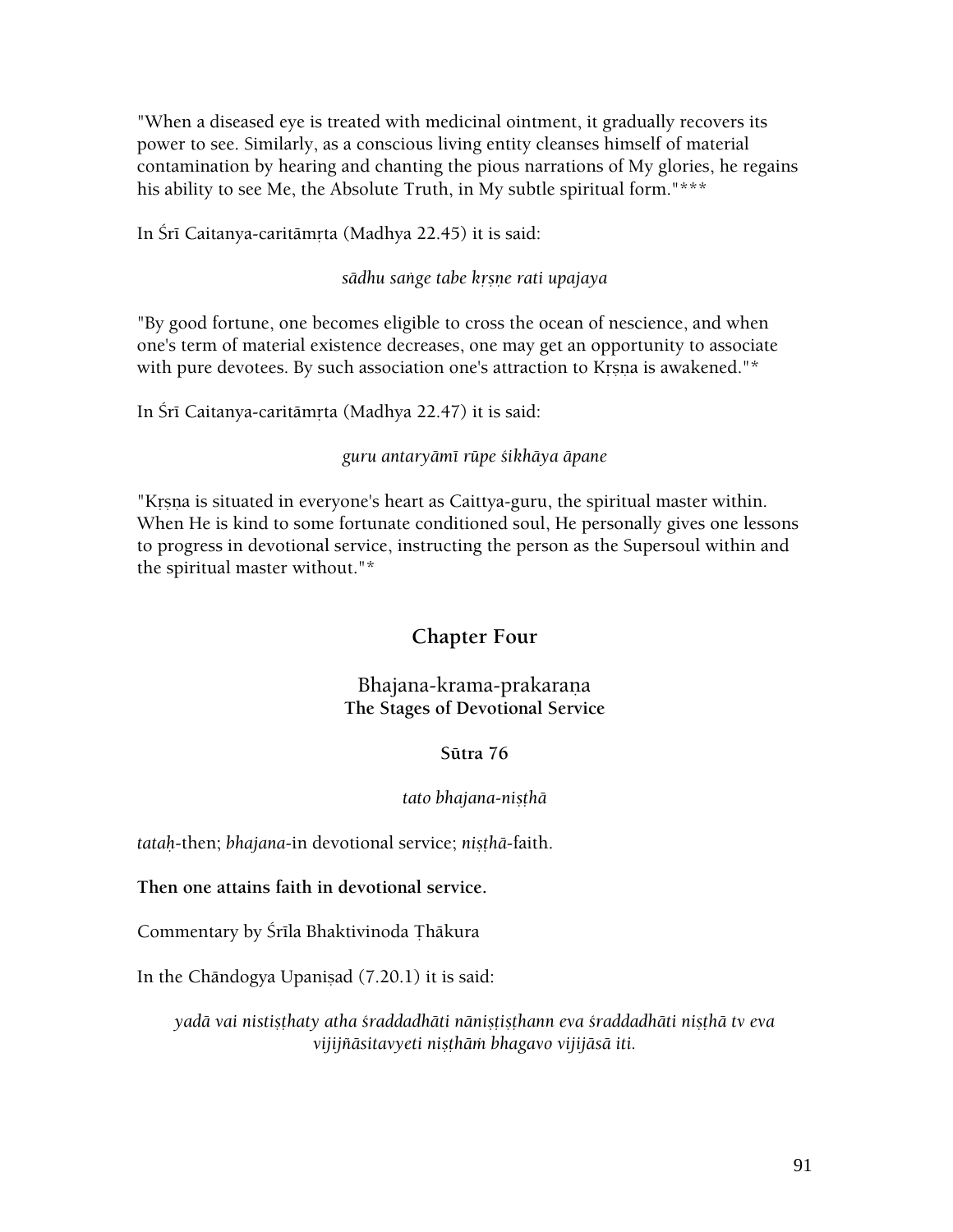"The sage said,'When one stands in the spiritual truth, he can have faith. One who does not stand in the truth cannot have faith. Therefore, you should try to understand faith.' Then the student replied,'O master, I wish to understand faith'."

In Śrīmad-Bhāgavatam  $(11.23.58)$  it is said:

*etäà sa ästhäya parätma-niñöhaà adhyäsitäà pürvatamair mahadbhiù ahaà tariñyämi duränta-päraà tamo mukundäìghri-niñevayaiva* 

"I shall cross over the insurmountable ocean of nescience by being firmly fixed in the service of the lotus feet of Krsna. This was approved by the previous ācāryas, who were fixed in firm devotion to the Lord, Paramätmä, the Supreme Personality of Godhead."\*

Śrīla Narottama dāsa Thākura sings:

*anyäbhiläña chäòi' jïäna karma parihäri' käya-mane kariba bhajana sädhu saìge kåñëa sebä na püjibo debī deba ei bhakti parama kāraņa* 

"Rejecting all other desires, and abandoning philosophical speculation and fruitive work, in the company of the devotees I will worship and serve Lord Krsna with my body and mind. I will not worship the demigods and demigoddesses. Devotional service is the reason for my life."

Šrīla Kavirāja Miśra explains:

dīsatu svārājyam vā viratu tāpa-trayam vāpi sukhitam *duùkhitam api mäà na muïcatu keçava-svämé* 

"He may show me His own kingdom, or He may make me suffer the threefold miseries. Whether I suffer or enjoy, I pray that Lord Kesava never abandon me."

#### **Sütra 77**

#### *rucis tataù*

*ruciù*-attraction; *tataù*-then.

**Then attraction is manifested.** 

#### Commentary by Śrīla Bhaktivinoda Thākura

In the Chāndogya Upanisad  $(7.21.1)$  it is said: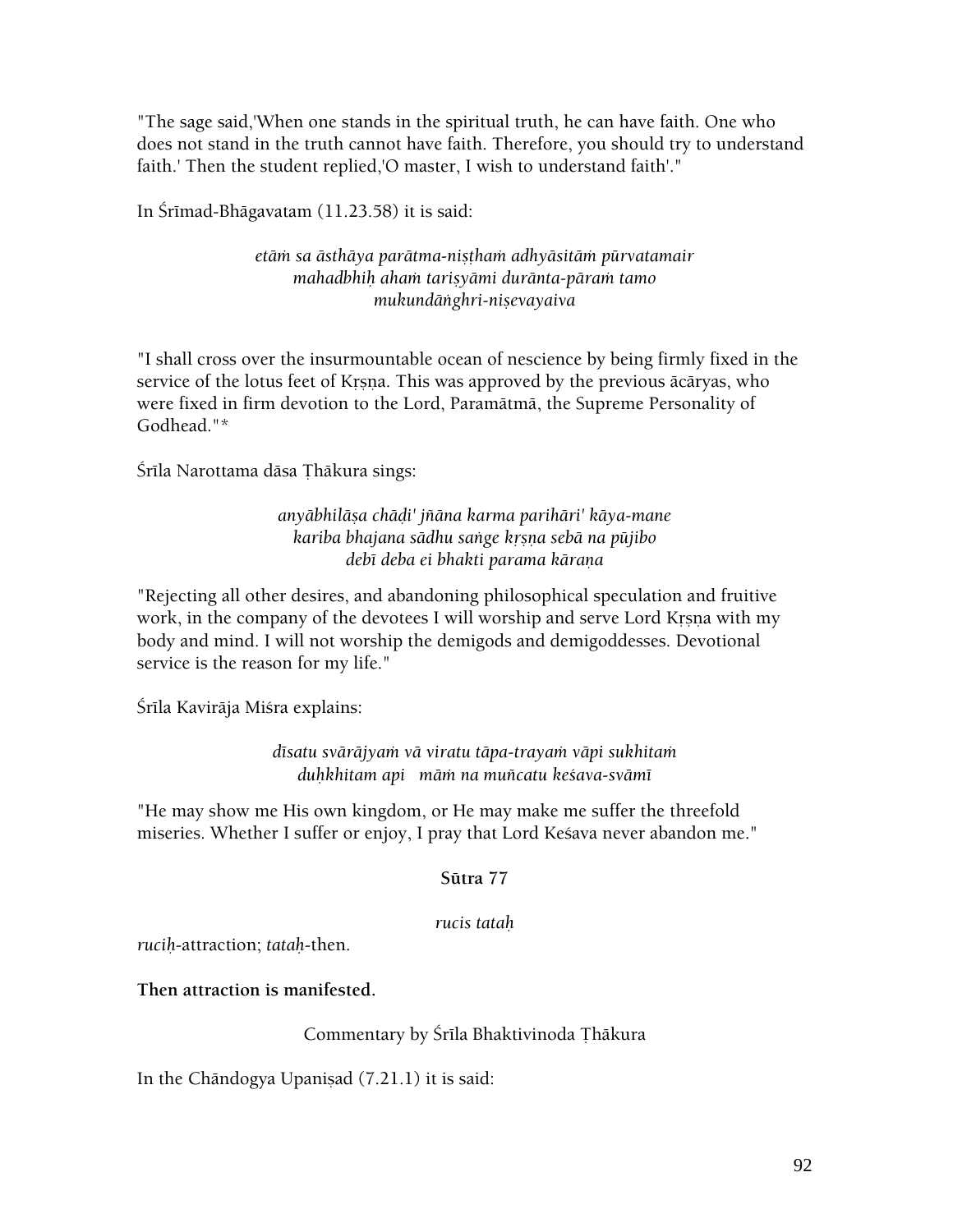*yadä vai karoty atha nistiñöhati näkåtvä nistiñöhati kåtvaiva nistiñöhati kåtiñv eva vijijïäsitavyeti kåti-bhagavo vijijïäsä iti.* 

"The sage said,'One who performs spiritual activities becomes situated in the truth. One who does not perform spiritual activities does not become situated in the truth. One who performs spiritual activities becomes situated in the truth. Therefore one should try to understand spiritual activities.' Then the student replied,'O master, I do wish to understand spiritual activities'."

In Srīmad-Bhāgavatam  $(1.5.26)$  it is said:

*tatränv-ahaà kåñëa-kathä pragäyatäà anugraheëäçåëavaà manoharaù täù çraddhayä me 'nupadaà viçåëvataù priya-çravasy aìga mamäbhavad ratiù* 

"O Vyäsadeva, in that association and by the mercy of those great Vedantists, I could hear them describe the attractive activities of Lord Krsna. And thus listening attentively, my taste for hearing of the Personality of Godhead increased at every step."\*

Śrīla Jīva Gosvāmī explains:

*ratir atra rucir iti.* 

 $# ##(T)$ "then one develops love and attraction for the Lord."

Śrīla Sārvabhauma Bhaṭṭācārya explains:

*lävaëyämåta-vänyä madhurima-laharé-paripäkaù karunyānām hrdayam kapota-kiśorah parisphuratu* 

"I pray that Lord Krsna, the mischievous youth who is a flood of handsomeness, who is waves of sweet charm, and who is the heart of mercy, may appear before me."

> bhavantu tatra janmāni yatra te muralī-kalaḥ karņapeyatvam äyäti kim me nirväna-värtayä

"O Lord, I pray that I may take birth again and again in a place where my ears may drink the sweet music of Your flute. What is the use of talking to me about impersonal liberation?"

Śrīla Mādhavendra Purī explains: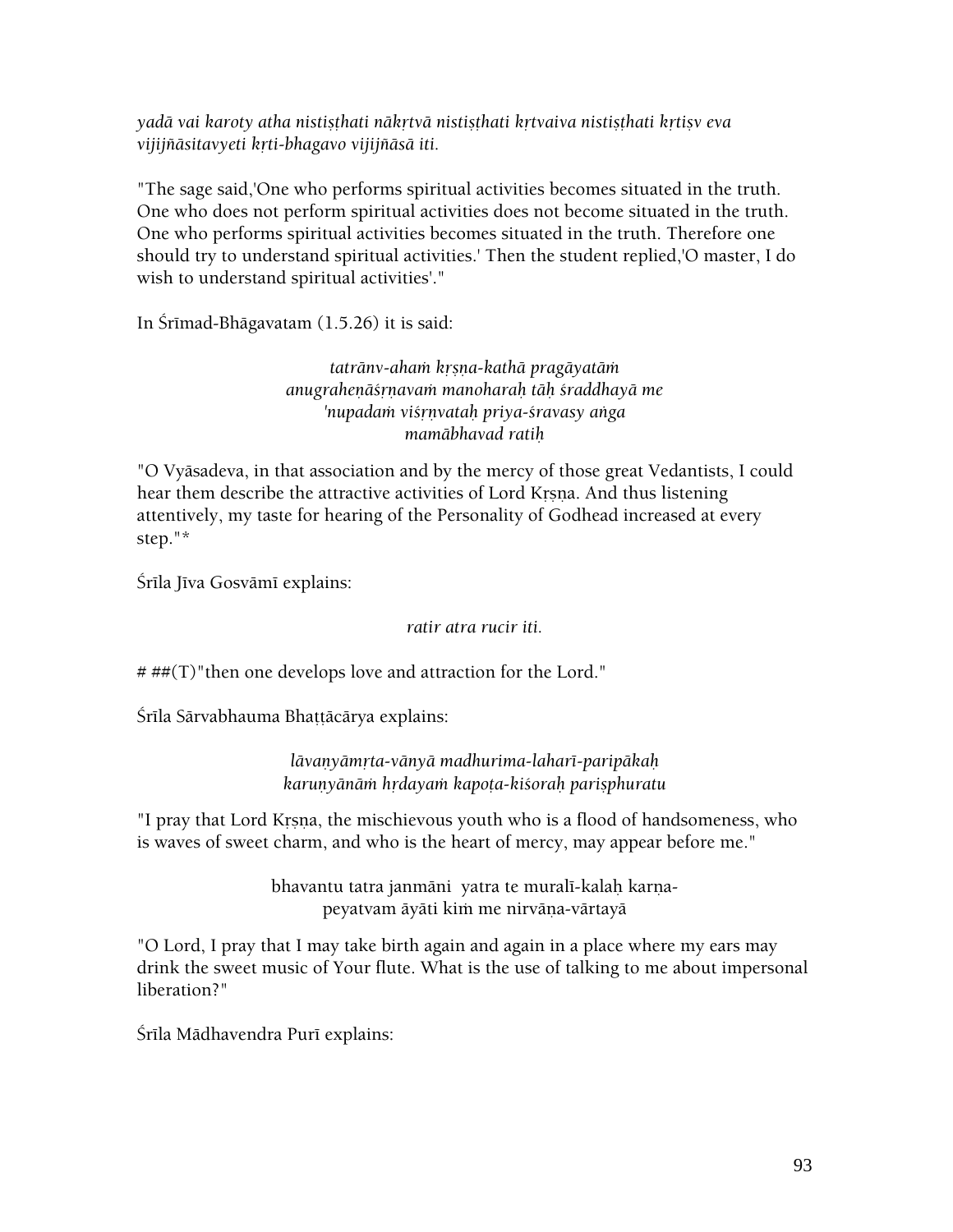#### rasam praśamsantu kavitva-nisthā brahmāmrtam vedasiro nivisthāh vayam tu guñjā-kalitāvatamsam grhīta*vaàçaà kam api çrayämaù*

"Those devoted to poetry may praise the nectar of poetry, and those devoted to Vedic study may praise the nectar of impersonal Brahman. We shall praise neither. We shall simply take shelter of a flutist who wears a guñjā-necklace."

# **Sütra 78**

#### *tata äsaktiù*

*tataù*-then; *äsaktiù*-attachment.

**Then attachment is manifest.** 

Commentary by Śrīla Bhaktivinoda Thākura

In the Chāndogya Upanisad  $(7.22.1)$  it is said:

yadā vai sukham labhate 'tha karoti nāsukham labdhvā karoti sukham eva labdhvā karoti *sukhaà tv eva vijijïäsitavyam iti.* 

"The sage said,'One who performs spiritual activities attains happiness. One who does not perform spiritual activities does not attain happiness. Becoming happy in this way, one continues his spiritual activities. Therefore you should try to understand the nature of the spiritual happiness attained in this way."

In Śrīmad-Bhāgavatam  $(1.6.26-27)$  it is said:

*nämäny anantasya hata-trapaù paöhan guhyäni bhadräëi kåtäni ca smaran gäà paryaöan tuñöa-manä gata-spåhaù kälaà pratékñan vimado vimatsaraù* 

"Thus I began chanting the holy name and fame of the Lord by repeated recitation, ignoring all the formalities of the material world. Such chanting and remembering of the transcendental pastimes of the Lord are benedictory. So doing, I traveled all over the earth, fully satisfied, humble, and unenvious.\*

> *evaà kåñëa-mater brahman näsaktasyämalätmanaù kälaù prädurabhüt käle taòit saudämané yathä*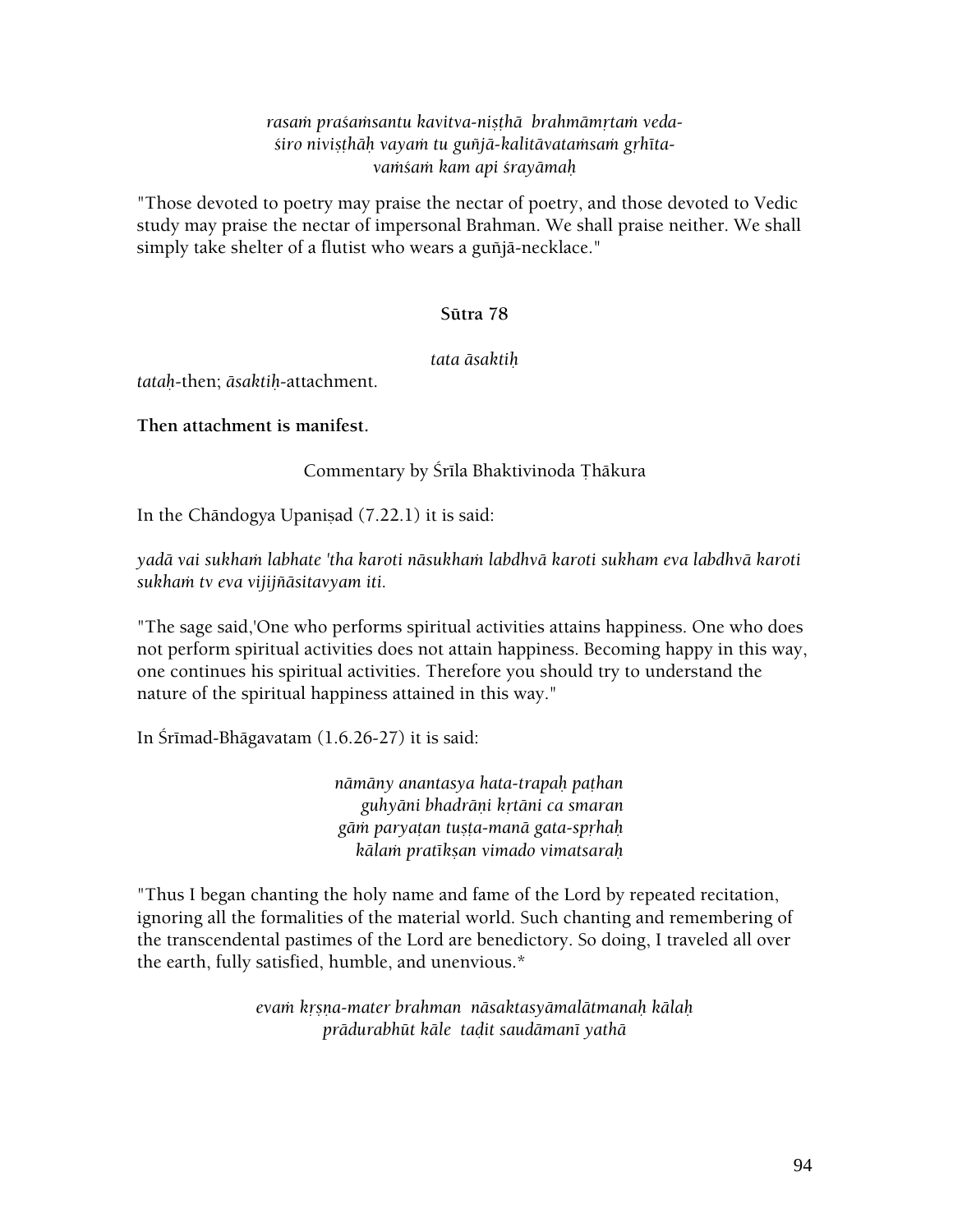"And so, O Brāhmaņa Vyāsadeva, in due course of time I, who was fully absorbed in thinking of Krsna and who therefore had no attachments, being completely freed from all material taints, met with death, as lightning and illumination occur simultaneously."\*

Śrīla Haridāsa explains:

*alaà tri-diva-värtayä kim iti särvabhauma-çriyä vidüratara-värtiné bhavatu mokña-lakñmér api kälinda-giri-nandiné-taöa-nikuïja-puïjodare mano harati kevalaà nava-tamäla-nélaà mahaù* 

 "Enough of this talk about celestial planets! What is the use of a great kingdom on the earth? Even the opulence of liberation should go far away from me! In the groves by the Yamunä's shore a person whose dark complexion is like a young tamäla tree has now stolen my heart."

Śrīla Raghupati Upādhyāya explains:

*kaà prati kathayitum éçe samprati ko vä pratétim äyäti gopati-tanayä-kuïje gopa-vadhüti-vitaà brahma* 

"To whom can I speak who will believe me when I say that Krsna, the Supreme Personality of Godhead, is hunting the gopis in the bushes by the banks of the River Yamunä? In this way the Lord demonstrates His pastimes."\*

In Śrī Caitanya-caritāmrta  $(23.12)$  it is said:

*ruci haite bhaktye haya tabe äsakti pracura* 

"After taste is awakened, a deep attachment arises."\*

# **Sütra 79**

#### *tato bhävaù*

*tataù*-then; *bhävaù*-ecstatic love.

**Then ecstatic love is manifest.** 

Commentary by Śrīla Bhaktivinoda Thākura

In the Chāndogya Upaniṣad (7.23.1) it is said:

*yo vai bhüma sat-sukhaà nälpe sukham asti bhümaiva sukhaà bhümatveva vijijïäsitavya iti.*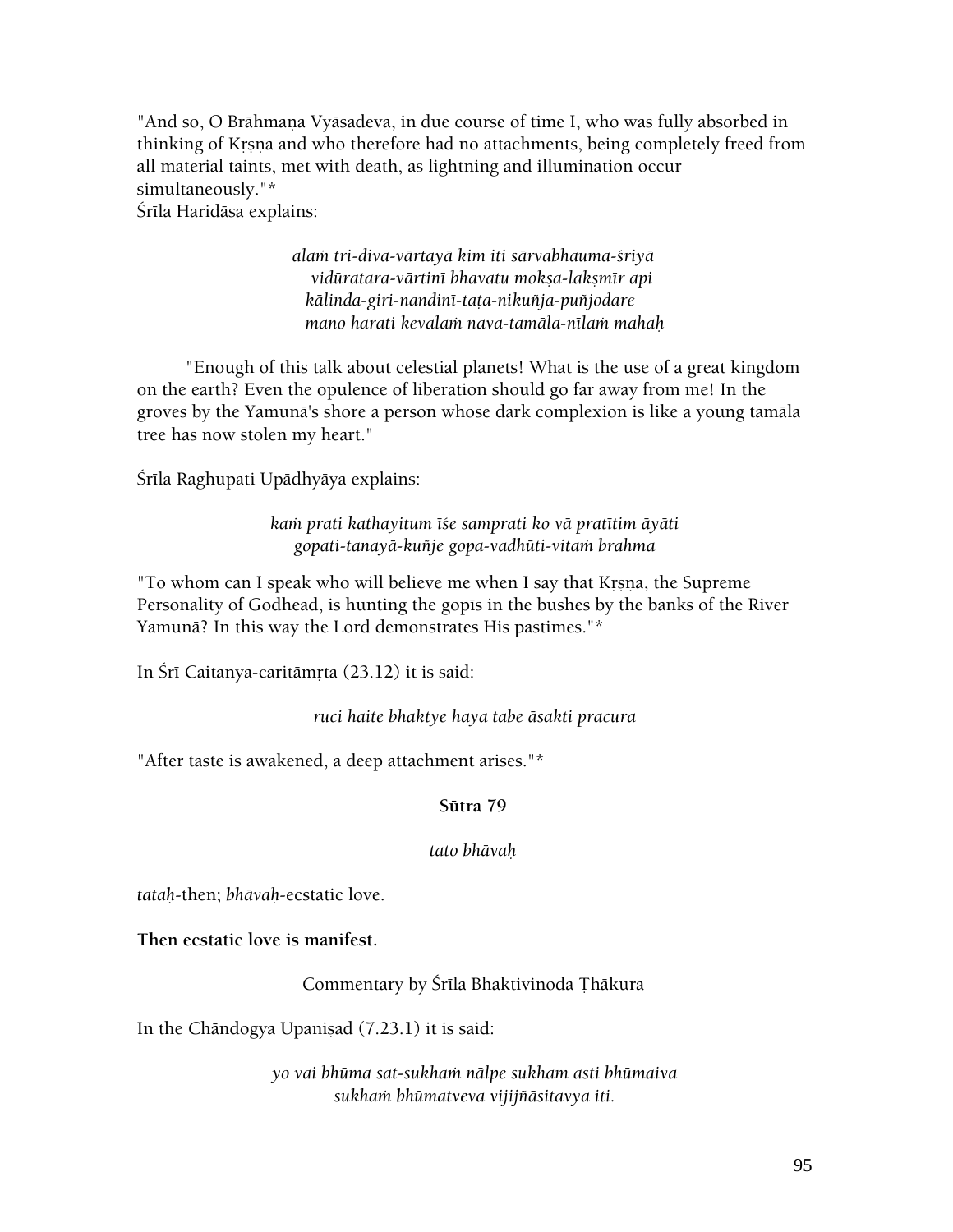"The Supreme Personality of Godhead is filled with bliss. His bliss is not small. His bliss is very great. You should try to understand the Supreme Personality of Godhead."

In the Śvetāśvatara Upanisad  $(5.14)$  it is said:

*bhava-grahya-manojäkhyaà bhaväbhäva-karaà çivam käla-särga-karaà devaà ye vidus te juhus tanum* 

"By knowing the auspicious Supreme Personality of Godhead, who is attained only by love, who is not material, who is the creator and destroyer of the worlds, and who is the creator of time, the individual souls become free from having to accept another material body."

In Śrīmad-Bhāgavatam it is said:

*kvacid rudanty acyuta-cintayä kvacid dhasanti nandanti vadanty alaukikäù nåtyanti gäyanty anuçélayanty ajaà bhavanti tūșnīm param etya nirvrtāḥ* 

"Having achieved love of Godhead, the devotees sometimes cry out loud, absorbed in thought of the infallible Lord. Sometimes they laugh, feel great pleasure, speak out loud to the Lord, dance, or sing. Such devotees, having transcended material conditioned life, sometimes imitate the unborn Supreme by acting out His pastimes. And sometimes, achieving His personal audience, they remain peaceful and silent."\*\*\*

In Śrī Caitanya-caritāmrta (Madhya 23.12) it is said:

 $\bar{a}$ sakti haite citte janme krsne prīty-ankura

"From that attachment the seed of love for Krsna grows in the heart."\*

In the words of some Vaisnavas it is said:

*parivadatu jano yathä tathäyaà nanu mukharo na vayaà vicärayämaù hari-rasa-madira-madäti-matto bhuvi viluthäma naöäma nirviçämaù* 

"The talkative people will rebuke us. Is it not? we do not care. We will drink the liquor of love for Lord Hari. We will become completely intoxicated. We will roll about on the ground. We will dance. We will experience ecstasy." Śrīla Kaviratna explains: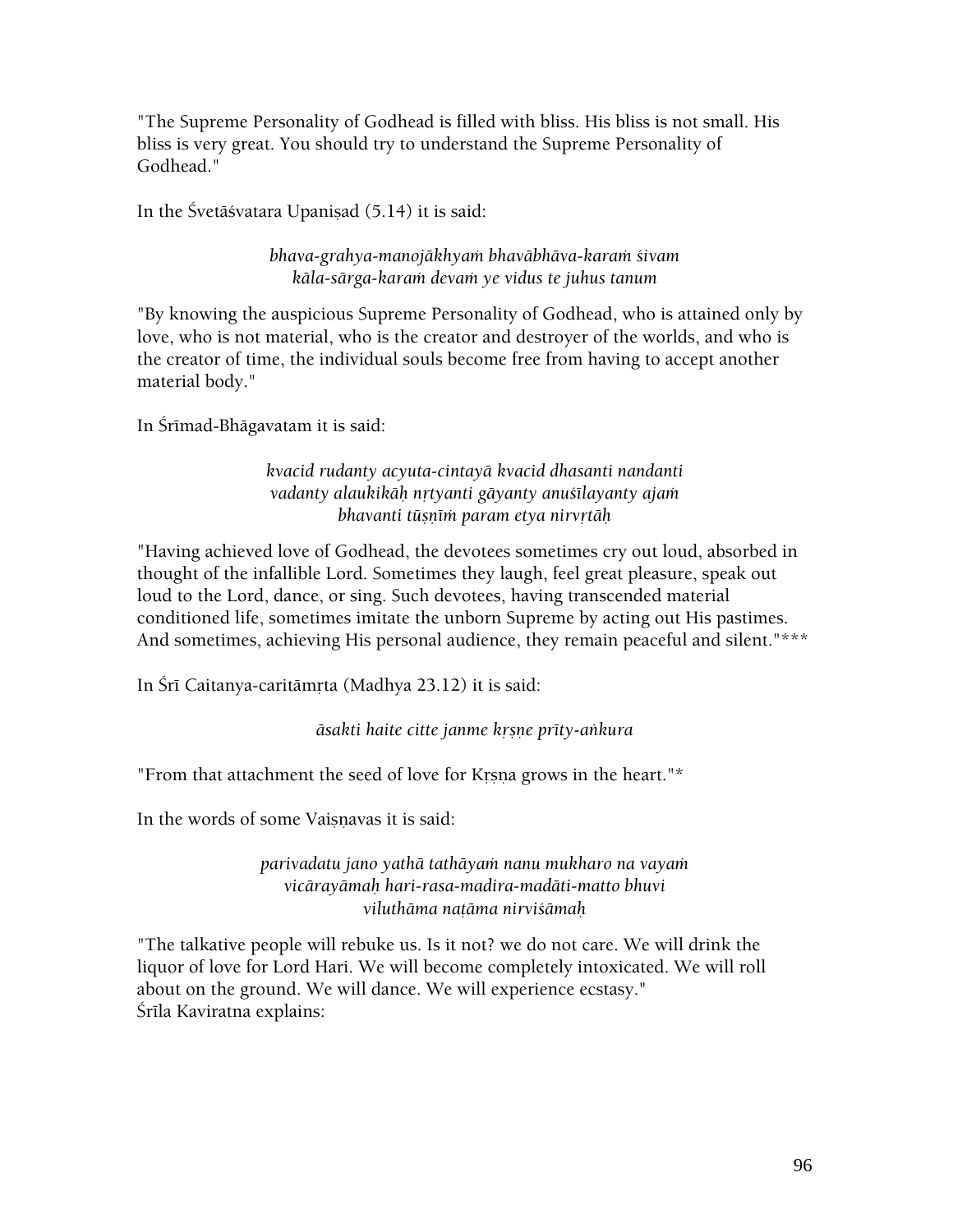*jatu prärthayate na pärthiva-padaà naindra-pade modate sandhäte na ca yoga-siddhi-sudhiyäà mokñaà na cäkäìkñati kälindé-vana-sémani sthirataòin-megha-dyutau kevalaà çuddhe brahmaëi ballavé bhuja-latä-bandhe mano dhävati* 

"My mind never prays for the post of an earthly king. The post of King Indra does not appeal to it. It does not like the yogic perfections. It does not yearn after liberation. It only runs after the pure Supreme Brahman, who, bound by the creeper of a gopi's arm, appears like a dark rain cloud and a stationary flash of lightning in the forest by the Yamunä's shore."

Śrīla Śrīdhara Svāmī explains:

*tvat-kathämåta-päthodhau viharanto mahä-mudaù kurvanti kåtinaù kecic catur-vargaà tåëopamaù* 

"O Lord, the saintly devotees, who happily play in the nectar ocean of the narration of Your glories, consider the four purusārthas (material piety, economic development, sense gratification, and liberation) to be as insignificant as a blade of grass."

Śrīla Govinda Miśra explains:

*çravaëe mathurä nayane mathurä vadane mathurä hådaye mathurä purato mathurä parato mathurä madhurä madhurä mathurä mathurä* 

"Mathurä is in my ears. Mathurä is in my eyes. Mathurä is in my voice. Mathurä is in my heart. Mathurä is before me. Mathurä is behind me. Mathurä is sweet. Mathurä is sweet."

Śrīla Rūpa Gosvāmī (Śrī Bhakti-rasāmṛta-sindhu 1.3.25-26) explains:

k*ñäntir avyartha-kälatvaà viraktir mäna-çunyatä äçä-bandhaù samutkaëöhä näma-gäne sadä ruciù* 

 $\bar{a}$ saktis tad-gunākhyāne prītis tad-vasati-sthale ity *ädayo 'nubhäväù syur jäta-bhaväìkure jane*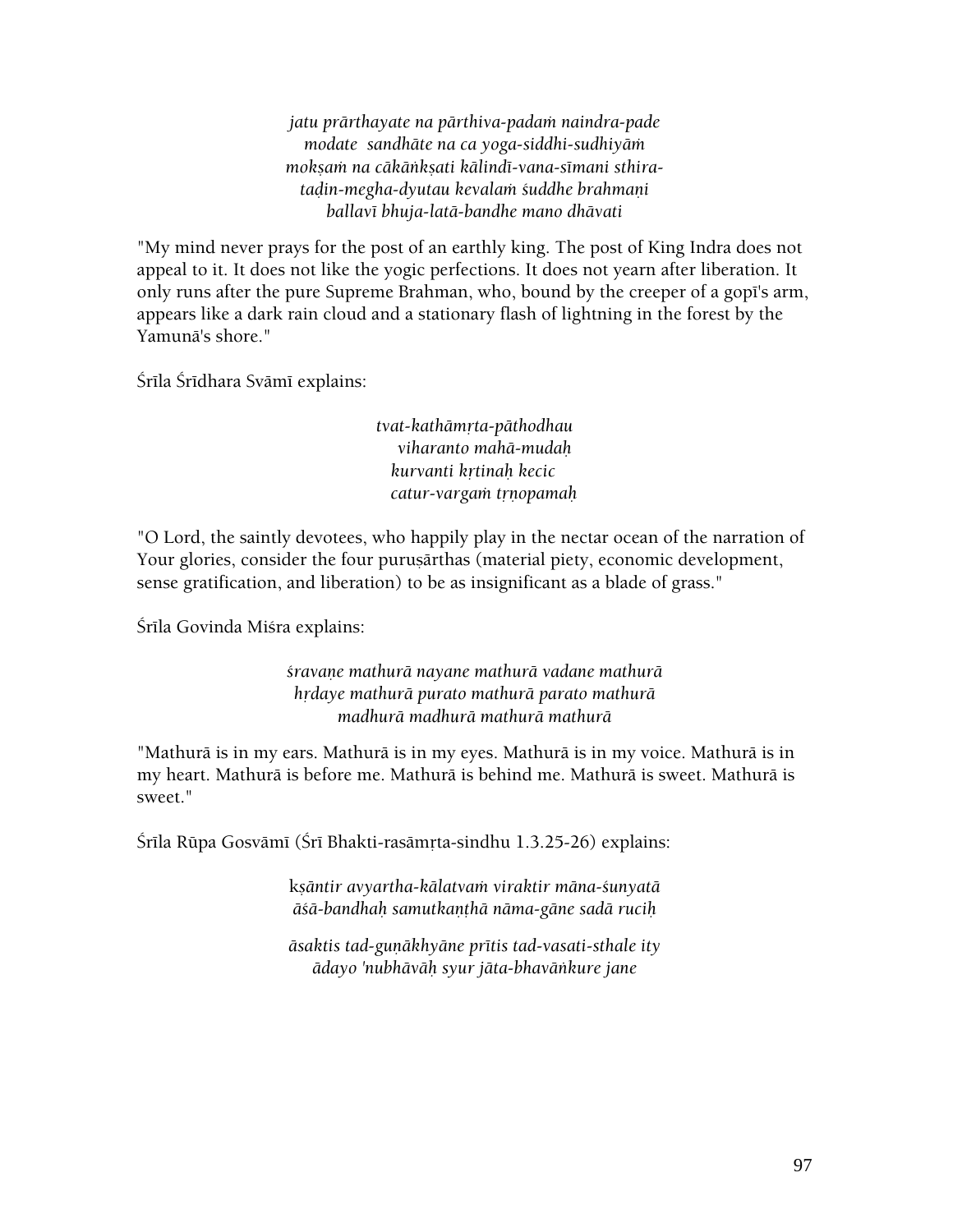"When the seed of ecstatic emotion for Krsna fructifies, the following nine symptoms manifest in one's behavior: forgiveness, concern that time should not be wasted, detachment, absence of false prestige, hope, eagerness, a taste for chanting the holy name of the Lord, attachment to descriptions of the transcendental qualities of the Lord, and affection for those places where the Lord resides-- that is, a temple or a holy place like Vrndāvana. These are called'anubhāva', subordinate signs of ecstatic emotion. They are visible in a person in whose heart the seed of love of God has begun to fructify."\*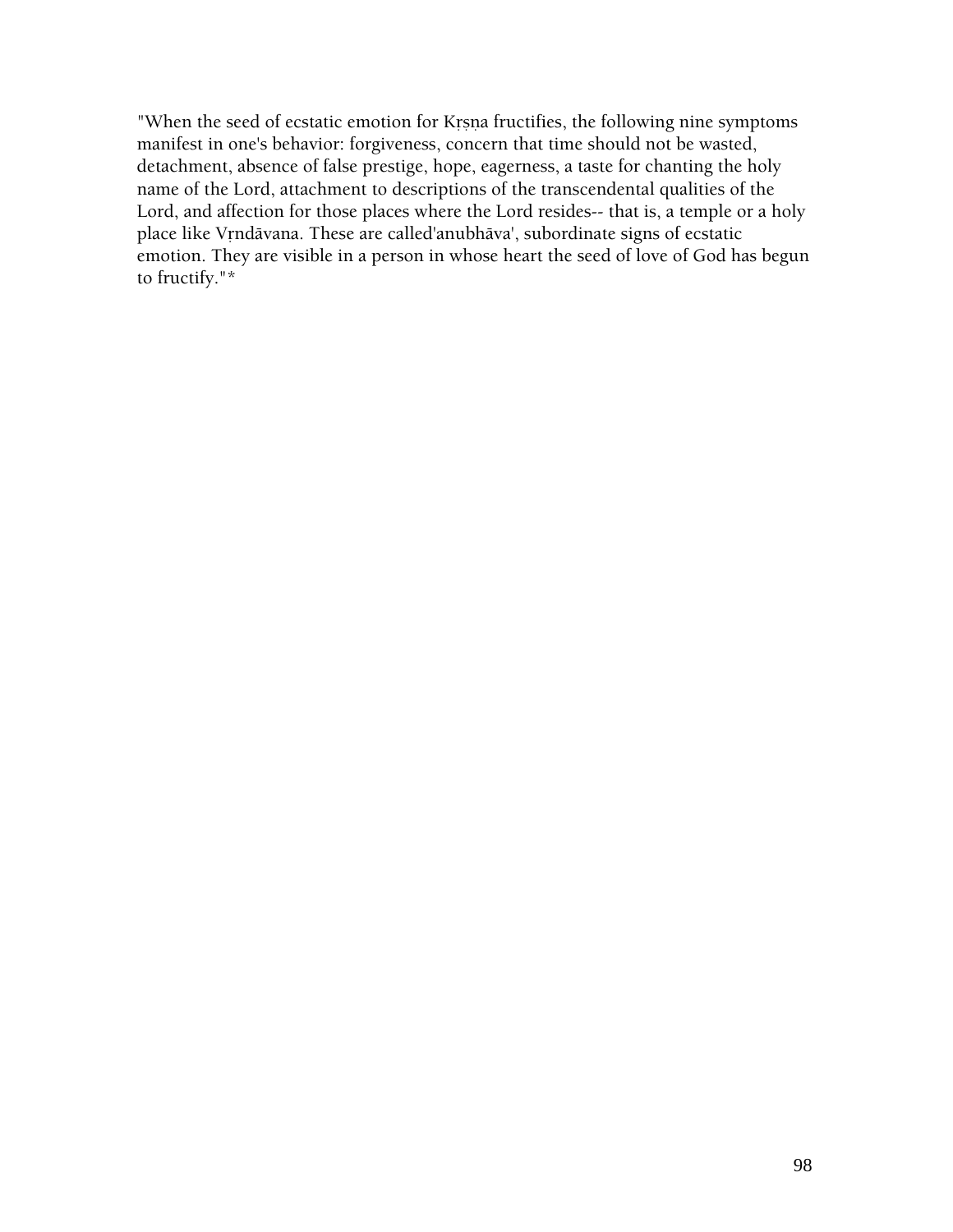# **Part Three**

# Prayojana-tattva-nirūpaņa

# **Description of the Final Goal**

**Chapter One**  Prayojana-nirnaya-prakarana **What Is the Final Goal** 

#### **Sütra 80**

#### avidyā-kalpita-jaḍa-viśeṣo na prayojanam

*avidyā-ignorance; kalpita-considered; jada-the inert material world; visesah-specific; na*-not; *prayojanam*-the goal.

#### **The dull material world, which is made of ignorance, is the not the final goal.**

Commentary by Śrīla Bhaktivinoda Thākura In

the Chāndogya Upanisad  $(7.24.2)$  it is said:

*go açvam iha mahimety äcakñate hasti-hiraëyaà däsa-bharyäà kñetränyäyatanänéti*  nāham eva bravīmi hovācānyo hy asmin pratisthita iti.

"People say that wealth is the possession of many cows, horses, elephants, gold, servants, wives, fields, and houses. I do not say these things are wealth. Wealth is something else."

In Śrīmad-Bhāgavatam (2.1.39) it is said:

*sa sarva-dhé-våtty-anubhüta-sarva-ätmä yathä sväpna janekñitaikaù taà satyam änanda-nidhià bhajeta nänyatra sajjed yata ätma-pätaù*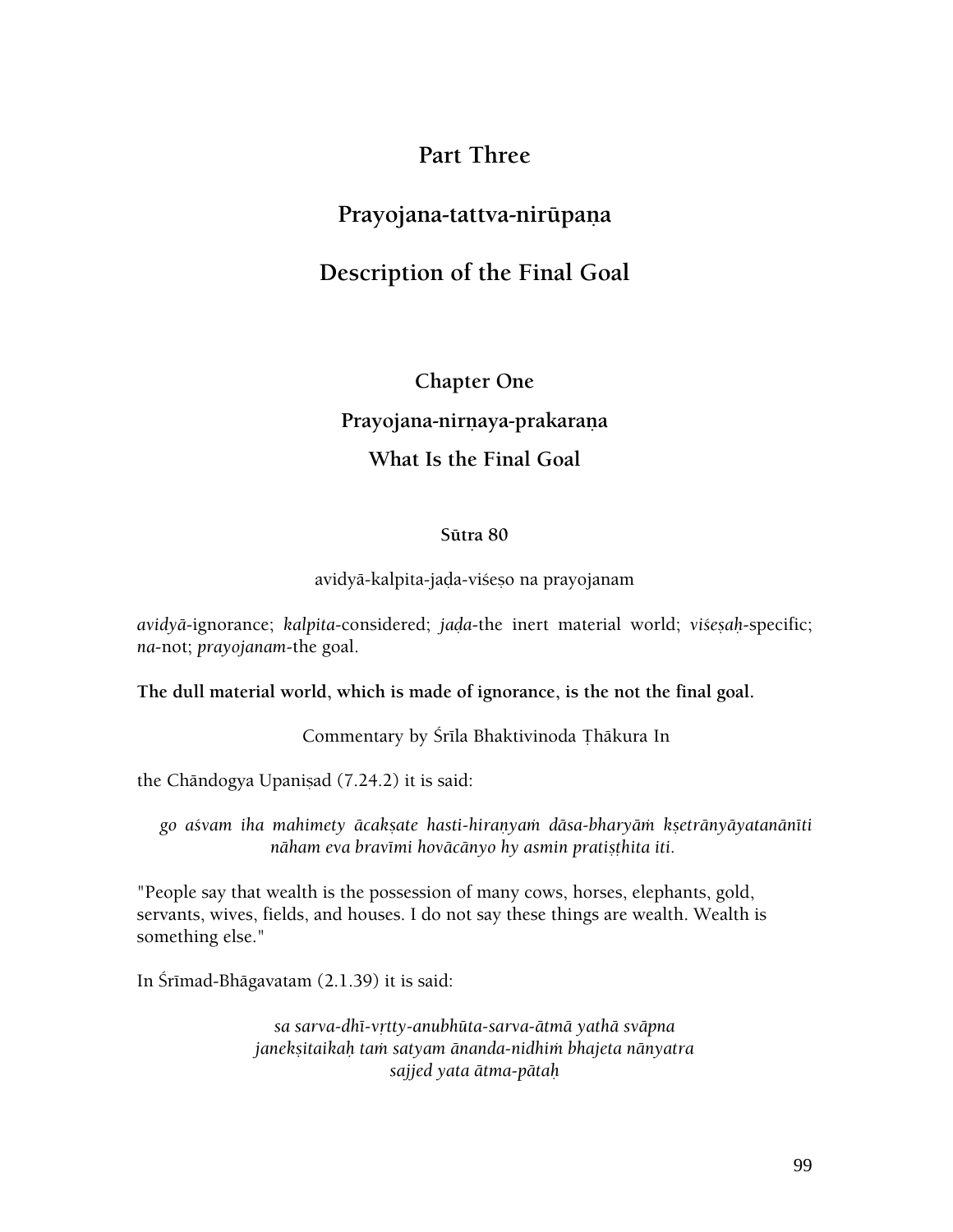"One should concentrate his mind upon the Supreme Personality of Godhead, who alone distributes Himself in so many manifestations just as ordinary persons create thousands of manifestations in dreams. One must concentrate the mind on Him, the only all-blissful Absolute Truth. Otherwise one will be misled and will cause one's own degradation."\*

Śrīla Jīva Gosvāmī explains:

*atha jévas tadéyäpi taj-jïäna-saàsärgäbhäva-yuktatvena tan-mäyä-paräbhütaù sann ätma-svarüpa-jïäna-lopän mäyä-kalpitopädhyäveçäc ca anädi-saàsära-duùkhena sambadhyate.* 

"The conditioned soul is overpowered by the illusory potency mäyä. He forgets his original spiritual identity, accepts the illusions mäyä places before him, and thus suffers in a world of repeated birth and death that seems to have no beginning."

# **Sütra 81**

*näpi nirviçeñaù na*-not; *api*-

also; *nirviçeñaù*-that which has no variety. **Varietyless** 

**impersonal liberation is not the final goal either.** 

# Commentary by Śrīla Bhaktivinoda Thākura

In the Chāndogya Upaniṣad it is said:

*amusmād ākāśāt samutthāya param jyotī-rūpam sampadya svena rūpeņābhinispadyate.* 

"Then the soul transcends that effulgent sky and approaches the effulgent form of the Supreme Personality of Godhead. Then the soul again manifests his original spiritual form."

In the Śvetāśvatara Upaniṣad (6.15) it is said:

tam eva viditvāti mrtyum eti "They who know the

Supreme Personality of Godhead cross beyond death."

In Śrīmad-Bhāgavatam it is said: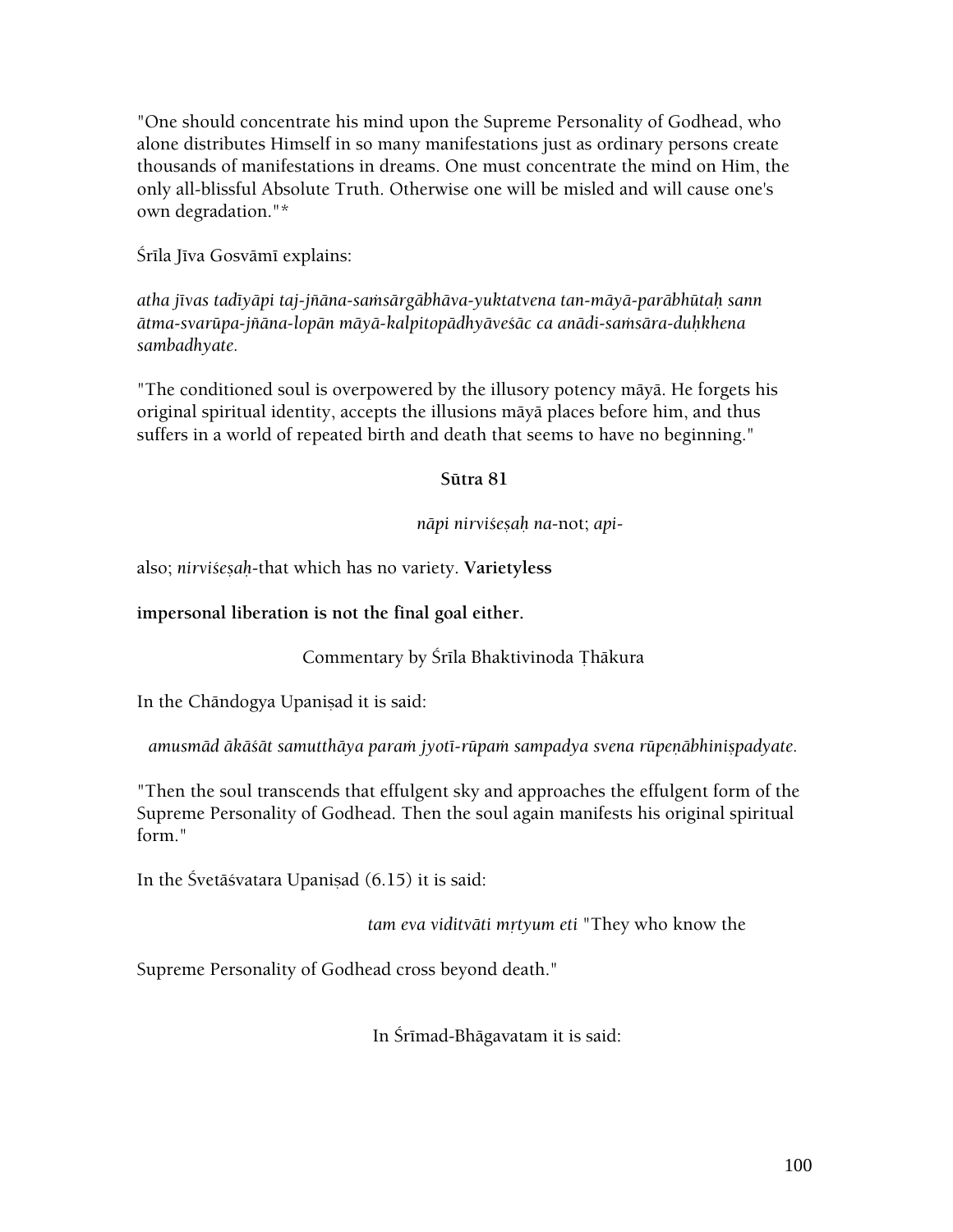*duravagamätma-tattva-nigamäya tavätta-tanos caritamahämåtäbdhi-parivärtaà pariçramäëaù na parilasanti*  kecid apavargam apīśvara te caraņa-saroja-hamsa-kala*saìga-visåñöa-gåhäù* 

"O Supreme Lord, the great souls do not yearn to attain impersonal liberation. They taste the nectar ocean of Your transcendental pastimes. They are like cooing swans playing at the lotus flower of Your feet."

Śrīla Gauḍa Pūrnānanda explains:

tat-padārthaḥ prakaṭa-paramānanda-pūrṇāmṛtābdhis  *tvaà-çabdärtho bhava-bhaya-bhara-vragra-citto 'ti-duùkhé tasmäd aikyaà na bhavati tayor bhinnayor vastu-gatyä bhedaù sevyaù sa khalu jagatäà tvaà hi däsas tadéyaù* 

"The word 'tat' means'the Supreme Personality of Godhead, who is a nectar ocean of transcendental bliss'. The word 'tvam' means 'the individual spirit soul who suffers greatly and whose heart trembles in fear of a host of material troubles'. These two are not one. They are different. That is the truth. The Supreme Personality of Godhead is He who should be served by all the worlds. You are His servant.

> *yasmin utpatti-mäyät tri-bhuvana-sahitaà candra-süryädi*  sarvam yasmin nāśāntam aste vrajati vilayam sva-sva*kälena yasmin vedair brahmäpi vaktuà prabhavati na kadä yaà guëätétam éçaà so 'haà väkyaà tu kasmäd upadiçasi guror manda-bhägyäya mahyam*

(###capT)"the Supreme Personality of Godhead is the creator of everything, including the three worlds, the sun, the moon, and everything else. He is never agitated or unhappy. In time the entire material world enters into Him. Even the demigod Brahmä and all the Vedas have not the power to describe all His glories. He is the supreme controller and He is beyond the touch of the modes of material nature. Why do you repeat to me that slogan 'so 'ham' (I am the Supreme)? Why do you wish to turn me into an unfortunate wretch?

#### **Sütra 82**

*paramärthe tasya na prayojanatvaà kintu kvacid abhidheyatvam* 

*parama*-supreme; *arthe*-for the goal; *tasya*-of that; *na*-not; *prayojanatvam*-need; *kintu*however; *kvacit*-sometimes; *abhidheyatvam*-to be named.

**Although realization of the impersonal aspect of the Supreme is not the final goal, it is sometimes a useful intermediary stage.**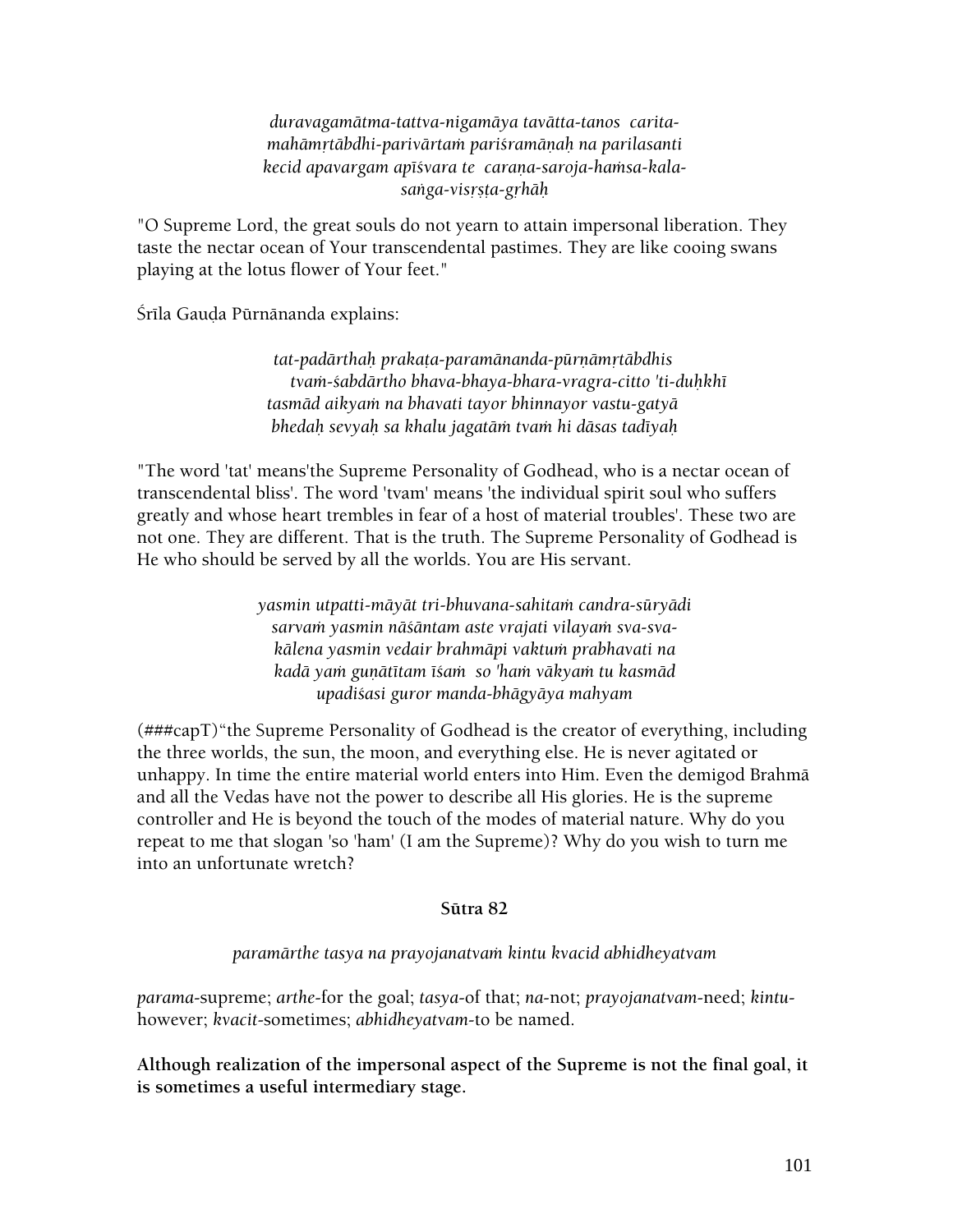Commentary by Srīla Bhaktivinoda Thākura

That the realization of the impersonal aspect of the Supreme is sometimes useful at a certain stage of spiritual development is seen in the following scriptural passages beginning with these words of the Isa Upanisad  $(7)$ :

> *yasmin sarväni bhütäny ätmaiväbhüd vijänataù tatra ko mohaù kaù çoka ekatvam anupaçyataù*

"One who always sees all living entities as spiritual sparks, in quality one with the Lord, becomes a true knower of things. What, then, can be illusion or anxiety for him?"\*

In the Chāndogya Upanisad it is said:

*tat tvam asi çvetaketo* 

"O Śvetaketu, you are the same."

In the Gopāla-tāpanī Upanisad it is said:

*so 'ham ity avadharyätmänaà gopälo 'ham iti bhävayet* 

"One should think: In quality I am one with Lord Gopäla."

In the Nrsimha-tāpanī Upanisad it is said:

*pare brahmaëi paryavasito bhavet.* 

"Then one enters into the Supreme."

That realization of the impersonal aspect of the Supreme is not essential and may be neglected entirely is seen in the following scriptural passages beginning with these words of Śrīmad-Bhāgavatam  $(10.14.3)$ :

> *jïäne prayäsam udapäsya namanta eva jévanti sanmukharitaà bhavadéya-värtäm sthäne sthitaà çruti-gataà tanu-väì-manobhir ye präyaso 'jita-jito 'py asi tais trilokyam*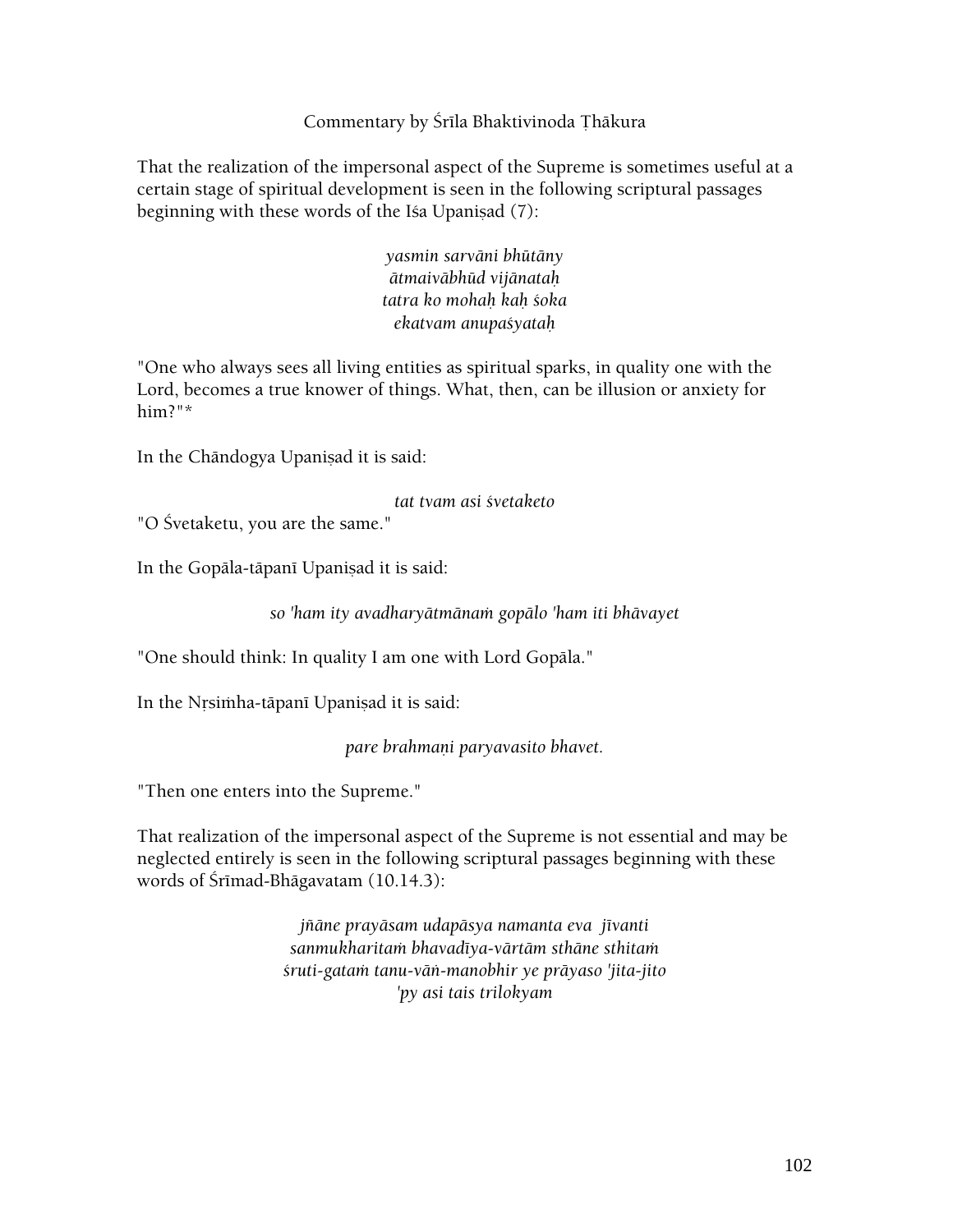"O My Lord Krsna, a devotee who abandons the path of empiric philosophical speculation aimed at merging in the existence of the Supreme and engages himself in hearing Your glories and activities from a bona fide sädhu, or saint, and who lives an honest life in the occupational engagement of his social life, can conquer Your sympathy and mercy, even though You are ajita, or unconquerable."\*

Śrī Caitanya Mahāprabhu (Caitanya-caritāmṛta, Madhya 6.175) explains:

tat tvam asi jīva hetu pradeśika vākya pranava nā māni' tāre kahe mahā-vākya

"The subsidiary vibration'tat tvam asi' (you are the same) is meant for the understanding of the living entity, but the principal vibration is Omkāra. Not caring for Omkāra, Śaṅkarācārya has stressed the vibration'tat tvam asi'."\*

#### **Sütra 83**

#### *tat tu sarvatra na praçastam*

*tat*-that; *tu*-but; *sarvatra*-everywhere; *na*-not; *praçastam*-recommended.

# **But the intermediate stage of impersonalism is not always recommended.**

Commentary by Śrīla Bhaktivinoda Thākura

In the Isa Upanisad  $(12)$  it is said:

*andhaà tamaù praviçanti ye 'vidyäm upäsate tato bhüya iva te tamo ya u vidyäyäà rataù* 

"Those who are engaged in the worship of demigods enter into the darkest region of ignorance, and still more so do the worshipers of the impersonal Absolute."\* In  $S$ rīmad-Bhāgavatam  $(10.14.4)$  it is said:

> *çreyaù såtià bhaktim udasya te vibho kliçyanti ye kevala-bodha-labdhaye teñäm asau kleçala eva çiñyate nänyad yathä sthüla-tuñävaghätinäm*

"My dear Lord, devotional service unto You is the only auspicious path. If one gives it up simply for speculative knowledge or the understanding that these living beings are spirit souls and the material world is false, he undergoes a great deal of trouble. He only gains troublesome and inauspicious activities. His endeavors are like beating a husk that is already devoid of rice. One's labor becomes fruitless."\*

In Śrīmad-Bhāgavatam (10.2.32) it is also said: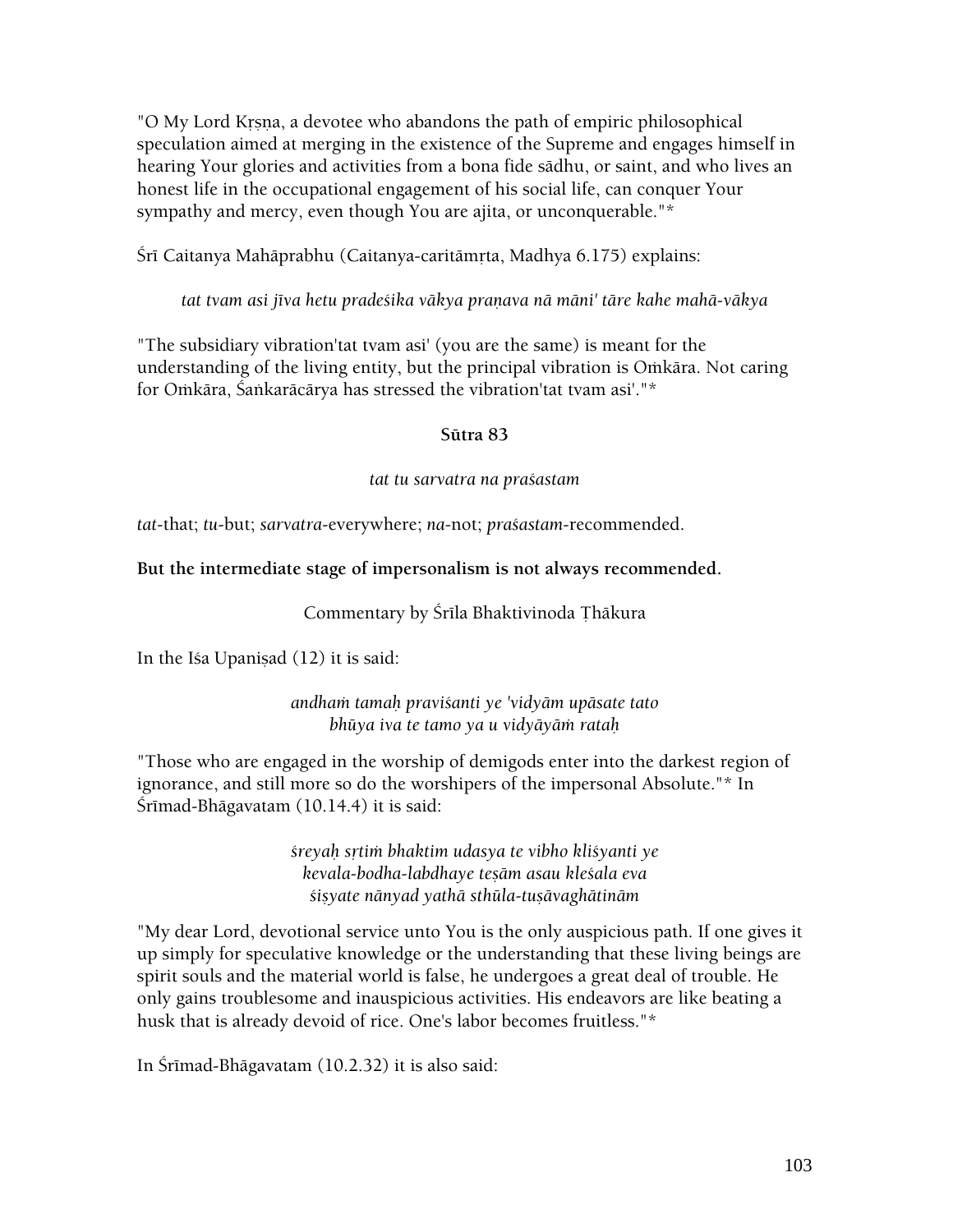*ye 'nye 'ravindäkña-vimukti-mäninas tvayy asta-bhäväd aviçuddha-buddhayaù äruhya kåcchreëa paraà padaà tataù patanty adho 'nädåta-yuñmad-aìghrayaù* 

"O lotus-eyed Lord, although non-devotees who accept severe austerities and penances to achieve the highest position may think themselves liberated, their intelligence is impure. They fall down from their position of imagined superiority because they have no regard for Your lotus feet."\*

In Šrī Caitanya-caritāmrta (Madhya 22.29) it is said:

jñānī jīvan-mukta daśā pāinu kari' māne vastutah buddhi śuddha nahe krsna-bhakti vine

"There are many philosophical speculators (jñānīs) belonging to the Māyāvāda school who consider themselves liberated and call themselves Nārāyana. However, their intelligence is not purified unless they engage in Krsna's devotional service."\*

# **Sütra 84**

*cid-viçeña eva prayojanaù cit*-spiritual; *viçeñaù*variety; *eva*-indeed; *prayojanaù*-the final goal.

# **The state of spiritual variety is the final stage of spiritual advancement.**

Commentary by Śrīla Bhaktivinoda Thākura

In the Chāndogya Upanisad  $(8.1.2-3)$  it is said:

brüyad yävän vä ayam äkäśas tävän eşo 'ntar hrdaya äkäśa ubhe 'smin dyävä-prthivī antar *eva mamähite ubhäv agniç ca väyuç ca sürya-candramasäv ubhau vidyun nakñaträëi yac*   $c$ āsyehāsti yac ca nāsti sarvam tad asmin samāhitam iti.

"The Supreme Personality of Godhead, who resides in the spiritual sky, and the individual spiritual soul, who resides in the sky of the heart, may both move among the spiritual and material worlds. They both may enter Agniloka, Väyuloka, the sun, the moon, the stars, and the lightning. They may enter the spiritual world, which is real, and the material world, which is not an eternal reality."

In Śrī Brahma-saṁhitā (5.29) it is said:

*cintämaëi-prakara-sadmasu kalpa-vrkñalakñävåteñu surabhér abhipälayantam lakñmé-sahasra-çata-sambhrama-sevyamänaà govindam ädi-puruñaà tam ahaà bhajämi*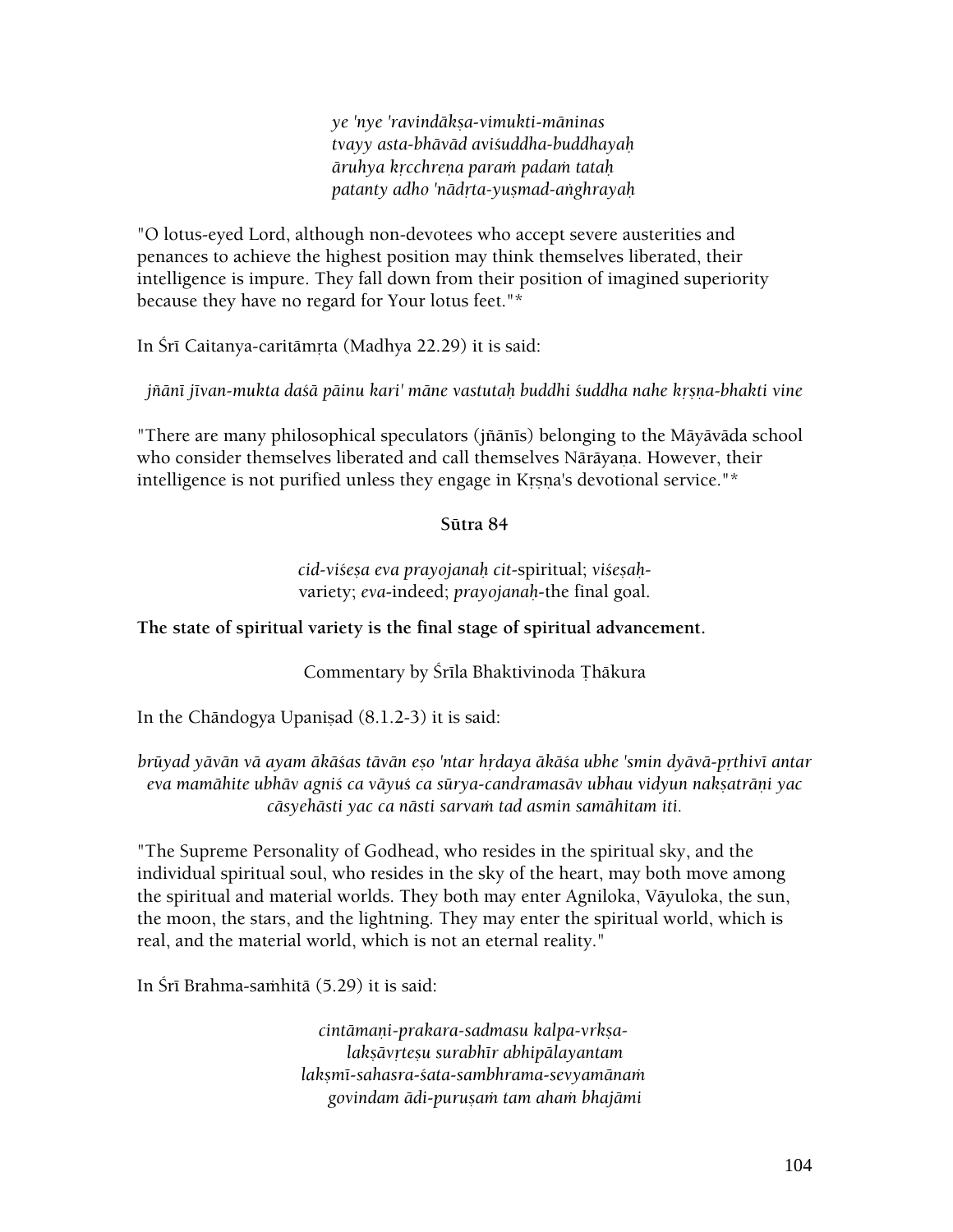"I worship Govinda, the primeval Lord, the first progenitor, who is tending the cows yielding all desire, in abodes built with spiritual gems, surrounded by millions of purpose trees, and always served with great reverence and affection by hundreds of thousands of lakṣmīs, or gopīs."\*\*\*

In Šrī Caitanya-caritāmrta (Madhya 20.155) it is said:

svayam bhagavān krsna govinda para nāma sarvaišvarya pūrna yānra goloka nitya dhāma

"The original Supreme Personality of Godhead is Krsna. His original name is Govinda. He is full of all opulences, and His eternal abode is known as Goloka Vrndävana."\*

# **Chapter Two**

# Sthāyi-bhāva-prakaraņa **Fervent or Continuous Ecstasy**

# **Sütra 85**

#### *viçiñöa-bhävo hi ratiù*

*viçiñöa*-exalted; *bhävaù*-love; *hi*-indeed; *ratiù*-rati.

# **When spiritual love increases it reaches the stage called'rati'.**

# Commentary by Śrīla Bhaktivinoda Thākura

In the Chāndogya Upaniṣad it is said:

*ätmaivedaà sarvam iti sa vä eña evaà paçyann evaà manvän evaà vijänän ätma-ratim ätma-kréòä ätma-mithuna ätmänandaù sa svaräò bhavati tasya sarveñu käma-cäro bhavati.* 

"The Supreme Personality of Godhead is everything. One who sees Him, glorifies Him, and understands Him, attains spiritual love (rati), enjoys spiritual pastimes, becomes the Lord's personal associate, is filled with spiritual bliss, is independent, and can go wherever he likes."

In the Bhagavad-gitā (3.17), Lord Krsna explains:

*yas tv ätma-ratir eva syät ätma-tåptaç ca mänavaù ätmany*   $eva$  ca santustas tasya kāryam na vidyate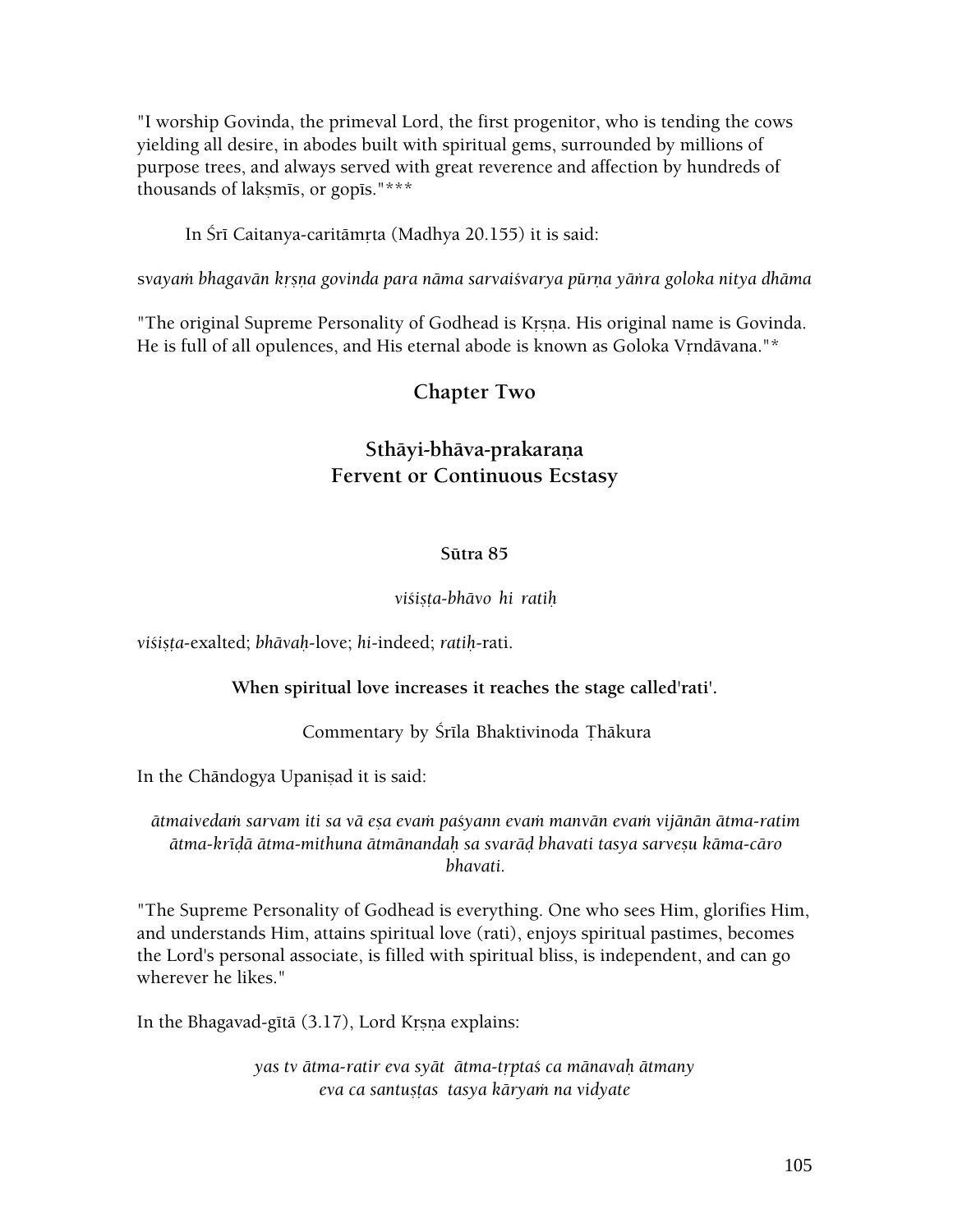"But for one who takes pleasure (rati) in the self, whose human life is one of self realization, and who is satisfied in the self one, fully satiated, for him there is no duty."\*

In the Agni Purāna it is said:

*bhimānād ratih sa ca pariposam upeyusī vyabhicärädi samanyät çåìgära iti géyate* 

 "When spiritual love increases it becomes rati. Rati arouses the mellows of conjugal love for Lord Krsna."

Śrīla Rūpa Gosvāmī (Šrī Bhakti-rasāmṛta-sindhu, 1.3.1 and 4) explains:

śuddha-sattva-viśesātmā prema-sūryāmśu-sāmya*bhäk rucibhiç citta-maçåëya-kåd asau bhäva ucyate* 

"When devotional service is situated on the transcendental platform of pure goodness it is like a ray of the sunlight of love for Krsna. At such a time devotional service causes the heart to be softened by various tastes, and it is called 'bhäva' (emotion)."\*

> *ävirbhüya mano-våttau vrajanté tat-svarüpatäm svayam-prakäça-rüpäpi bhäsamänä prakäçya-vat*

"At that time Lord Krsna reveals His splendid original form, manifested in the devotee's meditation."

#### **Sütra 86**

#### *ulläsamayétara-räga-çünyä ratiù prétiù*

*ulläsamayé*-splendid and blissful; *itara*-other; *räga*-passion; *çünyä*-without; *ratiù*-rati;  $pr$ ītiņ-prīti

**When rati becomes especially splendid and blissful, and when it is passionately**  directed to Lord Krsna alone, it becomes prīti.

Commentary by Śrīla Bhaktivinoda Thākura

In the Taittiriya Upanisad  $(3.6.1)$  it is said:

*änando brahmeti vyajänät. änandäd dhy eva khalv imäni bhütäni jäyante. änandena jätäni*  jīvanti. ānandam prayanty abhisamvi*santi*.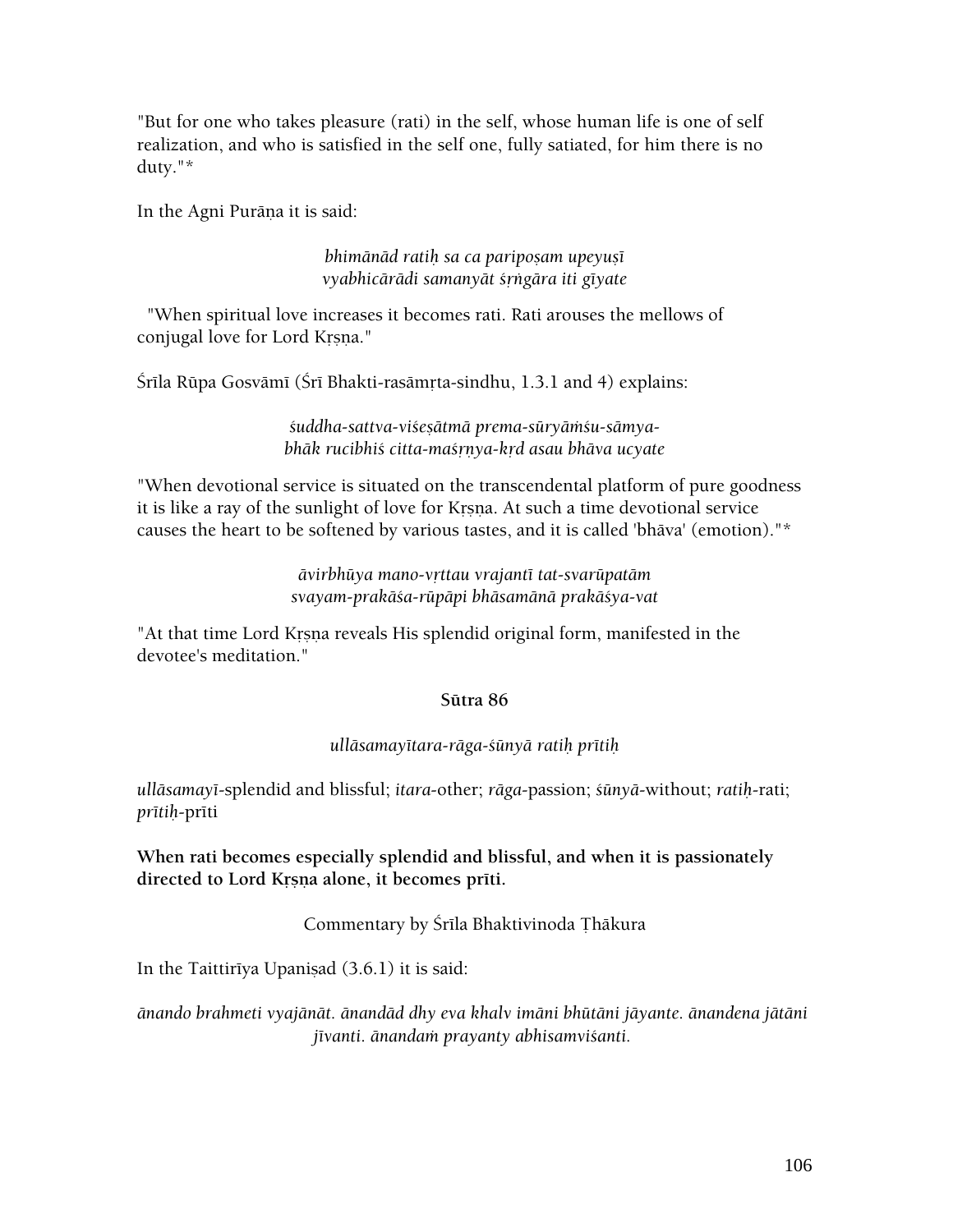"Then he understood that the Supreme is bliss. From the blissful Supreme everything is born. By the power of the blissful Supreme everything lives. Everything enters the blissful Supreme."

In the Visnu Purāņa it is said:

*nätha yoëi-sahasreñu yeñu yeñu vrajämy aham teñu teñv acyutä bhaktir acyute 'stu sadä tvayi* 

"O Lord, I pray that wherever I go for my next thousand births I may always have unalloyed love for You, the infallible Supreme Personality of Godhead.

> *yä prétir avivekänäà viñayeñv anapäyiné tvam anusmarataù sa me hådayän näpasarpatu*

"O Lord, I pray that I may always remember You. I pray that the love that fools feel for material objects I may feel for You. I pray that love will never leave my heart."

In Šrī Caitanya-caritāmrta (Madhya 23.13) it is said:

*sei bhäva gadha haile dhare prema näma sei prema prayojana sarvänanda dhäma* 

"When that ecstatic emotional stage intensifies, it is called love of Godhead. Such love is life's ultimate goal and the reservoir of all pleasure."\*

# **Sütra 87**

# *dåòha-mamatätiçayätmikä prétiù premä*

*dåòha*-firm; *mamatä*-possessiveness; *atiçaya*-great; *ätmikä*-of the self; *prétiù*prīti;(###?preti?) *premā-love*.

**When it is very intense, and when the lover becomes very possessive of the beloved,**  prīti becomes prema.

# Commentary by Śrīla Bhaktivinoda Ţhākura

In the Katha Upanisad  $(1.2.23)$  it is said:

*näyam ätmä pravacanena labhyo na medhayä na bahunä çrutena yam evaisa vrnute tena labhyas tasyaiña ätma vivåëute tanuà sväm*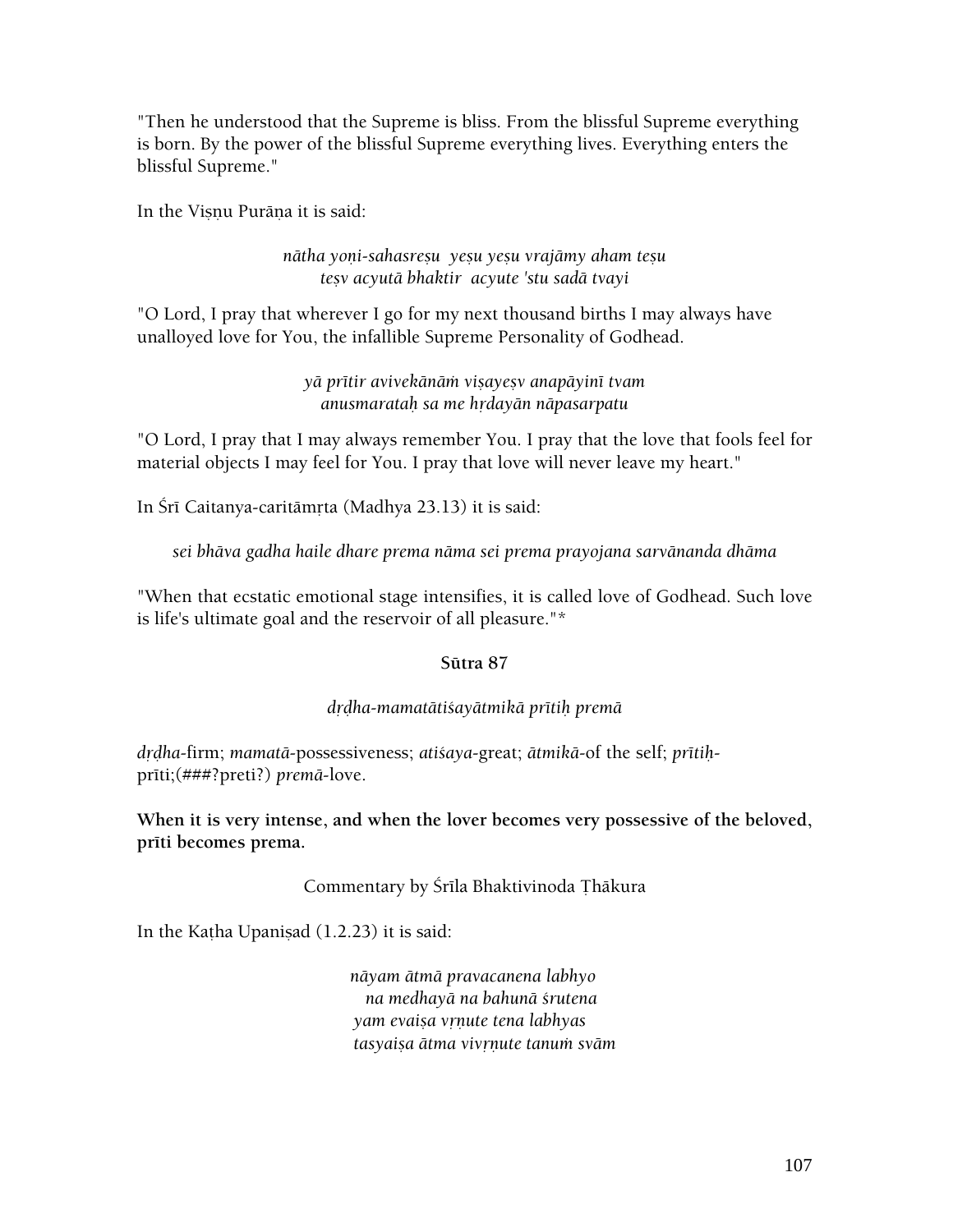"The Supreme Lord is not attained by expert explanations, by vast intelligence, nor even by much hearing. He is attained only by one who He Himself chooses. To such a person He manifests His own form."\*

In the Gopāla-tāpanī Upaniṣad it is said:

*etad viñëoù paramaà padaà ye nitya-yuktäù samyujante na kämätteñäm asau gopa-rüpaù prakäçayet ätma-padaà tadaiva* 

"Free from material desires, the sages always strive to attain Lord Vișnu's supreme abode. Lord Visnu, in His original form as a cowherd boy, appears before them and shows them His own abode."

In Śrī Nārada-pañcarātra it is said:

*ananya-mamatä viñëau mamatä prema-saìgatä bhaktir ity ucyate bhéñma-prahlädoddhava-näradaiù* 

"When one develops an unflinching sense of ownership or possessiveness in relation to Lord Visnu, or, in other words, when one thinks Visnu and no one else to be the only object of love, such an awakening is called bhakti (devotion) by exalted persons like Bhīsma, Prhalāda, Uddhava, and Nārada."\*

Śrīla Rūpa Gosvāmī (Śrī Bhakti-rasāmṛta-sindhu 1.4.1) explains:

*samyaì masåëita-svänto mamatvätiçayäìkitaù bhävaù sa eva sändrätmä budhaiù prema nigadyate* 

"When the heart is completely softened and devoid of all material desires and when one's emotional feelings become very strong, one becomes very much attached to Krsna. Such purified emotion is known as pure love."\*

# **Sütra 88**

# *viçrambhätma-premä praëayaù*

*vi§rambha*-intimate and confident; *ātma*-of the self; *premā*-prema; *pranayah*-pranaya.

**When the love becomes intimate and lover confident of his position, prema**  becomes praņaya.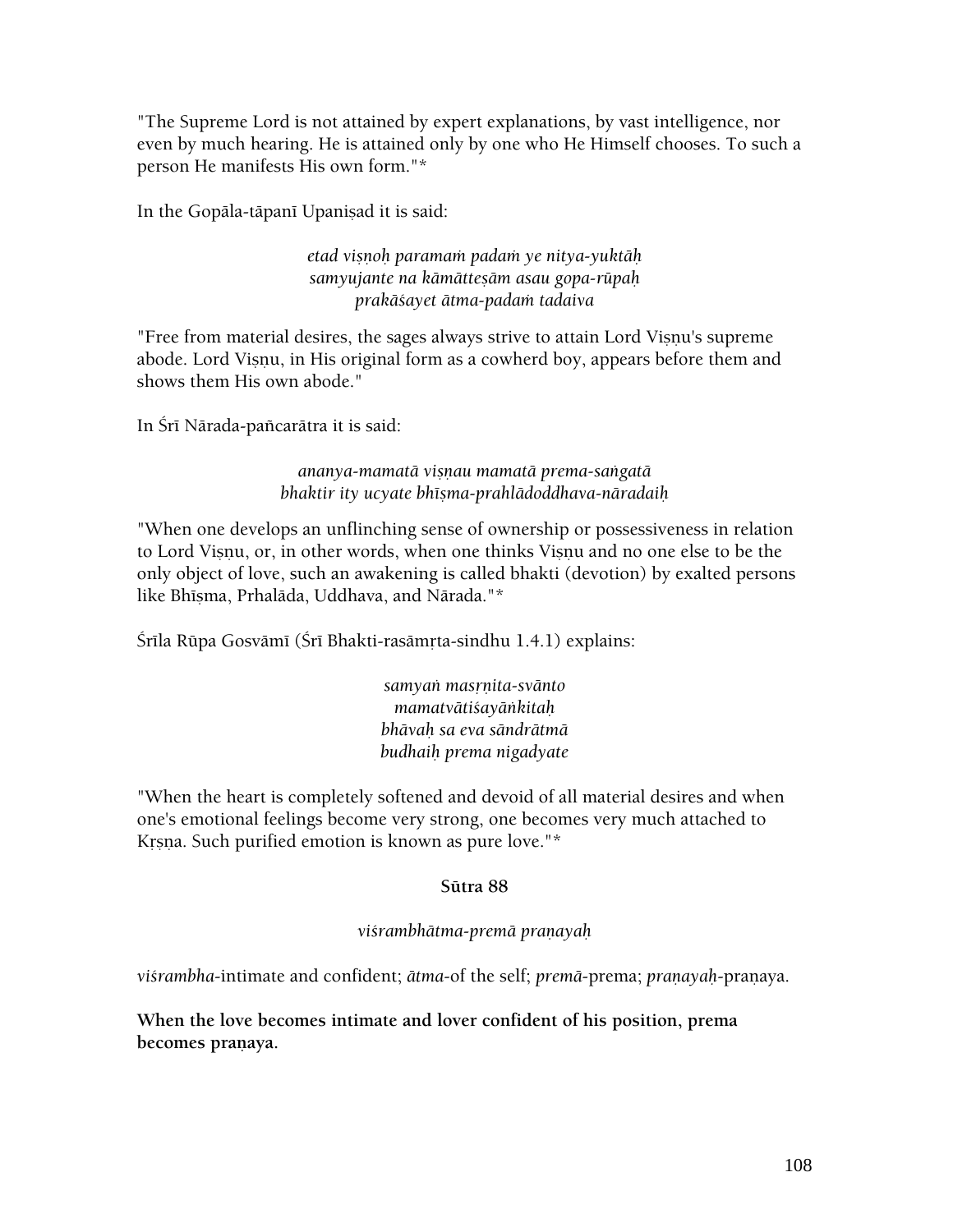### Commentary by Śrīla Bhaktivinoda Thākura

In the Taittiriya Upanisad  $(2.7.2)$  it is said:

*yadā hy evaisa etasminn adršye 'nātmye 'nirukte 'nilayane 'bhayam pratistham vindate. atha so 'bhayaà gato bhavati.* 

"Taking shelter of the Supreme, who is invisible to material eyes, not a material person, indescribable by material words, and without a material home, the living entity becomes fearless. He becomes fearless."

In Srīmad-Bhāgavatam (10.18.24) it is said:

*uväha kåñëo bhagavän çrédamänaà paräjitaù*  "Defeated, Lord Krsna carried Śrīdāmā." Śrīla Rūpa Gosvāmī (Śrī Bhakti-rasāmṛta-sindhu 3.3.108) explains:

präptäyäm sambhramädinäm yogyatäyäm api sphutam tad-gandhenäpy asamsprstä ratih prānāya ucyate

"When there is full knowledge of Krsna's superiority and yet in dealings with Him on friendly terms respectfulness is completely absent, that stage is called affection."\*

#### **Sütra 89**

*kauöilyäbhäsätmaka-bhäva-vaicitränuguëa-praëayo mänaù* 

*kautilya-of crookedness; <i>ābhāsa-with the reflection; ātmaka-of the self; bhāva-love; vaicitra*-wonder; *anuguëa*-favorable; *praëayaù*-praëaya; *mänaù*-mäna.

### **When the dim reflection of crookedness is present, and when the love is both**  wonderful and pleasing, pranaya becomes māna, (jealous anger).

### Commentary by Śrīla Bhaktivinoda Thākura

In the Taittiriya Upaniṣad  $(3.10.4)$  it is said:

*tan-mana ity upäséta. mänavän bhavati.* 

"One should worship Him as the supreme mind. Filled with jealous anger, one may worship Him."

In Srimad-Bhāgavatam it is said: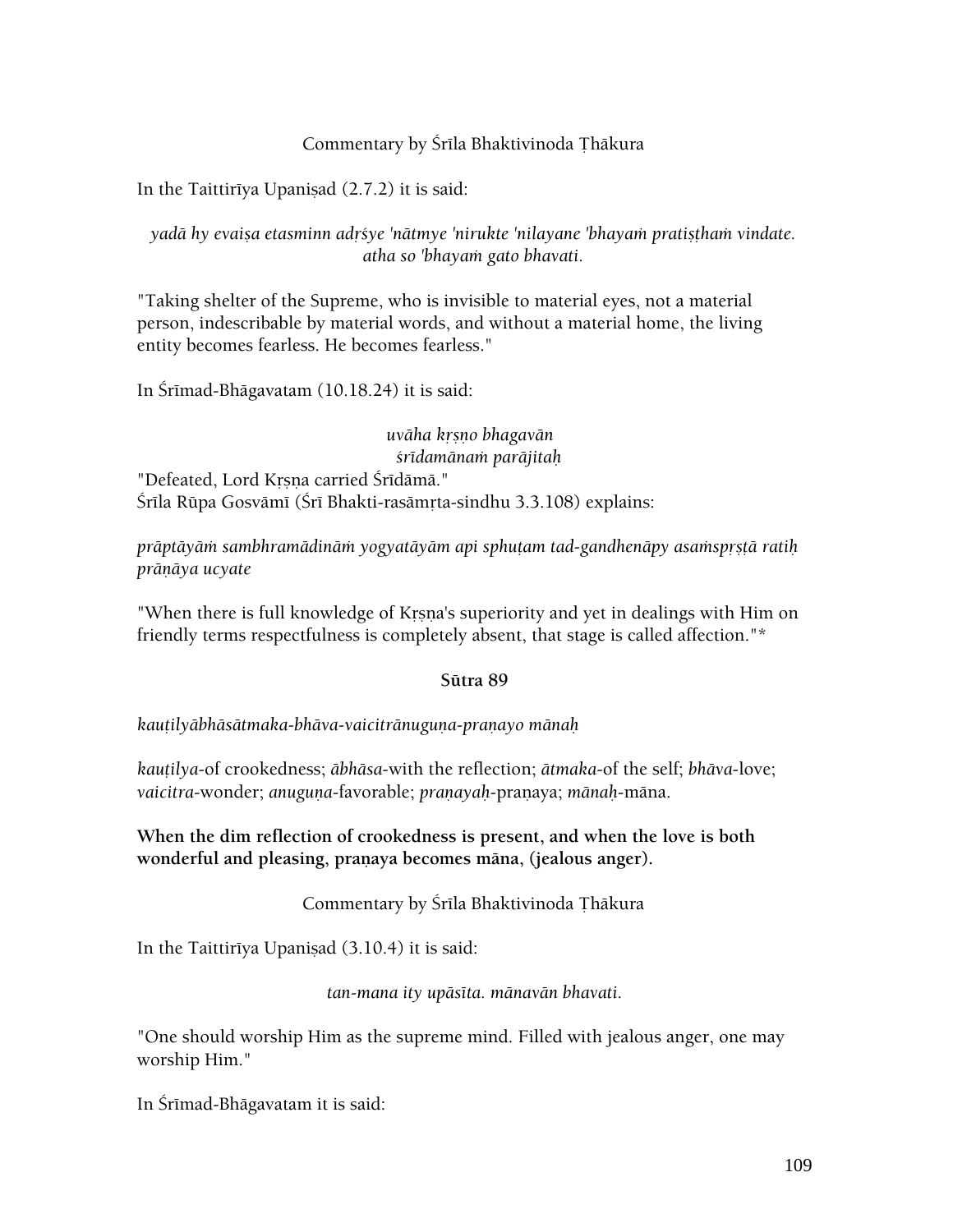### *kvacid bhrü-kuöim äbadhya prema-samrambha-vihvaläù*

"Sometimes there would be knitting of the eyebrows. They were overcome with feelings of love."

Śrīla Rūpa Gosvāmī (Śrī Ujjvala-nīlamani, Śrṅgāra-bheda-kathana, (102) explains:

# aher iva gatih premnah svabhāva-kutilabhāvāt ato hetor ahetoś ca yunor mana udañcati

"The progress of loving affairs between young couples is like the movement of a snake. On account of this two types of anger arise between young couples: anger with cause and anger without cause."\*

### **Sütra 90**

# *ceto-dravätiçayätmaka-premaiva snehaù*

*cetaù*-of the heart; *drava*-melting; *atiçaya*-great; *ätmaka*-of the self; *prema*-prema; *eva*indeed; *snehaù*-sneha.

### **When the heart melts, prema becomes sneha.**

Commentary by Śrīla Bhaktivinoda Thākura

In the Brhad-āranyaka Upanisad  $(1.4.8)$  it is said:

*tad etat preyaù puträt preyo vittät preyo 'nyasmäd anantarataraà yad ayam ätmä.* 

"The Supreme Personality of Godhead is more dear than sons, more dear than wealth, more dear than anything."

In Śrīmad-Bhāgavatam it is said:

vīksyantah sneha-sambandhā vicelus tatra tatra hanyarundhann udgalad-bāspam autkanthād devakī-sute niryāty āgārān no bhadram iti syād bāndhava-striyah

"Gazing, they were overcome with love. They went here and there. Eager to see Devaki's son, the women ran from their rooms."

In Śrī Caitanya-caritāmŗta (Madhya 3.143-144) it is said:

*kändiyä kahena çacé bächäre nimäni véçvarüpa sama nä kariha niöhuräi*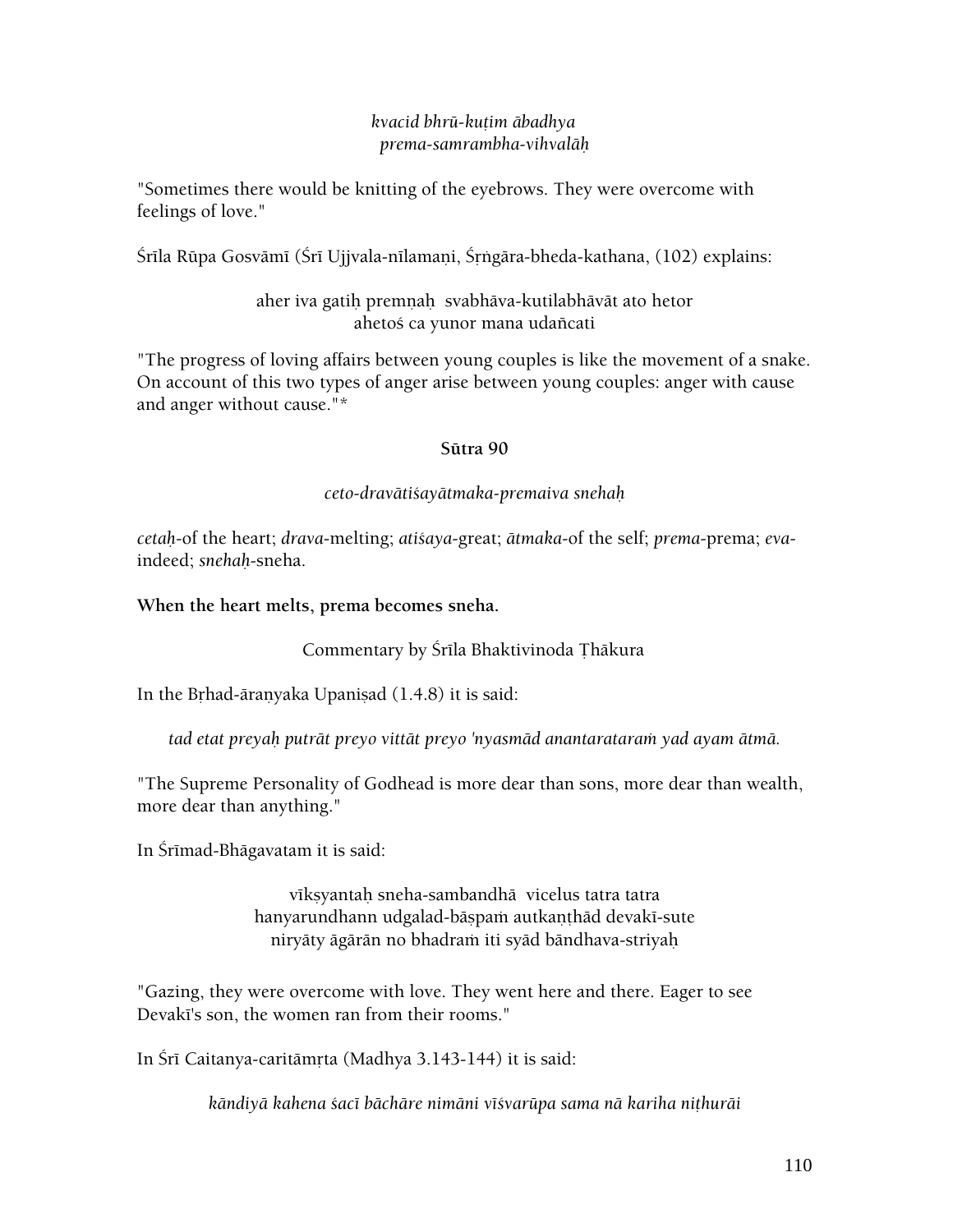"Understanding that Lord Caitanya had accepted the renounced order of life, Sacīmātā, crying, said to the Lord,'My darling Nimäi, do not be cruel like Viçvarüpa, Your elder brother'."\*

*sannyäsé haiyä more na dila daraçan tumi taiche haile mora haibe maraë* 

"Mother Śacī continued:'After accepting the renounced order Visvarūpa never again gave me audience. If You do like Him, that will certainly be the death of me."\*

# **Sütra 91**

*abhiläñätmaka-sneha eva rägaù abhiläña*-

desire; *ätmaka*-of the self; *sneha*-sneha; *eva*-indeed; *rägaù*-räga. *When the* 

*lover's desires are strong, sneha becomes räga*.

Commentary by Śrīla Bhaktivinoda Thākura In

the Brhad-āranyaka Upanisad it is said:

*ätmänaà ced vijanéyäd ayam astéti puruñaù. kim icchan kasya kämäya çaréram anusaïcaret.* 

"If a person knows the Supreme Personality of Godhead and says, "Here is the Supreme Personality of Godhead", why would he desire to cling to this material body?"

In Śrīmad-Bhāgavatam (1.8.25) Queen Kuntī tells Lord Krsna:

*vipadaù santu täù çasvät tatra tatra jagad-guro bhavato darçanaà yat syäd apunar-bhava-darçanam* 

"I wish that all those calamities may happen again and again so that we could see You again and again, for seeing You means that we will no longer see repeated births and deaths."\*

In Śrī Caitanya-caritāmrta (3.143-145) it is said:

*néläcale navadvépe yena dui ghara loka gatägati värtä päba nirantara*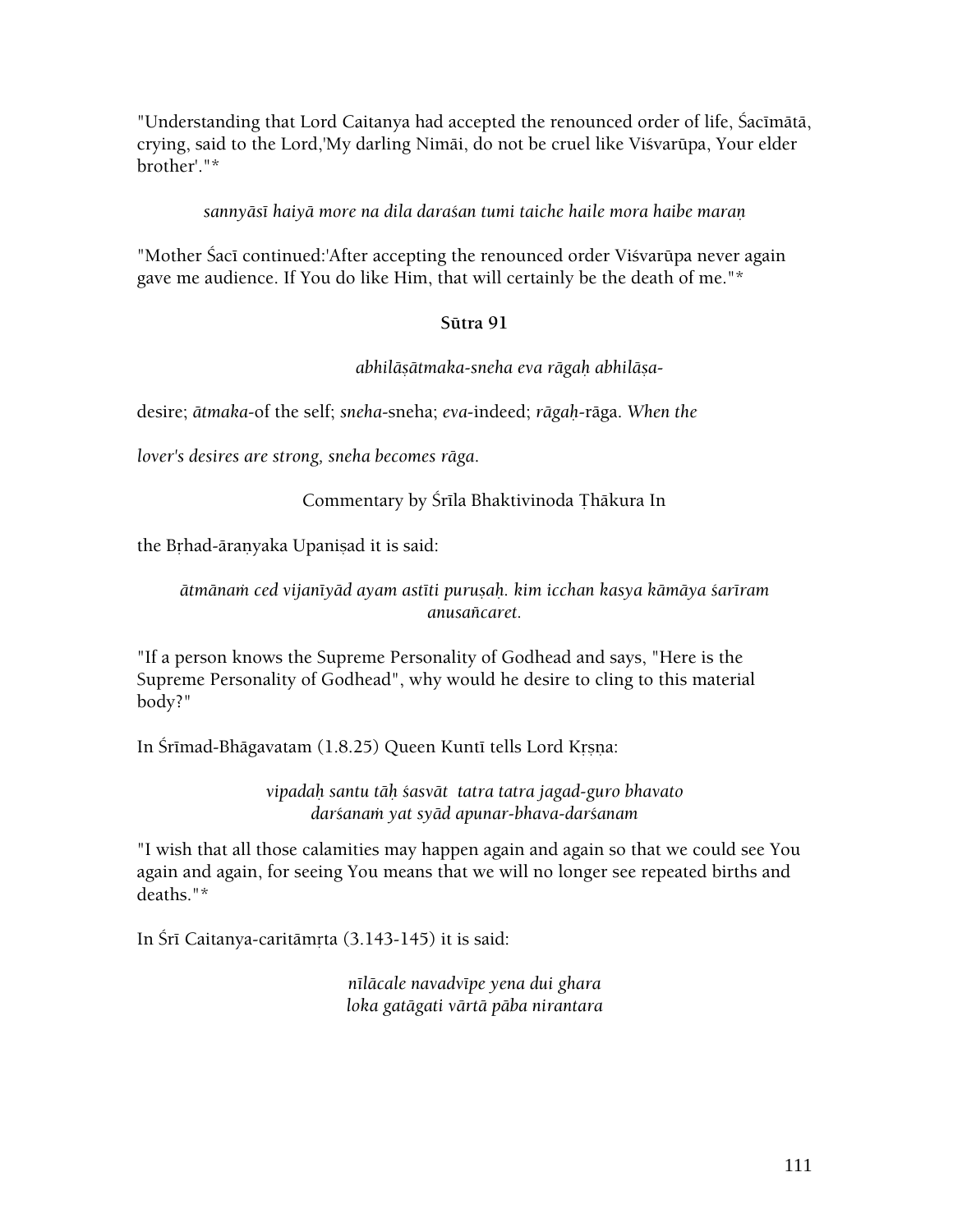"Since Jagannātha Purī and Navadvīpa are intimately related, as if they were two rooms in the same house, people from Navadvīpa generally go to Jagannātha Purī, and those from Jagannātha Purī go to Navadvīpa. This going and coming will help carry news of Lord Caitanya. In this way I will be able to get news of Him.\*

*tumi saba karite pära gamanägamana gaìgä-snäne kabhu häbe täìra ägamana* 

"All you devotees will be able to come and go, and sometimes He may also come to take His bath in the Ganges.\*

*äpanära duùkha sukha tähän nähi gaëi tara yei sukha tähä nija sukha mäni* 

"I do not care for my personal happiness or unhappiness, but only for His happiness. Indeed, I accept His happiness as my happiness."\*

#### **Sütra 92**

*rägo 'nukñaëaà viñayäçrayayor navénatvaà sampädayann anurägaù* 

rāgah-lobe; anukṣaṇam-at every moment; *viṣaya-of the object; āśrayayoḥ-of the* shelter; *navénatvam*-newness; *sampädayann*-establishing; *anurägaù*-anuräga.

**When the feelings between the lover and beloved are newer and newer at every moment, räga becomes anuräga.** 

Commentary by Śrīla Bhaktivinoda Thākura

In the Taittiriya Upanisad it is said:

*etam änandamayam ätmänam upasaìkramya imäl lokän kämäçé käma-rüpy anusaïcarann etat sämagäyann äste. habu habu habu.* 

"The sage always yearns to leave this material world and approach the blissful Supreme Personality of Godhead."

In Śrīmad-Bhāgavatam it is said:

*yadyapy asau pärçva-gato raho gatas tathäpi tasyäìghriyugaà navaà navam pade pade kä virameta tat-padä caläpi yaà çrér na jahäti karhicit* 

"Although again and again we meet Him in a secluded place, His feet are always filled with newer and newer bliss. What woman could leave His feet? Even the goddess of fortune never leaves His feet."

Śrīla Vāsudeva Ghosa explains: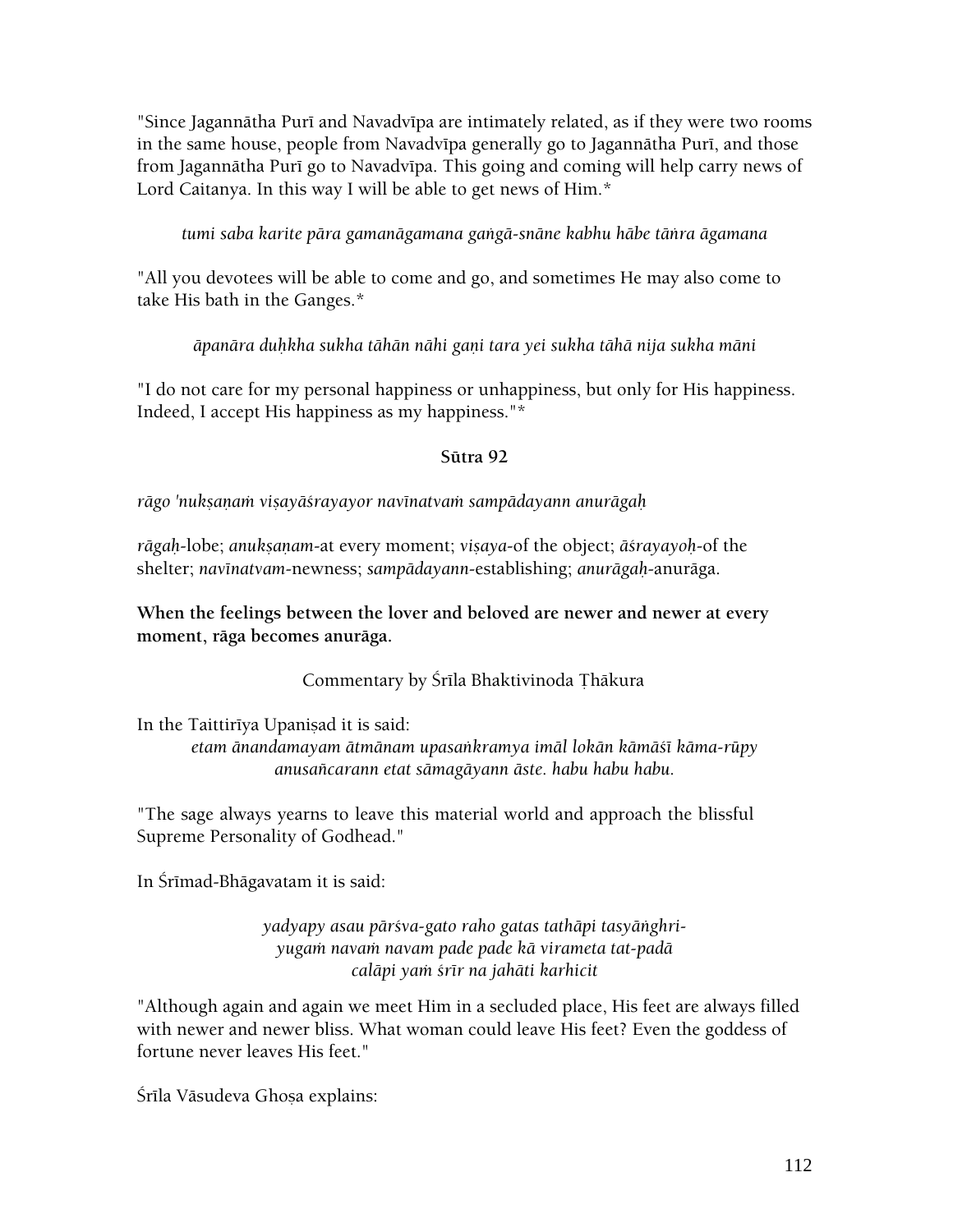*nä jäniyä na çuniyä préti kariläma go pariëäme para-mäda dekhi äsäòha çravaëa mäse ghana deyä barikhaye emati jharaya duöi äìkhi* 

*hera je ämäre dekha mänuña äkära go manera anale ämi puòi jvalanta anale jena puòiyä raiyächigo päkäliyä päöera òüìri* 

*ändhuyä purükhe jena déna héna ména hena niçväsa chäòite nähi öhäìi bäsudeva ghoña kahe òäkäti pirita go tile tile bandhure häräi* 

#### **Sütra 93**

*asamordhva-camatkäreëonmädanaà mahä-bhävaù* 

*a*-without; *sama*-equal; *ürdhva*-or superior; *camatkäreëa*-with wonder; *unmädanam*intoxication; *mahä-bhävaù*-mahä-bhäva.

**When it is intoxicated with wonders that have no equal or superior, anuräga becomes mahä-bhäva.** 

Commentary by Śrīla Bhaktivinoda Thākura

In the Mundaka Upanisad (3.2.8) it is said:

*yathä nadyaù syandamänäù samudre 'staà gacchanti nama-rüpe vihäya tathä vidvän näma-rüpäd vimuktaù parät paraà puruñam upaiti divyam.* 

"As flowing rivers abandon their names and forms and enter the great ocean, so the enlightened soul abandons his material name and form and meets the effulgent Supreme Personality of Godhead."

In Śrīmad-Bhāgavatam (10.19.16) it is said:

gopīnām paramānanda āsīd govinda-dar*šane ksaņam yugaçatam iva yäsäà yena vinä bhavet* 

"Gazing at Lord Krsna, the gopis became filled with bliss. A moment without Him seemed like a hundred yugas."

Srīla Rūpa Gosvāmī explains: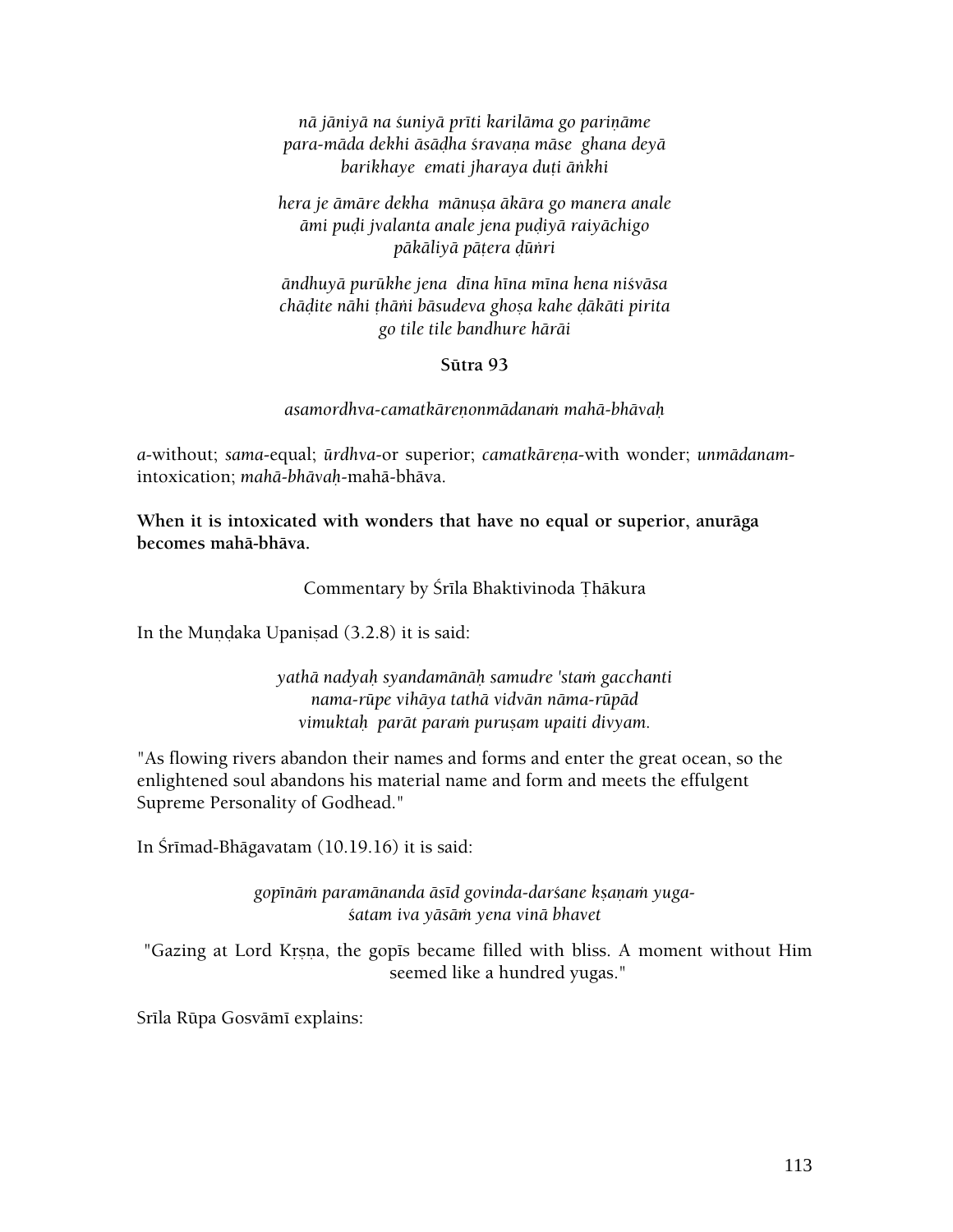*iyam eva ratiù prauòhä mahä-bhäva-daçäà vrajet yä mågyasya vimuktänäà bhaktänäà ca varéyäsäm* 

"Among the most exalted of liberated souls love for Lord Krsna becomes intensified to the stage known as mahä-bhäva."

# **Chapter Three**

# **Rasa-prakaraëa**

**The Rasas** 

#### **Sütra 94**

*sämagré-paripuñöä ratir eva rasaù sämagré*-by the

ingredients; *paripustā-nourished; ratih-rati; eva-indeed; rasah-rasa.* 

When it is nourished by various sāmagrīs (ingredients), rati becomes rasa (nectar **mellows).** 

Commentary by Śrīla Bhaktivinoda Thākura In the Taittirīya

Upaniṣad (2.7.1) it is said: raso vai saḥ. rasaṁ hy evāyaṁ labdhvānandī bhavati.

"When one understands the Personality of God, the reservoir of pleasure, Krsna, he

actually becomes transcendentally blissful."\* In

the Agni Purāna it is said:

*na bhäva-hino 'sti raso na bhävo rasa-varjitaù bhävayanti rasän ebhir bhävyante ca rasa iti*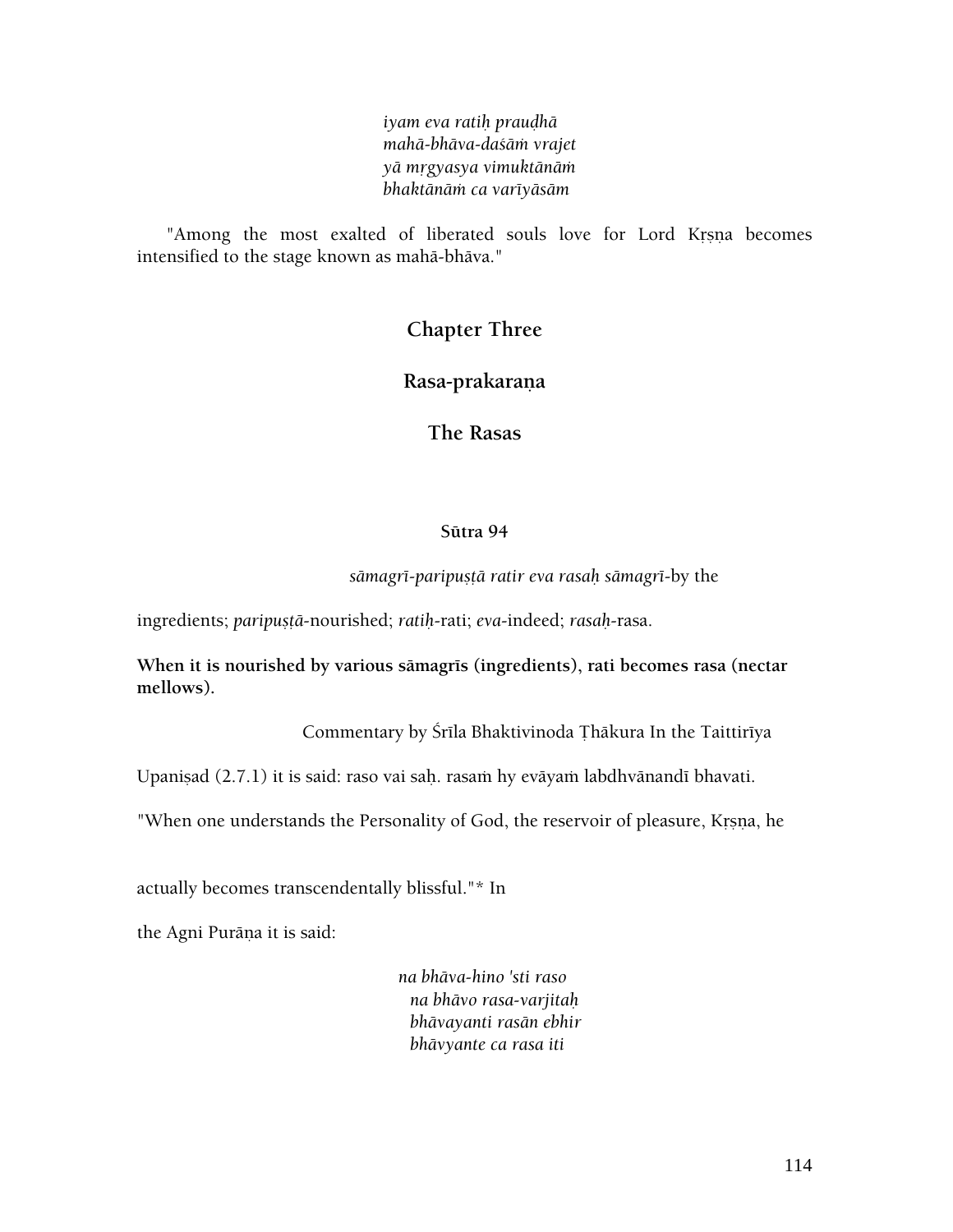"There is no nectar (rasa) that is empty of love, and there is no love that is empty of nectar. Love creates nectar. Nectar creates love."

Śrīla Bharata Muni explains:

ç*aktir asti vibhävädeù käpi sädhäraëé kåtau pramätä tad-abhedena svayaà yayä pratipadyate* 

"Ecstatic love creates nectar (rasa). That is the proof that love and nectar are not different."

In Śrī Caitanya-caritāmrta (Madhya 19.180-182) it is said:

*ei saba kåñëa bhakti rasa sthäyi bhäva sthäyi bhäve mile yadi vibhävänubhäva* 

"All these stages combined are called 'sthäyi-bhäva', or continuous love of Godhead in devotional service. In addition to these stages there are 'vibhäva' and'anubhäva'.\*

*sattvika vyabhicäri bhävera milane kåñëa-bhakti-rasa haya amåta äsvädane* 

"When the higher standard of ecstatic love is mixed with the symptoms of'sattvika' and'vyabhicāri', the devotee relishes the bliss of loving Krsna in a variety of nectarean tastes.\*

*yaiche dadhi sitä ghåta maréca karpüra milane rasälä haya amåta madhura* 

"These tastes are like a combination of yogurt, sugar candy, ghee (clarified butter), black pepper, and camphor and are as palatable as sweet nectar."\*

# **Sütra 95**

*sa ca païca-vidho mukhyaù sapta-vidho gauëaù* 

*saù*-that; *ca*-and; *païca*-five; *vidhaù*-kinds; *mukhyaù*-primary; *sapta*-seven; *vidhaù*kinds; *gaunah-secondary*.

**The primary rasas are five, and the secondary rasas are seven.** 

Commentary by Śrīla Bhaktivinoda Thākura

In the Brhad-āranyaka Upanisad  $(4.4.17)$  it is said:

*yasmin païca-païcajanä*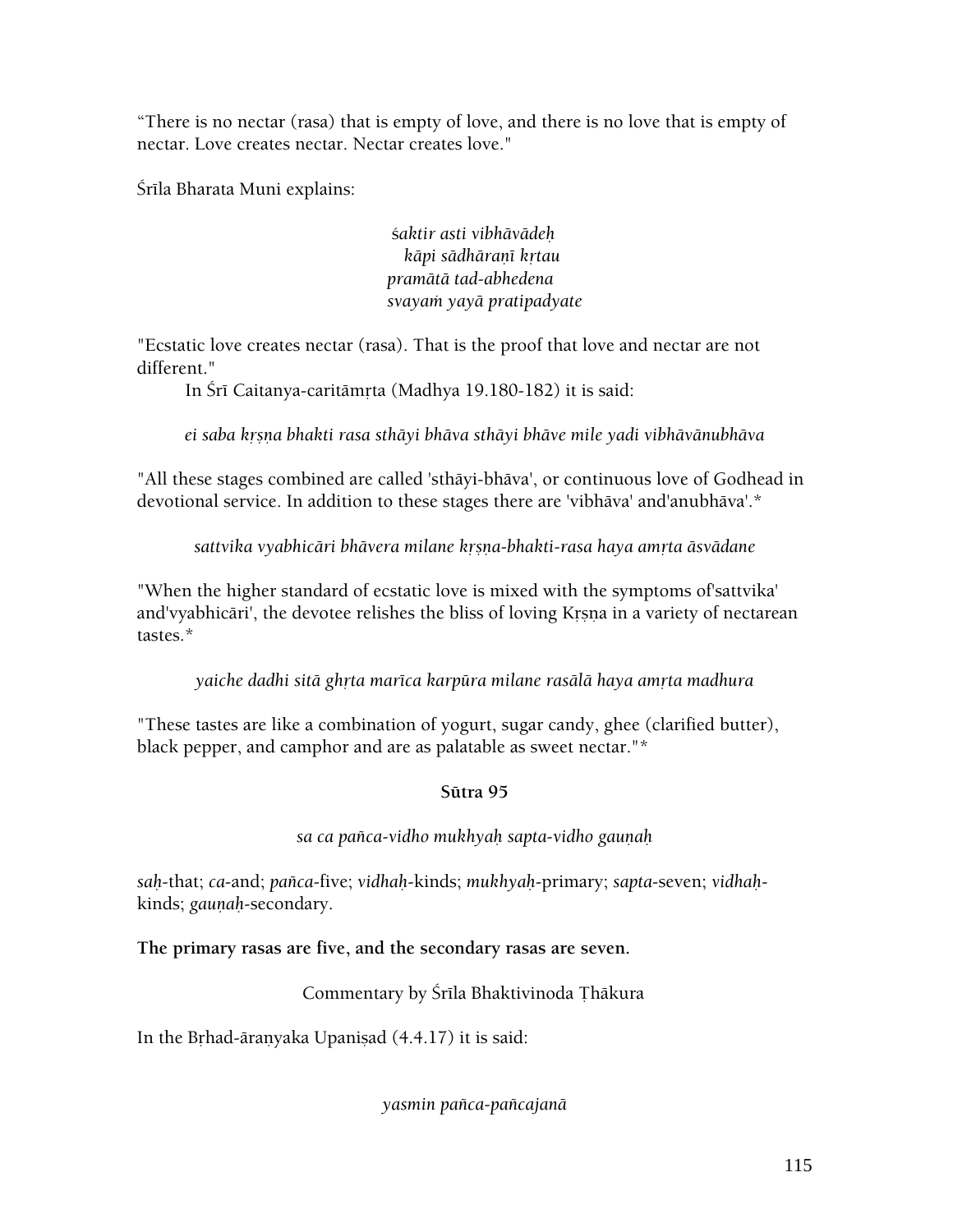#### $\bar{a}$ kāsaś ca pratiṣṭhitaḥ tam eva manye ātmānaṁ *vidvän brahmämåto 'måtam*

"A wise man understands the Supreme Personality of Godhead, who is worshiped by the devotees in the five rasas. Understanding Him, the wise man becomes immortal. He attains the nectar of transcendental bliss."

In the Varāha Purāna it is said:

*putra-bhrätå-sakhitvena svämitvena yato hariù*  bahudhā gīyate vedair jīyamsas tasya te na tu

"In many ways the Vedas glorify Lord Hari, who is loved as the devotee's son, brother, friend, master, and husband."

In Śrī Caitanya-caritāmrta it is said:

*rati-bhede kåñëa-bhakti-rase païca bheda* 

"The transcendental mellows derived from devotional service are also of five varieties."\*

#### **Sütra 96**

#### *çänta-rasaù*

*çänta*-peaceful; *rasaù*-rasa.

**The first rasa is çänta-rasa (neutrality).** 

Commentary by Śrīla Bhaktivinoda Thākura

In the Chāndogya Upanisad  $(3.14.1)$  it is said:

*sarvaà khalv idaà brahma taj-jalän iti çänta upäséta.* 

"Saying,'The Supreme is everything', the devotee in śānta-rasa worships the Lord."

In Śrīmad-Bhāgavatam it is said:

*åçayo väta-rasanä çramaëä ürdhva-manthinaù brahmäkhyaà dhäma te yänti çäntäù sannyäsino 'maläù* 

"The peaceful, pure-hearted, celibate sages go to the spiritual world, the abode of the Supreme Personality of Godhead."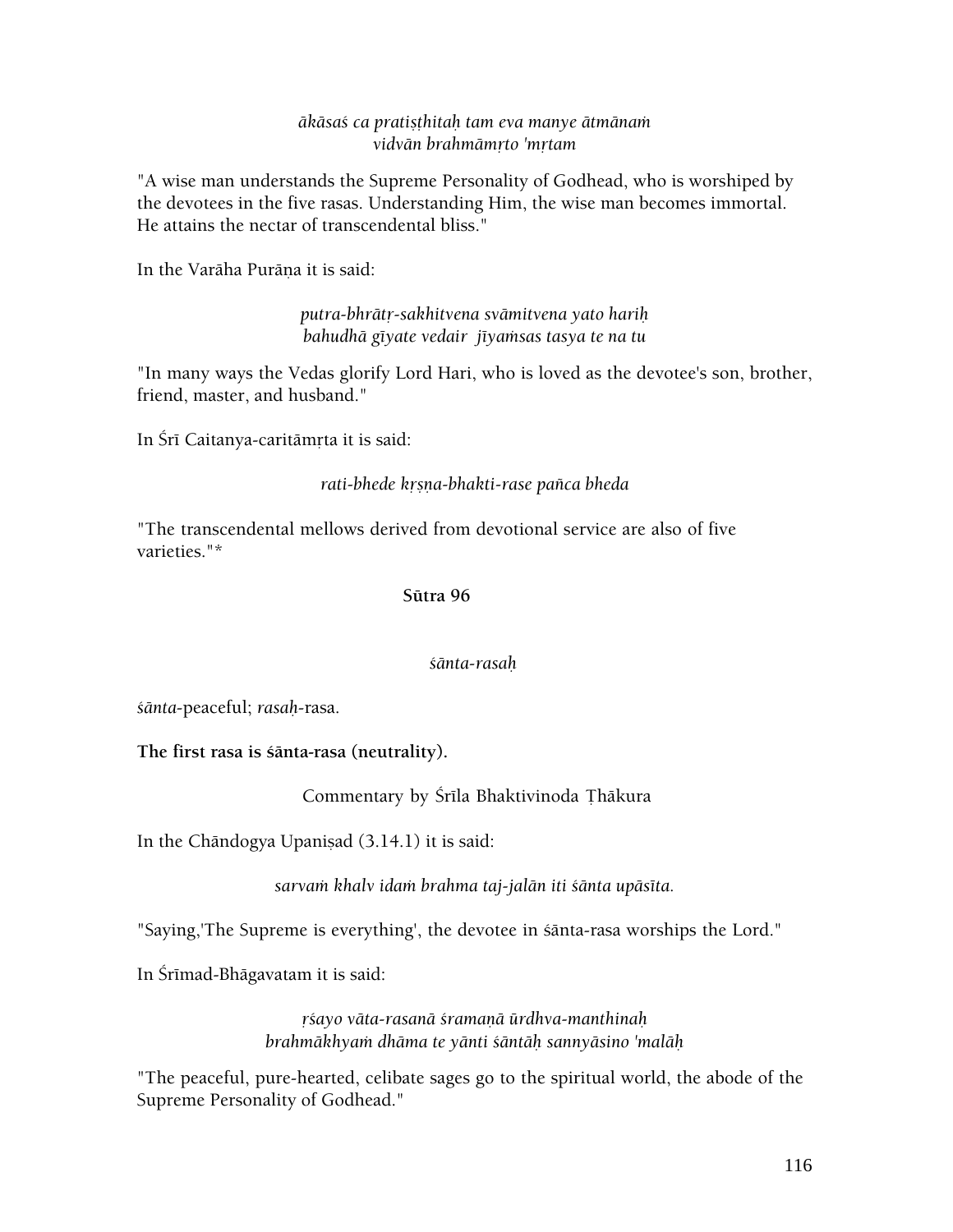In Śrī Caitanya-caritāmŗta (Madhya 19.189) it is said:

#### *çänta bhakta nava yogendra sanakädi ära*

"Examples of śānta-bhaktas are the nine Yogendras and the four Kumāras."\*

In Śrī Caitanya-caritāmrta (Madhya 23.54) it is said:

*çänta-rase çänti rati prema paryanta haya* 

"The position of neutrality increases up to the point where one can appreciate love of Godhead."\*

In Śrī Caitanya-caritāmrta (Madhya 19.211) it is said:

*sānta-rase svarūpa buddhye krsnaika nişthāta* "When one is fully

attached to Krsna's lotus feet, one attains the samatā stage."\* In Śrī Caitanya-

caritāmŗta (Madhya 19.215) it is said:

*kåñëa niñöhä tåñëä tyäga çäntera dui guëe* 

"A person situated on the sānta-rasa platform manifests the two transcendental qualities of detachment from all material desire and full attachment to Krsna."\*

In Śrī Caitanya-caritāmŗta (Madhya 19.217-218) it is said:

*ei dui guëa vyäpe sarva bhakta-jïäe äkäçera çabda guëa yena bhüta-gaëe* 

"These two qualities of the çänta stage spread through the lives of all devotees. They are like the quality of sound in the sky. Sound vibration is found in all material elements.\*

*çäntera svabhäva kåñëe mamata gandha hina paraà brahma paramätma jïäna pravina* 

"It is the nature of çänta-rasa that not even the smallest intimacy exists. Rather, knowledge of impersonal Brahman and localized Paramätmä is prominent."\*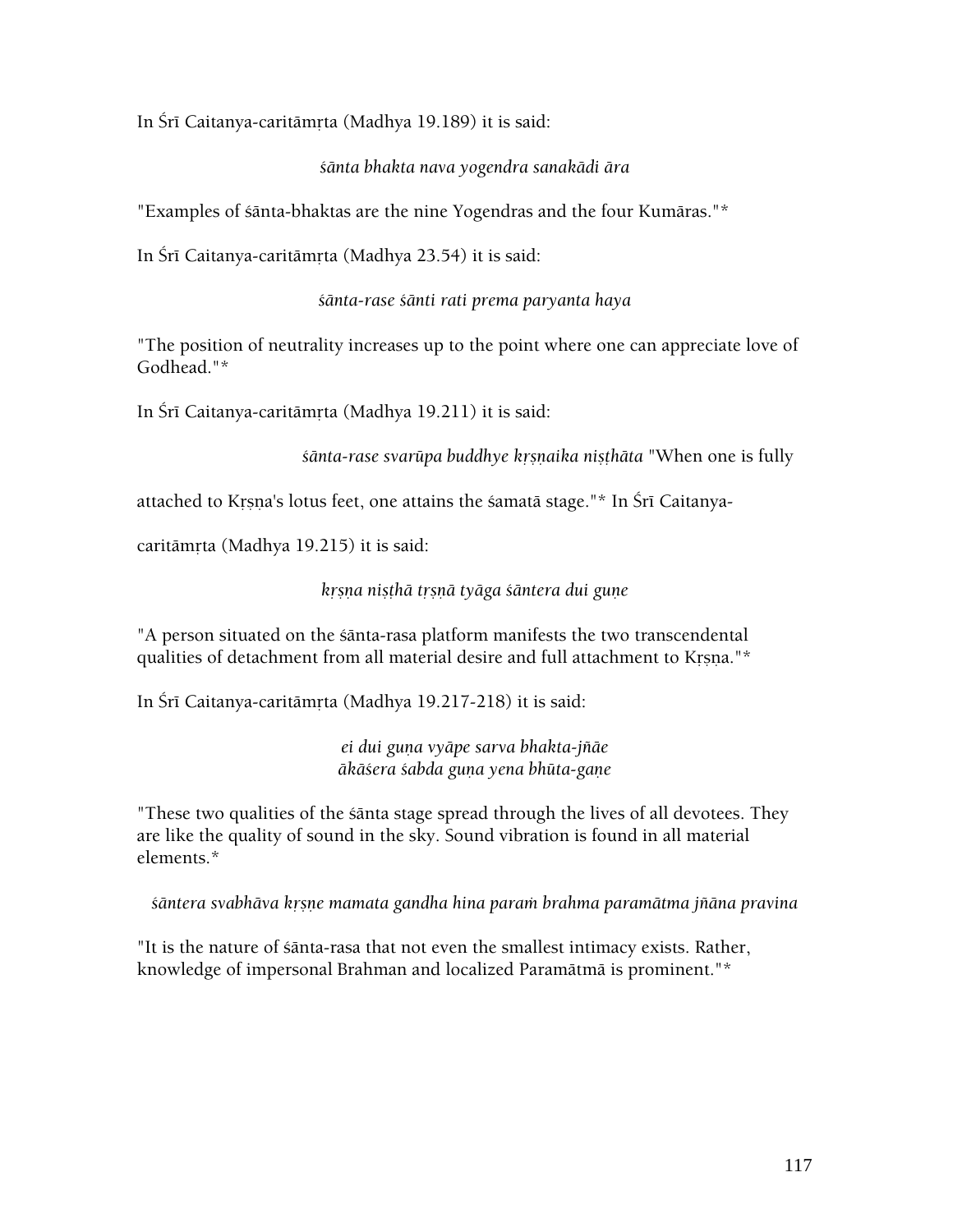#### **Sütra 97**

#### *däsya-rasaù*

*däsya-rasaù*-servitorship.

**The next rasa is däsya-rasa (servitorship).** 

Commentary by Śrīla Bhaktivinoda Thākura

In the Agnivesma-sruti it is said:

*aàço hy eña parasya bhinnaà hy ena madhéyire. brahma-däsä brahma-kitavä iti*.

"The individual spirit souls are part and parcel of the Supreme Personality of Godhead, but still they are different from Him. They are all His servants."

In Śrīmad-Bhāgavatam  $(11.29.4)$  it is said:

*kim citram acyuta tavaitad asesa-bandho dāsesv ananya-çaraëeñu yad ätma-sattvaà yo rocayet saha mrgaih svayam iśvarānām śrīmat-kirīta-tata-pīditapäda-péöhaù* 

"My dear infallible Lord, it is not very astonishing that You intimately approach Your servants who have taken exclusive shelter of You. After all, during Your appearance as Lord Rämacandra, even while great demigods like Lord Brahmä were vying to place the effulgent tips of their helmets upon the cushion where Your lotus feet rested, You displayed special affection for monkeys such as Hanumän because they had taken exclusive shelter of You."\*\*\*

In Śrīmad-Bhāgavatam  $(11.6.46)$  it is also said:

*tvayopayukta-srag-gandha- väso-'laìkära-carcitäù ucciñöha-bhogino däsäs tava mäyäà jayema hi* 

"My dear Lord, the garlands, scented substances, garments, ornaments, and other such things that have been offered to You may later be used by Your servants. By partaking of these things and eating the remnants of food You have left, we will be able to conquer the illusory energy."\*

In Śrī Caitanya-caritāmrta (Madhya 19.189) it is said:

*däsya-bhäva-bhakta sarvatra sevaka apära*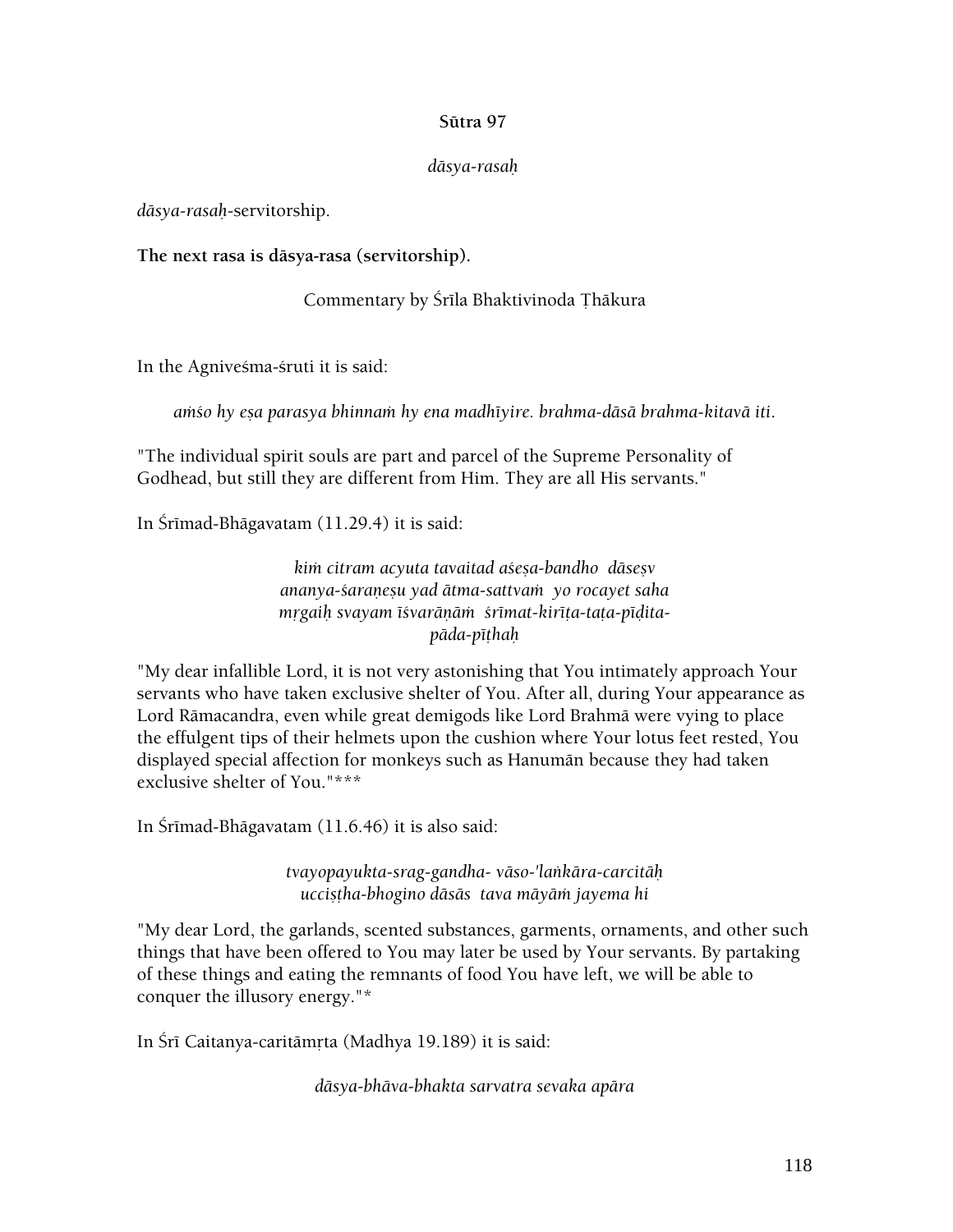"Examples of devotees in däsya-bhakti are innumerable, for such devotees exist everywhere."\*

In Śrī Caitanya-caritāmrta (Madhya 19.219-220) it is said:

*kevala svarüpa jïäna haya çänta-rase pürëaiçvarya prabhura jïäna adhika haya däsye* 

"On the platform of çänta-rasa one only realizes his constitutional position. However, when one is raised to the platform of däsya-rasa, he better understands the full opulence of the Supreme Personality of Godhead.\*

# *éçvara jïäna sambhrama gaurava pracura*

"On the däsya-rasa platform knowledge of the Supreme Personality of Godhead is revealed with awe and veneration."\*

In Śrī Caitanya-caritāmrta (Madhya 19.221) it is said:

*sāntera guna dāsya ache adhika sevana* "The qualities of *śānta-*

rasa are also present in dāsya-rasa, but service is added."\* In Śrī Caitanya-caritāmrta

(Madhya 23.54) it is said:

# *däsye rati räga paryanta krameta bäòaya*

"The mellow of servitorship gradually increases to the point of spontaneous love of Godhead."\*

### **Sütra 98**

*sakhya-rasaù sakhya-rasaù*-friendship.

**The next rasa is sakhya-rasa (friendship).** 

Commentary by Śrīla Bhaktivinoda Thākura"

In the Mundaka Upanisad  $(3.1.1)$  it is said:

*dvä suparëä sayujä sakhayä samänaà våkñaà parisañvajäte* 

"The individual spirit soul and the Supersoul, Supreme Personality of Godhead, are like two friendly birds sitting on the same tree."\*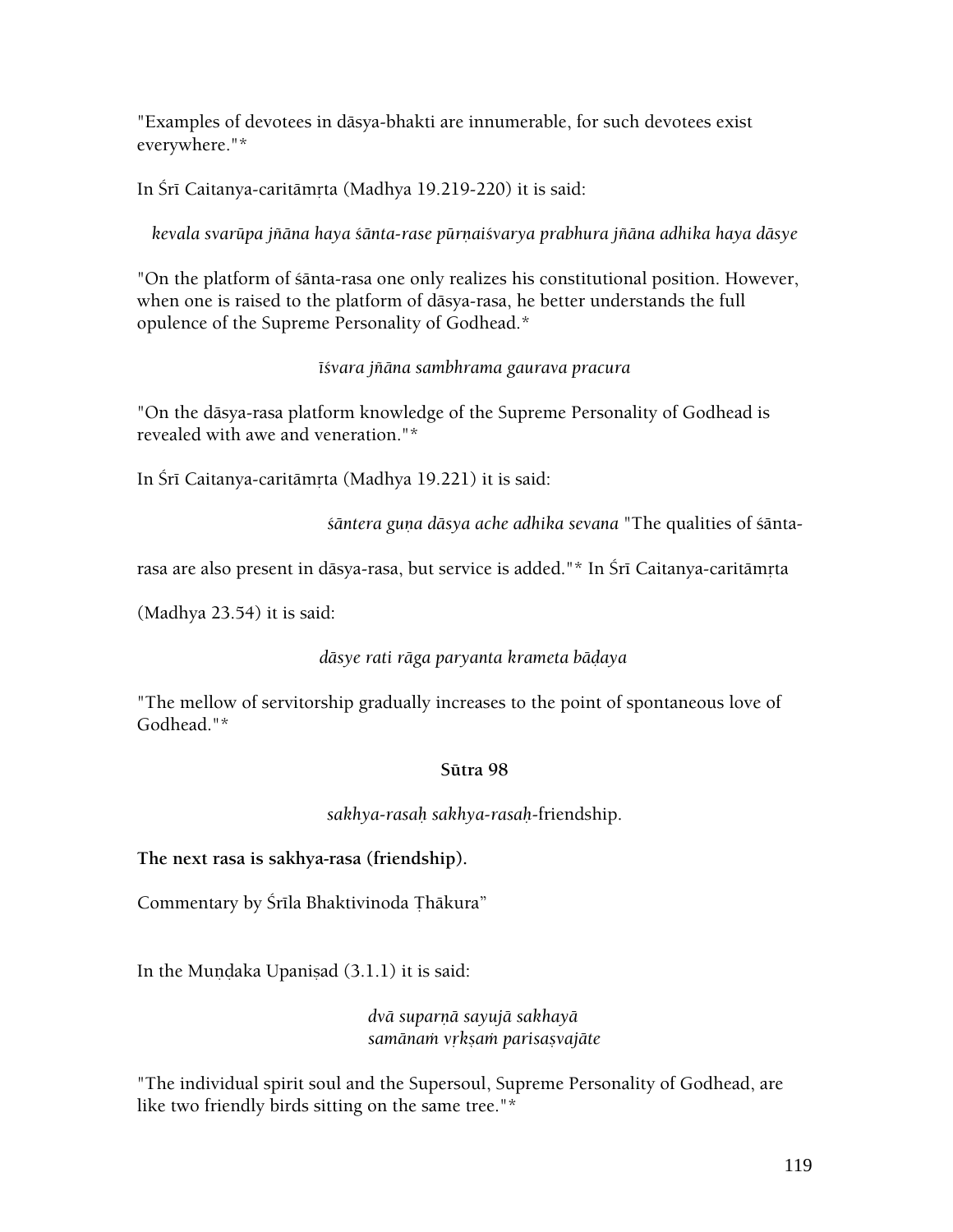In Srimad-Bhāgavatam  $(13.5-6)$  it is said:

aho 'ti-ramyam pulinam vayasyāh sva-keli-sampan*mrdulāc ca bālukam sphutam saro-gandha-hrtāni patrika- dhvani-pratidhvani-lasad-druma-kulam* 

"My dear friends, just see how this riverbank is extremely beautiful because of its pleasing atmosphere. And just see how the blooming lotuses are attracting bees and birds by their aroma. The humming and chirping of the bees and birds is echoing throughout the beautiful trees in the forest. Also, here the sands are clean and soft. Therefore this must be considered the best place for our sporting and pastimes.\*

> *atra bhoktavyam asmäbhir divärüòhaà kñudhärditäù*  vatsāh samipe 'pah pītvā carantu *sanakais trnam*

"I think we should take our lunch here, since we are already hungry because the time is very late. Here the calves may drink water and go slowly here and there and eat the grass."\*

In the Vālmīki Rāmāyaņa it is said:

*so 'haà priya-sakhaà rämaà çayänaà saha sétayä rakñiñyämi dhanuñ-päëiù sarvathä jïätibhiù saha* 

"I am the dear friend of Rāma. When He sleeps with Sītā by His side, I will guard Him. I will stand there, surrounded by my kinsmen, and a bow in my hand."

In Śrī Caitanya-caritāmrta (Madhya 19.190) it is said:

*sakhya bhakta çrédamädi pure bhémärjuna* 

"In Vrndävana examples of devotees in fraternity are Śrīdamā and Sudāmā. In Dvārakā the Lord's friends are Bhima and Arjuna."\*

In Śrī Caitanya-caritāmrta (Madhya 19.222-223) it is said:

*çäntera guëa däsyera sevana sakhye dui haya däsyera sambhrama gaurava sakhye viçvasa maya* 

"The qualities of çänta-rasa and the service of däsya-rasa are both present on the platform of sakhya-rasa. On the platform of fraternity the qualities of däsya-rasa are mixed with the confidence of fraternity instead of awe and veneration."\* *kāndhe cade kāndhe cadāya kare krīdā-rana kåñëa seve kåñëe karäya äpana sevana*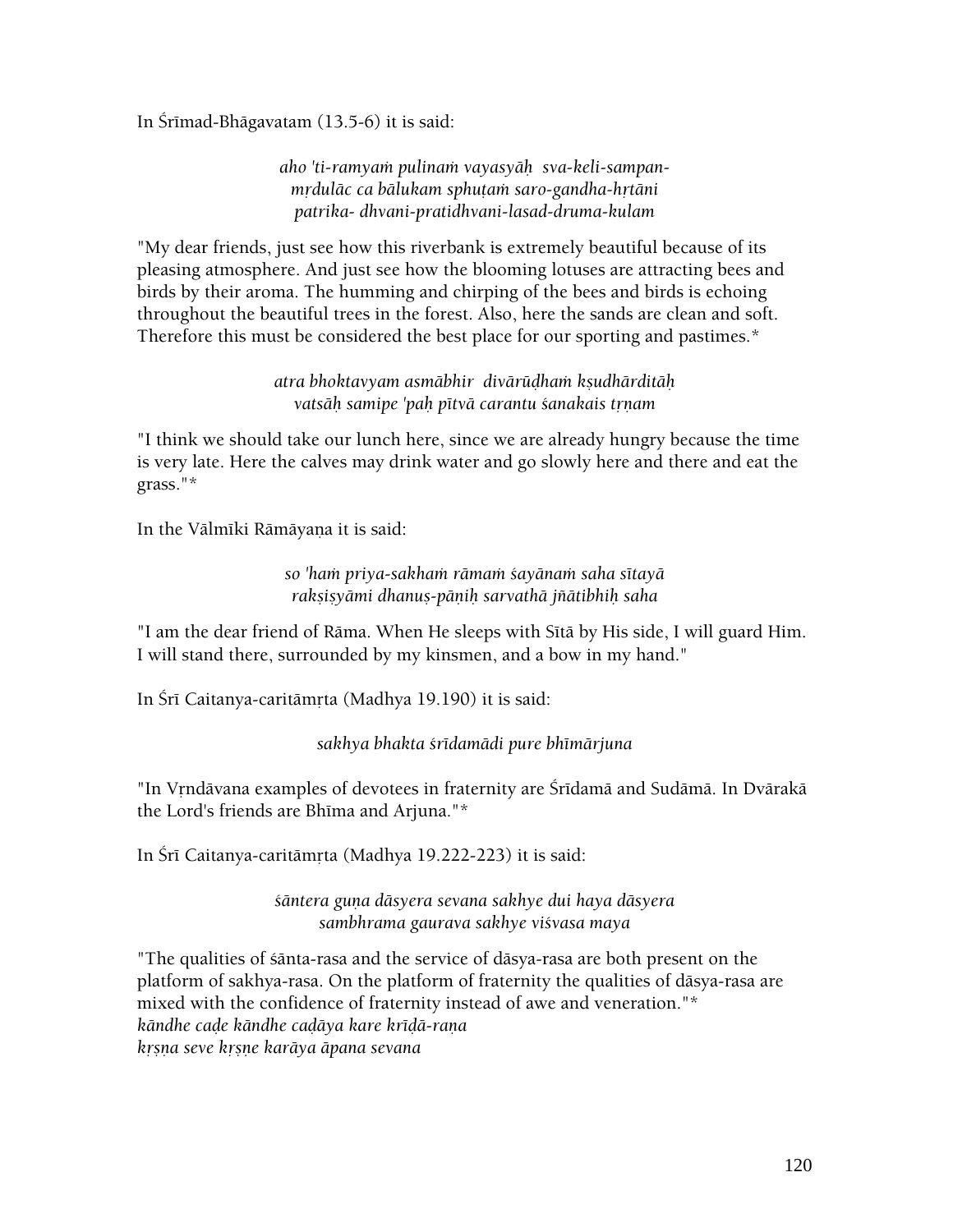"On the sakhya-rasa platform the devotee sometimes offers the Lord service and sometimes makes Krsna serve Him in exchange. In their mock-fighting the cowherd boys would sometimes climb on Krsna's shoulders and sometimes they would make Krsna climb on their shoulders."\*

In Šrī Caitanya-caritāmrta (Madhya 23.55) it is said:

*sakhya vätsalya rati päya anuräga sémä subalädyera bhäva paryanta premera mahimä* 

"After the mellows of servitorship there are the mellows of friendship and paternal love, which increase to subordinate spontaneous love. The greatness of the love found in friends like Subala extends to the standard of ecstatic love of Godhead."\*

### **Sütra 99**

*vatsalya-rasaù vatsalya-rasaù*-parental love.

### **The next rasa is vatsalya-rasa (parental love).**

Commentary by Śrīla Bhaktivinoda Ţhākura

In the Pārāśrayāyana-śruti it is said:

### amso hy esa parasya yo 'yam pumān utpadyate ca mriyate *ca nänä hy eñäà vyapadiçati piteti putreti bhräteti ca sakheti ceti.*

"The living entity who is born and dies in this world is in truth a part and parcel of the Supreme Personality of Godhead. He can be the Supreme Lord's father, son, brother, or friend."

In Śrīmad-Bhāgavatam (10.13.22) it is said:

*tan-mätaro veëu-rava-tvarotthitä utthäpya dorbhiù parirabhya nirbharam sneha-snutä-stanya-payaùsudhäsavaà matvä paraà brahma sutän apäyayan* 

"The mothers of the boys, upon hearing the sounds of the flutes and bugles being played by their sons, immediately rose from their household tasks, lifted their boys onto their laps, embraced them with both arms, and began to feed them with their breast milk, which flowed forth with extreme love specifically for Krsna. Actually Krsna is everything, but at that time, expressing extreme love and affection, they took special pleasure in feeding Krsna, the Parabrahman, and Krsna drank the milk from His respective mothers as if it were a nectarean beverage."\*

In Śrī Caitanya-caritāmrta (Madhya 19.190) it is said: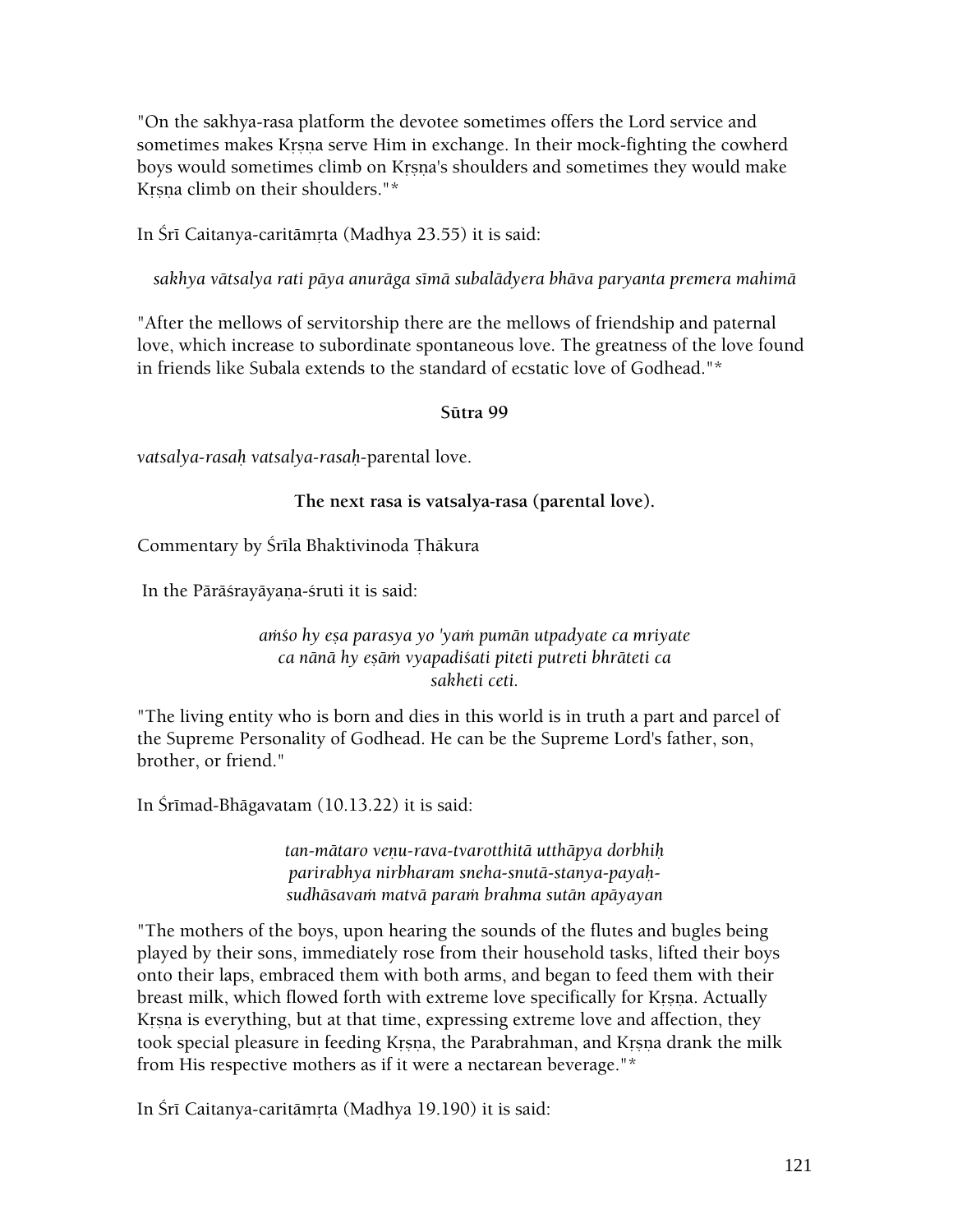#### *vätsalya bhakta pitä mätä yata guru jana*

"In Vrndävana the devotees in parental love are mother Yasodä and father Nanda Mahārāja, and in Dvārakā the Lord's parents are Vasudeva and Devakī. There are also other superior persons who are devotees in parental love."\*

In Śrī Caitanya-caritāmŗta (Madhya 19.226-228) it is said:

*vätsalye çäntera guëa däsyera sevana sei sei sevanera iìha näma pälana* 

"On the platform of parental love the qualities of çänta-rasa, däsya-rasa, and sakhyarasa are transformed into a form of service called maintenance.\*

sakhyera guna asankoca agaurava āra mamatādhikye tadana bhartsana vyavahāra

"The essence of fraternal love is intimacy devoid of the formality and veneration found in the däsya-rasa. Due to a greater sense of intimacy, the devotee functioning in paternal love chastises and rebukes the Lord in an ordinary way.\*

*äpanäre pälaka jïäne kåñëa pälya jïäna cäri guëe vätsalya rasa amåta samäna* 

"On the platform of paternal love, the devotee considers himself the Lord's maintainer. Thus the Lord is an object of maintenance, like a son, and therefore this mellow is full of the four qualities of çänta-rasa, däsya-rasa, fraternity, and parental love. This is more transcendental nectar."\*

### **Sütra 100**

### *madhura-rasaù*

*madhura-rasaù*-conjugal love.

**The next rasa is madhura-rasa (conjugal love).** 

Commentary by Śrīla Bhaktivinoda Thākura

In the Brhad-äranyaka Upanisad it is said:

tad yathā priyayā striyā samparisvakto na bahyam kim ca na veda nāntaram evāyam purusah prajñānātmanā samparisvakto na bahyam kim ca na veda nāntaram.

"Embraced by His beloved, the Supreme Personality of Godhead knows nothing else within or without. Filled with spiritual bliss, He knows nothing else within or without."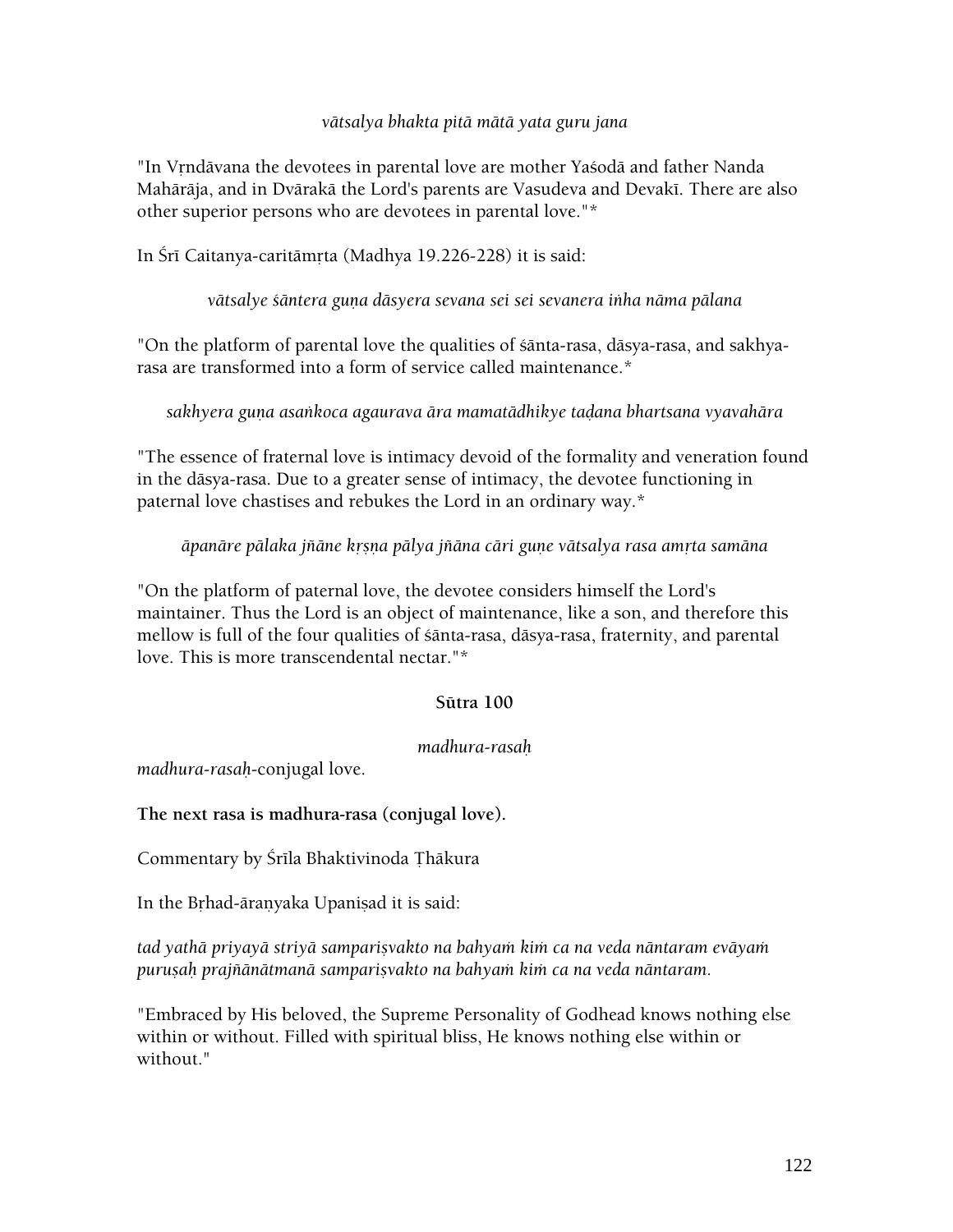In Śrīmad-Bhāgavatam (10.33.25) it is said:

*evaà sasäìkaàsu-viräjitä niçaù sa satya-kämo*  'nuratābalā-ganah siseva ātmany avaruddha*saurataù sarväù çarat-kävya-kathä-rasäçrayäù* 

"Although the gopis were firmly attached to Lord Krsna, whose desires are always fulfilled, the Lord was not internally affected by any mundane sex desire. Still, to perform His pastimes the Lord took advantage of all those moonlit autumn nights, which inspire poetic descriptions of transcendental affairs."\*\*\*

In Śrī Caitanya-caritāmrta (Madhya 19.231, 232, 234) it is said:

*madhura rase krsna nisthā sevā atišaya sakhye asankoca lālana mamatādhika haya* 

"On the platform of conjugal love, attachment to Krsna, rendering service unto Him, the relaxed feelings of fraternity, and the feelings of maintenance all increase in intimacy.\*

kānta bhāve nijāṅga diyā karena sevana ata eva madhura rase haya pañca guna

"On the platform of conjugal love the devotee offers his body in the service of the Lord. Thus on this platform all five transcendental qualities are present.\*

*ei mata madhure saba bhäva samahära ata eva äsvädädhikye kare camatkära* 

"Similarly, on the platform of conjugal love all the feelings of the devotees are amalgamated. The intensified taste is certainly wonderful."\*

In Śrī Caitanya-caritāmrta (Madhya 23.57-58) it is said:

*rüòha adhirüòha bhäva kevala madhure* 

"Only in the conjugal mellow are there two ecstatic symptoms called'rudha' (advanced) and adhirdha' (highly advanced).\*

*adhirüòha mahä-bhäva dui ta prakära* 

"Highly advanced ecstasy is divided into two categories: madana and mohana. Meeting together is called madana, and separation is called mohana."\*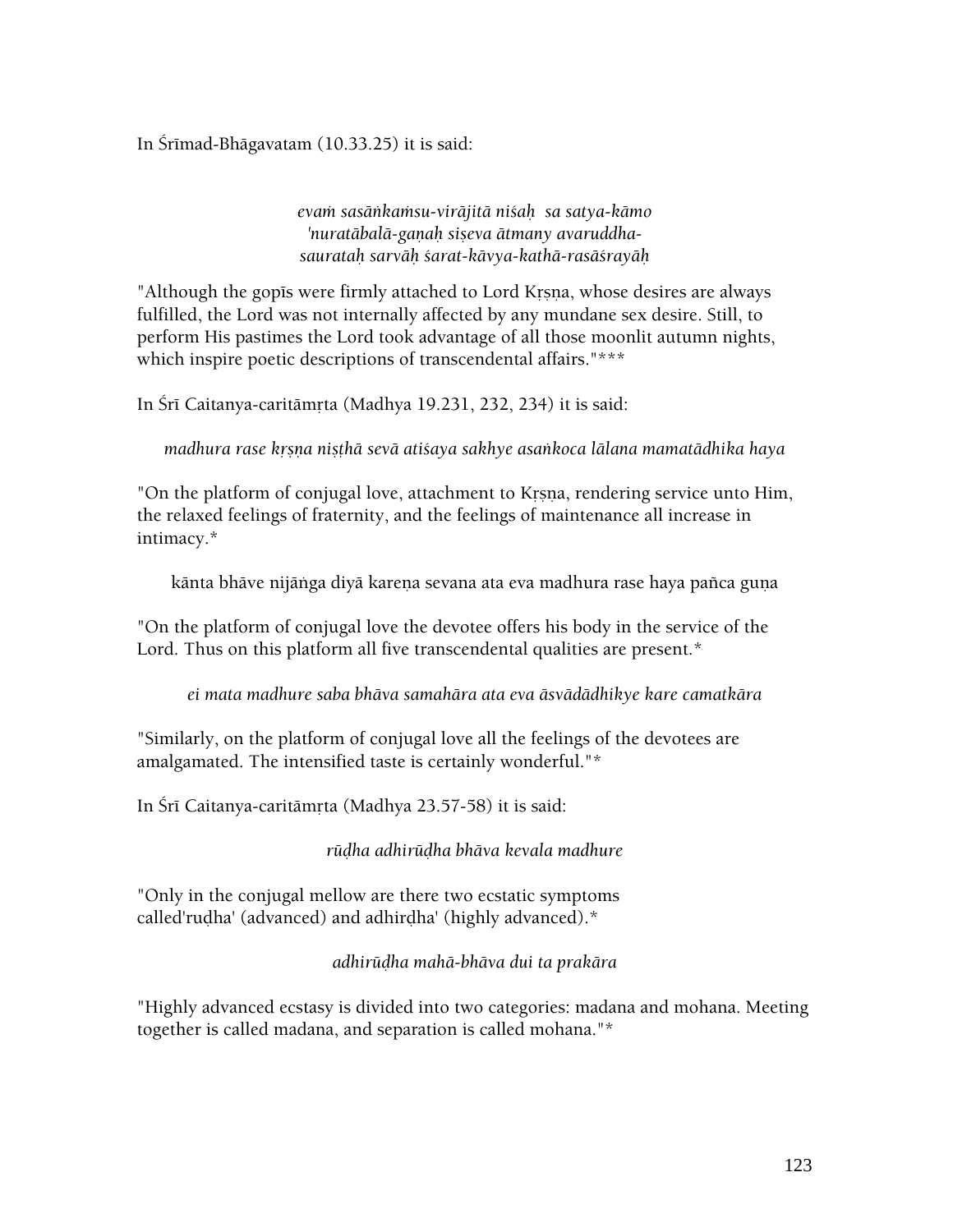#### **Sütra 101**

*uttarottara-mukhya-rasa-praçaàsä uttara*-higher; *uttara*-and higher; *mukhya*-primary; *rasa*-rasas; *praçaàsä*-glory.

#### **Each of these primary rasas is more glorious than the previous rasa.**

Commentary by Śrīla Bhaktivinoda Thākura In the Brhadāranyaka Upanisad (4.4.8) it is said:

#### *anuh panthā vitatah purāno mām sprsto 'nuvrtto mayaiva tena dhérä api yänti brahma-vidaù svargaà lokam ita ürdhva vimuktäù*

"The ancient and subtle spiritual path has touched me. Now I understand it. Following that path, the enlightened souls become liberated. Following it, they ascend to the spiritual world."

In the Brahma-sa $\text{m}$ hitā (5.61) it is said:

*dharmän anyän parityajya mäm ekaà bhaja*  viśvasan yādrśī yādrśī śraddhā siddhir bhavati tādrśī

"Abandoning all meritorious performances serve Me with faith. The realization will correspond to the nature of one's faith."\*\*

In Śrī Caitanya-caritāmrta (Madhya 23.53) it is said:

*païca-vidha rasa çänta däsya sakhya vätsalya madhura näma çåìgära bhävete präbalya* 

"There are five transcendental mellows: neutrality, servitorship, friendship, paternal affection, and conjugal love, which is also known as the mellow of sweetness. Conjugal love excels all others."\*

### **Sütra 102**

hāsādbhuta-vīra-karuņa-raudra-bhayānaka-bibhatseti gauņa-rasaḥ sapta-vidhaḥ

*hāsa*-comedy; *adbhuta-wonder; vīra-chivalry; karuna-compassion; <i>raudra-anger*; *bhayänaka*-fear; *bibhatsä*-horror; *iti*-thus; *gauëa-rasaù*-the secondary rasas; *sapta*vidhaù-seven kinds.

**The seven secondary rasas are: laughter, wonder, chivalry, compassion, anger, disaster, and fear.**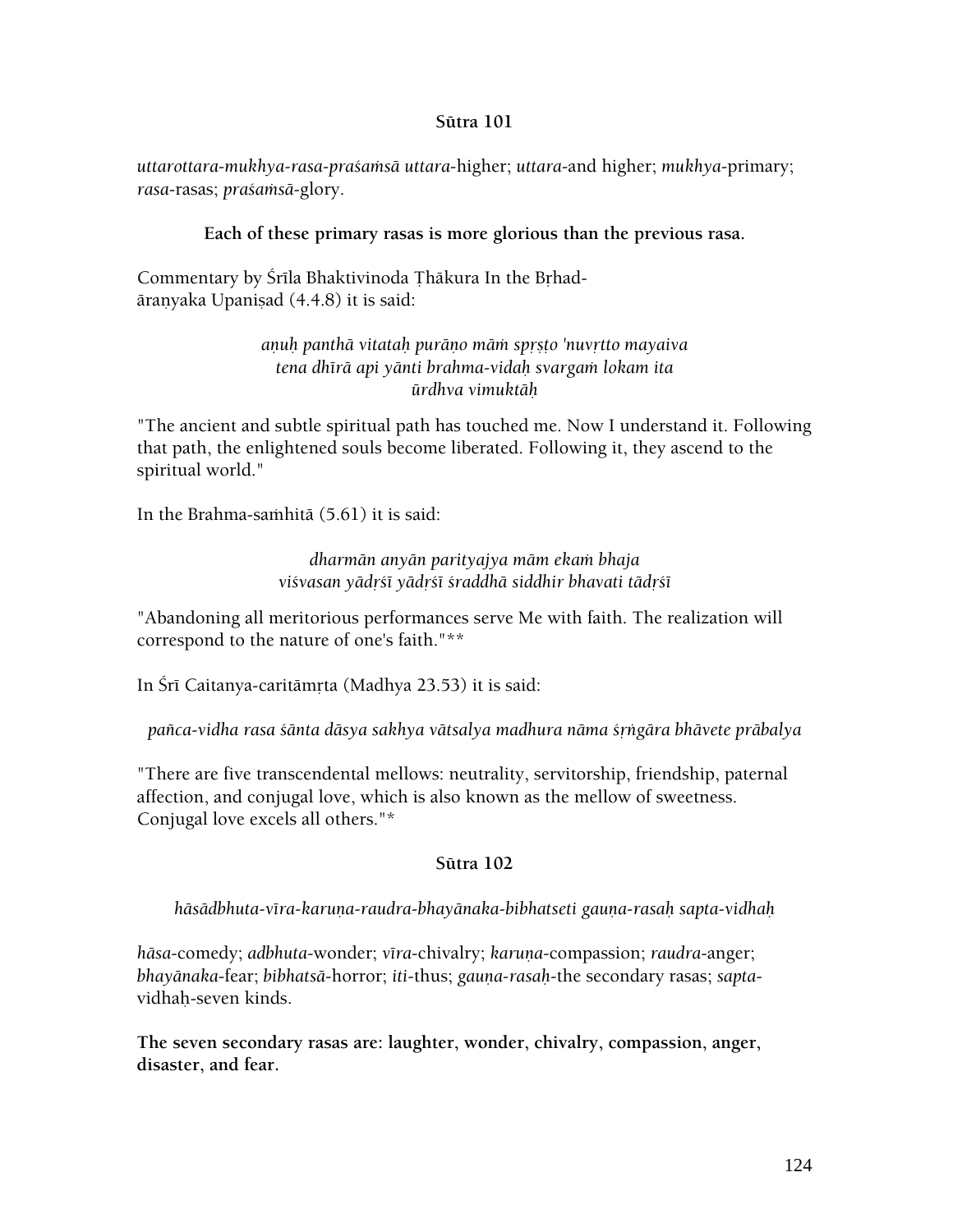#### Commentary by Śrīla Bhaktivinoda Thākura

The hāsya-rasa (laughter) is described in the Kena Upanisad  $(3.1)$ :

ta aīkṣantāsmākam evāyaṁ vijayo 'smākam evāyaṁ mahimeti.

"Even though the Supreme Personality of Godhead had personally conquered the demons, the demigods became very proud. They declared,'Ours is the victory! Ours is the glory!'."

The adbhuta-rasa (wonder) is also described in the Kena Upaniṣad (3.2):

*yan na vyajänanta kim idaà yakñam iti.* 

"Unaware that the yakṣa standing before them was the Supreme Personality of Godhead Himself, the demigods became filled with wonder. They declared,'Who is this yakṣa?' "

The vīra-rasa (chivalry) is described in the Śvetāśvatara Upaniṣad:

*vérän mano rudra ity ädi* 

"The Supreme Personality of Godhead is heroic and powerful."

The karuna-rasa (compassion) is described in the Śvetāśvatara Upanisad:

*anéçäya çocati muhyamänaù* 

"The Supreme Personality of Godhead laments for the fate of the conditioned souls."

The raudra-rasa (anger) is described in the Śvetāśvatara Upaniṣad:

*eva hi rudreëa dvitéyäya tastarya imäl lokän éçate éçanébhiù* 

"With His powerful potencies the Supreme Lord angrily rules the worlds."

The bhayānaka-rasa (fear) is described in the Katha Upanisad  $(2.3.2-3)$ :

mahad bhayam vajram udyatam. . .

*bhayäd asyägnis tapati bhayät tapati süryaù bhayäd indraç ca väyuç ca måtyur dhävati païcamaù*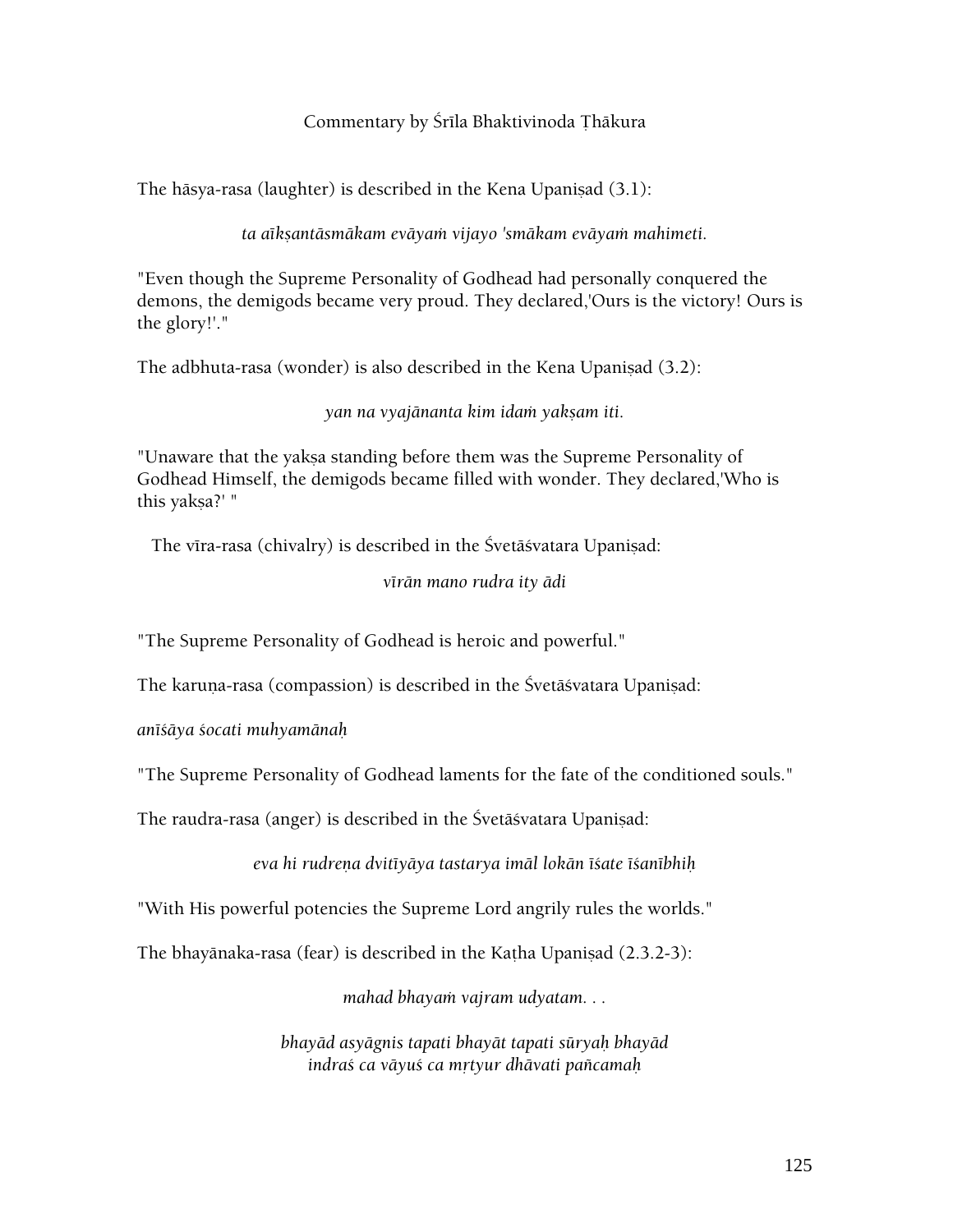"The Supreme Personality of Godhead is frightening like a raised thunderbolt. . . . Out of fear of Him fire burns. Out of fear of Him the sun shines. Out of fear of Him Indra, Väyu, and Yama perform their duties."

The bibhatsa-rasa (disaster) is described in the Chāndogya Upaniṣad:

*imāni rudrāny asakrd avartini bhūtāni bhavanti jāyasva mriyasvety etat trtīya-sthānam tenäsau loke na sampüryate tasmäj jugupsate.* 

 "From the Supreme Personality of Godhead all ferocious monsters are born and in Him they perish. In this way the world is not overcome. From Him all horrors come."

In the Agni Purāņa it is said:

### *rägäd bhavati çåìgäro raudraù kñaëät prajäyate véro*  'sta-bhujah sankoca-bhūr bībhatsā isayte

"From passionate attraction comes conjugal love. From anger comes chivalry. From having an eight-armed form disaster is born.

> śrngārāj jāyate hāso raudrāt tu karuna-rasah vīrāc *cädbhuta-niñpattiù syäd bébhatsäd bhayänakaù*

"From conjugal love joking and laughter are born. From anger compassion is born. From chivalry wonder is born. From disaster fear is born."

Śrīla Rūpa Gosvāmī (Śrī Bhakti-rasāmṛta-sindhu 2.5.116) explains:

*hasyo 'dbhutas tathä véraù karuëo raudra ity api bhayānakaḥ sa bībhatsa iti gauṇaś ca saptadhā* 

"Besides the five direct mellows there are seven indirect mellows known as laughter, wonder, chivalry, compassion, anger, disaster, and fear."\*

### **Sütra 103**

*gauëas tu mukhyän paricaranto bhakti-rasäbdhià parivardhayanti* 

*gauëaù*-the secondary rasas; *tu*-indeed; *mukhyän*-the primary rasas; *paricarantaù*meeting; *bhakti-rasäbdhim*-the nectar ocean of the bhakti-rasa; *parivardhayanti*-causes to increase.

**When the secondary rasas meet the primary rasas the nectar ocean of the devotional rasas increases.**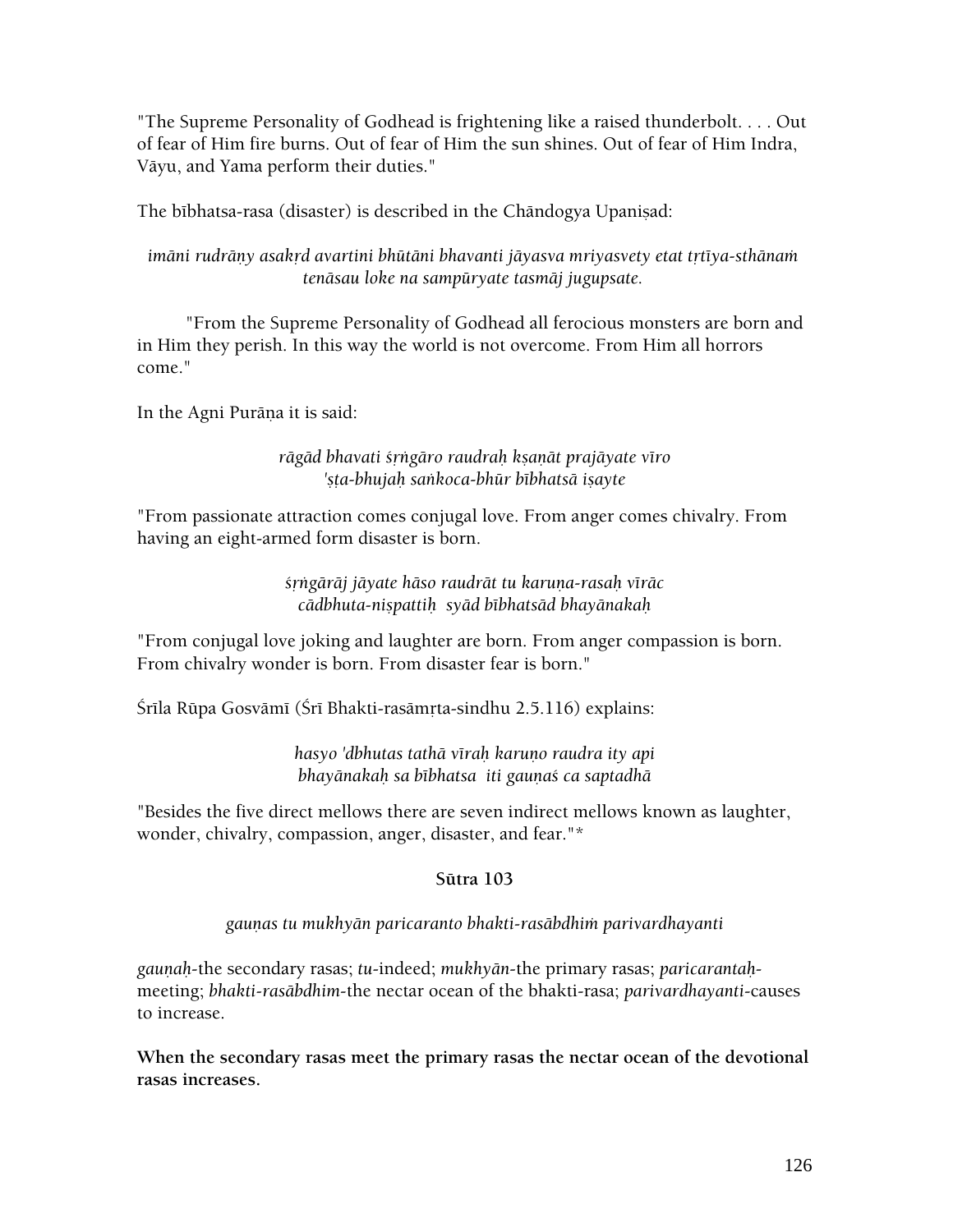#### Commentary by Srīla Bhaktivinoda Thākura

In the Mundaka Upanisad it is said:

*yathä nadyaù syandamänäù samudre 'staà gacchanti nama-rüpe vihäya tathä vidvän näma-rüpäd*  vimuktah parāt param puru*șam upaiti divyam*.

"As flowing rivers abandon their names and forms and enter the great ocean, so the enlightened soul abandons his material name and form and meets the effulgent Supreme Personality of Godhead."

In the Agni Purāņa it is said:

### *apära-kävya-saàsäre kavir eva prajäpatiù tathä vai rocate viçvaà tathedaà parivartate*

"In the material world, which is like a shoreless ocean of poets, the demigod Brahmä is the best poet. His poetry pleases the entire world.

> *çåìgäre cet kaviù kävye jätaà rasamayaà jagat sa cet kavir véta-rägo nirasa-vyaktam eva tat*

"If a poet writes love-poems, he fills the world with nectar. If he writes poems about renunciation, there is no nectar.

> *kavibhir yojanéyä vai- bhävaù kavyädike rasäù vibhävyate hi raty-ädir yatra yena vibhävyate*

"It is right that poets write about the nectar of love. They reveal the nectar of love."

Śrīla Rūpa Gosvāmī (Śrī Bhakti-rasāmrta-sindhu 4.1.4 and 4.7.14) explains:

*bhaktänäà païcadhoktänäà eñäà madhyata eva hi kväpy ekaù kväpy anekaç ca gauëeñv älambano mataù* 

"Of the the devotees in these five primary rasas some are also situated in one of the secondary rasas, and others are situated in more than one."

> *amé païcaiva çäntädyä harer bhakti-rasä matäù eña häsyädayaù präyo bibhrati vyabhicäritäm*

"The rasas beginning with çänta-rasa are the five primary rasas. The secondary rasas, which begin with häsya-rasa, act to increase (vyabhcäri) the mellows of the primary rasas."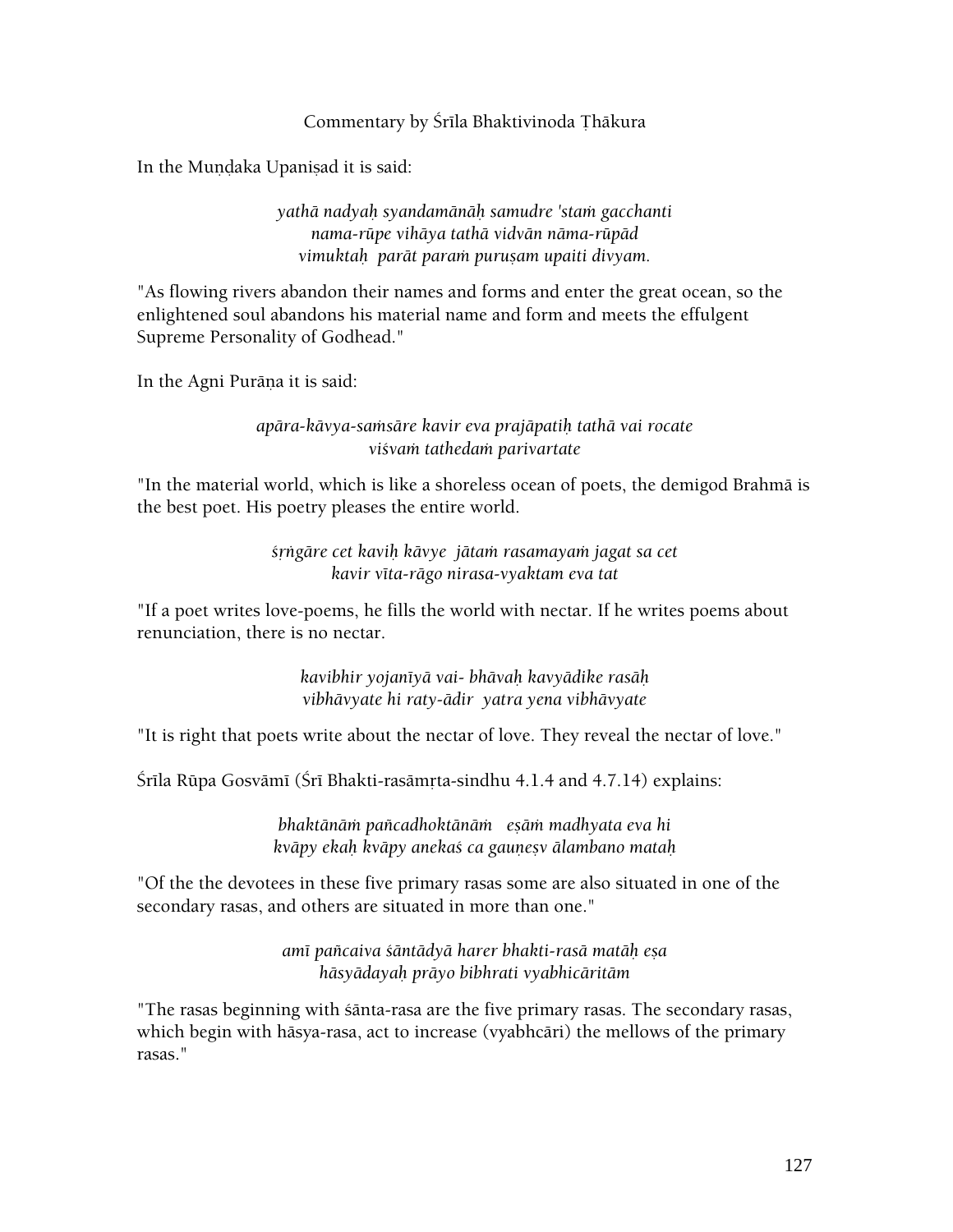# **Chapter Four**

# **Rasäsvädana-prakaraëa**

# **Relishing the Rasas**

#### **Sütra 104**

#### *sämagré catur-vidhä*

*sämagré*-the ingredients; *catuù*-four; *vidhä*-kinds.

#### The sämagris (ingredients of rasa) are of four kinds.

Commentary by Śrīla Bhaktivinoda Thākura

In the Māndūkya Upanisad (2) it is said:

*brahma catuñ-pät.* 

"Nectar love for the Supreme Personality of Godhead has four ingredients."

In the Agni Purāņa it is said:

sthāyi-nyasto rati-mukhyā stambhādyā yabhicārinah *mano-'nukule 'nubhavaù sukhasya vatimrirayate* 

"When ecstatic love for the Supreme Lord is firmly established, the vyäbhicäris, which begin with the ecstatic symptom of being stunned, increase the bliss of the devotee."

Śrīla Rūpa Gosvāmī (Śrī Bhakti-rasāmṛta-sindhu 2.1.4-5) explains:

*athäsya keçava-rater lakñitäya nigadyate samagré paripoñeëa paramä rasa-rüpatä* 

*vibhävair anubhävaiç ca sättvikair vyabhicäribhiù svädyatvaà hådi bhaktänäà änétä çravaëädibhiù eña kåñëa-rati-sthäyé* 

 *bhävo bhakti-raso bhavet*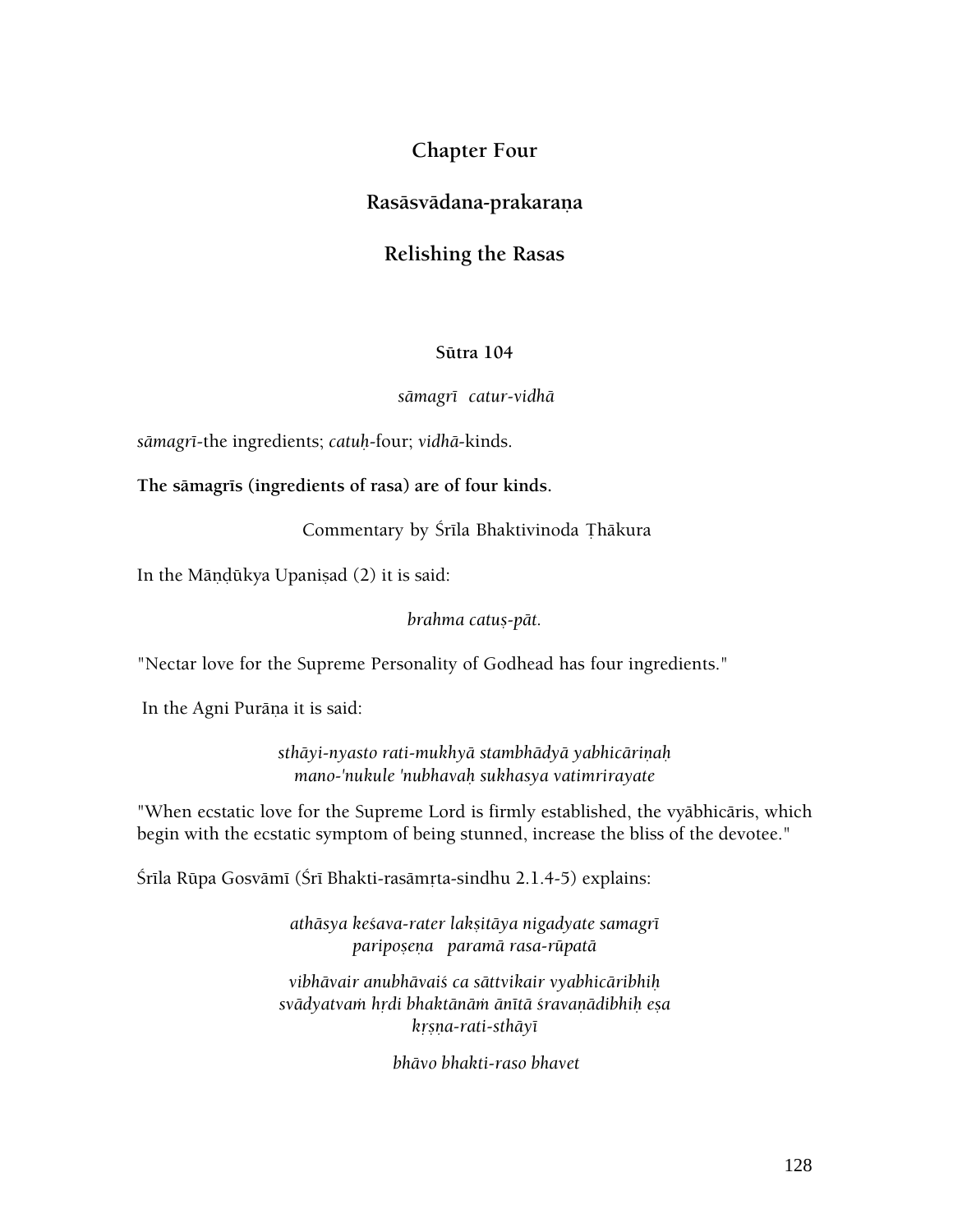"Love for Krsna, Kesava, as previously described, reaches the supreme state of being composed of mellows when its ingredients are fulfilled. By means of vibhäva, anubhāva, sāttvika, and vyabhicārī, hearing and chanting are activated, and the devotee is able to taste love for Krsna. Then attachment for Krsna, or permanent ecstasy (sthäyi-bhäva), becomes the mellow of devotional service (bhakti-rasa)."\*

### **Sütra 105**

### *älambanoddépanätmako vibhävaù*

*älambana-*alambana; *uddépana*-uddipana; *ätmakaù*-self; *vibhävaù*-vibhäva.

The first of the samagris (ingredients of rasa) is vibhava (the cause bringing about the tasting of love for Krsna). Vibhāva is divided in two features: 1. älambana **(support), and 2. uddépana (awakening).** 

### Commentary by Śrīla Bhaktivinoda Thākura

In the Katha Upanisad it is said:

*etad älambanaà çreñöhaà etad älambanaà param etad älambanaà jïätvä brahmaloke mahéyate* 

"The Supreme Personality of Godhead is the supreme älambana of ecstatic love. He is the best älambana of ecstatic love. One who thus knows Him as the älambana of ecstatic love becomes glorious in the spiritual world."

In the Agni Purāņa it is said:

*vibhäva-näma sad-vidhä-lambanoddépanätmakaù raty-ädibhäva-vargo 'yaà yam äjévyopajäyate* 

"Vibhāva has two features: 1. ālambana, and 2. uddīpana. In this way ecstatic love, which begins with rati, increases."

Šrīla Rūpa Gosvāmī (Šrī Bhakti-rasāmṛta-sindhu 2.1.14) explains:

*tatra jïeya vibhävas tu raty-asvadana-hetavaù te dvidhalambana eke tathaivoddipana pare* 

"The cause bringing about the tasting of love for Krsna is called vibhāva. Vibhāva is divided into two categories: ālambana (support) and uddīpana (awakening)."\*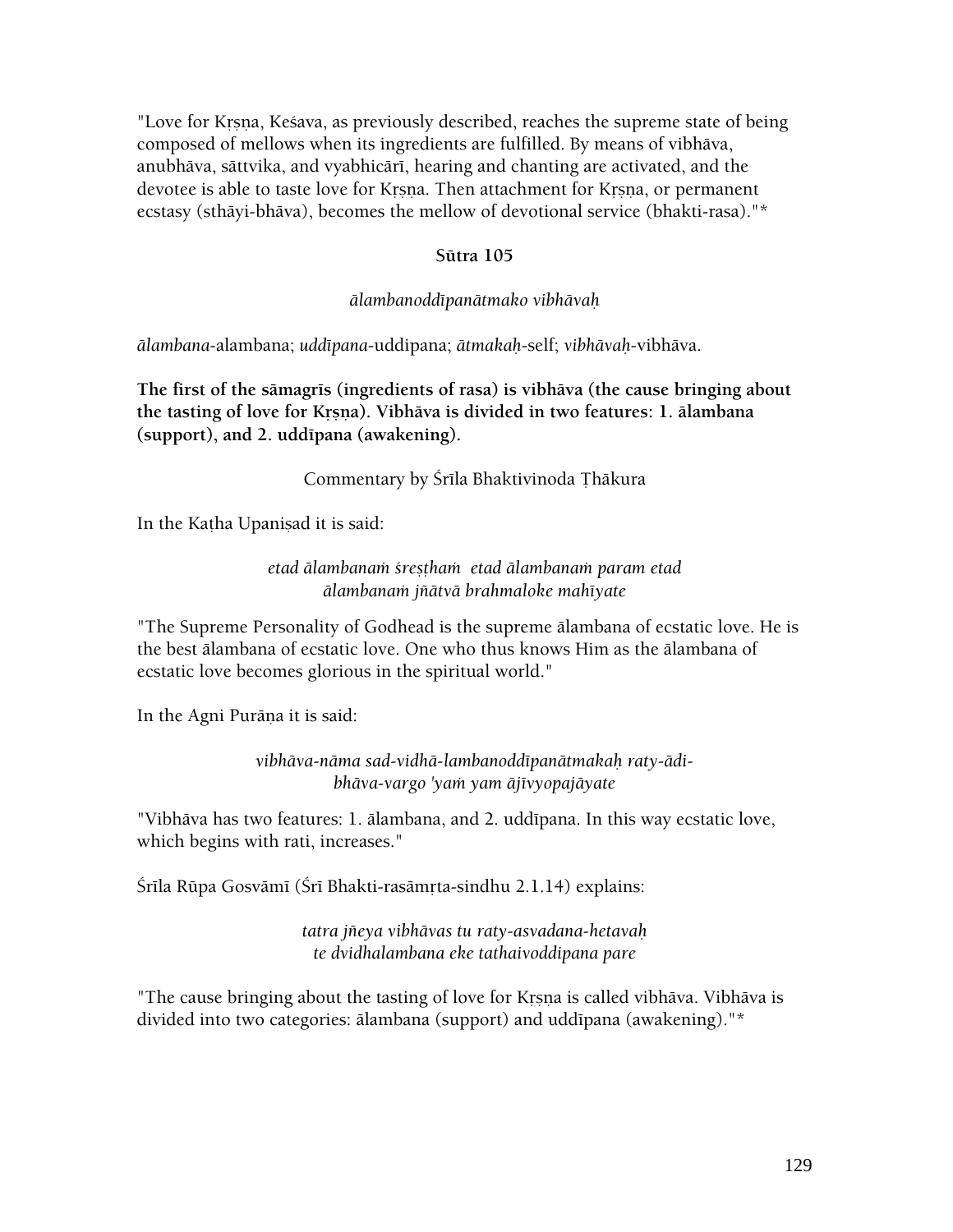#### **Sütra 106**

#### *trayodaça-lakñaëätmako 'nubhävaù*

 *trayodaça*-*lakñaëa*-thirteen characteristics; *ätmakaù*-self; *anubhävaù*-anubhäva.

The next sämagri (ingredient of rasa) is anubhäva (subsequent ecstasy). There are **thirteen kinds of anubhäva.** 

Commentary by Śrīla Bhaktivinoda Thākura

In the Taittirīya Upanisad it is said:

bhrgus tasmai yātā viśanti tad vijijñāsasva tam trayodaśa prāņa-mano-vijñānam iti.

"Bhrgu Muni said: Know that the mind, knowledge, and life-breath manifest thirteen kinds of ecstatic symptoms in love for the Supreme Personality of Godhead."

In the Agni Purāņa it is said:

*ärambha eva viduñäà anubhäva iti småtaù sa cänubhüyate cätra bhavaty uta nirucyate* 

"Subsequent ecstasy is called anubhäva because it is what is experienced (anubhüyate) by the enlightened souls."

Śrīla Rūpa Gosvāmī (Śrī Bhakti-rasāmrta-sindhu 2.2.2) explains:

*nåtyaà viluöhitaà gétaà kroçanaà tanu-moöanam huìkäro*  jrmbhanam *śvāsa- bhūmā lokān apeksitā lālā-sravo 'ttahäsaç ca ghürëä hikkädayo 'pi ca* 

 "Practical examples of anubhäva are as follows: dancing, rolling on the ground, singing very loudly, stretching the body, crying loudly, yawning, breathing very heavily, neglecting the presence of others, drooling, laughing like a madman, wheeling the head, and belching."\*

#### **Sütra 107**

#### *añöa-lakñaëaù sättvikaù*

*añöa*-eight; *lakñaëaù*-characteristics; *sättvikaù*-sättvika-bhäva.

**The next sämagré (ingredient of rasa) is sättvika-bhäva (constitutional or existential ecstasy). Sättvika-bhäva has eight features.**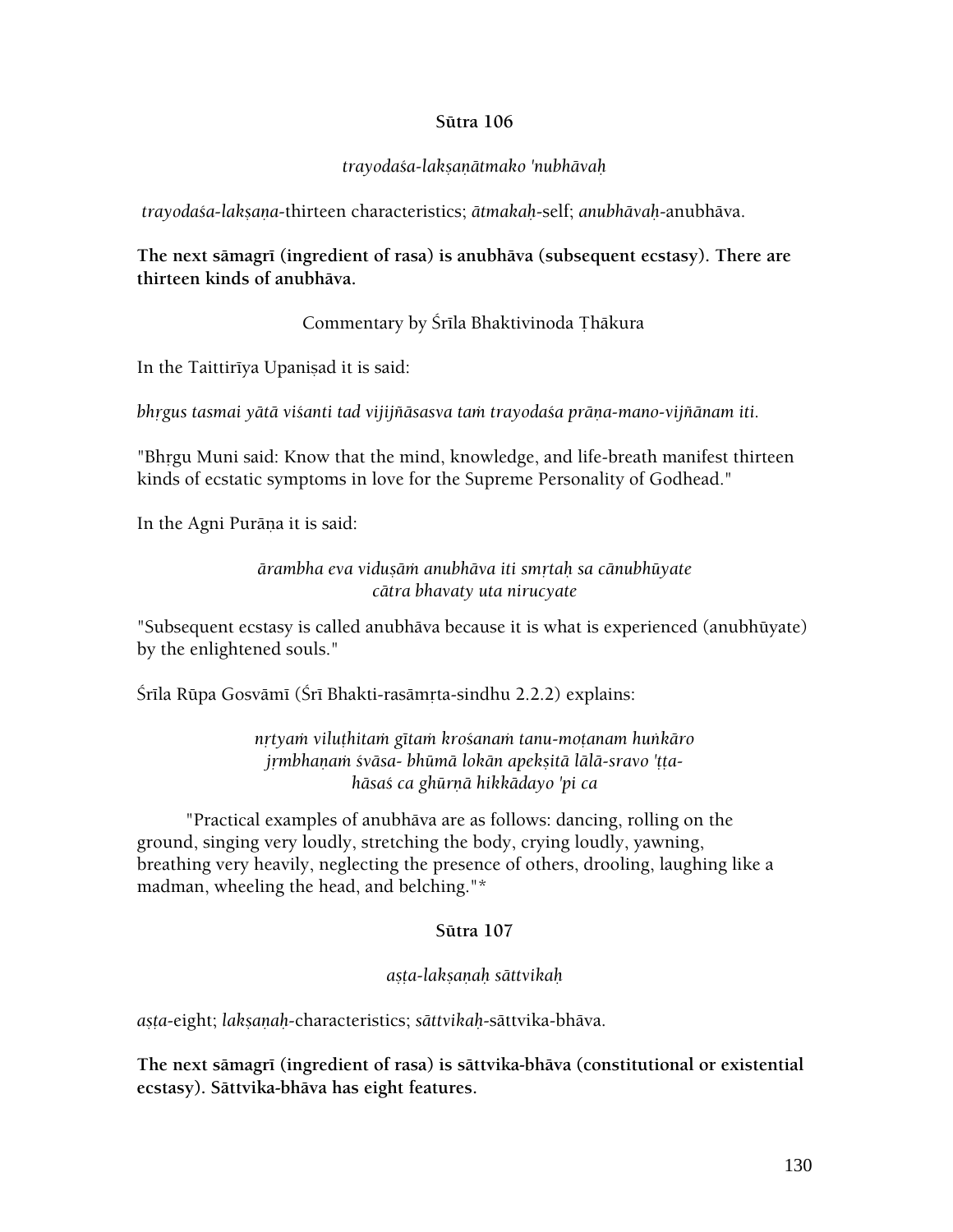#### Commentary by Srīla Bhaktivinoda Thākura

In the Mundaka Upanisad  $(3.1.4)$  it is said:

### *präëo hy eña sarva-bhütair vibhäti vijänan vidvän bhavate*  nāti-vādī ātma-krīda ātma-ratih krivāvān esa brahma*vidäà variñöhaù*

"The Supreme Personality of Godhead is the life of all. He is the Supersoul splendidly manifest in all living beings. One who knows Him becomes wise. That person turns from the logicians' debates. He meditates on the Lord's pastimes. He loves the Lord. He serves the Lord. He is the best of transcendentalists."

In the Agni Purāņa it is said:

*añöa-stambhädayaù sattväd rajasas tamasaù param* 

"Sättvika-bhäva has eight features beginning with becoming stunned in ecstasy. It is called sättvika because it is situated in pure goodness, free from any touch of passion or ignorance."

Śrīla Rūpa Gosvāmī (Śrī Bhakti-rasāmrta-sindhu 2.3.11-12) explains:

*cittaà satvé-bhavat präëe nyasyaty ätmänam udbhaöam präëas tu vikriyäà gacched dehaà vikñobhayaty alam tadä stambhädayo bhävä bhakta-dehe bhavaty ämi* 

"When the devotee feels great ecstatic love in his heart, his transformed life-force agitates his body and then ecstatic symptoms, such as becoming stunned, are manifested on his body.

> *te stambha-sveda-romäïcäù svara-bhedo 'tha vepathuù*  vaivarnyam aśru-pralaya ity astau sāttvikāh smrtāh

"There are eight symptoms of existential ecstatic love: becoming stunned, perspiring, standing of the hairs on the body, faltering of the voice, trembling of the body, changing of bodily colors, shedding of tears, and devastation."\*

#### **Sütra 108**

*saïcäris tu trayastriàça-lakñaëaù* 

sañcārih-sañcāri-bhāva; *tu*-indeed; *trayastrimśa*-thirty-three; *lakṣaṇah-features.* 

**The next sämagré (ingredient of rasa) is saïcäri-bhäva (continuously existing ecstatic symptoms). Saïcäri-bhäva has thirty-three features.**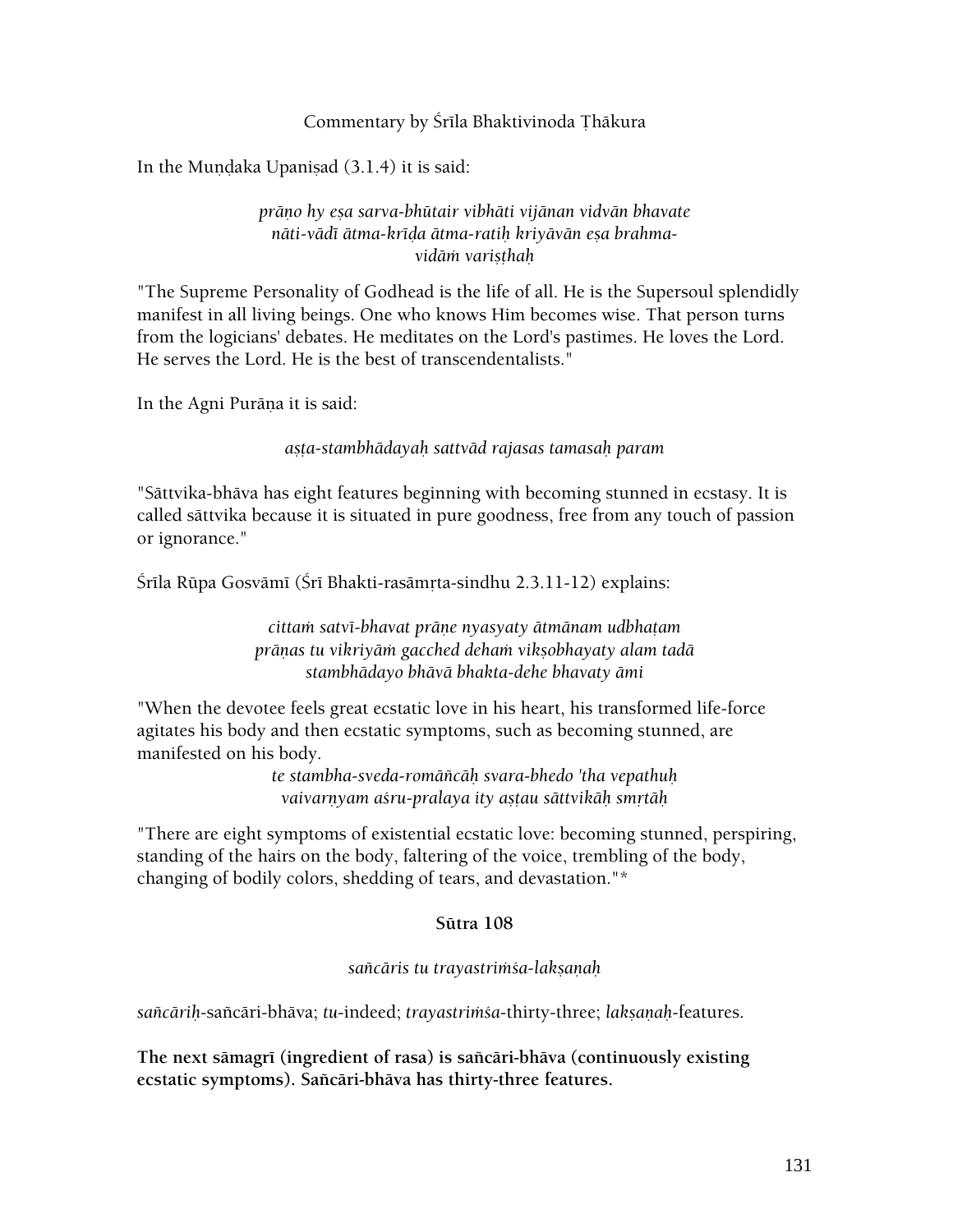#### Commentary by Srīla Bhaktivinoda Thākura

In the Aitareya Upanisad  $(3.1.2)$  it is said:

# yad etad dhrdayam mana*s caitat samjñānam ājñānam vijñānam prajñānam medhā drstir* dhrtir manīsā jūtih smrtih sankalpah kratur asuh kāmo vaśa iti. sarvāny evaitāni *prajïänasya nämadheyäni bhavanti.*

"The heart, mind, knowledge, perception, wisdom, discrimination, intelligence, vision, patience, thoughtfulness, action, memory, will, talent, reflection, desire, and control are the various parts of wisdom."

In the Agni Purāņa it is said:

### *vairägyädir manaù khedo nirveda iti kathyate*

"Renunciation is defined as that condition where the mind is no longer passionate to enjoy the things of this world."

Śrīla Rūpa Gosvāmī (Śrī Bhakti-rasāmrta-sindhu 2.4.4-6) explains:

*nirvedo 'tha viñädo dainyaà gläni-çramau ca mada-garvau çaìkä-träsä-vega unmädä- pasmåté tathä vyädhiù*  moho mrtir ālasyam jādyam vrīdāvahitthā ca smrtir atha *vitarka-cintä-mati-dhåtayo harña utsukatvaà ca* 

*augryämarñäsüyaç cäpalyaà caiva nidrä ca suptir bodha itéme bhävä vyabhicäriëaù samäkhyätäù* 

"There are some bodily symptoms that express overwhelming ecstatic love (*vyabhicäribhäva*). They are counted at thirty-three as follows: disappointment, lamentation, humility, guilt, fatigue, intoxication, pride, doubt, apprehension, intense emotion, madness, forgetfulness, disease, confusion, death, laziness, inertness, bashfulness, concealment, remembrance, argumentativeness, anxiety, thoughtfulness, endurance, happiness, eagerness, violence, haughtiness, envy, impudence, dizziness, sleepiness, and alertness."\*

### **Sütra 109**

*bhakti-raso hi mäyä-gandha-çünya-paramärtha-sva-rüpa-gata-cid-vaicitryam* 

*bhakti-raso-*the rasas of devotional service; *hi*-indeed; *mäyä*-of material illuison; *gandha*-of the scent; *çünya*-devoid; *parama*-supreme; *artha*-treasure; *sva*-own; *rüpa*form; *gata*-attained; *cid*-spiritual; *vaicitryam*-wonder of variety.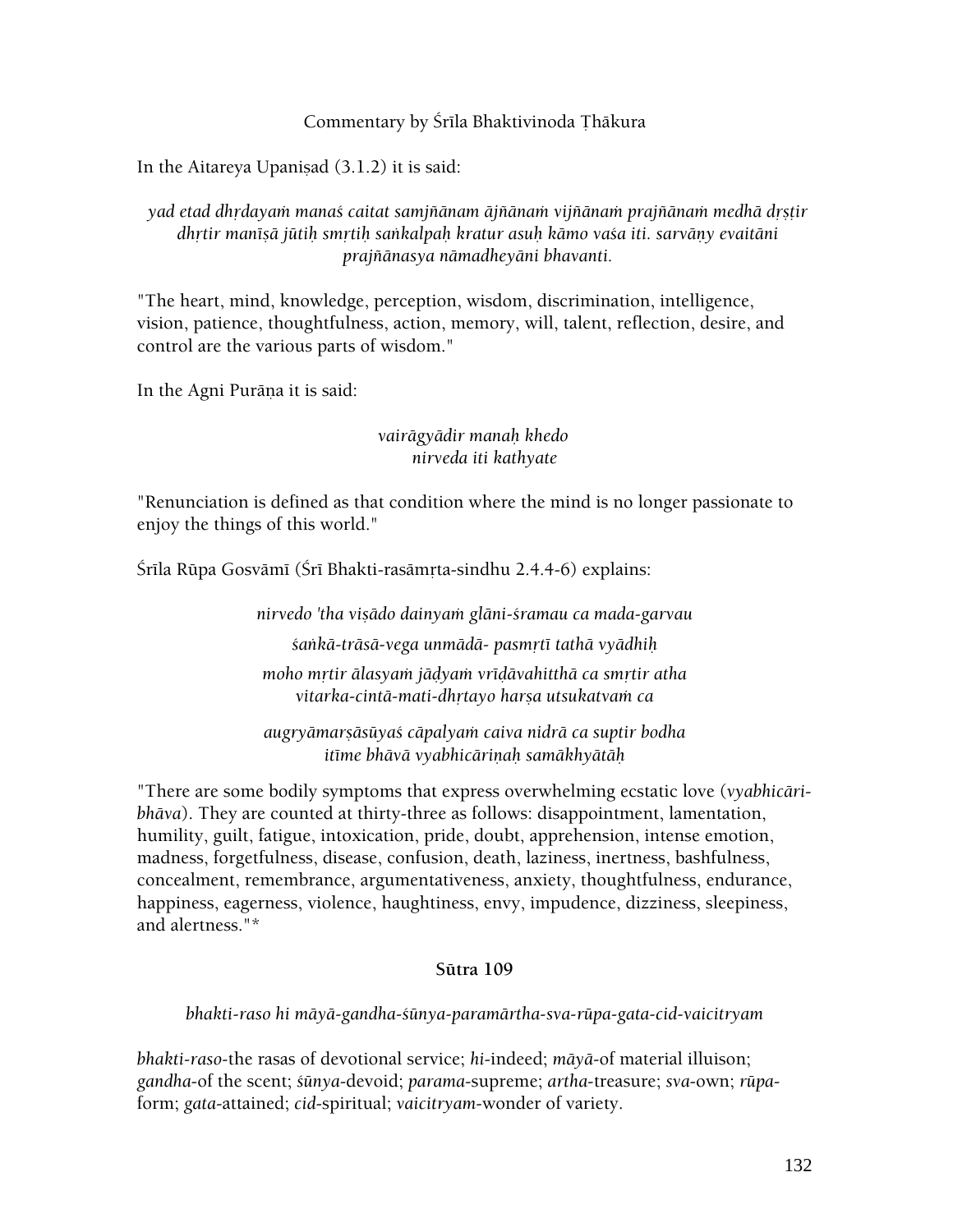**The rasas of devotional service are free from the slightest scent of mäyä (the illusory potency of matter). They are a great wonder of spiritual variety. They are the greatest treasure.** 

Commentary by Śrīla Bhaktivinoda Thākura

In the Brhad-āranyaka Upanisad  $(4.4.21)$  it is said:

tam eva dhīro vijñāya prajñām kurvīta brāhmaņah nānudhyāyād bahņ cchabdād vāco viglāpatam hi tat

"A wise brāhmana will use his intelligence to understand the Supreme Personality of Godhead. He will not study other things. Other topics are a waste of words." In the Gopāla-tāpanī Upanisad  $(1.5-6)$  it is said:

> *sakalaà paraà brahmaivaitad. yo dhyäyati rasayati*  bhajati so 'mrto bhavati. so 'mrto bhavati.

"The Supreme Personality of Godhead is everything. One who meditates on Him, glorifies Him, and worships Him, and thus enjoys the nectar of transcendental bliss, becomes immortal. He becomes immortal."

In Śrīmad-Bhāgavatam (10.87.23) it is said:

nibhrta-marun-mano-'kṣa-drḍha-yoga-yujo hṛdi yanmunaya upāsate tad arayo 'pi yayuh smaraņāt striya *uragendra-bhoga-bhuja-daëòa-visakta-dhiyo vayam api te samäù sama-dåço 'ìghri-saroja-sudhäù* 

"Great sages, by practicing the mystic yoga system and controlling the breath, conquer the mind and senses. Thus engaging in mystic yoga and seeing the Supersoul within their hearts, they ultimately enter into the impersonal Brahman along with the enemies of the Supreme Personality of Godhead. However, the damsels of Vraja, the gopis, want to embrace Krsna and His arms, which are like serpents. Being attracted by the beauty of Krsna, the gopis ultimately tasted the nectar of the lotus feet of the Lord. The Upanisads have also tasted the nectar of His lotus feet by following in the footsteps of the gopis." $*$ 

Śrīla Rūpa Gosvāmī (Śrī Bhakti-rasāmṛta-sindhu 2.5.131) explains:

sarvathaiva durūho 'yam abhhaktair bhagavad-rasah tat*pädämbuja-sarvasvair bhaktir evänurasyate* 

"Nondevotees cannot understand the transcendental mellows experienced between the devotee and the Lord. In all respects this is very difficult, but one who has dedicated everything to the lotus feet of Krsna can taste the transcendental mellows."\*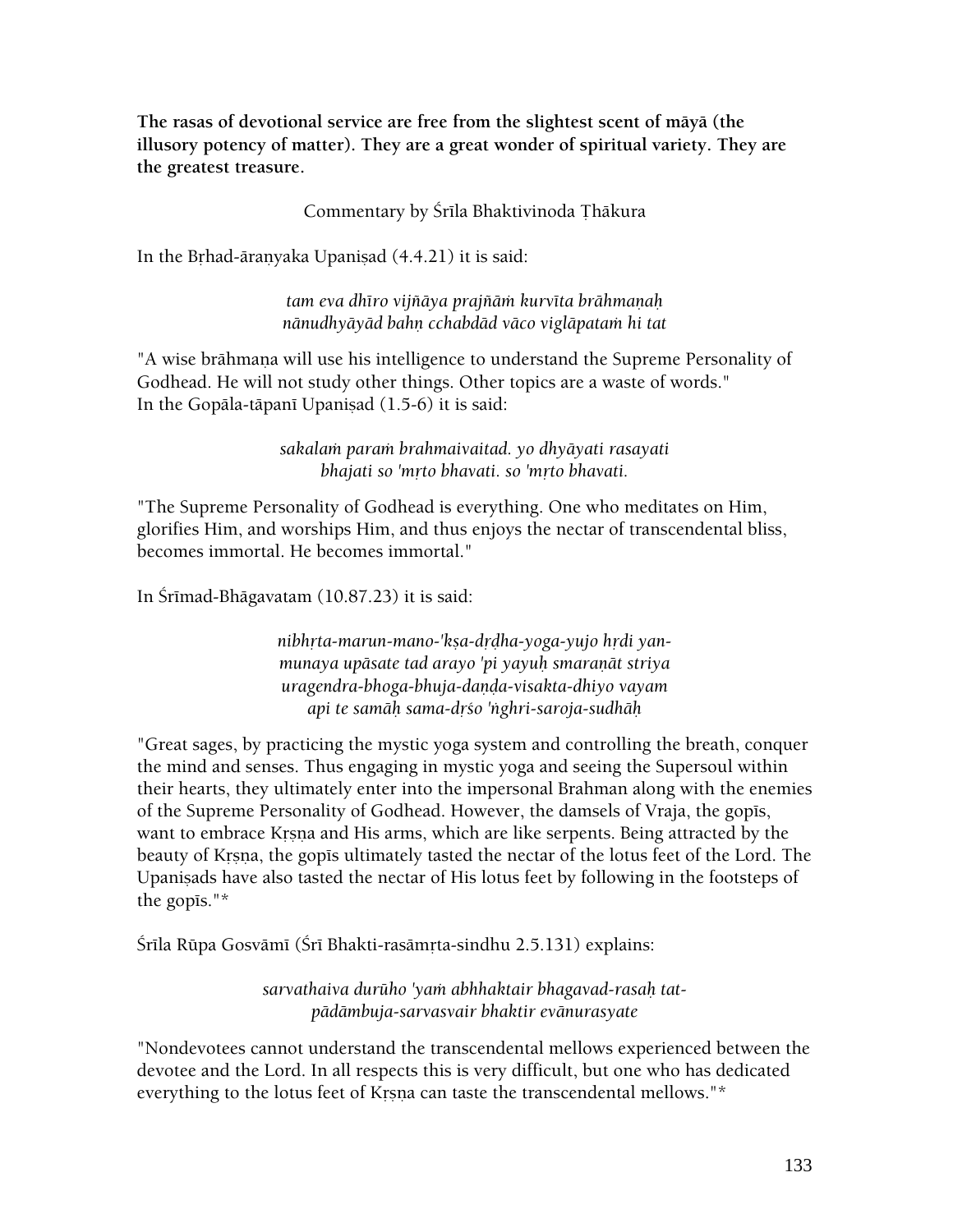Śrīla Rūpa Gosvāmī (Śrī Bhakti-rasāmṛta-sindhu 2.5.112) also explains:

#### *paramänanda-täd-ätmyäd raty-äder asya vastutaù rasasya sva-prakāśatvam akhandatvam ca sidhyati*

"Attraction to Lord Krsna and the various kinds of ecstatic love for Krsna all come from the Lord's pleasure potency. In this way the mellows of spiritual love are selfmanifest, unbroken, and perfect."

#### **Sütra 110**

#### *çré-kåñëa-lélästu sarva-rasa-pratiñöhä*

*foreafila-the pastimes of Lord Krsna; <i>astu-are; sarva-rasa-of all rasas; pratisthā-the* basis.

#### Lord Krsna's pastimes are the place where all the rasas rest.

#### Commentary by Śrīla Bhaktivinoda Thākura

In the Gopāla-tāpanī Upaniṣad (1.8-9) it is said:

tad u hovāca hairanyo gopa-ve*sam abhrābham taruņam kalpa-drumāśritam* 

"Brahmä said: He appears like a cowherd boy. His complexion is like a monsoon cloud. He stays under a desire tree."

In the Gopāla-tāpanī Upanisad  $(1.54)$  it is also said:

tasmāt krsna eva paro daivas tam dhyāyet tam rasayet tam yajet tam bhajed iti. om tat sad *iti.* 

"Therefore, Krsna is the Supreme Personality of Godhead. One should meditate on Him, glorify Him, serve Him, and worship Him. Om Tat Sat."

In the Chāndogya Upaniṣad (8.13.1) it is said:

*çyämäc chavalaà präpadye çavaläc chyämaà präpadye* 

"By the mercy of Lord Krsna, I take shelter of His transcendental potency, Śrī Rādhā.

By the mercy of Śrī Rādhā, I take shelter of Lord Krsna."

In the Visnu Purāna it is said: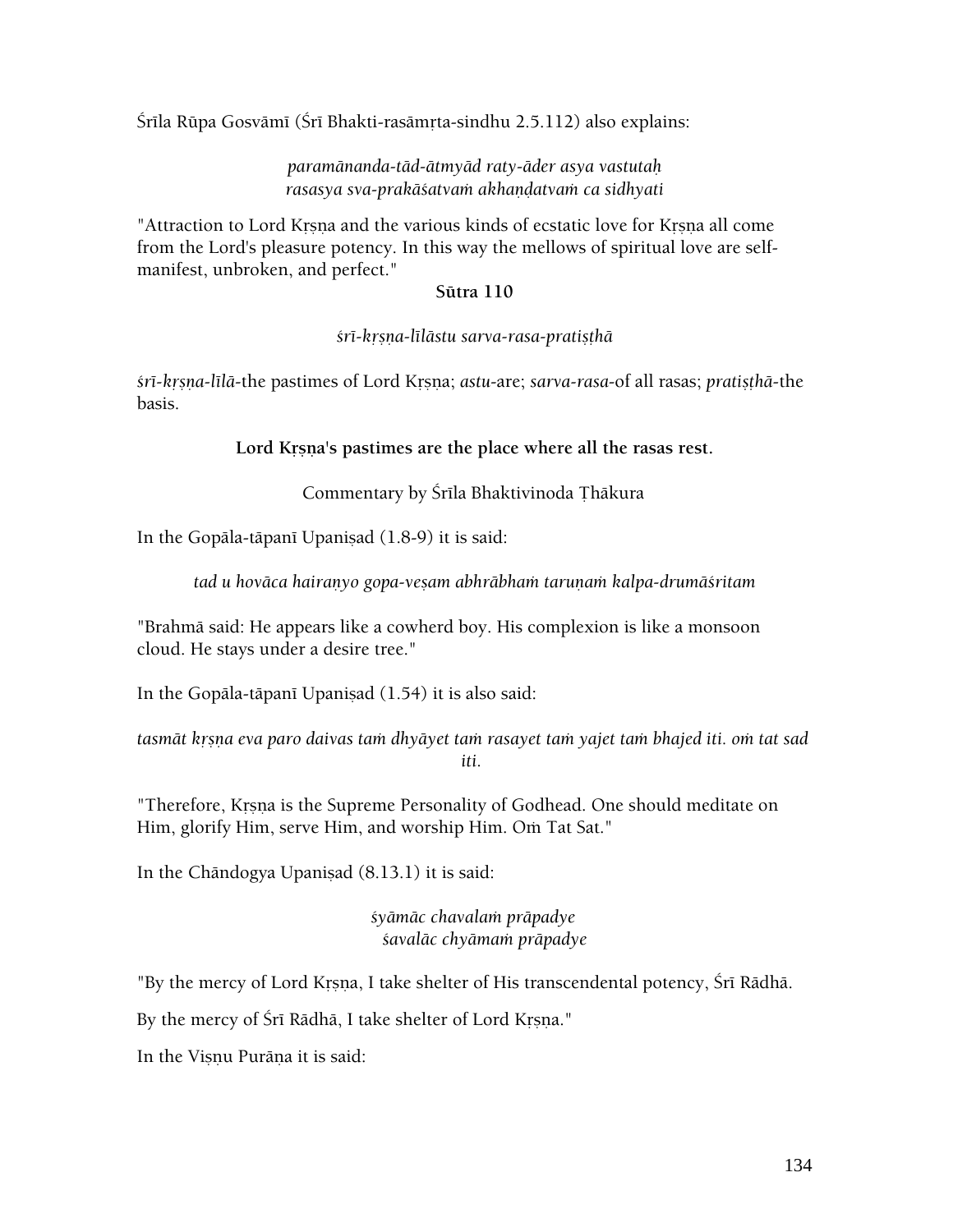#### yatrāvatīrnam krsnākhyam param brahma naräkrtih

"Lord Krsna is the Supreme Personality of Godhead, whose form is like that of a human being. Now He has descended to the earth."

In Śrī Caitanya-caritāmrta  $(21.101$  and 103) it is said:

*kåñëera yateka khelä sarvottama nara-lilä nara-vapu tähära svarüpa gopa-veça veëu-kara nava kiçora naöa-vara nara-lélä haya anurüpa* 

"Lord Krsna has many pastimes, of which His pastimes as a human being are the best. His form as a human being is the supreme transcendental form. In this form He is a cowherd boy. He carries a flute in His hand, and His youth is new. He is also an expert dancer. All this is just suitable for His pastimes as a human being."\*

> *yogamäyä cic-chakti viçuddha-sattva-pariëati tära çakti loka dekhäite ei rüpa ratana bhakta-ganera güòha-dhana prakaöa kailä nitya lélä haite*

 $\# \# \mathcal{L}$  (cap T)"the transcendental form of Krsna is shown to the world by Lord Krsna's internal spiritual energy, which is a transformation of pure goodness. This### jewel like form is the most confidential treasure of the devotees. This form is manifest from Krsna's eternal pastimes."\*

### **Sütra 111**

### *viçuddha-räga-märgeëa saivänuveñöavyä*

*viçuddha*-pure; *räga*-of spontaneous love; *märgeëa*-by the path; *sä*-that; *eva*-indeed; *anuvestavyā-should be sought.* 

# **By following the path of pure and spontaneous love, one shook seek entrance into**  Lord Krsna's pastimes.

# Commentary by Śrīla Bhaktivinoda Thākura

In the Gopāla-tāpanī Upanisad  $(2.25-26)$  it is said:

*yo vai kämän kämayate sa kämé bhavati yo tv akämena kämän kämayate so 'kämé bhavati.* 

"He who lusts after sense pleasures is lusty. He who does not lust after sense pleasure is not lusty."

In the Brahma-samhitā (5.56) it is said: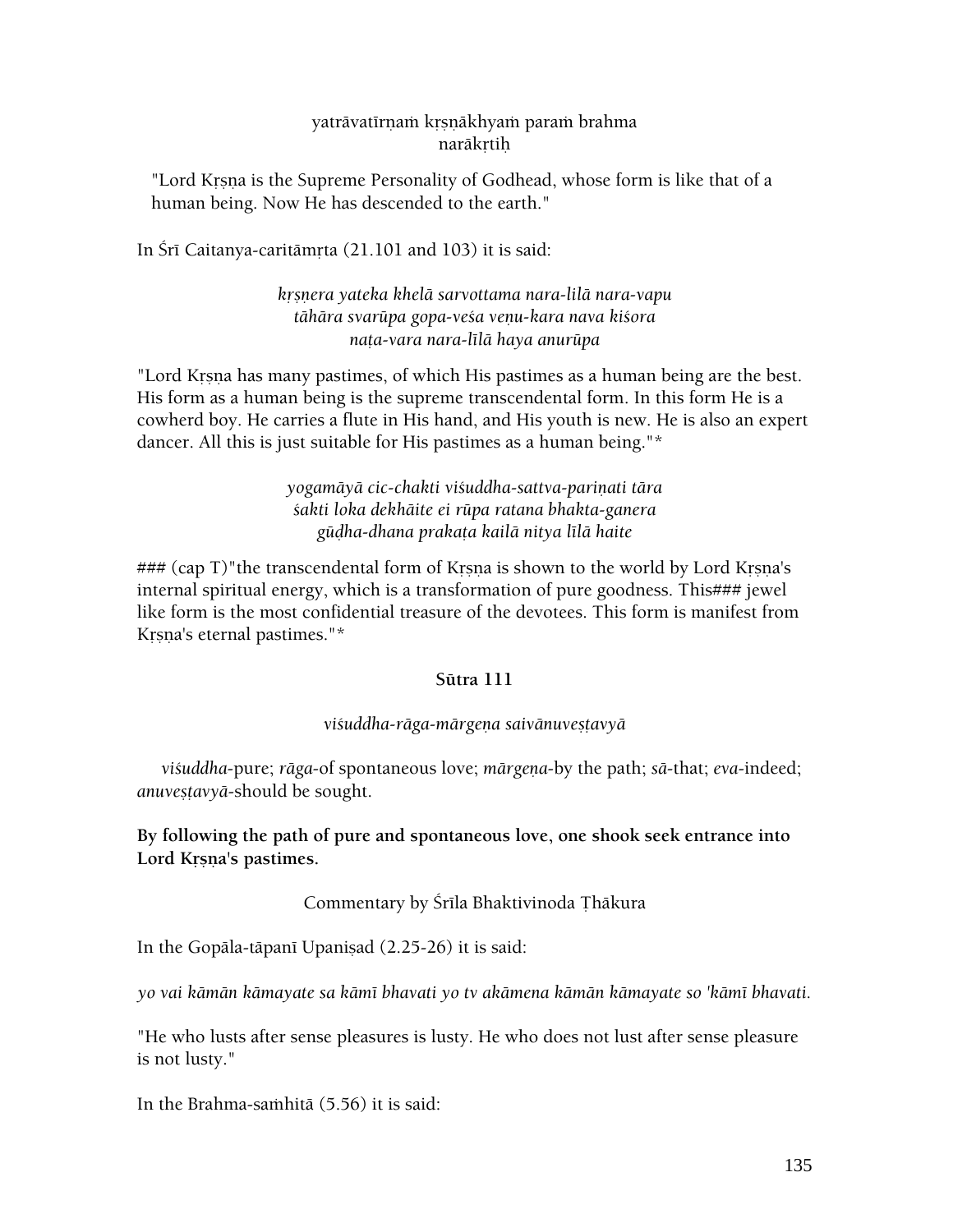*çriyaù käntäù käntaù parama-puruñaù kalpa-taravo drumä*  bhūmiś cintāmaņi guņamayī toyam amrtam kathā gānam *näöyaà gamanam api vaàçé priya-sakhé cid-änandaà jytoiù param api tad äsvädyam api ca* 

"I worship that transcendental seat, known as Çvetadvépa, where as loving consorts the Lakṣmīs in their unalloyed spiritual essence practice the amorous service of the Supreme Lord Krsna as their only lover, where every tree is a transcendental purpose tree, where the soil is the purpose gem, all water is nectar, every word is a song, every gait is a dance, the flute is the favorite attendant, effulgence is full of transcendental bliss, and the supreme spiritual entities are all enjoyable and tasty."\*\*

In Śrī Caitanya-caritāmrta (Madhya 24.84, 85, and 87) it is said:

*räga-bhakti vidhi-bhakti haya dui rüpa svayaà bhagavatve bhagavatve prakäça dvi-rüpa* 

"There are two kinds of devotional activity: spontaneous and regulative. By spontaneous devotional service one attains the Original Personality of Godhead, Krsna, and by the regulative process one attains the expansion of the Supreme Personality of Godhead.\*

*räga-bhaktye vraje svayaà bhagaväne paya* 

"By executing spontaneous devotional service in Vrndävana one attains the original Supreme Personality of Godhead, Krsna."\*

*vidhi bhakte pārsada dehe vaikunthete yāya* 

"By executing regulative devotional service one becomes an associate of Nārāyana and attains the Vaikunthalokas, the spiritual planets in the spiritual sky."\*

# **Sütra 112**

*svena siddha-svarüpeëa tat-praveçaà tu jéva-carama-mahimä* 

*svena-with their own; siddha-perfect; svarūpena-form; <i>tat-into that; pravesam-entrance; tu*-indeed; *jéva*-of the individual spirit souls; *carama*-final; *mahimä*-glory.

Regaining their original spiritual forms, the individual souls may enter Lord Krsna's **pastimes. That is their greatest glory.** 

Commentary by Śrīla bhaktivinoda Thākura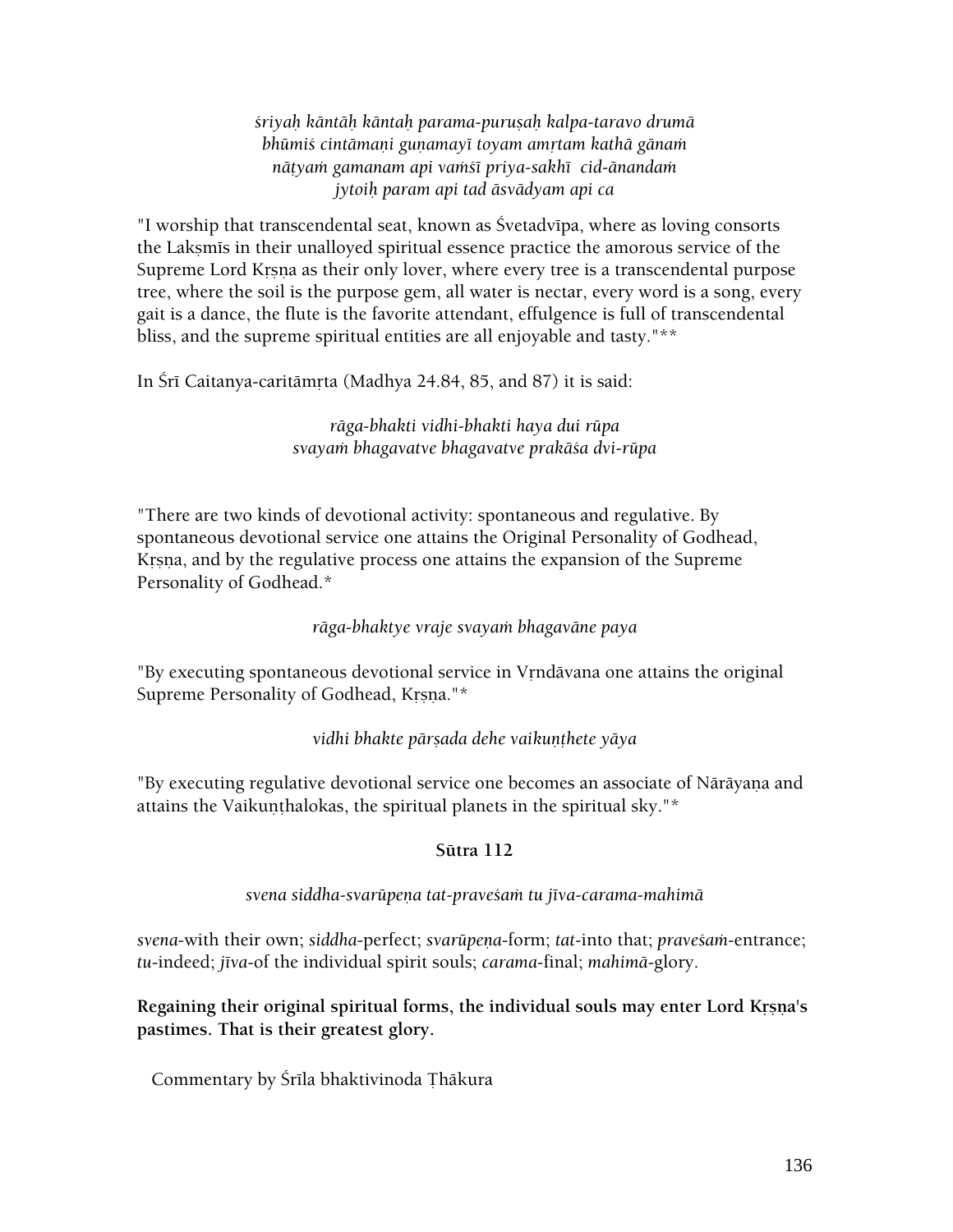In the Chāndogya Upaniṣad  $(8.12.3)$  it is said:

### *atha sa eña samprasädo 'smäc charérät samutthäya paraà jyoté-rüpaà sampadya svena*   $riipen\bar{a}bhinispady$ ate

"The enlightened soul then leaves his material body behind and goes to meet the effulgent Supreme Personality of Godhead. Then the soul manifests his original spiritual form."

In the Chāndogya Upanisad it is also said:

eşa ātmeti hovāca tad amytam abhayam etad brahmeti tasya ha vā etasya nāma satyam iti.

"Then he said: That is the Supreme Personality of Godhead, who is fearless, eternal, and sweet like nectar. He is the Supreme Reality."

In the Kūrma Purāna it is said:

*agni-puträ mahätmänas tapasä strétvam äpire bhartāram ca jagad-yonim vāsudevam ajam vibhum* 

"By performing severe austerities Agni's sons became gopis. They attained as their husband Lord Krsna, the unborn and all-powerful creator of all the worlds."

In the Padma Purāna it is said:

*te sarve strétva-sampannäù samudbhütäç ca gokule*  harim samprāpya kāmena tato mukto bhavārnavāt

"They all became gopis and were born in Gokula. They attained Lord Krsna as their lover. In this way they were rescued from the ocean of of birth and death."

Śrīla Rūpa Gosvāmī (Śrī Bhakti-rasāmṛta-sindhu 1.2.308) explains:

*pati-putra-suhåd-bhrätå-pitå-van mitra-vad dharim ye dhyäyanti sadodyuktäs tebhyo 'péha namo namaù* 

"Let me offer my respectful obeisances again and again to those who always eagerly meditate upon the Supreme Personality of Godhead as a husband, son, friend, brother, father, or intimate friend."\*

#### **Sütra 113**

tatraiva tad-bhajanam tad-rasanam *śuddha-cin-maye svarūpena sidhyati*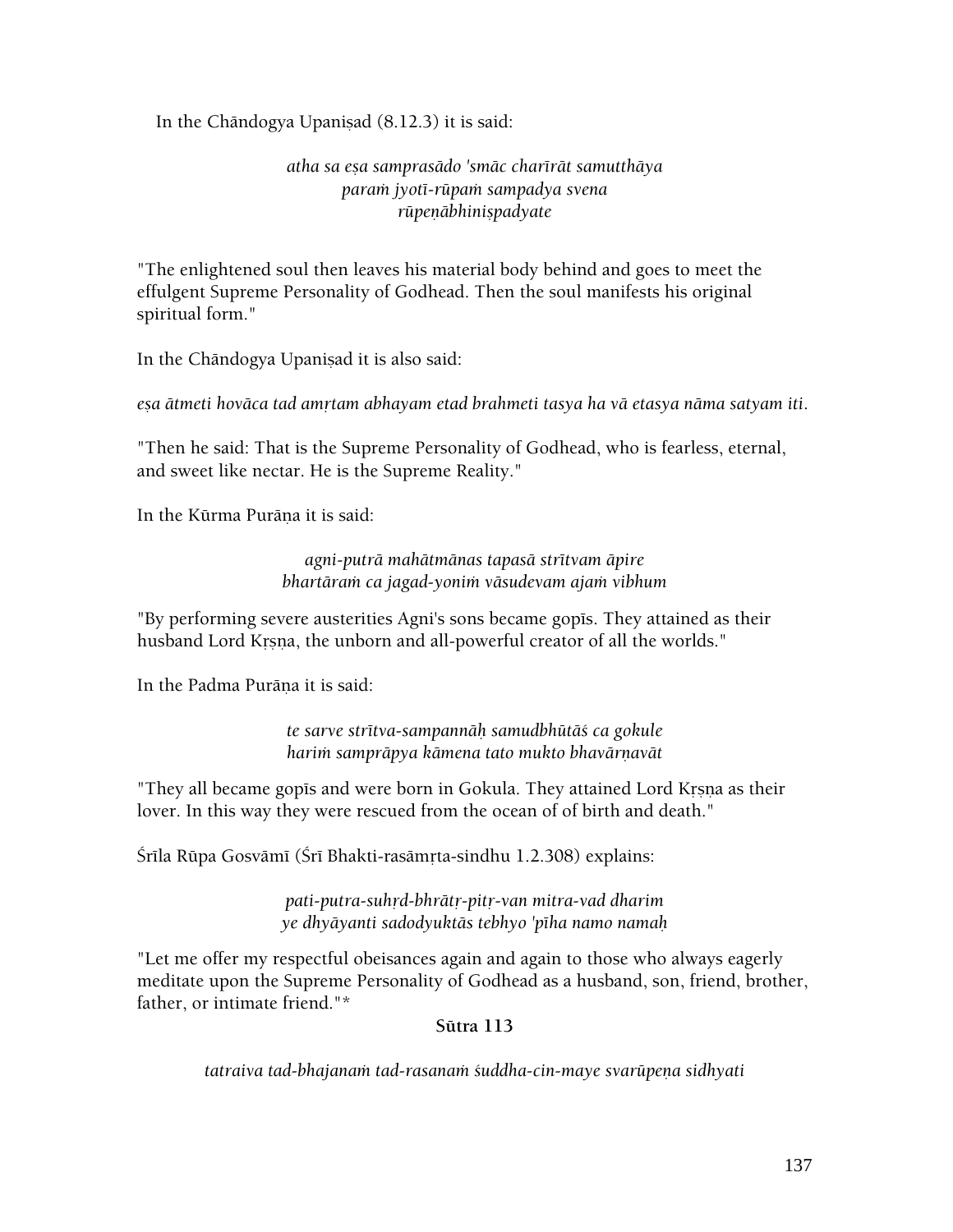*tatra*-there; *eva*-indeed; *tad*-to Him; *bhajanaà*-devotional service; *tad*-in Him; *rasanaà*the bliss of the rasas; *suddha-pure; cin-maye-spiritual; svarūpena-with the original* form; *sidhyati*-becomes perfect.

When he regains his original spiritual form, enters Lord Krsna's pure spiritual **abode, worships and serves the Lord there, and there tastes the nectar of the rasas**  with Lord Krsna, the soul attains perfection.

Commentary by Śrīla Bhaktivinoda Thākura

In the Gopāla-tāpanī Upanisad  $(2.12$  and  $14)$  it is said:

*täsäà madhye hi çreñöhä gändharvéty uccatäà hi vaitäbhir eva vicäryam.* 

"Śrī Rādhā, the best of the gopīs, thought for a moment."

tam hi mukhyam vidhāya pūrvam anu krtvā tūsnīm āsa.

"Accepting Rādhā and their leader, the other gopīs became silent."

In the Brahma-sa $\text{m}$ hitā (5.2-4) it is said:

sahasra-patra-kamalam gokulākhyam mahat padam tat*karëikäraà tad-dhäma tad-anantäàça-sambhavam* 

"The ### (space) super excellent station of Krsna, which is known as Gokula, has thousands of petals and a corolla like that of a lotus sprouted from a part of His (###infinitary?) infinitary aspect, the whorl of the leaves being the actual abode of Krsna.\*\*

> *karëikäraà mahad yantraà ñaö-koëaà vajra-kélakam ñaò-aìga-ñaö-padé-sthänaà prakåtyä puruñeëa capremänanda-mahänanda-asenävasthitaà hi yat jyotérüpeëa manunä käma-béjena saìgatam*

"The whorl of that transcendental lotus is the realm wherein dwells Krsna. It is a hexagonal figure, the abode of the indwelling predominated and predominating aspect of the Absolute. Like a diamond, the central supporting figure of selfluminous Krsna stands as the transcendental source of all potencies. The holy name consisting of eighteen transcendental letters is manifested in a hexagonal figure with sixfold divisions.\*\*

> *tat kiïjalkaà tad-aàçänäà tatra patrāni śriyam api*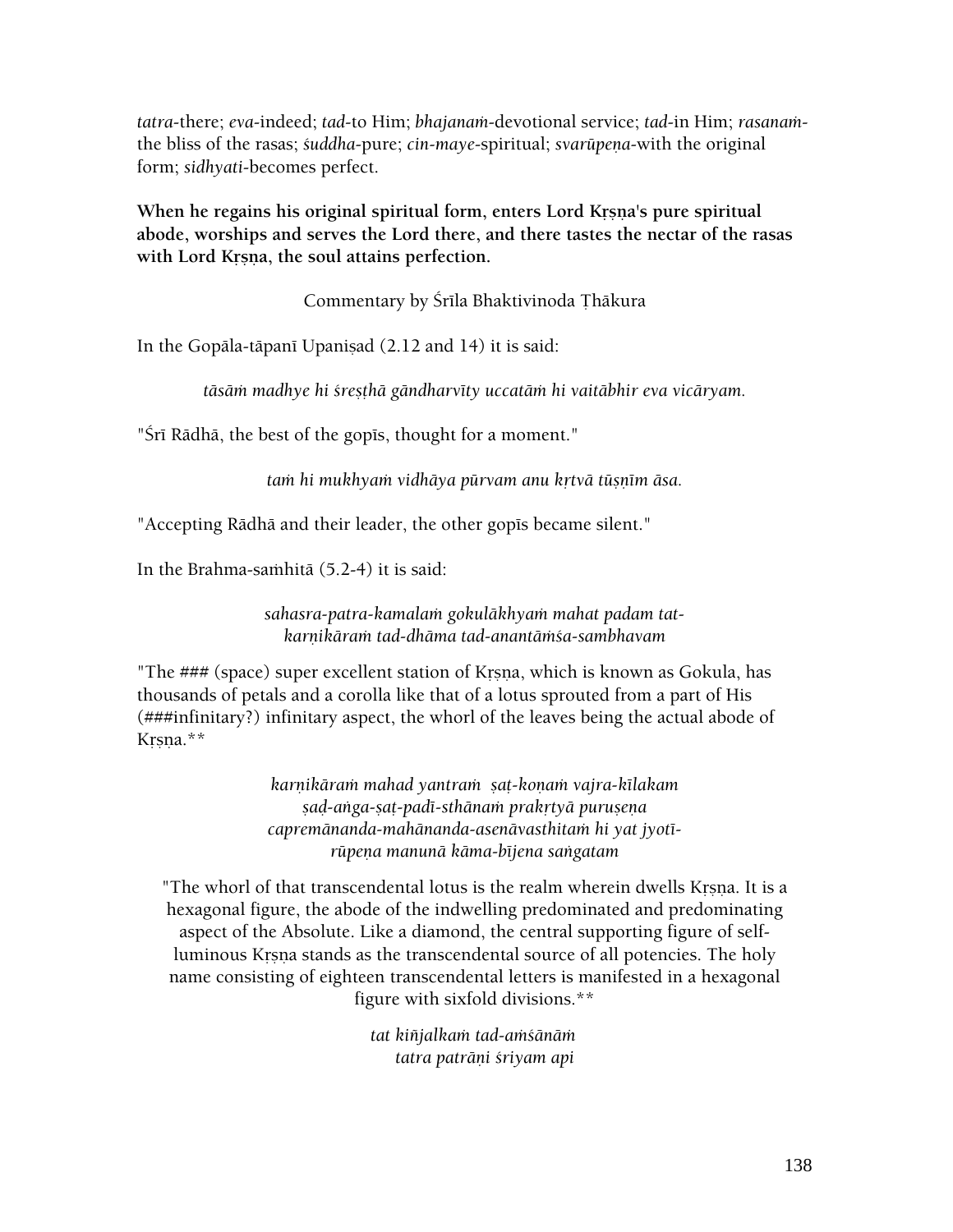"The whorl of that eternal realm Gokula is the hexagonal abode of Krsna. Its petals are the abodes of gopis who are part and parcel of Krsna, to whom they are most lovingly devoted and are similar in essence. The petals shine beautifully like so many walls. The extended leaves of that lotus are the garden-like dhāma, i.e. spiritual abode of Śrī Rādhikā, the most beloved of Krsna."\*\*

Śrīla Rūpa Gosvāmī (Śrī Bhakti-rasāmṛta-sindhu 2.1.10) explains:

*kåñëädibhir vibhävadyair gater anubhävadhväni praudhänanda-camatkarä kastham apadyate param* 

"Thus the mixture of ecstatic ingredients of spiritual love for Lord Krsna becomes tasty and, being within the perception of the devotee, reaches the highest platform of wonder and deep bliss."\*

# **Chapter Five**

# Sampatti-prakaraņa

# **The Supreme Good Fortune**

#### **Sütra 114**

*adhikära-krameëa hy uttarottara-präptiù* 

*adhikāra-of qualifications; krameņaby-degrees; hi-indeed; uttara-higher; uttara-and* higher; präptiù-attainment.

**As they become qualified, the individual souls attain higher and higher positions.** 

Commentary by Śrīla Bhaktivinoda Thākura

In the Brhad-āranyaka Upanisad it is said:

*yato yatas tv ädadéta lavaëam evaivaà vä ära idaà mahad-bhütam anantam aparaà vijïäna-ghanam eva.*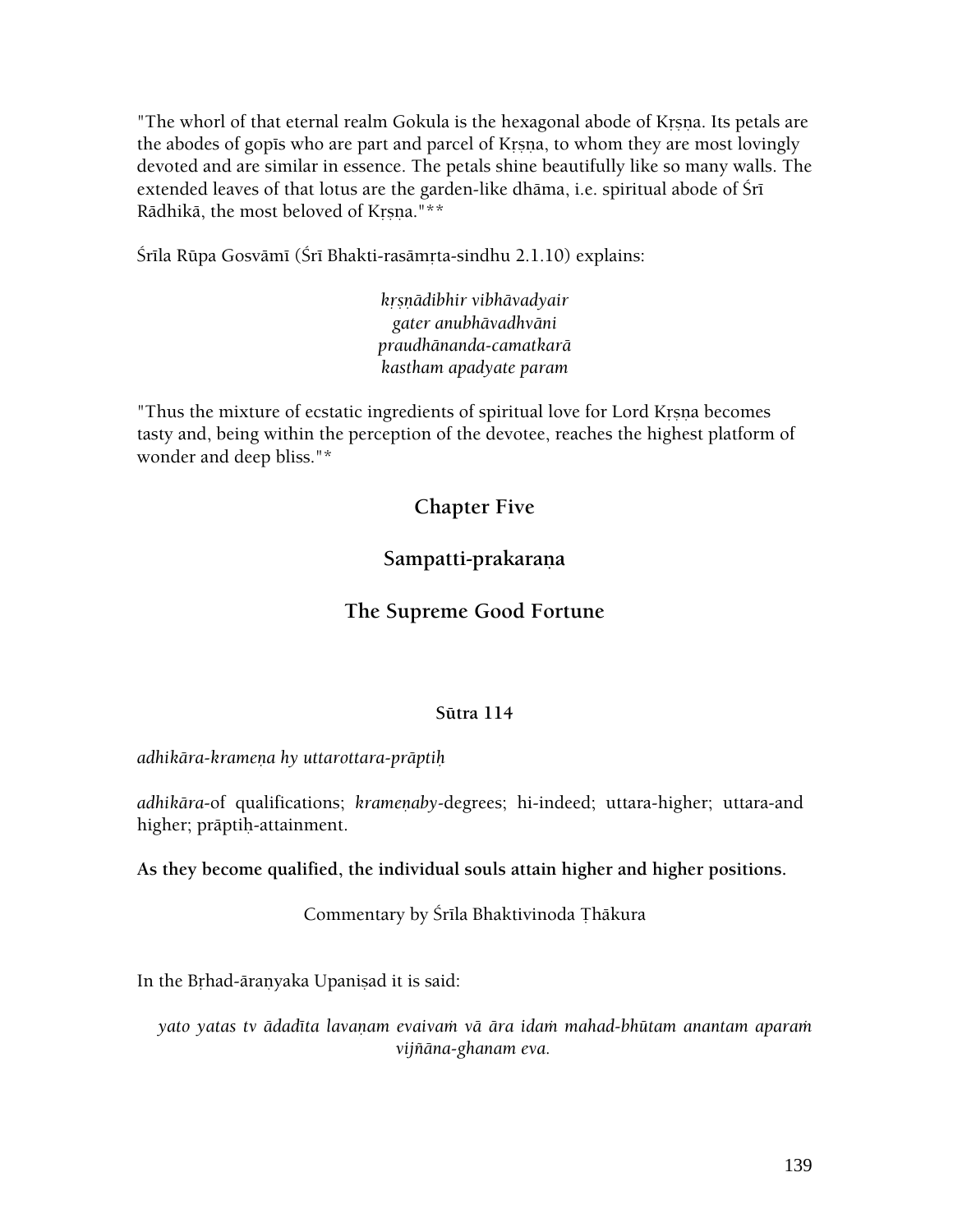"He could understand that the Supreme Personality of Godhead is handsome, glorious, supreme, limitless, and all-knowing."

In Srimad-Bhāgavatam  $(11.21.2, 16$  and 18) it is said:

*sve sve 'dhikāre yā nisthā sa gunah parikīrtitah viparyayas tu doñaù syäd ubhayor eña nirëayaù* 

"Steadiness in one's own position is declared to be actual piety, whereas deviation from one's position is considered impiety. In this way the two are definitely ascertained."\*\*\*

> *kvacid guëo 'pi doñaù syäd doño 'pi vidhinä guëaù guëa-doñärtha-niyamas tad-bhidäm eva bädhate*

"Sometimes piety becomes sin and sometimes what is ordinary sin becomes piety on the strength of Vedic injunctions. Such special rules in effect eradicate the clear distinction between piety and sin."\*\*\*

> *yato yato nivarteta vimucyeta tatas tataù eña dharmo nåëäà kñemaù çoka-moha-bhayäpahaù*

"By refraining from a particular sinful or materialistic activity one becomes freed from its bondage. Such renunciation is the basis of religious and auspicious life for human beings and drives away all suffering, illusion, and fear."\*\*\*

In Śrī Caitanya-caritāmrta it is said:

*adhikäri bhede rati païca-prakära çänta däsya sakhya vätsalya madhura ära* 

"According to the candidate possessing these transcendental qualities (sneha, mäna, and so on), there are five transcendental mellows: neutrality, servitorship, friendship, parental love, and conjugal love."\*

# **Sütra 115**

### *nirguëa-çraddhä-mülä hi vaidhé bhaktiù*

*nirguna-beyond the modes of material nature; <i>sraddhā-faith; mūlā-the root; hi-indeed; vaidhé*-according to rules and regulations; *bhaktiù*-devotional service.

Vaidhi bhakti (devotional service according to regulative principles) is rooted in **faith in what is beyond the modes of material nature.** 

Commentary by Śrīla Bhaktivinoda Thākura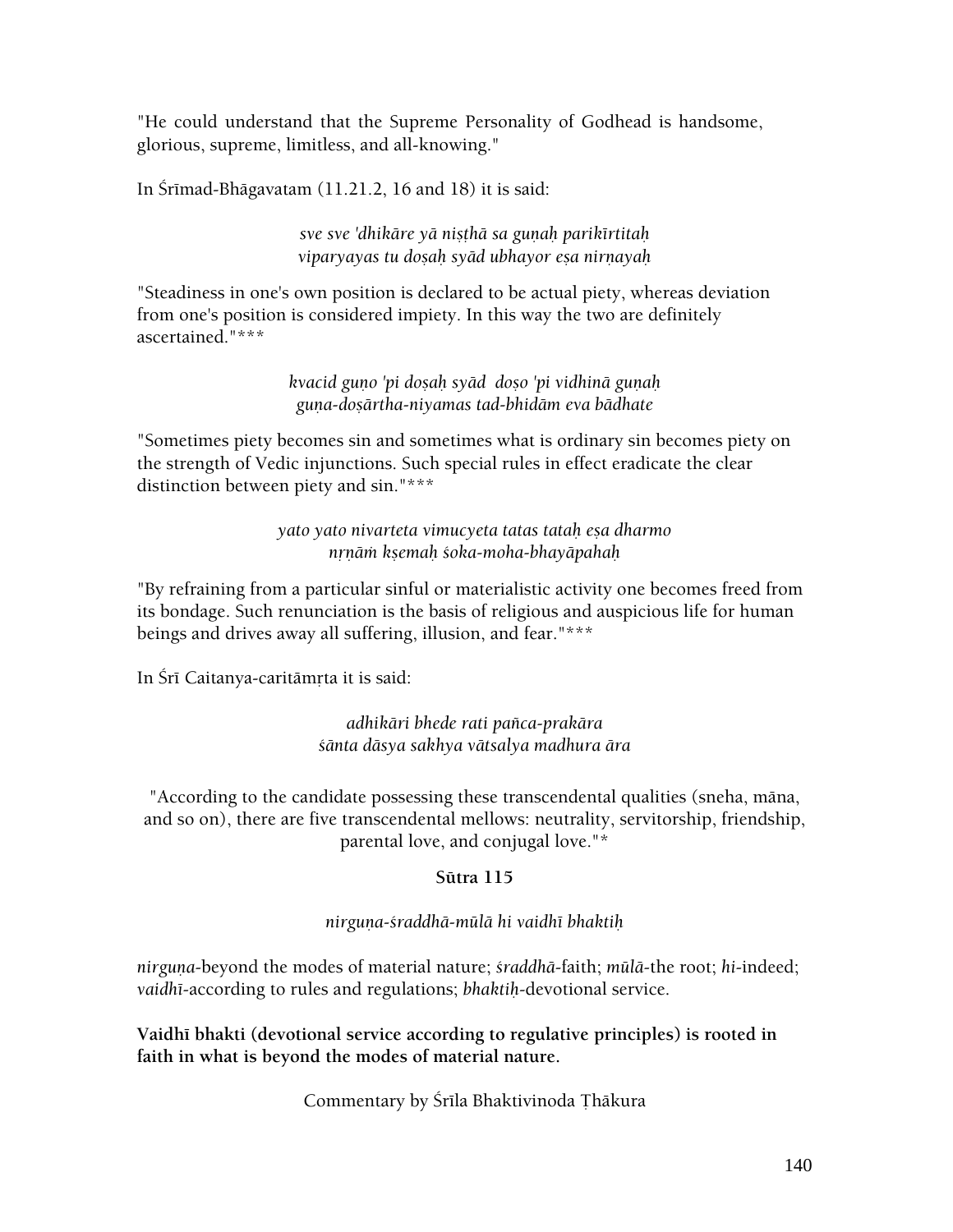In the Brhad-äranyaka Upanisad it is said:

kāmah sankalpo vicikitsā śraddhāśraddhā dhrtir adhrtir hrīr dhīr bhīr ity etat sarvam *mana eva. çraddhä à bhagavo vijijïäsa iti.* 

"He wished to understand the nature of faith in the Supreme Personality of Godhead, in whom stays desire, will, doubt, error, faith, faithlessness, tolerance, intolerance, embarrassment, intelligence, fear, and all else that stays in the heart and mind."

In Śrīmad-Bhāgavatam (11.25.27) Lord Krsna explains:

### *sättviky ädhyätmiké çraddhä karma-çraddhä tu räjasé*  tāmasy adharme yā *śraddhā mat-sevāyām tu nirgunah*

"Faith directed toward spiritual life is in the mode of goodness, faith rooted in fruitive work is in the mode of passion, faith residing in irreligious activities is in the mode of ignorance, but faith in My devotional service is purely transcendental."\*\*\*

In Śrīmad-Bhāgavatam (11.20.8) Lord Krsna explains:

*yadåchhayä mat-kathädau jäta-çraddhas tu yaù pumän na nirviëëo näti-sakto bhakti-yogo 'sya siddhi-daù* 

"Somehow or other if one is attracted to talks about Me and has faith in the instructions I have set forth in Bhagavad-gītā and if one is actually detached from material things and material existence, his dormant love for Me will be awakened by devotional service."\*

In the Bhagavad-gītā (6.46-47), Lord Krsna explains:

*tapasvibhyo 'dhiko yogé jïänibhyo 'pi mato 'dhikaù karmibhyaç cädhiko yogé tasmäd yogé bhavärjuna* 

"A yogi is greater than the ascetic, greater than the empiricist, and greater than the fruitive worker. Therefore, O Arjuna, in all circumstances be a yogī.\*

> *yoginäm api sarveñäà mad-gatenäntarätmanä çraddhävän bhajate yo mäà sa me yuktatamo mataù*

"And of all yogis the one with great faith who always abides in Me, thinks of Me within himself, and renders transcendental loving service to Me, he is the most intimately united with Me in yoga and is the highest of all. That is My opinion."\*

Śrīla Rūpa Gosvāmī (Śrī Bhakti-rasāmṛta-sindhu 1.4.15-16) explains: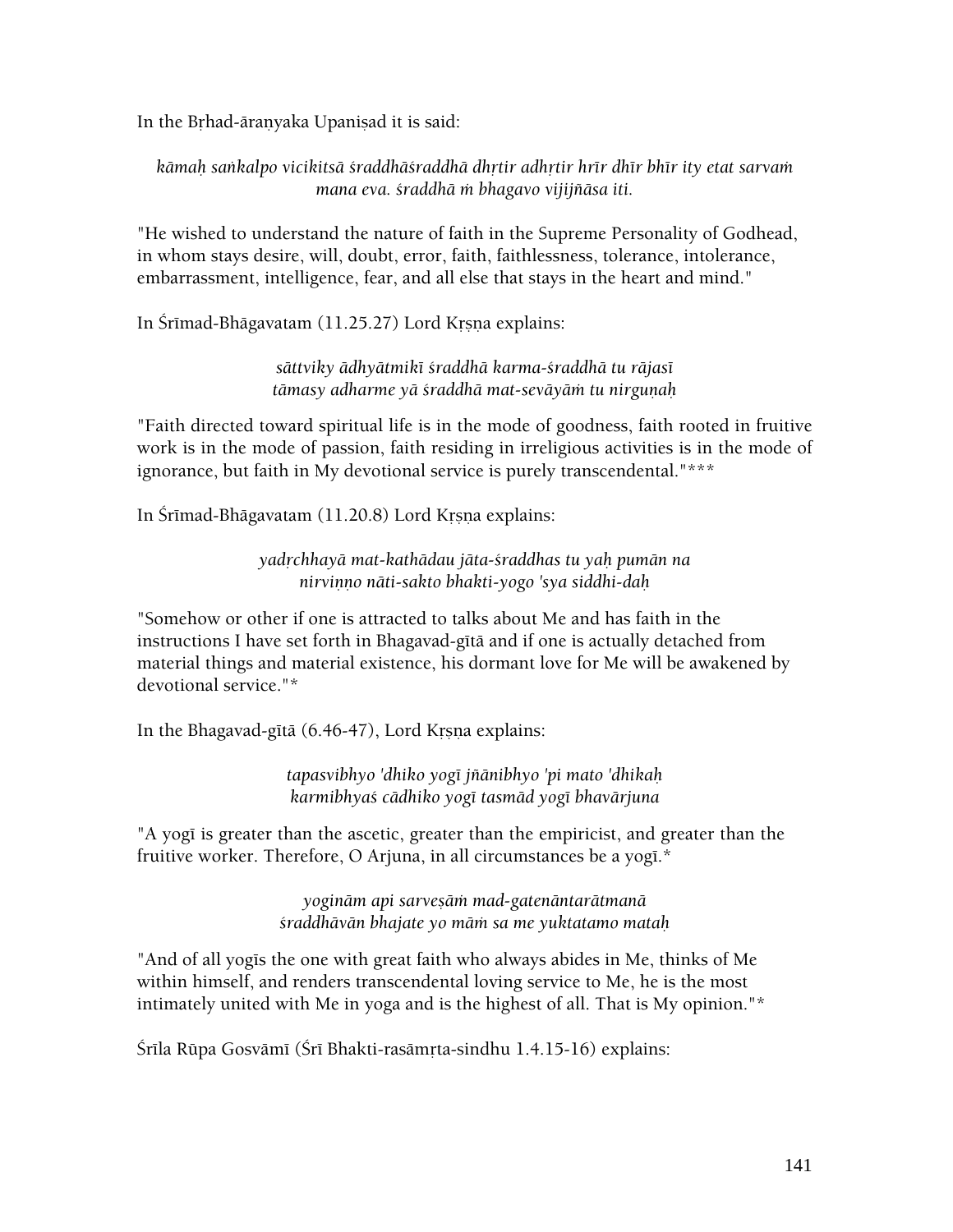*ädau çraddhä tataù sädhu- saìgo 'tha bhajana-kriyä tato 'nartha-nivåttiù syät tato niñöhä rucis tataù äsaktis tato bhävas tataù premäbhyudaïcati sädhakänäm ayaà premëaù prädurbhäve bhavet kramaù* 

"In the beginning there must be faith. Then one becomes interested in associating with pure devotees. Thereafter one is initiated by the spiritual master and executes the regulative principles under his orders. Thus one is freed from all unwanted habits and becomes firmly fixed in devotional service. Thereafter one develops taste and attachment. This is the way of sädhana-bhakti, the execution of devotional service according to the regulative principles. Gradually emotions intensify, and finally there is an awakening of love. This is the gradual development of love of Godhead for the devotee interested in Krsna consciousness."\*

#### **Sütra 116**

#### *ruci-mülä hi rägänugä bhaktiù*

*ruci*-attraction and love; *mülä*-root; *hi*-indeed; *rägänugä bhaktiù*-raganuga bhakti.

#### **Rägänugä bhakti (spontaneous devotional service) is rooted in attraction and love.**

Commentary by Śrīla Bhaktivinoda Thākura

In the Brhad-äranyaka Upanisad  $(1.4.8)$  it is said:

tad etat preyaḥ putrāt preyo vittāt preyo 'nyasmāt sarvasmād anantaraṁ yad ayam ätmä.

"The Supreme Personality of Godhead is more dear than sons, more dear than wealth, more dear than all else."

In Srīmad-Bhāgavatam  $(1.7.11)$  it is said:

*harer guëakñipta-matir bhagavän bädaräyaëiù adhyagän mahad äkhyänaà nityaà viñëu-jana-priyaù* 

"Being very much attracted by the transcendental pastimes of the Lord, the mind of Śrīla Śukadeva Gosvāmī was agitated by Krsna consciousness. He therefore began to study Śrīmad-Bhāgavatam by the grace of his father."\* Śrīla Jīva Gosvāmī explains: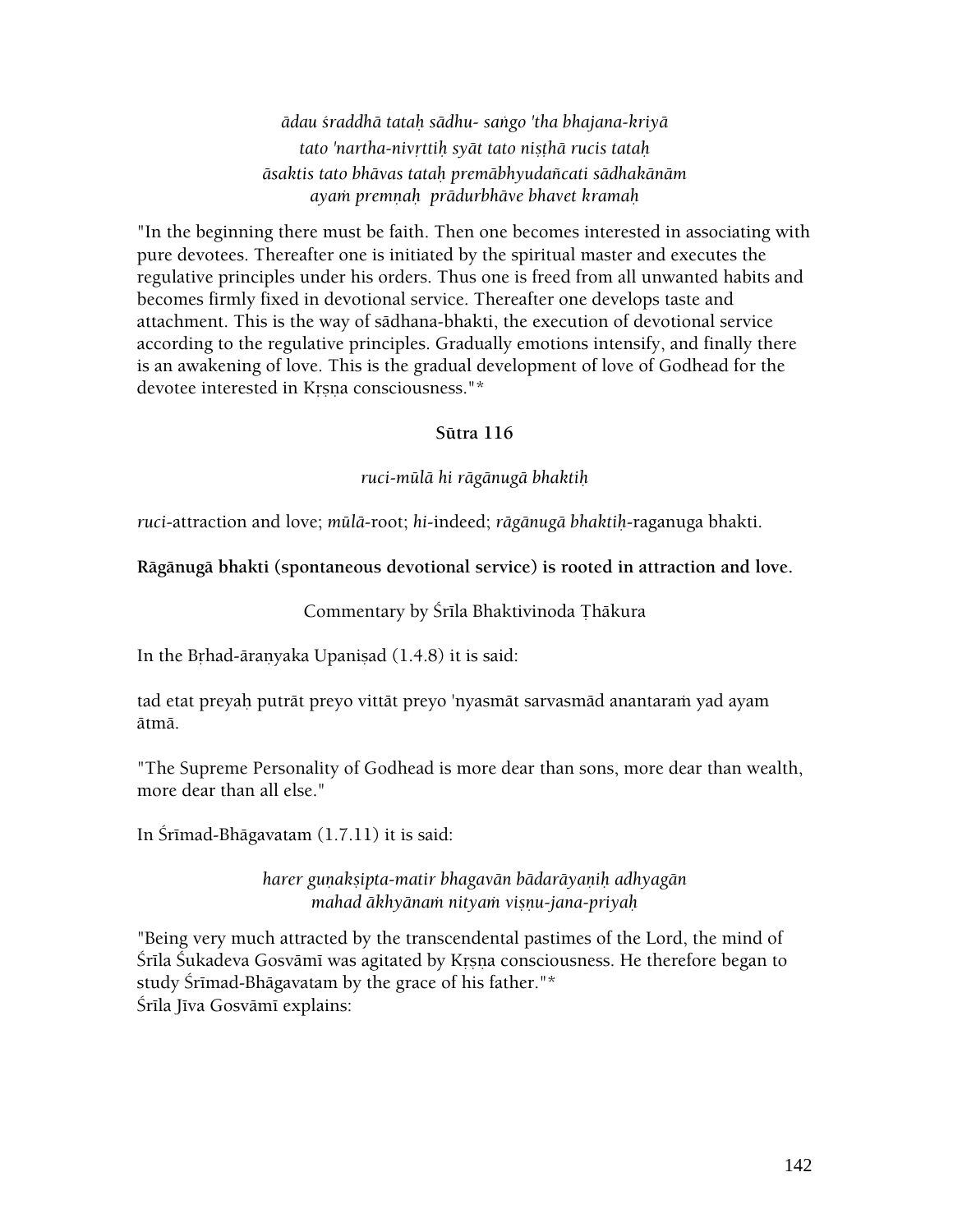*viñayiëaù sväbhäviko viñaya-saàsargecchätiçayamayaù premä rägaù. yeñäm ahaà priya*  ātmā sutaś ca sakhā guruh suhrd daivam istam ity ādau. tad evam tat-tad-abhimānalakşana-bhāva-viśesana-svābhāvika-rāgasya vaiśistya-sati tat-tad-rāga-prayuktā śravanakīrtana-smaraņa-pāda-sevana-vandanātma-nivedana-prāya-bhaktih. tesām rāgātmikā *bhaktir ucyate. yasya pürvokta-räga-viçeñe rucir eva jätästi tasya rägätmikäyä bhakteù paripäöéñv api rucir jäyate. atas tadéyaà rägaà rucy-anugatyatéti rägänugä tasyaiva pravartate.* 

"The devotees are passionately devoted to the Lord. He is the object of their love. The Lord Himself explains (Śrīmad-Bhāgavatam 3.25.38):

"'Because the devotees accept Me as their friend, their relative, their son, their preceptor, benefactor, and Supreme Deity, they cannot be deprived of their possessions at any time.'\*

"Ardently loving the Lord, the devotees serve Him by hearing, chanting, and remembering His glories, serving His feet, offering obeisances to Him, and completely surrendering to Him. This ardent devotional service is called rägätmikä bhakti. From that is manifested ruci (love and attraction). Thus ruci follows rägätmikä bhakti."

### **Sütra 117**

### *mahima-jïäna-yuktä hi prathamä*

*mahima*-of opulence; *jïäna*-knowledge; *yuktä*-endowed; *hi*-indeed; *prathamä*-the first.

In the first kind of devotion (vaidh<sub>1</sub> bhakti) the devotees are aware of the Lord's **opulence.** 

Commentary by Śrīla Bhaktivinoda Thākura

In the Mundaka Upanisad  $(1.1.4)$  it is said:

*dve vidye veditavye parä caiväparä ca. taträparä åg-vedo yujur-veda ity ädi.* 

"There are two kinds of knowledge: superior and inferior. The knowledge of the Rg Veda and Yajur Veda is inferior knowledge."

In the Pañcarātra it is said:

*māhātmya-jñānam uktam ca su-drdhah sarvathādhikaḥ sneho bhaktir iti proktas tayä säåñöy-ädinänyathä* 

"In this strong devotional service one is aware of the opulences of the Lord. In this way one attains the liberations that begin with särsti-mukti."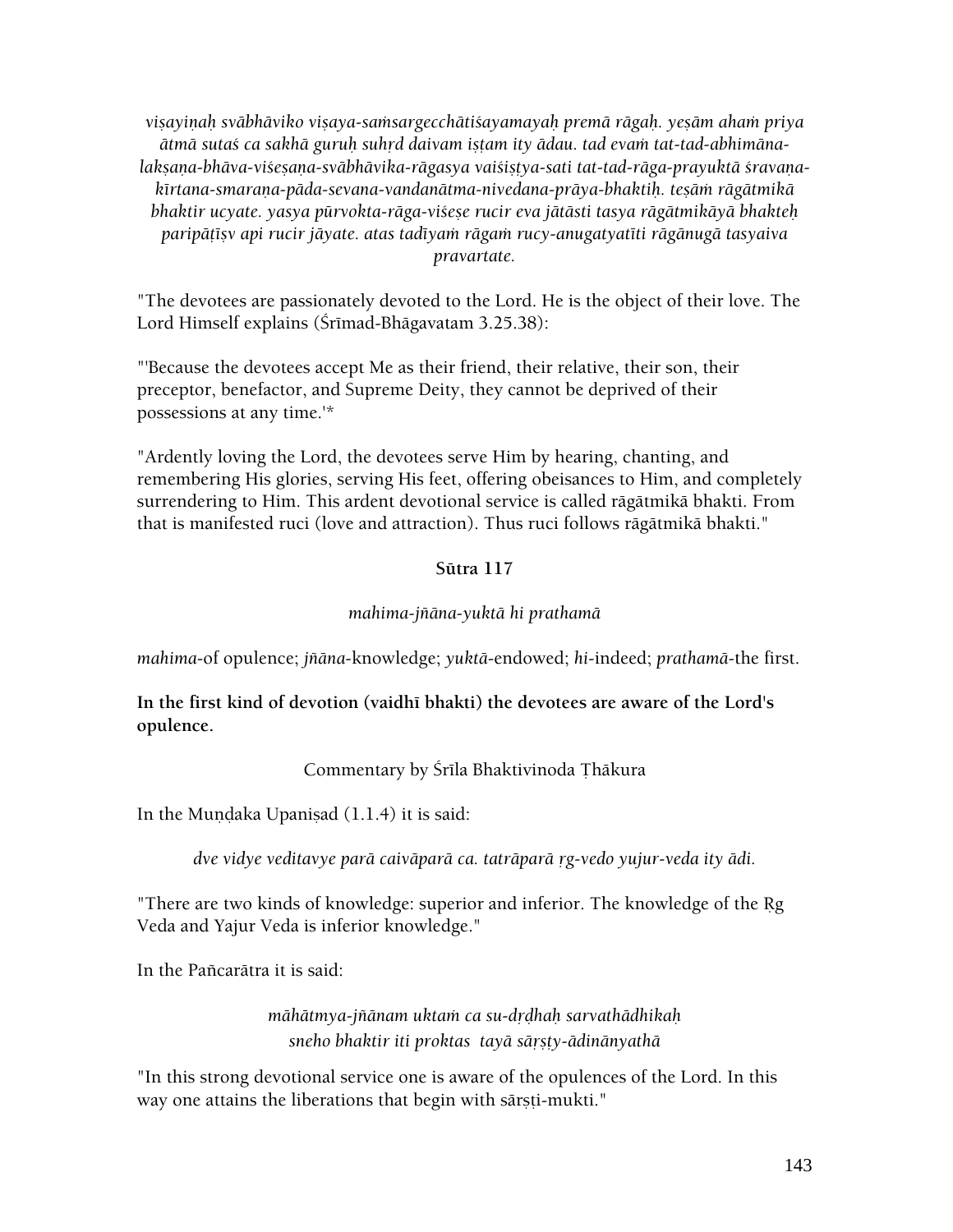Śrīla Rūpa Gosvāmī (Śrī Bhakti-rasāmṛta-sindhu 1.4.14) explains:

# *mahima-jñāna-yuktaḥ syād vidhi-mārgānusāriṇām*

"They who follow the path of vidhi-bhakti are especially aware of the Lord's glory and opulence."

Śrīla Jīva Gosvāmī explains:

### *tato vidhi-märga-bhakti-vidhim apekñeti sa durbalä*

"In the weaker form of devotional service, vaidhī bhakti, one is aware of the Lord's glories and opulences."

# **Sütra 118**

*kevalä hi dvitéyä prabalä ca kevalä*-unmixed; *hi*-indeed;

*dvitéyä*-seconed; *prabalä*-powerful; *ca*-also.

**In the second kind of devotion (rägänugä bhakti) the devotees are not aware of the Lord's opulences. This kind of devotion is completely pure. It is not mixed with anything else. It is very powerful.** 

Commentary by Śrīla Bhaktivinoda Thākura

In the Mundaka Upanisad  $(1.5)$  it is said:

*atha parä yayä tad akñaram adhigamyate yatra tad adåçyam agrähyam agotram avarëam*  acakşuh *śrotram tad-apāni-pādam nityam vibhum sarva-gatam su-sūk*șmam tad avyayam *yad bhüta-yoëià paripaçyanti dhéräù.* 

"The superior knowledge enables one to understand the imperishable Supreme Personality of Godhead. With this superior knowledge the enlightened souls are able to see the Supreme Personality of Godhead, who cannot be seen by material eyes or understood by the material mind, who has no material family, no material caste, and no material eyes, ears, hands, or feet, who is eternal, all-powerful, all-pervading, very subtle, and unchanging, and who is the creator of all." In Śrīmad-Bhāgavatam  $(7.1.31)$  it is said:

> *gopyaù kämäd bhayät kaàso dveñäc caidyädayo nåpäù sambandhäd våñëayaù snehäd yüyaà bhaktyä vayaà vibho*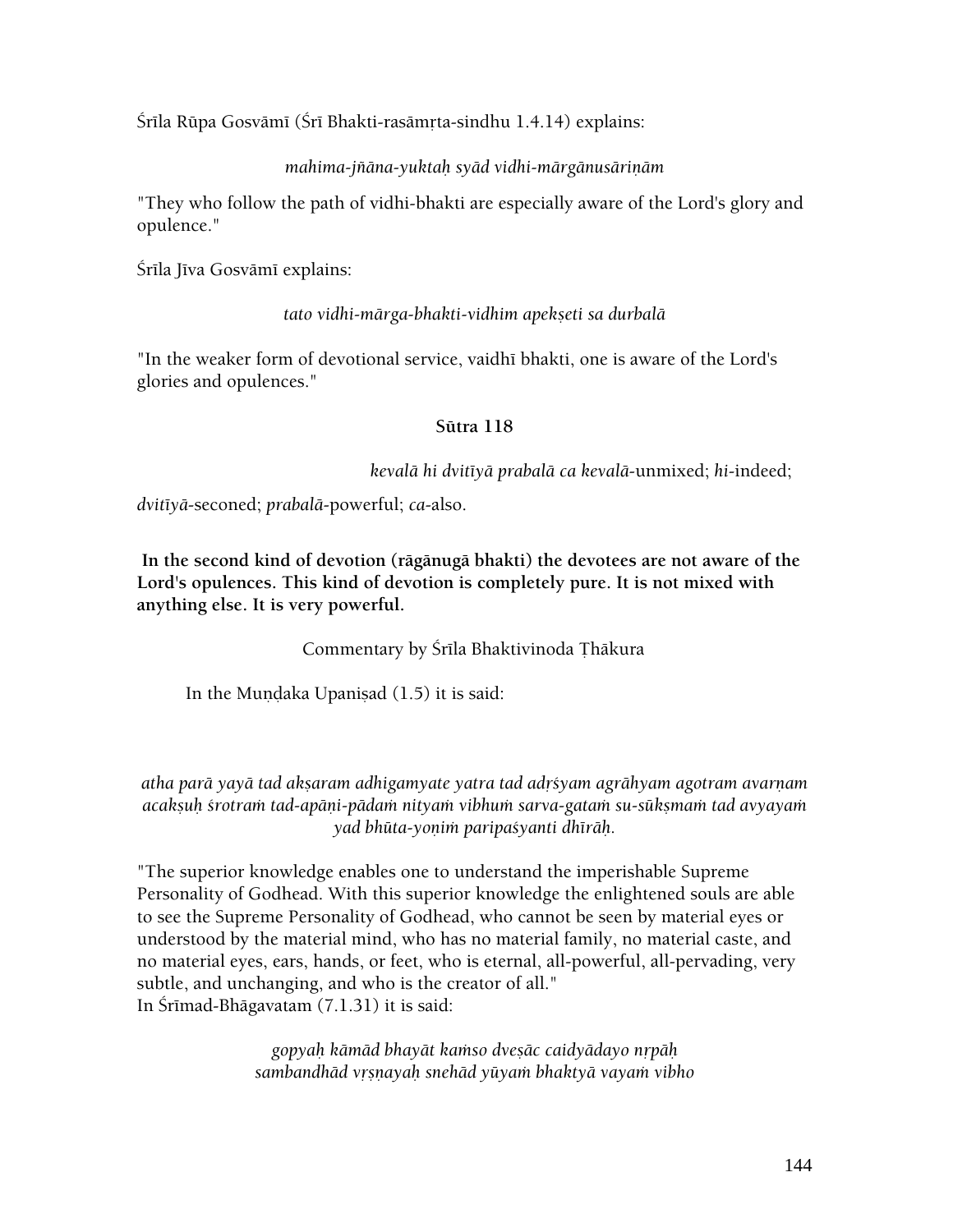"My dear King Yudhişthira, the gopīs by their lusty desires, Kamsa by his fear, Sisupāla and other kings by envy, the Yadus by their familial relationship with Krsna, you Pändavas by your great affection for Krsna, and we, the general devotees, by our devotional service, have obtained the mercy of Krsna."\*

Śrīla Rūpa Gosvāmī explains:

*rägänugäçritänäà tu präyaçaù kevalo bhavet* 

"They who take shelter of rāgānuga-bhakti (spontaneous love for Lord Krṣṇa) feel love that is pure and unmixed with anything else."

Śrīla Jīva Gosvāmī explains:

#### *iyaà ca svatantraiva pravartata iti prabalä ca jïeyä.*

"Rägänugä bhakti is very powerful. It does not depend on anything else."

#### **Sütra 119**

#### *äsakti-paryantä sädhana-bhaktiù äsakti*-

attachemnt; *paryantä*-up to; *sädhana-bhaktiù*-sädhana-bhakti.

**Sädhana-bhakti (devotional service in practice) continues up to the stage of äsakti (attachment).** 

Commentary by Śrīla Bhaktivinoda Thākura

In the Mundaka Upanisad  $(3.1.7)$  it is said:

*brhac ca tad divyam acintya-rūpam sūkṣmāc ca tat sükñmataraà vibhäti dürät sa-düre tad ihänti ke ca paçyatsv ihaiva nihitaà guhäyäm* 

"The Supreme Personality of Godhead is the greatest. He is splendid and transcendental. His form is beyond the understanding of the material mind. He is more subtle than the most subtle. He stays far away from the impious. The devotees see Him in their hearts."

In the Nārāyana-pañcarātra it is said: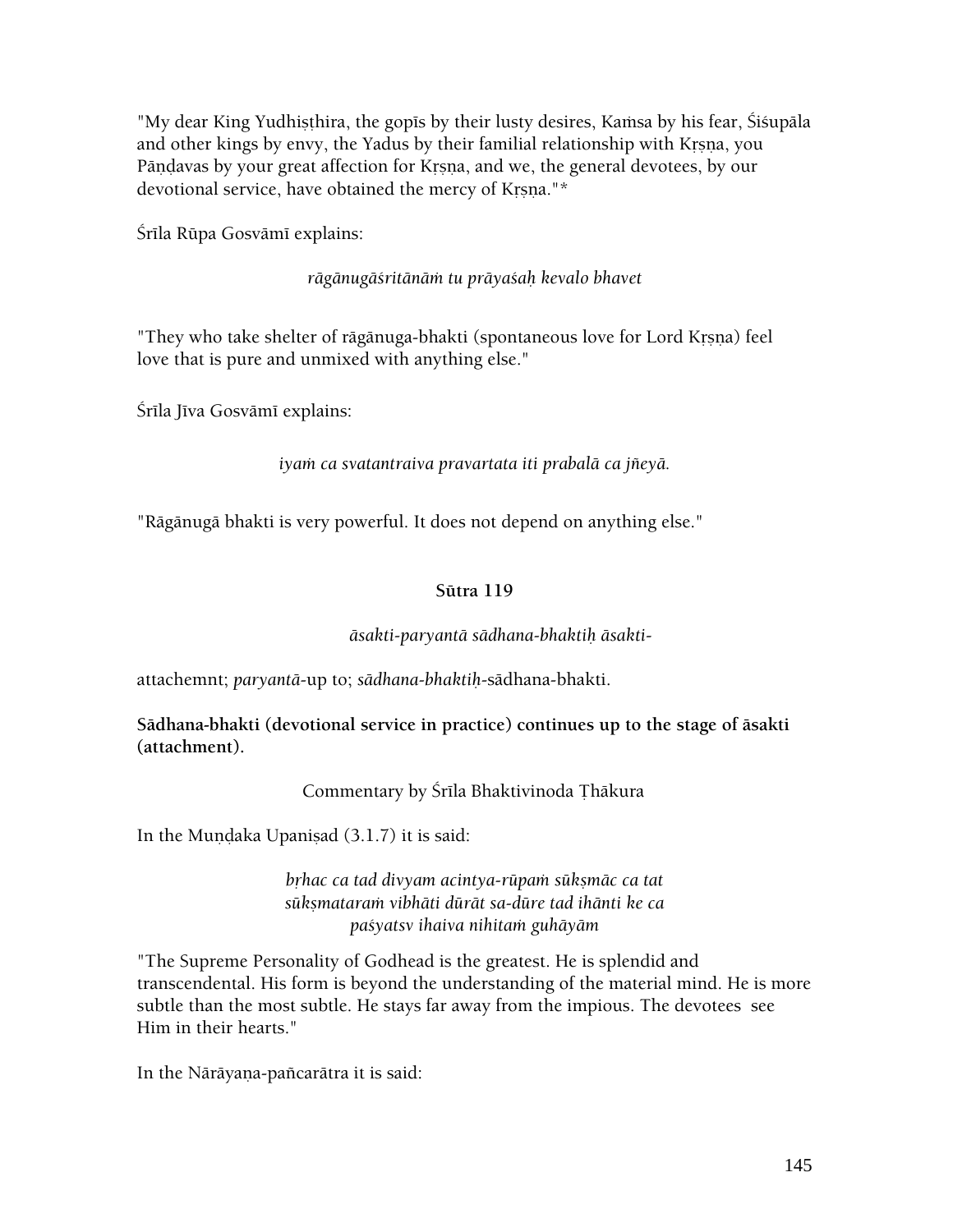#### *bhävonmatto harau kiïcin na deva-sukham ätmanaù*

"In that stage one becomes intoxicated with love for Lord Krsna."

Śrīla Rūpa Gosvāmī (Śrī Bhakti-rasāmṛta-sindhu 1.2.193) explains:

*vaidha-bhakty-adhikäré tu bhävävirbhävanävadhiù atra çästraà tathä tarkaà anukülam apekñate* 

"By engaging in vidhi-bhakti the devotee attains ecstatic love for Lord Krsna. This is confirmed by both scripture and logic."

Śrīla Rūpa Gosvāmī (Śrī Bhakti-rasāmṛta-sindhu 1.3.8) also explains:

*sädhanäbhiniveças tu tatra niñpädayän rucim haräv äsaktim utpadya ratià saïjanayaty asau* 

"By engaging in sädhana-bhakti the devotee attains attraction to Lord Krsna, attachment to Him, and then love for Him."

#### **Sütra 120**

*bhävän mahä-bhäva-paryantä hlädiné-sära-samavetä samvid-rüpä siddhä bhaktiù* 

*bhävän*-from bhava; *mahä-bhäva-*paryantä-up to maha-bhava; *hlädiné*-hladini-sakti; *sära-samavetä*-the best; *samvid*-rüpä-the potency of knowledge; *siddhä*-perfect; *bhaktiù*-devotion.

**The stages that begin with bhäva and end in mahä-bhäva are called siddhä bhakti**  (perfect devotional service). In these stages the samvit sakti (potency of transcendental knowledge) and hlādinī shakti (potency of transcendental bliss) are **manifested.** 

Commentary by Śrīla Bhaktivinoda Thākura

In the Sauparna-sruti it is said:

*sarva-dinam upäséta yävad vimuktiù. muktä hy enam upäsate.*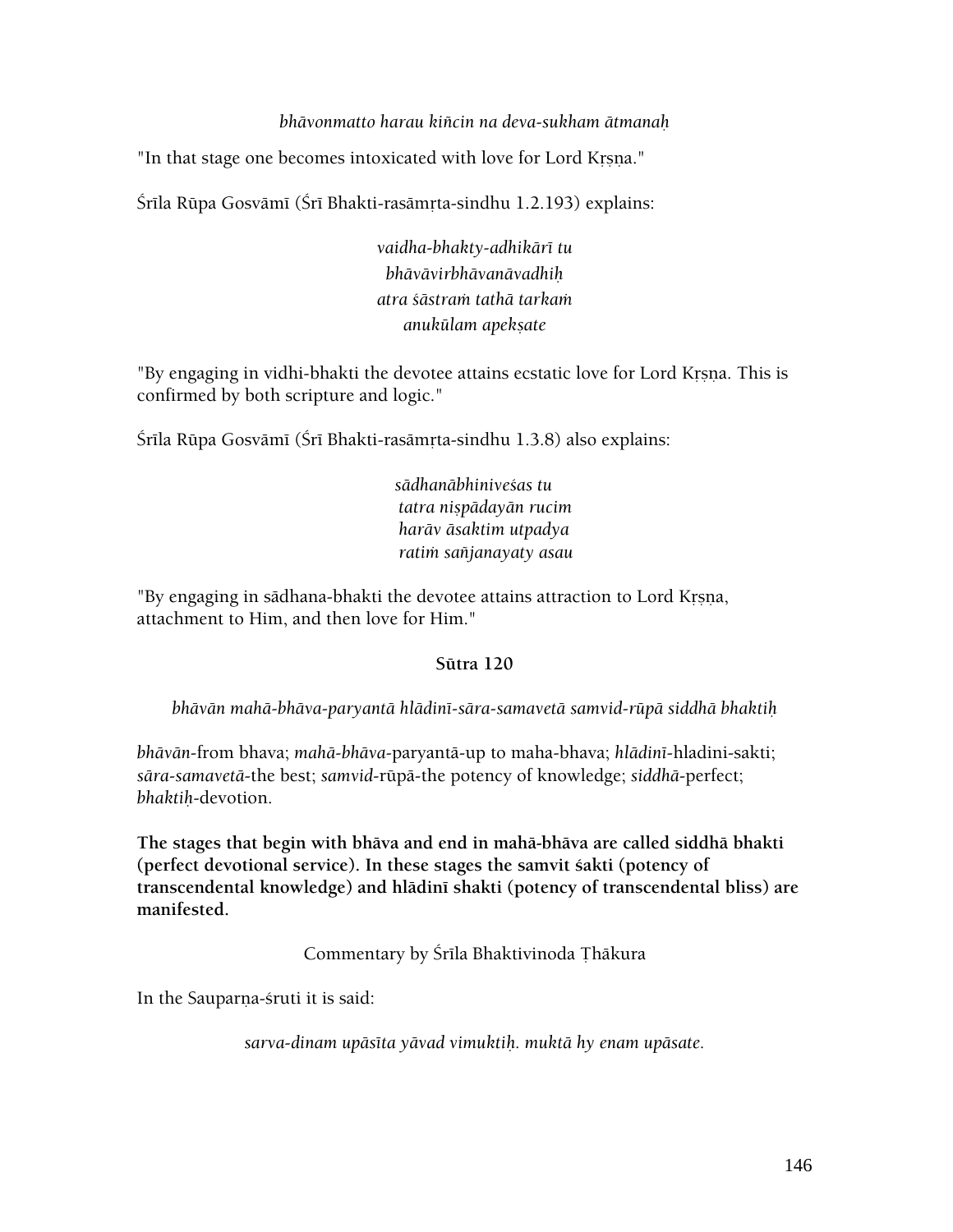"Until one is liberated, one should worship the Lord every day. After attaining liberation, one should continue to worship the Lord."

In the Brhat Tantra it is said:

*yathä çrér nitya-muktäpi präpta-kämäpi sarvadä upäste nityaço viñëuà evaà bhakto bhaved api* 

"Even though she is eternally liberated, and even though all her desires are at once fulfilled, Goddess Laksmi continues to worship Lord Visnu eternally. Every devotee acts in that way."

Śrīla Nārada Muni explains:

*bhadram uktaà bhavadbhis tu muktis turyä parät parä nir-ahaà yatra cit-sattä sa-turyä muktir ucyate* 

"You have described the highest liberation, where spiritual truth is present and the false identification with the material body is absent.

> pürnähantämayi bhaktis turyätitä nigadyate krsnarāma-mayam brahma kvacit kutrāpi bhāsate

"Beyond that kind of liberation is the liberation of devotional service. In that kind of liberation the proper identification of the living entity as a spirit soul is manifested. In that liberation Krsna and Balarāma, the Supreme Personality of Godhead, is splendidly manifest.

> *nirbéjendriyatä tatra ätma-sthaà kevalaà sukham kåñëas tu paripürëätmä sarvatra sukha-rüpakaù*

"In that devotional liberation the spiritual senses of the spiritual form of the liberated soul are filled with bliss. There Lord Krsna, the original Supreme Personality of Godhead, enjoys blissful pastimes."

Śrīla Rūpa Gosvāmī explains:

*syäd dhåòheyaà ratiù premëä prodyän snehaù kramäd ayam syän manaù praëayo rägo 'nurägo bhäva ity api* 

"Love for Lord Krsna grows more and more intense, manifesting different stages known as rati, prema, sneha, māna, praņaya, rāga, anurāga, and bhāva."

> *béjam ékñu sa ca rasaù sa-guòaù khaëòa eva saù sa çarkarä çitä sa ca sa yathä syät çitotpalä iyam eva ratiù prauòhä mahä-bhäva-daçäà vrajet*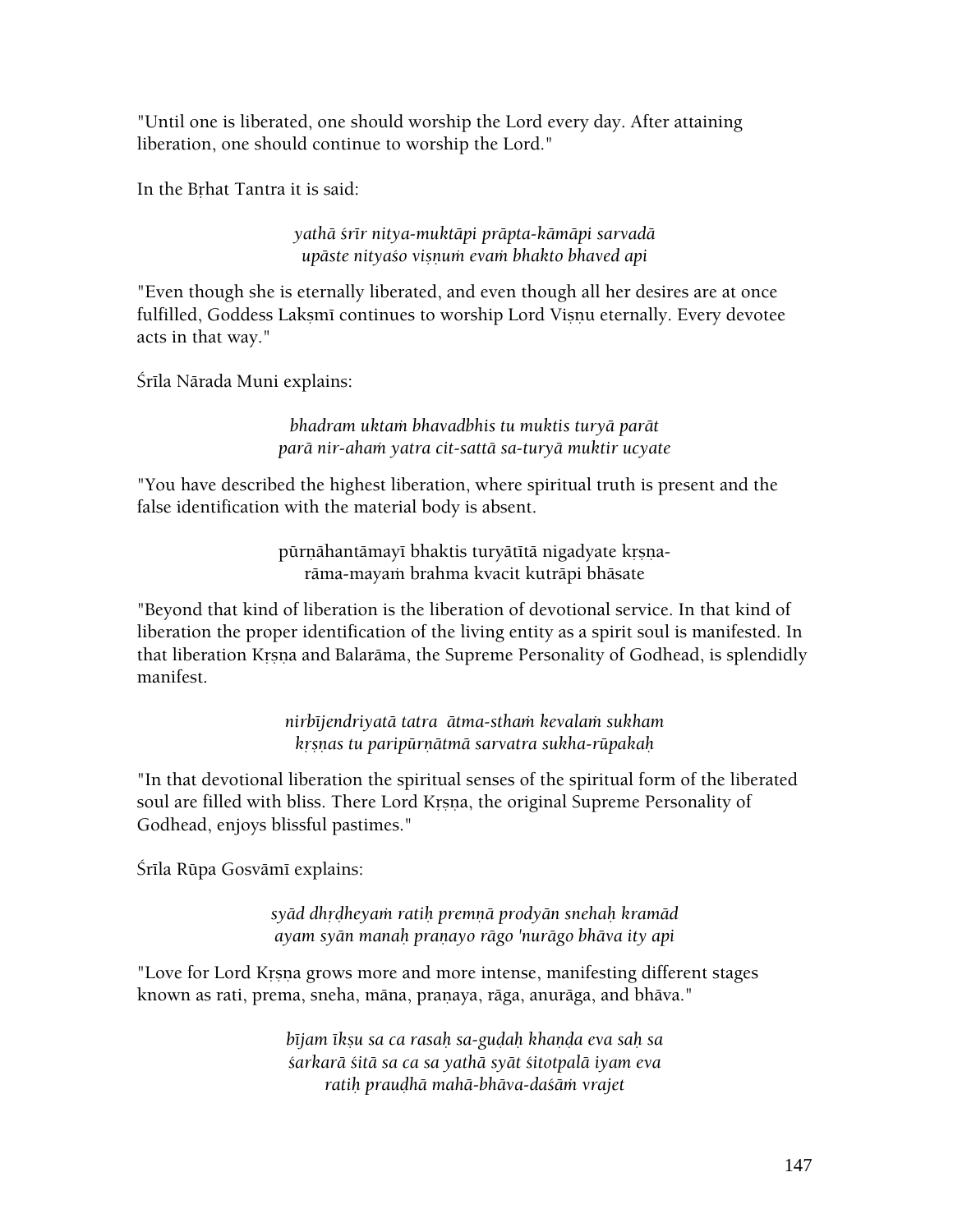"As sugar-cane juice becomes thicker as it proceeds to become molasses, granules, and finally rock-candy, so love of Lord Krsna gradually becomes more and more intense."

In the Siddhänta-ratna it is said:

#### tathā ca hlāda-samvidoh samavetayoh sāro bhaktir iti sidhyati. tat-sāratvam ca tan-nitya*parikaräçrayaka-tan-änukülyäbhiläña-viçeñaù.*

"In the highest stage of devotional service, the Lord's samvit potency and hlādinī potency are manifested. There the eternal associates of the Lord desire to serve Him in many ways."

## **Sütra 121**

## *upädhi-viyoge svarüpodayo hi muktiù*

*upädhi*-material designations; *viyoge*-in separation; *svarüpa*-of the original form; *udayo*-rising; *hi*-indeed; *muktiù*-liberation.

## **Liberation is that stage where, leaving his material body behind, the soul again manifests his original spiritual form.**

## Commentary by Śrīla Bhaktivinoda Thākura

In the Chāndogya Upaniṣad it is said:

## sa ātmāpahatāpāpmāvirajo vimrtyur viśoko 'vijighatso 'pipāsah satya-kāmah satya*saìkalpaù sa vijijïäsitavyaù.*

"Know that the liberated soul is free from destruction, sin, passion, death, grief, hunger, and thirst. All his desires are at once fulfilled."

In the Visnu Purāna it is said:

*nirastätiçayähläda-sukha-bhävaika-lakñaëä bheñajaà bhagavat-präptir ekäntätyantiké matä* 

"Meeting with the Supreme Personality of Godhead, a meeting that is filled with the greatest bliss, is the final cure for the disease known as continued residence in the material world."

In Srimad-Bhāgavatam  $(2.10.6)$  it is said:

*muktir hitvänyathä-rüpaà sva-rüpeëa vyavasthitiù*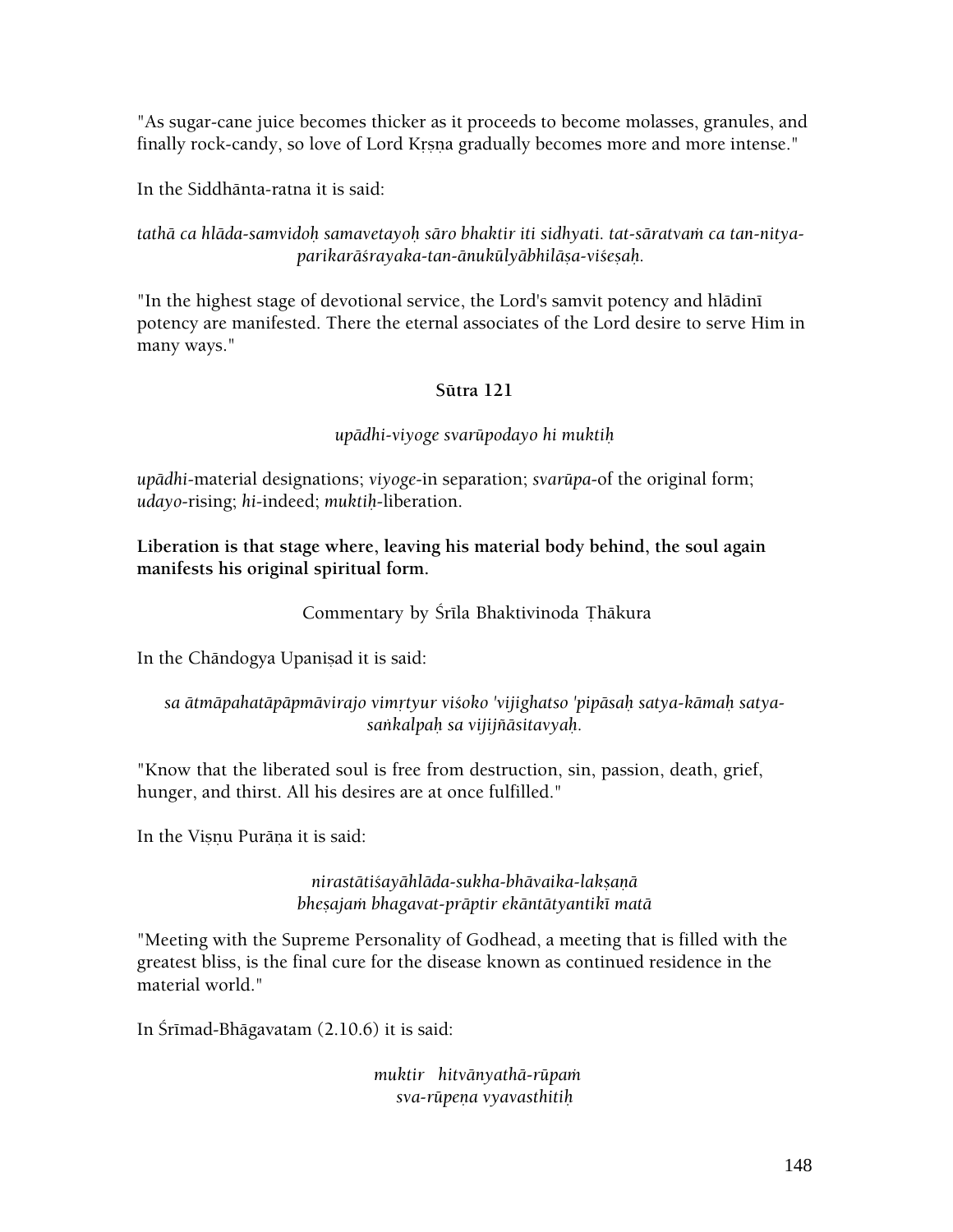"Liberation is the permanent situation of the form of the living entity after he gives up the changeable gross and subtle material bodies."\*

Śrīla Jīva Gosvāmī explains:

*sva-rüpeëa vyavasthitir näma sva-rüpa-säkñät-kara ucyate.* 

"The phrase'sva-rūpena vyavasthitih' in this verse means that the original form of the spirit soul is again manifested."

## **Sütra 122**

*sä svarüpa-siddhä vastu-siddhä ceti dvi-vidhä* 

*sä*-that; *svarüpa-siddhä*-svarüpa-siddhä; *vastu-siddhä*-vastu-siddhä; *ca*-also; *iti*-thus; *dvi-vidhä*-two kinds.

**There are two kinds of liberation: 1. svarüpa-siddhä (perfection of one's original form) and 2. vastu-siddhä (perfection of opulences).** 

Commentary by Śrīla Bhaktivinoda Thākura

Svarūpa-siddhā mukti is described in Brhad-āranyaka Upanisad (4.4.7):

*yadä sarve pramucyante kämä ye 'sya hådi sthitäù atha märto 'måtä bhavaty atra brahma samaçnute* 

"When all material desires have fled from his heart, the soul trapped in the world of birth and death becomes immortal. Then he enjoys the company of the Supreme Personality of Godhead."

Vastu-siddhā mukti is described in the Chāndogya Upanisad (8.12.3):

*atha sa eña samprasädo 'smäc charérät samutthäya paraà jyoté-rüpaà sampadya svena*   $ri$ peņābhini*spadyate* 

"The enlightened soul then leaves his material body behind and goes to meet the effulgent Supreme Personality of Godhead. Then the soul manifests his original spiritual form."

Svarūpa-siddhā mukti is also described in Śrīmad-Bhāgavatam (1.3.33):

*yatreme sad-asad-rüpe pratiñiddhe su-samvidä avidyayätmani kåte iti tad brahma-darçanam*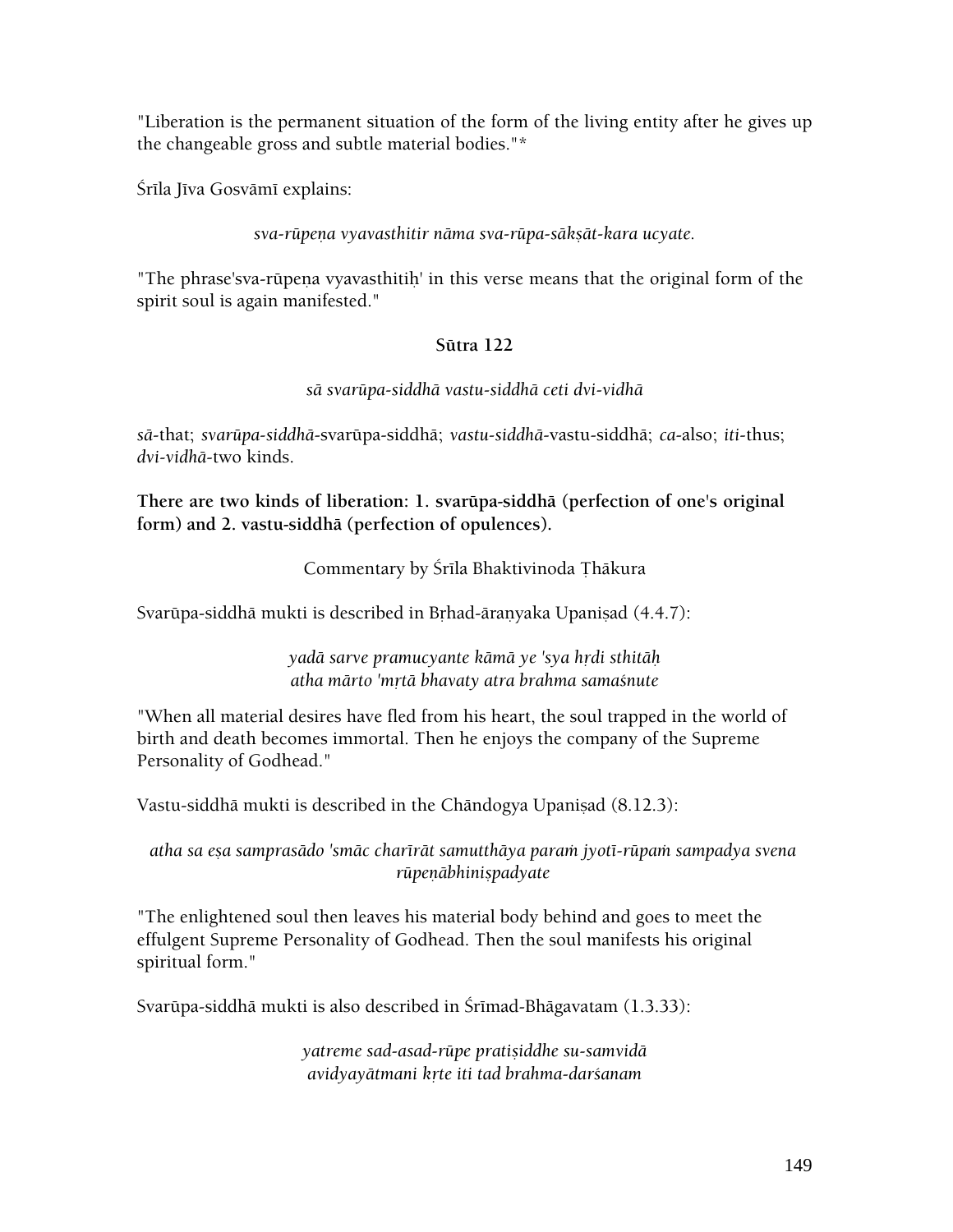"Whenever a person experiences, by self realization, that both the gross and subtle bodies have nothing to do with the pure self, at that time he sees himself as well as the Lord."\*

Vastu-siddhā mukti is also described in Śrīmad-Bhāgavatam (1.3.34):

*yady eñoparatä devé mäyä vaiçäradé matiù sampanna eveti vidur mahimni sve mahéyate* 

"If the illusory energy subsides and the living entity becomes fully enriched with knowledge by the grace of the Lord, then he becomes at once enlightened with self realization and thus becomes situated in his own glory."\*

Śrīla Jīva Gosvāmī describes the condition of a person liberated even in this life:

*akiïcanasya däntasya çäntasya sama-cetasaù mayä çäntuñöa-mänasaù sarva-sukhamayä diçaù* 

*tatrotkrantavasthäyäà saiväntimä muktiç ca païcadhä. salokya-säåñöi-sarüpatä-sämépyasäyujyeti bhedena. eña ca*  pañca-vidhāpi gunātītā sayujye ca antara-sāksāt-kāra eva. tathāpi prakaṭa-sphurti-lakṣaṇaṁ tat susupti-vadanatiṁ *prakaöa-sphurti-lakñaëäd brahma-säyujyäd bhidyate.* 

"In Śrīmad-Bhāgavatam  $(11.14.13)$  it is said:

" 'One who does not desire anything within this world, who has achieved peace by controlling his senses, whose consciousness is equal in all conditions, and whose mind is completely satisfied in Me finds only happiness wherever he goes.<sup>'\*\*\*</sup>

"Final liberation is described in this verse. There are five kinds of liberation: 1. to be one with the Lord, 2. to achieve residence on the Lord's planet, 3. to have the Lord's opulences, 4. to possess bodily features similar to the Lord's, and 5. to gain personal association with the Lord. These kinds of liberation are beyond the touch of the modes of material nature. In these kinds of liberation the Lord directly appears before His devotee. Only in the liberation where the soul becomes one with the Lord does the Lord not directly appear."

#### **Sütra 123**

#### *sä bhakter anapäyiné sahacäré*

*sä*-that; *bhakter*-of devotional service; *anapäyiné*-constant; *sahacäré*-companion.

**Liberation is the eternal companion of devotional service.** 

Commentary by Śrīla Bhaktivinoda Thākura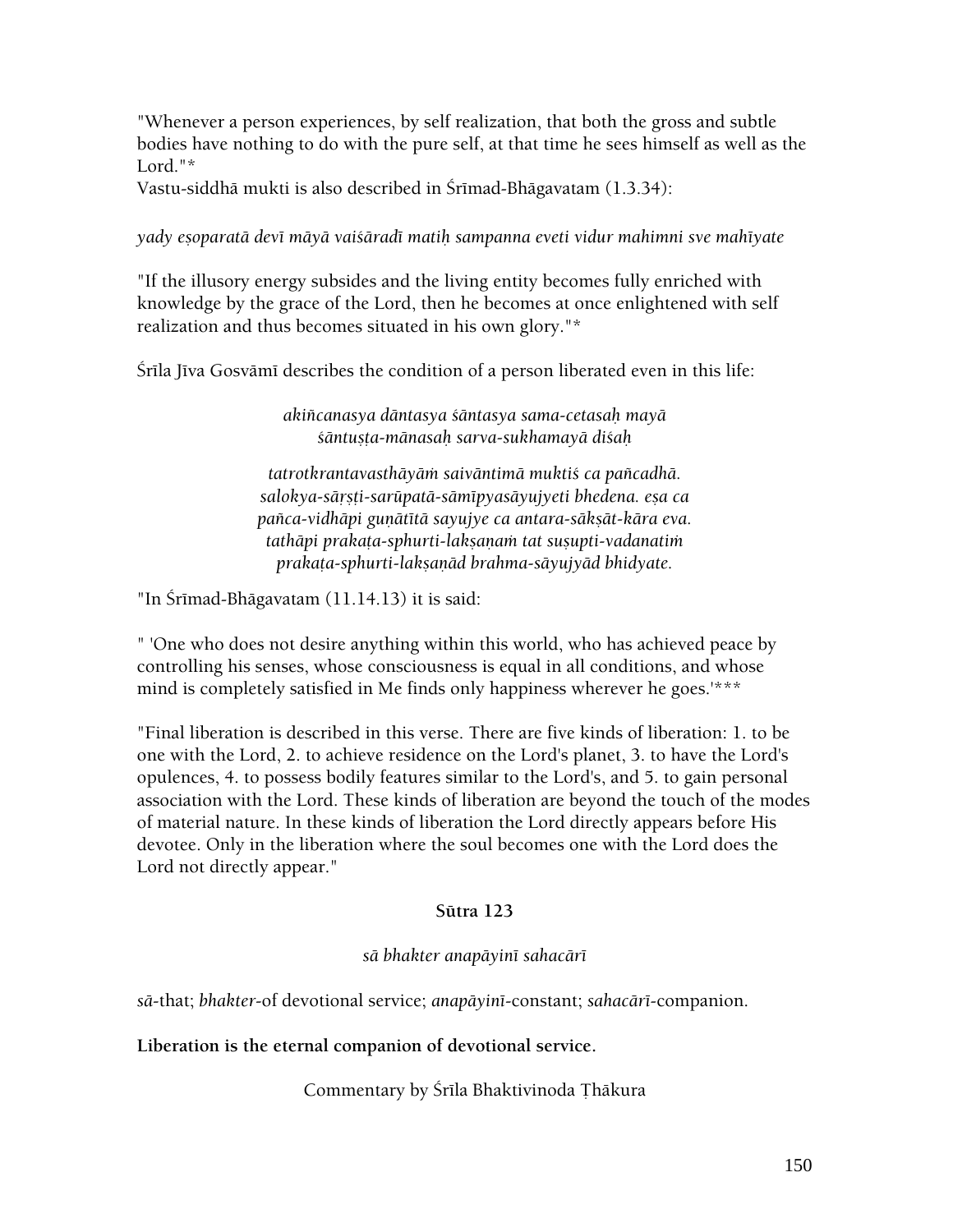In the Gopāla-tāpanī Upanisad  $(1.14)$  it is said:

*bhakti-rahasya-bhajanaà tad ihämutropädhi-nairasye naiväsmin manasaù kalpanam etad*   $eva$ *ca naiskarmyam.* 

"Devotional service to Lord Krsna is performed when the heart no longer desires any material benefit to be obtained in this life or the next. That is freedom from the bonds of karma." In the Nārada-pañcarātra it is said:

> *hari-bhakti-mahä-devyäù sarvämuktädi-siddhayaù bhuktayaç cädbhutäs tasyäs ceöékävad anuvratäù*

"Liberation and a host of wonderful pleasures and perfections are the servants and followers of devotional service."

Śrīla Jīva Gosvāmī explains:

prītyaiva atyantika-duhkha-nivrttiś ca, sa prītim vinā tat-svarūpasya tad-dharmāntaravrndasya ca tat-sākṣāt-kāro na sampadyate. yatra sa tatrāvaśyam eva sampadyate. yāvaty *eva prīti-sampattis tāvaty eva tat-sampattih. sukham ca nirupādhi-prītyāsvādu. tasmāt*  $p$ urușena saiva sarvadā anveștavyeti.

"Prīti puts an end to sufferings. Without prīti the Lord does not directly appear. Therefore priti must be manifested. To the extent that priti is manifested, to that extent one attains good fortune. Because of priti one becomes free from the material body and is able to enjoy spiritual happiness. Therefore the spiritual aspirant should strive to attain prīti."

#### **Sütra 124**

#### *bhaktiù kadäcij jïäna-vairägya-parisevitä*

*bhaktiù*-devotional service; *kadäcit*-sometimes; *jäna*-by knowledge; *vairägya*-and renunciation; *parisevitä*-served.

**Devotional service is sometimes served by knowledge and renunciation.** 

Commentary by Śrīla Bhaktivinoda Ţhākura

In the Katha Upanisad  $(2.1.2)$  it is said:

*paräcaù kämän anuyänti bäläs te måtyor yänti vitatasya päçam atha dhérä amåtatvaà viditvä dhruvam adhruveñv iha na prärthayante*.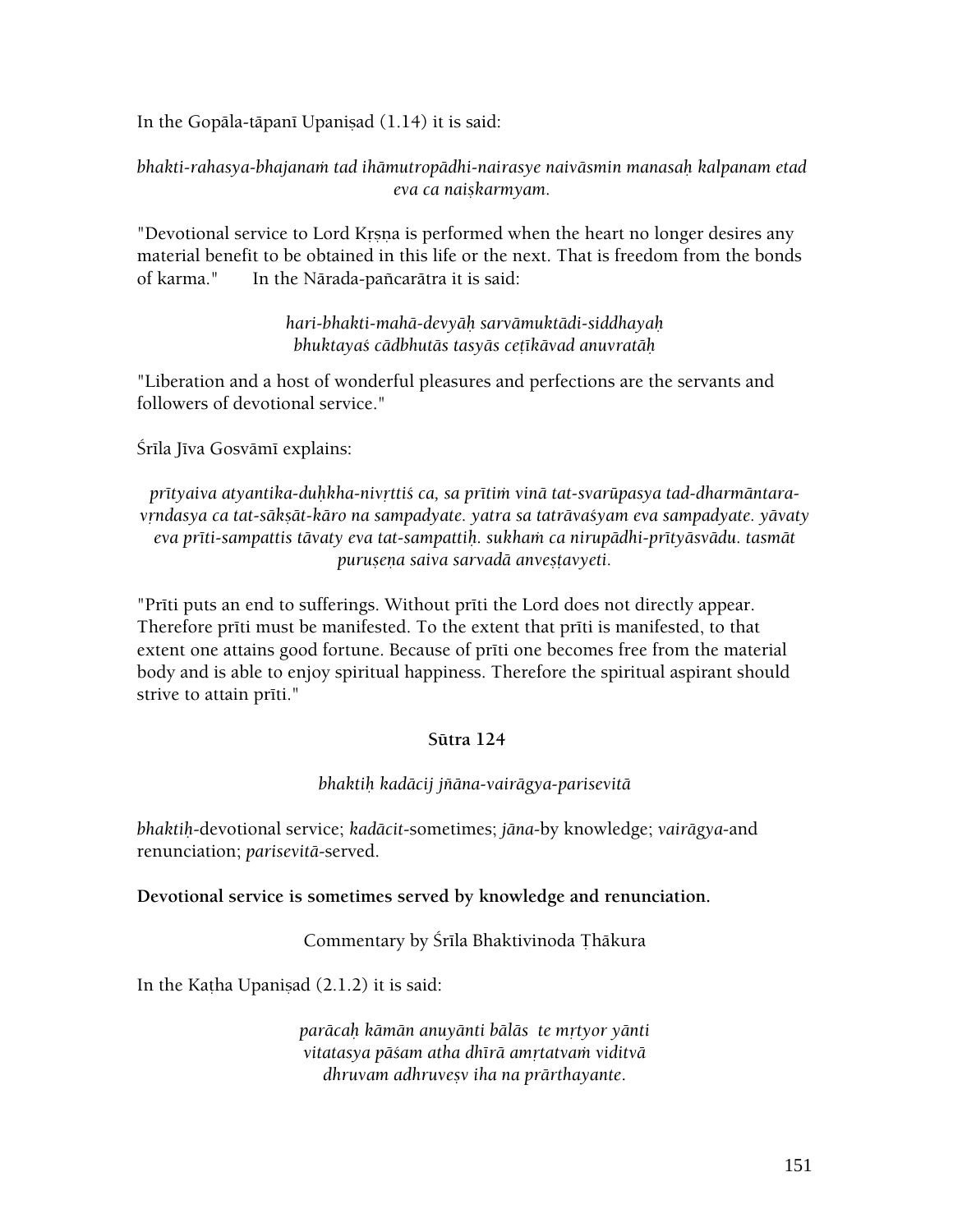"Fools follow their material desires and run into the noose of death. The wise know what is eternal. They do not seek anything in this world where nothing is eternal."

In Śrīmad-Bhāgavatam  $(1.2.12)$  it is said:

*tac chraddadhänä munayo jïäna-vairägya-yuktayä paçyanty ätmani cätmänaà bhaktyä çruta-gåhétayä* 

"The seriously inquisitive student or sage, well equipped with knowledge and detachment, realizes that Absolute Truth by rendering devotional service in terms of what he has heard from the Vedānta-śruti."\*

In Śrīmad-Bhāgavatam  $(1.2.7)$  it is said:

*väsudeve bhagavati bhakti-yogaù prayojitaù*  janayaty āśu vairāgyam jñānam ca yad ahaitukam

"By rendering devotional service unto the Personality of Godhead, Śrī Krsna, one immediately acquires causeless knowledge and detachment from the world."\*

Śrīla Rūpa Gosvāmī (Śrī Bhakti-rasāmṛta-sindhu 1.2.248, 249, and 251) explains:

*jïäna-vairägyayor bhakti-praveçäyopayogitä éñat prathamam eveti näìgatvam ucitaà tayoù* 

*yad ubhe citta-käöhinya-hetü präye satäà mate sukumärasvabhäveyaà bhaktià tad-dhetur éritä* 

> *kintu jïäna-viraktädisädhyaà bhaktyaiva sidhyati.*

"In the beginning spiritual knowledge and renunciation may be appropriate for devotional service, but they are not really a part of devotional service, and in the end they become inappropriate. Spiritual knowledge and renunciation tend to make the heart very hard, but devotional service makes the heart very soft. Whatever good a person would have attained by spiritual knowledge and renunciation he attains perfectly by engaging in devotional service."

#### **Sütra 125**

#### *svatas tad-apekñä-s ünyä svatanträ ca*

*svatas*-naturally; *tad*-either of them; *apekñä*-relationship; *s ünyä*-devoid; *svatanträ*-independent; *ca*-also.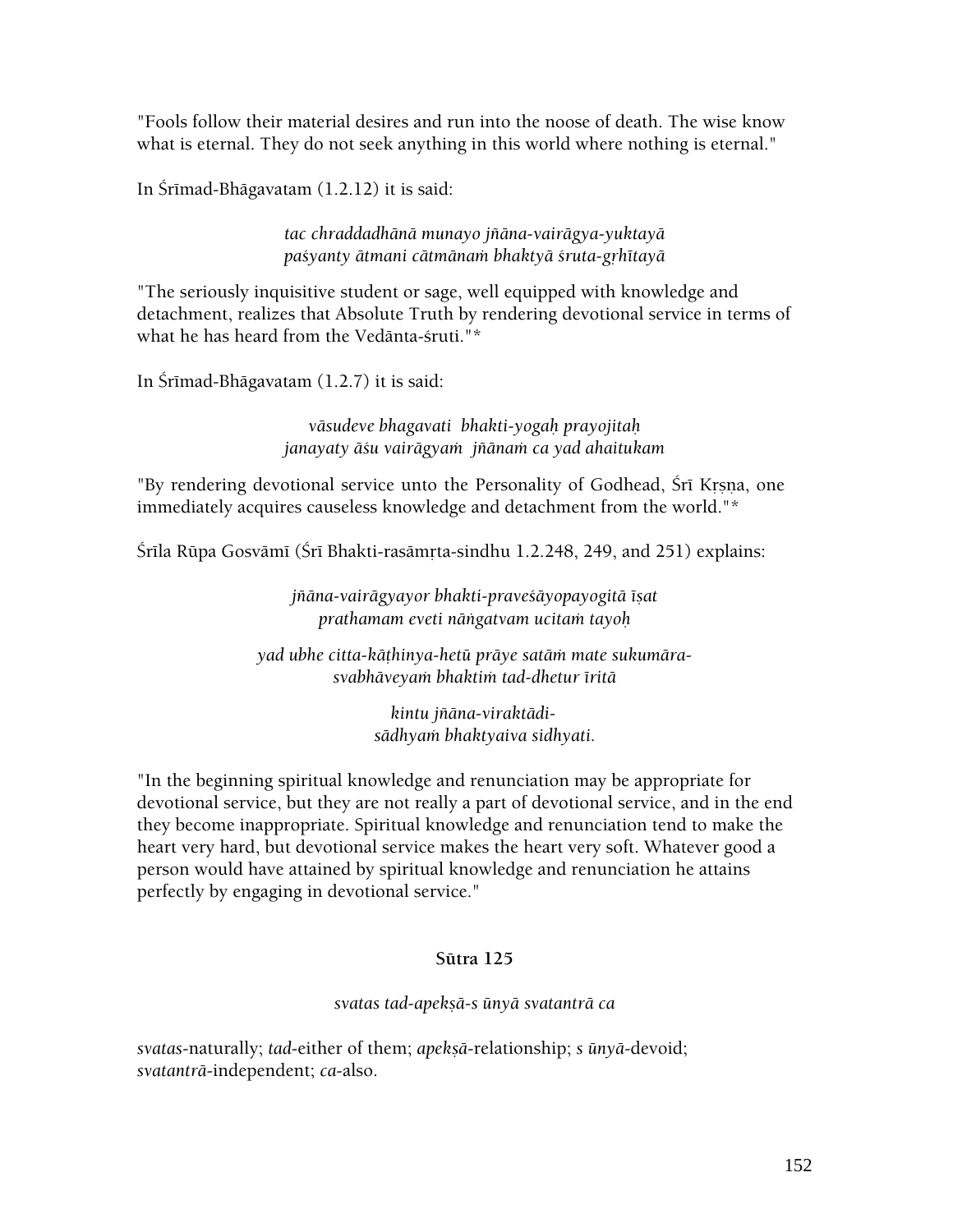Devotional service is independent. It does not depend on knowledge and renunciation.

## Commentary by Śrīla Bhaktivinoda Thākura

In the Taittiriya Upanisad it is said:

#### *änando brahmaëo vidvän na bibheti kutaçcana*

"He who knows the blissful Supreme Personality of Godhead never fears."

In Śrīmad-Bhāgavatam (11.14.20, 21, and 24), the Supreme Personality of Godhead, Lord Krsna, said:

> *na sädhayati mäà yogo na saìkhyaà dharma uddhava na svädhyayas tapas tyägo yathä bhaktir mamorjitä*

"My dear Uddhava, neither through astānga-yoga (the mystic yoga system to control the senses), nor through impersonal monism or an analytical study of the Absolute Truth, nor through study of the Vedas, nor through practice of austerities, nor through charity, nor through acceptance of sannyäsa can one satisfy Me as much as one can by developing unalloyed devotional service unto Me."\*

> *bhaktyäham ekayä grähyaù çraddhayätmä priyaù satäm bhaktiù punäti man-niñöhä çvapäkän api sambhavät*

"Being very dear to the devotees and sädhus, I am attained through unflinching faith and devotional service. This bhakti-yoga system, which gradually increases attachment for Me, purifies even a human being born among dog-eaters. That is to say, everyone can be elevated to the spiritual platform by the process of bhakti-yoga."\*

> *väg gadgadä dravate yasya cittaà rudaty atbhékñëaà hasati kvacic ca vilajja udgäyati nåtyate ca mad-bhakti-yukto bhuvanaà punäti*

"A devotee whose speech is sometimes choked up, whose heart melts, who cries continually and sometimes laughs, who feels ashamed and cries out loudly and then dances, a devotee thus fixed in loving service to Me purifies the entire universe."\*\*\*

Śrīla Rūpa Gosvāmī (Śrī Bhakti-rasāmṛta-sindhu 1.2.157-161) explains: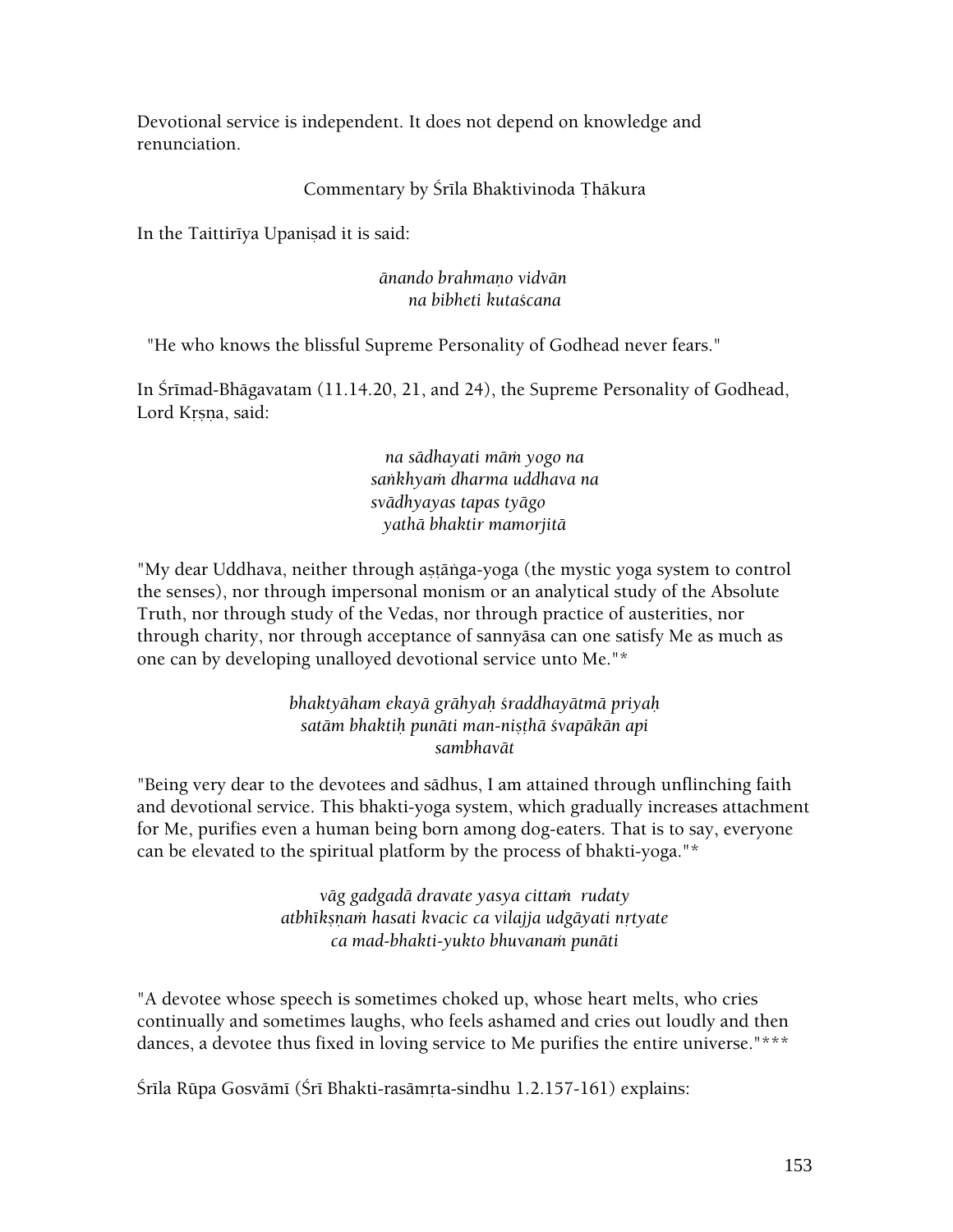*proktena lakñaëenaiva bhakter adhikåtasya ca*  angatve munir āste 'pi nityādy-akhila-karmaņām

"A person always engaged in the activities of devotional service attains the good qualities of true renunciation already described.

> jñānasyādhyātmikasyāpi vairāgyasya ca phalgunah  $spastat$ ärtham punar api tad evedam niräkrtam

"An impersonalist, however, does not attain true renunciation. His renunciation is false.

*dhana-çiñyädibhir dvärair yä bhaktir upapädyate vidüratväd uttamatä-hänyä tasyäç ca näìgatä* 

"One should not be very eager to accumulate money and disciples. They can distract the devotee and they are not necessary parts of devotional service.

> *viçeñaëatvam evaiñäà saàçrayanty adhikäriëäm vivekädén yato 'méñäm api näìgatvam ucyate*

"To be expert in philosophy and able to discern what is true and what is not, is not a necessary feature of a person engaged in devotional service.

> *kåñëonmukhaà svayaà yänti yamäù çaucädayas tathä ity eñäà ca na yuktä syäd bhakty-aìgäntara-pätitä*

"Purification of consciousness, purification of bodily activities, austerities, peace of mind, etc. all become automatically manifest in a person who is engaged in devotional service.\* Therefore the devotee need not endeavor separately to attain them."

#### **Sütra 126**

#### *sä jéva-svabhäva-mahima-rüpä*

*sä*-that; *jéva*-of the individual spirit souls; *svabhäva*-own nature; *mahima*-glory; *rüpä*form.

#### **Devotional service reveals the glory of the soul's true nature.**

Commentary by Srīla Bhaktivinoda Thākura

In the Brhad-āranyaka Upaniṣad it is said: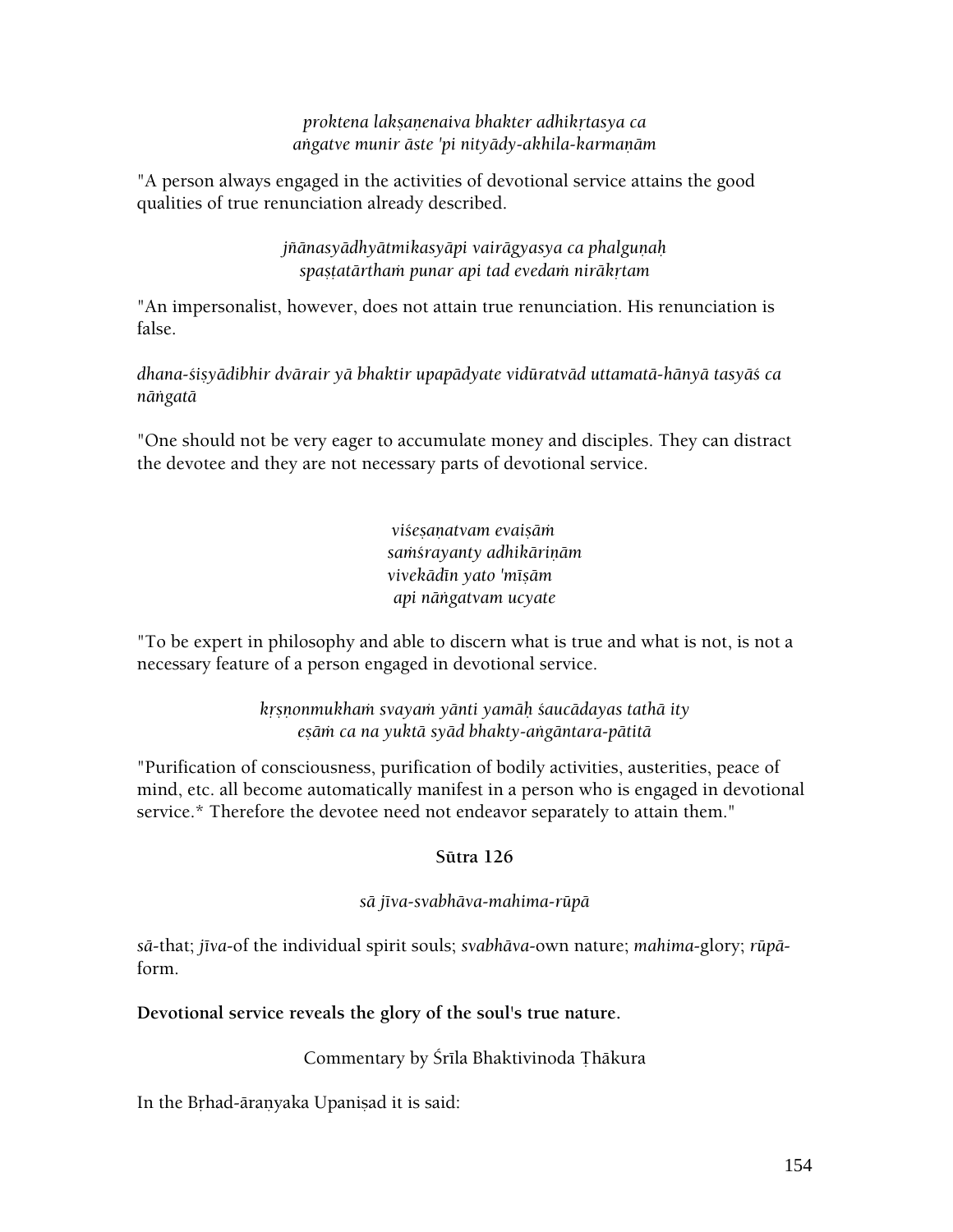*eñäsya paramä gatir eñäsya paramä sampad eñäsya paramo loka eñäsya parama änanda etasyaivänandasyänyäni bhütäni mätram upajévanti.* 

"Devotional service is the supreme goal, the supreme wealth, the supreme abode, and the supreme bliss. All blisses come from it."

In Śrīmad-Bhāgavatam (10.14.32) it is said:

*aho bhägyam aho bhägyaà nanda-gopa-vrajaukasäm yan mitraà paramänandaà pürëa-brahma sanätanam* 

"How greatly fortunate are Nanda Maharaja, the cowherd men, and all the inhabitants of Vrajabhümi! There is no limit to their good fortune because the Absolute Truth, the source of all transcendental bliss, the eternal Supreme Brahman, has become their friend."\*

Śrīla Jīva Gosvāmī explains:

*svarüpa-çakti-sambandhän mäyäntardhäne saàsära-näçaù. yeñäà tu mate muktäv änandänubhävo nästi teñäà pum-arthatä na sampadyate. svato 'pi vastunaù*  sphuranābhāve nirarthakatvāt. na ca sukham aham syām iti kasya vid-icchā. kintu *sukham aham anubhaväméty eva. tat-sampatti-läbhät sve mahimni svarüpa-sampattäv api*  mahīyate pūjyate prakrsta-prakā*śo bhavatīty arthah.* '

"By the touch of the potency that reveals the soul's original form, the illusory potency mäyä disappears and the cycle of repeated birth and death is broken. Thus liberated, the soul experiences transcendental bliss. In this way one attains the real goal of life. As long as one does not seek this real goal of life the true reality will not be manifested to him. Therefore a person who desires spiritual knowledge never says, 'I am happy in the material world with material things'. However, when he attains spiritual knowledge, he says, 'Now I am happy'. The word 'mahimni' here means 'when the opulence of his original spiritual form is manifested', and 'mahiyate' means 'is worshiped'. In this way the glory of the soul is manifested. That is the meaning."

#### **Sütra 127**

baddhānāṁ sā kevalaṁ sādhu-prasaṅga-jā

baddhānām-of the conditioned souls; sā-that; kevalam-only; sādhu-of devotees; prasanga-from association; jā-born.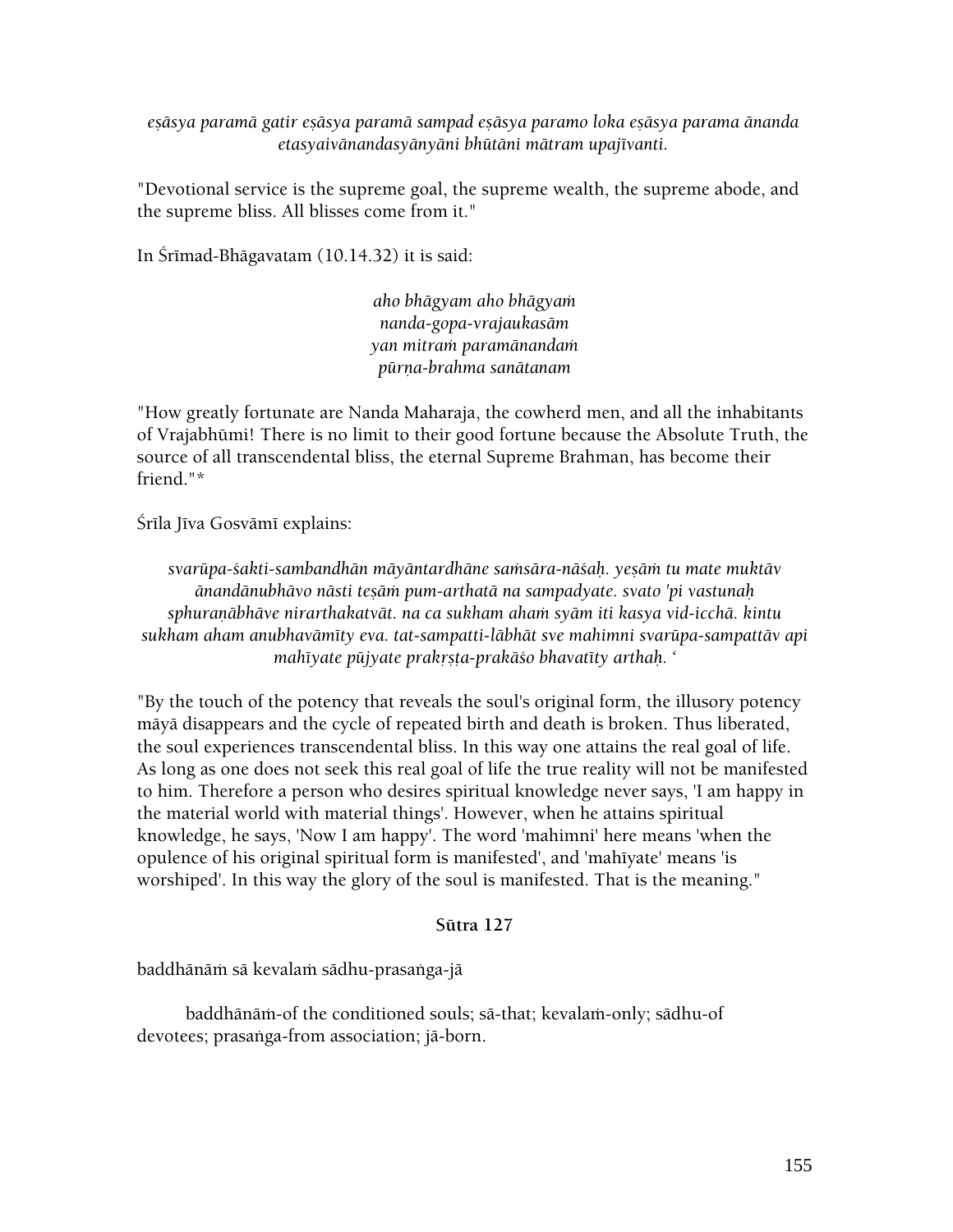Devotional service takes its birth among conditioned souls only when they associate with saintly devotees.

Commentary by Śrīla Bhaktivinoda Thākura

In the Śvetāśvatara Upanisad  $(6.23)$  it is said:

*yasya deve parä bhaktir yathä deve tathä gurau tasyaite kathitä hy arthäù prakäçante mahätmanaù* 

"Only unto those great souls who have implicit faith in both the Lord and the spiritual master are all the imports of Vedic knowledge automatically revealed."\*

In Śrīmad-Bhāgavatam (10.51.53) it is said:

*bhaväpavarga-bhranmato yadä bhavej janasya tarhy acyuta-sat-samägamaù sat-saìgamo yarhi tadaiva sad-gatau parävareçe tvayi jäyate ratiù* 

"O my Lord! O infallible Supreme Person! When a person wandering throughout the universes becomes eligible for liberation from material existence, he gets an opportunity to associate with devotees. When he associates with devotees, his attraction for You is awakened. You are the Supreme Personality of Godhead, the highest goal of the supreme devotees and the Lord of the universe."\* Śrī Caitanya Mahāprabhu (Śrī Caitanya-caritāmrta, Madhya 22.83) explains:

krsna-bhakti janma mūla haya sādhu-saṅga

"The root cause of devotional service to Lord Krsna is association with advanced devotees."\*

Śrīla Rāmānuja Svāmī explains:

*vaiñëavänäà hi saìgatyä samyag jïänaà prajäyate tena niçreyasa-präptir bhaviñyati su-niçcayam* 

"By associating with saintly devotees one attains transcendental knowledge. In this way one certainly attains the best thing that can be attained.

> *ataù sarvätmanä käryä vaiñëavänäà hi saìgatiù prätikülädi-saàsargamänasaà bhäñaëädayaù*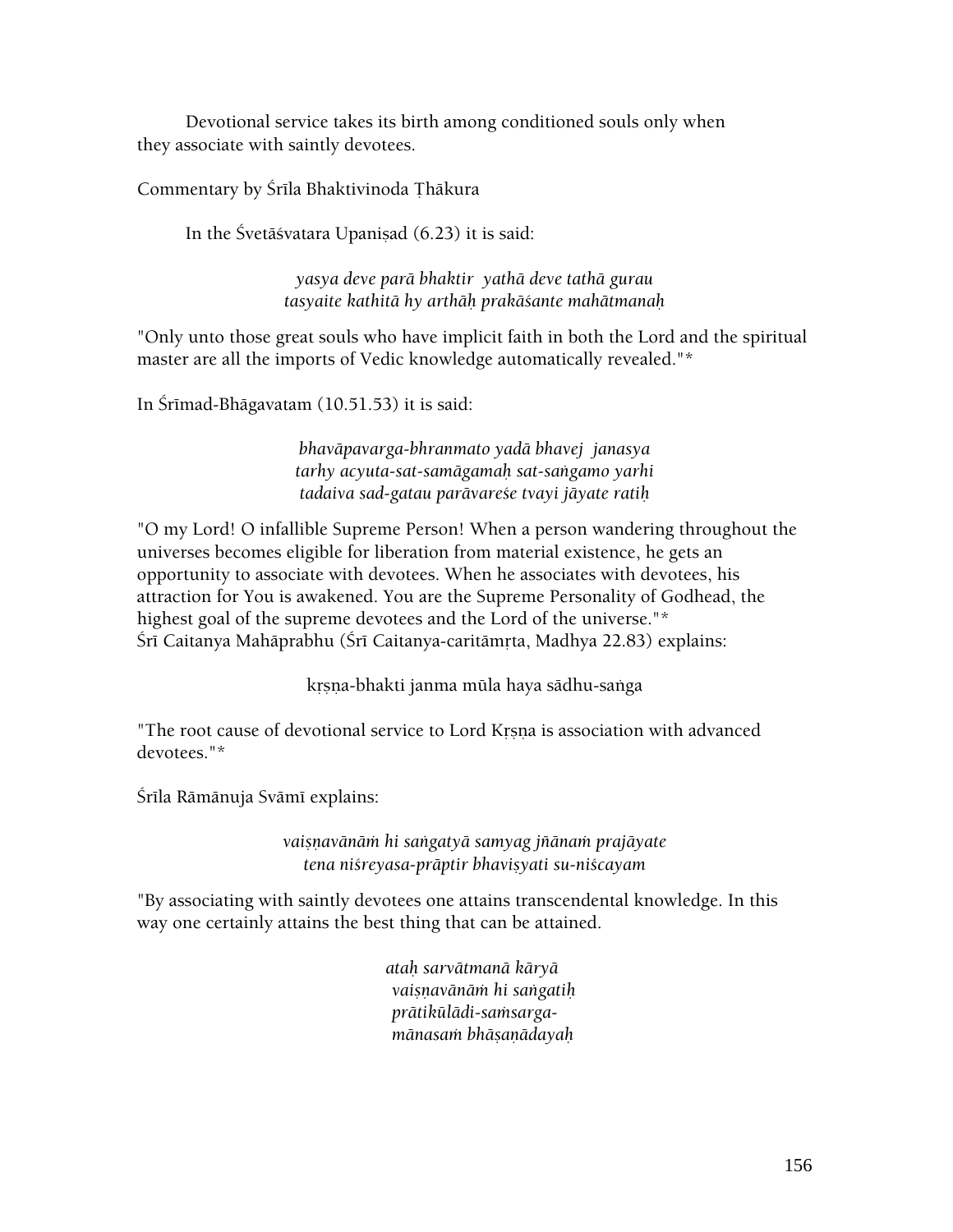"One should whole-heartedly associate with saintly Vaisnavas. With all one's heart one should do good to them. One should converse with them and associate with them in various ways."

#### *su-dürataù parityäjyäù präpannänäà mahätmanäm ayaà hi caramopäyo nänyopäyas tataù param*

"One should stay far away from nondevotees. Association with great souls who are surrendered to the Lord is the great way to make advancement in devotional service. There is no way better than this."

#### **Sütra 128**

#### *bhagavat-kåpä-hetukä*

*bhagavat-of the Supreme Personality of Godhead; <i>krpā-the mercy; hetukā-the* cause

## **The Lord's mercy is also the cause of attaining devotional service.**

Commentary by Śrīla Bhaktivinoda Thākura

In the Katha Upanisad  $(1.2.20)$  it is said:

## anor anīyān mahato mahīyān ātmasya jantor nihitah guhāyām tam akratuh paśyati vīta*çoko dhätuù prasädän mahimänam ätmanaù*

"Both the Supersoul (Paramātmā) and the atomic soul ( $ji$ vātmā) are situated on the same tree of the body within the same heart of the living being, and only one who has become free from all material desires as well as lamentations can, by the grace of the Supreme, understand the glories of the soul."\*

In the Närada-bhakti-sütra it is said:

*mukhyatas tu mahat-krpayaiva bhagavat-krpā-leśād vā.* 

"Primarily one attains devotional service by the mercy of the great devotees, but one may also attain it from a small particle of the mercy of the Supreme Lord Himself.

Śrīla Vallabha Svāmī explains:

*mahatām krpayā yāvad bhagavān dayayişyati tävad änanda-sandohaù kértamänaù sukhäya hi*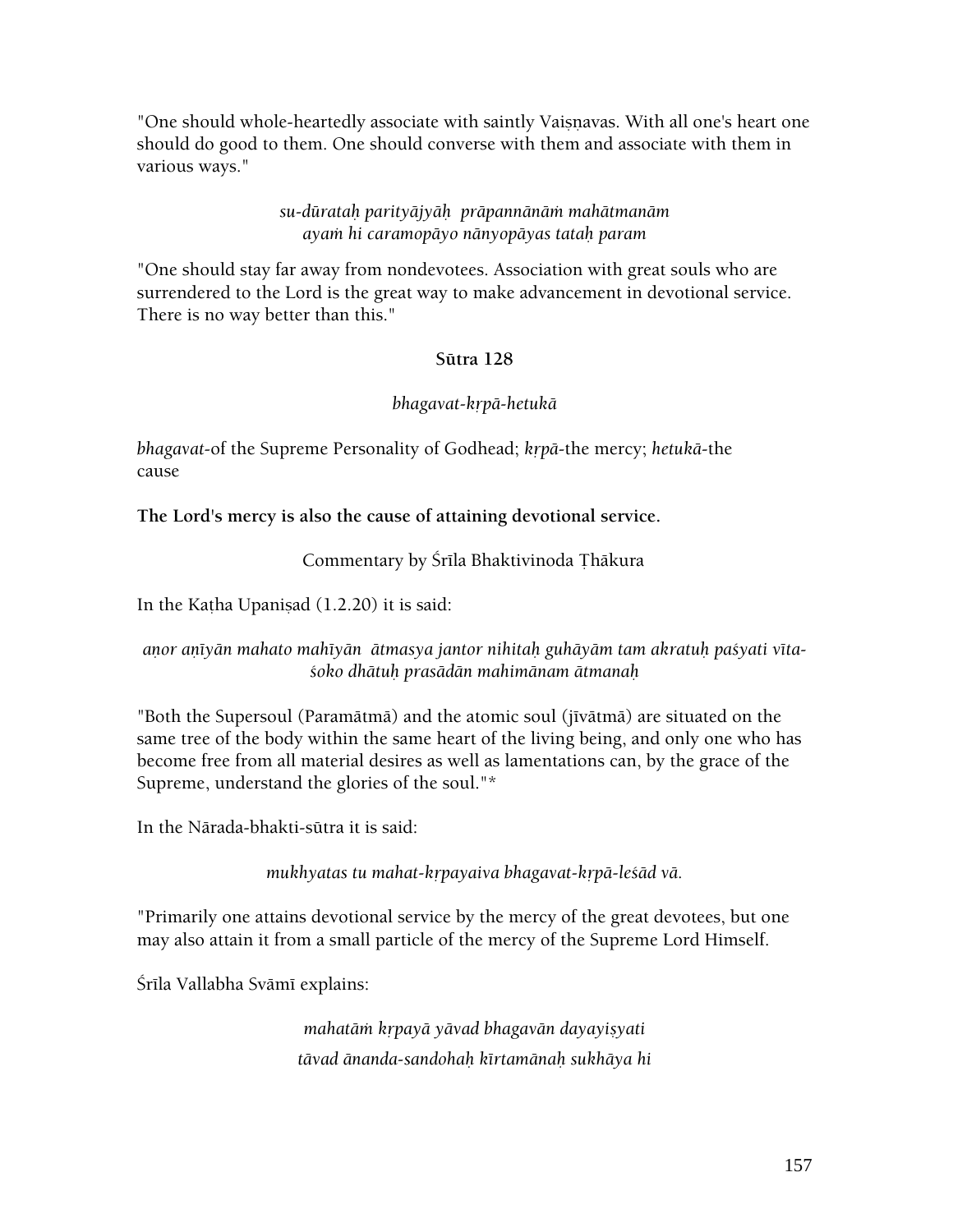"By the mercy of great souls one attains the mercy of the Supreme Lord. In this way one becomes glorious and blissful."

#### **Sütra 129**

## *ämnäya-prabhävä ca*

*ämnäya*-the Vedic literatures passed down through the disciplic succesion; *prabhävä*power; *ca*-also.

**The Vedic knowledge, passed down through the disciplic succession, is another cause of devotional service.** 

Commentary by Śrīla Bhaktivinoda Thākura

In the Mundaka Upanisad  $(1.1-3)$  it is said:

*brahmä devänäà prathamaù sambabhüva viçvasya kartä bhuvanasya goptä. sa brahma*vidyām sarva-vidyā-pratiṣṭhām atharvāya jyeṣṭha-putrāya prāha. atharvena yam *pravadeta brahmätha värtäà puroväcäìgire brahma-vidyäà sa bhäradvajäya satyavähäya*  prāha bhāradvājo 'ngirase parāvaram. *saunako ha vai mahāsālo 'ngirasam vidhivad* upasannah papraccha. kasmin bhagavo vijñāpte sarvam idam vijñātam bhavatīti.

"Lord Brahmä, who is the first-born of the demigods and the creator and protector of the worlds, spoke this knowledge of the Supreme Personality of Godhead, the best of all knowledge, to his eldest son, Atharvän. Atharvän then spoke this spiritual knowledge to Aìgirä Muni, and Aìgirä Muni spoke it to Satyaväha Muni of the Bhāradvāja dynasty. Noble-hearted Śaunaka Muni respectfully approached Angirā Muni and asked: O master, what is the one Reality by knowing whom all else becomes known?"

In the Padma Purāna it is said:

*sampradäya-vihénä ye manträs te viphalä mataù ataù akalu bhaviñyanti catvära sampradäyinaù* 

*çré-brahma-rudra-sanaka- vaiñëavaù kñiti-pävanäù*   $c$ atvāras te kalau bhāvyā hy utkale purușottamāt

"Unless one is initiated by a bona-fide spiritual master in the disciplic succession, the mantra he might have received is without any effect.\* For this reason four Vaisnava disciplic successions, inaugurated by Laksmī-devī, Lord Brahmā, Lord Śiva, and Sanaka-kumāra, will appear in the holy place of Jagannātha Purī in Orissa and purify the entire earth during the age of Kali."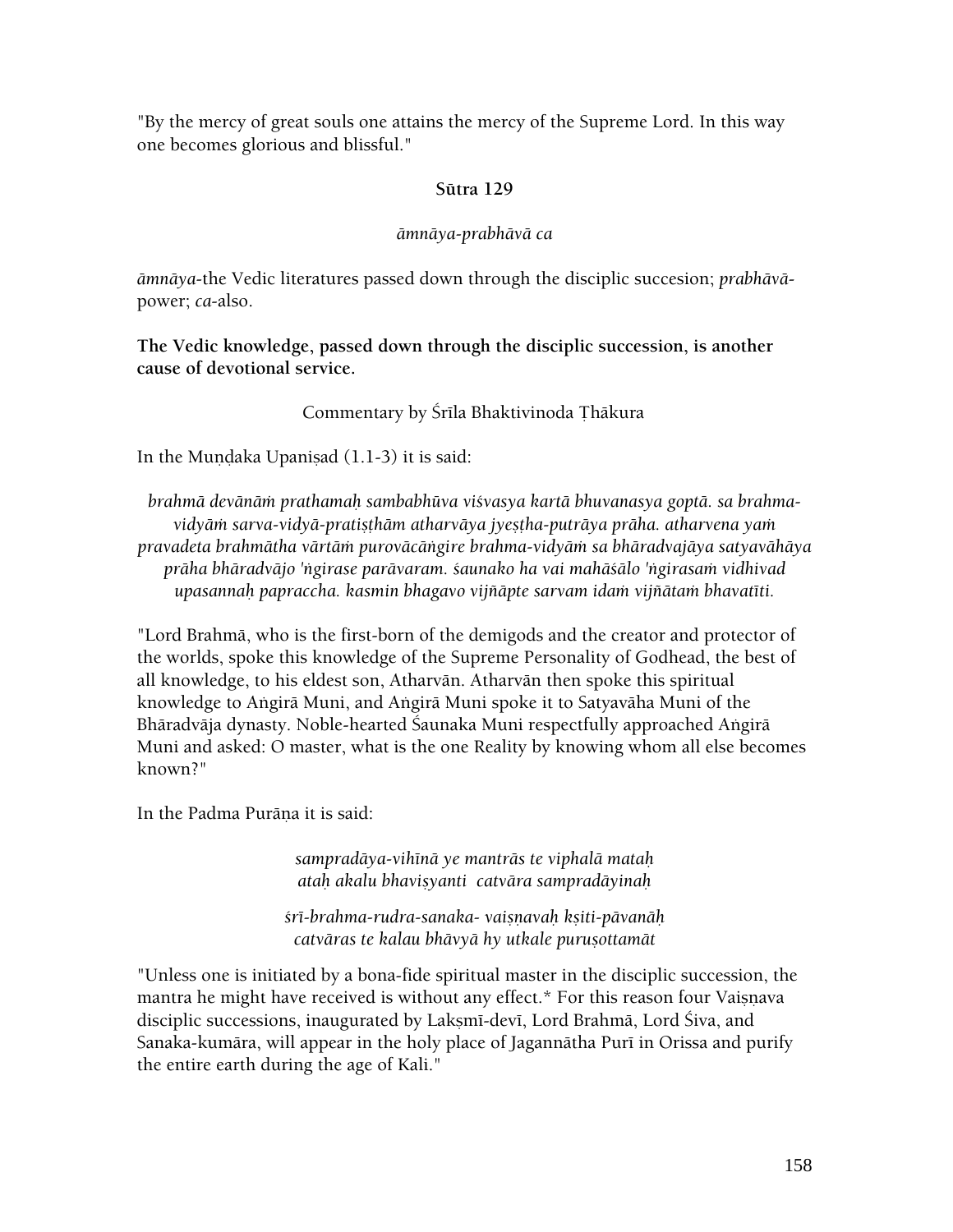Śrīla Baladeva Vidyābhūṣaṇa, who wrote a commentary on Vedānta-sūtra, explains (Śrī Prameya-ratnāvalī 1.7):

> *çré-kåñëa-brahma-devarñi-bädaräyaëa-samjïakän çrémadhva-çré-padmanäbha-çréman-nåhari-mädhavän*

akṣobhya-jayatīrtha-śrī-jñānasindhu-dayānidhīn śrī*vidyänidhi-räjendra-jayadharmän kramäd vayam* 

*puruñottama-brahmaëya-vyäsatérthäàç ca saàstumaù tato lakñmépatià çréman-mädhavendraç ca bhaktitaù* 

*tac-chiñyän çréçvarädvaita-nityänandän jagad-gurum*  devam īśvara-śişyam śrī-caitanyam ca bhajāmahe *çré-kåñëa-prema-dänena yena nistaritaà jagat* 

"Withe great devotion we glorify the spiritual masters in the Gaudīya Vaisnava disciplic succesion. A list of their names follows: 1. Lord Krsna, the Supreme Personality of Godhead, 2. Brahmä, 3. Närada, 4. Vyäsa, 5. Madhväcärya, 6. Padmanābha, 7. Nrhari, 8. Mādhava, 9. Akṣobhya, 10. Jayatīrtha, 11. Jñānasindhu, 12. Dayānidhi, 13. Vidyānidhi, 14. Rājendra, 15. Jayadharma, 16. Purusottama, 17. Brahmanya, 18. Vyāsatīrtha, 19. Laksmīpati, 20. Mādhavendra Purī, and 21. Iśvara Purī, Advaita Prabhu, and Nityānanda Prabhu (who were all disciples of Mādhavendra Purī). We worship Iśvara Purī's disciple, Lord Caitanya Mahāprabhu, the Supreme Personality of Godhead, who delivered the entire universe by granting the gift of Krsna-prema, pure love for Lord Krsna."

#### **Sütra 130**

*puruña-ceñöä hy adåñöa-janany atha sädhavaù sarvätmanä sevyäù* 

*purusa*-of a person; *cestā*-the activities; *hi*-indeed; *adrsta*-of destiny; *jananī*-the mother; *atha*-therefore; *sädhavaù*-saintly devotees; *sarvätmanä*-with all one's heart; *sevyäù*should be served.

**A person's actions are the mother of his future destiny. Therefore with all one's heart one should serve the saintly devotees.** 

Commentary by Śrīla Bhaktivinoda Thākura

In the Brhad-āranyaka Upaniṣad it is said:

sa vā ayam puruṣo jāyamānah śarīram abhisampadyamānah. pāpmabhiḥ samsrjyate sa *utkraman mriyamäëaù päpmano vijahäti.*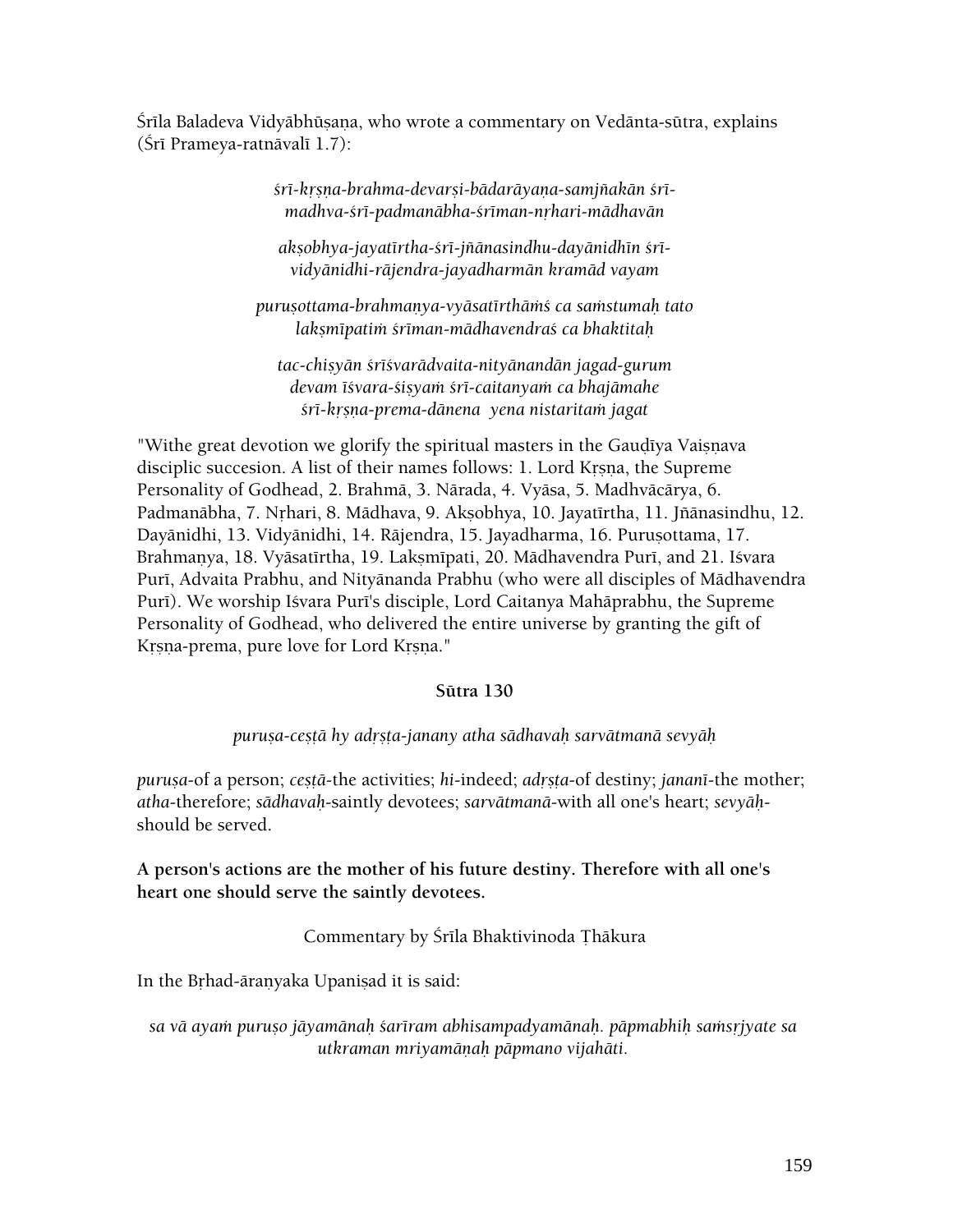"Taking birth, the soul enters a material body. Here he has a choice. He may commit sins, or he may, on dying, leave all his sins behind."

In the Prasna Upanisad  $(6.8)$ ) it is said:

## *tvaà hi naù pitä yo 'smäkam avidyäyäù paraà päraà tärayaséti. namaù parama-åñibhyo namaù parama-åñibhyaù*.

"(After hearing the answers to all their questions, the students) worshiped the sage and said, 'You are our father. You have taken us to the farther shore of this ocean of ignorance. We offer our obeisances to the great sages. We offer our obeisances to the great sages."

In the Padma Purāna it is said:

*arädhänänäà sarveñäà viñëor arädhänaà param tasmät parataraà devi tadéyänäà samarcanam* 

"My dear Devi, although the Vedas recommend worship of demigods, the worship of Lord Vișnu is topmost. However, above the worship of Vișnu is the rendering of service to Vaisnavas, who are related to Lord Visnu."\*

> *na çüdrä bhagavad-bhaktäs teñäà bhägavatä naräù sarva-varëeñu te çüdrä ye na bhaktä janärdane*

"The devotees of the Supreme Personality of Godhead are never to be considered s üdras. The word çüdra can be applied only to they who are not devotees of the Supreme Personality of Godhead."

In Śrīmad-Bhāgavatam (5.5.2) it is said:

*mahat-seväà dväram ähur vimuktes tamo-dväraà yoñitäà saìgi-saìgaù* 

"One can attain the path of liberation from material bondage only by rendering service to highly advanced spiritual personalities. For those who are not interested in such activities, who associate with people fond of women and sex, the path to hell is wide open."\*

In Śrīmad-Bhāgavatam (1.18.13) it is said: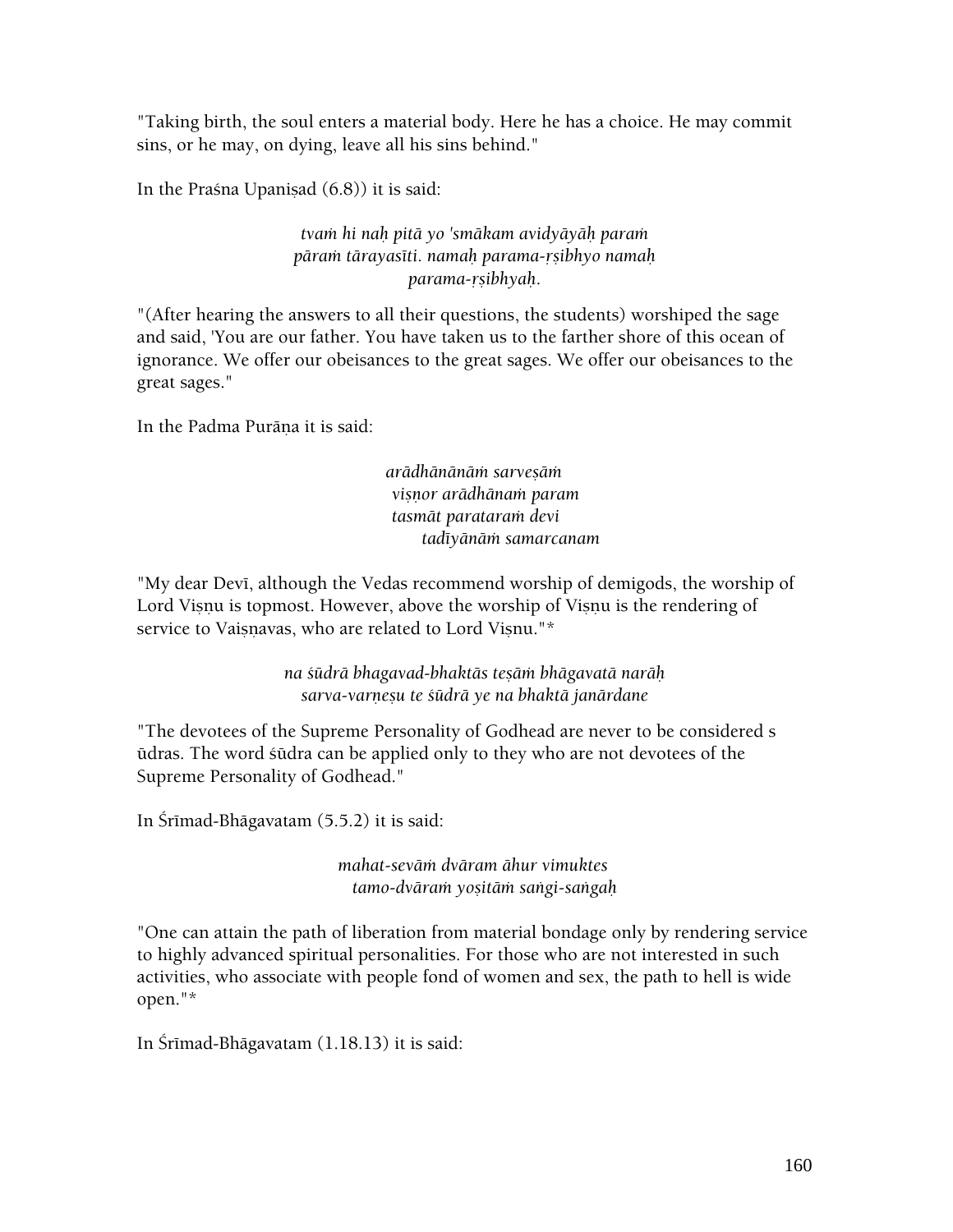*tulayäma lavenäpi na svargaà näpunar-bhavam*  bhagavat-saṅgi-saṅgasya martyānām kim utāśiṣaḥ

"The value of a moment's association with the devotee of the Lord cannot even be compared to the attainment of heavenly planets or liberation from matter, and what to speak of worldly benedictions in the form of material prosperity, which are for those who are meant for death."\*

In Śrīmad-Bhāgavatam (11.2.29) it is said:

d*urlabho mänuño deho dehinäà kñaëa-bhaìguraù taträpi durlabhaà manye vaikuëöha-priya-darçanam* 

"For the conditioned souls, the human body is most difficult to achieve, and it can be lost at any moment. But I think that even those who have achieved human life rarely gain the association of pure devotees, who are dear to the Lord of Vaikuntha."\*\*\*

In the Närada-bhakti-sütra it is said:

*nästi teñäà jäti-vidyä-rüpa-kula-dhana-kriyä-vibhedaù.* 

"Differences of birth, education, beauty, family, wealth, and good deeds do not apply to they who are devotees of the Supreme Personality of Godhead."

Śrī Caitanya Mahāprabhu (Śrī Caitanya-caritāmṛta, Madhya 22.54) explains:

*sädhu-saìga sädhu-saìga sarva çästra kaya lava mätra sädhu-saìge sarva siddhi haya* 

"The verdict of all revealed scriptures is that by even a moment's association with a pure devotee one can attain all success."\*

Šrīla Balarāma dāsa explains:

*bhaire sädhu-saìga kara bhala haiyä sa bhava tariyä jabe mahānanda sukha pabe nitāi caitanya guna ganya* 

"O brother, please associate with the saintly Vaisnavas. In this way you will cross the ocean of repeated birth and death. Please chant the glories of Lord Caitanya and Lord Nityänanda. In this way you will become filled with bliss.

> *cauräçé lakña-janma kariyä çrama bhalai durlabha deha panyä mahater dayä-diyä bhakti-paye na caliyä janma jäya akaraëe bhaiyä*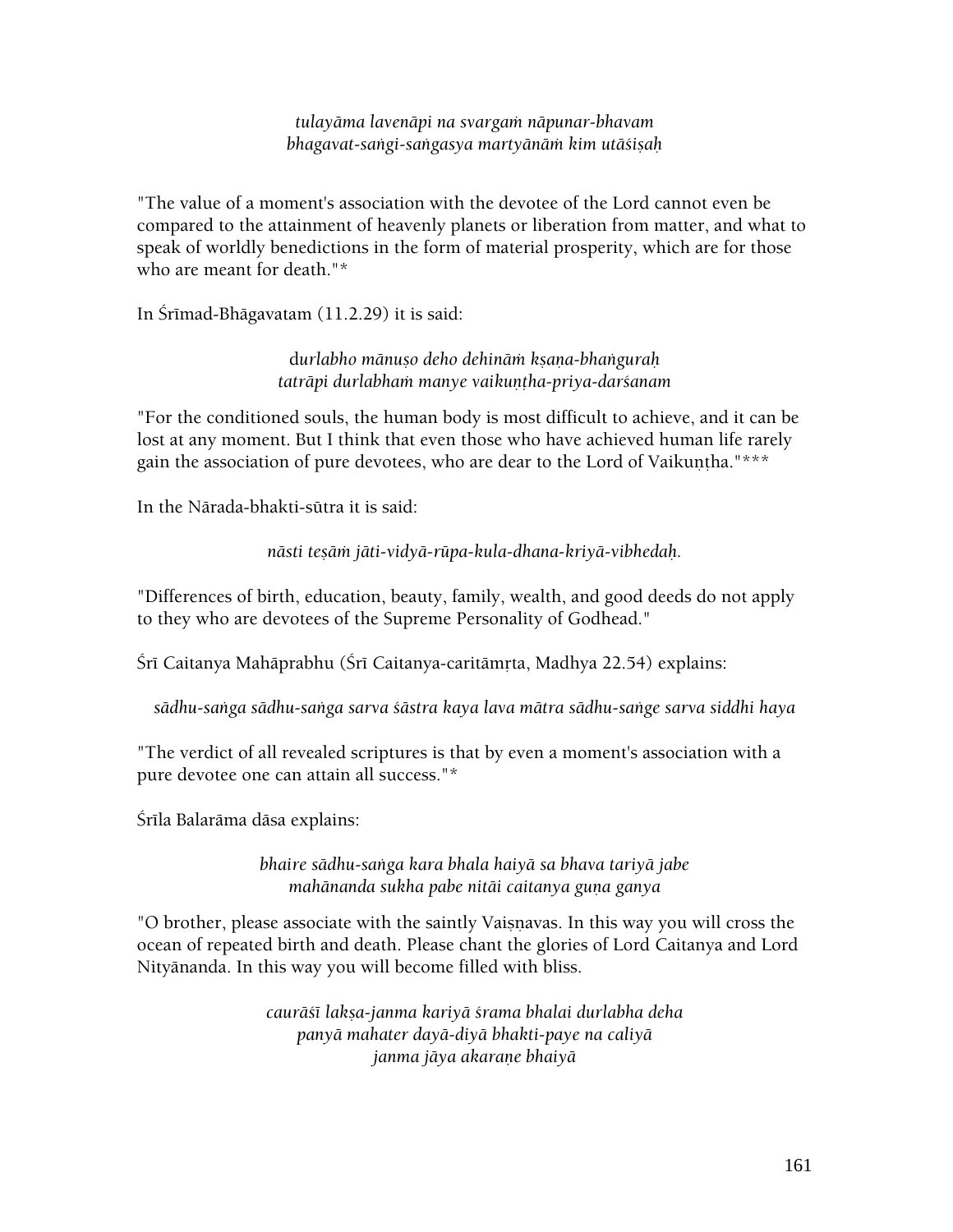"After a great labor of many thousands of births you have attained this rare human body. By the mercy of the great souls please engage in devotional service. Then you will put an end to repeated birth and death.

#### *mälä mudrä kari beça bhajanera nähi leça phiri ämi loka dekhäiyä mäkhälera phala läla dekhite sundara bhäla bhaìgile se deya pheläiyä*

"I do not have any of the garlands, rings, or garments of devotional service. I am only a huckster. I have thrown away all that is beautiful.

> *candana tarura käche jäta båkña latä äche ätma sama kare bäyu diyä hena sädhu-saìga sära näi balaräma chära bhäva-küpe rahiläì paòiyä*

"I am like a vine born among sandal trees. Balaräma däsa did not attain the treasure of association with saintly devotees. That is why he remains in this blind well of birth and death."

Srila Bhaktivinoda Thakura was born on Sunday, Sept. 2, 1838 in Biranagara (Ulagrama) in the Nadia district of Bengal. He was the seventh son of Raja Krsnananda Datta, a great devotee of Lord Nityananda, and was named Kedaranatha Datta by his Godfather.

When he was 11 years old, his father passed away. Around this time Kedaranatha's uncle Kasiprasada Ghosh Mahasaya Thakur, who had mastered British education, came to Ulagrama, he schooled young Kedaranatha at his home in Calcutta, by the time he was 13 he was allowed to go to the big city.

Kedaranatha assisted Kasiprasada by judging manuscripts submitted to the newspaper. Kedaranatha studied Kasiprasada's books and also frequented the public library. He attended Calcutta's Hindu Charitable Institution high school and became an expert English reader, speaker, and writer.

In the year 1856, when he was 18, Kedaranatha entered college in Calcutta. He started writing extensively in both English and Bengali; these essays were published in local journals. He also lectured in both languages. He studied English literature at this time extensively, and taught speechmaking to a person who later became a well-known orator in the British Parliament.

Kedaranatha began to consider the question of the means of his livelihood. He established a school for English education in the village of Kendrapara near Chutigrama, in Orissa, thus becoming a pioneer in English teaching in that state. As the headmaster of the Medinipura high school, Kedaranatha studied many popular Bengali religious sects, particularly their philosophies and practices. He concluded they were all cheap. He came to understand that the only real religion that had ever been established in Bengal was that of Sri Caitanya Mahaprabhu.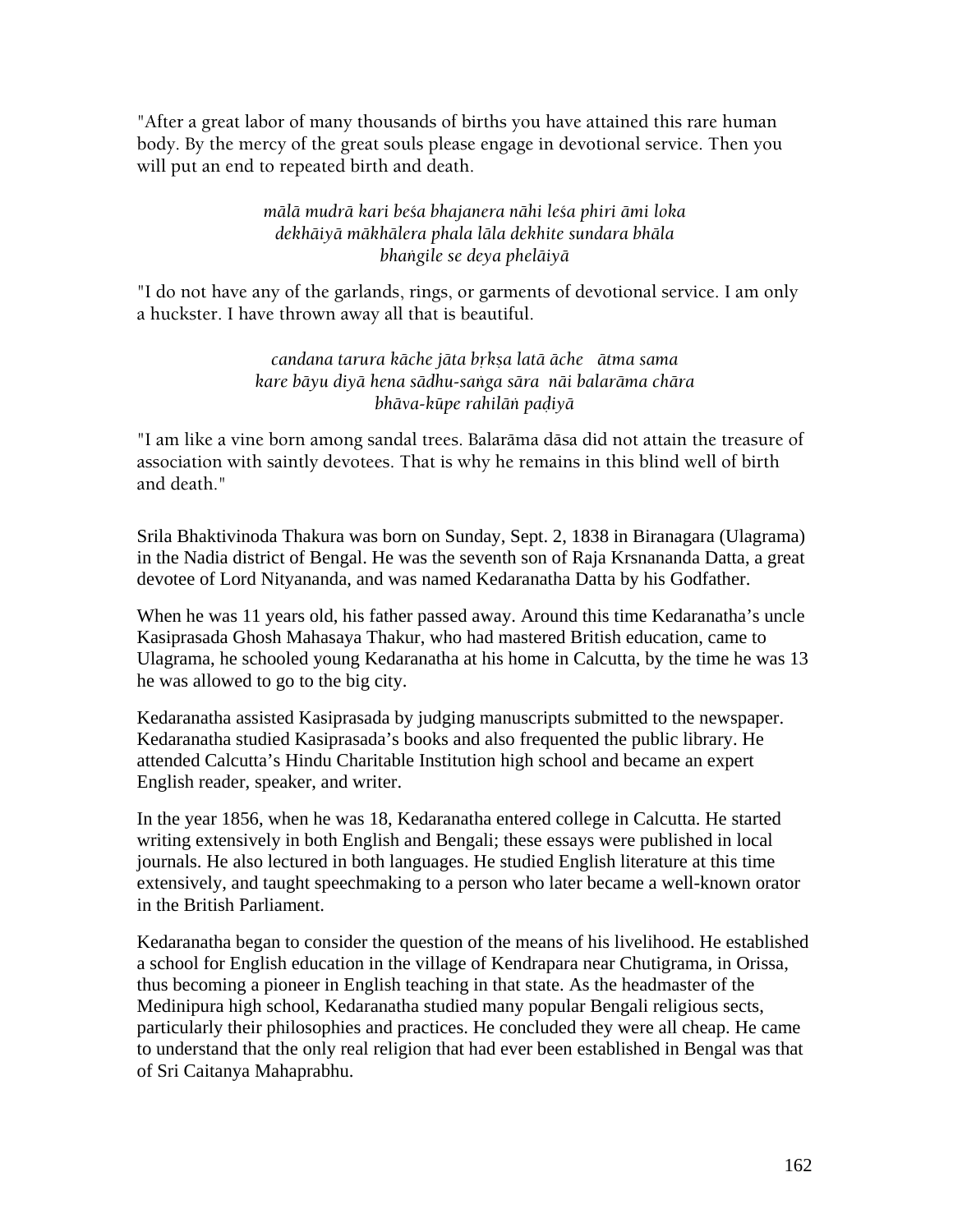In the year 1866 Kedaranatha took the position of Deputy Register with the power of a Deputy Collector and Deputy Magistrate in the district of Chapara. He also became quite fluent in Persian and Urdu. At this time he received copies of the Srimad Bhagavatam and Sri Caitanya-caritamrta from Calcutta.

He read Caitanya-caritamrta repeatedly; his faith in Krishna developed until he was absorbed in Krsna consciousness day and night. He incessantly submitted heartfelt prayers for the Lord's mercy. He came to understand the supreme majesty and power of the one and only Absolute Personality of Godhead Sri Krsna. He published a song about Lord Caitanya entitled Saccidananda- premalankara.

From Camparana he went to Puri which engladdened his heart no end because the holy city of Puri, the site of the famous Krishna temple of Jagannatha, was where Caitanya Mahaprabhu had resided for 18 years as a sannyasi (renunciate). In Puri, Kedaranatha studied the Srimad-Bhagavatam with the commentary of Sridhara Swami, copied out in longhand the Sat-sandarbhas of Jiva Goswami and made a special study of Rupa Goswami's Bhakti-rasamrta-sindhu.

Kedaranatha became manager of the Jagannatha temple. He used his government powers to establish strict regularity in the worship of the Deity. In the Jagannatha temple courtyard he set up a Bhakti Mandapa, where daily discourses of Srimad Bhagavatam were held.In the year 1887 Bhaktivinoda Thakura resolved to quit government service and go to Vrndavana with Bhaktibhringa Mahasaya for the rest of his life. One night in Tarakeswara, while on government service, he had a dream in which Sri Caitanya appeared to him and spoke,

"You will certainly go to Vrndavana, but first there is some service you must perform in Navadwipa. When will you do that?"

When the Lord disappeared, Bhaktivinoda awoke. Finally, in December of 1887 he managed to trade posts with Babu Radha Madhava Vasu, Deputy Magistrate of Krishnanagara. In the year 1887 he discovered that the place he'd seen from the dharmasala rooftop was in fact the birthplace of Mahaprabhu. This was confirmed by Jagannatha dasa Babaji, the head of the Gaudiya Vaisnava community in Navadwipa. A great festival was held there.

In 1890 he established the "Nama Hatta" there. Sometimes Jagannatha dasa Babaji would come there and have kirtana. Lord Nityananda had established His Nama Hatta at the same place and Bhaktivinoda considered himself the street sweeper of the Nama Hatta of Nitai.

In 1908 Bhaktivinoda Thakura took vesa (the dress of babaji, or renunciate) at Satasana in Puri. Until 1910 he would move between Calcutta and Puri, and continued to write; but after that he stopped all activity and remained in Puri, absorbed in the holy name of Krishna. He shut himself up and entered samadhi, claiming paralysis. On June 23, 1914, just before noon at Puri, Srila Bhaktivinoda Thakura left his body. This day was also the disappearance day of Sri Gadadhara Pandita. Amidst sankirtana his remains were interred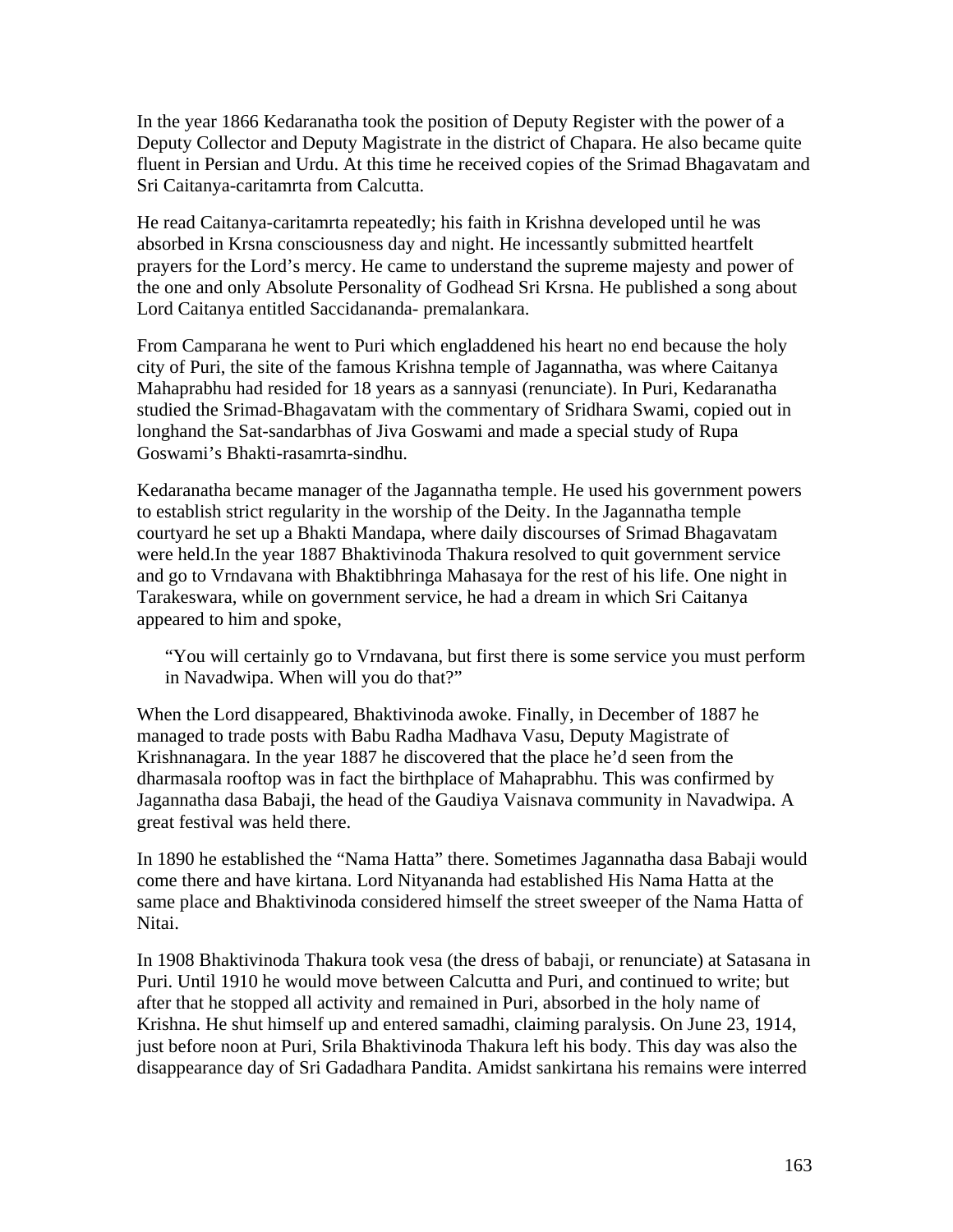in Godruma after the next solstice; the summer solstice had just begun when he had left his body.

# **His Character**

About Srila Bhaktivinoda Thakura, Sarada Carana Mitra, Calcutta High Court Judge, wrote:

"I knew Thakura Bhaktivinoda intimately as a friend and a relation. Even under the pressure of official work as a magistrate in charge of a heavy district he could always find time for devotional contemplation and service, and whenever I met him, our talk would turn in a few moments to the subject of devotion, dvaitadvaita-vada philosophy and the saintly work that lay before him. Service of God is the only thing he longed for and service under the government, however honorable, was to him a clog."

In executing his government service, Srila Bhaktivinoda Thakura would wear coat and pants to court, with double-size tulasi neckbeads and tilaka. He was very strong in his decisions; he would decide immediately. He did not allow any humbug in his court; no upstart could stand before him. He would shave his head monthly.

He was always charitable to brahmanas, and equally befriended other castes. He never showed pride, and his amiable disposition was a characteristic feature of his life. He never accepted gifts from anyone; he even declined all honors and titles offered by the government to him on the grounds that they might stand against his holy mission of life. He was very strict in moral principles, and avoided the luxurious life; he would not even chew betel. He never allowed harmonium and he never had any debts. He disliked theaters because they were frequented by public women.

He spoke Bengali, Sanskrit, English, Latin, Urdu, Persian and Oriya. He started writing books at age 12, and continued turning out a profuse number of volumes up until his departure from this world.

# **Daily schedule:**

7:30-8:00 PM - take rest 10:00 PM - rise, light oil lamp, write 4:00 AM - take rest 4:30 rise, wash hands and face, chant japa 7:00 - write letters 7:30 - read 8:30 - receive guests, or continue to read 9:30-9:45 - take rest 9:45 - morning bath, breakfast of half-quart milk, couple chapatis, fruit 9:55 - go to court in carriage 10:00 - court began. 1:00 PM - court finished. He'd come home and bathe and refresh. 2:00 PM - return to office. 5:00 PM translate works from Sanskrit to Bengali

Then take evening bath and meal of rice, couple of chapatis, half-quart of milk. He always consulted a pocket watch, and kept time very punctually.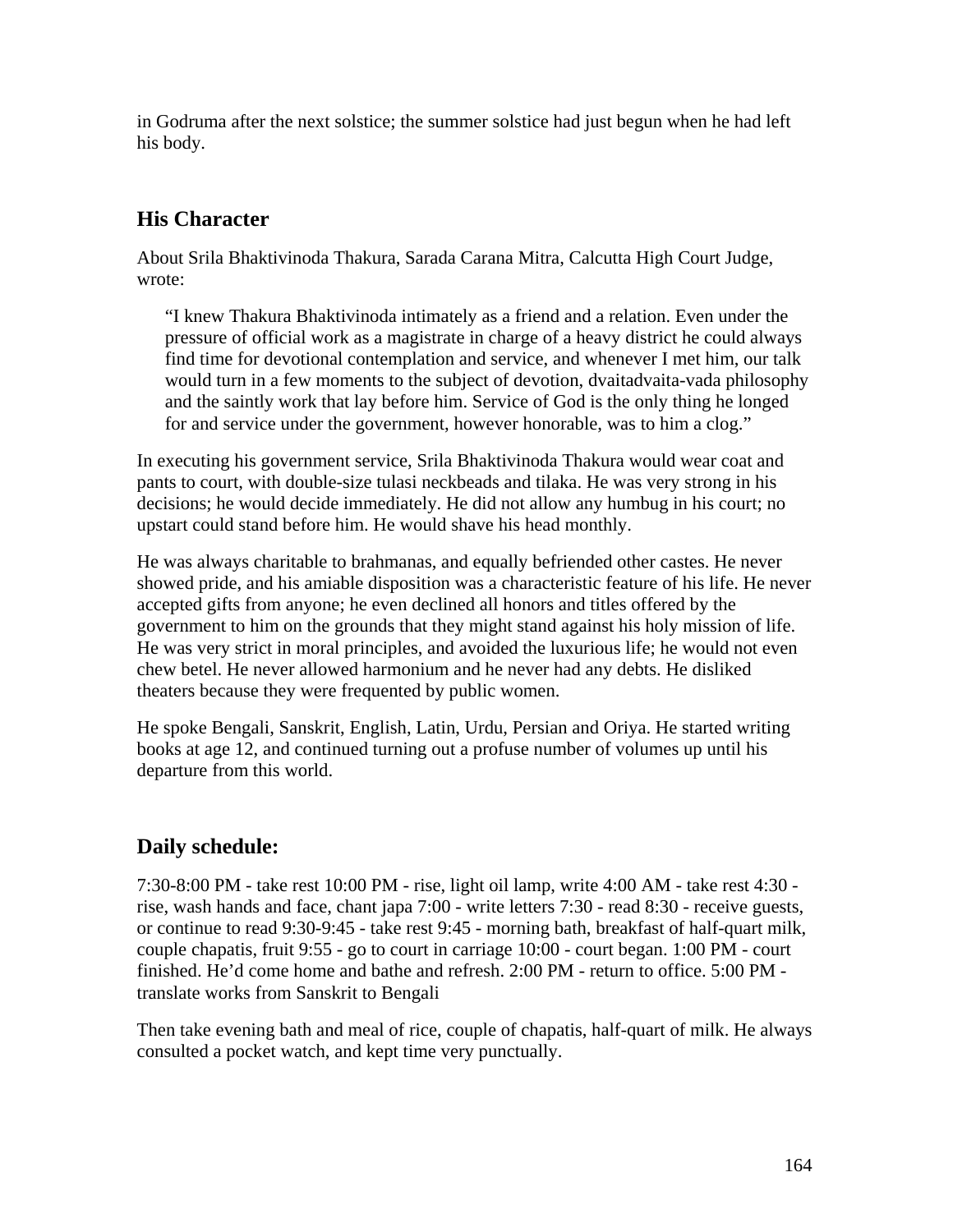## **Nama-hatta Preaching**

Srila Bhaktivinoda Thakura's great contributions are manifold. One of the greatest is Nama Hatta. He set up the Nama hatta. It had as commodities:

- 1. The holy name.
- 2. The holy name related to the Lord's form.
- 3.  $" " " quantities"$
- 4. " " " pastimes
- 5.  $" " " ' b hava"$
- 6. "" " prema

You could buy Sraddha for 1 cent, Nistha for 5 cents, Ruci for 20 cents, Asakti for 25 cents, Bhava for a dollar, and Prema for a gold coin.

He had various venues: bazaars — holy places or temples, shops — small centres with a few members, travelling salesmen, sales agents or brokers who would bring interested people to the shops or bazaars.

No false currency accepted, otherwise you automatically get namabhasa and not the pure name.

#### **Different posts:**

- 1. The leaders who make policy decisions
- 2. The market reporter.
- 3. Scale operator who checks the payments.
- 4. Keeper of the keys to all the doors to all the different departments selling the different forms of the name
- 5. Labourers- who deliver the goods
- 6. Watchman who checks to see if anyone is trying to steal the name.
- 7. Bookkeeper
- 8. Janitor.

True to his divine character Srila Bhaktivinoda Thakura took the role of janitor, keeping the place clean.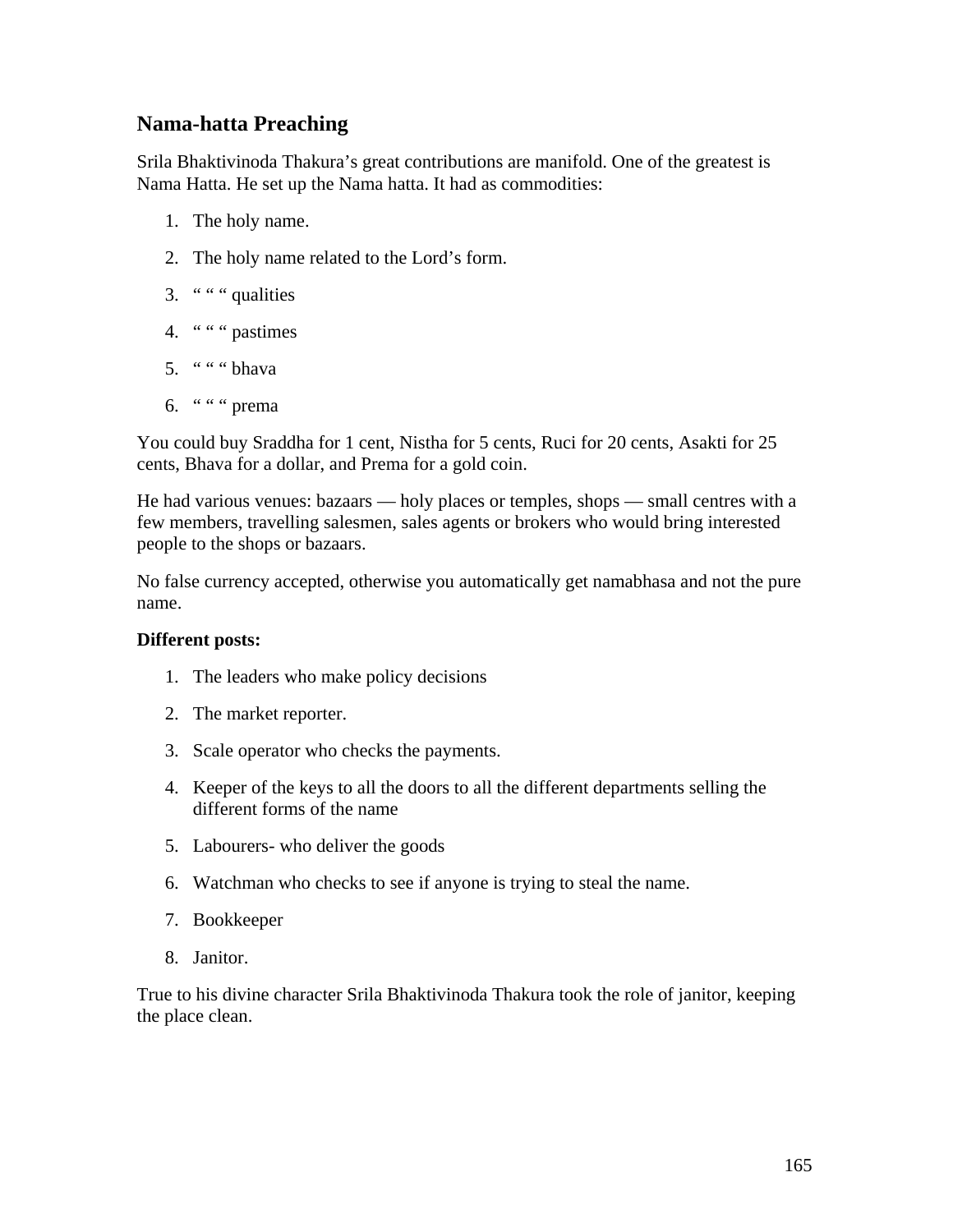# **His Divine Grace A.C Bhaktivedanta Swami Prabhupada**

*Founder/Acarya of the International Society for Krsna Consciousness*

Srila Prabhupada appeared in Calcutta, India in 1896. Meeting his own spiritual master His Divine Grace Srila Bhaktisiddhanta Sarasvati Prabhupada in 1922 he took formal initiation in 1933. At the very first meeting, Srila Bhaktisiddhanta Sarasvati Prabhupadsa requested Srila Prabhupada to broadcast Vedic knowledge in the English language.

In the years that followed Srila Prabhupada took up that desire, writing a commentary on Bhagavad-gita and founding a fortnightly magazine, "Back to Godhead", in 1944. Actively endeavoring to teach Krsna Consciousness while in household life, Srila Prabhupada retired in 1954 to devote more time to his studies and spiritual master's service. Residing in the holy city of Vrndavana for some 11 years, he formally took to the renounced order of life, sannyasa, in 1959. Constantly pursuing his spiritual masters request to broadcast the Vedic knowledge, Srila Prabhupada began planning a world-wide movement, and started the translation work of his life's opus, Srimad Bhagavatam, revered in the Vedas as the essence of all Vedic knowledge.

Srila Prabhupada struggled against many obstacles, and in 1965 left India for America, carrying very little money, the first three volumes of Srimad-Bhagavatam he had published, and the order of his spiritual master in his heart. The rest is history. Within eleven years, up to 1977, a world-wide movement dedicated to exemplifying and broadcasting the Vedic spiritual knowledge sprouted up, comprising over 200 temples in fifty countries, a dozen farming communities, and several publishing houses and schools.

Srila Prabhupada initiated some 5,000 disciples, circled the globe fourteen times, and spoke with countless world leaders, all the while continuing to translate the Vedic texts into English just exactly in pursuance of his spiritual master's original instruction way back in 1926.

 The spiritual society Srila Prabhupada founded goes on to this day having distributed over 500 million literatures in 50 languages, blooming into a world-wide movement known for its purity, dedication, and international welfare activities of food distribution.

These writings comprise a veritable library of Vedic philosophy, religion, and culture and the reader is heartily encouraged to please examine these literatures, they are a meant to offer a clue for the re-spiritualization of the entire human society, which although having made rapid material progress, seems to be so much disturbed with unwanted quarrels and discord.

**Readers are heartily encouraged to explore these writings at: [http://krishna.com](http://krishna.com/)**